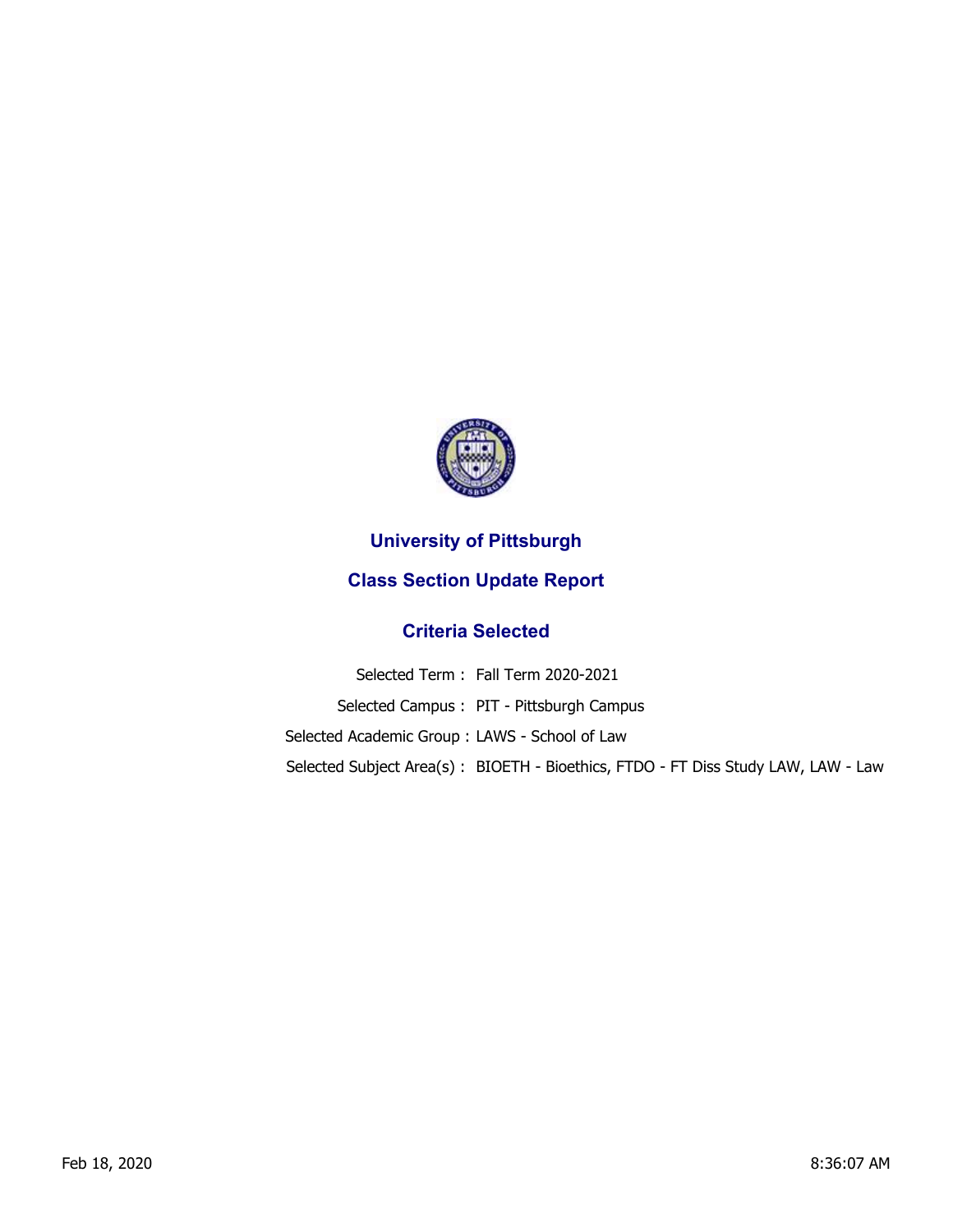| Feb 18, 2020 8:36:07 AM                                                                                                                |                                            |                                                           | <b>Class Section Update Report</b>                                               |                                                |                                                                                            | Cancel                               | Change                                                           |
|----------------------------------------------------------------------------------------------------------------------------------------|--------------------------------------------|-----------------------------------------------------------|----------------------------------------------------------------------------------|------------------------------------------------|--------------------------------------------------------------------------------------------|--------------------------------------|------------------------------------------------------------------|
| Page 1 of 198                                                                                                                          |                                            |                                                           | University of Pittsburgh                                                         |                                                |                                                                                            |                                      |                                                                  |
| <b>Term: 2211</b>                                                                                                                      | <b>Campus: PIT - Pittsburgh Campus</b>     |                                                           |                                                                                  |                                                |                                                                                            | Academic Group: LAWS - School of Law |                                                                  |
| <b>Course ID: 177434</b><br><b>Subject Area: FTDO</b><br>Catalog Nbr: 0000<br><b>Class Nbr: 16399</b><br><b>Course Offering Nbr: 1</b> | <b>Academic Organization: LAW - Law</b>    | <b>Class Section: 1020</b>                                | <b>Component: THE - Thesis Research</b><br><b>Class Type: Enrollment Section</b> |                                                | <b>Minimum</b><br><b>Units: 0.00</b><br><b>Units: 9.00</b>                                 | <b>Academic Progress</b>             | <b>Maximum</b><br><b>Units: 0.00</b><br><b>FA Units:</b><br>9.00 |
|                                                                                                                                        | Short Title: FULL-TIME DISSERTATION STUDY  |                                                           |                                                                                  |                                                |                                                                                            |                                      |                                                                  |
|                                                                                                                                        | Free Format Topic: (30 Characters)         |                                                           |                                                                                  |                                                | Fee Type:                                                                                  |                                      | Fee Amount:                                                      |
| Session: GLT                                                                                                                           | <b>Start Date: 8/24/2020</b>               |                                                           | End Date: 12/11/2020                                                             |                                                | <b>Associated Class: 1020</b>                                                              |                                      | Location: PGH                                                    |
| <b>Schedule</b><br><b>Print: N</b>                                                                                                     | Y/N                                        | <b>Instructor</b><br>ID:<br>2909519<br>1786689<br>2901911 | <b>Instructor Role</b><br>Primary Instructor<br>Special<br>Special               |                                                | <b>Instructor Name:</b><br>Brand, Ronald A<br>Horensky, Jaime M<br>Liberatore, Beth Terese |                                      |                                                                  |
| <b>Facility ID:</b><br><b>TBATBA</b>                                                                                                   | Room:<br><b>TBA</b><br>0                   | <b>Room Capacity: Mtg Start:</b>                          |                                                                                  | Mtg End:                                       | Day:                                                                                       | <b>Start Date:</b><br>8/24/2020      | <b>End Date:</b><br>12/11/2020                                   |
| Consent:<br><b>Department Consent</b><br>Required                                                                                      |                                            | <b>Grading Basis:</b><br>Print No Grade                   | <b>Instructor Edit:</b><br>No Enrollment<br>Choice                               | <b>Enrollment</b><br>Capacity: 5               |                                                                                            |                                      |                                                                  |
| <b>Course</b><br><b>Attribute:</b>                                                                                                     | Course<br><b>Attribute Value: Subject:</b> | <b>Combined Section</b>                                   |                                                                                  | <b>Combined Section</b><br><b>Catalog Nbr:</b> | <b>Class Number:</b>                                                                       | <b>Combined Section</b>              | <b>Combined Section</b><br><b>Enrollment Capacity:</b>           |
|                                                                                                                                        |                                            |                                                           |                                                                                  |                                                |                                                                                            |                                      |                                                                  |
| Room Characteristic                                                                                                                    |                                            |                                                           |                                                                                  |                                                |                                                                                            |                                      |                                                                  |
|                                                                                                                                        |                                            |                                                           |                                                                                  |                                                |                                                                                            |                                      |                                                                  |
| <b>Start Date</b>                                                                                                                      | <b>Reserve Capacity Requirement</b>        |                                                           |                                                                                  | <b>Cap Enrl</b>                                |                                                                                            |                                      |                                                                  |
|                                                                                                                                        |                                            |                                                           |                                                                                  |                                                |                                                                                            |                                      |                                                                  |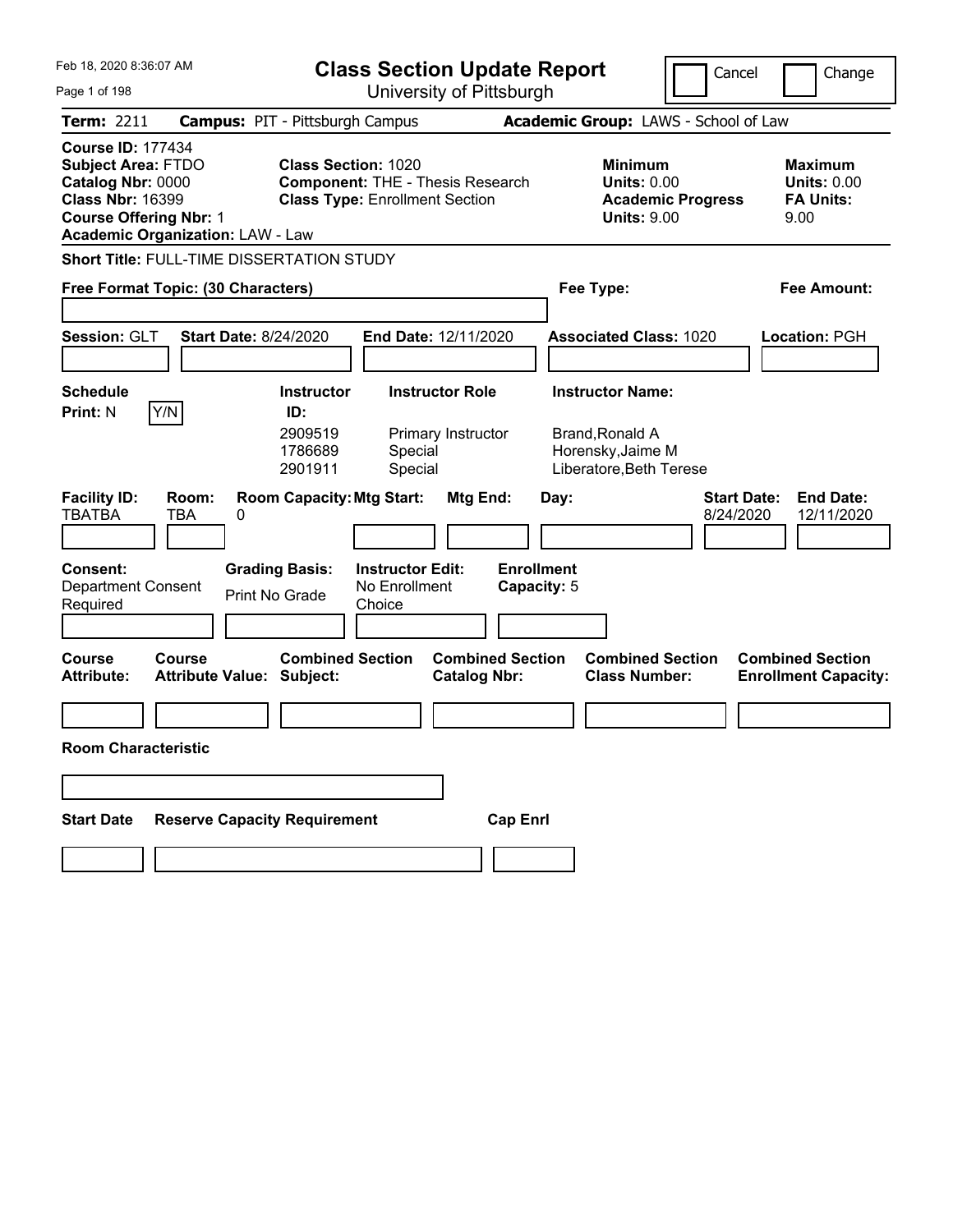| Feb 18, 2020 8:36:07 AM                                                                                                                                                          | <b>Class Section Update Report</b>                                                                     | Cancel                                                                                 | Change                                                           |
|----------------------------------------------------------------------------------------------------------------------------------------------------------------------------------|--------------------------------------------------------------------------------------------------------|----------------------------------------------------------------------------------------|------------------------------------------------------------------|
| Page 2 of 198                                                                                                                                                                    | University of Pittsburgh                                                                               |                                                                                        |                                                                  |
| Term: 2211                                                                                                                                                                       | <b>Campus: PIT - Pittsburgh Campus</b>                                                                 | Academic Group: LAWS - School of Law                                                   |                                                                  |
| <b>Course ID: 114126</b><br><b>Subject Area: LAW</b><br>Catalog Nbr: 2020<br><b>Class Nbr: 13367</b><br><b>Course Offering Nbr: 1</b><br><b>Academic Organization: LAW - Law</b> | <b>Class Section: 1010</b><br><b>Component: LEC - Lecture</b><br><b>Class Type: Enrollment Section</b> | <b>Minimum</b><br><b>Units: 4.00</b><br><b>Academic Progress</b><br><b>Units: 4.00</b> | <b>Maximum</b><br><b>Units: 4.00</b><br><b>FA Units:</b><br>4.00 |
| <b>Short Title: CONTRACTS</b>                                                                                                                                                    |                                                                                                        |                                                                                        |                                                                  |
| Free Format Topic: (30 Characters)                                                                                                                                               |                                                                                                        | Fee Type:                                                                              | Fee Amount:                                                      |
| Session: GLT<br><b>Start Date: 8/24/2020</b>                                                                                                                                     | End Date: 12/11/2020                                                                                   | <b>Associated Class: 1010</b>                                                          | Location: PGH                                                    |
| <b>Schedule</b>                                                                                                                                                                  | <b>Instructor Role</b><br><b>Instructor</b>                                                            | <b>Instructor Name:</b>                                                                |                                                                  |
| Y/N<br>Print: Y                                                                                                                                                                  | ID:<br>2936556<br>Primary Instructor<br>Special<br>1786689<br>2901911<br>Special                       | Hamoudi, Haider A<br>Horensky, Jaime M<br>Liberatore, Beth Terese                      |                                                                  |
| <b>Facility ID:</b><br>Room:<br>LAW00113<br>00113<br>88                                                                                                                          | <b>Room Capacity: Mtg Start:</b><br>Mtg End:<br>11:50 AM<br>10:30 AM                                   | <b>Start Date:</b><br>Day:<br>MoWeTh<br>8/24/2020                                      | <b>End Date:</b><br>12/11/2020                                   |
| Consent:<br><b>Grading Basis:</b><br>Grad LG/SU3<br>No Special Consent<br>Required<br><b>Basis</b>                                                                               | <b>Instructor Edit:</b><br>No Enrollment<br>Choice                                                     | <b>Enrollment</b><br>Capacity: 5                                                       |                                                                  |
| <b>Course</b><br>Course<br><b>Attribute:</b><br><b>Attribute Value: Subject:</b>                                                                                                 | <b>Combined Section</b><br><b>Combined Section</b><br><b>Catalog Nbr:</b>                              | <b>Combined Section</b><br><b>Class Number:</b>                                        | <b>Combined Section</b><br><b>Enrollment Capacity:</b>           |
|                                                                                                                                                                                  |                                                                                                        |                                                                                        |                                                                  |
| <b>Room Characteristic</b><br>PeopleSoft - Scheduled (PS)                                                                                                                        |                                                                                                        |                                                                                        |                                                                  |
| <b>Reserve Capacity Requirement</b><br><b>Start Date</b>                                                                                                                         | <b>Cap Enrl</b>                                                                                        |                                                                                        |                                                                  |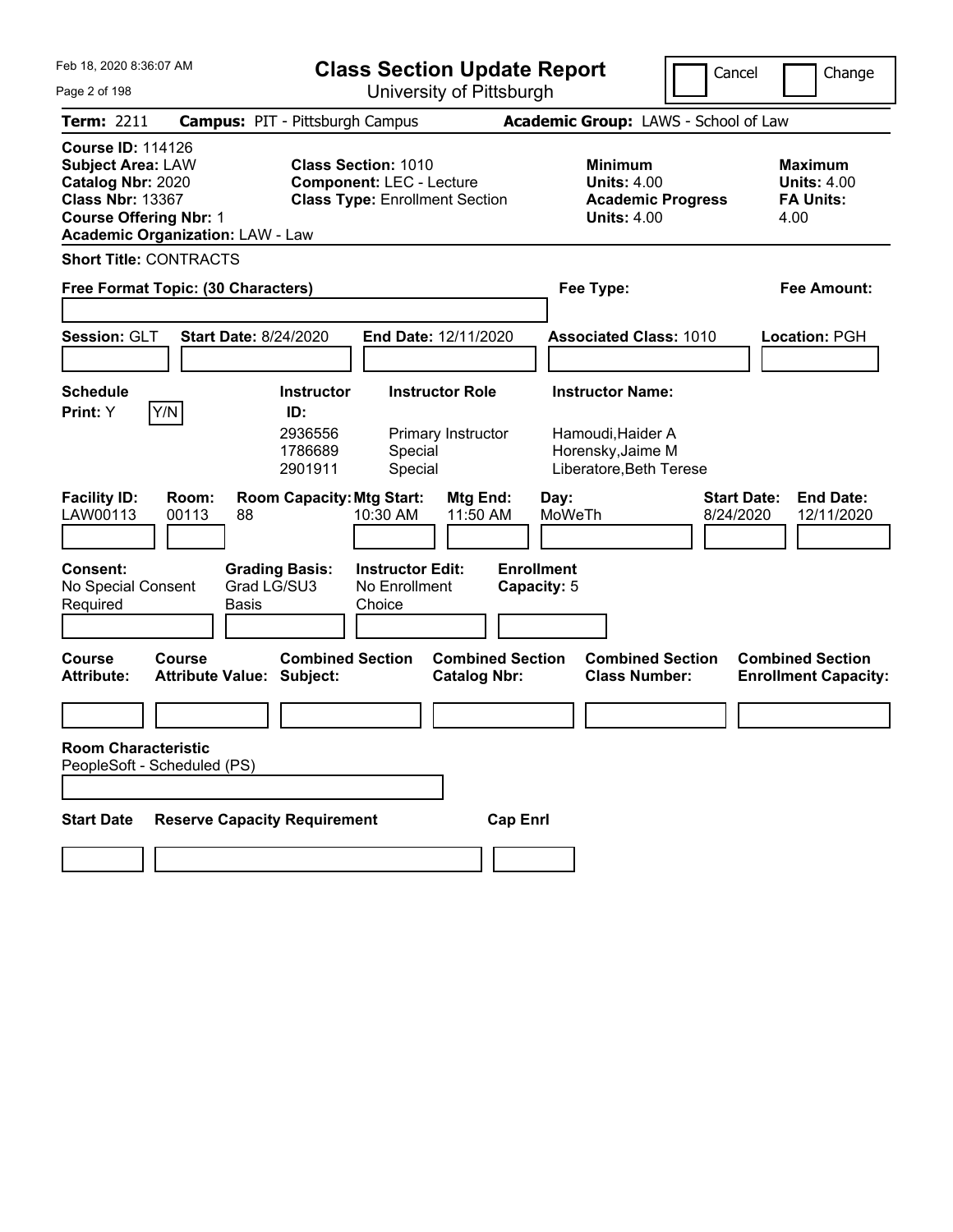| Feb 18, 2020 8:36:07 AM                                                                                                                                                          | <b>Class Section Update Report</b>                                                                     | Cancel                                                                                 | Change                                                           |
|----------------------------------------------------------------------------------------------------------------------------------------------------------------------------------|--------------------------------------------------------------------------------------------------------|----------------------------------------------------------------------------------------|------------------------------------------------------------------|
| Page 3 of 198                                                                                                                                                                    | University of Pittsburgh                                                                               |                                                                                        |                                                                  |
| Term: 2211                                                                                                                                                                       | <b>Campus: PIT - Pittsburgh Campus</b>                                                                 | Academic Group: LAWS - School of Law                                                   |                                                                  |
| <b>Course ID: 114126</b><br><b>Subject Area: LAW</b><br>Catalog Nbr: 2020<br><b>Class Nbr: 29599</b><br><b>Course Offering Nbr: 1</b><br><b>Academic Organization: LAW - Law</b> | <b>Class Section: 1085</b><br><b>Component: LEC - Lecture</b><br><b>Class Type: Enrollment Section</b> | <b>Minimum</b><br><b>Units: 4.00</b><br><b>Academic Progress</b><br><b>Units: 4.00</b> | <b>Maximum</b><br><b>Units: 4.00</b><br><b>FA Units:</b><br>4.00 |
| <b>Short Title: CONTRACTS</b>                                                                                                                                                    |                                                                                                        |                                                                                        |                                                                  |
| Free Format Topic: (30 Characters)                                                                                                                                               |                                                                                                        | Fee Type:                                                                              | Fee Amount:                                                      |
| Session: GLT<br><b>Start Date: 8/24/2020</b>                                                                                                                                     | End Date: 12/11/2020                                                                                   | <b>Associated Class: 1085</b>                                                          | Location: PGH                                                    |
| <b>Schedule</b>                                                                                                                                                                  | <b>Instructor Role</b><br><b>Instructor</b>                                                            | <b>Instructor Name:</b>                                                                |                                                                  |
| Y/N<br>Print: Y                                                                                                                                                                  | ID:<br>1786689<br>Special<br>2901911<br>Special<br>2906756<br>Primary Instructor                       | Horensky, Jaime M<br>Liberatore, Beth Terese<br>Wang, Lu-in                            |                                                                  |
| <b>Facility ID:</b><br>Room:<br>LAW00111<br>00111<br>88                                                                                                                          | <b>Room Capacity: Mtg Start:</b><br>Mtg End:<br>11:50 AM<br>10:30 AM                                   | <b>Start Date:</b><br>Day:<br>MoWeTh<br>8/24/2020                                      | <b>End Date:</b><br>12/11/2020                                   |
| Consent:<br>Grad LG/SU3<br>No Special Consent<br>Required<br><b>Basis</b>                                                                                                        | <b>Instructor Edit:</b><br><b>Grading Basis:</b><br>No Enrollment<br>Choice                            | <b>Enrollment</b><br>Capacity: 4                                                       |                                                                  |
| <b>Course</b><br>Course<br><b>Attribute Value: Subject:</b><br><b>Attribute:</b>                                                                                                 | <b>Combined Section</b><br><b>Combined Section</b><br><b>Catalog Nbr:</b>                              | <b>Combined Section</b><br><b>Class Number:</b>                                        | <b>Combined Section</b><br><b>Enrollment Capacity:</b>           |
|                                                                                                                                                                                  |                                                                                                        |                                                                                        |                                                                  |
| <b>Room Characteristic</b><br>PeopleSoft - Scheduled (PS)<br><b>Reserve Capacity Requirement</b><br><b>Start Date</b>                                                            | <b>Cap Enrl</b>                                                                                        |                                                                                        |                                                                  |
|                                                                                                                                                                                  |                                                                                                        |                                                                                        |                                                                  |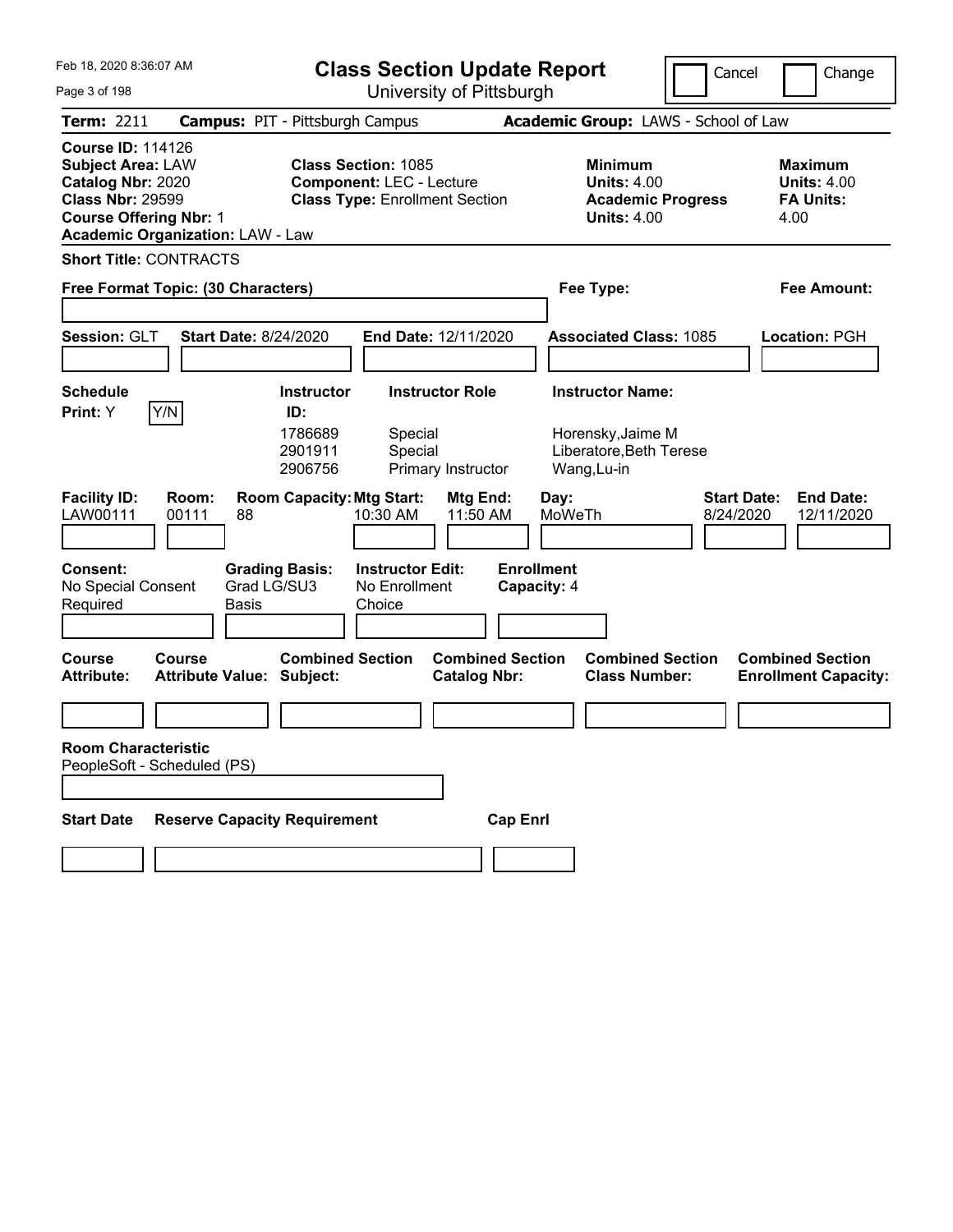| Feb 18, 2020 8:36:07 AM                                                                                                                                                          | <b>Class Section Update Report</b>                                                                     |                                                                        | Cancel                          | Change                                                           |
|----------------------------------------------------------------------------------------------------------------------------------------------------------------------------------|--------------------------------------------------------------------------------------------------------|------------------------------------------------------------------------|---------------------------------|------------------------------------------------------------------|
| Page 4 of 198                                                                                                                                                                    | University of Pittsburgh                                                                               |                                                                        |                                 |                                                                  |
| <b>Term: 2211</b>                                                                                                                                                                | <b>Campus: PIT - Pittsburgh Campus</b>                                                                 | Academic Group: LAWS - School of Law                                   |                                 |                                                                  |
| <b>Course ID: 114130</b><br><b>Subject Area: LAW</b><br>Catalog Nbr: 2028<br><b>Class Nbr: 13362</b><br><b>Course Offering Nbr: 1</b><br><b>Academic Organization: LAW - Law</b> | <b>Class Section: 1010</b><br><b>Component: LEC - Lecture</b><br><b>Class Type: Enrollment Section</b> | <b>Minimum</b><br><b>Units: 4.00</b><br><b>Units: 4.00</b>             | <b>Academic Progress</b>        | <b>Maximum</b><br><b>Units: 4.00</b><br><b>FA Units:</b><br>4.00 |
| <b>Short Title: TORTS</b>                                                                                                                                                        |                                                                                                        |                                                                        |                                 |                                                                  |
| Free Format Topic: (30 Characters)                                                                                                                                               |                                                                                                        | Fee Type:                                                              |                                 | Fee Amount:                                                      |
| Session: GLT<br><b>Start Date: 8/24/2020</b>                                                                                                                                     | End Date: 12/11/2020                                                                                   | <b>Associated Class: 1010</b>                                          |                                 | Location: PGH                                                    |
| <b>Schedule</b>                                                                                                                                                                  | <b>Instructor Role</b><br><b>Instructor</b>                                                            | <b>Instructor Name:</b>                                                |                                 |                                                                  |
| Print: Y<br>Y/N                                                                                                                                                                  | ID:<br>2929305<br>Primary Instructor<br>1786689<br>Special<br>Special<br>2901911                       | Crossley, Mary Adair<br>Horensky, Jaime M<br>Liberatore, Beth Terese   |                                 |                                                                  |
| <b>Facility ID:</b><br>Room:<br>LAW00111<br>00111<br>88                                                                                                                          | <b>Room Capacity: Mtg Start:</b><br>$2:00$ PM                                                          | Mtg End:<br>Day:<br>3:15 PM<br>MoWeTh                                  | <b>Start Date:</b><br>8/24/2020 | <b>End Date:</b><br>12/11/2020                                   |
| Consent:<br>No Special Consent<br>Required<br>Basis                                                                                                                              | <b>Grading Basis:</b><br><b>Instructor Edit:</b><br>Grad LG/SU3<br>No Enrollment<br>Choice             | <b>Enrollment</b><br>Capacity: 5                                       |                                 |                                                                  |
| Course<br><b>Course</b><br><b>Attribute:</b><br>Attribute Value: Subject:                                                                                                        | <b>Combined Section</b>                                                                                | <b>Combined Section</b><br><b>Class Number:</b><br><b>Catalog Nbr:</b> | <b>Combined Section</b>         | <b>Combined Section</b><br><b>Enrollment Capacity:</b>           |
|                                                                                                                                                                                  |                                                                                                        |                                                                        |                                 |                                                                  |
| <b>Room Characteristic</b><br>PeopleSoft - Scheduled (PS)                                                                                                                        |                                                                                                        |                                                                        |                                 |                                                                  |
| <b>Reserve Capacity Requirement</b><br><b>Start Date</b>                                                                                                                         |                                                                                                        | <b>Cap Enrl</b>                                                        |                                 |                                                                  |
|                                                                                                                                                                                  |                                                                                                        |                                                                        |                                 |                                                                  |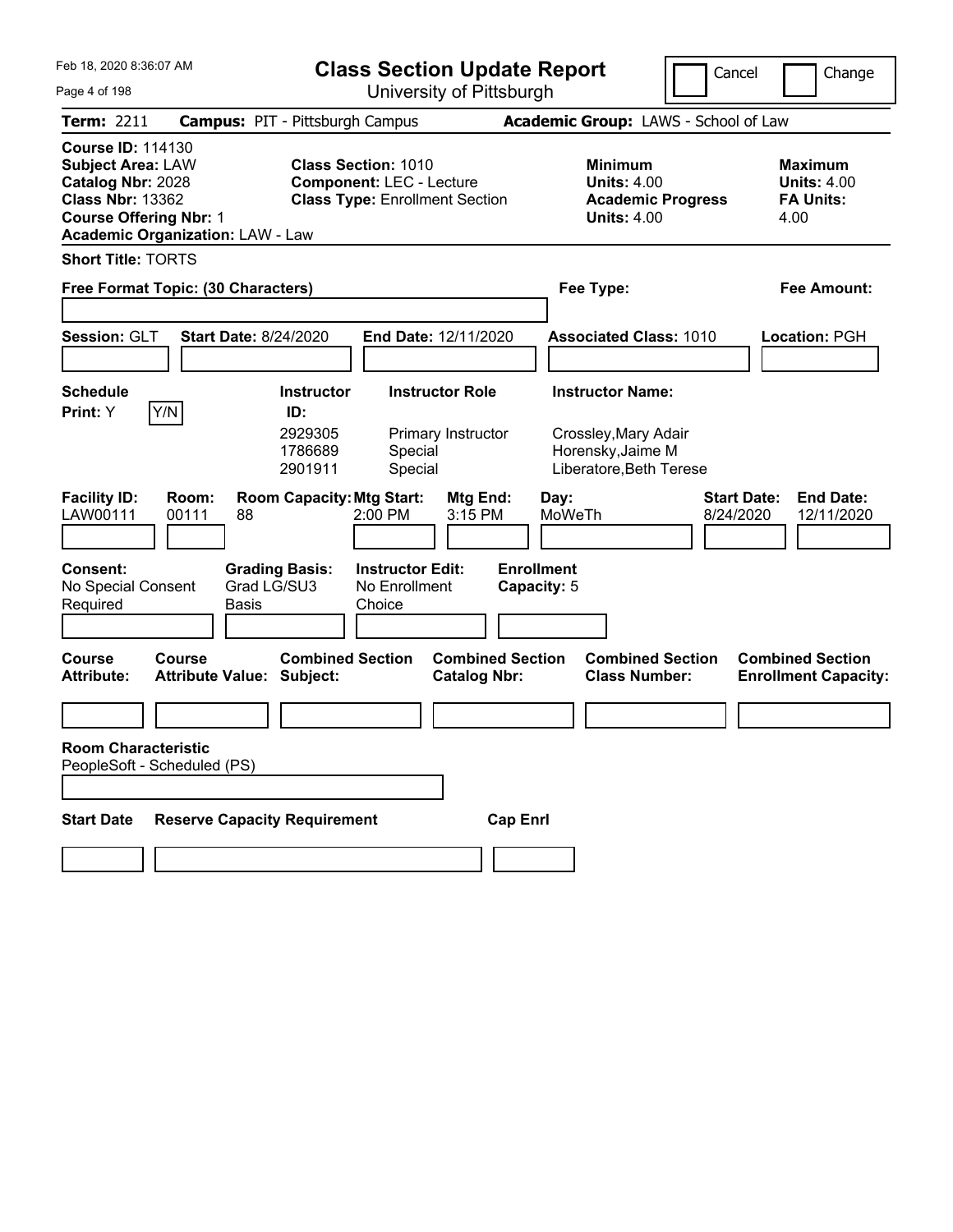| Feb 18, 2020 8:36:07 AM                                                                                                                                                          | <b>Class Section Update Report</b>                                                                     | Cancel                                                                                 | Change                                                           |
|----------------------------------------------------------------------------------------------------------------------------------------------------------------------------------|--------------------------------------------------------------------------------------------------------|----------------------------------------------------------------------------------------|------------------------------------------------------------------|
| Page 5 of 198                                                                                                                                                                    | University of Pittsburgh                                                                               |                                                                                        |                                                                  |
| <b>Term: 2211</b>                                                                                                                                                                | <b>Campus: PIT - Pittsburgh Campus</b>                                                                 | Academic Group: LAWS - School of Law                                                   |                                                                  |
| <b>Course ID: 114130</b><br><b>Subject Area: LAW</b><br>Catalog Nbr: 2028<br><b>Class Nbr: 13384</b><br><b>Course Offering Nbr: 1</b><br><b>Academic Organization: LAW - Law</b> | <b>Class Section: 1020</b><br><b>Component: LEC - Lecture</b><br><b>Class Type: Enrollment Section</b> | <b>Minimum</b><br><b>Units: 4.00</b><br><b>Academic Progress</b><br><b>Units: 4.00</b> | <b>Maximum</b><br><b>Units: 4.00</b><br><b>FA Units:</b><br>4.00 |
| <b>Short Title: TORTS</b>                                                                                                                                                        |                                                                                                        |                                                                                        |                                                                  |
| Free Format Topic: (30 Characters)                                                                                                                                               |                                                                                                        | Fee Type:                                                                              | Fee Amount:                                                      |
| Session: GLT<br><b>Start Date: 8/24/2020</b>                                                                                                                                     | End Date: 12/11/2020                                                                                   | <b>Associated Class: 1020</b>                                                          | Location: PGH                                                    |
| Schedule                                                                                                                                                                         | <b>Instructor</b><br><b>Instructor Role</b>                                                            | <b>Instructor Name:</b>                                                                |                                                                  |
| Print: Y<br>Y/N                                                                                                                                                                  | ID:<br>2905118<br>Primary Instructor<br>1786689<br>Special<br>Special<br>2901911                       | Curran, Vivian<br>Horensky, Jaime M<br>Liberatore, Beth Terese                         |                                                                  |
| <b>Facility ID:</b><br>Room:<br>LAW00113<br>00113<br>88                                                                                                                          | <b>Room Capacity: Mtg Start:</b><br>Mtg End:<br>2:00 PM<br>3:15 PM                                     | Day:<br>MoWeTh<br>8/24/2020                                                            | <b>Start Date:</b><br><b>End Date:</b><br>12/11/2020             |
| Consent:<br><b>Grading Basis:</b><br>Grad LG/SU3<br>No Special Consent<br>Required<br><b>Basis</b>                                                                               | <b>Instructor Edit:</b><br>No Enrollment<br>Choice                                                     | <b>Enrollment</b><br>Capacity: 5                                                       |                                                                  |
| Course<br>Course<br><b>Attribute:</b><br><b>Attribute Value: Subject:</b>                                                                                                        | <b>Combined Section</b><br><b>Combined Section</b><br><b>Catalog Nbr:</b>                              | <b>Combined Section</b><br><b>Class Number:</b>                                        | <b>Combined Section</b><br><b>Enrollment Capacity:</b>           |
|                                                                                                                                                                                  |                                                                                                        |                                                                                        |                                                                  |
| <b>Room Characteristic</b><br>PeopleSoft - Scheduled (PS)                                                                                                                        |                                                                                                        |                                                                                        |                                                                  |
| <b>Reserve Capacity Requirement</b><br><b>Start Date</b>                                                                                                                         | <b>Cap Enrl</b>                                                                                        |                                                                                        |                                                                  |
|                                                                                                                                                                                  |                                                                                                        |                                                                                        |                                                                  |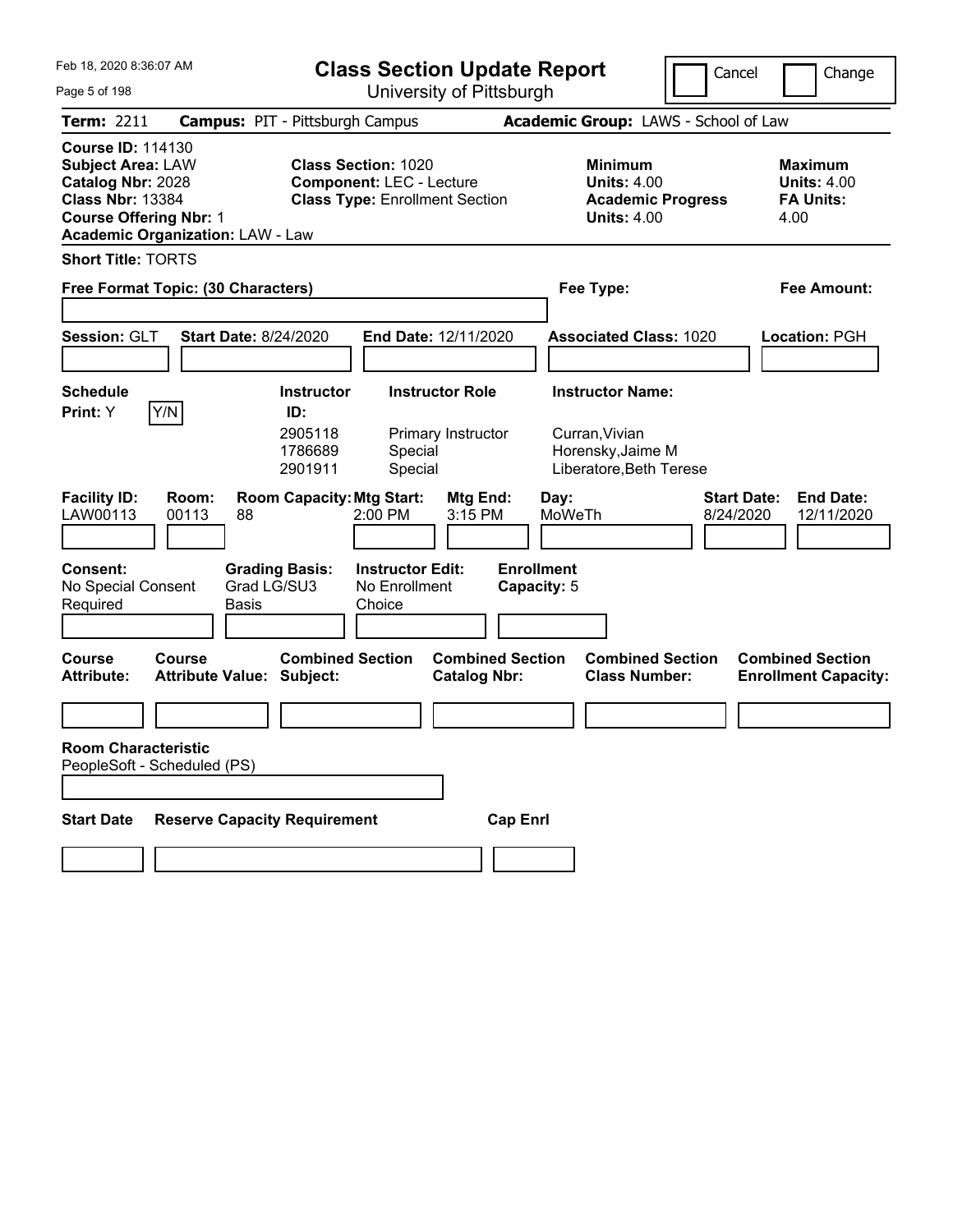| Feb 18, 2020 8:36:07 AM                                                                                                                                                          | <b>Class Section Update Report</b>                                                                     |                                                            | Cancel                                          | Change                                                           |
|----------------------------------------------------------------------------------------------------------------------------------------------------------------------------------|--------------------------------------------------------------------------------------------------------|------------------------------------------------------------|-------------------------------------------------|------------------------------------------------------------------|
| Page 6 of 198                                                                                                                                                                    | University of Pittsburgh                                                                               |                                                            |                                                 |                                                                  |
| <b>Term: 2211</b>                                                                                                                                                                | <b>Campus: PIT - Pittsburgh Campus</b>                                                                 | Academic Group: LAWS - School of Law                       |                                                 |                                                                  |
| <b>Course ID: 114130</b><br><b>Subject Area: LAW</b><br>Catalog Nbr: 2028<br><b>Class Nbr: 13389</b><br><b>Course Offering Nbr: 1</b><br><b>Academic Organization: LAW - Law</b> | <b>Class Section: 1030</b><br><b>Component: LEC - Lecture</b><br><b>Class Type: Enrollment Section</b> | <b>Minimum</b><br><b>Units: 4.00</b><br><b>Units: 4.00</b> | <b>Academic Progress</b>                        | <b>Maximum</b><br><b>Units: 4.00</b><br><b>FA Units:</b><br>4.00 |
| <b>Short Title: TORTS</b>                                                                                                                                                        |                                                                                                        |                                                            |                                                 |                                                                  |
| Free Format Topic: (30 Characters)                                                                                                                                               |                                                                                                        | Fee Type:                                                  |                                                 | Fee Amount:                                                      |
| Session: GLT<br><b>Start Date: 8/24/2020</b>                                                                                                                                     | End Date: 12/11/2020                                                                                   |                                                            | <b>Associated Class: 1030</b>                   | Location: PGH                                                    |
| <b>Schedule</b>                                                                                                                                                                  | <b>Instructor Role</b><br><b>Instructor</b>                                                            | <b>Instructor Name:</b>                                    |                                                 |                                                                  |
| Print: Y<br>Y/N                                                                                                                                                                  | ID:<br>2909289<br>Primary Instructor<br>1786689<br>Special<br>Special<br>2901911                       | Chew, Pat K<br>Horensky, Jaime M                           | Liberatore, Beth Terese                         |                                                                  |
| <b>Facility ID:</b><br>Room:<br>LAW00111<br>00111<br>88                                                                                                                          | <b>Room Capacity: Mtg Start:</b><br>$2:00$ PM                                                          | Mtg End:<br>Day:<br>3:15 PM<br>MoWeTh                      | <b>Start Date:</b><br>8/24/2020                 | <b>End Date:</b><br>12/11/2020                                   |
| Consent:<br>No Special Consent<br>Required<br><b>Basis</b>                                                                                                                       | <b>Grading Basis:</b><br><b>Instructor Edit:</b><br>Grad LG/SU3<br>No Enrollment<br>Choice             | <b>Enrollment</b><br>Capacity: 5                           |                                                 |                                                                  |
| Course<br><b>Course</b><br><b>Attribute:</b><br><b>Attribute Value: Subject:</b>                                                                                                 | <b>Combined Section</b>                                                                                | <b>Combined Section</b><br><b>Catalog Nbr:</b>             | <b>Combined Section</b><br><b>Class Number:</b> | <b>Combined Section</b><br><b>Enrollment Capacity:</b>           |
|                                                                                                                                                                                  |                                                                                                        |                                                            |                                                 |                                                                  |
| <b>Room Characteristic</b><br>PeopleSoft - Scheduled (PS)                                                                                                                        |                                                                                                        |                                                            |                                                 |                                                                  |
| <b>Start Date</b>                                                                                                                                                                | <b>Reserve Capacity Requirement</b>                                                                    | <b>Cap Enrl</b>                                            |                                                 |                                                                  |
|                                                                                                                                                                                  |                                                                                                        |                                                            |                                                 |                                                                  |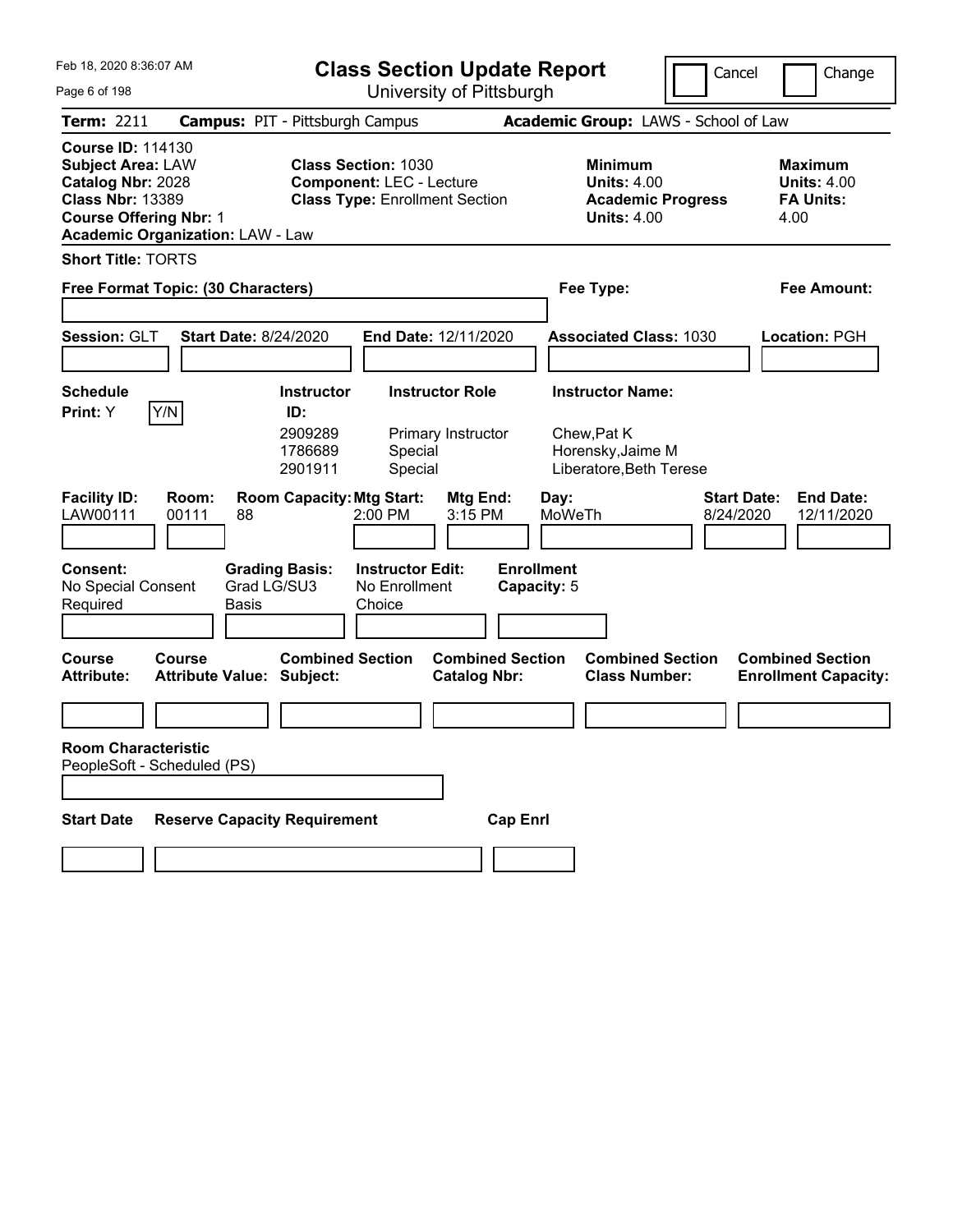| Feb 18, 2020 8:36:07 AM                                                                                                                                                          | <b>Class Section Update Report</b>                                                                     | Cancel                                                                                 | Change                                                           |
|----------------------------------------------------------------------------------------------------------------------------------------------------------------------------------|--------------------------------------------------------------------------------------------------------|----------------------------------------------------------------------------------------|------------------------------------------------------------------|
| Page 7 of 198                                                                                                                                                                    | University of Pittsburgh                                                                               |                                                                                        |                                                                  |
| Term: 2211                                                                                                                                                                       | <b>Campus: PIT - Pittsburgh Campus</b>                                                                 | Academic Group: LAWS - School of Law                                                   |                                                                  |
| <b>Course ID: 183050</b><br><b>Subject Area: LAW</b><br>Catalog Nbr: 2032<br><b>Class Nbr: 18847</b><br><b>Course Offering Nbr: 1</b><br><b>Academic Organization: LAW - Law</b> | <b>Class Section: 1300</b><br><b>Component: LEC - Lecture</b><br><b>Class Type: Enrollment Section</b> | <b>Minimum</b><br><b>Units: 3.00</b><br><b>Academic Progress</b><br><b>Units: 3.00</b> | <b>Maximum</b><br><b>Units: 3.00</b><br><b>FA Units:</b><br>3.00 |
| <b>Short Title: LEGISLATION AND REGULATION</b>                                                                                                                                   |                                                                                                        |                                                                                        |                                                                  |
| Free Format Topic: (30 Characters)                                                                                                                                               |                                                                                                        | Fee Type:                                                                              | Fee Amount:                                                      |
| Session: GLT<br><b>Start Date: 8/24/2020</b>                                                                                                                                     | End Date: 12/11/2020                                                                                   | <b>Associated Class: 1300</b>                                                          | Location: PGH                                                    |
| <b>Schedule</b>                                                                                                                                                                  | <b>Instructor Role</b><br><b>Instructor</b>                                                            | <b>Instructor Name:</b>                                                                |                                                                  |
| Y/N<br>Print: Y                                                                                                                                                                  | ID:<br>2962932<br>Primary Instructor<br>1786689<br>Special<br>2901911<br>Special                       | Donley, Greer B<br>Horensky, Jaime M<br>Liberatore, Beth Terese                        |                                                                  |
| <b>Facility ID:</b><br>Room:<br>LAW00113<br>00113<br>88                                                                                                                          | <b>Room Capacity: Mtg Start:</b><br>Mtg End:<br>10:15 AM<br>$9:00$ AM                                  | Day:<br>TuTh<br>8/24/2020                                                              | <b>Start Date:</b><br><b>End Date:</b><br>12/11/2020             |
| Consent:<br>Grad LG/SU3<br>No Special Consent<br>Required<br><b>Basis</b>                                                                                                        | <b>Instructor Edit:</b><br><b>Grading Basis:</b><br>No Enrollment<br>Choice                            | <b>Enrollment</b><br>Capacity: 3                                                       |                                                                  |
| <b>Course</b><br>Course<br><b>Attribute:</b><br><b>Attribute Value: Subject:</b>                                                                                                 | <b>Combined Section</b><br><b>Combined Section</b><br><b>Catalog Nbr:</b>                              | <b>Combined Section</b><br><b>Class Number:</b>                                        | <b>Combined Section</b><br><b>Enrollment Capacity:</b>           |
|                                                                                                                                                                                  |                                                                                                        |                                                                                        |                                                                  |
| <b>Room Characteristic</b><br>PeopleSoft - Scheduled (PS)                                                                                                                        |                                                                                                        |                                                                                        |                                                                  |
| <b>Reserve Capacity Requirement</b><br><b>Start Date</b>                                                                                                                         | <b>Cap Enrl</b>                                                                                        |                                                                                        |                                                                  |
|                                                                                                                                                                                  |                                                                                                        |                                                                                        |                                                                  |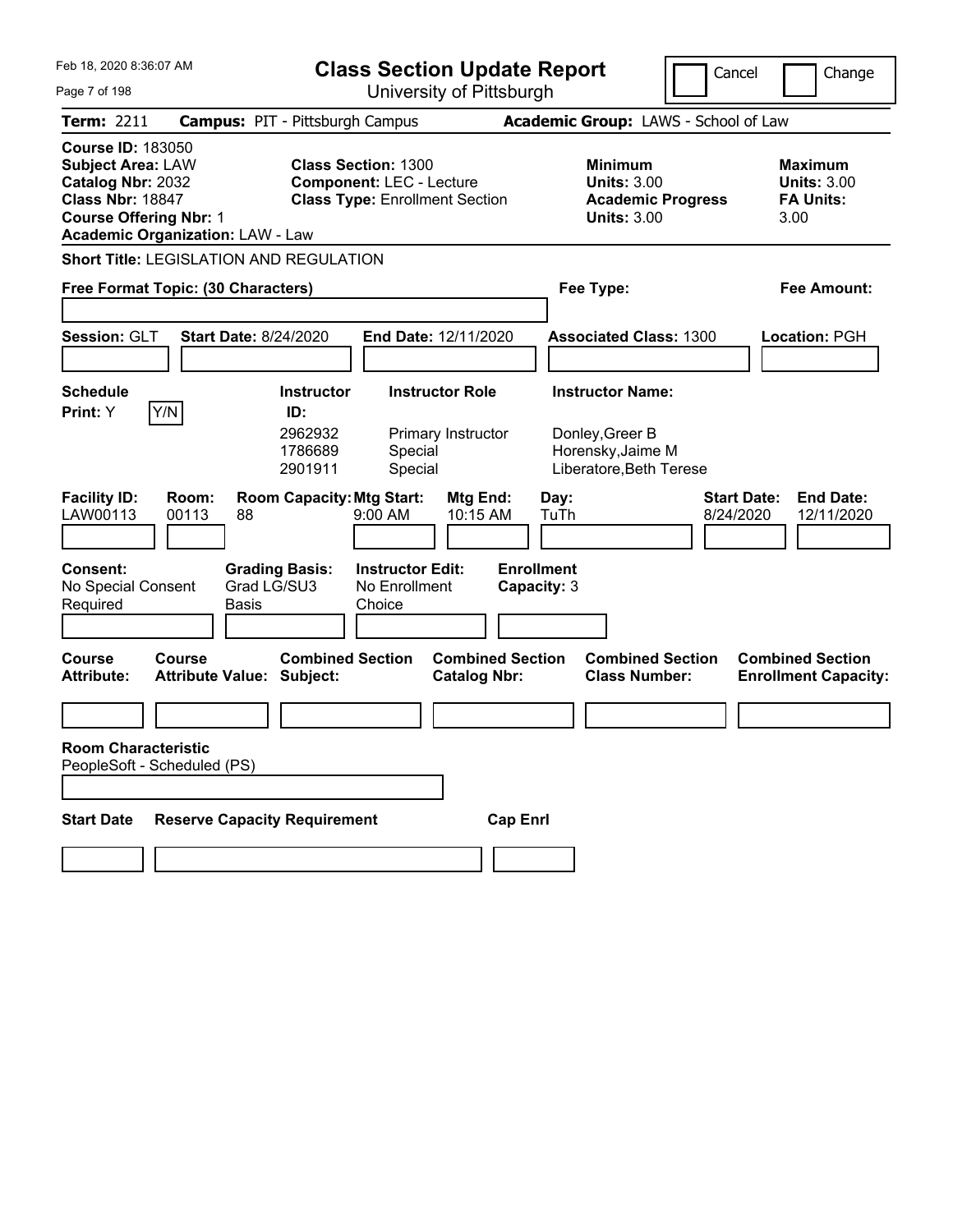| Feb 18, 2020 8:36:07 AM                                                                                                                                                          | <b>Class Section Update Report</b>                                                                     | Cancel                                                                                 | Change                                                           |
|----------------------------------------------------------------------------------------------------------------------------------------------------------------------------------|--------------------------------------------------------------------------------------------------------|----------------------------------------------------------------------------------------|------------------------------------------------------------------|
| Page 8 of 198                                                                                                                                                                    | University of Pittsburgh                                                                               |                                                                                        |                                                                  |
| <b>Term: 2211</b>                                                                                                                                                                | <b>Campus: PIT - Pittsburgh Campus</b>                                                                 | Academic Group: LAWS - School of Law                                                   |                                                                  |
| <b>Course ID: 183050</b><br><b>Subject Area: LAW</b><br>Catalog Nbr: 2032<br><b>Class Nbr: 21994</b><br><b>Course Offering Nbr: 1</b><br><b>Academic Organization: LAW - Law</b> | <b>Class Section: 1310</b><br><b>Component: LEC - Lecture</b><br><b>Class Type: Enrollment Section</b> | <b>Minimum</b><br><b>Units: 3.00</b><br><b>Academic Progress</b><br><b>Units: 3.00</b> | <b>Maximum</b><br><b>Units: 3.00</b><br><b>FA Units:</b><br>3.00 |
| <b>Short Title: LEGISLATION AND REGULATION</b>                                                                                                                                   |                                                                                                        |                                                                                        |                                                                  |
| Free Format Topic: (30 Characters)                                                                                                                                               |                                                                                                        | Fee Type:                                                                              | Fee Amount:                                                      |
| Session: GLT<br><b>Start Date: 8/24/2020</b>                                                                                                                                     | End Date: 12/11/2020                                                                                   | <b>Associated Class: 1310</b>                                                          | Location: PGH                                                    |
| Schedule                                                                                                                                                                         | <b>Instructor</b><br><b>Instructor Role</b>                                                            | <b>Instructor Name:</b>                                                                |                                                                  |
| Print: Y<br>Y/N                                                                                                                                                                  | ID:                                                                                                    |                                                                                        |                                                                  |
|                                                                                                                                                                                  | 2919108<br>Primary Instructor<br>1786689<br>Special<br>Special<br>2901911                              | Bratman, Benjamin Eli<br>Horensky, Jaime M<br>Liberatore, Beth Terese                  |                                                                  |
| <b>Facility ID:</b><br>Room:<br>LAW00109<br>00109<br>124                                                                                                                         | <b>Room Capacity: Mtg Start:</b><br>Mtg End:<br>9:00 AM<br>10:15 AM                                    | <b>Start Date:</b><br>Day:<br>TuTh<br>8/24/2020                                        | <b>End Date:</b><br>12/11/2020                                   |
| Consent:<br>Grad LG/SU3<br>No Special Consent<br>Required<br><b>Basis</b>                                                                                                        | <b>Instructor Edit:</b><br><b>Grading Basis:</b><br>No Enrollment<br>Choice                            | <b>Enrollment</b><br>Capacity: 3                                                       |                                                                  |
| Course<br>Course<br><b>Attribute:</b><br><b>Attribute Value: Subject:</b>                                                                                                        | <b>Combined Section</b><br><b>Combined Section</b><br><b>Catalog Nbr:</b>                              | <b>Combined Section</b><br><b>Class Number:</b>                                        | <b>Combined Section</b><br><b>Enrollment Capacity:</b>           |
|                                                                                                                                                                                  |                                                                                                        |                                                                                        |                                                                  |
| <b>Room Characteristic</b><br>PeopleSoft - Scheduled (PS)                                                                                                                        |                                                                                                        |                                                                                        |                                                                  |
| <b>Reserve Capacity Requirement</b><br><b>Start Date</b>                                                                                                                         | <b>Cap Enrl</b>                                                                                        |                                                                                        |                                                                  |
|                                                                                                                                                                                  |                                                                                                        |                                                                                        |                                                                  |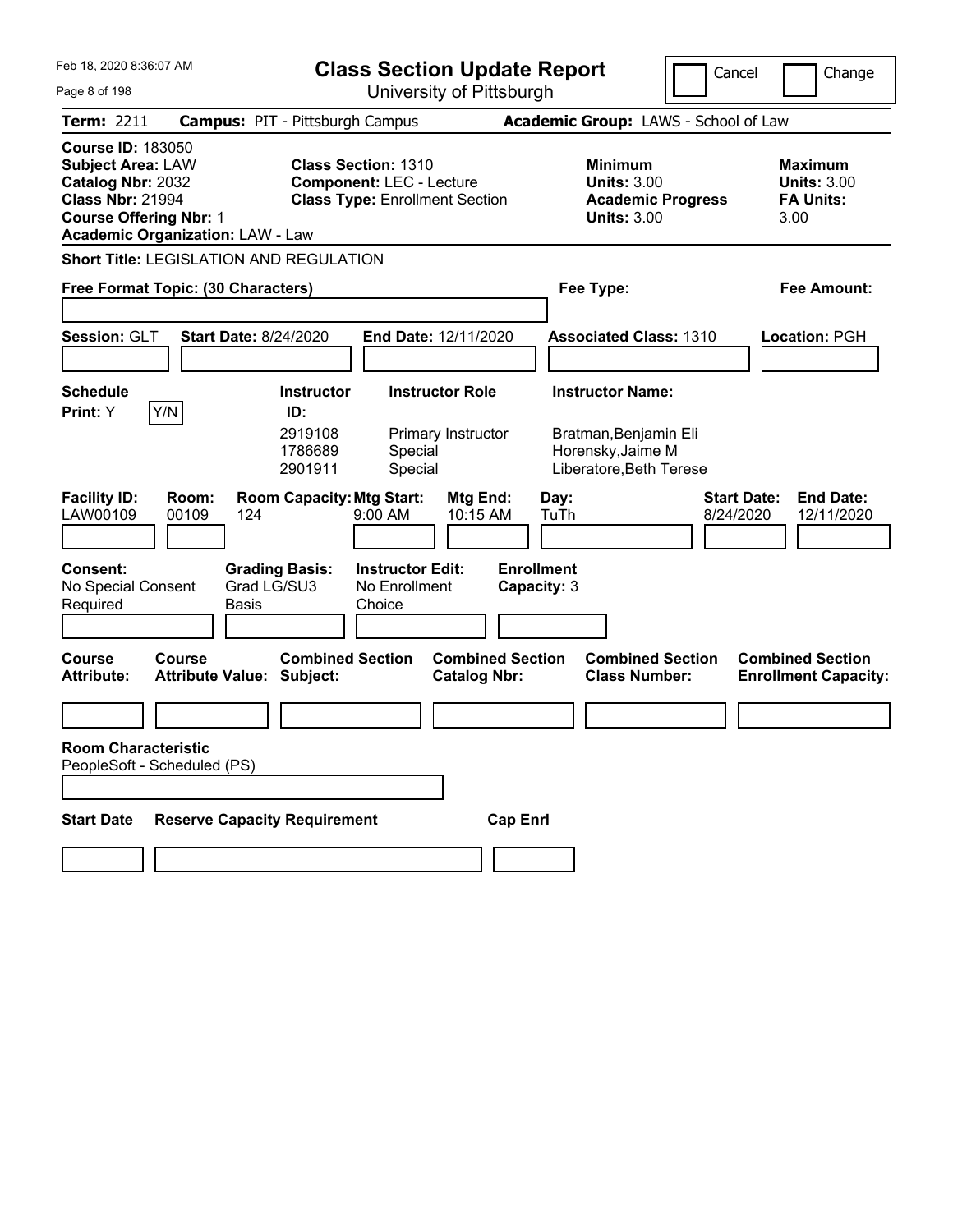| Feb 18, 2020 8:36:07 AM                                                                                                                                                          | <b>Class Section Update Report</b>                                                              | Cancel                                                                                 | Change                                                           |
|----------------------------------------------------------------------------------------------------------------------------------------------------------------------------------|-------------------------------------------------------------------------------------------------|----------------------------------------------------------------------------------------|------------------------------------------------------------------|
| Page 9 of 198                                                                                                                                                                    | University of Pittsburgh                                                                        |                                                                                        |                                                                  |
| <b>Term: 2211</b>                                                                                                                                                                | <b>Campus: PIT - Pittsburgh Campus</b>                                                          | Academic Group: LAWS - School of Law                                                   |                                                                  |
| <b>Course ID: 181179</b><br><b>Subject Area: LAW</b><br>Catalog Nbr: 2038<br><b>Class Nbr: 26135</b><br><b>Course Offering Nbr: 1</b><br><b>Academic Organization: LAW - Law</b> | Class Section: 1010<br><b>Component: LEC - Lecture</b><br><b>Class Type: Enrollment Section</b> | <b>Minimum</b><br><b>Units: 3.00</b><br><b>Academic Progress</b><br><b>Units: 3.00</b> | <b>Maximum</b><br><b>Units: 3.00</b><br><b>FA Units:</b><br>3.00 |
| <b>Short Title: ENERGY LAW AND REGULATION</b>                                                                                                                                    |                                                                                                 |                                                                                        |                                                                  |
| Free Format Topic: (30 Characters)                                                                                                                                               |                                                                                                 | Fee Type:                                                                              | Fee Amount:                                                      |
| Session: GLT<br><b>Start Date: 8/24/2020</b>                                                                                                                                     | End Date: 12/11/2020                                                                            | <b>Associated Class: 1010</b>                                                          | Location: PGH                                                    |
| Schedule                                                                                                                                                                         | <b>Instructor</b><br><b>Instructor Role</b>                                                     | <b>Instructor Name:</b>                                                                |                                                                  |
| Print: Y<br>Y/N                                                                                                                                                                  | ID:                                                                                             |                                                                                        |                                                                  |
|                                                                                                                                                                                  | 2955414<br>Primary Instructor<br>1786689<br>Special<br>Special<br>2901911                       | Hammond, John Finley<br>Horensky, Jaime M<br>Liberatore, Beth Terese                   |                                                                  |
| <b>Facility ID:</b><br>Room:<br>LAW00G13<br>00G13<br>28                                                                                                                          | <b>Room Capacity: Mtg Start:</b><br>Mtg End:<br>9:00 AM<br>10:15 AM                             | Day:<br>MoWe<br>8/24/2020                                                              | <b>Start Date:</b><br><b>End Date:</b><br>12/11/2020             |
| Consent:<br><b>Grading Basis:</b><br>Grad LG/SU3<br>No Special Consent<br>Required<br><b>Basis</b>                                                                               | <b>Instructor Edit:</b><br>No Enrollment<br>Choice                                              | <b>Enrollment</b><br>Capacity: 5                                                       |                                                                  |
| Course<br>Course<br><b>Attribute:</b><br><b>Attribute Value: Subject:</b>                                                                                                        | <b>Combined Section</b><br><b>Combined Section</b><br><b>Catalog Nbr:</b>                       | <b>Combined Section</b><br><b>Class Number:</b>                                        | <b>Combined Section</b><br><b>Enrollment Capacity:</b>           |
|                                                                                                                                                                                  |                                                                                                 |                                                                                        |                                                                  |
| <b>Room Characteristic</b><br>PeopleSoft - Scheduled (PS)                                                                                                                        |                                                                                                 |                                                                                        |                                                                  |
| <b>Reserve Capacity Requirement</b><br><b>Start Date</b>                                                                                                                         | <b>Cap Enrl</b>                                                                                 |                                                                                        |                                                                  |
|                                                                                                                                                                                  |                                                                                                 |                                                                                        |                                                                  |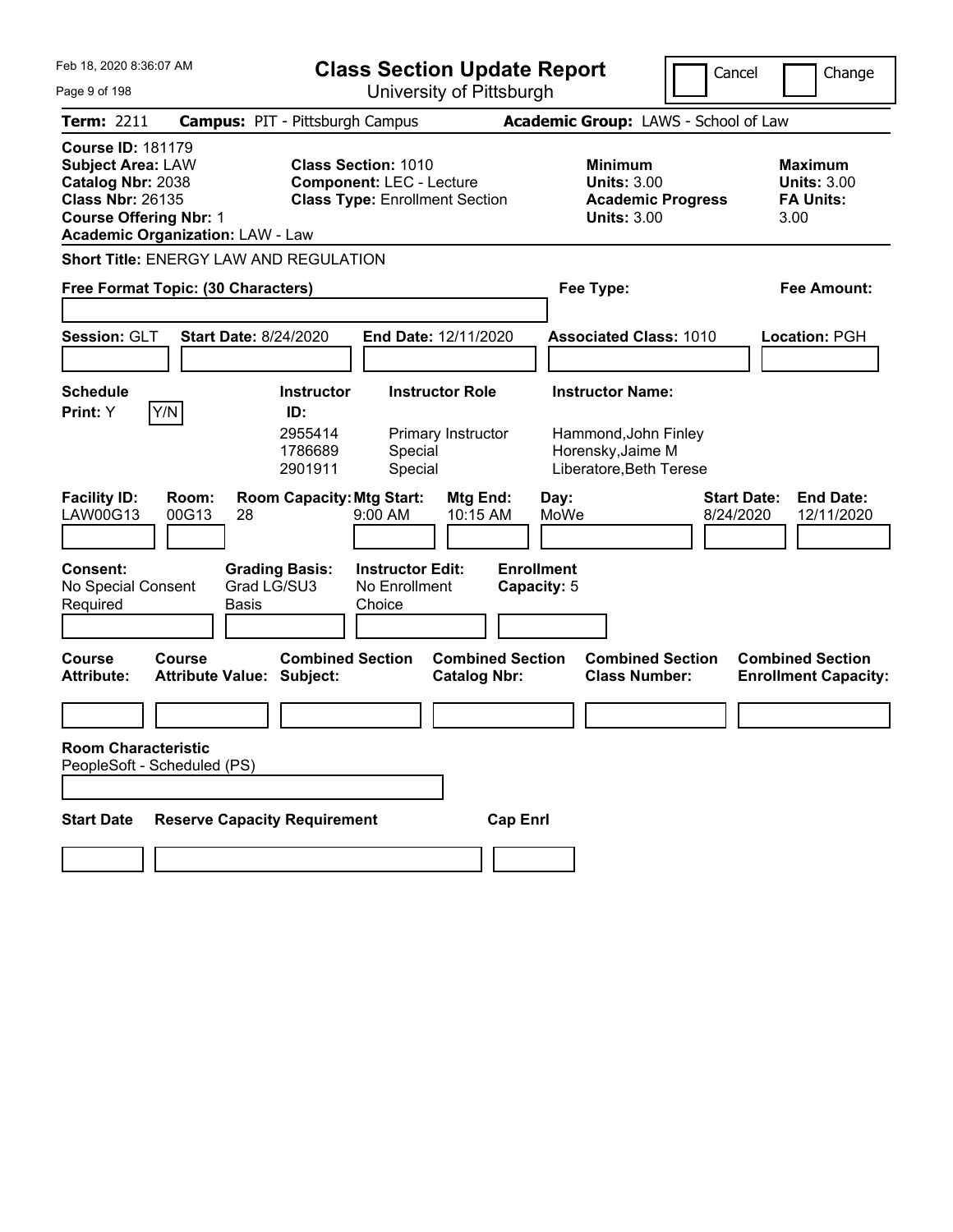| Feb 18, 2020 8:36:07 AM<br>Page 10 of 198                                                                                                                                        | <b>Class Section Update Report</b><br>University of Pittsburgh                                         |                                                                                        | Cancel<br>Change                                                  |
|----------------------------------------------------------------------------------------------------------------------------------------------------------------------------------|--------------------------------------------------------------------------------------------------------|----------------------------------------------------------------------------------------|-------------------------------------------------------------------|
| <b>Term: 2211</b>                                                                                                                                                                | <b>Campus: PIT - Pittsburgh Campus</b>                                                                 | Academic Group: LAWS - School of Law                                                   |                                                                   |
| <b>Course ID: 172358</b><br><b>Subject Area: LAW</b><br>Catalog Nbr: 2039<br><b>Class Nbr: 27343</b><br><b>Course Offering Nbr: 1</b><br><b>Academic Organization: LAW - Law</b> | <b>Class Section: 1010</b><br><b>Component: LEC - Lecture</b><br><b>Class Type: Enrollment Section</b> | <b>Minimum</b><br><b>Units: 2.00</b><br><b>Academic Progress</b><br><b>Units: 2.00</b> | <b>Maximum</b><br><b>Units: 2.00</b><br><b>FA Units:</b><br>2.00  |
| <b>Short Title: MEDIA LAW</b>                                                                                                                                                    |                                                                                                        |                                                                                        |                                                                   |
| Free Format Topic: (30 Characters)                                                                                                                                               |                                                                                                        | Fee Type:                                                                              | <b>Fee Amount:</b>                                                |
| Session: GLT<br><b>Start Date: 8/24/2020</b>                                                                                                                                     | End Date: 12/11/2020                                                                                   | <b>Associated Class: 1010</b>                                                          | Location: PGH                                                     |
| <b>Schedule</b>                                                                                                                                                                  | <b>Instructor</b><br><b>Instructor Role</b>                                                            | <b>Instructor Name:</b>                                                                |                                                                   |
| Y/N<br>Print: Y                                                                                                                                                                  | ID:<br>1116365<br>Primary Instructor<br>1786689<br>Special<br>2901911<br>Special                       | Abbott, Kevin C<br>Horensky, Jaime M<br>Liberatore, Beth Terese                        |                                                                   |
| <b>Facility ID:</b><br>Room:<br>LAW00118<br>00118<br>20                                                                                                                          | <b>Room Capacity: Mtg Start:</b><br>Mtg End:<br>9:00 AM<br>10:50 AM                                    | Day:<br>We                                                                             | <b>Start Date:</b><br><b>End Date:</b><br>8/24/2020<br>12/11/2020 |
| <b>Consent:</b><br>No Special Consent<br>Required<br>Basis                                                                                                                       | <b>Grading Basis:</b><br><b>Instructor Edit:</b><br>Grad LG/SU3<br>No Enrollment<br>Choice             | <b>Enrollment</b><br>Capacity: 1                                                       |                                                                   |
| <b>Course</b><br>Course<br><b>Attribute Value: Subject:</b><br><b>Attribute:</b>                                                                                                 | <b>Combined Section</b><br><b>Combined Section</b><br><b>Catalog Nbr:</b>                              | <b>Combined Section</b><br><b>Class Number:</b>                                        | <b>Combined Section</b><br><b>Enrollment Capacity:</b>            |
|                                                                                                                                                                                  |                                                                                                        |                                                                                        |                                                                   |
| <b>Room Characteristic</b><br>PeopleSoft - Scheduled (PS)                                                                                                                        |                                                                                                        |                                                                                        |                                                                   |
| <b>Reserve Capacity Requirement</b><br><b>Start Date</b>                                                                                                                         |                                                                                                        | <b>Cap Enrl</b>                                                                        |                                                                   |
|                                                                                                                                                                                  |                                                                                                        |                                                                                        |                                                                   |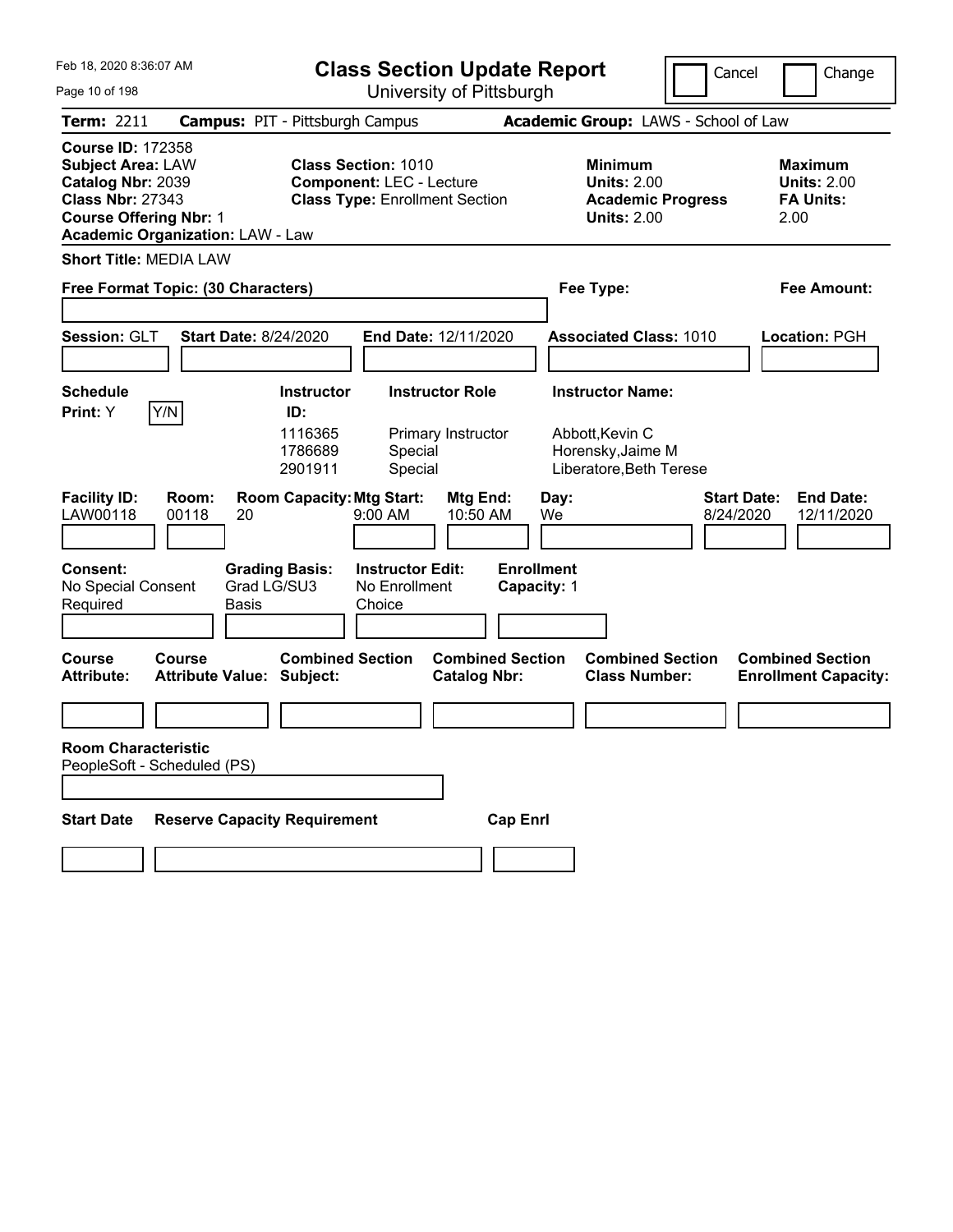| Feb 18, 2020 8:36:07 AM                                                                                                                                                          | <b>Class Section Update Report</b>                                                                     | Cancel                                                                                 | Change                                                            |
|----------------------------------------------------------------------------------------------------------------------------------------------------------------------------------|--------------------------------------------------------------------------------------------------------|----------------------------------------------------------------------------------------|-------------------------------------------------------------------|
| Page 11 of 198                                                                                                                                                                   | University of Pittsburgh                                                                               |                                                                                        |                                                                   |
| <b>Term: 2211</b>                                                                                                                                                                | <b>Campus: PIT - Pittsburgh Campus</b>                                                                 | Academic Group: LAWS - School of Law                                                   |                                                                   |
| <b>Course ID: 186758</b><br><b>Subject Area: LAW</b><br>Catalog Nbr: 2043<br><b>Class Nbr: 24285</b><br><b>Course Offering Nbr: 1</b><br><b>Academic Organization: LAW - Law</b> | <b>Class Section: 1030</b><br><b>Component: LEC - Lecture</b><br><b>Class Type: Enrollment Section</b> | <b>Minimum</b><br><b>Units: 3.00</b><br><b>Academic Progress</b><br><b>Units: 3.00</b> | <b>Maximum</b><br><b>Units: 3.00</b><br><b>FA Units:</b><br>3.00  |
| <b>Short Title: INT'L COMMERCIAL ARBITRATION</b>                                                                                                                                 |                                                                                                        |                                                                                        |                                                                   |
| Free Format Topic: (30 Characters)                                                                                                                                               |                                                                                                        | Fee Type:                                                                              | <b>Fee Amount:</b>                                                |
|                                                                                                                                                                                  |                                                                                                        |                                                                                        |                                                                   |
| Session: GLT<br><b>Start Date: 8/24/2020</b>                                                                                                                                     | End Date: 12/11/2020                                                                                   | <b>Associated Class: 1030</b>                                                          | Location: PGH                                                     |
| <b>Schedule</b>                                                                                                                                                                  | <b>Instructor</b><br><b>Instructor Role</b>                                                            | <b>Instructor Name:</b>                                                                |                                                                   |
| Y/N<br>Print: Y                                                                                                                                                                  | ID:                                                                                                    |                                                                                        |                                                                   |
|                                                                                                                                                                                  | 2909519<br>Primary Instructor<br>1786689<br>Special<br>2901911<br>Special                              | <b>Brand, Ronald A</b><br>Horensky, Jaime M<br>Liberatore, Beth Terese                 |                                                                   |
| <b>Facility ID:</b><br>Room:<br><b>LAW00G20</b><br>00G20<br>42                                                                                                                   | <b>Room Capacity: Mtg Start:</b><br>Mtg End:<br>12:30 PM<br>1:45 PM                                    | Day:<br>MoWe                                                                           | <b>Start Date:</b><br><b>End Date:</b><br>8/24/2020<br>12/11/2020 |
| <b>Consent:</b><br><b>Grading Basis:</b><br>Grad LG/SU3<br>No Special Consent<br>Required<br>Basis                                                                               | <b>Instructor Edit:</b><br>No Enrollment<br>Choice                                                     | <b>Enrollment</b><br>Capacity: 3                                                       |                                                                   |
| <b>Course</b><br>Course<br><b>Attribute:</b><br><b>Attribute Value: Subject:</b><br><b>UCIS</b><br><b>GLBST</b>                                                                  | <b>Combined Section</b><br><b>Combined Section</b><br><b>Catalog Nbr:</b>                              | <b>Combined Section</b><br><b>Class Number:</b>                                        | <b>Combined Section</b><br><b>Enrollment Capacity:</b>            |
|                                                                                                                                                                                  |                                                                                                        |                                                                                        |                                                                   |
| <b>Room Characteristic</b><br>PeopleSoft - Scheduled (PS)                                                                                                                        |                                                                                                        |                                                                                        |                                                                   |
|                                                                                                                                                                                  |                                                                                                        |                                                                                        |                                                                   |
| <b>Reserve Capacity Requirement</b><br><b>Start Date</b>                                                                                                                         | <b>Cap Enrl</b>                                                                                        |                                                                                        |                                                                   |
|                                                                                                                                                                                  |                                                                                                        |                                                                                        |                                                                   |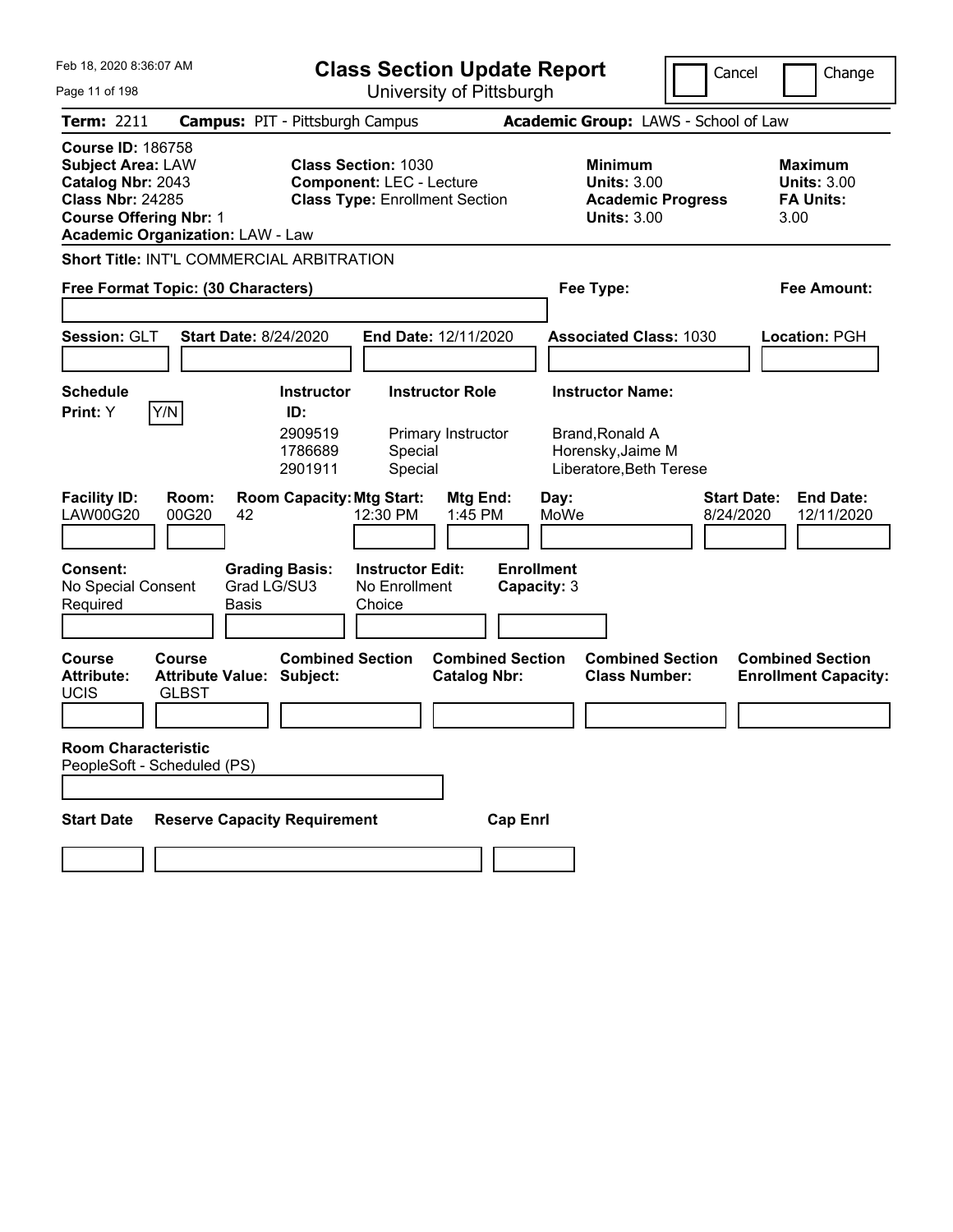| Feb 18, 2020 8:36:07 AM                                                                                                                                                          | <b>Class Section Update Report</b>                                                                     |                                                                                        | Cancel<br>Change                                                  |
|----------------------------------------------------------------------------------------------------------------------------------------------------------------------------------|--------------------------------------------------------------------------------------------------------|----------------------------------------------------------------------------------------|-------------------------------------------------------------------|
| Page 12 of 198                                                                                                                                                                   | University of Pittsburgh                                                                               |                                                                                        |                                                                   |
| Term: 2211                                                                                                                                                                       | <b>Campus: PIT - Pittsburgh Campus</b>                                                                 | Academic Group: LAWS - School of Law                                                   |                                                                   |
| <b>Course ID: 114131</b><br><b>Subject Area: LAW</b><br>Catalog Nbr: 2046<br><b>Class Nbr: 13383</b><br><b>Course Offering Nbr: 1</b><br><b>Academic Organization: LAW - Law</b> | <b>Class Section: 1020</b><br><b>Component: LEC - Lecture</b><br><b>Class Type: Enrollment Section</b> | <b>Minimum</b><br><b>Units: 3.00</b><br><b>Academic Progress</b><br><b>Units: 3.00</b> | <b>Maximum</b><br><b>Units: 3.00</b><br><b>FA Units:</b><br>3.00  |
| <b>Short Title: CRIMINAL LAW</b>                                                                                                                                                 |                                                                                                        |                                                                                        |                                                                   |
| Free Format Topic: (30 Characters)                                                                                                                                               |                                                                                                        | Fee Type:                                                                              | <b>Fee Amount:</b>                                                |
|                                                                                                                                                                                  |                                                                                                        |                                                                                        |                                                                   |
| Session: GLT<br><b>Start Date: 8/24/2020</b>                                                                                                                                     | End Date: 12/11/2020                                                                                   | <b>Associated Class: 1020</b>                                                          | Location: PGH                                                     |
|                                                                                                                                                                                  |                                                                                                        |                                                                                        |                                                                   |
| <b>Schedule</b>                                                                                                                                                                  | <b>Instructor Role</b><br><b>Instructor</b>                                                            | <b>Instructor Name:</b>                                                                |                                                                   |
| Y/N<br>Print: Y                                                                                                                                                                  | ID:<br>2937902<br>Primary Instructor<br>1786689<br>Special<br>2901911<br>Special                       | Harris, David Andrew<br>Horensky, Jaime M<br>Liberatore, Beth Terese                   |                                                                   |
| <b>Facility ID:</b><br>Room:<br>LAW00111<br>00111<br>88                                                                                                                          | <b>Room Capacity: Mtg Start:</b><br>Mtg End:<br>9:00 AM<br>10:15 AM                                    | Day:<br>MoWe                                                                           | <b>Start Date:</b><br><b>End Date:</b><br>8/24/2020<br>12/11/2020 |
| <b>Consent:</b><br>Grad LG/SU3<br>No Special Consent<br>Required<br>Basis                                                                                                        | <b>Instructor Edit:</b><br><b>Grading Basis:</b><br>No Enrollment<br>Choice                            | <b>Enrollment</b><br>Capacity: 5                                                       |                                                                   |
| <b>Course</b><br>Course<br><b>Attribute Value: Subject:</b><br><b>Attribute:</b>                                                                                                 | <b>Combined Section</b><br><b>Combined Section</b><br><b>Catalog Nbr:</b>                              | <b>Combined Section</b><br><b>Class Number:</b>                                        | <b>Combined Section</b><br><b>Enrollment Capacity:</b>            |
|                                                                                                                                                                                  |                                                                                                        |                                                                                        |                                                                   |
| <b>Room Characteristic</b><br>PeopleSoft - Scheduled (PS)                                                                                                                        |                                                                                                        |                                                                                        |                                                                   |
| <b>Reserve Capacity Requirement</b><br><b>Start Date</b>                                                                                                                         | <b>Cap Enrl</b>                                                                                        |                                                                                        |                                                                   |
|                                                                                                                                                                                  |                                                                                                        |                                                                                        |                                                                   |
|                                                                                                                                                                                  |                                                                                                        |                                                                                        |                                                                   |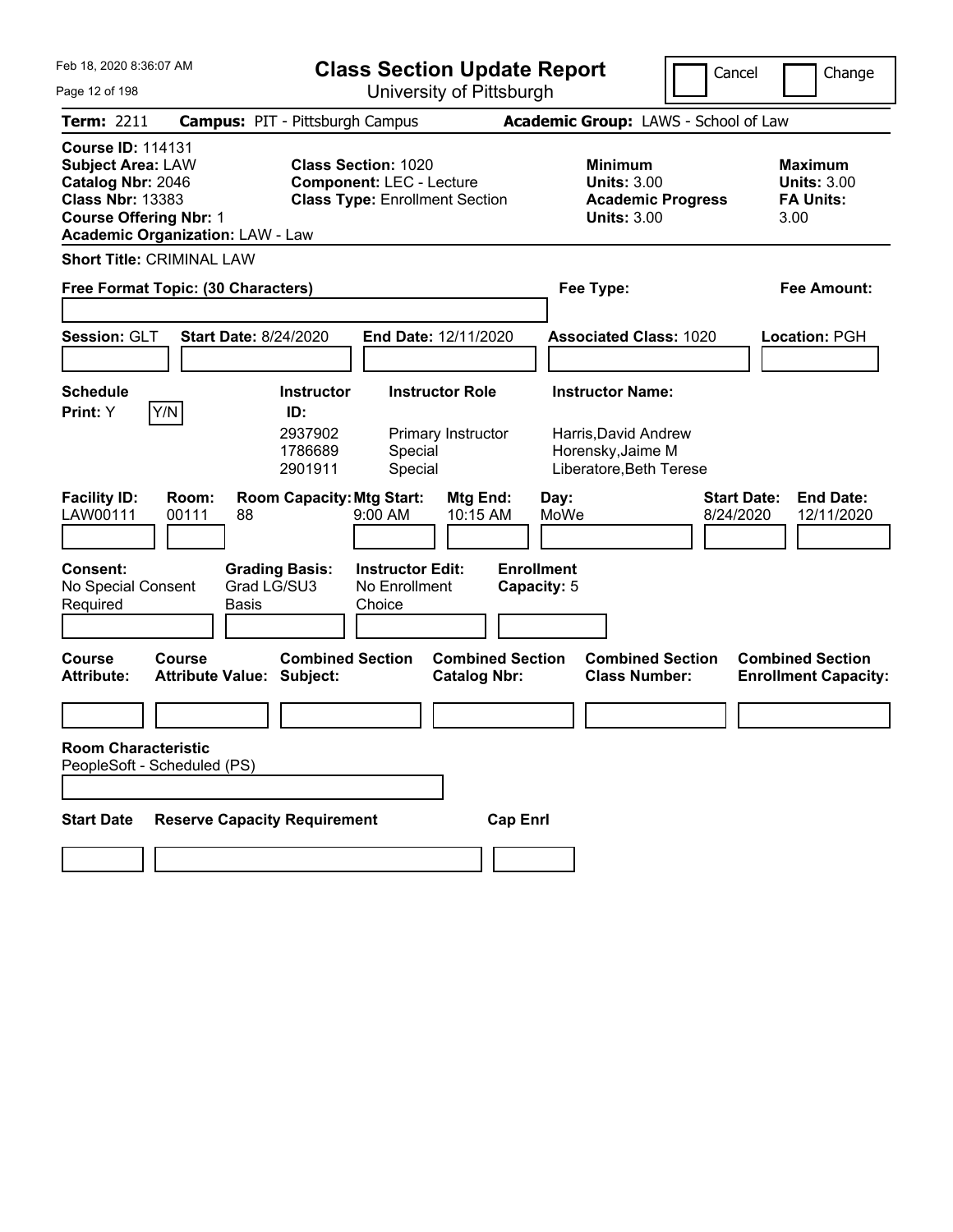| Feb 18, 2020 8:36:07 AM                                                                                                                                                          | <b>Class Section Update Report</b>                                                                     | Cancel                                                                                 | Change                                                            |
|----------------------------------------------------------------------------------------------------------------------------------------------------------------------------------|--------------------------------------------------------------------------------------------------------|----------------------------------------------------------------------------------------|-------------------------------------------------------------------|
| Page 13 of 198                                                                                                                                                                   | University of Pittsburgh                                                                               |                                                                                        |                                                                   |
| <b>Term: 2211</b>                                                                                                                                                                | <b>Campus: PIT - Pittsburgh Campus</b>                                                                 | Academic Group: LAWS - School of Law                                                   |                                                                   |
| <b>Course ID: 114131</b><br><b>Subject Area: LAW</b><br>Catalog Nbr: 2046<br><b>Class Nbr: 17803</b><br><b>Course Offering Nbr: 1</b><br><b>Academic Organization: LAW - Law</b> | <b>Class Section: 1030</b><br><b>Component: LEC - Lecture</b><br><b>Class Type: Enrollment Section</b> | <b>Minimum</b><br><b>Units: 3.00</b><br><b>Academic Progress</b><br><b>Units: 3.00</b> | <b>Maximum</b><br><b>Units: 3.00</b><br><b>FA Units:</b><br>3.00  |
| <b>Short Title: CRIMINAL LAW</b>                                                                                                                                                 |                                                                                                        |                                                                                        |                                                                   |
| Free Format Topic: (30 Characters)                                                                                                                                               |                                                                                                        | Fee Type:                                                                              | Fee Amount:                                                       |
|                                                                                                                                                                                  |                                                                                                        |                                                                                        |                                                                   |
| Session: GLT<br><b>Start Date: 8/24/2020</b>                                                                                                                                     | End Date: 12/11/2020                                                                                   | <b>Associated Class: 1030</b>                                                          | Location: PGH                                                     |
|                                                                                                                                                                                  |                                                                                                        |                                                                                        |                                                                   |
| <b>Schedule</b>                                                                                                                                                                  | <b>Instructor Role</b><br><b>Instructor</b>                                                            | <b>Instructor Name:</b>                                                                |                                                                   |
| Y/N<br>Print: Y                                                                                                                                                                  | ID:<br>1786689<br>Special<br>2901911<br>Special<br>2945685<br>Primary Instructor                       | Horensky, Jaime M<br>Liberatore, Beth Terese<br>Rose, Jasmine Buffy                    |                                                                   |
| <b>Facility ID:</b><br>Room:<br>LAW00107<br>00107<br>124                                                                                                                         | <b>Room Capacity: Mtg Start:</b><br>Mtg End:<br>10:15 AM<br>$9:00$ AM                                  | Day:<br>MoWe                                                                           | <b>Start Date:</b><br><b>End Date:</b><br>8/24/2020<br>12/11/2020 |
| <b>Consent:</b><br>No Special Consent<br>Required<br>Basis                                                                                                                       | <b>Instructor Edit:</b><br><b>Grading Basis:</b><br>Grad LG/SU3<br>No Enrollment<br>Choice             | <b>Enrollment</b><br>Capacity: 5                                                       |                                                                   |
| <b>Course</b><br>Course<br><b>Attribute Value: Subject:</b><br><b>Attribute:</b>                                                                                                 | <b>Combined Section</b><br><b>Combined Section</b><br><b>Catalog Nbr:</b>                              | <b>Combined Section</b><br><b>Class Number:</b>                                        | <b>Combined Section</b><br><b>Enrollment Capacity:</b>            |
|                                                                                                                                                                                  |                                                                                                        |                                                                                        |                                                                   |
| <b>Room Characteristic</b><br>PeopleSoft - Scheduled (PS)                                                                                                                        |                                                                                                        |                                                                                        |                                                                   |
| <b>Reserve Capacity Requirement</b><br><b>Start Date</b>                                                                                                                         | <b>Cap Enrl</b>                                                                                        |                                                                                        |                                                                   |
|                                                                                                                                                                                  |                                                                                                        |                                                                                        |                                                                   |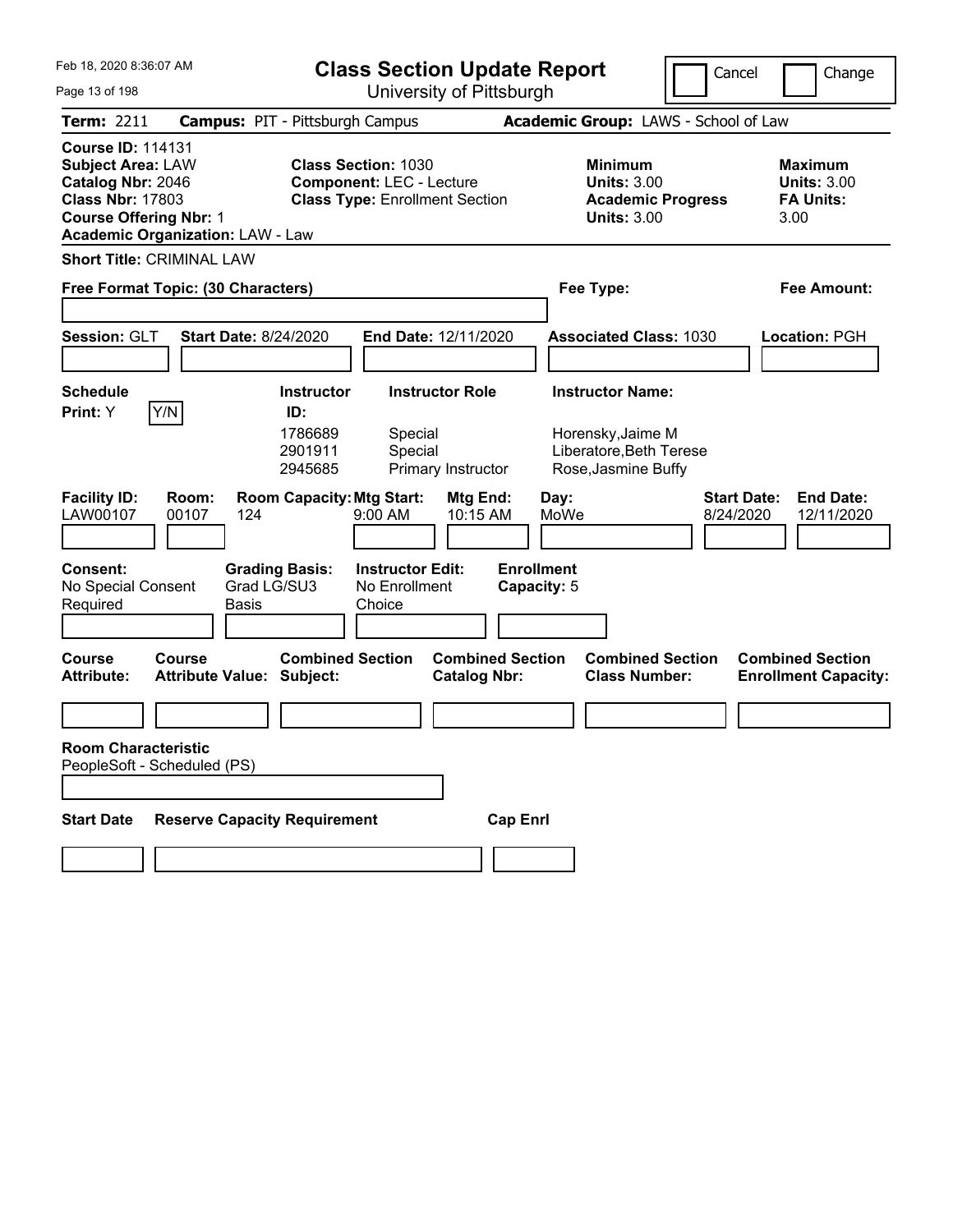| Feb 18. 2020 8:36:07 AM                                                                                                                                                          | <b>Class Section Update Report</b>                                                                     |                                                                                 | Cancel<br>Change                                                  |
|----------------------------------------------------------------------------------------------------------------------------------------------------------------------------------|--------------------------------------------------------------------------------------------------------|---------------------------------------------------------------------------------|-------------------------------------------------------------------|
| Page 14 of 198                                                                                                                                                                   | University of Pittsburgh                                                                               |                                                                                 |                                                                   |
| <b>Term: 2211</b>                                                                                                                                                                | <b>Campus: PIT - Pittsburgh Campus</b>                                                                 | Academic Group: LAWS - School of Law                                            |                                                                   |
| <b>Course ID: 114132</b><br><b>Subject Area: LAW</b><br>Catalog Nbr: 2047<br><b>Class Nbr: 21267</b><br><b>Course Offering Nbr: 1</b><br><b>Academic Organization: LAW - Law</b> | <b>Class Section: 1030</b><br><b>Component: LEC - Lecture</b><br><b>Class Type: Enrollment Section</b> | Minimum<br><b>Units: 3.00</b><br><b>Academic Progress</b><br><b>Units: 3.00</b> | Maximum<br><b>Units: 3.00</b><br><b>FA Units:</b><br>3.00         |
| <b>Short Title: CRIMINAL PROCEDURE</b>                                                                                                                                           |                                                                                                        |                                                                                 |                                                                   |
| Free Format Topic: (30 Characters)                                                                                                                                               |                                                                                                        | Fee Type:                                                                       | Fee Amount:                                                       |
|                                                                                                                                                                                  |                                                                                                        |                                                                                 |                                                                   |
| Session: GLT                                                                                                                                                                     | <b>Start Date: 8/24/2020</b><br>End Date: 12/11/2020                                                   | <b>Associated Class: 1030</b>                                                   | Location: PGH                                                     |
|                                                                                                                                                                                  |                                                                                                        |                                                                                 |                                                                   |
| <b>Schedule</b>                                                                                                                                                                  | <b>Instructor Role</b><br><b>Instructor</b>                                                            | <b>Instructor Name:</b>                                                         |                                                                   |
| Y/N<br><b>Print:</b> Y                                                                                                                                                           | ID:<br>2937902<br>Primary Instructor<br>1786689<br>Special<br>Special<br>2901911                       | Harris, David Andrew<br>Horensky, Jaime M<br>Liberatore, Beth Terese            |                                                                   |
| <b>Facility ID:</b><br>Room:<br>LAW00107<br>00107<br>124                                                                                                                         | <b>Room Capacity: Mtg Start:</b><br>Mtg End:<br>2:00 PM<br>3:15 PM                                     | Day:<br>MoWe                                                                    | <b>Start Date:</b><br><b>End Date:</b><br>8/24/2020<br>12/11/2020 |
| <b>Consent:</b><br>No Special Consent<br>Required<br>Basis                                                                                                                       | <b>Grading Basis:</b><br><b>Instructor Edit:</b><br>Grad LG/SU3<br>No Enrollment<br>Choice             | <b>Enrollment</b><br>Capacity: 1                                                |                                                                   |
| Course<br>Course<br><b>Attribute:</b><br><b>Attribute Value: Subject:</b>                                                                                                        | <b>Combined Section</b><br><b>Combined Section</b><br><b>Catalog Nbr:</b>                              | <b>Combined Section</b><br><b>Class Number:</b>                                 | <b>Combined Section</b><br><b>Enrollment Capacity:</b>            |
|                                                                                                                                                                                  |                                                                                                        |                                                                                 |                                                                   |
| <b>Room Characteristic</b><br>PeopleSoft - Scheduled (PS)                                                                                                                        |                                                                                                        |                                                                                 |                                                                   |
|                                                                                                                                                                                  |                                                                                                        |                                                                                 |                                                                   |
| <b>Start Date</b>                                                                                                                                                                | <b>Reserve Capacity Requirement</b><br><b>Cap Enrl</b>                                                 |                                                                                 |                                                                   |
|                                                                                                                                                                                  |                                                                                                        |                                                                                 |                                                                   |
|                                                                                                                                                                                  |                                                                                                        |                                                                                 |                                                                   |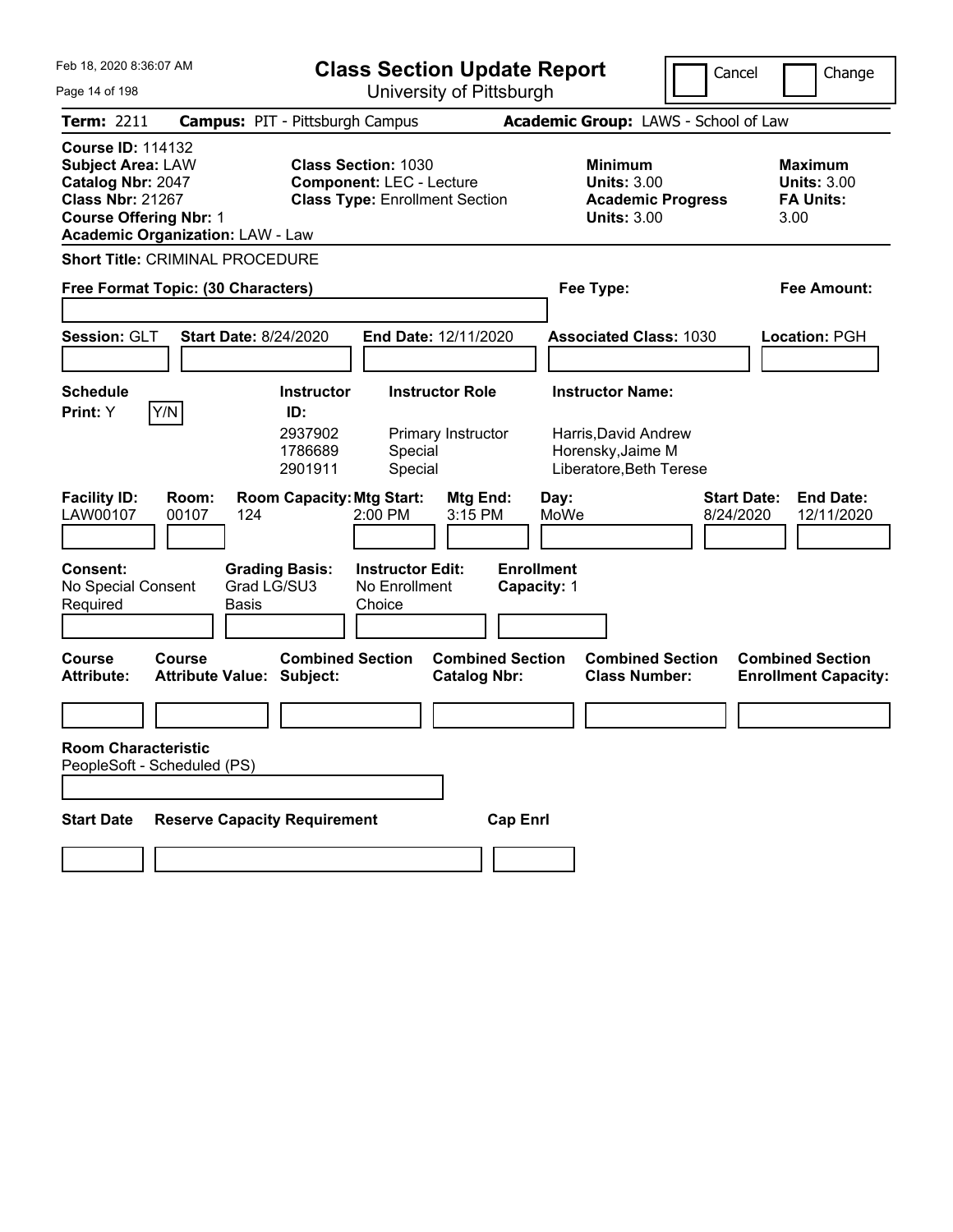| Feb 18, 2020 8:36:07 AM                                                                                                               |                                                          | <b>Class Section Update Report</b>                            |                                                                    |                                   | Cancel                                                                                       | Change                               |                                                           |
|---------------------------------------------------------------------------------------------------------------------------------------|----------------------------------------------------------|---------------------------------------------------------------|--------------------------------------------------------------------|-----------------------------------|----------------------------------------------------------------------------------------------|--------------------------------------|-----------------------------------------------------------|
| Page 15 of 198                                                                                                                        |                                                          |                                                               | University of Pittsburgh                                           |                                   |                                                                                              |                                      |                                                           |
| <b>Term: 2211</b>                                                                                                                     |                                                          | <b>Campus: PIT - Pittsburgh Campus</b>                        |                                                                    |                                   |                                                                                              | Academic Group: LAWS - School of Law |                                                           |
| <b>Course ID: 191090</b><br><b>Subject Area: LAW</b><br>Catalog Nbr: 2070<br><b>Class Nbr: 29209</b><br><b>Course Offering Nbr: 1</b> | <b>Academic Organization: LAW - Law</b>                  | <b>Class Section: 1010</b><br><b>Component: LEC - Lecture</b> | <b>Class Type: Enrollment Section</b>                              |                                   | Minimum<br><b>Units: 3.00</b><br><b>Academic Progress</b><br><b>Units: 3.00</b>              |                                      | Maximum<br><b>Units: 3.00</b><br><b>FA Units:</b><br>3.00 |
|                                                                                                                                       | <b>Short Title: INTRO LGL SYS HR: HIRING/FIRING</b>      |                                                               |                                                                    |                                   |                                                                                              |                                      |                                                           |
|                                                                                                                                       | Free Format Topic: (30 Characters)                       |                                                               |                                                                    |                                   | Fee Type:                                                                                    |                                      | Fee Amount:                                               |
| Session: GLT                                                                                                                          | <b>Start Date: 8/24/2020</b>                             |                                                               | End Date: 12/11/2020                                               |                                   | <b>Associated Class: 1010</b>                                                                |                                      | <b>Location: PITTONLINE</b>                               |
| <b>Schedule</b><br>Print: Y                                                                                                           | Y/N                                                      | <b>Instructor</b><br>ID:<br>1786689<br>2923499<br>2901911     | <b>Instructor Role</b><br>Special<br>Primary Instructor<br>Special |                                   | <b>Instructor Name:</b><br>Horensky, Jaime M<br>Hornack, Joseph S<br>Liberatore, Beth Terese |                                      |                                                           |
| <b>Facility ID:</b><br><b>WEBTBA</b>                                                                                                  | Room:<br>TBA<br>0                                        | 2903672<br><b>Room Capacity: Mtg Start:</b>                   | Special<br>Mtg End:                                                | Day:                              | Pischke, Beth Ann                                                                            | <b>Start Date:</b><br>8/24/2020      | <b>End Date:</b><br>12/11/2020                            |
| <b>Consent:</b><br>No Special Consent<br>Required                                                                                     | <b>Grading Basis:</b><br>Grad LG/SU3<br><b>Basis</b>     | Choice                                                        | <b>Instructor Edit:</b><br>No Enrollment                           | <b>Enrollment</b><br>Capacity: 35 |                                                                                              |                                      |                                                           |
| Course<br><b>Attribute:</b><br><b>IDM</b>                                                                                             | Course<br><b>Attribute Value: Subject:</b><br><b>WEB</b> | <b>Combined Section</b>                                       | <b>Catalog Nbr:</b>                                                | <b>Combined Section</b>           | <b>Combined Section</b><br><b>Class Number:</b>                                              |                                      | <b>Combined Section</b><br><b>Enrollment Capacity:</b>    |
| <b>Room Characteristic</b>                                                                                                            |                                                          |                                                               |                                                                    |                                   |                                                                                              |                                      |                                                           |
|                                                                                                                                       |                                                          |                                                               |                                                                    |                                   |                                                                                              |                                      |                                                           |
| <b>Start Date</b>                                                                                                                     | <b>Reserve Capacity Requirement</b>                      |                                                               |                                                                    | <b>Cap Enrl</b>                   |                                                                                              |                                      |                                                           |
|                                                                                                                                       |                                                          |                                                               |                                                                    |                                   |                                                                                              |                                      |                                                           |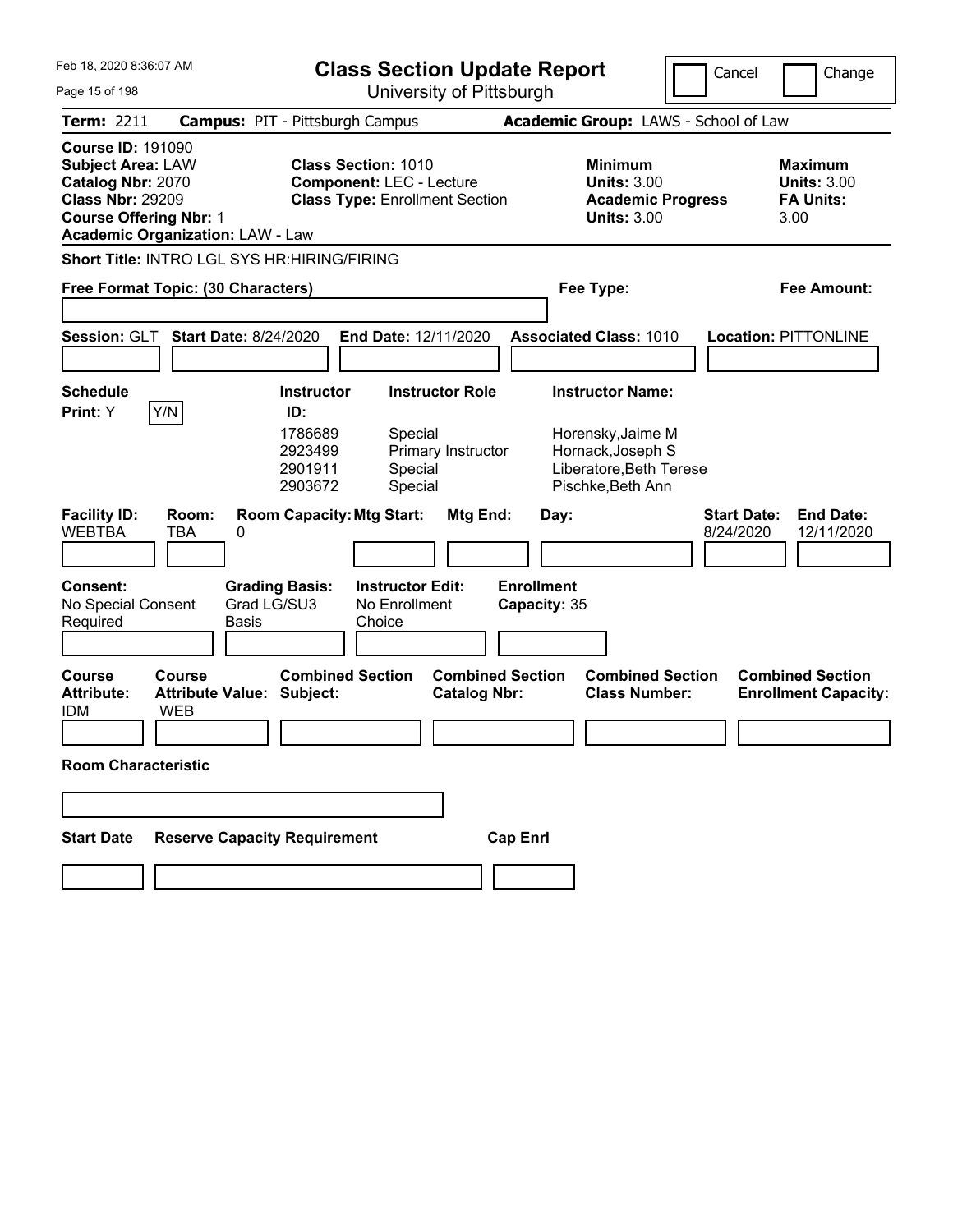| Feb 18, 2020 8:36:07 AM                                                                                                               |                                                          | <b>Class Section Update Report</b>                                                                     |                                                |                                                                                                               | Cancel                          | Change                                                           |
|---------------------------------------------------------------------------------------------------------------------------------------|----------------------------------------------------------|--------------------------------------------------------------------------------------------------------|------------------------------------------------|---------------------------------------------------------------------------------------------------------------|---------------------------------|------------------------------------------------------------------|
| Page 16 of 198                                                                                                                        |                                                          |                                                                                                        | University of Pittsburgh                       |                                                                                                               |                                 |                                                                  |
| Term: 2211                                                                                                                            |                                                          | <b>Campus: PIT - Pittsburgh Campus</b>                                                                 |                                                | Academic Group: LAWS - School of Law                                                                          |                                 |                                                                  |
| <b>Course ID: 191091</b><br><b>Subject Area: LAW</b><br>Catalog Nbr: 2071<br><b>Class Nbr: 29208</b><br><b>Course Offering Nbr: 1</b> | <b>Academic Organization: LAW - Law</b>                  | <b>Class Section: 1010</b><br><b>Component: LEC - Lecture</b><br><b>Class Type: Enrollment Section</b> |                                                | <b>Minimum</b><br><b>Units: 3.00</b><br><b>Academic Progress</b><br><b>Units: 3.00</b>                        |                                 | <b>Maximum</b><br><b>Units: 3.00</b><br><b>FA Units:</b><br>3.00 |
|                                                                                                                                       | Short Title: WAGES, HOURS AND BENEFITS                   |                                                                                                        |                                                |                                                                                                               |                                 |                                                                  |
|                                                                                                                                       | Free Format Topic: (30 Characters)                       |                                                                                                        |                                                | Fee Type:                                                                                                     |                                 | <b>Fee Amount:</b>                                               |
|                                                                                                                                       | Session: GLT Start Date: 8/24/2020                       | End Date: 12/11/2020                                                                                   |                                                | <b>Associated Class: 1010</b>                                                                                 |                                 | <b>Location: PITTONLINE</b>                                      |
| <b>Schedule</b><br><b>Print:</b> Y                                                                                                    | Y/N                                                      | <b>Instructor</b><br>ID:<br>1786689<br>Special<br>2901911<br>Special<br>1089865<br>2903672<br>Special  | <b>Instructor Role</b><br>Primary Instructor   | <b>Instructor Name:</b><br>Horensky, Jaime M<br>Liberatore, Beth Terese<br>Novak, Jean E<br>Pischke, Beth Ann |                                 |                                                                  |
| <b>Facility ID:</b><br><b>WEBTBA</b>                                                                                                  | Room:<br>TBA<br>0                                        | <b>Room Capacity: Mtg Start:</b>                                                                       | Mtg End:                                       | Day:                                                                                                          | <b>Start Date:</b><br>8/24/2020 | <b>End Date:</b><br>12/11/2020                                   |
| <b>Consent:</b><br>No Special Consent<br>Required                                                                                     | <b>Grading Basis:</b><br>Grad LG/SU3<br>Basis            | <b>Instructor Edit:</b><br>No Enrollment<br>Choice                                                     | <b>Enrollment</b>                              | Capacity: 35                                                                                                  |                                 |                                                                  |
| <b>Course</b><br><b>Attribute:</b><br><b>IDM</b>                                                                                      | Course<br><b>Attribute Value: Subject:</b><br><b>WEB</b> | <b>Combined Section</b>                                                                                | <b>Combined Section</b><br><b>Catalog Nbr:</b> | <b>Combined Section</b><br><b>Class Number:</b>                                                               |                                 | <b>Combined Section</b><br><b>Enrollment Capacity:</b>           |
| <b>Room Characteristic</b>                                                                                                            |                                                          |                                                                                                        |                                                |                                                                                                               |                                 |                                                                  |
|                                                                                                                                       |                                                          |                                                                                                        |                                                |                                                                                                               |                                 |                                                                  |
| <b>Start Date</b>                                                                                                                     | <b>Reserve Capacity Requirement</b>                      |                                                                                                        | <b>Cap Enrl</b>                                |                                                                                                               |                                 |                                                                  |
|                                                                                                                                       |                                                          |                                                                                                        |                                                |                                                                                                               |                                 |                                                                  |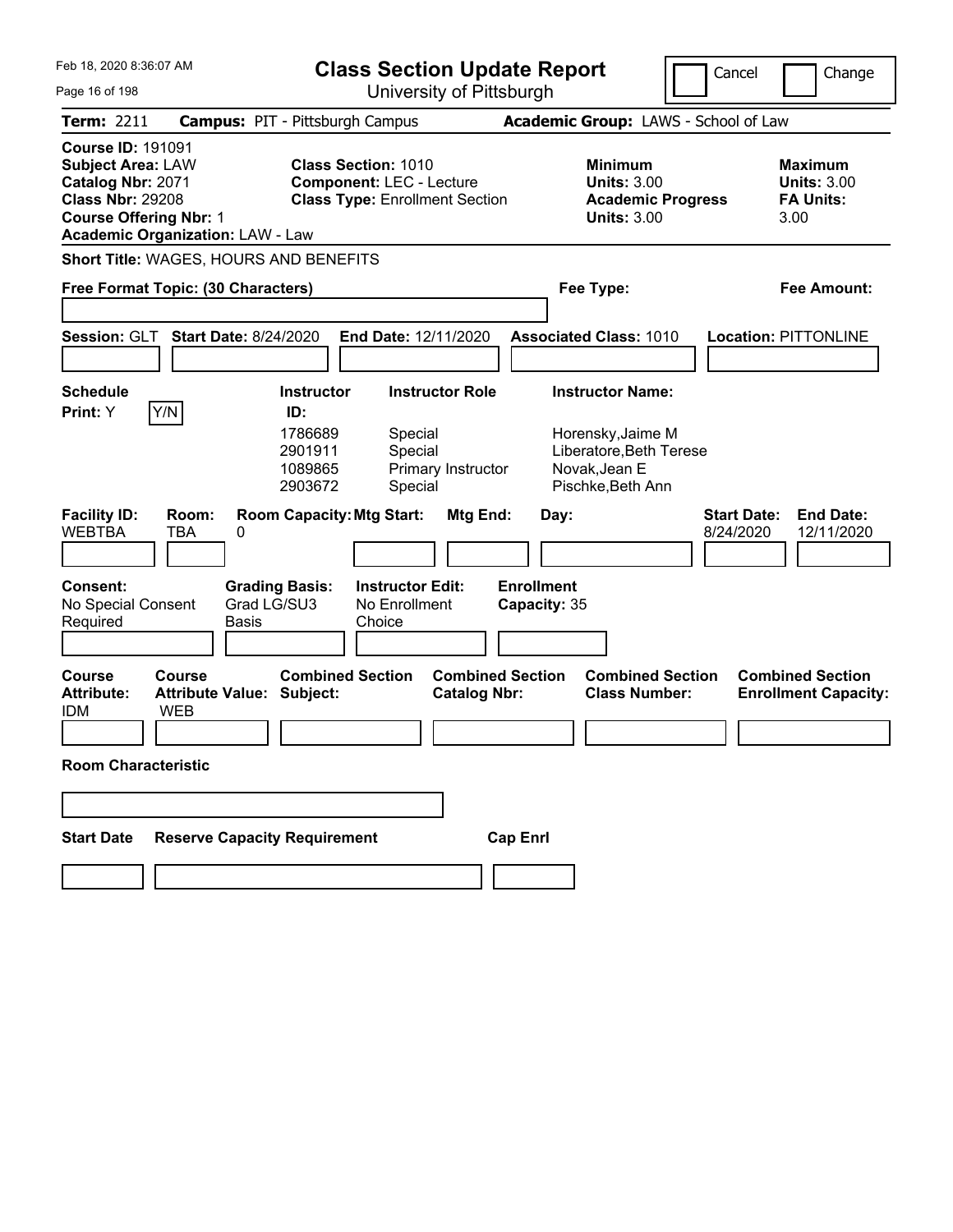| Feb 18, 2020 8:36:07 AM                                                                                                                                                          |                                                                                                        | <b>Class Section Update Report</b>             |                                                                                        | Cancel                          | Change                                                           |
|----------------------------------------------------------------------------------------------------------------------------------------------------------------------------------|--------------------------------------------------------------------------------------------------------|------------------------------------------------|----------------------------------------------------------------------------------------|---------------------------------|------------------------------------------------------------------|
| Page 17 of 198                                                                                                                                                                   | University of Pittsburgh                                                                               |                                                |                                                                                        |                                 |                                                                  |
| <b>Term: 2211</b>                                                                                                                                                                | <b>Campus: PIT - Pittsburgh Campus</b>                                                                 |                                                | Academic Group: LAWS - School of Law                                                   |                                 |                                                                  |
| <b>Course ID: 177960</b><br><b>Subject Area: LAW</b><br>Catalog Nbr: 2093<br><b>Class Nbr: 17802</b><br><b>Course Offering Nbr: 1</b><br><b>Academic Organization: LAW - Law</b> | <b>Class Section: 1020</b><br><b>Component: LEC - Lecture</b><br><b>Class Type: Enrollment Section</b> |                                                | <b>Minimum</b><br><b>Units: 2.00</b><br><b>Academic Progress</b><br><b>Units: 2.00</b> |                                 | <b>Maximum</b><br><b>Units: 2.00</b><br><b>FA Units:</b><br>2.00 |
| Short Title: THE LAW OF PROFESSIONAL SPORTS                                                                                                                                      |                                                                                                        |                                                |                                                                                        |                                 |                                                                  |
| Free Format Topic: (30 Characters)                                                                                                                                               |                                                                                                        |                                                | Fee Type:                                                                              |                                 | Fee Amount:                                                      |
| Session: GLT<br><b>Start Date: 8/24/2020</b>                                                                                                                                     | End Date: 12/11/2020                                                                                   |                                                | <b>Associated Class: 1020</b>                                                          |                                 | Location: PGH                                                    |
| <b>Schedule</b>                                                                                                                                                                  | <b>Instructor Role</b><br><b>Instructor</b>                                                            |                                                | <b>Instructor Name:</b>                                                                |                                 |                                                                  |
| Y/N<br>Print: Y                                                                                                                                                                  | ID:<br>1786689<br>Special<br>2901911<br>Special<br>2940392<br>Primary Instructor                       |                                                | Horensky, Jaime M<br>Liberatore, Beth Terese<br>Silverman, Larry A                     |                                 |                                                                  |
| <b>Facility ID:</b><br>Room:<br>LAW00118<br>00118<br>20                                                                                                                          | <b>Room Capacity: Mtg Start:</b><br>8:25 AM                                                            | Mtg End:<br>Day:<br>10:15 AM<br>Tu             |                                                                                        | <b>Start Date:</b><br>8/24/2020 | <b>End Date:</b><br>12/11/2020                                   |
| <b>Consent:</b><br>Grad LG/SU3<br>No Special Consent<br>Required<br><b>Basis</b>                                                                                                 | <b>Grading Basis:</b><br><b>Instructor Edit:</b><br>No Enrollment<br>Choice                            | <b>Enrollment</b><br>Capacity: 1               |                                                                                        |                                 |                                                                  |
| Course<br>Course<br><b>Attribute Value: Subject:</b><br><b>Attribute:</b>                                                                                                        | <b>Combined Section</b>                                                                                | <b>Combined Section</b><br><b>Catalog Nbr:</b> | <b>Combined Section</b><br><b>Class Number:</b>                                        |                                 | <b>Combined Section</b><br><b>Enrollment Capacity:</b>           |
|                                                                                                                                                                                  |                                                                                                        |                                                |                                                                                        |                                 |                                                                  |
| <b>Room Characteristic</b><br>PeopleSoft - Scheduled (PS)                                                                                                                        |                                                                                                        |                                                |                                                                                        |                                 |                                                                  |
| <b>Reserve Capacity Requirement</b><br><b>Start Date</b>                                                                                                                         |                                                                                                        | <b>Cap Enrl</b>                                |                                                                                        |                                 |                                                                  |
|                                                                                                                                                                                  |                                                                                                        |                                                |                                                                                        |                                 |                                                                  |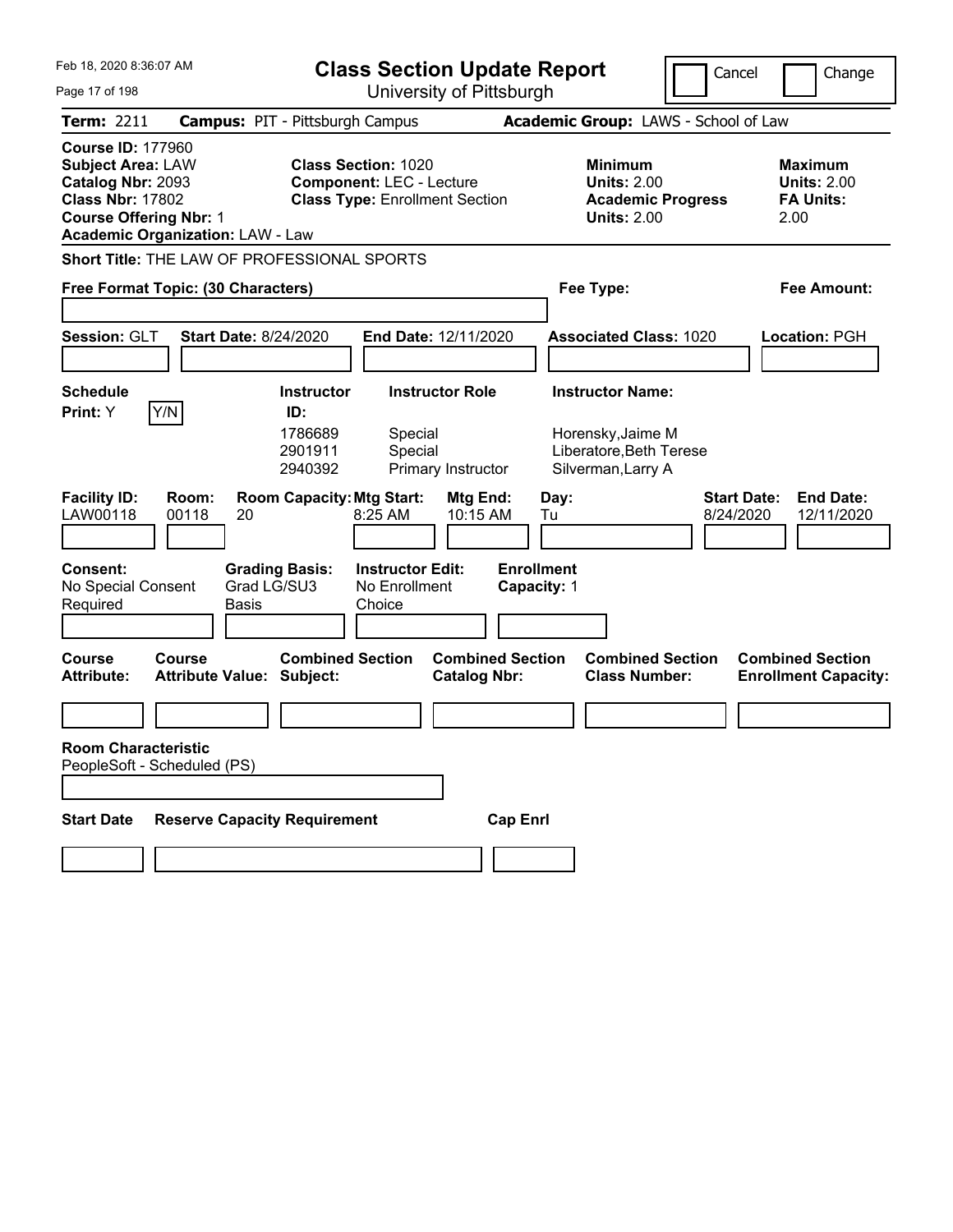| Feb 18, 2020 8:36:07 AM<br>Page 18 of 198                                                                                                                                        |                                                                                                        | <b>Class Section Update Report</b><br>University of Pittsburgh | Cancel                                                                                 | Change                                                           |
|----------------------------------------------------------------------------------------------------------------------------------------------------------------------------------|--------------------------------------------------------------------------------------------------------|----------------------------------------------------------------|----------------------------------------------------------------------------------------|------------------------------------------------------------------|
| <b>Term: 2211</b>                                                                                                                                                                | <b>Campus: PIT - Pittsburgh Campus</b>                                                                 |                                                                | Academic Group: LAWS - School of Law                                                   |                                                                  |
| <b>Course ID: 114135</b><br><b>Subject Area: LAW</b><br>Catalog Nbr: 2103<br><b>Class Nbr: 13374</b><br><b>Course Offering Nbr: 1</b><br><b>Academic Organization: LAW - Law</b> | <b>Class Section: 1010</b><br><b>Component: LEC - Lecture</b><br><b>Class Type: Enrollment Section</b> |                                                                | <b>Minimum</b><br><b>Units: 3.00</b><br><b>Academic Progress</b><br><b>Units: 3.00</b> | <b>Maximum</b><br><b>Units: 3.00</b><br><b>FA Units:</b><br>3.00 |
| <b>Short Title: EVIDENCE</b>                                                                                                                                                     |                                                                                                        |                                                                |                                                                                        |                                                                  |
| Free Format Topic: (30 Characters)                                                                                                                                               |                                                                                                        | Fee Type:                                                      |                                                                                        | <b>Fee Amount:</b>                                               |
| Session: GLT                                                                                                                                                                     | <b>Start Date: 8/24/2020</b><br>End Date: 12/11/2020                                                   |                                                                | <b>Associated Class: 1010</b>                                                          | Location: PGH                                                    |
| <b>Schedule</b>                                                                                                                                                                  | <b>Instructor</b><br><b>Instructor Role</b>                                                            |                                                                | <b>Instructor Name:</b>                                                                |                                                                  |
| Y/N <br>Print: Y                                                                                                                                                                 | ID:<br>1786689<br>Special<br>2901911<br>Special<br>2945685<br>Primary Instructor                       |                                                                | Horensky, Jaime M<br>Liberatore, Beth Terese<br>Rose, Jasmine Buffy                    |                                                                  |
| <b>Facility ID:</b><br>Room:<br>LAW00107<br>00107                                                                                                                                | <b>Room Capacity: Mtg Start:</b><br>10:30 AM<br>124                                                    | Mtg End:<br>Day:<br>11:45 AM<br>MoWe                           | 8/24/2020                                                                              | <b>Start Date:</b><br><b>End Date:</b><br>12/11/2020             |
| <b>Consent:</b><br>No Special Consent<br>Required                                                                                                                                | <b>Grading Basis:</b><br><b>Instructor Edit:</b><br>Grad LG/SU3<br>No Enrollment<br>Basis<br>Choice    | <b>Enrollment</b><br>Capacity: 4                               |                                                                                        |                                                                  |
| <b>Course</b><br>Course<br><b>Attribute:</b>                                                                                                                                     | <b>Combined Section</b><br><b>Attribute Value: Subject:</b>                                            | <b>Combined Section</b><br><b>Catalog Nbr:</b>                 | <b>Combined Section</b><br><b>Class Number:</b>                                        | <b>Combined Section</b><br><b>Enrollment Capacity:</b>           |
|                                                                                                                                                                                  |                                                                                                        |                                                                |                                                                                        |                                                                  |
| <b>Room Characteristic</b><br>PeopleSoft - Scheduled (PS)                                                                                                                        |                                                                                                        |                                                                |                                                                                        |                                                                  |
| <b>Start Date</b>                                                                                                                                                                | <b>Reserve Capacity Requirement</b>                                                                    | <b>Cap Enrl</b>                                                |                                                                                        |                                                                  |
|                                                                                                                                                                                  |                                                                                                        |                                                                |                                                                                        |                                                                  |
|                                                                                                                                                                                  |                                                                                                        |                                                                |                                                                                        |                                                                  |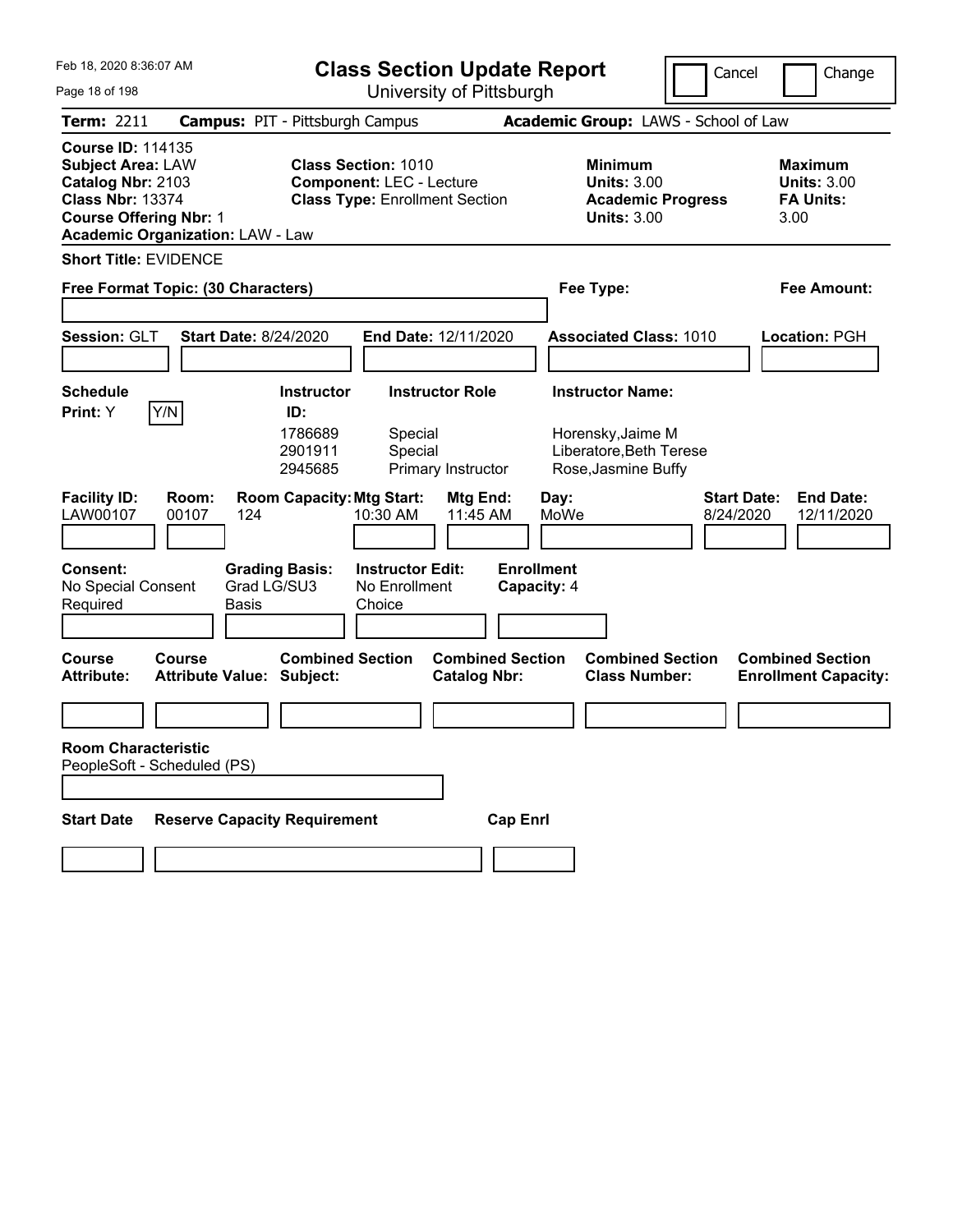| Feb 18, 2020 8:36:07 AM                                                                                                                                                          | <b>Class Section Update Report</b>                                                                     | Cancel                                                                          | Change                                                            |
|----------------------------------------------------------------------------------------------------------------------------------------------------------------------------------|--------------------------------------------------------------------------------------------------------|---------------------------------------------------------------------------------|-------------------------------------------------------------------|
| Page 19 of 198                                                                                                                                                                   | University of Pittsburgh                                                                               |                                                                                 |                                                                   |
| Term: 2211                                                                                                                                                                       | <b>Campus: PIT - Pittsburgh Campus</b>                                                                 | Academic Group: LAWS - School of Law                                            |                                                                   |
| <b>Course ID: 150126</b><br><b>Subject Area: LAW</b><br>Catalog Nbr: 2105<br><b>Class Nbr: 16884</b><br><b>Course Offering Nbr: 1</b><br><b>Academic Organization: LAW - Law</b> | <b>Class Section: 1050</b><br><b>Component: LEC - Lecture</b><br><b>Class Type: Enrollment Section</b> | Minimum<br><b>Units: 4.00</b><br><b>Academic Progress</b><br><b>Units: 4.00</b> | <b>Maximum</b><br><b>Units: 4.00</b><br><b>FA Units:</b><br>4.00  |
| <b>Short Title: FEDERAL INCOME TAX</b>                                                                                                                                           |                                                                                                        |                                                                                 |                                                                   |
| Free Format Topic: (30 Characters)                                                                                                                                               |                                                                                                        | Fee Type:                                                                       | Fee Amount:                                                       |
|                                                                                                                                                                                  |                                                                                                        |                                                                                 |                                                                   |
| Session: GLT<br><b>Start Date: 8/24/2020</b>                                                                                                                                     | End Date: 12/11/2020                                                                                   | <b>Associated Class: 1050</b>                                                   | Location: PGH                                                     |
|                                                                                                                                                                                  |                                                                                                        |                                                                                 |                                                                   |
| <b>Schedule</b>                                                                                                                                                                  | <b>Instructor Role</b><br><b>Instructor</b>                                                            | <b>Instructor Name:</b>                                                         |                                                                   |
| Y/N<br>Print: Y                                                                                                                                                                  | ID:<br>1786689<br>Special<br>2901636<br>Primary Instructor<br>2901911<br>Special                       | Horensky, Jaime M<br>Infanti, Anthony C.<br>Liberatore, Beth Terese             |                                                                   |
| <b>Facility ID:</b><br>Room:<br>LAW00111<br>00111<br>88                                                                                                                          | <b>Room Capacity: Mtg Start:</b><br>Mtg End:<br>12:20 PM<br>10:30 AM                                   | Day:<br>TuTh                                                                    | <b>Start Date:</b><br><b>End Date:</b><br>8/24/2020<br>12/11/2020 |
| <b>Consent:</b><br><b>Grading Basis:</b><br>Grad LG/SU3<br>No Special Consent<br>Required<br>Basis                                                                               | <b>Instructor Edit:</b><br><b>Enrollment</b><br>No Enrollment<br>Capacity: 3<br>Choice                 |                                                                                 |                                                                   |
| <b>Course</b><br>Course<br><b>Attribute Value: Subject:</b><br><b>Attribute:</b>                                                                                                 | <b>Combined Section</b><br><b>Combined Section</b><br><b>Catalog Nbr:</b>                              | <b>Combined Section</b><br><b>Class Number:</b>                                 | <b>Combined Section</b><br><b>Enrollment Capacity:</b>            |
|                                                                                                                                                                                  |                                                                                                        |                                                                                 |                                                                   |
| <b>Room Characteristic</b><br>PeopleSoft - Scheduled (PS)                                                                                                                        |                                                                                                        |                                                                                 |                                                                   |
| <b>Reserve Capacity Requirement</b><br><b>Start Date</b>                                                                                                                         | <b>Cap Enrl</b>                                                                                        |                                                                                 |                                                                   |
|                                                                                                                                                                                  |                                                                                                        |                                                                                 |                                                                   |
|                                                                                                                                                                                  |                                                                                                        |                                                                                 |                                                                   |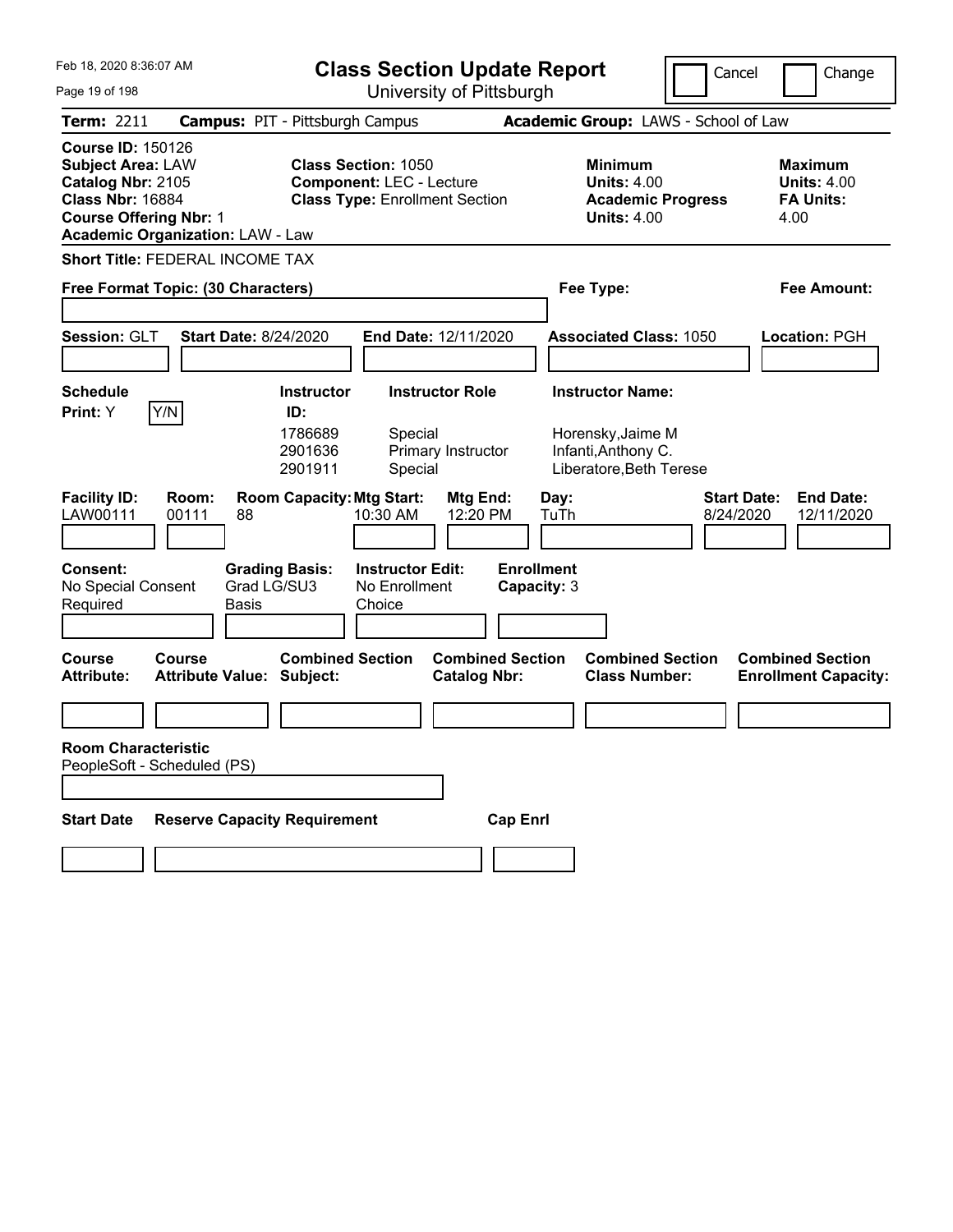| Feb 18, 2020 8:36:07 AM                                                                                                                                                          | <b>Class Section Update Report</b>                                                                     | Cancel                                                                                 | Change                                                           |
|----------------------------------------------------------------------------------------------------------------------------------------------------------------------------------|--------------------------------------------------------------------------------------------------------|----------------------------------------------------------------------------------------|------------------------------------------------------------------|
| Page 20 of 198                                                                                                                                                                   | University of Pittsburgh                                                                               |                                                                                        |                                                                  |
| Term: 2211                                                                                                                                                                       | <b>Campus: PIT - Pittsburgh Campus</b>                                                                 | Academic Group: LAWS - School of Law                                                   |                                                                  |
| <b>Course ID: 114137</b><br><b>Subject Area: LAW</b><br>Catalog Nbr: 2110<br><b>Class Nbr: 23686</b><br><b>Course Offering Nbr: 1</b><br><b>Academic Organization: LAW - Law</b> | <b>Class Section: 1100</b><br><b>Component: LEC - Lecture</b><br><b>Class Type: Enrollment Section</b> | <b>Minimum</b><br><b>Units: 3.00</b><br><b>Academic Progress</b><br><b>Units: 3.00</b> | <b>Maximum</b><br><b>Units: 3.00</b><br><b>FA Units:</b><br>3.00 |
| <b>Short Title: ESTATES AND TRUSTS</b>                                                                                                                                           |                                                                                                        |                                                                                        |                                                                  |
| Free Format Topic: (30 Characters)                                                                                                                                               |                                                                                                        | Fee Type:                                                                              | <b>Fee Amount:</b>                                               |
|                                                                                                                                                                                  |                                                                                                        |                                                                                        |                                                                  |
| Session: GLT<br><b>Start Date: 8/24/2020</b>                                                                                                                                     | End Date: 12/11/2020                                                                                   | <b>Associated Class: 1100</b>                                                          | Location: PGH                                                    |
|                                                                                                                                                                                  |                                                                                                        |                                                                                        |                                                                  |
| <b>Schedule</b>                                                                                                                                                                  | <b>Instructor Role</b><br><b>Instructor</b>                                                            | <b>Instructor Name:</b>                                                                |                                                                  |
| Y/N<br>Print: Y                                                                                                                                                                  | ID:<br>2918752<br>Primary Instructor<br>1786689<br>Special<br>2901911<br>Special                       | Dougherty, Melissa Lynn<br>Horensky, Jaime M<br>Liberatore, Beth Terese                |                                                                  |
| <b>Facility ID:</b><br>Room:<br>LAW00107<br>00107<br>124                                                                                                                         | <b>Room Capacity: Mtg Start:</b><br><b>Mtg End:</b><br>8:00 AM<br>8:50 AM                              | <b>Start Date:</b><br>Day:<br>MoTuTh<br>8/24/2020                                      | <b>End Date:</b><br>12/11/2020                                   |
| <b>Consent:</b><br><b>Grading Basis:</b><br>Grad LG/SU3<br>No Special Consent<br>Required<br>Basis                                                                               | <b>Instructor Edit:</b><br>No Enrollment<br>Choice                                                     | <b>Enrollment</b><br>Capacity: 5                                                       |                                                                  |
| <b>Course</b><br>Course<br><b>Attribute Value: Subject:</b><br><b>Attribute:</b>                                                                                                 | <b>Combined Section</b><br><b>Combined Section</b><br><b>Catalog Nbr:</b>                              | <b>Combined Section</b><br><b>Class Number:</b>                                        | <b>Combined Section</b><br><b>Enrollment Capacity:</b>           |
|                                                                                                                                                                                  |                                                                                                        |                                                                                        |                                                                  |
| <b>Room Characteristic</b><br>PeopleSoft - Scheduled (PS)                                                                                                                        |                                                                                                        |                                                                                        |                                                                  |
| <b>Reserve Capacity Requirement</b><br><b>Start Date</b>                                                                                                                         | <b>Cap Enrl</b>                                                                                        |                                                                                        |                                                                  |
|                                                                                                                                                                                  |                                                                                                        |                                                                                        |                                                                  |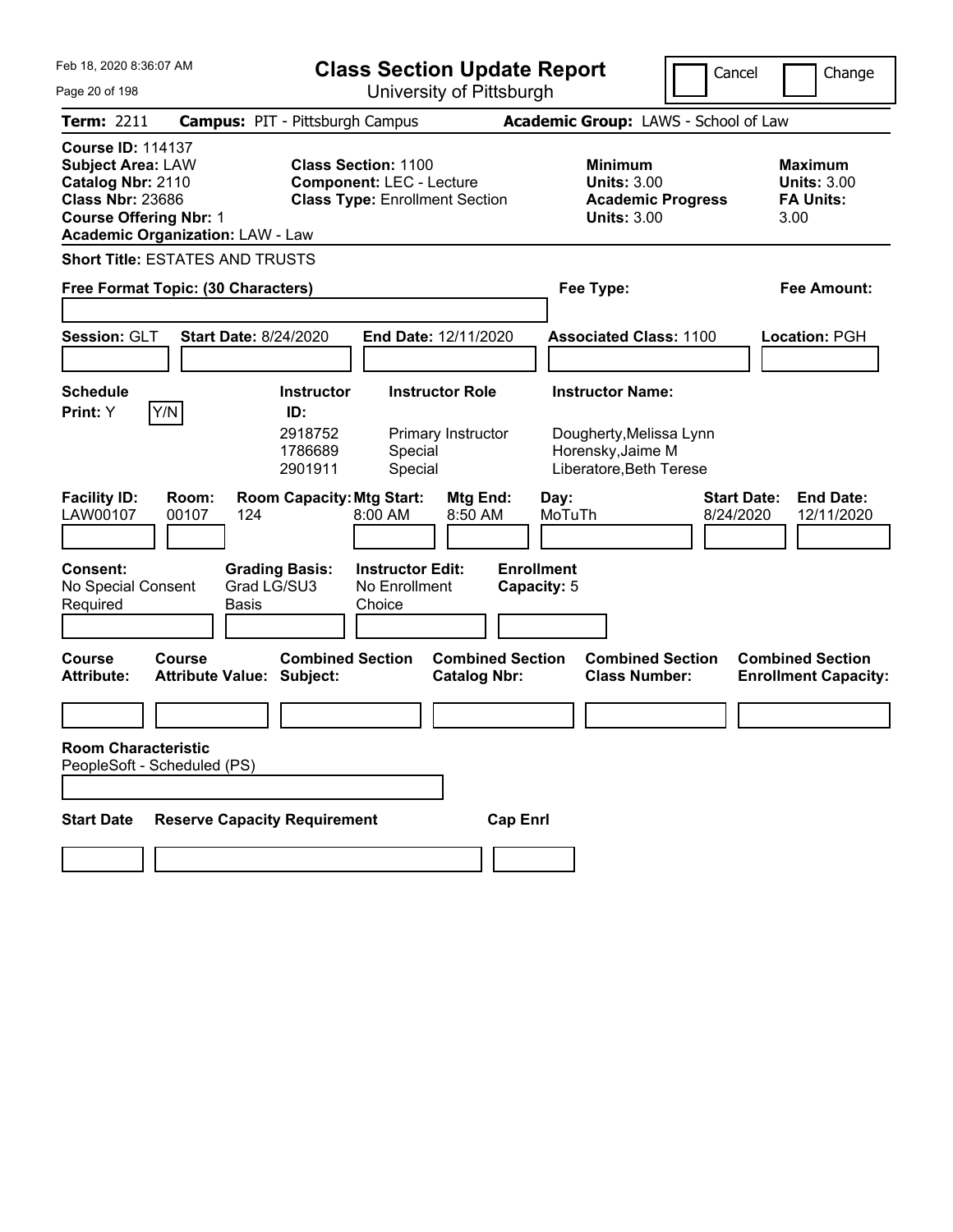| Feb 18, 2020 8:36:07 AM                                                                                                               |                                                      | <b>Class Section Update Report</b>                                                                     |                                                                    |                                                                                                                   | Cancel                          | Change                                                    |
|---------------------------------------------------------------------------------------------------------------------------------------|------------------------------------------------------|--------------------------------------------------------------------------------------------------------|--------------------------------------------------------------------|-------------------------------------------------------------------------------------------------------------------|---------------------------------|-----------------------------------------------------------|
| Page 21 of 198                                                                                                                        |                                                      |                                                                                                        | University of Pittsburgh                                           |                                                                                                                   |                                 |                                                           |
| <b>Term: 2211</b>                                                                                                                     |                                                      | <b>Campus: PIT - Pittsburgh Campus</b>                                                                 |                                                                    | Academic Group: LAWS - School of Law                                                                              |                                 |                                                           |
| <b>Course ID: 114139</b><br><b>Subject Area: LAW</b><br>Catalog Nbr: 2112<br><b>Class Nbr: 13385</b><br><b>Course Offering Nbr: 1</b> | <b>Academic Organization: LAW - Law</b>              | <b>Class Section: 1020</b><br><b>Component: LEC - Lecture</b><br><b>Class Type: Enrollment Section</b> |                                                                    | Minimum<br><b>Units: 3.00</b><br><b>Academic Progress</b><br><b>Units: 3.00</b>                                   |                                 | Maximum<br><b>Units: 3.00</b><br><b>FA Units:</b><br>3.00 |
|                                                                                                                                       | <b>Short Title: BUSINESS ORGANIZATIONS</b>           |                                                                                                        |                                                                    |                                                                                                                   |                                 |                                                           |
|                                                                                                                                       | Free Format Topic: (30 Characters)                   |                                                                                                        |                                                                    | Fee Type:                                                                                                         |                                 | Fee Amount:                                               |
| Session: GLT                                                                                                                          | <b>Start Date: 8/24/2020</b>                         |                                                                                                        | End Date: 12/11/2020                                               | <b>Associated Class: 1020</b>                                                                                     |                                 | Location: PGH                                             |
| Schedule<br>Print: Y                                                                                                                  | Y/N                                                  | <b>Instructor</b><br>ID:<br>2908418<br>1786689<br>Special<br>Special<br>2901911<br>2918002             | <b>Instructor Role</b><br>Primary Instructor<br>Primary Instructor | <b>Instructor Name:</b><br>Cohen, Charles C<br>Horensky, Jaime M<br>Liberatore, Beth Terese<br>Shames, Matthew E. |                                 |                                                           |
| <b>Facility ID:</b><br>LAW00111                                                                                                       | Room:<br>00111<br>88                                 | <b>Room Capacity: Mtg Start:</b><br>4:30 PM                                                            | Mtg End:<br>5:45 PM                                                | Day:<br>WeTh                                                                                                      | <b>Start Date:</b><br>8/24/2020 | <b>End Date:</b><br>12/11/2020                            |
| <b>Consent:</b><br>No Special Consent<br>Required                                                                                     | <b>Grading Basis:</b><br>Grad LG/SU3<br><b>Basis</b> | <b>Instructor Edit:</b><br>No Enrollment<br>Choice                                                     | <b>Enrollment</b><br>Capacity: 4                                   |                                                                                                                   |                                 |                                                           |
| Course<br><b>Attribute:</b>                                                                                                           | Course<br>Attribute Value: Subject:                  | <b>Combined Section</b>                                                                                | <b>Combined Section</b><br><b>Catalog Nbr:</b>                     | <b>Combined Section</b><br><b>Class Number:</b>                                                                   |                                 | <b>Combined Section</b><br><b>Enrollment Capacity:</b>    |
|                                                                                                                                       |                                                      |                                                                                                        |                                                                    |                                                                                                                   |                                 |                                                           |
| <b>Room Characteristic</b>                                                                                                            | PeopleSoft - Scheduled (PS)                          |                                                                                                        |                                                                    |                                                                                                                   |                                 |                                                           |
|                                                                                                                                       |                                                      |                                                                                                        |                                                                    |                                                                                                                   |                                 |                                                           |
| <b>Start Date</b>                                                                                                                     | <b>Reserve Capacity Requirement</b>                  |                                                                                                        | <b>Cap Enrl</b>                                                    |                                                                                                                   |                                 |                                                           |
|                                                                                                                                       |                                                      |                                                                                                        |                                                                    |                                                                                                                   |                                 |                                                           |
|                                                                                                                                       |                                                      |                                                                                                        |                                                                    |                                                                                                                   |                                 |                                                           |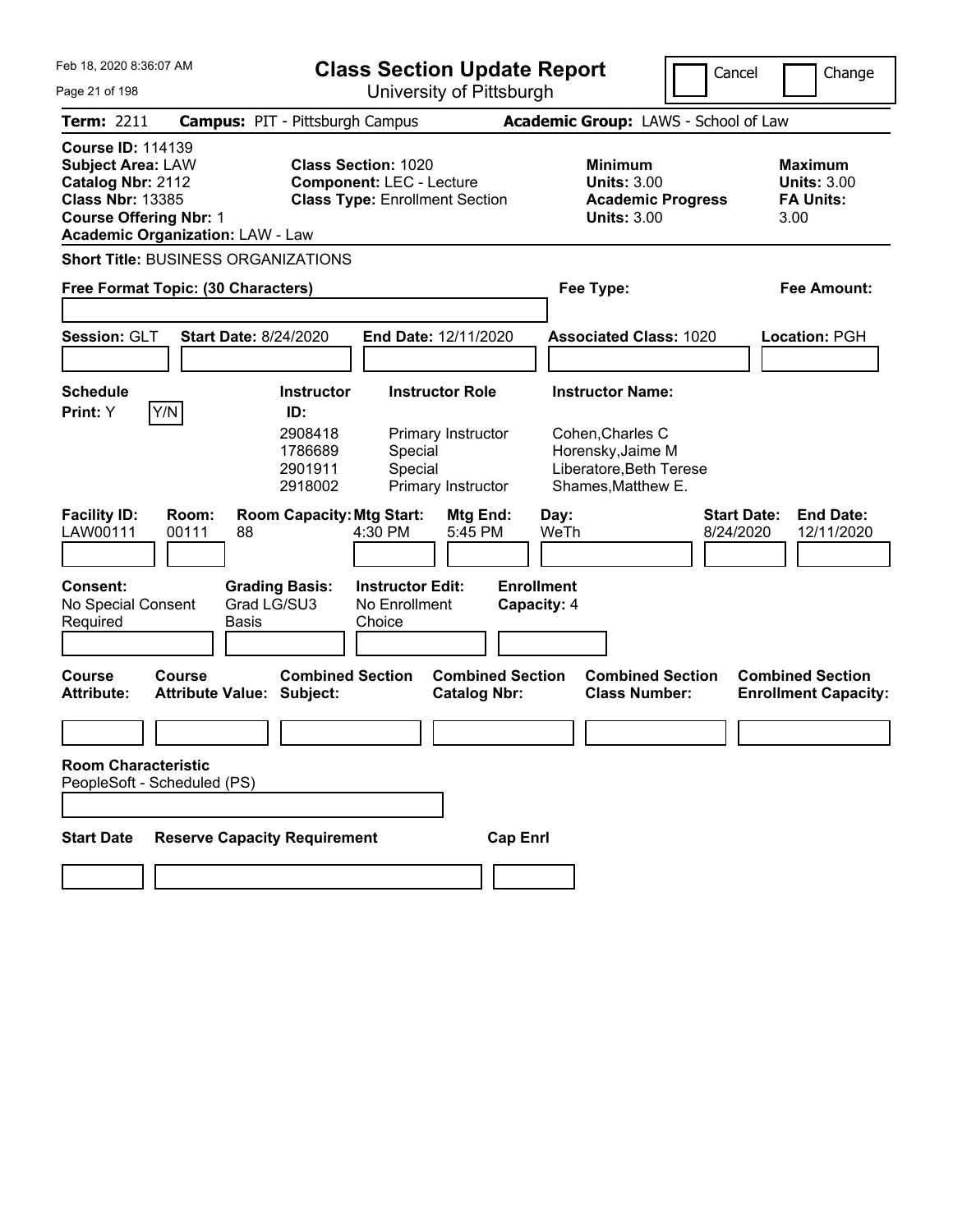| Feb 18. 2020 8:36:07 AM                                                                                                                                                          | <b>Class Section Update Report</b>                                                                     |                                                                                        | Cancel<br>Change                                                  |
|----------------------------------------------------------------------------------------------------------------------------------------------------------------------------------|--------------------------------------------------------------------------------------------------------|----------------------------------------------------------------------------------------|-------------------------------------------------------------------|
| Page 22 of 198                                                                                                                                                                   | University of Pittsburgh                                                                               |                                                                                        |                                                                   |
| Term: 2211                                                                                                                                                                       | <b>Campus: PIT - Pittsburgh Campus</b>                                                                 | Academic Group: LAWS - School of Law                                                   |                                                                   |
| <b>Course ID: 182545</b><br><b>Subject Area: LAW</b><br>Catalog Nbr: 2126<br><b>Class Nbr: 24746</b><br><b>Course Offering Nbr: 1</b><br><b>Academic Organization: LAW - Law</b> | <b>Class Section: 1030</b><br><b>Component: LEC - Lecture</b><br><b>Class Type: Enrollment Section</b> | <b>Minimum</b><br><b>Units: 3.00</b><br><b>Academic Progress</b><br><b>Units: 3.00</b> | <b>Maximum</b><br><b>Units: 3.00</b><br><b>FA Units:</b><br>3.00  |
| <b>Short Title: CORPORATE FINANCE</b>                                                                                                                                            |                                                                                                        |                                                                                        |                                                                   |
| Free Format Topic: (30 Characters)                                                                                                                                               |                                                                                                        | Fee Type:                                                                              | Fee Amount:                                                       |
|                                                                                                                                                                                  |                                                                                                        |                                                                                        |                                                                   |
| Session: GLT<br><b>Start Date: 8/24/2020</b>                                                                                                                                     | End Date: 12/11/2020                                                                                   | <b>Associated Class: 1030</b>                                                          | Location: PGH                                                     |
|                                                                                                                                                                                  |                                                                                                        |                                                                                        |                                                                   |
| <b>Schedule</b>                                                                                                                                                                  | <b>Instructor Role</b><br><b>Instructor</b>                                                            | <b>Instructor Name:</b>                                                                |                                                                   |
| Y/N<br>Print: Y                                                                                                                                                                  | ID:<br>1786689<br>Special<br>2901911<br>Special<br>2933381<br>Primary Instructor                       | Horensky, Jaime M<br>Liberatore, Beth Terese<br>Oh, Peter B                            |                                                                   |
| <b>Facility ID:</b><br>Room:<br><b>LAW00G20</b><br>00G20<br>42                                                                                                                   | <b>Room Capacity: Mtg Start:</b><br>Mtg End:<br>2:00 PM<br>3:15 PM                                     | Day:<br>TuTh                                                                           | <b>Start Date:</b><br><b>End Date:</b><br>8/24/2020<br>12/11/2020 |
| <b>Consent:</b><br><b>Grading Basis:</b><br>Grad LG/SU3<br>No Special Consent<br>Required<br>Basis                                                                               | <b>Instructor Edit:</b><br>No Enrollment<br>Choice                                                     | <b>Enrollment</b><br>Capacity: 2                                                       |                                                                   |
| <b>Course</b><br>Course<br><b>Attribute Value: Subject:</b><br><b>Attribute:</b>                                                                                                 | <b>Combined Section</b><br><b>Combined Section</b><br><b>Catalog Nbr:</b>                              | <b>Combined Section</b><br><b>Class Number:</b>                                        | <b>Combined Section</b><br><b>Enrollment Capacity:</b>            |
|                                                                                                                                                                                  |                                                                                                        |                                                                                        |                                                                   |
| <b>Room Characteristic</b><br>PeopleSoft - Scheduled (PS)                                                                                                                        |                                                                                                        |                                                                                        |                                                                   |
| <b>Reserve Capacity Requirement</b><br><b>Start Date</b>                                                                                                                         | <b>Cap Enrl</b>                                                                                        |                                                                                        |                                                                   |
|                                                                                                                                                                                  |                                                                                                        |                                                                                        |                                                                   |
|                                                                                                                                                                                  |                                                                                                        |                                                                                        |                                                                   |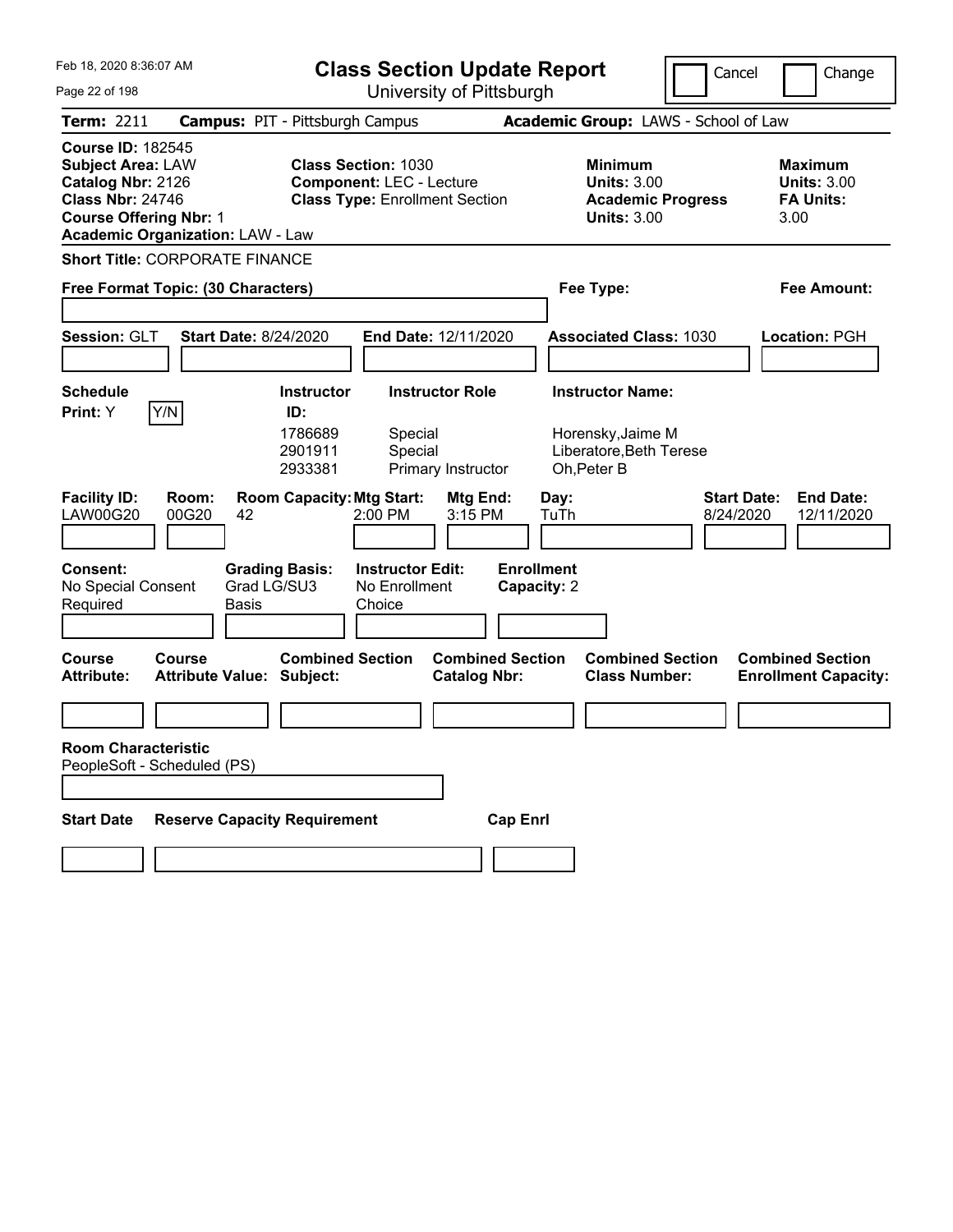| Feb 18, 2020 8:36:07 AM<br>Page 23 of 198                                                                                                                                        | <b>Class Section Update Report</b><br>University of Pittsburgh                                                                                                   |                                                |                                                                                                                       | Cancel<br>Change                                                  |
|----------------------------------------------------------------------------------------------------------------------------------------------------------------------------------|------------------------------------------------------------------------------------------------------------------------------------------------------------------|------------------------------------------------|-----------------------------------------------------------------------------------------------------------------------|-------------------------------------------------------------------|
| <b>Term: 2211</b>                                                                                                                                                                | <b>Campus: PIT - Pittsburgh Campus</b>                                                                                                                           |                                                | Academic Group: LAWS - School of Law                                                                                  |                                                                   |
| <b>Course ID: 191135</b><br><b>Subject Area: LAW</b><br>Catalog Nbr: 2135<br><b>Class Nbr: 29806</b><br><b>Course Offering Nbr: 1</b><br><b>Academic Organization: LAW - Law</b> | <b>Class Section: 1100</b><br><b>Component: LEC - Lecture</b><br><b>Class Type: Enrollment Section</b>                                                           |                                                | <b>Minimum</b><br><b>Units: 3.00</b><br><b>Academic Progress</b><br><b>Units: 3.00</b>                                | <b>Maximum</b><br><b>Units: 3.00</b><br><b>FA Units:</b><br>3.00  |
| <b>Short Title: COMMERCIALIZING NEW TECH</b>                                                                                                                                     |                                                                                                                                                                  |                                                |                                                                                                                       |                                                                   |
| Free Format Topic: (30 Characters)                                                                                                                                               |                                                                                                                                                                  |                                                | Fee Type:                                                                                                             | <b>Fee Amount:</b>                                                |
| <b>Start Date: 8/24/2020</b><br><b>Session: GLT</b>                                                                                                                              | End Date: 12/11/2020                                                                                                                                             |                                                | <b>Associated Class: 1100</b>                                                                                         | <b>Location: PGH</b>                                              |
| <b>Schedule</b><br>Y/N<br>Print: Y                                                                                                                                               | <b>Instructor Role</b><br><b>Instructor</b><br>ID:<br>2909148<br>Primary Instructor<br>1944539<br>Primary Instructor<br>1786689<br>Special<br>2901911<br>Special |                                                | <b>Instructor Name:</b><br>Cohen, Susan Kaczka<br>Dangel, Stephanie A<br>Horensky, Jaime M<br>Liberatore, Beth Terese |                                                                   |
| <b>Facility ID:</b><br>Room:<br>LAW00G13<br>00G13<br>28                                                                                                                          | <b>Room Capacity: Mtg Start:</b><br>6:20 PM                                                                                                                      | Mtg End:<br>Day:<br>9:20 PM<br>Mo              |                                                                                                                       | <b>End Date:</b><br><b>Start Date:</b><br>8/24/2020<br>12/11/2020 |
| <b>Consent:</b><br>No Special Consent<br>Required<br><b>Basis</b>                                                                                                                | <b>Grading Basis:</b><br><b>Instructor Edit:</b><br>Grad LG/SU3<br>No Enrollment<br>Choice                                                                       | <b>Enrollment</b><br>Capacity: 3               |                                                                                                                       |                                                                   |
| Course<br>Course<br><b>Attribute:</b><br><b>Attribute Value: Subject:</b>                                                                                                        | <b>Combined Section</b>                                                                                                                                          | <b>Combined Section</b><br><b>Catalog Nbr:</b> | <b>Combined Section</b><br><b>Class Number:</b>                                                                       | <b>Combined Section</b><br><b>Enrollment Capacity:</b>            |
|                                                                                                                                                                                  |                                                                                                                                                                  |                                                |                                                                                                                       |                                                                   |
| <b>Room Characteristic</b><br>PeopleSoft - Scheduled (PS)                                                                                                                        |                                                                                                                                                                  |                                                |                                                                                                                       |                                                                   |
|                                                                                                                                                                                  |                                                                                                                                                                  |                                                |                                                                                                                       |                                                                   |
| <b>Reserve Capacity Requirement</b><br><b>Start Date</b>                                                                                                                         |                                                                                                                                                                  | <b>Cap Enrl</b>                                |                                                                                                                       |                                                                   |
|                                                                                                                                                                                  |                                                                                                                                                                  |                                                |                                                                                                                       |                                                                   |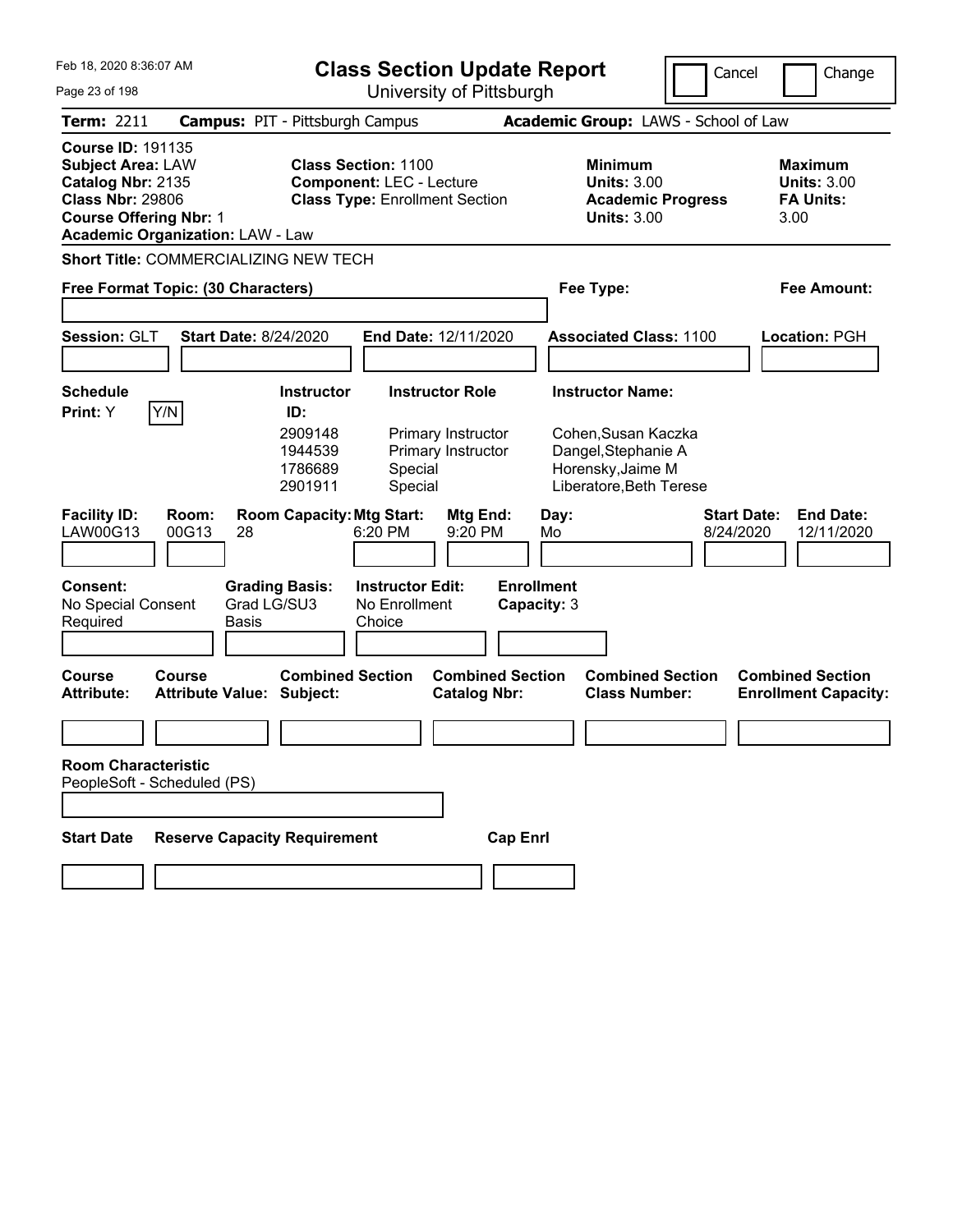| Feb 18, 2020 8:36:07 AM<br>Page 24 of 198                                                                                             |                                            | <b>Class Section Update Report</b><br>University of Pittsburgh |                                                                          |                                                |                                                                    | Cancel                                          | Change                                                            |
|---------------------------------------------------------------------------------------------------------------------------------------|--------------------------------------------|----------------------------------------------------------------|--------------------------------------------------------------------------|------------------------------------------------|--------------------------------------------------------------------|-------------------------------------------------|-------------------------------------------------------------------|
| <b>Term: 2211</b>                                                                                                                     |                                            | <b>Campus: PIT - Pittsburgh Campus</b>                         |                                                                          |                                                |                                                                    | Academic Group: LAWS - School of Law            |                                                                   |
| <b>Course ID: 114145</b><br><b>Subject Area: LAW</b><br>Catalog Nbr: 2200<br><b>Class Nbr: 21845</b><br><b>Course Offering Nbr: 1</b> | <b>Academic Organization: LAW - Law</b>    | <b>Class Section: 1095</b>                                     | <b>Component: LEC - Lecture</b><br><b>Class Type: Enrollment Section</b> |                                                | <b>Minimum</b><br><b>Units: 1.00</b><br><b>Units: 1.00</b>         | <b>Academic Progress</b>                        | <b>Maximum</b><br><b>Units: 1.00</b><br><b>FA Units:</b><br>1.00  |
|                                                                                                                                       | Short Title: INT TO ACCOUNTING FOR LAWYERS |                                                                |                                                                          |                                                |                                                                    |                                                 |                                                                   |
|                                                                                                                                       | Free Format Topic: (30 Characters)         |                                                                |                                                                          |                                                | Fee Type:                                                          |                                                 | <b>Fee Amount:</b>                                                |
| Session: GLT                                                                                                                          | <b>Start Date: 8/24/2020</b>               |                                                                | End Date: 12/11/2020                                                     |                                                |                                                                    | <b>Associated Class: 1095</b>                   | Location: PGH                                                     |
| <b>Schedule</b>                                                                                                                       |                                            | <b>Instructor</b>                                              | <b>Instructor Role</b>                                                   |                                                | <b>Instructor Name:</b>                                            |                                                 |                                                                   |
| Print: Y                                                                                                                              | Y/N                                        | ID:<br>1786689<br>2901911<br>1214606                           | Special<br>Special<br>Primary Instructor                                 |                                                | Horensky, Jaime M<br>Liberatore, Beth Terese<br>Meyer, Reid Philip |                                                 |                                                                   |
| <b>Facility ID:</b><br>LAW00111                                                                                                       | Room:<br>88<br>00111                       | <b>Room Capacity: Mtg Start:</b>                               | 8:00 AM                                                                  | Mtg End:<br>8:50 AM                            | Day:<br>Th                                                         |                                                 | <b>Start Date:</b><br><b>End Date:</b><br>8/24/2020<br>12/11/2020 |
| <b>Consent:</b><br>No Special Consent<br>Required                                                                                     | Basis                                      | <b>Grading Basis:</b><br>Grad LG/SU3                           | <b>Instructor Edit:</b><br>No Enrollment<br>Choice                       | <b>Enrollment</b><br>Capacity: 3               |                                                                    |                                                 |                                                                   |
| Course<br><b>Attribute:</b>                                                                                                           | Course<br><b>Attribute Value: Subject:</b> | <b>Combined Section</b>                                        |                                                                          | <b>Combined Section</b><br><b>Catalog Nbr:</b> |                                                                    | <b>Combined Section</b><br><b>Class Number:</b> | <b>Combined Section</b><br><b>Enrollment Capacity:</b>            |
|                                                                                                                                       |                                            |                                                                |                                                                          |                                                |                                                                    |                                                 |                                                                   |
| <b>Room Characteristic</b>                                                                                                            | PeopleSoft - Scheduled (PS)                |                                                                |                                                                          |                                                |                                                                    |                                                 |                                                                   |
| <b>Start Date</b>                                                                                                                     | <b>Reserve Capacity Requirement</b>        |                                                                |                                                                          | <b>Cap Enrl</b>                                |                                                                    |                                                 |                                                                   |
|                                                                                                                                       |                                            |                                                                |                                                                          |                                                |                                                                    |                                                 |                                                                   |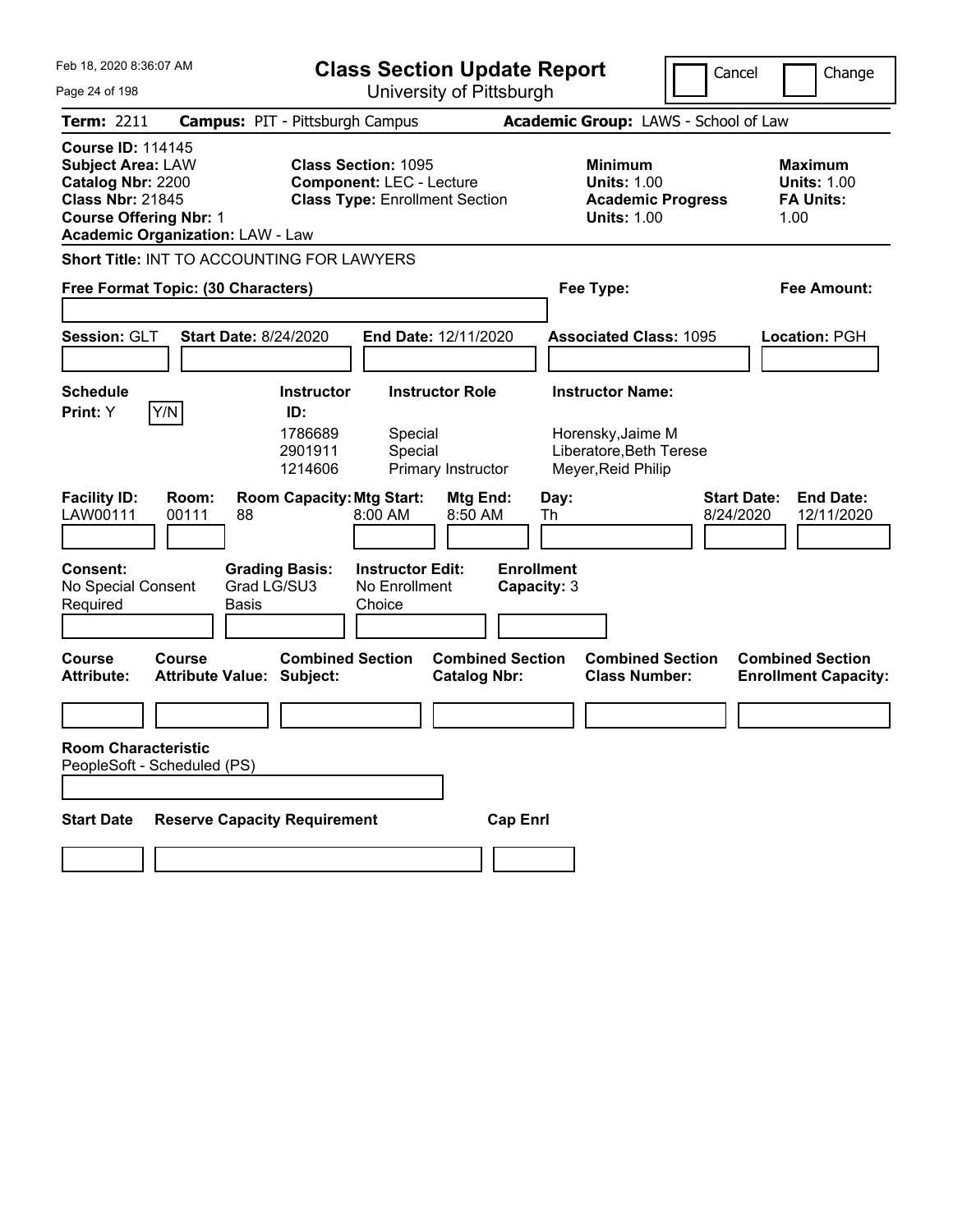| Feb 18, 2020 8:36:07 AM<br>Page 25 of 198                                                                                                                                        | <b>Class Section Update Report</b><br>University of Pittsburgh                                         |                                                                                        | Cancel<br>Change                                                  |
|----------------------------------------------------------------------------------------------------------------------------------------------------------------------------------|--------------------------------------------------------------------------------------------------------|----------------------------------------------------------------------------------------|-------------------------------------------------------------------|
| <b>Term: 2211</b>                                                                                                                                                                | <b>Campus: PIT - Pittsburgh Campus</b>                                                                 | Academic Group: LAWS - School of Law                                                   |                                                                   |
| <b>Course ID: 114146</b><br><b>Subject Area: LAW</b><br>Catalog Nbr: 2201<br><b>Class Nbr: 26204</b><br><b>Course Offering Nbr: 1</b><br><b>Academic Organization: LAW - Law</b> | <b>Class Section: 1010</b><br><b>Component: LEC - Lecture</b><br><b>Class Type: Enrollment Section</b> | <b>Minimum</b><br><b>Units: 3.00</b><br><b>Academic Progress</b><br><b>Units: 3.00</b> | <b>Maximum</b><br><b>Units: 3.00</b><br><b>FA Units:</b><br>3.00  |
| <b>Short Title: ADMINISTRATIVE LAW</b>                                                                                                                                           |                                                                                                        |                                                                                        |                                                                   |
| Free Format Topic: (30 Characters)                                                                                                                                               |                                                                                                        | Fee Type:                                                                              | <b>Fee Amount:</b>                                                |
| Session: GLT<br><b>Start Date: 8/24/2020</b>                                                                                                                                     | End Date: 12/11/2020                                                                                   | <b>Associated Class: 1010</b>                                                          | Location: PGH                                                     |
| <b>Schedule</b>                                                                                                                                                                  | <b>Instructor</b><br><b>Instructor Role</b>                                                            | <b>Instructor Name:</b>                                                                |                                                                   |
| Y/N<br>Print: Y                                                                                                                                                                  | ID:<br>1786689<br>Special<br>2901911<br>Special<br>2963359<br>Primary Instructor                       | Horensky, Jaime M<br>Liberatore, Beth Terese<br>Wildermuth, Amy J                      |                                                                   |
| <b>Facility ID:</b><br>Room:<br>LAW00111<br>00111<br>88                                                                                                                          | <b>Room Capacity: Mtg Start:</b><br>Mtg End:<br>12:30 PM<br>1:45 PM                                    | Day:<br>MoWe                                                                           | <b>Start Date:</b><br><b>End Date:</b><br>8/24/2020<br>12/11/2020 |
| <b>Consent:</b><br>Grad LG/SU3<br>No Special Consent<br>Required<br>Basis                                                                                                        | <b>Grading Basis:</b><br><b>Instructor Edit:</b><br>No Enrollment<br>Choice                            | <b>Enrollment</b><br>Capacity: 2                                                       |                                                                   |
| <b>Course</b><br>Course<br><b>Attribute Value: Subject:</b><br><b>Attribute:</b>                                                                                                 | <b>Combined Section</b><br><b>Combined Section</b><br><b>Catalog Nbr:</b>                              | <b>Combined Section</b><br><b>Class Number:</b>                                        | <b>Combined Section</b><br><b>Enrollment Capacity:</b>            |
|                                                                                                                                                                                  |                                                                                                        |                                                                                        |                                                                   |
| <b>Room Characteristic</b><br>PeopleSoft - Scheduled (PS)                                                                                                                        |                                                                                                        |                                                                                        |                                                                   |
| <b>Reserve Capacity Requirement</b><br><b>Start Date</b>                                                                                                                         |                                                                                                        | <b>Cap Enrl</b>                                                                        |                                                                   |
|                                                                                                                                                                                  |                                                                                                        |                                                                                        |                                                                   |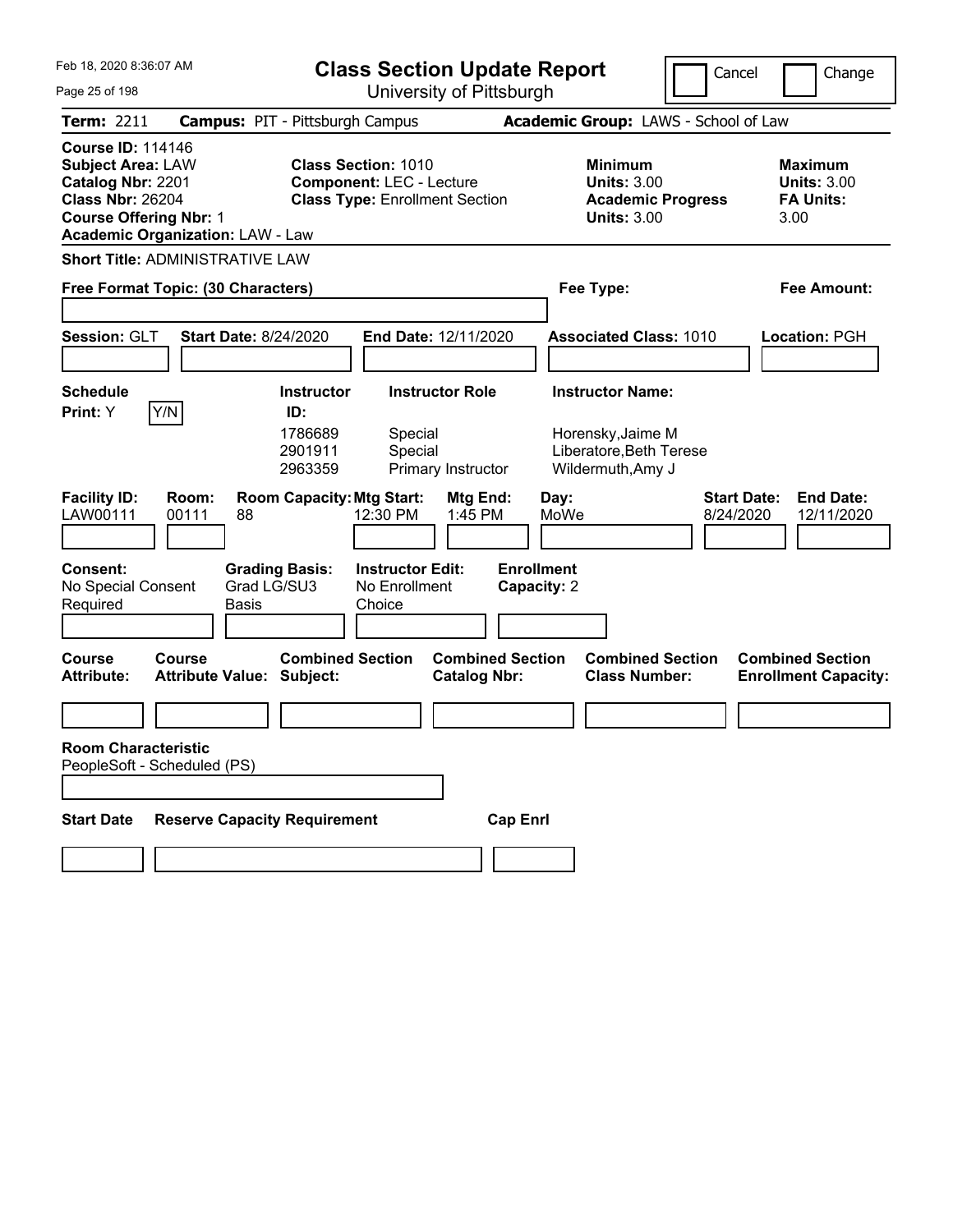| Feb 18, 2020 8:36:07 AM                                                                                                                                                          | <b>Class Section Update Report</b>                                                                     |                                                                                        | Cancel<br>Change                                                  |
|----------------------------------------------------------------------------------------------------------------------------------------------------------------------------------|--------------------------------------------------------------------------------------------------------|----------------------------------------------------------------------------------------|-------------------------------------------------------------------|
| Page 26 of 198                                                                                                                                                                   | University of Pittsburgh                                                                               |                                                                                        |                                                                   |
| Term: 2211                                                                                                                                                                       | <b>Campus: PIT - Pittsburgh Campus</b>                                                                 | Academic Group: LAWS - School of Law                                                   |                                                                   |
| <b>Course ID: 114147</b><br><b>Subject Area: LAW</b><br>Catalog Nbr: 2207<br><b>Class Nbr: 24204</b><br><b>Course Offering Nbr: 1</b><br><b>Academic Organization: LAW - Law</b> | <b>Class Section: 1030</b><br><b>Component: LEC - Lecture</b><br><b>Class Type: Enrollment Section</b> | <b>Minimum</b><br><b>Units: 3.00</b><br><b>Academic Progress</b><br><b>Units: 3.00</b> | <b>Maximum</b><br><b>Units: 3.00</b><br><b>FA Units:</b><br>3.00  |
| <b>Short Title: ANTITRUST</b>                                                                                                                                                    |                                                                                                        |                                                                                        |                                                                   |
| Free Format Topic: (30 Characters)                                                                                                                                               |                                                                                                        | Fee Type:                                                                              | Fee Amount:                                                       |
|                                                                                                                                                                                  |                                                                                                        |                                                                                        |                                                                   |
| Session: GLT<br><b>Start Date: 8/24/2020</b>                                                                                                                                     | End Date: 12/11/2020                                                                                   | <b>Associated Class: 1030</b>                                                          | Location: PGH                                                     |
|                                                                                                                                                                                  |                                                                                                        |                                                                                        |                                                                   |
| <b>Schedule</b>                                                                                                                                                                  | <b>Instructor Role</b><br><b>Instructor</b>                                                            | <b>Instructor Name:</b>                                                                |                                                                   |
| Y/N<br>Print: Y                                                                                                                                                                  | ID:<br>1786689<br>Special<br>2901911<br>Special<br>2933381<br>Primary Instructor                       | Horensky, Jaime M<br>Liberatore, Beth Terese<br>Oh, Peter B                            |                                                                   |
| <b>Facility ID:</b><br>Room:<br>LAW00107<br>00107<br>124                                                                                                                         | <b>Room Capacity: Mtg Start:</b><br>Mtg End:<br>11:45 AM<br>10:30 AM                                   | Day:<br>TuTh                                                                           | <b>Start Date:</b><br><b>End Date:</b><br>8/24/2020<br>12/11/2020 |
| <b>Consent:</b><br>Grad LG/SU3<br>No Special Consent<br>Required<br>Basis                                                                                                        | <b>Instructor Edit:</b><br><b>Grading Basis:</b><br>No Enrollment<br>Choice                            | <b>Enrollment</b><br>Capacity: 2                                                       |                                                                   |
| <b>Course</b><br>Course<br><b>Attribute Value: Subject:</b><br><b>Attribute:</b>                                                                                                 | <b>Combined Section</b><br><b>Combined Section</b><br><b>Catalog Nbr:</b>                              | <b>Combined Section</b><br><b>Class Number:</b>                                        | <b>Combined Section</b><br><b>Enrollment Capacity:</b>            |
|                                                                                                                                                                                  |                                                                                                        |                                                                                        |                                                                   |
| <b>Room Characteristic</b><br>PeopleSoft - Scheduled (PS)                                                                                                                        |                                                                                                        |                                                                                        |                                                                   |
| <b>Reserve Capacity Requirement</b><br><b>Start Date</b>                                                                                                                         | <b>Cap Enrl</b>                                                                                        |                                                                                        |                                                                   |
|                                                                                                                                                                                  |                                                                                                        |                                                                                        |                                                                   |
|                                                                                                                                                                                  |                                                                                                        |                                                                                        |                                                                   |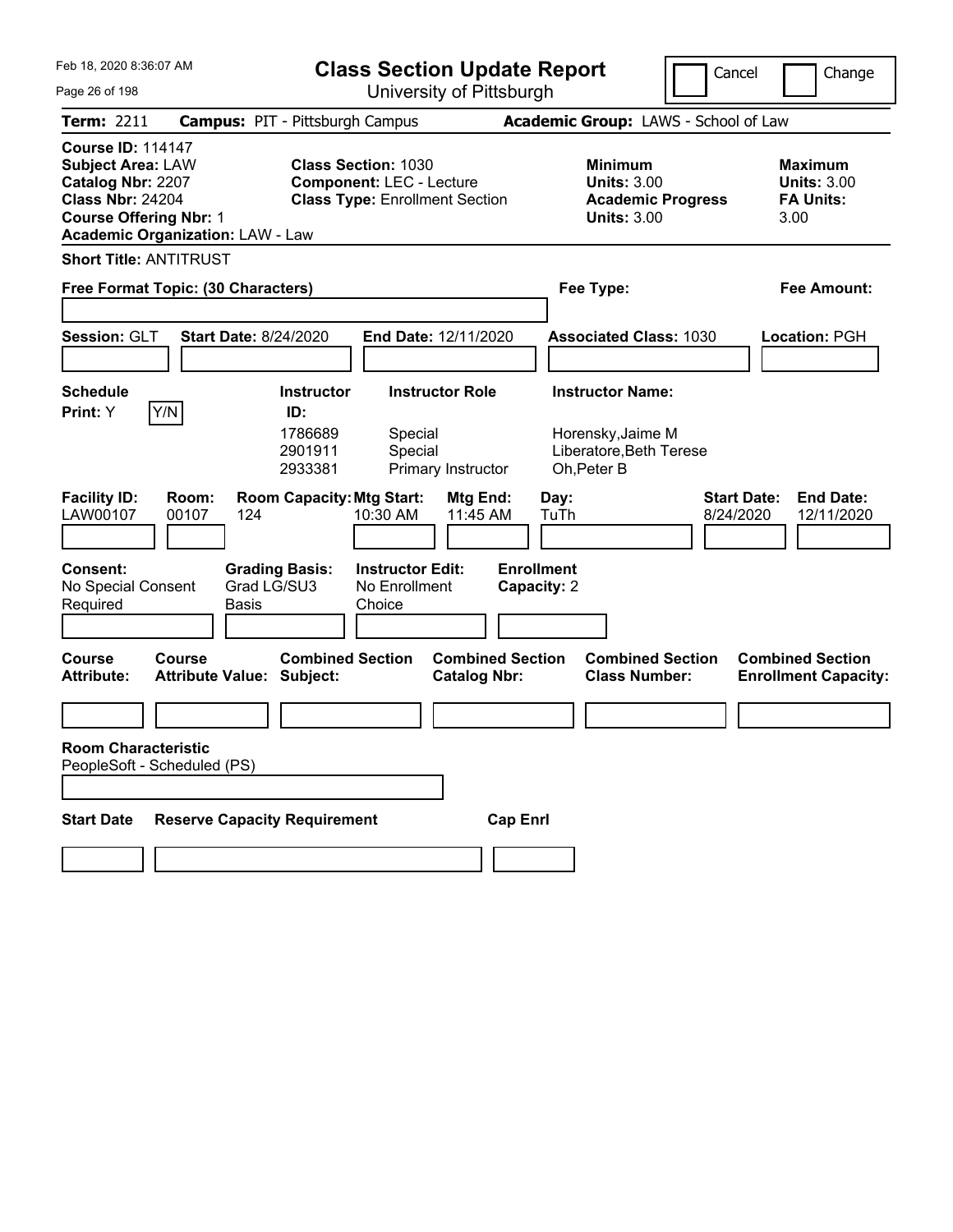| Feb 18, 2020 8:36:07 AM                                                                                                                                                          | <b>Class Section Update Report</b>                                                                     |                                                |                                                                                        | Cancel                          | Change                                                           |
|----------------------------------------------------------------------------------------------------------------------------------------------------------------------------------|--------------------------------------------------------------------------------------------------------|------------------------------------------------|----------------------------------------------------------------------------------------|---------------------------------|------------------------------------------------------------------|
| Page 27 of 198                                                                                                                                                                   | University of Pittsburgh                                                                               |                                                |                                                                                        |                                 |                                                                  |
| <b>Term: 2211</b>                                                                                                                                                                | <b>Campus: PIT - Pittsburgh Campus</b>                                                                 |                                                | Academic Group: LAWS - School of Law                                                   |                                 |                                                                  |
| <b>Course ID: 174839</b><br><b>Subject Area: LAW</b><br>Catalog Nbr: 2212<br><b>Class Nbr: 21864</b><br><b>Course Offering Nbr: 1</b><br><b>Academic Organization: LAW - Law</b> | <b>Class Section: 1095</b><br><b>Component: LEC - Lecture</b><br><b>Class Type: Enrollment Section</b> |                                                | <b>Minimum</b><br><b>Units: 2.00</b><br><b>Academic Progress</b><br><b>Units: 2.00</b> |                                 | <b>Maximum</b><br><b>Units: 2.00</b><br><b>FA Units:</b><br>2.00 |
| Short Title: BUS PLANNING, ENTREP & TECHN                                                                                                                                        |                                                                                                        |                                                |                                                                                        |                                 |                                                                  |
| Free Format Topic: (30 Characters)                                                                                                                                               |                                                                                                        |                                                | Fee Type:                                                                              |                                 | Fee Amount:                                                      |
| Session: GLT<br><b>Start Date: 8/24/2020</b>                                                                                                                                     | End Date: 12/11/2020                                                                                   |                                                | <b>Associated Class: 1095</b>                                                          |                                 | Location: PGH                                                    |
| <b>Schedule</b>                                                                                                                                                                  | <b>Instructor Role</b><br><b>Instructor</b>                                                            |                                                | <b>Instructor Name:</b>                                                                |                                 |                                                                  |
| Y/N<br>Print: Y                                                                                                                                                                  | ID:<br>2957850<br>Primary Instructor<br>1786689<br>Special<br>2901911<br>Special                       |                                                | Heryford, Craig S<br>Horensky, Jaime M<br>Liberatore, Beth Terese                      |                                 |                                                                  |
| <b>Facility ID:</b><br>Room:<br>LAW00G13<br>00G13<br>28                                                                                                                          | <b>Room Capacity: Mtg Start:</b><br>4:30 PM                                                            | Mtg End:<br>Day:<br>6:15 PM<br>Mo              |                                                                                        | <b>Start Date:</b><br>8/24/2020 | <b>End Date:</b><br>12/11/2020                                   |
| <b>Consent:</b><br>No Special Consent<br>Required<br><b>Basis</b>                                                                                                                | <b>Grading Basis:</b><br><b>Instructor Edit:</b><br>Grad LG/SU3<br>No Enrollment<br>Choice             | <b>Enrollment</b><br>Capacity: 1               |                                                                                        |                                 |                                                                  |
| Course<br>Course<br><b>Attribute Value: Subject:</b><br><b>Attribute:</b>                                                                                                        | <b>Combined Section</b>                                                                                | <b>Combined Section</b><br><b>Catalog Nbr:</b> | <b>Combined Section</b><br><b>Class Number:</b>                                        |                                 | <b>Combined Section</b><br><b>Enrollment Capacity:</b>           |
|                                                                                                                                                                                  |                                                                                                        |                                                |                                                                                        |                                 |                                                                  |
| <b>Room Characteristic</b><br>PeopleSoft - Scheduled (PS)                                                                                                                        |                                                                                                        |                                                |                                                                                        |                                 |                                                                  |
| <b>Start Date</b>                                                                                                                                                                | <b>Reserve Capacity Requirement</b>                                                                    | <b>Cap Enrl</b>                                |                                                                                        |                                 |                                                                  |
|                                                                                                                                                                                  |                                                                                                        |                                                |                                                                                        |                                 |                                                                  |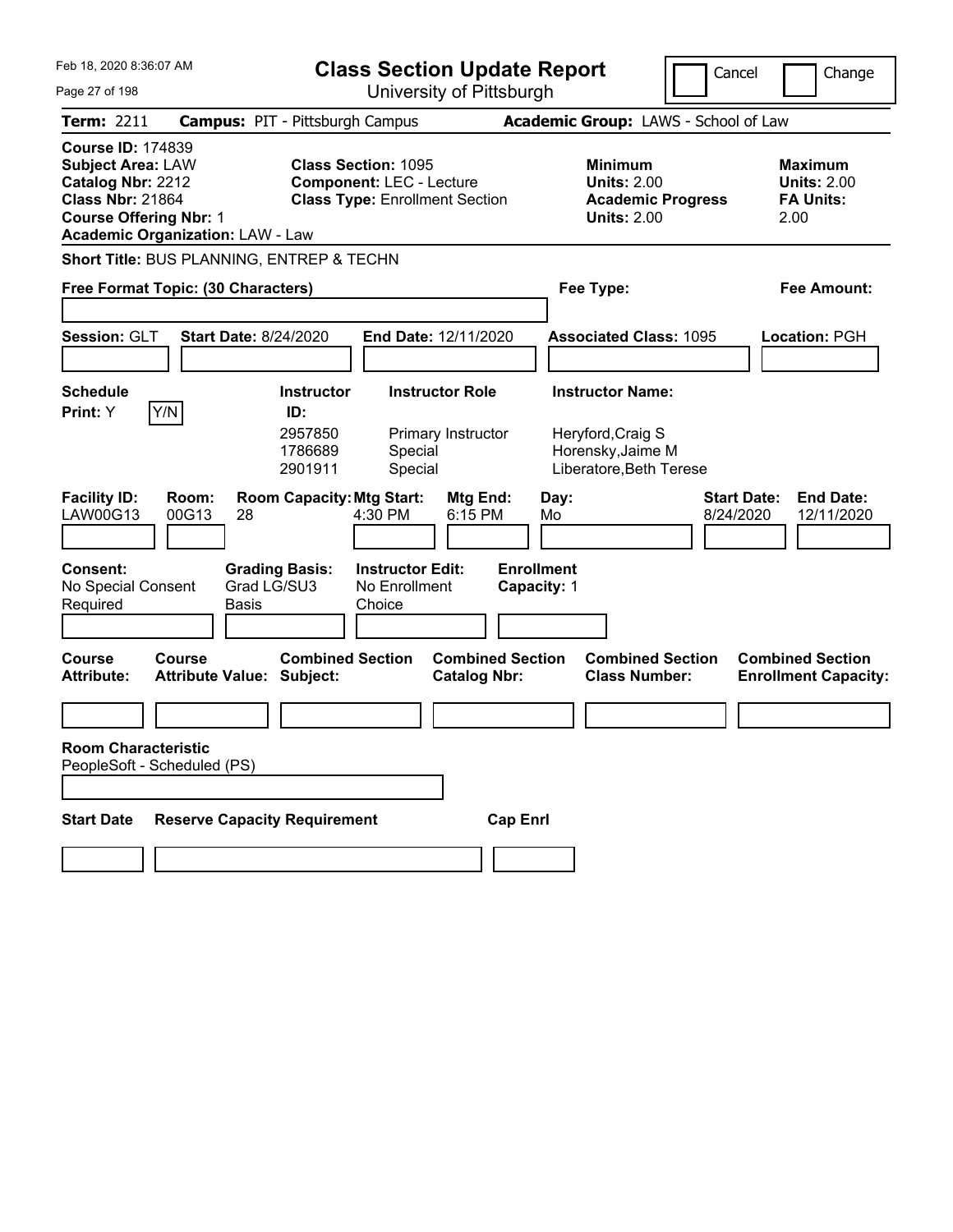| Feb 18. 2020 8:36:07 AM                                                                                                                                                          |                                               |                                                                                                        | <b>Class Section Update Report</b>                 |                                                                                 |                                  |              |                                                                     | Cancel |                                                   | Change |                                                        |
|----------------------------------------------------------------------------------------------------------------------------------------------------------------------------------|-----------------------------------------------|--------------------------------------------------------------------------------------------------------|----------------------------------------------------|---------------------------------------------------------------------------------|----------------------------------|--------------|---------------------------------------------------------------------|--------|---------------------------------------------------|--------|--------------------------------------------------------|
| Page 28 of 198                                                                                                                                                                   | University of Pittsburgh                      |                                                                                                        |                                                    |                                                                                 |                                  |              |                                                                     |        |                                                   |        |                                                        |
| <b>Term: 2211</b>                                                                                                                                                                | <b>Campus: PIT - Pittsburgh Campus</b>        |                                                                                                        |                                                    |                                                                                 |                                  |              | Academic Group: LAWS - School of Law                                |        |                                                   |        |                                                        |
| <b>Course ID: 114151</b><br><b>Subject Area: LAW</b><br>Catalog Nbr: 2216<br><b>Class Nbr: 21974</b><br><b>Course Offering Nbr: 1</b><br><b>Academic Organization: LAW - Law</b> |                                               | <b>Class Section: 1130</b><br><b>Component: LEC - Lecture</b><br><b>Class Type: Enrollment Section</b> |                                                    | Minimum<br><b>Units: 3.00</b><br><b>Academic Progress</b><br><b>Units: 3.00</b> |                                  |              |                                                                     | 3.00   | Maximum<br><b>Units: 3.00</b><br><b>FA Units:</b> |        |                                                        |
|                                                                                                                                                                                  | Short Title: EMPLOYMENT DISCRIMINATION        |                                                                                                        |                                                    |                                                                                 |                                  |              |                                                                     |        |                                                   |        |                                                        |
|                                                                                                                                                                                  | Free Format Topic: (30 Characters)            |                                                                                                        |                                                    |                                                                                 |                                  |              | Fee Type:                                                           |        |                                                   |        | Fee Amount:                                            |
|                                                                                                                                                                                  |                                               |                                                                                                        |                                                    |                                                                                 |                                  |              |                                                                     |        |                                                   |        |                                                        |
| Session: GLT                                                                                                                                                                     | <b>Start Date: 8/24/2020</b>                  |                                                                                                        | End Date: 12/11/2020                               |                                                                                 |                                  |              | <b>Associated Class: 1130</b>                                       |        |                                                   |        | Location: PGH                                          |
|                                                                                                                                                                                  |                                               |                                                                                                        |                                                    |                                                                                 |                                  |              |                                                                     |        |                                                   |        |                                                        |
| <b>Schedule</b>                                                                                                                                                                  |                                               | <b>Instructor</b>                                                                                      |                                                    | <b>Instructor Role</b>                                                          |                                  |              | <b>Instructor Name:</b>                                             |        |                                                   |        |                                                        |
| Print: Y                                                                                                                                                                         | Y/N                                           | ID:<br>2909935<br>1786689<br>2901911                                                                   | Special<br>Special                                 | Primary Instructor                                                              |                                  |              | Brake, Deborah Lynn<br>Horensky, Jaime M<br>Liberatore, Beth Terese |        |                                                   |        |                                                        |
| <b>Facility ID:</b><br>LAW00G18                                                                                                                                                  | Room:<br>00G18<br>28                          | <b>Room Capacity: Mtg Start:</b>                                                                       | 2:00 PM                                            | Mtg End:<br>3:15 PM                                                             |                                  | Day:<br>MoWe |                                                                     |        | <b>Start Date:</b><br>8/24/2020                   |        | <b>End Date:</b><br>12/11/2020                         |
| <b>Consent:</b><br>No Special Consent<br>Required                                                                                                                                | <b>Grading Basis:</b><br>Grad LG/SU3<br>Basis |                                                                                                        | <b>Instructor Edit:</b><br>No Enrollment<br>Choice |                                                                                 | <b>Enrollment</b><br>Capacity: 3 |              |                                                                     |        |                                                   |        |                                                        |
| Course<br><b>Attribute:</b>                                                                                                                                                      | Course<br><b>Attribute Value: Subject:</b>    | <b>Combined Section</b>                                                                                |                                                    | <b>Combined Section</b><br><b>Catalog Nbr:</b>                                  |                                  |              | <b>Combined Section</b><br><b>Class Number:</b>                     |        |                                                   |        | <b>Combined Section</b><br><b>Enrollment Capacity:</b> |
|                                                                                                                                                                                  |                                               |                                                                                                        |                                                    |                                                                                 |                                  |              |                                                                     |        |                                                   |        |                                                        |
| <b>Room Characteristic</b><br>PeopleSoft - Scheduled (PS)                                                                                                                        |                                               |                                                                                                        |                                                    |                                                                                 |                                  |              |                                                                     |        |                                                   |        |                                                        |
|                                                                                                                                                                                  |                                               |                                                                                                        |                                                    |                                                                                 |                                  |              |                                                                     |        |                                                   |        |                                                        |
| <b>Start Date</b>                                                                                                                                                                | <b>Reserve Capacity Requirement</b>           |                                                                                                        |                                                    |                                                                                 | <b>Cap Enrl</b>                  |              |                                                                     |        |                                                   |        |                                                        |
|                                                                                                                                                                                  |                                               |                                                                                                        |                                                    |                                                                                 |                                  |              |                                                                     |        |                                                   |        |                                                        |
|                                                                                                                                                                                  |                                               |                                                                                                        |                                                    |                                                                                 |                                  |              |                                                                     |        |                                                   |        |                                                        |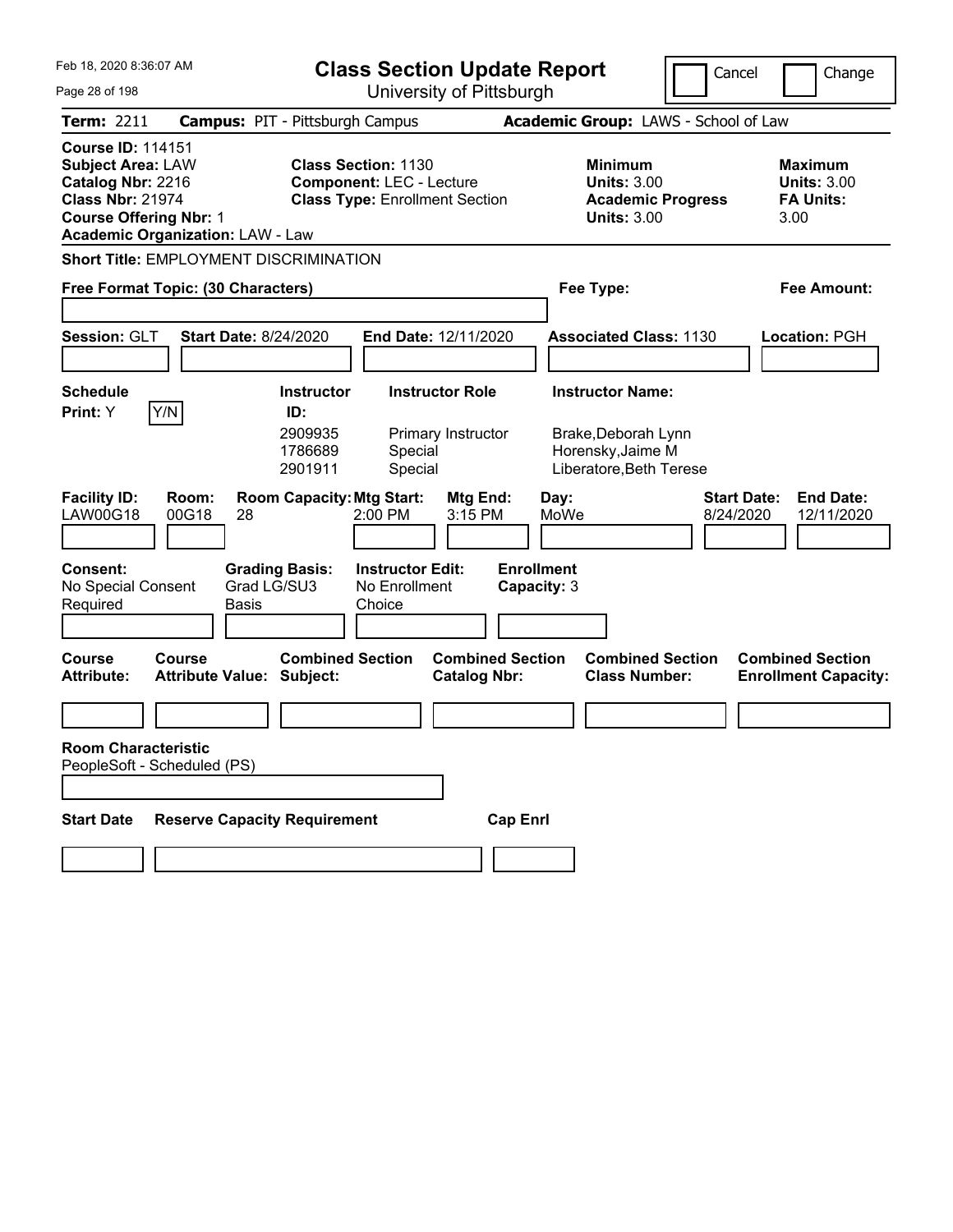| Feb 18, 2020 8:36:07 AM<br>Page 29 of 198                                                                                                                                        | <b>Class Section Update Report</b><br>University of Pittsburgh                                         |                                                                                        | Cancel<br>Change                                                  |
|----------------------------------------------------------------------------------------------------------------------------------------------------------------------------------|--------------------------------------------------------------------------------------------------------|----------------------------------------------------------------------------------------|-------------------------------------------------------------------|
| <b>Term: 2211</b>                                                                                                                                                                | <b>Campus: PIT - Pittsburgh Campus</b>                                                                 | Academic Group: LAWS - School of Law                                                   |                                                                   |
| <b>Course ID: 114152</b><br><b>Subject Area: LAW</b><br>Catalog Nbr: 2219<br><b>Class Nbr: 24151</b><br><b>Course Offering Nbr: 1</b><br><b>Academic Organization: LAW - Law</b> | <b>Class Section: 1030</b><br><b>Component: LEC - Lecture</b><br><b>Class Type: Enrollment Section</b> | <b>Minimum</b><br><b>Units: 3.00</b><br><b>Academic Progress</b><br><b>Units: 3.00</b> | <b>Maximum</b><br><b>Units: 3.00</b><br><b>FA Units:</b><br>3.00  |
| <b>Short Title: FAMILY LAW</b>                                                                                                                                                   |                                                                                                        |                                                                                        |                                                                   |
| Free Format Topic: (30 Characters)                                                                                                                                               |                                                                                                        | Fee Type:                                                                              | <b>Fee Amount:</b>                                                |
| Session: GLT<br><b>Start Date: 8/24/2020</b>                                                                                                                                     | End Date: 12/11/2020                                                                                   | <b>Associated Class: 1030</b>                                                          | Location: PGH                                                     |
| <b>Schedule</b>                                                                                                                                                                  | <b>Instructor</b><br><b>Instructor Role</b>                                                            | <b>Instructor Name:</b>                                                                |                                                                   |
| Y/N<br>Print: Y                                                                                                                                                                  | ID:<br>1786689<br>Special<br>2901911<br>Special<br>2901566<br>Primary Instructor                       | Horensky, Jaime M<br>Liberatore, Beth Terese<br>Wasserman, Rhonda                      |                                                                   |
| <b>Facility ID:</b><br>Room:<br>LAW00G12<br>00G12<br>69                                                                                                                          | <b>Room Capacity: Mtg Start:</b><br>Mtg End:<br>3:15 PM<br>2:00 PM                                     | Day:<br>MoWe                                                                           | <b>Start Date:</b><br><b>End Date:</b><br>8/24/2020<br>12/11/2020 |
| <b>Consent:</b><br>No Special Consent<br>Required<br>Basis                                                                                                                       | <b>Grading Basis:</b><br><b>Instructor Edit:</b><br>Grad LG/SU3<br>No Enrollment<br>Choice             | <b>Enrollment</b><br>Capacity: 3                                                       |                                                                   |
| <b>Course</b><br>Course<br><b>Attribute Value: Subject:</b><br><b>Attribute:</b>                                                                                                 | <b>Combined Section</b><br><b>Combined Section</b><br><b>Catalog Nbr:</b>                              | <b>Combined Section</b><br><b>Class Number:</b>                                        | <b>Combined Section</b><br><b>Enrollment Capacity:</b>            |
|                                                                                                                                                                                  |                                                                                                        |                                                                                        |                                                                   |
| <b>Room Characteristic</b><br>PeopleSoft - Scheduled (PS)                                                                                                                        |                                                                                                        |                                                                                        |                                                                   |
| <b>Reserve Capacity Requirement</b><br><b>Start Date</b>                                                                                                                         |                                                                                                        | <b>Cap Enrl</b>                                                                        |                                                                   |
|                                                                                                                                                                                  |                                                                                                        |                                                                                        |                                                                   |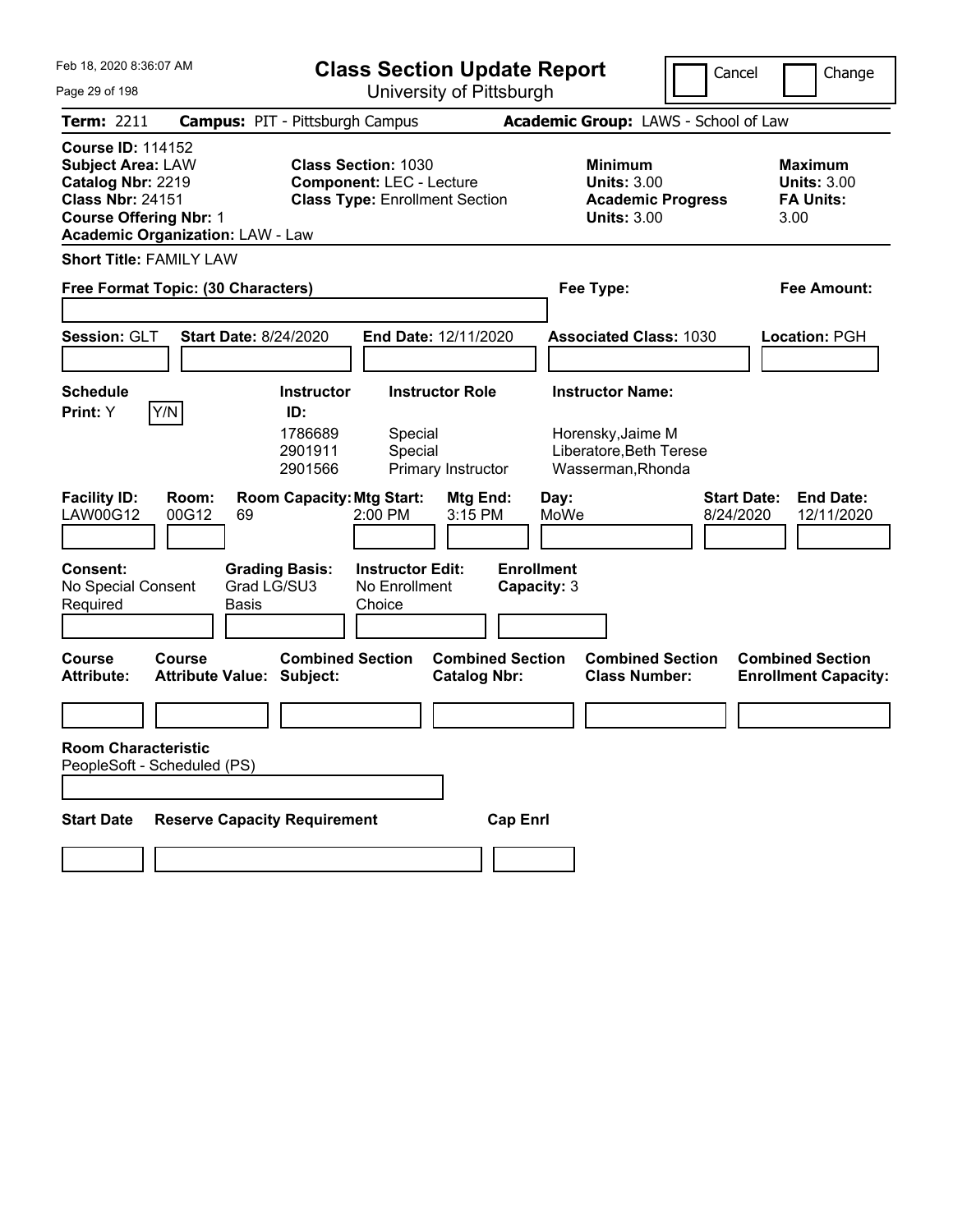| Feb 18, 2020 8:36:07 AM<br><b>Class Section Update Report</b>                                                                                                                    |                                                                                                                                                           |                                                                          |                                                                                        | Cancel<br>Change                                                  |
|----------------------------------------------------------------------------------------------------------------------------------------------------------------------------------|-----------------------------------------------------------------------------------------------------------------------------------------------------------|--------------------------------------------------------------------------|----------------------------------------------------------------------------------------|-------------------------------------------------------------------|
| Page 30 of 198                                                                                                                                                                   |                                                                                                                                                           | University of Pittsburgh                                                 |                                                                                        |                                                                   |
| <b>Term: 2211</b>                                                                                                                                                                | <b>Campus: PIT - Pittsburgh Campus</b>                                                                                                                    |                                                                          | Academic Group: LAWS - School of Law                                                   |                                                                   |
| <b>Course ID: 185938</b><br><b>Subject Area: LAW</b><br>Catalog Nbr: 2221<br><b>Class Nbr: 28876</b><br><b>Course Offering Nbr: 1</b><br><b>Academic Organization: LAW - Law</b> | <b>Class Section: 1035</b><br><b>Component: LEC - Lecture</b><br><b>Class Type: Enrollment Section</b>                                                    |                                                                          | <b>Minimum</b><br><b>Units: 3.00</b><br><b>Academic Progress</b><br><b>Units: 3.00</b> | <b>Maximum</b><br><b>Units: 3.00</b><br><b>FA Units:</b><br>3.00  |
| <b>Short Title: JURISPRUDENCE</b>                                                                                                                                                |                                                                                                                                                           |                                                                          |                                                                                        |                                                                   |
| Free Format Topic: (30 Characters)                                                                                                                                               |                                                                                                                                                           |                                                                          | Fee Type:                                                                              | <b>Fee Amount:</b>                                                |
| <b>Session: GLT</b>                                                                                                                                                              | <b>Start Date: 8/24/2020</b>                                                                                                                              | End Date: 12/11/2020                                                     | <b>Associated Class: 1035</b>                                                          | Location: PGH                                                     |
| <b>Schedule</b>                                                                                                                                                                  | <b>Instructor</b>                                                                                                                                         | <b>Instructor Role</b>                                                   | <b>Instructor Name:</b>                                                                |                                                                   |
| Print: Y<br>Y/N                                                                                                                                                                  | ID:<br>0                                                                                                                                                  |                                                                          | No Instructor Assigned                                                                 |                                                                   |
| <b>Facility ID:</b><br>Room:<br>LAW00G13<br>00G13<br>Consent:<br>No Special Consent<br>Required                                                                                  | <b>Room Capacity: Mtg Start:</b><br>28<br>10:30 AM<br><b>Instructor Edit:</b><br><b>Grading Basis:</b><br>Grad LG/SU3<br>No Enrollment<br>Choice<br>Basis | Mtg End:<br>Day:<br>11:45 AM<br>MoWe<br><b>Enrollment</b><br>Capacity: 1 |                                                                                        | <b>Start Date:</b><br><b>End Date:</b><br>8/24/2020<br>12/11/2020 |
| Course<br>Course<br><b>Attribute:</b>                                                                                                                                            | <b>Combined Section</b><br><b>Attribute Value: Subject:</b>                                                                                               | <b>Combined Section</b><br><b>Catalog Nbr:</b>                           | <b>Combined Section</b><br><b>Class Number:</b>                                        | <b>Combined Section</b><br><b>Enrollment Capacity:</b>            |
|                                                                                                                                                                                  |                                                                                                                                                           |                                                                          |                                                                                        |                                                                   |
| <b>Room Characteristic</b><br>PeopleSoft - Scheduled (PS)                                                                                                                        |                                                                                                                                                           |                                                                          |                                                                                        |                                                                   |
| <b>Start Date</b>                                                                                                                                                                | <b>Reserve Capacity Requirement</b>                                                                                                                       | <b>Cap Enrl</b>                                                          |                                                                                        |                                                                   |
|                                                                                                                                                                                  |                                                                                                                                                           |                                                                          |                                                                                        |                                                                   |
|                                                                                                                                                                                  |                                                                                                                                                           |                                                                          |                                                                                        |                                                                   |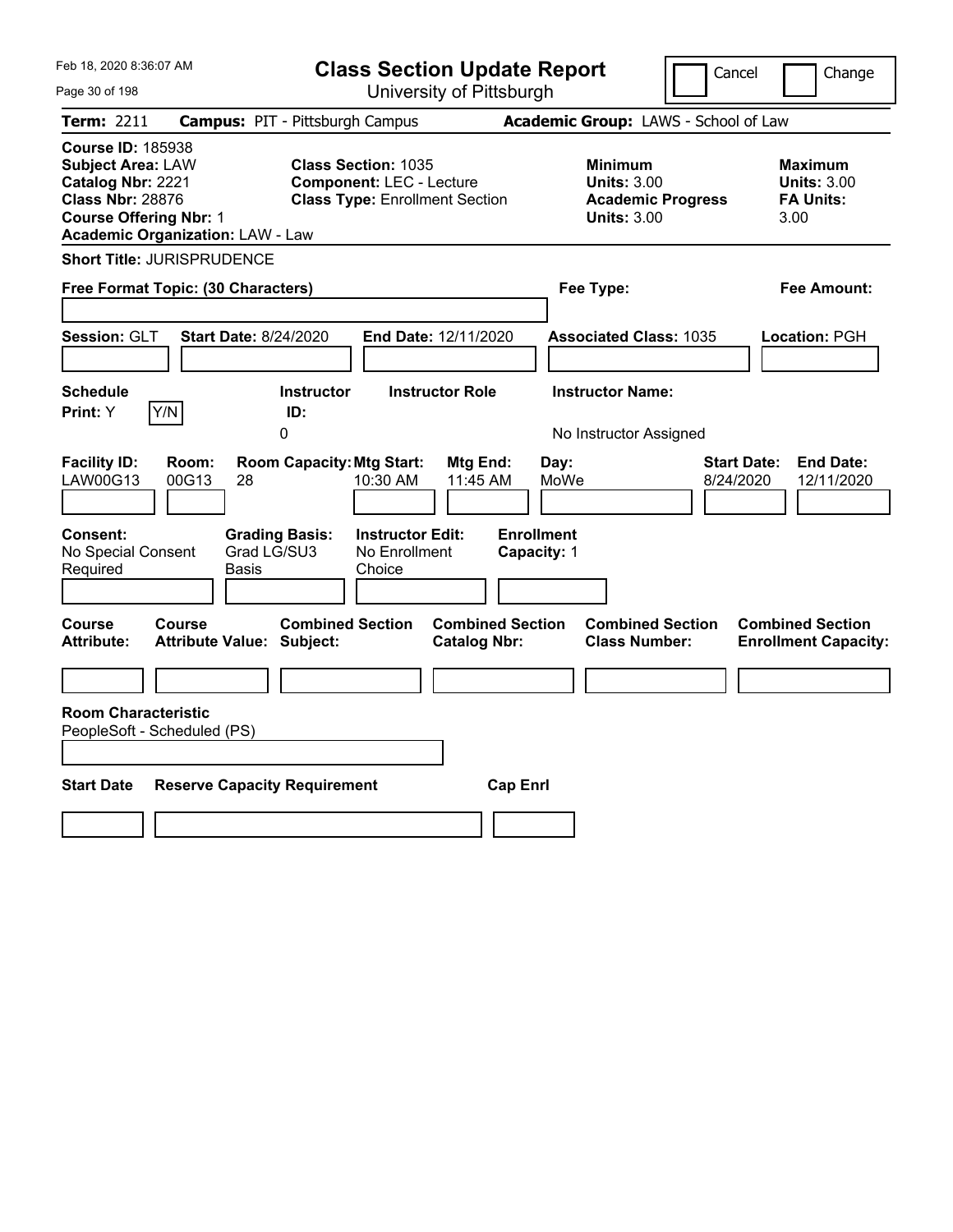| Feb 18, 2020 8:36:07 AM                                                                                                                                                          | <b>Class Section Update Report</b>                          | Cancel                                                                                                 | Change                                                              |                                 |                                                                  |
|----------------------------------------------------------------------------------------------------------------------------------------------------------------------------------|-------------------------------------------------------------|--------------------------------------------------------------------------------------------------------|---------------------------------------------------------------------|---------------------------------|------------------------------------------------------------------|
| Page 31 of 198                                                                                                                                                                   | University of Pittsburgh                                    |                                                                                                        |                                                                     |                                 |                                                                  |
| <b>Term: 2211</b>                                                                                                                                                                | <b>Campus: PIT - Pittsburgh Campus</b>                      | Academic Group: LAWS - School of Law                                                                   |                                                                     |                                 |                                                                  |
| <b>Course ID: 186305</b><br><b>Subject Area: LAW</b><br>Catalog Nbr: 2240<br><b>Class Nbr: 23893</b><br><b>Course Offering Nbr: 1</b><br><b>Academic Organization: LAW - Law</b> |                                                             | <b>Class Section: 1010</b><br><b>Component: LEC - Lecture</b><br><b>Class Type: Enrollment Section</b> | <b>Minimum</b><br><b>Units: 3.00</b><br><b>Units: 3.00</b>          | <b>Academic Progress</b>        | <b>Maximum</b><br><b>Units: 3.00</b><br><b>FA Units:</b><br>3.00 |
| <b>Short Title: PENNSYLVANIA PRACTICE</b>                                                                                                                                        |                                                             |                                                                                                        |                                                                     |                                 |                                                                  |
| Free Format Topic: (30 Characters)                                                                                                                                               |                                                             |                                                                                                        | Fee Type:                                                           |                                 | Fee Amount:                                                      |
|                                                                                                                                                                                  |                                                             |                                                                                                        |                                                                     |                                 |                                                                  |
| Session: GLT                                                                                                                                                                     | <b>Start Date: 8/24/2020</b>                                | End Date: 12/11/2020                                                                                   | <b>Associated Class: 1010</b>                                       |                                 | Location: PGH                                                    |
|                                                                                                                                                                                  |                                                             |                                                                                                        |                                                                     |                                 |                                                                  |
| <b>Schedule</b>                                                                                                                                                                  | <b>Instructor</b>                                           | <b>Instructor Role</b>                                                                                 | <b>Instructor Name:</b>                                             |                                 |                                                                  |
| Y/N<br>Print: Y                                                                                                                                                                  | ID:<br>1786689<br>2901911<br>2957290                        | Special<br>Special<br>Primary Instructor                                                               | Horensky, Jaime M<br>Liberatore, Beth Terese<br>Ward, Christine Ann |                                 |                                                                  |
| <b>Facility ID:</b><br>Room:<br>00109<br>LAW00109                                                                                                                                | <b>Room Capacity: Mtg Start:</b><br>124                     | Mtg End:<br>8:00 AM<br>8:50 AM                                                                         | Day:<br>TuWeTh                                                      | <b>Start Date:</b><br>8/24/2020 | <b>End Date:</b><br>12/11/2020                                   |
| Consent:<br>No Special Consent<br>Required                                                                                                                                       | <b>Grading Basis:</b><br>Grad LG/SU3<br>Basis               | <b>Instructor Edit:</b><br>No Enrollment<br>Choice                                                     | <b>Enrollment</b><br>Capacity: 3                                    |                                 |                                                                  |
| <b>Course</b><br>Course<br><b>Attribute:</b>                                                                                                                                     | <b>Combined Section</b><br><b>Attribute Value: Subject:</b> | <b>Combined Section</b><br><b>Catalog Nbr:</b>                                                         | <b>Class Number:</b>                                                | <b>Combined Section</b>         | <b>Combined Section</b><br><b>Enrollment Capacity:</b>           |
|                                                                                                                                                                                  |                                                             |                                                                                                        |                                                                     |                                 |                                                                  |
| <b>Room Characteristic</b><br>PeopleSoft - Scheduled (PS)                                                                                                                        |                                                             |                                                                                                        |                                                                     |                                 |                                                                  |
| <b>Start Date</b>                                                                                                                                                                | <b>Reserve Capacity Requirement</b>                         |                                                                                                        | <b>Cap Enrl</b>                                                     |                                 |                                                                  |
|                                                                                                                                                                                  |                                                             |                                                                                                        |                                                                     |                                 |                                                                  |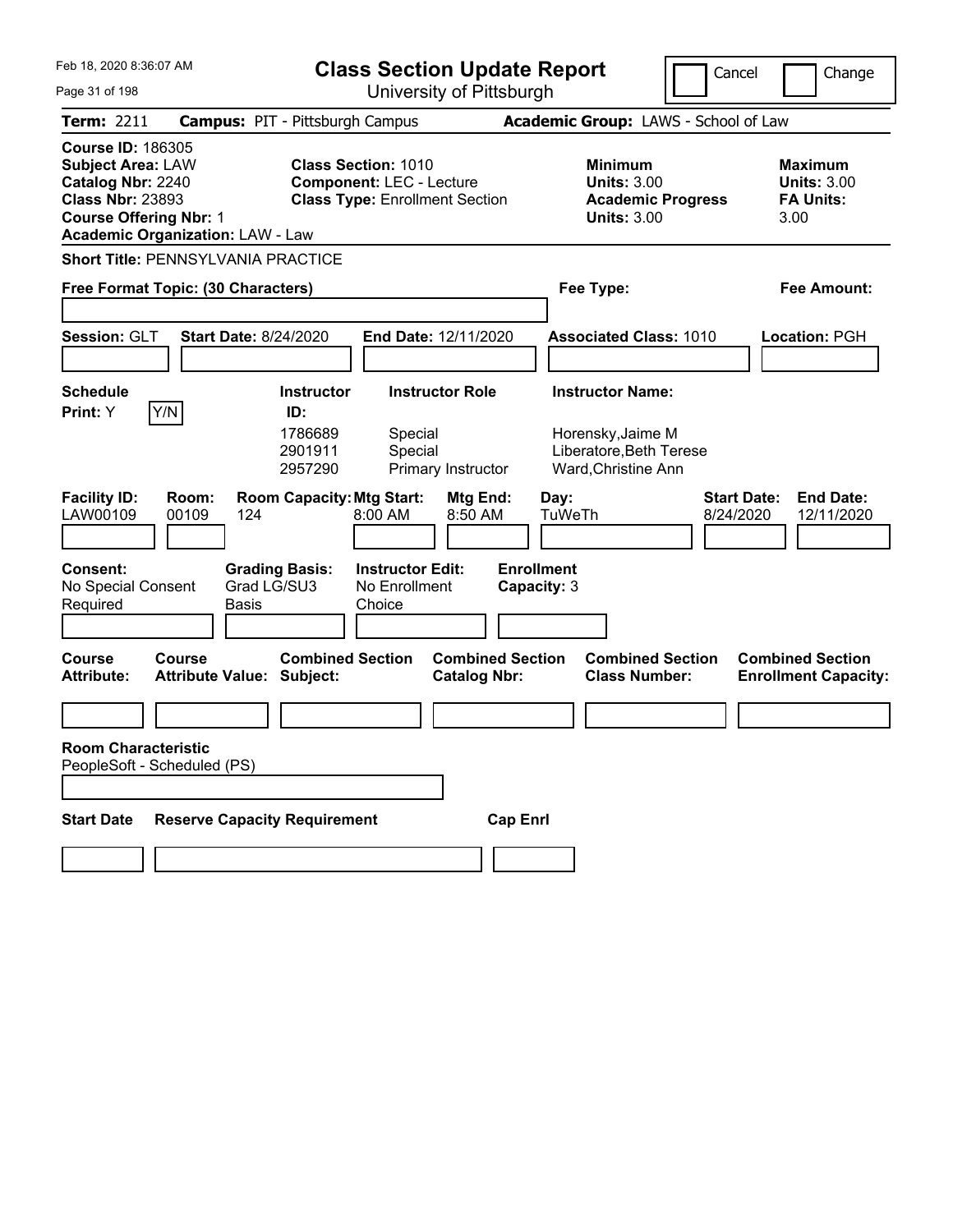| Feb 18, 2020 8:36:07 AM                                                                                                                                                          | <b>Class Section Update Report</b>                                                                     |                                                                                        | Cancel<br>Change                                                  |
|----------------------------------------------------------------------------------------------------------------------------------------------------------------------------------|--------------------------------------------------------------------------------------------------------|----------------------------------------------------------------------------------------|-------------------------------------------------------------------|
| Page 32 of 198                                                                                                                                                                   | University of Pittsburgh                                                                               |                                                                                        |                                                                   |
| Term: 2211                                                                                                                                                                       | <b>Campus: PIT - Pittsburgh Campus</b>                                                                 | Academic Group: LAWS - School of Law                                                   |                                                                   |
| <b>Course ID: 177428</b><br><b>Subject Area: LAW</b><br>Catalog Nbr: 2251<br><b>Class Nbr: 16400</b><br><b>Course Offering Nbr: 1</b><br><b>Academic Organization: LAW - Law</b> | <b>Class Section: 1010</b><br><b>Component: LEC - Lecture</b><br><b>Class Type: Enrollment Section</b> | <b>Minimum</b><br><b>Units: 2.00</b><br><b>Academic Progress</b><br><b>Units: 2.00</b> | <b>Maximum</b><br><b>Units: 2.00</b><br><b>FA Units:</b><br>2.00  |
| Short Title: BIOTECHNOLOGY LAW                                                                                                                                                   |                                                                                                        |                                                                                        |                                                                   |
| Free Format Topic: (30 Characters)                                                                                                                                               |                                                                                                        | Fee Type:                                                                              | Fee Amount:                                                       |
|                                                                                                                                                                                  |                                                                                                        |                                                                                        |                                                                   |
| Session: GLT                                                                                                                                                                     | <b>Start Date: 8/24/2020</b><br>End Date: 12/11/2020                                                   | <b>Associated Class: 1010</b>                                                          | Location: PGH                                                     |
|                                                                                                                                                                                  |                                                                                                        |                                                                                        |                                                                   |
| <b>Schedule</b>                                                                                                                                                                  | <b>Instructor Role</b><br><b>Instructor</b>                                                            | <b>Instructor Name:</b>                                                                |                                                                   |
| Y/N<br>Print: Y                                                                                                                                                                  | ID:<br>1579802<br>Primary Instructor<br>1786689<br>Special<br>2901911<br>Special                       | <b>Black Jr, Charles Allen</b><br>Horensky, Jaime M<br>Liberatore, Beth Terese         |                                                                   |
| <b>Facility ID:</b><br>Room:<br>LAW00G18<br>00G18<br>28                                                                                                                          | <b>Room Capacity: Mtg Start:</b><br>Mtg End:<br>3:30 PM<br>5:20 PM                                     | Day:<br>We                                                                             | <b>Start Date:</b><br><b>End Date:</b><br>8/24/2020<br>12/11/2020 |
| <b>Consent:</b><br>No Special Consent<br>Required<br>Basis                                                                                                                       | <b>Instructor Edit:</b><br><b>Grading Basis:</b><br>Grad LG/SU3<br>No Enrollment<br>Choice             | <b>Enrollment</b><br>Capacity: 2                                                       |                                                                   |
| <b>Course</b><br>Course<br><b>Attribute:</b><br><b>Attribute Value: Subject:</b>                                                                                                 | <b>Combined Section</b><br><b>Catalog Nbr:</b>                                                         | <b>Combined Section</b><br><b>Combined Section</b><br><b>Class Number:</b>             | <b>Combined Section</b><br><b>Enrollment Capacity:</b>            |
|                                                                                                                                                                                  |                                                                                                        |                                                                                        |                                                                   |
| <b>Room Characteristic</b><br>PeopleSoft - Scheduled (PS)                                                                                                                        |                                                                                                        |                                                                                        |                                                                   |
| <b>Start Date</b>                                                                                                                                                                | <b>Reserve Capacity Requirement</b>                                                                    | <b>Cap Enrl</b>                                                                        |                                                                   |
|                                                                                                                                                                                  |                                                                                                        |                                                                                        |                                                                   |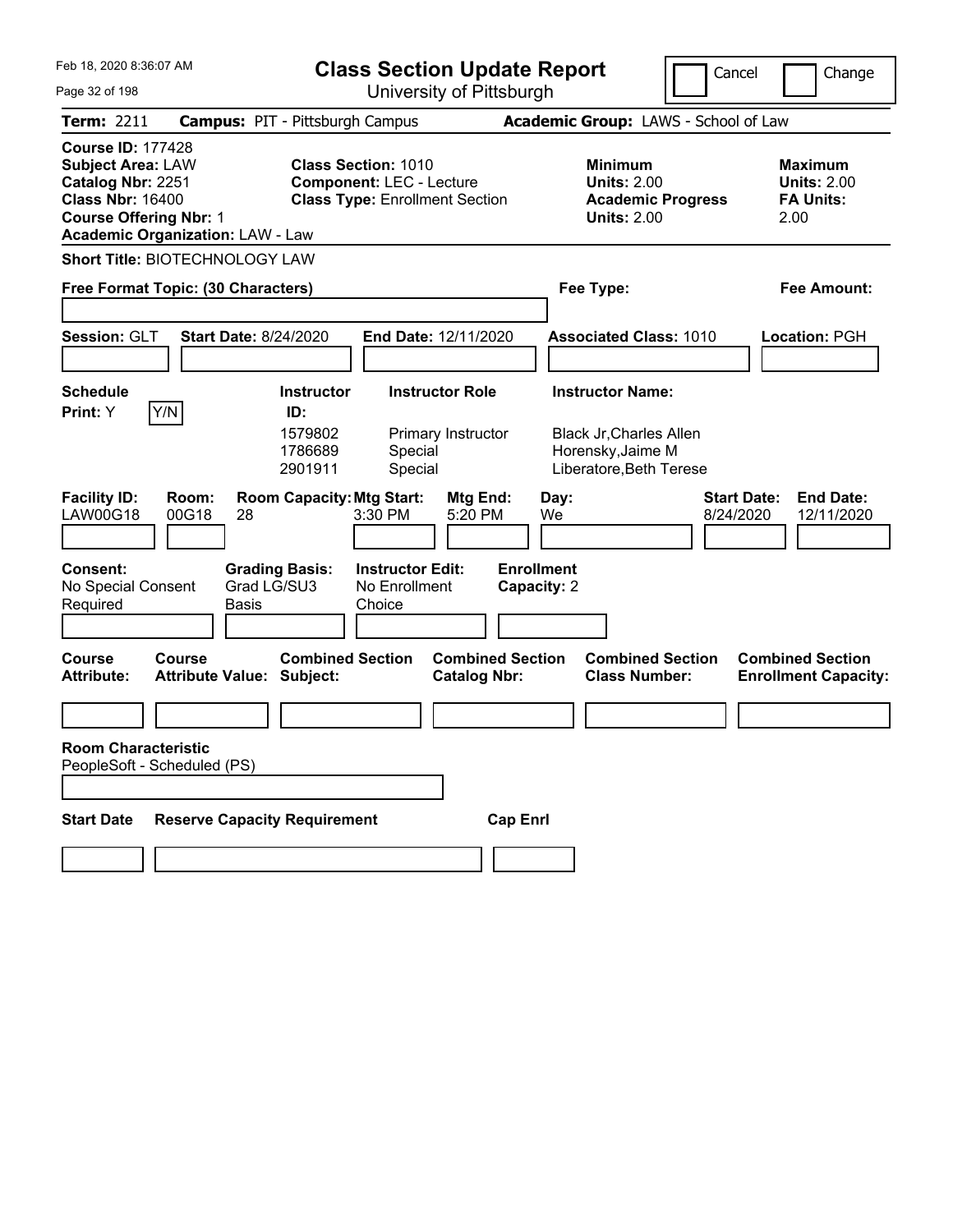| Feb 18. 2020 8:36:07 AM<br><b>Class Section Update Report</b><br>University of Pittsburgh<br>Page 33 of 198                                                                      |                                                             |                                                                                                        |                                  | Cancel                                                                                 | Change                                                            |
|----------------------------------------------------------------------------------------------------------------------------------------------------------------------------------|-------------------------------------------------------------|--------------------------------------------------------------------------------------------------------|----------------------------------|----------------------------------------------------------------------------------------|-------------------------------------------------------------------|
| Term: 2211                                                                                                                                                                       | <b>Campus: PIT - Pittsburgh Campus</b>                      |                                                                                                        |                                  | Academic Group: LAWS - School of Law                                                   |                                                                   |
| <b>Course ID: 114161</b><br><b>Subject Area: LAW</b><br>Catalog Nbr: 2260<br><b>Class Nbr: 23304</b><br><b>Course Offering Nbr: 1</b><br><b>Academic Organization: LAW - Law</b> |                                                             | <b>Class Section: 1035</b><br><b>Component: LEC - Lecture</b><br><b>Class Type: Enrollment Section</b> |                                  | <b>Minimum</b><br><b>Units: 3.00</b><br><b>Academic Progress</b><br><b>Units: 3.00</b> | <b>Maximum</b><br><b>Units: 3.00</b><br><b>FA Units:</b><br>3.00  |
| <b>Short Title: INTELLECTUAL PROPERTY</b>                                                                                                                                        |                                                             |                                                                                                        |                                  |                                                                                        |                                                                   |
| Free Format Topic: (30 Characters)                                                                                                                                               |                                                             |                                                                                                        | Fee Type:                        |                                                                                        | <b>Fee Amount:</b>                                                |
| Session: GLT                                                                                                                                                                     | <b>Start Date: 8/24/2020</b>                                | End Date: 12/11/2020                                                                                   |                                  | <b>Associated Class: 1035</b>                                                          | Location: PGH                                                     |
| <b>Schedule</b>                                                                                                                                                                  | <b>Instructor</b>                                           | <b>Instructor Role</b>                                                                                 |                                  | <b>Instructor Name:</b>                                                                |                                                                   |
| Y/N<br>Print: Y                                                                                                                                                                  | ID:<br>2901587<br>1786689<br>2901911                        | Primary Instructor<br>Special<br>Special                                                               |                                  | Ashley, Kevin D<br>Horensky, Jaime M<br>Liberatore, Beth Terese                        |                                                                   |
| <b>Facility ID:</b><br>Room:<br>00G12<br>LAW00G12                                                                                                                                | <b>Room Capacity: Mtg Start:</b><br>69                      | Mtg End:<br>12:30 PM<br>1:45 PM                                                                        | Day:<br>MoWe                     |                                                                                        | <b>End Date:</b><br><b>Start Date:</b><br>8/24/2020<br>12/11/2020 |
| <b>Consent:</b><br>No Special Consent<br>Required                                                                                                                                | <b>Grading Basis:</b><br>Grad LG/SU3<br><b>Basis</b>        | <b>Instructor Edit:</b><br>No Enrollment<br>Choice                                                     | <b>Enrollment</b><br>Capacity: 3 |                                                                                        |                                                                   |
| <b>Course</b><br>Course<br><b>Attribute:</b><br>UCIS<br><b>GLBST</b>                                                                                                             | <b>Combined Section</b><br><b>Attribute Value: Subject:</b> | <b>Catalog Nbr:</b>                                                                                    | <b>Combined Section</b>          | <b>Combined Section</b><br><b>Class Number:</b>                                        | <b>Combined Section</b><br><b>Enrollment Capacity:</b>            |
| <b>Room Characteristic</b><br>PeopleSoft - Scheduled (PS)                                                                                                                        |                                                             |                                                                                                        |                                  |                                                                                        |                                                                   |
| <b>Start Date</b>                                                                                                                                                                | <b>Reserve Capacity Requirement</b>                         |                                                                                                        | <b>Cap Enrl</b>                  |                                                                                        |                                                                   |
|                                                                                                                                                                                  |                                                             |                                                                                                        |                                  |                                                                                        |                                                                   |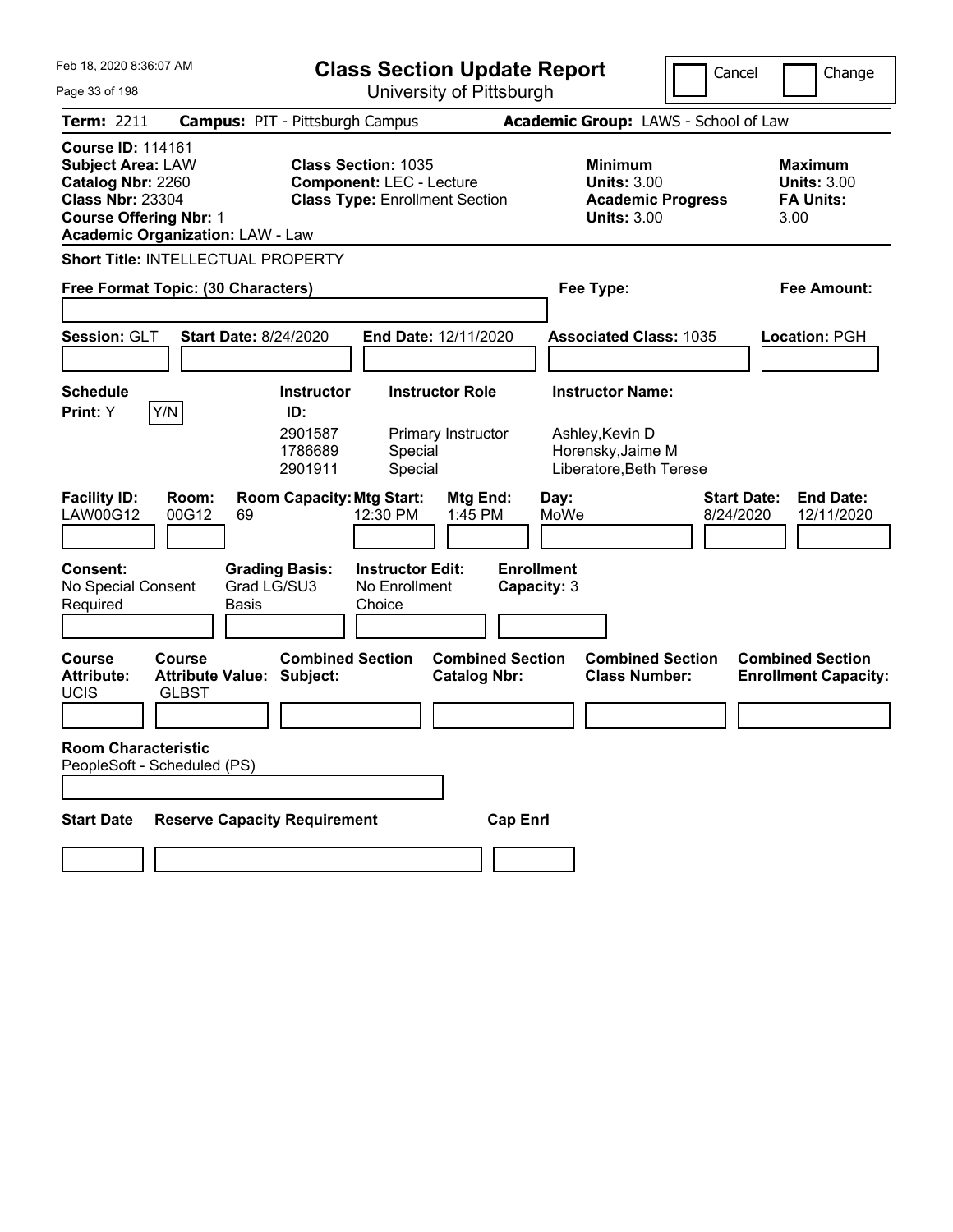| Feb 18, 2020 8:36:07 AM<br>Page 34 of 198                                                                                                                                        | <b>Class Section Update Report</b><br>University of Pittsburgh                                                                                            | Cancel                                                                                                              | Change                                                           |
|----------------------------------------------------------------------------------------------------------------------------------------------------------------------------------|-----------------------------------------------------------------------------------------------------------------------------------------------------------|---------------------------------------------------------------------------------------------------------------------|------------------------------------------------------------------|
| <b>Campus: PIT - Pittsburgh Campus</b><br><b>Term: 2211</b>                                                                                                                      |                                                                                                                                                           | Academic Group: LAWS - School of Law                                                                                |                                                                  |
| <b>Course ID: 187575</b><br><b>Subject Area: LAW</b><br>Catalog Nbr: 2272<br><b>Class Nbr: 25029</b><br><b>Course Offering Nbr: 1</b><br><b>Academic Organization: LAW - Law</b> | <b>Class Section: 1020</b><br><b>Component: LEC - Lecture</b><br><b>Class Type: Enrollment Section</b>                                                    | <b>Minimum</b><br><b>Units: 3.00</b><br><b>Academic Progress</b><br><b>Units: 3.00</b>                              | <b>Maximum</b><br><b>Units: 3.00</b><br><b>FA Units:</b><br>3.00 |
| <b>Short Title: BANKRUPTCY</b>                                                                                                                                                   |                                                                                                                                                           |                                                                                                                     |                                                                  |
| Free Format Topic: (30 Characters)                                                                                                                                               |                                                                                                                                                           | Fee Type:                                                                                                           | <b>Fee Amount:</b>                                               |
| Session: GLT<br><b>Start Date: 8/24/2020</b>                                                                                                                                     | End Date: 12/11/2020                                                                                                                                      | <b>Associated Class: 1020</b>                                                                                       | Location: PGH                                                    |
| <b>Schedule</b><br> Y/N <br>Print: Y<br>ID:                                                                                                                                      | <b>Instructor</b><br><b>Instructor Role</b><br>2923474<br>Primary Instructor<br>1786689<br>Special<br>2901911<br>Special<br>2966714<br>Primary Instructor | <b>Instructor Name:</b><br>Fitzgerald, Judith K<br>Horensky, Jaime M<br>Liberatore, Beth Terese<br>Schaffer, Eric A |                                                                  |
| <b>Facility ID:</b><br>Room:<br><b>LAW00G18</b><br>00G18<br>28                                                                                                                   | <b>Room Capacity: Mtg Start:</b><br>Mtg End:<br>4:30 PM<br>7:20 PM                                                                                        | <b>Start Date:</b><br>Day:<br>8/24/2020<br>Mo                                                                       | <b>End Date:</b><br>12/11/2020                                   |
| <b>Consent:</b><br><b>Grading Basis:</b><br>Grad LG/SU3<br>No Special Consent<br>Required<br><b>Basis</b>                                                                        | <b>Instructor Edit:</b><br>No Enrollment<br>Choice                                                                                                        | <b>Enrollment</b><br>Capacity: 1                                                                                    |                                                                  |
| <b>Course</b><br>Course<br><b>Attribute:</b><br><b>Attribute Value: Subject:</b>                                                                                                 | <b>Combined Section</b><br><b>Combined Section</b><br><b>Catalog Nbr:</b>                                                                                 | <b>Combined Section</b><br><b>Class Number:</b>                                                                     | <b>Combined Section</b><br><b>Enrollment Capacity:</b>           |
|                                                                                                                                                                                  |                                                                                                                                                           |                                                                                                                     |                                                                  |
| <b>Room Characteristic</b><br>PeopleSoft - Scheduled (PS)                                                                                                                        |                                                                                                                                                           |                                                                                                                     |                                                                  |
|                                                                                                                                                                                  |                                                                                                                                                           |                                                                                                                     |                                                                  |
| <b>Start Date</b><br><b>Reserve Capacity Requirement</b>                                                                                                                         | <b>Cap Enrl</b>                                                                                                                                           |                                                                                                                     |                                                                  |
|                                                                                                                                                                                  |                                                                                                                                                           |                                                                                                                     |                                                                  |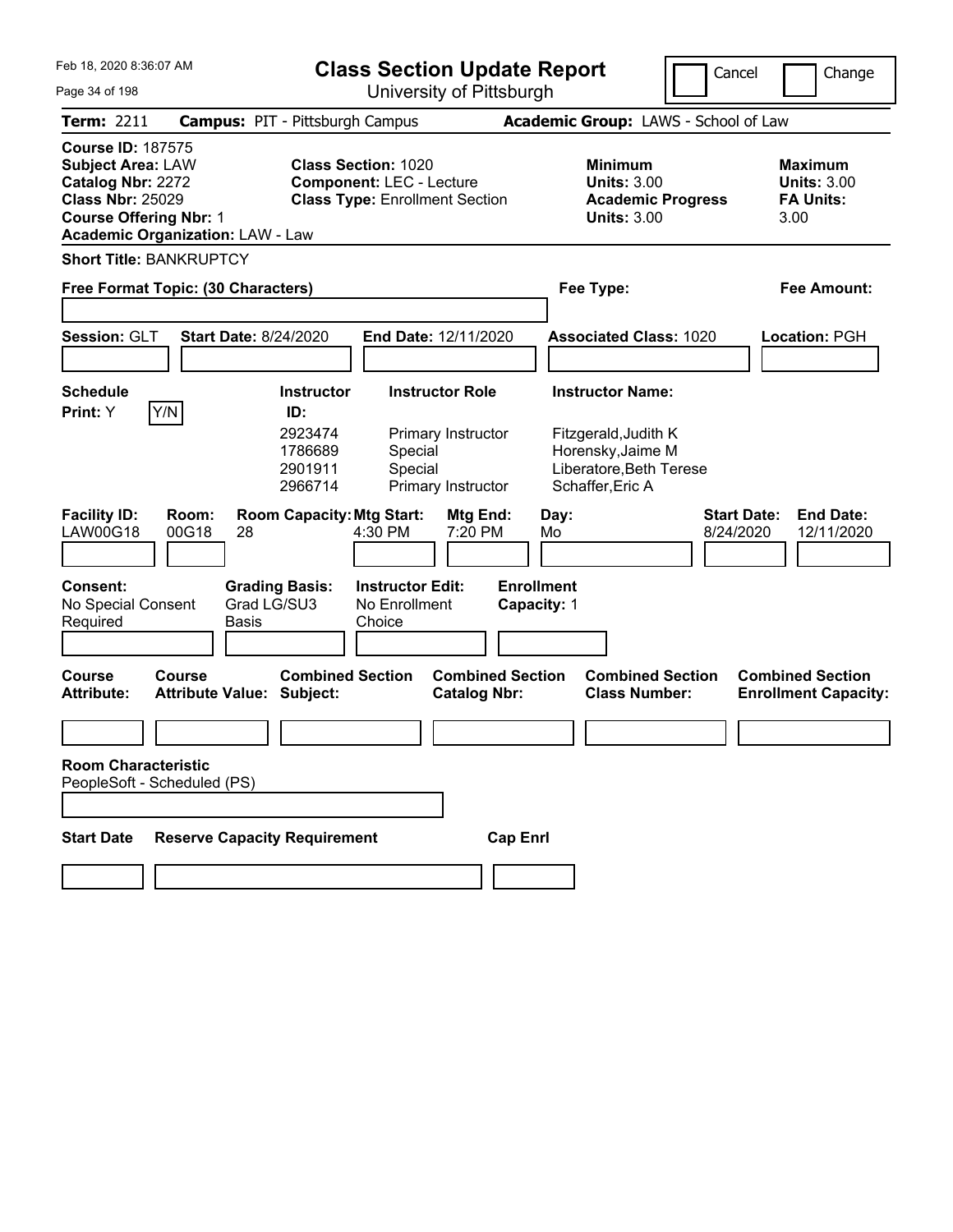| Feb 18, 2020 8:36:07 AM<br><b>Class Section Update Report</b><br>University of Pittsburgh                                             |                                            |                                                                      |                                                                                                        |                                                                    |                                  | Cancel       |                                                                                                                     | Change                          |      |                                                          |
|---------------------------------------------------------------------------------------------------------------------------------------|--------------------------------------------|----------------------------------------------------------------------|--------------------------------------------------------------------------------------------------------|--------------------------------------------------------------------|----------------------------------|--------------|---------------------------------------------------------------------------------------------------------------------|---------------------------------|------|----------------------------------------------------------|
| Page 35 of 198                                                                                                                        |                                            |                                                                      |                                                                                                        |                                                                    |                                  |              |                                                                                                                     |                                 |      |                                                          |
| <b>Term: 2211</b>                                                                                                                     | <b>Campus: PIT - Pittsburgh Campus</b>     |                                                                      |                                                                                                        |                                                                    |                                  |              | Academic Group: LAWS - School of Law                                                                                |                                 |      |                                                          |
| <b>Course ID: 114166</b><br><b>Subject Area: LAW</b><br>Catalog Nbr: 2290<br><b>Class Nbr: 26917</b><br><b>Course Offering Nbr: 1</b> | <b>Academic Organization: LAW - Law</b>    |                                                                      | <b>Class Section: 1010</b><br><b>Component: LEC - Lecture</b><br><b>Class Type: Enrollment Section</b> |                                                                    |                                  |              | <b>Minimum</b><br><b>Units: 3.00</b><br><b>Academic Progress</b><br><b>Units: 3.00</b>                              |                                 | 3.00 | <b>Maximum</b><br><b>Units: 3.00</b><br><b>FA Units:</b> |
|                                                                                                                                       | <b>Short Title: EMPLOYMENT LAW</b>         |                                                                      |                                                                                                        |                                                                    |                                  |              |                                                                                                                     |                                 |      |                                                          |
|                                                                                                                                       | Free Format Topic: (30 Characters)         |                                                                      |                                                                                                        |                                                                    |                                  |              | Fee Type:                                                                                                           |                                 |      | <b>Fee Amount:</b>                                       |
| Session: GLT                                                                                                                          | <b>Start Date: 8/24/2020</b>               |                                                                      | End Date: 12/11/2020                                                                                   |                                                                    |                                  |              | <b>Associated Class: 1010</b>                                                                                       |                                 |      | Location: PGH                                            |
| <b>Schedule</b><br>Print: Y                                                                                                           | Y/N                                        | <b>Instructor</b><br>ID:<br>1786689<br>2966747<br>2901911<br>2966746 | Special<br>Special                                                                                     | <b>Instructor Role</b><br>Primary Instructor<br>Primary Instructor |                                  |              | <b>Instructor Name:</b><br>Horensky, Jaime M<br>Jenca, Tiffany A<br>Liberatore, Beth Terese<br>Passarelli, Mariah L |                                 |      |                                                          |
| <b>Facility ID:</b><br>LAW00111                                                                                                       | Room:<br>00111<br>88                       | <b>Room Capacity: Mtg Start:</b>                                     | 3:30 PM                                                                                                | Mtg End:<br>4:45 PM                                                |                                  | Day:<br>MoTh |                                                                                                                     | <b>Start Date:</b><br>8/24/2020 |      | <b>End Date:</b><br>12/11/2020                           |
| <b>Consent:</b><br>No Special Consent<br>Required                                                                                     | Grad LG/SU3<br><b>Basis</b>                | <b>Grading Basis:</b>                                                | <b>Instructor Edit:</b><br>No Enrollment<br>Choice                                                     |                                                                    | <b>Enrollment</b><br>Capacity: 2 |              |                                                                                                                     |                                 |      |                                                          |
| <b>Course</b><br><b>Attribute:</b>                                                                                                    | Course<br><b>Attribute Value: Subject:</b> | <b>Combined Section</b>                                              |                                                                                                        | <b>Combined Section</b><br><b>Catalog Nbr:</b>                     |                                  |              | <b>Combined Section</b><br><b>Class Number:</b>                                                                     |                                 |      | <b>Combined Section</b><br><b>Enrollment Capacity:</b>   |
|                                                                                                                                       |                                            |                                                                      |                                                                                                        |                                                                    |                                  |              |                                                                                                                     |                                 |      |                                                          |
| <b>Room Characteristic</b>                                                                                                            | PeopleSoft - Scheduled (PS)                |                                                                      |                                                                                                        |                                                                    |                                  |              |                                                                                                                     |                                 |      |                                                          |
|                                                                                                                                       |                                            |                                                                      |                                                                                                        |                                                                    |                                  |              |                                                                                                                     |                                 |      |                                                          |
| <b>Start Date</b>                                                                                                                     | <b>Reserve Capacity Requirement</b>        |                                                                      |                                                                                                        |                                                                    | <b>Cap Enrl</b>                  |              |                                                                                                                     |                                 |      |                                                          |
|                                                                                                                                       |                                            |                                                                      |                                                                                                        |                                                                    |                                  |              |                                                                                                                     |                                 |      |                                                          |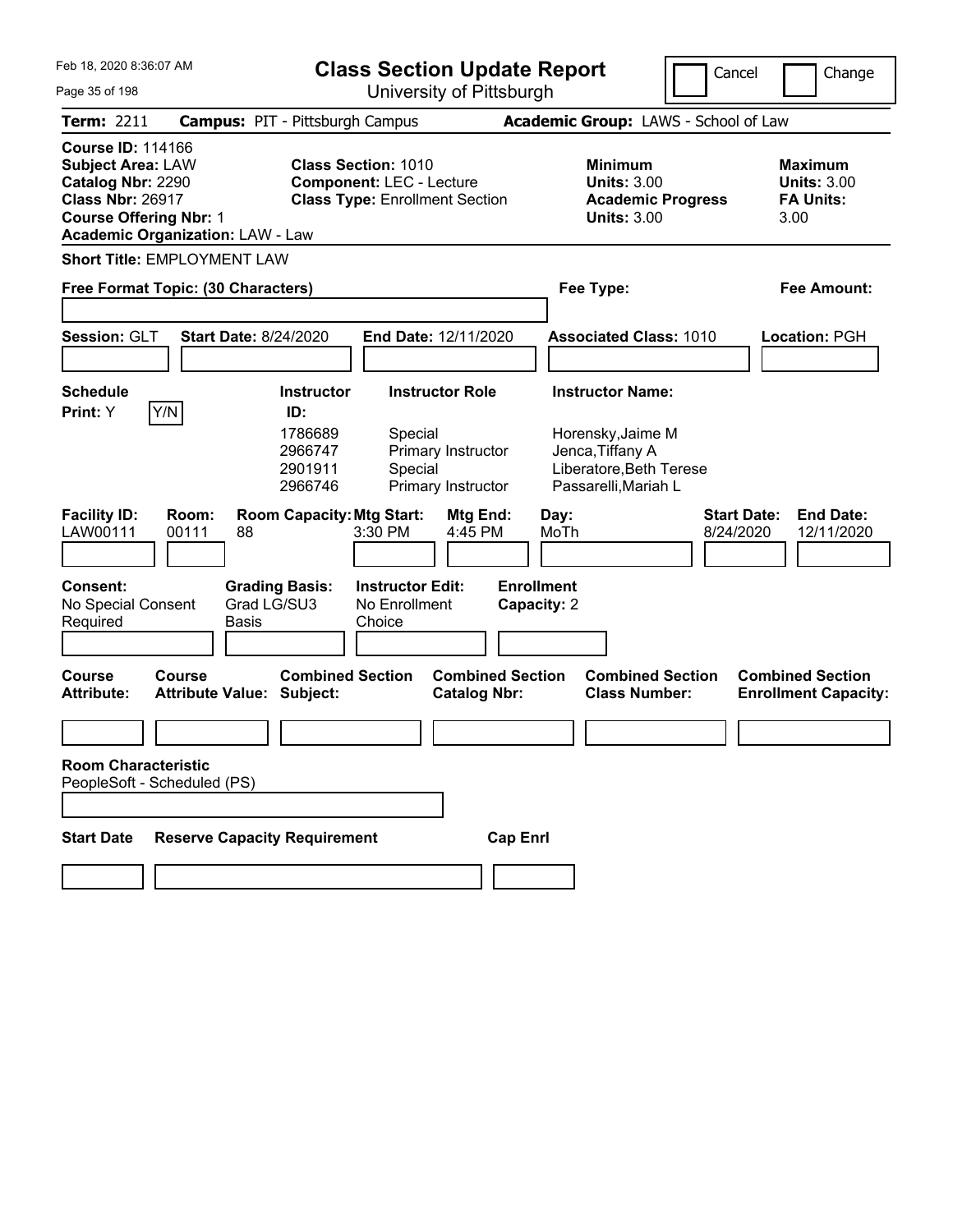| Feb 18, 2020 8:36:07 AM<br>Page 36 of 198                                                                                                                                        |                                                             | <b>Class Section Update Report</b><br>University of Pittsburgh           |                                                                                        | Cancel<br>Change                                                  |
|----------------------------------------------------------------------------------------------------------------------------------------------------------------------------------|-------------------------------------------------------------|--------------------------------------------------------------------------|----------------------------------------------------------------------------------------|-------------------------------------------------------------------|
| Term: 2211                                                                                                                                                                       | <b>Campus: PIT - Pittsburgh Campus</b>                      |                                                                          | Academic Group: LAWS - School of Law                                                   |                                                                   |
| <b>Course ID: 114169</b><br><b>Subject Area: LAW</b><br>Catalog Nbr: 2301<br><b>Class Nbr: 28875</b><br><b>Course Offering Nbr: 1</b><br><b>Academic Organization: LAW - Law</b> | <b>Class Section: 1070</b>                                  | <b>Component: LEC - Lecture</b><br><b>Class Type: Enrollment Section</b> | <b>Minimum</b><br><b>Units: 3.00</b><br><b>Academic Progress</b><br><b>Units: 3.00</b> | <b>Maximum</b><br><b>Units: 3.00</b><br><b>FA Units:</b><br>3.00  |
| <b>Short Title: FIRST AMENDMENT:FREEDOM OF EXP</b>                                                                                                                               |                                                             |                                                                          |                                                                                        |                                                                   |
| Free Format Topic: (30 Characters)                                                                                                                                               |                                                             | Fee Type:                                                                | Fee Amount:                                                                            |                                                                   |
| Session: GLT                                                                                                                                                                     | <b>Start Date: 8/24/2020</b>                                | End Date: 12/11/2020                                                     | <b>Associated Class: 1070</b>                                                          | Location: PGH                                                     |
| <b>Schedule</b>                                                                                                                                                                  | <b>Instructor</b>                                           | <b>Instructor Role</b>                                                   | <b>Instructor Name:</b>                                                                |                                                                   |
| Y/N<br>Print: Y                                                                                                                                                                  | ID:<br>2950389<br>1786689<br>2901911                        | Primary Instructor<br>Special<br>Special                                 | Carter, William M<br>Horensky, Jaime M<br>Liberatore, Beth Terese                      |                                                                   |
| <b>Facility ID:</b><br>Room:<br>LAW00107<br>00107                                                                                                                                | <b>Room Capacity: Mtg Start:</b><br>124                     | Mtg End:<br>2:00 PM<br>3:15 PM                                           | Day:<br>TuTh                                                                           | <b>Start Date:</b><br><b>End Date:</b><br>8/24/2020<br>12/11/2020 |
| <b>Consent:</b><br>No Special Consent<br>Required                                                                                                                                | <b>Grading Basis:</b><br>Grad LG/SU3<br><b>Basis</b>        | <b>Instructor Edit:</b><br>No Enrollment<br>Choice                       | <b>Enrollment</b><br>Capacity: 2                                                       |                                                                   |
| <b>Course</b><br>Course<br><b>Attribute:</b>                                                                                                                                     | <b>Combined Section</b><br><b>Attribute Value: Subject:</b> | <b>Combined Section</b><br><b>Catalog Nbr:</b>                           | <b>Combined Section</b><br><b>Class Number:</b>                                        | <b>Combined Section</b><br><b>Enrollment Capacity:</b>            |
|                                                                                                                                                                                  |                                                             |                                                                          |                                                                                        |                                                                   |
| <b>Room Characteristic</b><br>PeopleSoft - Scheduled (PS)                                                                                                                        |                                                             |                                                                          |                                                                                        |                                                                   |
| <b>Start Date</b>                                                                                                                                                                | <b>Reserve Capacity Requirement</b>                         | <b>Cap Enrl</b>                                                          |                                                                                        |                                                                   |
|                                                                                                                                                                                  |                                                             |                                                                          |                                                                                        |                                                                   |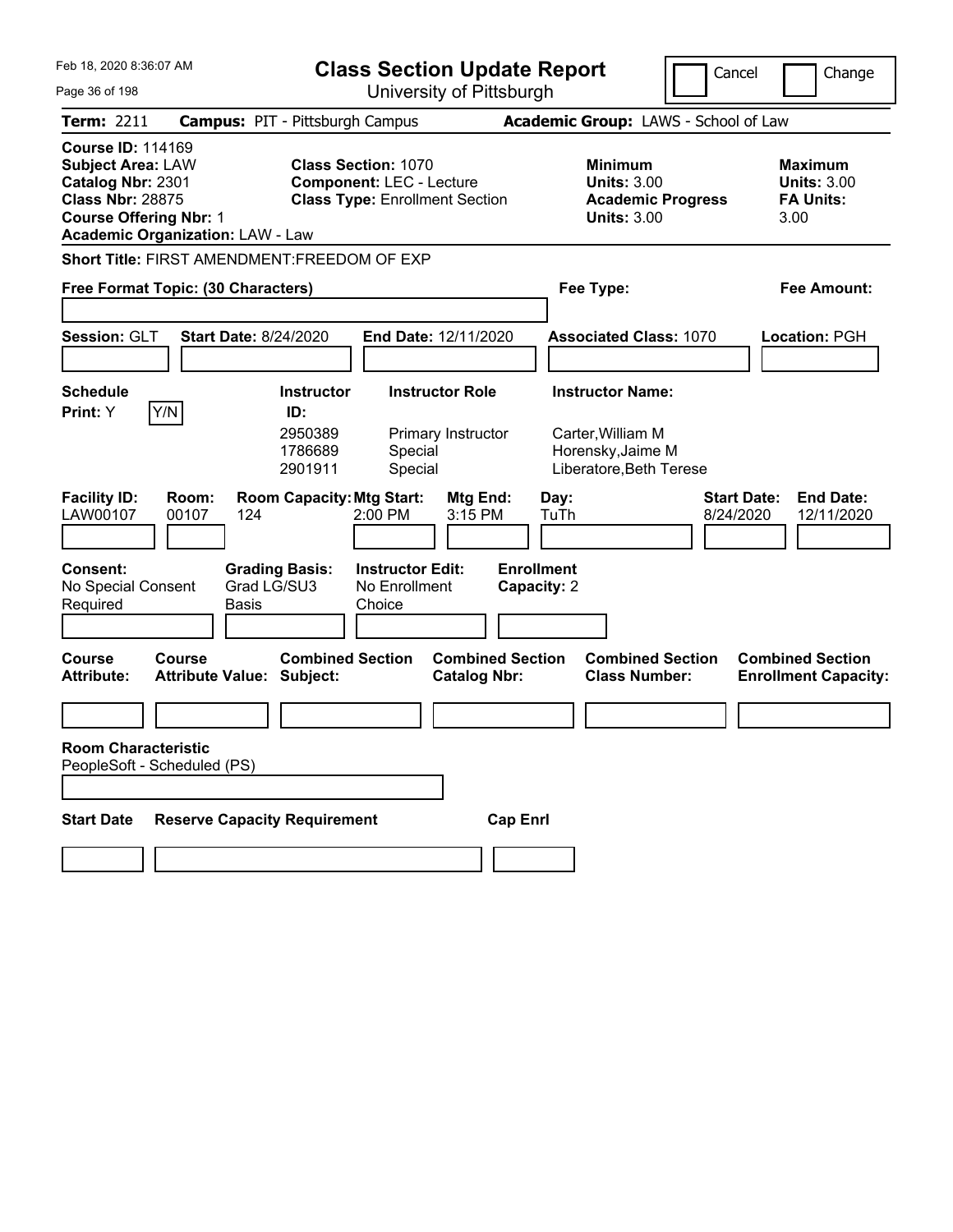| Feb 18, 2020 8:36:07 AM<br>Page 37 of 198                                                                                                                                        |                                                                                                                   | <b>Class Section Update Report</b><br>University of Pittsburgh                                          |                                                                                                           | Cancel<br>Change                                                  |
|----------------------------------------------------------------------------------------------------------------------------------------------------------------------------------|-------------------------------------------------------------------------------------------------------------------|---------------------------------------------------------------------------------------------------------|-----------------------------------------------------------------------------------------------------------|-------------------------------------------------------------------|
| <b>Term: 2211</b>                                                                                                                                                                | <b>Campus: PIT - Pittsburgh Campus</b>                                                                            |                                                                                                         | Academic Group: LAWS - School of Law                                                                      |                                                                   |
| <b>Course ID: 114170</b><br><b>Subject Area: LAW</b><br>Catalog Nbr: 2304<br><b>Class Nbr: 24286</b><br><b>Course Offering Nbr: 1</b><br><b>Academic Organization: LAW - Law</b> |                                                                                                                   | <b>Class Section: 1085</b><br><b>Component: LEC - Lecture</b><br><b>Class Type: Enrollment Section</b>  | <b>Minimum</b><br><b>Units: 3.00</b><br><b>Academic Progress</b><br><b>Units: 3.00</b>                    | <b>Maximum</b><br><b>Units: 3.00</b><br><b>FA Units:</b><br>3.00  |
|                                                                                                                                                                                  | <b>Short Title: COMMERCIAL TRANSACTIONS</b>                                                                       |                                                                                                         |                                                                                                           |                                                                   |
| Free Format Topic: (30 Characters)                                                                                                                                               |                                                                                                                   | Fee Type:                                                                                               | Fee Amount:                                                                                               |                                                                   |
| Session: GLT                                                                                                                                                                     | <b>Start Date: 8/24/2020</b>                                                                                      | End Date: 12/11/2020                                                                                    | <b>Associated Class: 1085</b>                                                                             | Location: PGH                                                     |
| <b>Schedule</b>                                                                                                                                                                  | <b>Instructor</b>                                                                                                 | <b>Instructor Role</b>                                                                                  | <b>Instructor Name:</b>                                                                                   |                                                                   |
| Y/N<br>Print: Y<br><b>Facility ID:</b><br>00109<br>LAW00109<br>Consent:                                                                                                          | ID:<br>1786689<br>2901911<br>2961359<br><b>Room Capacity: Mtg Start:</b><br>Room:<br>124<br><b>Grading Basis:</b> | Special<br>Special<br>Primary Instructor<br>Mtg End:<br>11:45 AM<br>10:30 AM<br><b>Instructor Edit:</b> | Horensky, Jaime M<br>Liberatore, Beth Terese<br>Lipton, Jacqueline D<br>Day:<br>TuTh<br><b>Enrollment</b> | <b>Start Date:</b><br><b>End Date:</b><br>8/24/2020<br>12/11/2020 |
| No Special Consent<br>Required                                                                                                                                                   | Grad LG/SU3<br>Basis                                                                                              | No Enrollment<br>Choice                                                                                 | Capacity: 3                                                                                               |                                                                   |
| <b>Course</b><br>Course<br><b>Attribute:</b>                                                                                                                                     | <b>Combined Section</b><br><b>Attribute Value: Subject:</b>                                                       | <b>Combined Section</b><br><b>Catalog Nbr:</b>                                                          | <b>Combined Section</b><br><b>Class Number:</b>                                                           | <b>Combined Section</b><br><b>Enrollment Capacity:</b>            |
| <b>Room Characteristic</b><br>PeopleSoft - Scheduled (PS)                                                                                                                        |                                                                                                                   |                                                                                                         |                                                                                                           |                                                                   |
| <b>Start Date</b>                                                                                                                                                                | <b>Reserve Capacity Requirement</b>                                                                               | <b>Cap Enrl</b>                                                                                         |                                                                                                           |                                                                   |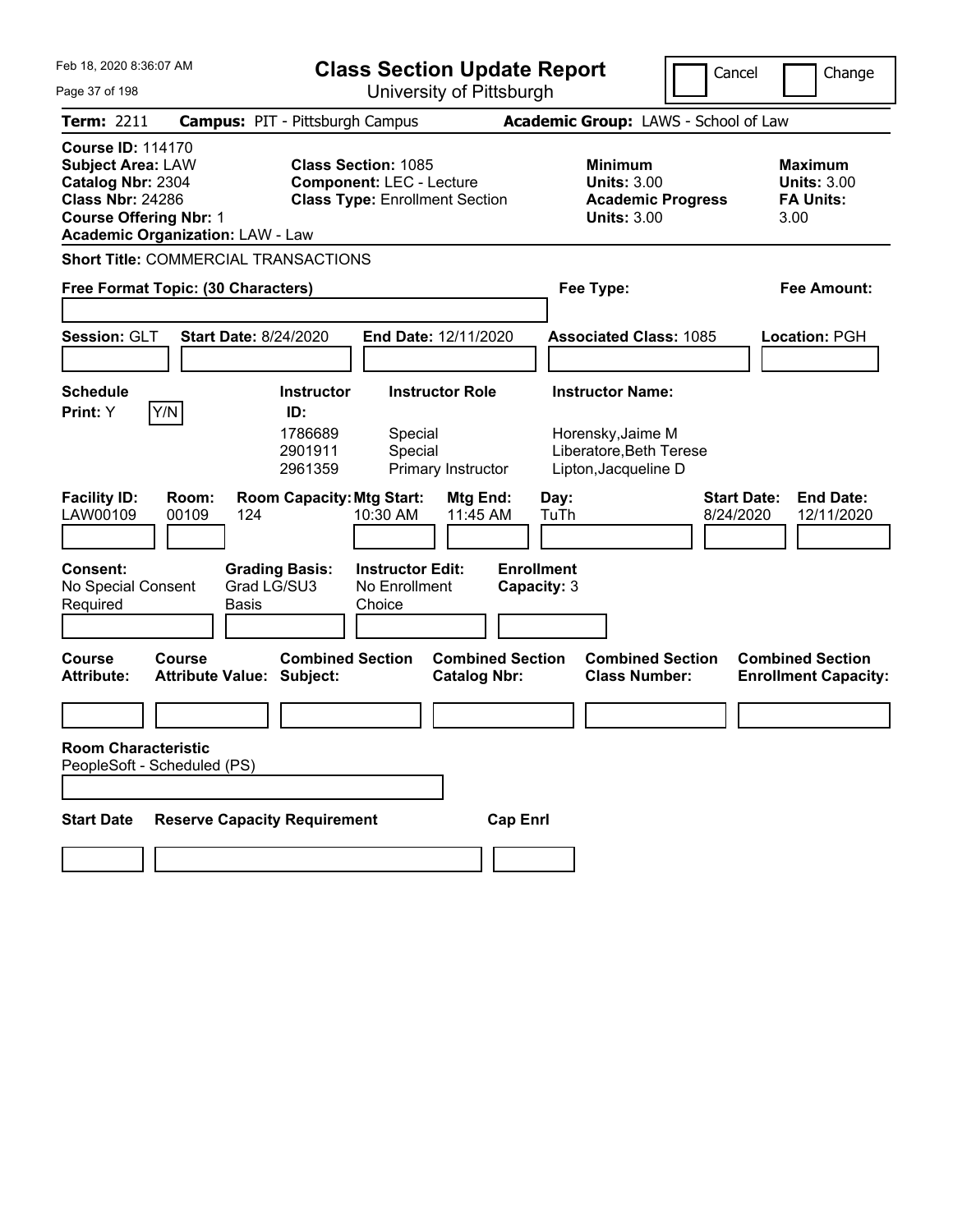| Feb 18, 2020 8:36:07 AM<br>Page 38 of 198                                                                                                                                        | <b>Class Section Update Report</b><br>University of Pittsburgh                                                                                                                                                                                        | Cancel                                                                                                                                                  | Change                                                           |
|----------------------------------------------------------------------------------------------------------------------------------------------------------------------------------|-------------------------------------------------------------------------------------------------------------------------------------------------------------------------------------------------------------------------------------------------------|---------------------------------------------------------------------------------------------------------------------------------------------------------|------------------------------------------------------------------|
| <b>Term: 2211</b>                                                                                                                                                                | <b>Campus: PIT - Pittsburgh Campus</b>                                                                                                                                                                                                                | Academic Group: LAWS - School of Law                                                                                                                    |                                                                  |
| <b>Course ID: 114180</b><br><b>Subject Area: LAW</b><br>Catalog Nbr: 2360<br><b>Class Nbr: 25027</b><br><b>Course Offering Nbr: 1</b><br><b>Academic Organization: LAW - Law</b> | <b>Class Section: 1010</b><br><b>Component: LEC - Lecture</b><br><b>Class Type: Enrollment Section</b>                                                                                                                                                | <b>Minimum</b><br><b>Units: 3.00</b><br><b>Academic Progress</b><br><b>Units: 3.00</b>                                                                  | <b>Maximum</b><br><b>Units: 3.00</b><br><b>FA Units:</b><br>3.00 |
| <b>Short Title: SECURED TRANSACTIONS</b>                                                                                                                                         |                                                                                                                                                                                                                                                       |                                                                                                                                                         |                                                                  |
| Free Format Topic: (30 Characters)                                                                                                                                               |                                                                                                                                                                                                                                                       | Fee Type:                                                                                                                                               | Fee Amount:                                                      |
| Session: GLT                                                                                                                                                                     | <b>Start Date: 8/24/2020</b><br>End Date: 12/11/2020                                                                                                                                                                                                  | <b>Associated Class: 1010</b>                                                                                                                           | Location: PGH                                                    |
| <b>Schedule</b>                                                                                                                                                                  | <b>Instructor Role</b><br><b>Instructor</b>                                                                                                                                                                                                           | <b>Instructor Name:</b>                                                                                                                                 |                                                                  |
| Y/N<br>Print: Y<br><b>Facility ID:</b><br>Room:<br>00G20<br><b>LAW00G20</b><br>42<br>Consent:<br>No Special Consent<br>Required<br>Basis                                         | ID:<br>1786689<br>Special<br>2901911<br>Special<br>1191976<br>Primary Instructor<br><b>Room Capacity: Mtg Start:</b><br>Mtg End:<br>12:30 PM<br>1:45 PM<br><b>Grading Basis:</b><br><b>Instructor Edit:</b><br>Grad LG/SU3<br>No Enrollment<br>Choice | Horensky, Jaime M<br>Liberatore, Beth Terese<br>Price, William C<br><b>Start Date:</b><br>Day:<br>MoWe<br>8/24/2020<br><b>Enrollment</b><br>Capacity: 1 | <b>End Date:</b><br>12/11/2020                                   |
| <b>Course</b><br>Course<br><b>Attribute:</b><br><b>Attribute Value: Subject:</b>                                                                                                 | <b>Combined Section</b><br><b>Combined Section</b><br><b>Catalog Nbr:</b>                                                                                                                                                                             | <b>Combined Section</b><br><b>Class Number:</b>                                                                                                         | <b>Combined Section</b><br><b>Enrollment Capacity:</b>           |
| <b>Room Characteristic</b><br>PeopleSoft - Scheduled (PS)                                                                                                                        |                                                                                                                                                                                                                                                       |                                                                                                                                                         |                                                                  |
| <b>Start Date</b>                                                                                                                                                                | <b>Reserve Capacity Requirement</b><br><b>Cap Enrl</b>                                                                                                                                                                                                |                                                                                                                                                         |                                                                  |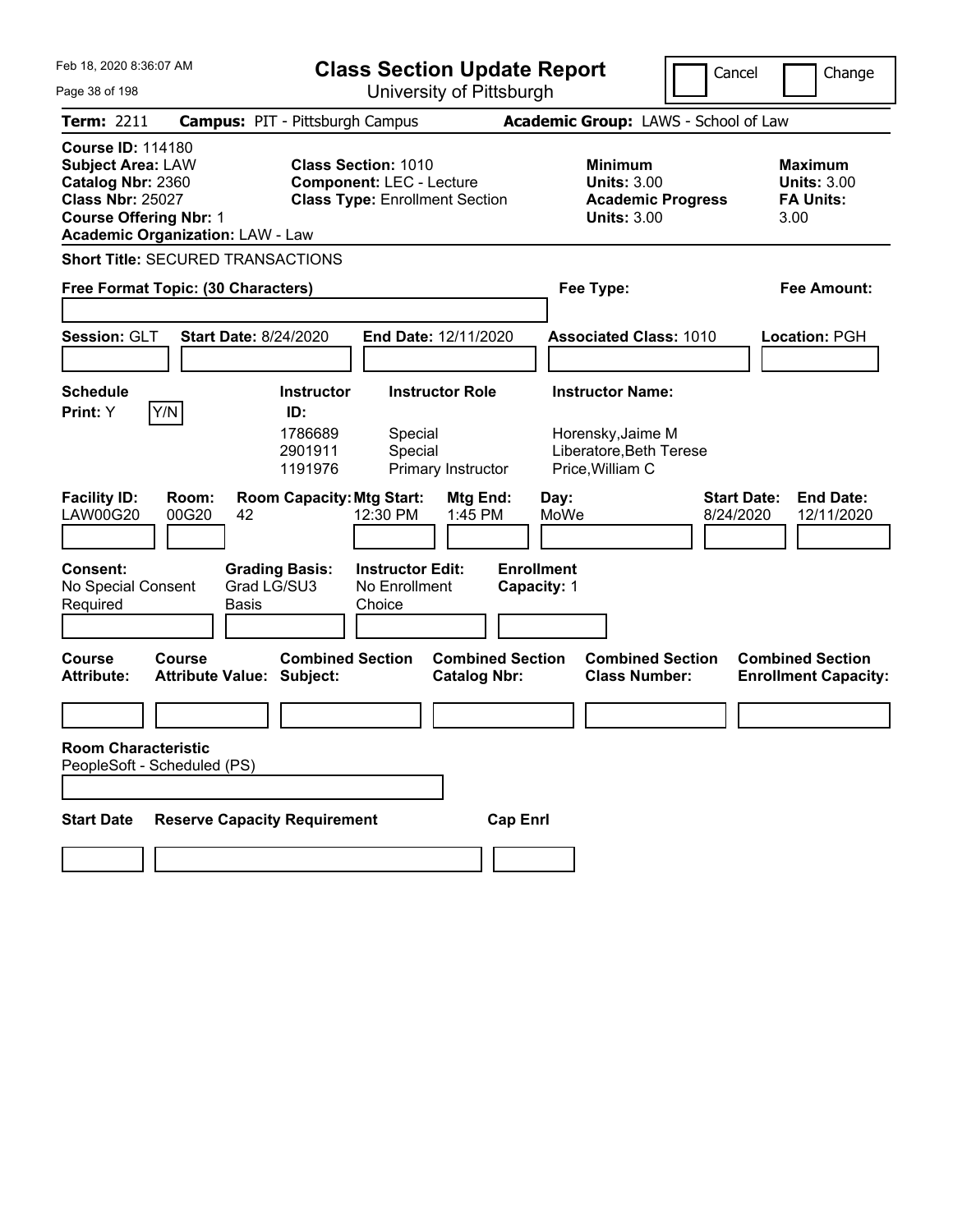| Feb 18, 2020 8:36:07 AM<br><b>Class Section Update Report</b>                                                                         |                                                   |                                                                          |                                                                                                        |                                                |                                  |                                                                                        | Cancel             | Change                                                           |  |
|---------------------------------------------------------------------------------------------------------------------------------------|---------------------------------------------------|--------------------------------------------------------------------------|--------------------------------------------------------------------------------------------------------|------------------------------------------------|----------------------------------|----------------------------------------------------------------------------------------|--------------------|------------------------------------------------------------------|--|
| Page 39 of 198                                                                                                                        |                                                   |                                                                          |                                                                                                        | University of Pittsburgh                       |                                  |                                                                                        |                    |                                                                  |  |
| Term: 2211                                                                                                                            |                                                   | <b>Campus: PIT - Pittsburgh Campus</b>                                   |                                                                                                        |                                                |                                  | Academic Group: LAWS - School of Law                                                   |                    |                                                                  |  |
| <b>Course ID: 114188</b><br><b>Subject Area: LAW</b><br>Catalog Nbr: 2386<br><b>Class Nbr: 13361</b><br><b>Course Offering Nbr: 1</b> | <b>Academic Organization: LAW - Law</b>           |                                                                          | <b>Class Section: 1010</b><br><b>Component: LEC - Lecture</b><br><b>Class Type: Enrollment Section</b> |                                                |                                  | <b>Minimum</b><br><b>Units: 1.00</b><br><b>Academic Progress</b><br><b>Units: 1.00</b> |                    | <b>Maximum</b><br><b>Units: 1.00</b><br><b>FA Units:</b><br>1.00 |  |
|                                                                                                                                       | Short Title: FOUNDATIONS OF LEGAL RESEARCH        |                                                                          |                                                                                                        |                                                |                                  |                                                                                        |                    |                                                                  |  |
|                                                                                                                                       | Free Format Topic: (30 Characters)                |                                                                          |                                                                                                        |                                                |                                  | Fee Type:                                                                              |                    | <b>Fee Amount:</b>                                               |  |
| Session: GLT                                                                                                                          | <b>Start Date: 8/24/2020</b>                      |                                                                          | End Date: 12/11/2020                                                                                   |                                                |                                  | <b>Associated Class: 1010</b>                                                          |                    | Location: PGH                                                    |  |
| <b>Schedule</b>                                                                                                                       |                                                   | <b>Instructor</b>                                                        | <b>Instructor Role</b>                                                                                 |                                                |                                  | <b>Instructor Name:</b>                                                                |                    |                                                                  |  |
| Print: Y<br><b>Facility ID:</b>                                                                                                       | Y/N<br>Room:                                      | ID:<br>1786689<br>2901911<br>2908259<br><b>Room Capacity: Mtg Start:</b> | Special<br>Special                                                                                     | Primary Instructor<br>Mtg End:                 | Day:                             | Horensky, Jaime M<br>Liberatore, Beth Terese<br>Silverman, Marc B                      | <b>Start Date:</b> | <b>End Date:</b>                                                 |  |
| LAW00109                                                                                                                              | 00109<br>124                                      |                                                                          | 9:00 AM                                                                                                | 10:15 AM                                       | We                               |                                                                                        | 8/24/2020          | 12/11/2020                                                       |  |
| <b>Consent:</b><br>No Special Consent<br>Required                                                                                     | Basis                                             | <b>Grading Basis:</b><br>Grad LG/SU3                                     | <b>Instructor Edit:</b><br>No Enrollment<br>Choice                                                     |                                                | <b>Enrollment</b><br>Capacity: 2 |                                                                                        |                    |                                                                  |  |
| <b>Course</b><br><b>Attribute:</b>                                                                                                    | <b>Course</b><br><b>Attribute Value: Subject:</b> | <b>Combined Section</b>                                                  |                                                                                                        | <b>Combined Section</b><br><b>Catalog Nbr:</b> |                                  | <b>Combined Section</b><br><b>Class Number:</b>                                        |                    | <b>Combined Section</b><br><b>Enrollment Capacity:</b>           |  |
|                                                                                                                                       |                                                   |                                                                          |                                                                                                        |                                                |                                  |                                                                                        |                    |                                                                  |  |
| <b>Room Characteristic</b>                                                                                                            | PeopleSoft - Scheduled (PS)                       |                                                                          |                                                                                                        |                                                |                                  |                                                                                        |                    |                                                                  |  |
| <b>Start Date</b>                                                                                                                     | <b>Reserve Capacity Requirement</b>               |                                                                          |                                                                                                        | <b>Cap Enrl</b>                                |                                  |                                                                                        |                    |                                                                  |  |
|                                                                                                                                       |                                                   |                                                                          |                                                                                                        |                                                |                                  |                                                                                        |                    |                                                                  |  |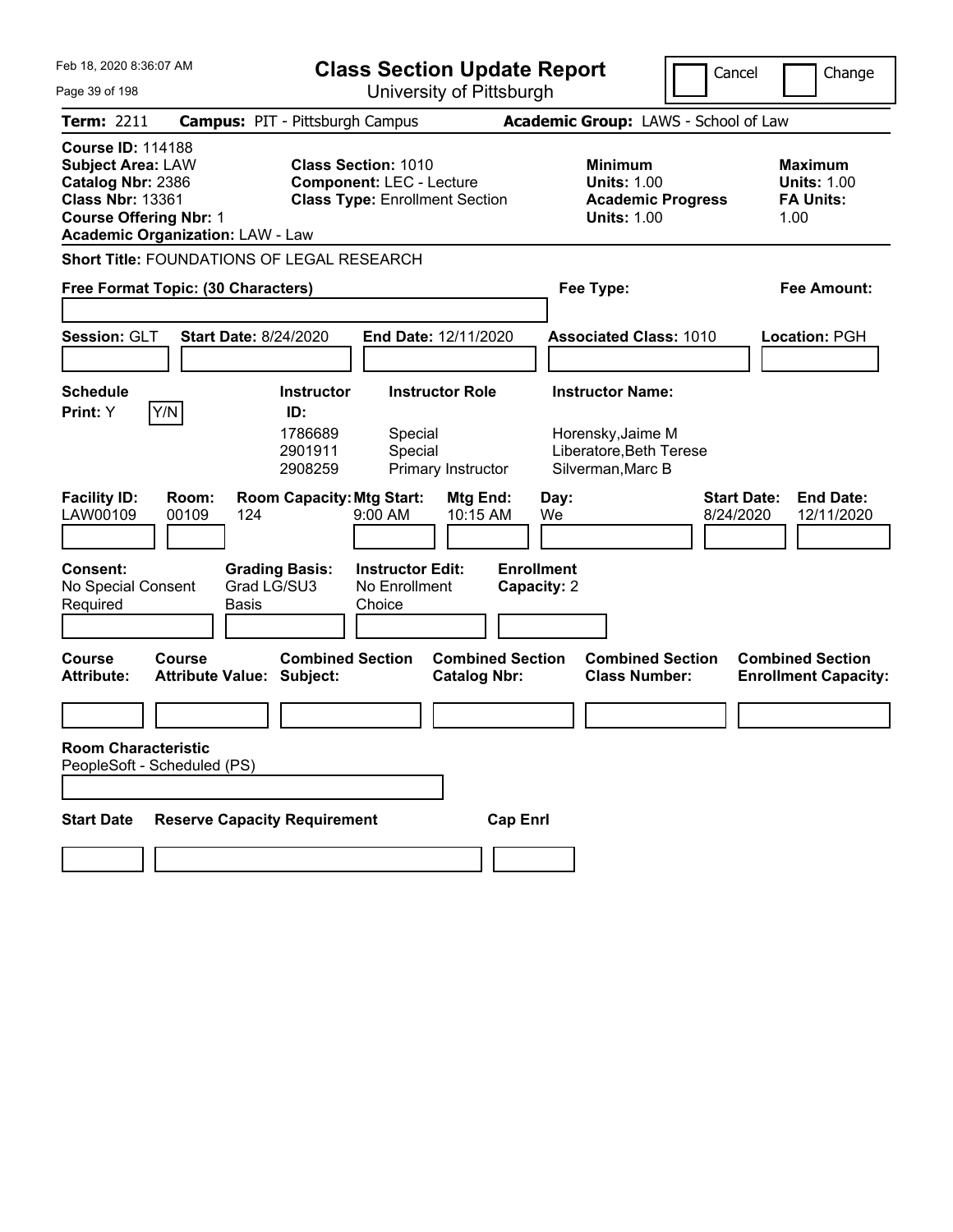| Feb 18, 2020 8:36:07 AM<br><b>Class Section Update Report</b>                                                                                                                    |                                                   |                                                                                                   |                                                                                                        |                                                |                                                      | Cancel                                                                                 | Change                          |                                                                  |
|----------------------------------------------------------------------------------------------------------------------------------------------------------------------------------|---------------------------------------------------|---------------------------------------------------------------------------------------------------|--------------------------------------------------------------------------------------------------------|------------------------------------------------|------------------------------------------------------|----------------------------------------------------------------------------------------|---------------------------------|------------------------------------------------------------------|
| Page 40 of 198                                                                                                                                                                   |                                                   | University of Pittsburgh                                                                          |                                                                                                        |                                                |                                                      |                                                                                        |                                 |                                                                  |
| Term: 2211                                                                                                                                                                       |                                                   | <b>Campus: PIT - Pittsburgh Campus</b>                                                            |                                                                                                        |                                                |                                                      | Academic Group: LAWS - School of Law                                                   |                                 |                                                                  |
| <b>Course ID: 114188</b><br><b>Subject Area: LAW</b><br>Catalog Nbr: 2386<br><b>Class Nbr: 18413</b><br><b>Course Offering Nbr: 1</b><br><b>Academic Organization: LAW - Law</b> |                                                   |                                                                                                   | <b>Class Section: 1030</b><br><b>Component: LEC - Lecture</b><br><b>Class Type: Enrollment Section</b> |                                                |                                                      | <b>Minimum</b><br><b>Units: 1.00</b><br><b>Academic Progress</b><br><b>Units: 1.00</b> |                                 | <b>Maximum</b><br><b>Units: 1.00</b><br><b>FA Units:</b><br>1.00 |
| Short Title: FOUNDATIONS OF LEGAL RESEARCH                                                                                                                                       |                                                   |                                                                                                   |                                                                                                        |                                                |                                                      |                                                                                        |                                 |                                                                  |
| Free Format Topic: (30 Characters)                                                                                                                                               |                                                   |                                                                                                   |                                                                                                        |                                                | Fee Type:                                            |                                                                                        |                                 | <b>Fee Amount:</b>                                               |
| Session: GLT                                                                                                                                                                     | <b>Start Date: 8/24/2020</b>                      |                                                                                                   | End Date: 12/11/2020                                                                                   |                                                |                                                      | <b>Associated Class: 1030</b>                                                          |                                 | <b>Location: PGH</b>                                             |
| <b>Schedule</b>                                                                                                                                                                  |                                                   | <b>Instructor</b>                                                                                 | <b>Instructor Role</b>                                                                                 |                                                | <b>Instructor Name:</b>                              |                                                                                        |                                 |                                                                  |
| Print: Y<br><b>Facility ID:</b><br><b>LAW00G20</b><br><b>Consent:</b>                                                                                                            | Y/N<br>Room:<br>00G20<br>42                       | ID:<br>1786689<br>2901911<br>2909341<br><b>Room Capacity: Mtg Start:</b><br><b>Grading Basis:</b> | Special<br>Special<br>3:30 PM<br><b>Instructor Edit:</b>                                               | Primary Instructor<br>Mtg End:<br>4:45 PM      | Tashbook, Linda P<br>Day:<br>Mo<br><b>Enrollment</b> | Horensky, Jaime M<br>Liberatore, Beth Terese                                           | <b>Start Date:</b><br>8/24/2020 | <b>End Date:</b><br>12/11/2020                                   |
| No Special Consent<br>Required                                                                                                                                                   | Basis                                             | Grad LG/SU3                                                                                       | No Enrollment<br>Choice                                                                                |                                                | Capacity: 2                                          |                                                                                        |                                 |                                                                  |
| <b>Course</b><br><b>Attribute:</b>                                                                                                                                               | <b>Course</b><br><b>Attribute Value: Subject:</b> | <b>Combined Section</b>                                                                           |                                                                                                        | <b>Combined Section</b><br><b>Catalog Nbr:</b> |                                                      | <b>Combined Section</b><br><b>Class Number:</b>                                        |                                 | <b>Combined Section</b><br><b>Enrollment Capacity:</b>           |
|                                                                                                                                                                                  |                                                   |                                                                                                   |                                                                                                        |                                                |                                                      |                                                                                        |                                 |                                                                  |
| <b>Room Characteristic</b><br>PeopleSoft - Scheduled (PS)                                                                                                                        |                                                   |                                                                                                   |                                                                                                        |                                                |                                                      |                                                                                        |                                 |                                                                  |
| <b>Start Date</b>                                                                                                                                                                | <b>Reserve Capacity Requirement</b>               |                                                                                                   |                                                                                                        | <b>Cap Enrl</b>                                |                                                      |                                                                                        |                                 |                                                                  |
|                                                                                                                                                                                  |                                                   |                                                                                                   |                                                                                                        |                                                |                                                      |                                                                                        |                                 |                                                                  |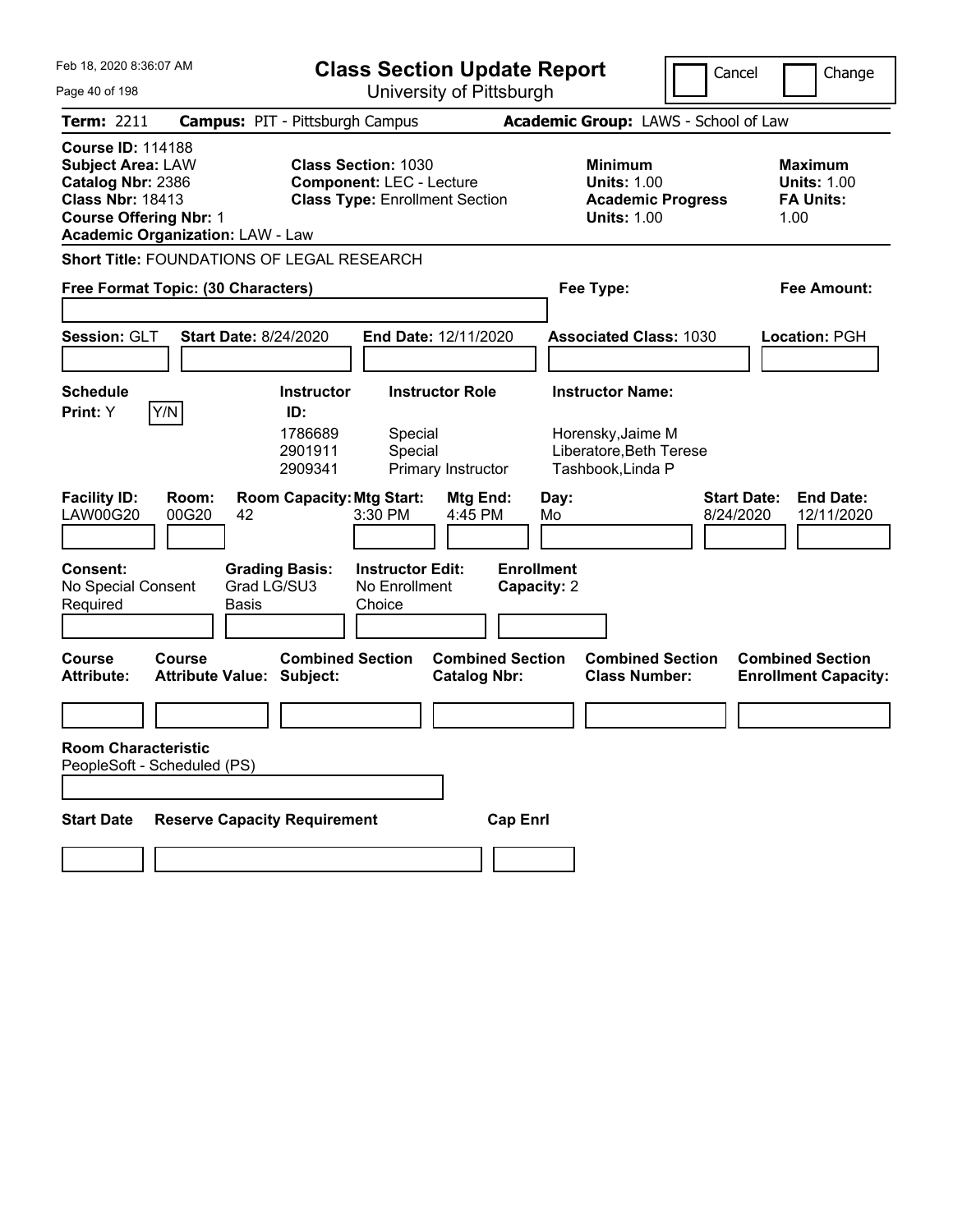| Feb 18, 2020 8:36:07 AM<br><b>Class Section Update Report</b><br>University of Pittsburgh<br>Page 41 of 198                           |                                                   |                                      |                                                                                                        |                                                |                                  |            | Cancel                                                                                 | Change                          |                                                                  |
|---------------------------------------------------------------------------------------------------------------------------------------|---------------------------------------------------|--------------------------------------|--------------------------------------------------------------------------------------------------------|------------------------------------------------|----------------------------------|------------|----------------------------------------------------------------------------------------|---------------------------------|------------------------------------------------------------------|
| <b>Term: 2211</b>                                                                                                                     | <b>Campus: PIT - Pittsburgh Campus</b>            |                                      |                                                                                                        |                                                |                                  |            | Academic Group: LAWS - School of Law                                                   |                                 |                                                                  |
| <b>Course ID: 114188</b><br><b>Subject Area: LAW</b><br>Catalog Nbr: 2386<br><b>Class Nbr: 18412</b><br><b>Course Offering Nbr: 1</b> | <b>Academic Organization: LAW - Law</b>           |                                      | <b>Class Section: 1040</b><br><b>Component: LEC - Lecture</b><br><b>Class Type: Enrollment Section</b> |                                                |                                  |            | <b>Minimum</b><br><b>Units: 1.00</b><br><b>Academic Progress</b><br><b>Units: 1.00</b> |                                 | <b>Maximum</b><br><b>Units: 1.00</b><br><b>FA Units:</b><br>1.00 |
|                                                                                                                                       | <b>Short Title: FOUNDATIONS OF LEGAL RESEARCH</b> |                                      |                                                                                                        |                                                |                                  |            |                                                                                        |                                 |                                                                  |
| Free Format Topic: (30 Characters)                                                                                                    |                                                   |                                      |                                                                                                        |                                                |                                  |            | Fee Type:                                                                              |                                 | <b>Fee Amount:</b>                                               |
| <b>Session: GLT</b>                                                                                                                   | <b>Start Date: 8/24/2020</b>                      |                                      | End Date: 12/11/2020                                                                                   |                                                |                                  |            | <b>Associated Class: 1040</b>                                                          |                                 | Location: PGH                                                    |
| <b>Schedule</b>                                                                                                                       |                                                   | <b>Instructor</b>                    |                                                                                                        | <b>Instructor Role</b>                         |                                  |            | <b>Instructor Name:</b>                                                                |                                 |                                                                  |
| Print: Y                                                                                                                              | Y/N                                               | ID:<br>1786689<br>2901911<br>2909341 | Special<br>Special                                                                                     | Primary Instructor                             |                                  |            | Horensky, Jaime M<br>Liberatore, Beth Terese<br>Tashbook, Linda P                      |                                 |                                                                  |
| <b>Facility ID:</b><br>LAW00113                                                                                                       | Room:<br>00113<br>88                              | <b>Room Capacity: Mtg Start:</b>     | 12:30 PM                                                                                               | Mtg End:<br>1:45 PM                            |                                  | Day:<br>We |                                                                                        | <b>Start Date:</b><br>8/24/2020 | <b>End Date:</b><br>12/11/2020                                   |
| Consent:<br>No Special Consent<br>Required                                                                                            | <b>Basis</b>                                      | <b>Grading Basis:</b><br>Grad LG/SU3 | <b>Instructor Edit:</b><br>No Enrollment<br>Choice                                                     |                                                | <b>Enrollment</b><br>Capacity: 2 |            |                                                                                        |                                 |                                                                  |
| <b>Course</b><br><b>Attribute:</b>                                                                                                    | <b>Course</b><br><b>Attribute Value: Subject:</b> | <b>Combined Section</b>              |                                                                                                        | <b>Combined Section</b><br><b>Catalog Nbr:</b> |                                  |            | <b>Combined Section</b><br><b>Class Number:</b>                                        |                                 | <b>Combined Section</b><br><b>Enrollment Capacity:</b>           |
|                                                                                                                                       |                                                   |                                      |                                                                                                        |                                                |                                  |            |                                                                                        |                                 |                                                                  |
| <b>Room Characteristic</b><br>PeopleSoft - Scheduled (PS)                                                                             |                                                   |                                      |                                                                                                        |                                                |                                  |            |                                                                                        |                                 |                                                                  |
| <b>Start Date</b>                                                                                                                     | <b>Reserve Capacity Requirement</b>               |                                      |                                                                                                        |                                                | <b>Cap Enrl</b>                  |            |                                                                                        |                                 |                                                                  |
|                                                                                                                                       |                                                   |                                      |                                                                                                        |                                                |                                  |            |                                                                                        |                                 |                                                                  |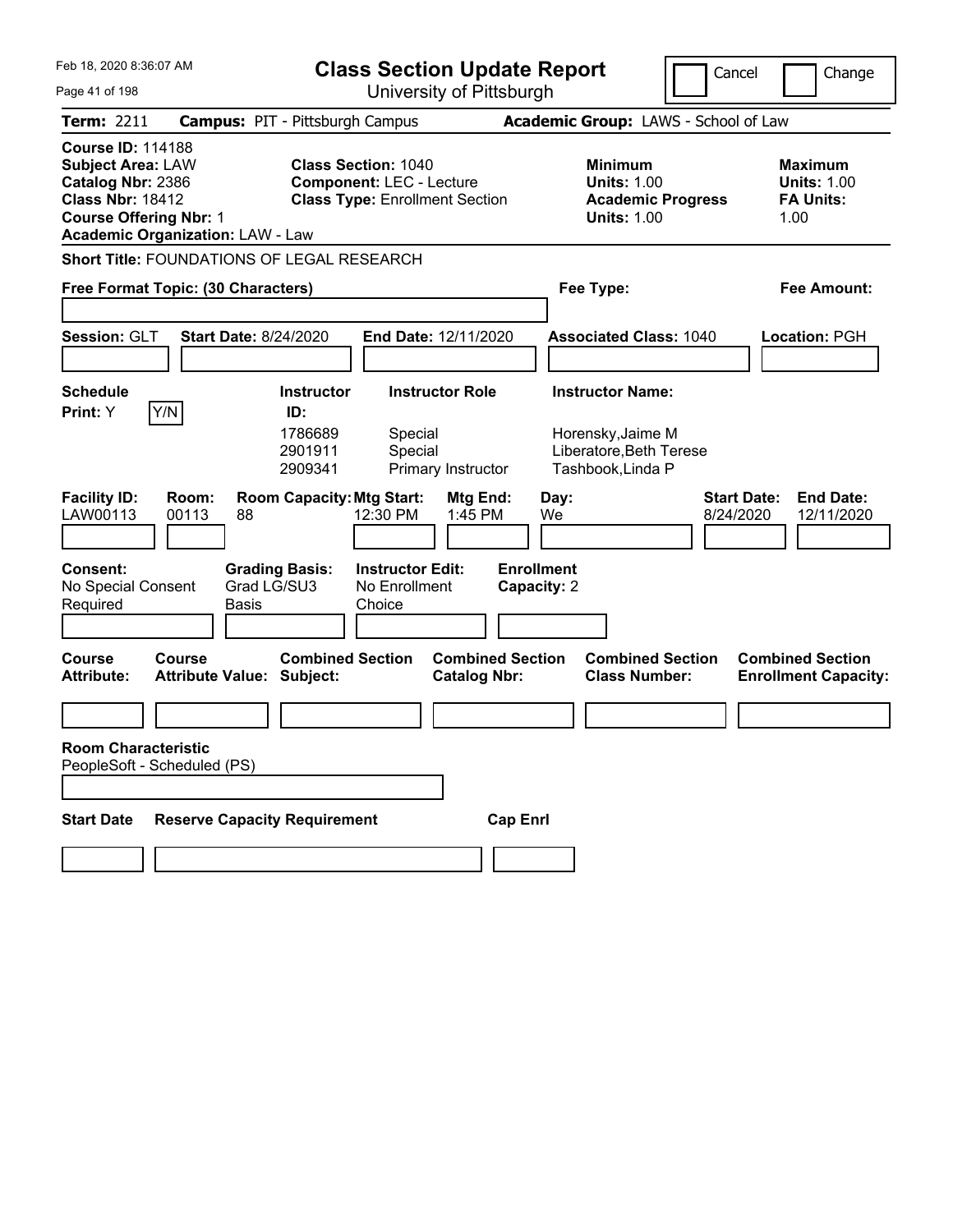| Feb 18, 2020 8:36:07 AM<br><b>Class Section Update Report</b><br>University of Pittsburgh<br>Page 42 of 198                                                                      |                                                   |                                      |                                                                                                        |                                                | Cancel                           | Change                                                                                 |                                      |                                                                  |
|----------------------------------------------------------------------------------------------------------------------------------------------------------------------------------|---------------------------------------------------|--------------------------------------|--------------------------------------------------------------------------------------------------------|------------------------------------------------|----------------------------------|----------------------------------------------------------------------------------------|--------------------------------------|------------------------------------------------------------------|
| <b>Term: 2211</b>                                                                                                                                                                | <b>Campus: PIT - Pittsburgh Campus</b>            |                                      |                                                                                                        |                                                |                                  |                                                                                        | Academic Group: LAWS - School of Law |                                                                  |
| <b>Course ID: 114188</b><br><b>Subject Area: LAW</b><br>Catalog Nbr: 2386<br><b>Class Nbr: 23033</b><br><b>Course Offering Nbr: 1</b><br><b>Academic Organization: LAW - Law</b> |                                                   |                                      | <b>Class Section: 1050</b><br><b>Component: LEC - Lecture</b><br><b>Class Type: Enrollment Section</b> |                                                |                                  | <b>Minimum</b><br><b>Units: 1.00</b><br><b>Academic Progress</b><br><b>Units: 1.00</b> |                                      | <b>Maximum</b><br><b>Units: 1.00</b><br><b>FA Units:</b><br>1.00 |
| <b>Short Title: FOUNDATIONS OF LEGAL RESEARCH</b>                                                                                                                                |                                                   |                                      |                                                                                                        |                                                |                                  |                                                                                        |                                      |                                                                  |
| Free Format Topic: (30 Characters)                                                                                                                                               |                                                   |                                      |                                                                                                        |                                                |                                  | Fee Type:                                                                              |                                      | <b>Fee Amount:</b>                                               |
| <b>Session: GLT</b>                                                                                                                                                              | <b>Start Date: 8/24/2020</b>                      |                                      | End Date: 12/11/2020                                                                                   |                                                |                                  | <b>Associated Class: 1050</b>                                                          |                                      | Location: PGH                                                    |
| <b>Schedule</b>                                                                                                                                                                  |                                                   | <b>Instructor</b>                    |                                                                                                        | <b>Instructor Role</b>                         |                                  | <b>Instructor Name:</b>                                                                |                                      |                                                                  |
| Y/N<br>Print: Y                                                                                                                                                                  |                                                   | ID:<br>1786689<br>2901911<br>2908259 | Special<br>Special                                                                                     | Primary Instructor                             |                                  | Horensky, Jaime M<br>Liberatore, Beth Terese<br>Silverman, Marc B                      |                                      |                                                                  |
| <b>Facility ID:</b><br>LAW00109                                                                                                                                                  | Room:<br>00109<br>124                             | <b>Room Capacity: Mtg Start:</b>     | 9:00 AM                                                                                                | Mtg End:<br>10:15 AM                           | Day:<br>Mo                       |                                                                                        | 8/24/2020                            | <b>Start Date:</b><br><b>End Date:</b><br>12/11/2020             |
| Consent:<br>No Special Consent<br>Required                                                                                                                                       | Grad LG/SU3<br><b>Basis</b>                       | <b>Grading Basis:</b>                | <b>Instructor Edit:</b><br>No Enrollment<br>Choice                                                     |                                                | <b>Enrollment</b><br>Capacity: 2 |                                                                                        |                                      |                                                                  |
| <b>Course</b><br><b>Attribute:</b>                                                                                                                                               | <b>Course</b><br><b>Attribute Value: Subject:</b> | <b>Combined Section</b>              |                                                                                                        | <b>Combined Section</b><br><b>Catalog Nbr:</b> |                                  | <b>Combined Section</b><br><b>Class Number:</b>                                        |                                      | <b>Combined Section</b><br><b>Enrollment Capacity:</b>           |
|                                                                                                                                                                                  |                                                   |                                      |                                                                                                        |                                                |                                  |                                                                                        |                                      |                                                                  |
| <b>Room Characteristic</b><br>PeopleSoft - Scheduled (PS)                                                                                                                        |                                                   |                                      |                                                                                                        |                                                |                                  |                                                                                        |                                      |                                                                  |
| <b>Start Date</b>                                                                                                                                                                | <b>Reserve Capacity Requirement</b>               |                                      |                                                                                                        | <b>Cap Enrl</b>                                |                                  |                                                                                        |                                      |                                                                  |
|                                                                                                                                                                                  |                                                   |                                      |                                                                                                        |                                                |                                  |                                                                                        |                                      |                                                                  |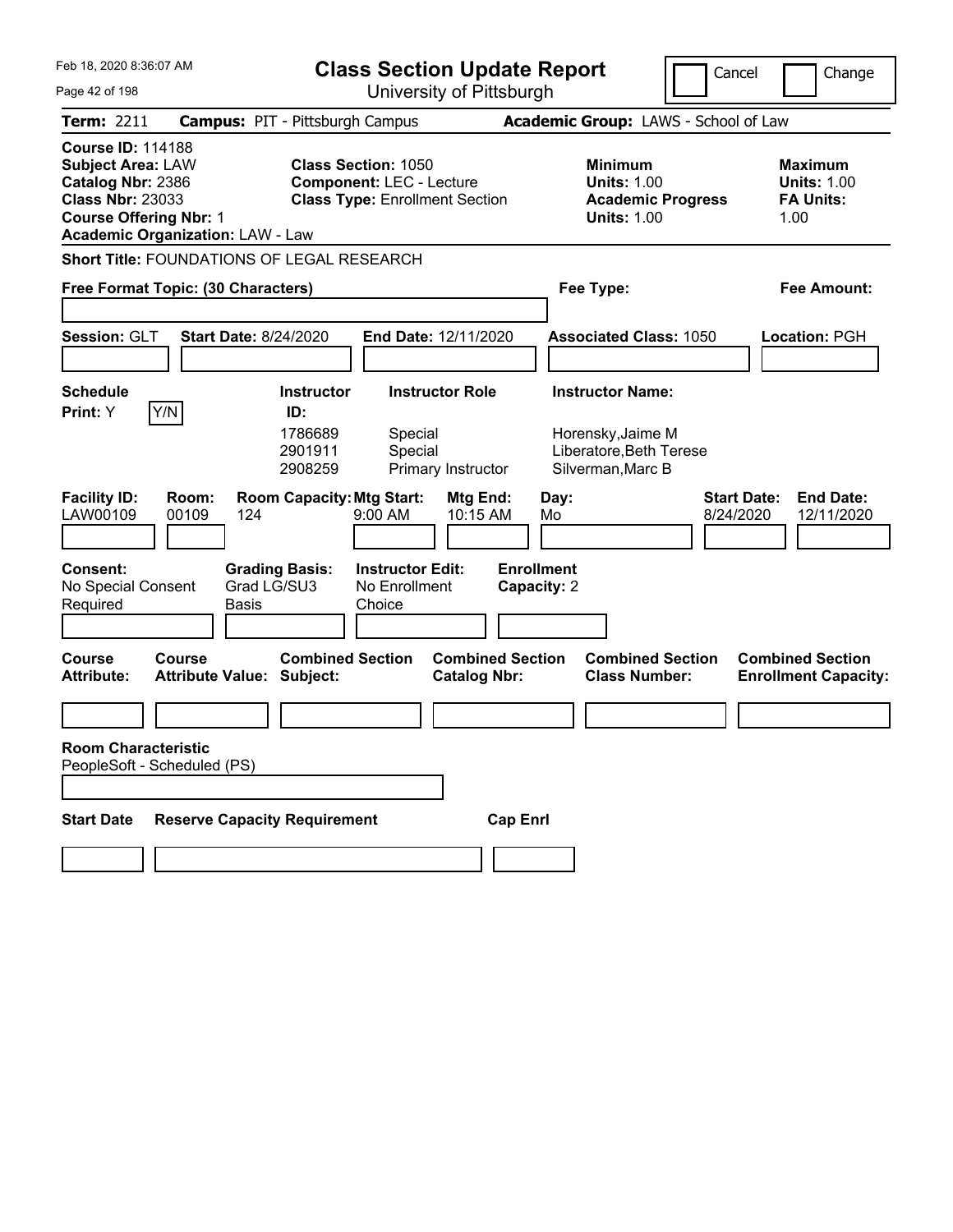| Feb 18, 2020 8:36:07 AM                                                                                                                                                          | <b>Class Section Update Report</b>                                                                     | Cancel                                                                                 | Change                                                            |
|----------------------------------------------------------------------------------------------------------------------------------------------------------------------------------|--------------------------------------------------------------------------------------------------------|----------------------------------------------------------------------------------------|-------------------------------------------------------------------|
| Page 43 of 198                                                                                                                                                                   | University of Pittsburgh                                                                               |                                                                                        |                                                                   |
| <b>Term: 2211</b>                                                                                                                                                                | <b>Campus: PIT - Pittsburgh Campus</b>                                                                 | Academic Group: LAWS - School of Law                                                   |                                                                   |
| <b>Course ID: 114191</b><br><b>Subject Area: LAW</b><br>Catalog Nbr: 2395<br><b>Class Nbr: 23684</b><br><b>Course Offering Nbr: 1</b><br><b>Academic Organization: LAW - Law</b> | <b>Class Section: 1100</b><br><b>Component: LEC - Lecture</b><br><b>Class Type: Enrollment Section</b> | <b>Minimum</b><br><b>Units: 3.00</b><br><b>Academic Progress</b><br><b>Units: 3.00</b> | <b>Maximum</b><br><b>Units: 3.00</b><br><b>FA Units:</b><br>3.00  |
| <b>Short Title: HEALTH LAW &amp; POLICY</b>                                                                                                                                      |                                                                                                        |                                                                                        |                                                                   |
| Free Format Topic: (30 Characters)                                                                                                                                               |                                                                                                        | Fee Type:                                                                              | <b>Fee Amount:</b>                                                |
|                                                                                                                                                                                  |                                                                                                        |                                                                                        |                                                                   |
| Session: GLT<br><b>Start Date: 8/24/2020</b>                                                                                                                                     | End Date: 12/11/2020                                                                                   | <b>Associated Class: 1100</b>                                                          | Location: PGH                                                     |
|                                                                                                                                                                                  |                                                                                                        |                                                                                        |                                                                   |
| <b>Schedule</b>                                                                                                                                                                  | <b>Instructor Role</b><br><b>Instructor</b>                                                            | <b>Instructor Name:</b>                                                                |                                                                   |
| Y/N<br>Print: Y                                                                                                                                                                  | ID:<br>2929305<br>Primary Instructor<br>1786689<br>Special<br>2901911<br>Special                       | Crossley, Mary Adair<br>Horensky, Jaime M<br>Liberatore, Beth Terese                   |                                                                   |
| <b>Facility ID:</b><br>Room:<br><b>LAW00G20</b><br>00G20<br>42                                                                                                                   | <b>Room Capacity: Mtg Start:</b><br><b>Mtg End:</b><br>11:45 AM<br>10:30 AM                            | Day:<br>MoWe                                                                           | <b>Start Date:</b><br><b>End Date:</b><br>8/24/2020<br>12/11/2020 |
| <b>Consent:</b><br>Grad LG/SU3<br>No Special Consent<br>Required<br>Basis                                                                                                        | <b>Instructor Edit:</b><br><b>Grading Basis:</b><br>No Enrollment<br>Choice                            | <b>Enrollment</b><br>Capacity: 2                                                       |                                                                   |
| <b>Course</b><br>Course<br><b>Attribute Value: Subject:</b><br><b>Attribute:</b>                                                                                                 | <b>Combined Section</b><br><b>Combined Section</b><br><b>Catalog Nbr:</b>                              | <b>Combined Section</b><br><b>Class Number:</b>                                        | <b>Combined Section</b><br><b>Enrollment Capacity:</b>            |
|                                                                                                                                                                                  |                                                                                                        |                                                                                        |                                                                   |
| <b>Room Characteristic</b><br>PeopleSoft - Scheduled (PS)                                                                                                                        |                                                                                                        |                                                                                        |                                                                   |
| <b>Reserve Capacity Requirement</b><br><b>Start Date</b>                                                                                                                         | <b>Cap Enrl</b>                                                                                        |                                                                                        |                                                                   |
|                                                                                                                                                                                  |                                                                                                        |                                                                                        |                                                                   |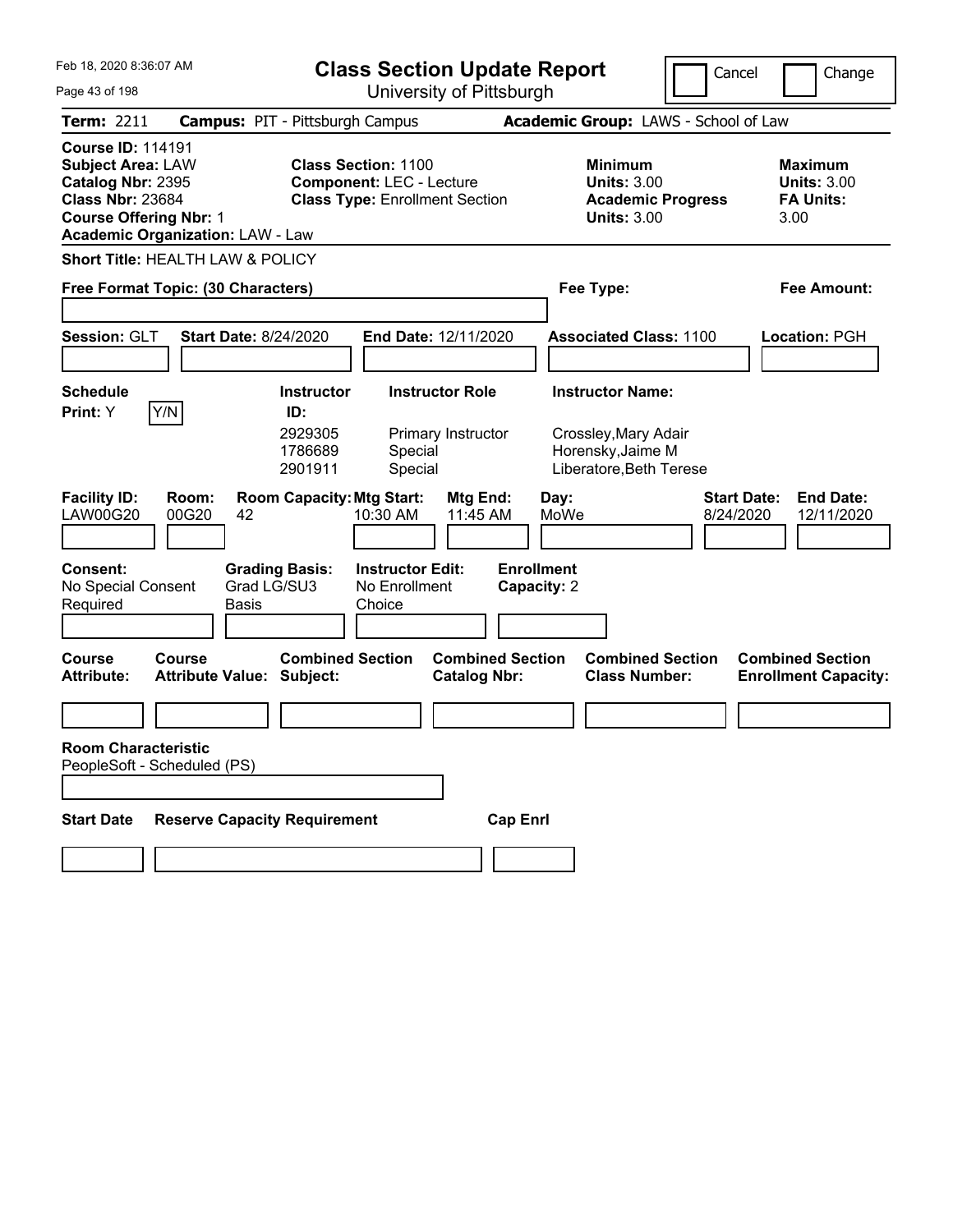| Feb 18, 2020 8:36:07 AM                                                                                                                                                          | <b>Class Section Update Report</b>                                                                     | Cancel                                                                                 | Change                                                           |
|----------------------------------------------------------------------------------------------------------------------------------------------------------------------------------|--------------------------------------------------------------------------------------------------------|----------------------------------------------------------------------------------------|------------------------------------------------------------------|
| Page 44 of 198                                                                                                                                                                   | University of Pittsburgh                                                                               |                                                                                        |                                                                  |
| <b>Term: 2211</b>                                                                                                                                                                | <b>Campus: PIT - Pittsburgh Campus</b>                                                                 | Academic Group: LAWS - School of Law                                                   |                                                                  |
| <b>Course ID: 150902</b><br><b>Subject Area: LAW</b><br>Catalog Nbr: 2418<br><b>Class Nbr: 24750</b><br><b>Course Offering Nbr: 1</b><br><b>Academic Organization: LAW - Law</b> | <b>Class Section: 1100</b><br><b>Component: LEC - Lecture</b><br><b>Class Type: Enrollment Section</b> | <b>Minimum</b><br><b>Units: 2.00</b><br><b>Academic Progress</b><br><b>Units: 2.00</b> | <b>Maximum</b><br><b>Units: 2.00</b><br><b>FA Units:</b><br>2.00 |
| <b>Short Title: IMMIGRATION LAW</b>                                                                                                                                              |                                                                                                        |                                                                                        |                                                                  |
| Free Format Topic: (30 Characters)                                                                                                                                               |                                                                                                        | Fee Type:                                                                              | <b>Fee Amount:</b>                                               |
|                                                                                                                                                                                  |                                                                                                        |                                                                                        |                                                                  |
| Session: GLT<br><b>Start Date: 8/24/2020</b>                                                                                                                                     | End Date: 12/11/2020                                                                                   | <b>Associated Class: 1100</b>                                                          | Location: PGH                                                    |
|                                                                                                                                                                                  |                                                                                                        |                                                                                        |                                                                  |
| <b>Schedule</b>                                                                                                                                                                  | <b>Instructor Role</b><br><b>Instructor</b>                                                            | <b>Instructor Name:</b>                                                                |                                                                  |
| Y/N<br>Print: Y                                                                                                                                                                  | ID:<br>1786689<br>Special<br>2903340<br>Primary Instructor<br>2901911<br>Special                       | Horensky, Jaime M<br>Lebowitz, Lawrence M<br>Liberatore, Beth Terese                   |                                                                  |
| <b>Facility ID:</b><br>Room:<br>LAW00111<br>00111<br>88                                                                                                                          | <b>Room Capacity: Mtg Start:</b><br>Mtg End:<br>4:30 PM<br>6:20 PM                                     | Day:<br>8/24/2020<br>Tu                                                                | <b>Start Date:</b><br><b>End Date:</b><br>12/11/2020             |
| <b>Consent:</b><br>Grad LG/SU3<br>No Special Consent<br>Required<br>Basis                                                                                                        | <b>Instructor Edit:</b><br><b>Grading Basis:</b><br>No Enrollment<br>Choice                            | <b>Enrollment</b><br>Capacity: 1                                                       |                                                                  |
| <b>Course</b><br>Course<br><b>Attribute:</b><br><b>Attribute Value: Subject:</b><br><b>UCIS</b><br><b>GLBST</b>                                                                  | <b>Combined Section</b><br><b>Combined Section</b><br><b>Catalog Nbr:</b>                              | <b>Combined Section</b><br><b>Class Number:</b>                                        | <b>Combined Section</b><br><b>Enrollment Capacity:</b>           |
|                                                                                                                                                                                  |                                                                                                        |                                                                                        |                                                                  |
| <b>Room Characteristic</b><br>PeopleSoft - Scheduled (PS)                                                                                                                        |                                                                                                        |                                                                                        |                                                                  |
|                                                                                                                                                                                  |                                                                                                        |                                                                                        |                                                                  |
| <b>Reserve Capacity Requirement</b><br><b>Start Date</b>                                                                                                                         | <b>Cap Enrl</b>                                                                                        |                                                                                        |                                                                  |
|                                                                                                                                                                                  |                                                                                                        |                                                                                        |                                                                  |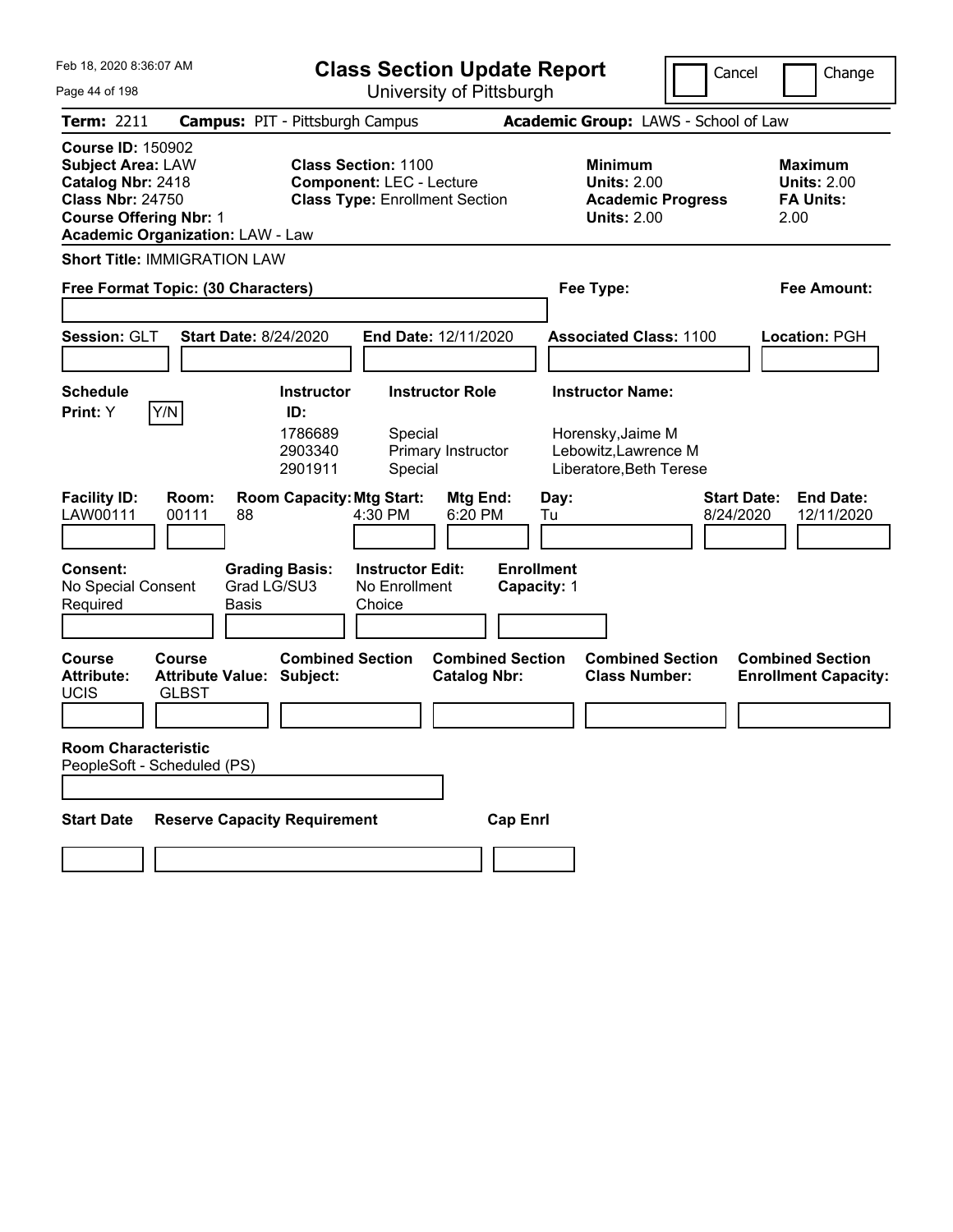| Feb 18, 2020 8:36:07 AM<br>Page 45 of 198                                                                                             |                                                                                 | <b>Class Section Update Report</b>                                                                                  | University of Pittsburgh                                 | Cancel<br>Change                                                                                      |                                                 |                                                                  |
|---------------------------------------------------------------------------------------------------------------------------------------|---------------------------------------------------------------------------------|---------------------------------------------------------------------------------------------------------------------|----------------------------------------------------------|-------------------------------------------------------------------------------------------------------|-------------------------------------------------|------------------------------------------------------------------|
| Term: 2211                                                                                                                            |                                                                                 | <b>Campus: PIT - Pittsburgh Campus</b>                                                                              |                                                          | Academic Group: LAWS - School of Law                                                                  |                                                 |                                                                  |
| <b>Course ID: 114198</b><br><b>Subject Area: LAW</b><br>Catalog Nbr: 2422<br><b>Class Nbr: 21846</b><br><b>Course Offering Nbr: 1</b> | <b>Academic Organization: LAW - Law</b>                                         | <b>Class Section: 1010</b><br><b>Component: LEC - Lecture</b><br><b>Class Type: Enrollment Section</b>              |                                                          | <b>Minimum</b><br><b>Units: 3.00</b><br><b>Units: 3.00</b>                                            | <b>Academic Progress</b>                        | <b>Maximum</b><br><b>Units: 3.00</b><br><b>FA Units:</b><br>3.00 |
|                                                                                                                                       |                                                                                 | <b>Short Title: ALTERNATIVE DISPUTE RESOLUTION</b>                                                                  |                                                          |                                                                                                       |                                                 |                                                                  |
|                                                                                                                                       | Free Format Topic: (30 Characters)                                              |                                                                                                                     |                                                          | Fee Type:                                                                                             |                                                 | <b>Fee Amount:</b>                                               |
| Session: GLT                                                                                                                          | <b>Start Date: 8/24/2020</b>                                                    |                                                                                                                     | End Date: 12/11/2020                                     |                                                                                                       | <b>Associated Class: 1010</b>                   | Location: PGH                                                    |
| <b>Schedule</b><br>Print: Y<br><b>Facility ID:</b>                                                                                    | Y/N<br>Room:                                                                    | <b>Instructor</b><br>ID:<br>1786689<br>Special<br>2901911<br>Special<br>2938997<br><b>Room Capacity: Mtg Start:</b> | <b>Instructor Role</b><br>Primary Instructor<br>Mtg End: | <b>Instructor Name:</b><br>Horensky, Jaime M<br>Liberatore, Beth Terese<br>Teeter, Judith Ann<br>Day: |                                                 | <b>Start Date:</b><br><b>End Date:</b>                           |
| <b>LAW00G18</b>                                                                                                                       | 00G18<br>28                                                                     | 2:00 PM                                                                                                             | 3:15 PM                                                  | MoWe                                                                                                  |                                                 | 8/24/2020<br>12/11/2020                                          |
| <b>Consent:</b><br>No Special Consent<br>Required                                                                                     | Grad LG/SU3<br>Basis                                                            | <b>Grading Basis:</b><br><b>Instructor Edit:</b><br>No Enrollment<br>Choice                                         |                                                          | <b>Enrollment</b><br>Capacity: 1                                                                      |                                                 |                                                                  |
| <b>Course</b><br><b>Attribute:</b><br><b>UCIS</b><br>UCIS                                                                             | <b>Course</b><br><b>Attribute Value: Subject:</b><br><b>ASP</b><br><b>GLBST</b> | <b>Combined Section</b>                                                                                             | <b>Combined Section</b><br><b>Catalog Nbr:</b>           |                                                                                                       | <b>Combined Section</b><br><b>Class Number:</b> | <b>Combined Section</b><br><b>Enrollment Capacity:</b>           |
| <b>Room Characteristic</b>                                                                                                            | PeopleSoft - Scheduled (PS)                                                     |                                                                                                                     |                                                          |                                                                                                       |                                                 |                                                                  |
| <b>Start Date</b>                                                                                                                     | <b>Reserve Capacity Requirement</b>                                             |                                                                                                                     | <b>Cap Enrl</b>                                          |                                                                                                       |                                                 |                                                                  |
|                                                                                                                                       |                                                                                 |                                                                                                                     |                                                          |                                                                                                       |                                                 |                                                                  |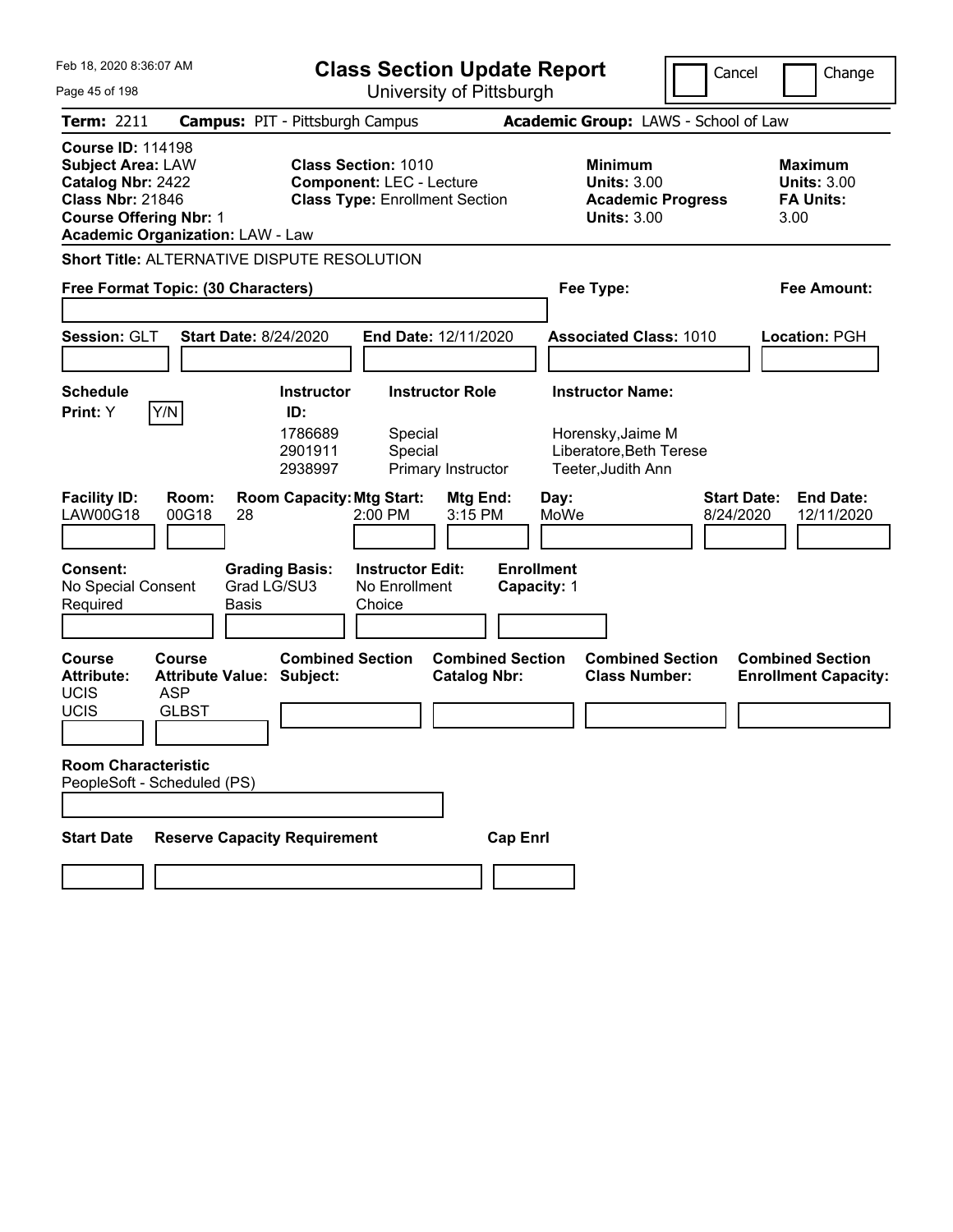| Feb 18, 2020 8:36:07 AM<br>Page 46 of 198                                                                                             |                                                   | <b>Class Section Update Report</b>                                                                      | University of Pittsburgh                                           |                                                                                                                    | Cancel                          | Change                                                           |
|---------------------------------------------------------------------------------------------------------------------------------------|---------------------------------------------------|---------------------------------------------------------------------------------------------------------|--------------------------------------------------------------------|--------------------------------------------------------------------------------------------------------------------|---------------------------------|------------------------------------------------------------------|
| <b>Term: 2211</b>                                                                                                                     |                                                   | <b>Campus: PIT - Pittsburgh Campus</b>                                                                  |                                                                    | Academic Group: LAWS - School of Law                                                                               |                                 |                                                                  |
| <b>Course ID: 187344</b><br><b>Subject Area: LAW</b><br>Catalog Nbr: 2425<br><b>Class Nbr: 24793</b><br><b>Course Offering Nbr: 1</b> | <b>Academic Organization: LAW - Law</b>           | <b>Class Section: 1100</b><br><b>Component: CLN - Clinical</b><br><b>Class Type: Enrollment Section</b> |                                                                    | <b>Minimum</b><br><b>Units: 3.00</b><br><b>Academic Progress</b><br><b>Units: 3.00</b>                             |                                 | <b>Maximum</b><br><b>Units: 3.00</b><br><b>FA Units:</b><br>3.00 |
|                                                                                                                                       | <b>Short Title: LOW INCOME TAX CLINIC</b>         |                                                                                                         |                                                                    |                                                                                                                    |                                 |                                                                  |
|                                                                                                                                       | Free Format Topic: (30 Characters)                |                                                                                                         |                                                                    | Fee Type:                                                                                                          |                                 | Fee Amount:                                                      |
| Session: GLT                                                                                                                          | <b>Start Date: 8/24/2020</b>                      |                                                                                                         | End Date: 12/11/2020                                               | <b>Associated Class: 1100</b>                                                                                      |                                 | Location: PGH                                                    |
| <b>Schedule</b><br>Print: Y                                                                                                           | Y/N                                               | <b>Instructor</b><br>ID:<br>1786689<br>Special<br>2901636<br>2901911<br>Special<br>2945549              | <b>Instructor Role</b><br>Primary Instructor<br>Primary Instructor | <b>Instructor Name:</b><br>Horensky, Jaime M<br>Infanti, Anthony C.<br>Liberatore, Beth Terese<br>Stewart, Alice L |                                 |                                                                  |
| <b>Facility ID:</b><br>LAW00118                                                                                                       | Room:<br>00118<br>20                              | <b>Room Capacity: Mtg Start:</b><br>11:30 AM                                                            | Mtg End:<br>12:20 PM                                               | Day:<br>We                                                                                                         | <b>Start Date:</b><br>8/24/2020 | <b>End Date:</b><br>12/11/2020                                   |
| <b>Consent:</b><br>No Special Consent<br>Required                                                                                     | <b>Grading Basis:</b><br>Grad LG/SU3<br>Basis     | <b>Instructor Edit:</b><br>No Enrollment<br>Choice                                                      | <b>Enrollment</b><br>Capacity: 1                                   |                                                                                                                    |                                 |                                                                  |
| <b>Course</b><br><b>Attribute:</b>                                                                                                    | <b>Course</b><br><b>Attribute Value: Subject:</b> | <b>Combined Section</b>                                                                                 | <b>Combined Section</b><br><b>Catalog Nbr:</b>                     | <b>Combined Section</b><br><b>Class Number:</b>                                                                    |                                 | <b>Combined Section</b><br><b>Enrollment Capacity:</b>           |
|                                                                                                                                       |                                                   |                                                                                                         |                                                                    |                                                                                                                    |                                 |                                                                  |
| <b>Room Characteristic</b>                                                                                                            | PeopleSoft - Scheduled (PS)                       |                                                                                                         |                                                                    |                                                                                                                    |                                 |                                                                  |
|                                                                                                                                       |                                                   |                                                                                                         |                                                                    |                                                                                                                    |                                 |                                                                  |
| <b>Start Date</b>                                                                                                                     | <b>Reserve Capacity Requirement</b>               |                                                                                                         | <b>Cap Enrl</b>                                                    |                                                                                                                    |                                 |                                                                  |
|                                                                                                                                       |                                                   |                                                                                                         |                                                                    |                                                                                                                    |                                 |                                                                  |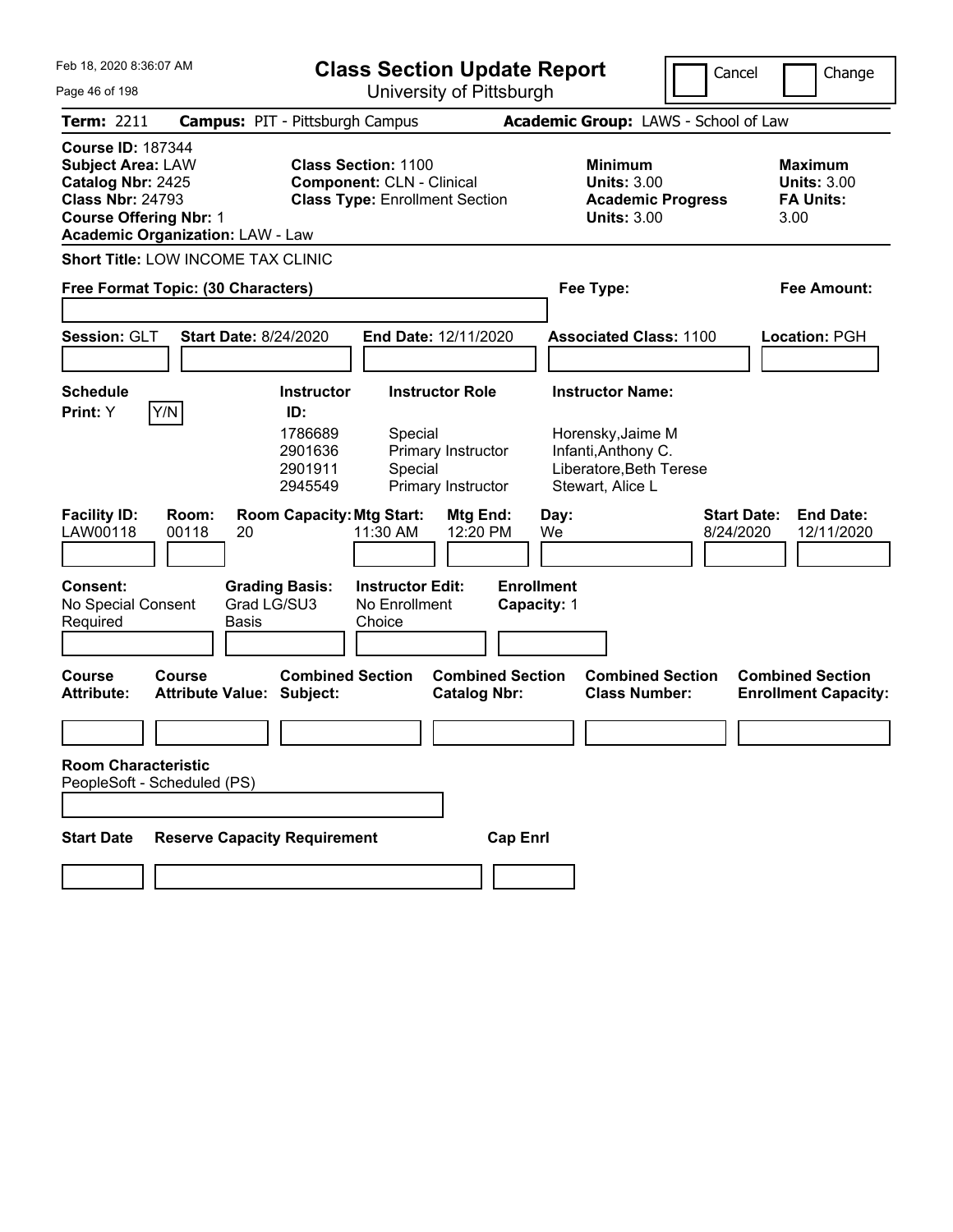| Feb 18, 2020 8:36:07 AM<br>Page 47 of 198                                                                                             |                                               | <b>Class Section Update Report</b><br>University of Pittsburgh                                         |                                                    |                                                |                                  |            | Cancel                                                                                 | Change                          |                                                                  |
|---------------------------------------------------------------------------------------------------------------------------------------|-----------------------------------------------|--------------------------------------------------------------------------------------------------------|----------------------------------------------------|------------------------------------------------|----------------------------------|------------|----------------------------------------------------------------------------------------|---------------------------------|------------------------------------------------------------------|
| <b>Term: 2211</b>                                                                                                                     | <b>Campus: PIT - Pittsburgh Campus</b>        |                                                                                                        |                                                    |                                                |                                  |            | Academic Group: LAWS - School of Law                                                   |                                 |                                                                  |
| <b>Course ID: 186263</b><br><b>Subject Area: LAW</b><br>Catalog Nbr: 2460<br><b>Class Nbr: 23853</b><br><b>Course Offering Nbr: 1</b> | <b>Academic Organization: LAW - Law</b>       | <b>Class Section: 1030</b><br><b>Component: LEC - Lecture</b><br><b>Class Type: Enrollment Section</b> |                                                    |                                                |                                  |            | <b>Minimum</b><br><b>Units: 2.00</b><br><b>Academic Progress</b><br><b>Units: 2.00</b> |                                 | <b>Maximum</b><br><b>Units: 2.00</b><br><b>FA Units:</b><br>2.00 |
|                                                                                                                                       | <b>Short Title: REAL ESTATE TRANSACTIONS</b>  |                                                                                                        |                                                    |                                                |                                  |            |                                                                                        |                                 |                                                                  |
| Free Format Topic: (30 Characters)                                                                                                    |                                               |                                                                                                        |                                                    |                                                | Fee Type:                        |            | Fee Amount:                                                                            |                                 |                                                                  |
| Session: GLT                                                                                                                          | <b>Start Date: 8/24/2020</b>                  |                                                                                                        | End Date: 12/11/2020                               |                                                |                                  |            | <b>Associated Class: 1030</b>                                                          |                                 | Location: PGH                                                    |
| <b>Schedule</b>                                                                                                                       |                                               | <b>Instructor</b>                                                                                      |                                                    | <b>Instructor Role</b>                         |                                  |            | <b>Instructor Name:</b>                                                                |                                 |                                                                  |
| Y/N<br>Print: Y<br><b>Facility ID:</b><br>LAW00G13                                                                                    | Room:<br>00G13<br>28                          | ID:<br>1786689<br>2953305<br>2901911<br><b>Room Capacity: Mtg Start:</b>                               | Special<br>Special<br>2:00 PM                      | Primary Instructor<br>Mtg End:<br>3:50 PM      |                                  | Day:<br>Mo | Horensky, Jaime M<br>Kopelman, James Edward<br>Liberatore, Beth Terese                 | <b>Start Date:</b><br>8/24/2020 | <b>End Date:</b><br>12/11/2020                                   |
| Consent:<br>No Special Consent<br>Required                                                                                            | <b>Grading Basis:</b><br>Grad LG/SU3<br>Basis |                                                                                                        | <b>Instructor Edit:</b><br>No Enrollment<br>Choice |                                                | <b>Enrollment</b><br>Capacity: 2 |            |                                                                                        |                                 |                                                                  |
| <b>Course</b><br><b>Attribute:</b>                                                                                                    | Course<br><b>Attribute Value: Subject:</b>    | <b>Combined Section</b>                                                                                |                                                    | <b>Combined Section</b><br><b>Catalog Nbr:</b> |                                  |            | <b>Combined Section</b><br><b>Class Number:</b>                                        |                                 | <b>Combined Section</b><br><b>Enrollment Capacity:</b>           |
|                                                                                                                                       |                                               |                                                                                                        |                                                    |                                                |                                  |            |                                                                                        |                                 |                                                                  |
| <b>Room Characteristic</b><br>PeopleSoft - Scheduled (PS)                                                                             |                                               |                                                                                                        |                                                    |                                                |                                  |            |                                                                                        |                                 |                                                                  |
| <b>Start Date</b>                                                                                                                     | <b>Reserve Capacity Requirement</b>           |                                                                                                        |                                                    |                                                | <b>Cap Enrl</b>                  |            |                                                                                        |                                 |                                                                  |
|                                                                                                                                       |                                               |                                                                                                        |                                                    |                                                |                                  |            |                                                                                        |                                 |                                                                  |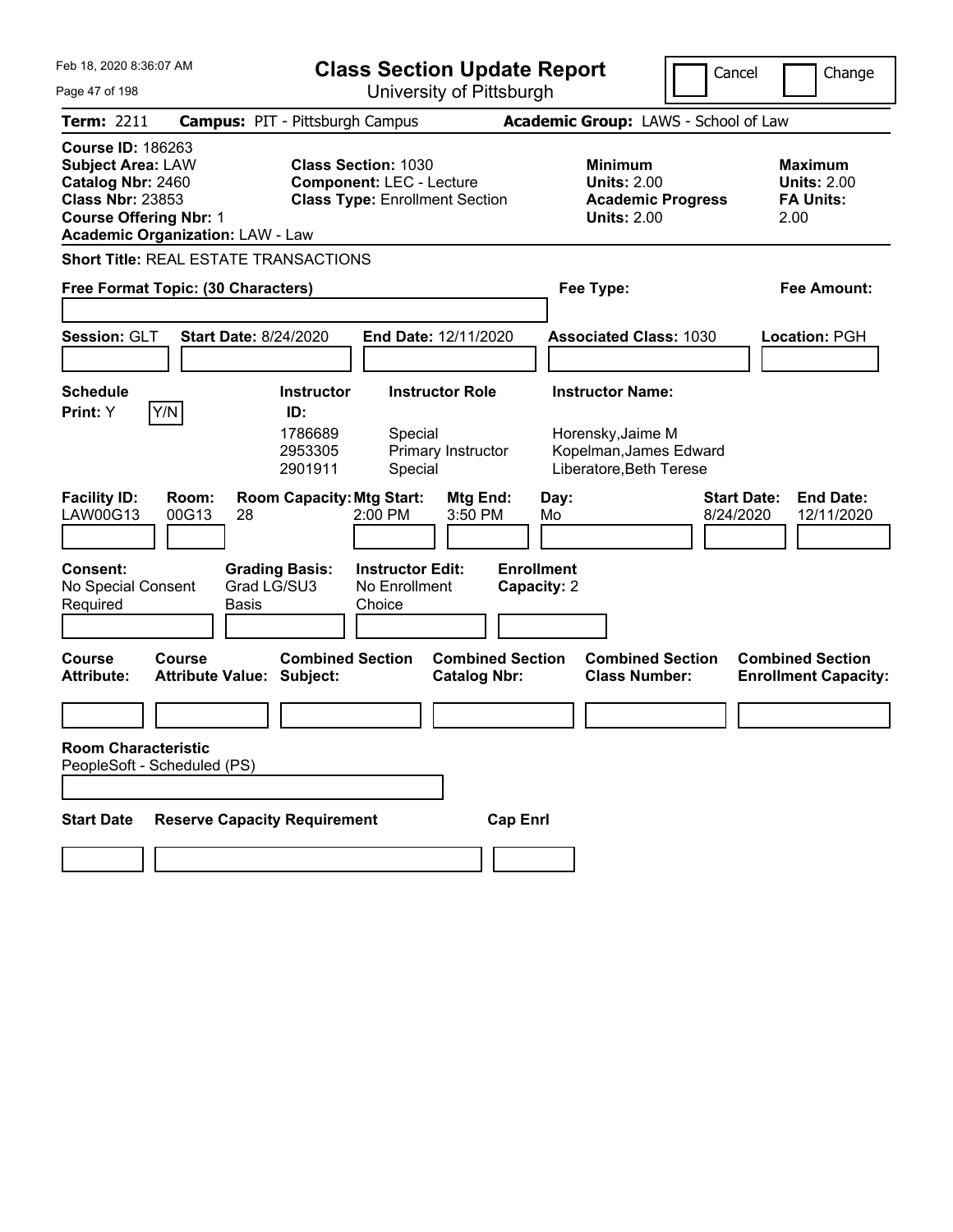| Feb 18, 2020 8:36:07 AM<br>Page 48 of 198                                                                                                                                        | <b>Class Section Update Report</b><br>University of Pittsburgh                                                                  |                                                                                              | Cancel<br>Change                                                  |
|----------------------------------------------------------------------------------------------------------------------------------------------------------------------------------|---------------------------------------------------------------------------------------------------------------------------------|----------------------------------------------------------------------------------------------|-------------------------------------------------------------------|
| <b>Term: 2211</b>                                                                                                                                                                | <b>Campus: PIT - Pittsburgh Campus</b>                                                                                          | Academic Group: LAWS - School of Law                                                         |                                                                   |
| <b>Course ID: 172361</b><br><b>Subject Area: LAW</b><br>Catalog Nbr: 2475<br><b>Class Nbr: 13386</b><br><b>Course Offering Nbr: 1</b><br><b>Academic Organization: LAW - Law</b> | <b>Class Section: 1010</b><br><b>Component: LEC - Lecture</b><br><b>Class Type: Enrollment Section</b>                          | <b>Minimum</b><br><b>Units: 2.00</b><br><b>Academic Progress</b><br><b>Units: 2.00</b>       | <b>Maximum</b><br><b>Units: 2.00</b><br><b>FA Units:</b><br>2.00  |
| <b>Short Title: SPANISH FOR LAWYERS</b><br>Free Format Topic: (30 Characters)                                                                                                    |                                                                                                                                 | Fee Type:                                                                                    | Fee Amount:                                                       |
| Session: GLT<br><b>Start Date: 8/24/2020</b>                                                                                                                                     | End Date: 12/11/2020                                                                                                            | <b>Associated Class: 1010</b>                                                                | Location: PGH                                                     |
| <b>Schedule</b><br>Y/N<br>Print: Y                                                                                                                                               | <b>Instructor Role</b><br><b>Instructor</b><br>ID:<br>2907610<br>Primary Instructor<br>1786689<br>Special<br>2901911<br>Special | <b>Instructor Name:</b><br>Bozzo, Eduardo H.<br>Horensky, Jaime M<br>Liberatore, Beth Terese |                                                                   |
| <b>Facility ID:</b><br>Room:<br>00G18<br><b>LAW00G18</b><br>28                                                                                                                   | <b>Room Capacity: Mtg Start:</b><br>Mtg End:<br>6:30 PM<br>8:20 PM                                                              | Day:<br>We                                                                                   | <b>End Date:</b><br><b>Start Date:</b><br>8/24/2020<br>12/11/2020 |
| <b>Consent:</b><br>Grad LG/SU3<br>No Special Consent<br>Required<br><b>Basis</b>                                                                                                 | <b>Grading Basis:</b><br><b>Instructor Edit:</b><br>No Enrollment<br>Choice                                                     | <b>Enrollment</b><br>Capacity: 2                                                             |                                                                   |
| <b>Course</b><br>Course<br><b>Attribute Value: Subject:</b><br><b>Attribute:</b><br>UCIS<br>ECC<br>UCIS<br><b>WES</b>                                                            | <b>Combined Section</b><br><b>Combined Section</b><br><b>Catalog Nbr:</b>                                                       | <b>Combined Section</b><br><b>Class Number:</b>                                              | <b>Combined Section</b><br><b>Enrollment Capacity:</b>            |
| <b>Room Characteristic</b><br>PeopleSoft - Scheduled (PS)                                                                                                                        |                                                                                                                                 |                                                                                              |                                                                   |
| <b>Start Date</b><br><b>Reserve Capacity Requirement</b>                                                                                                                         | <b>Cap Enrl</b>                                                                                                                 |                                                                                              |                                                                   |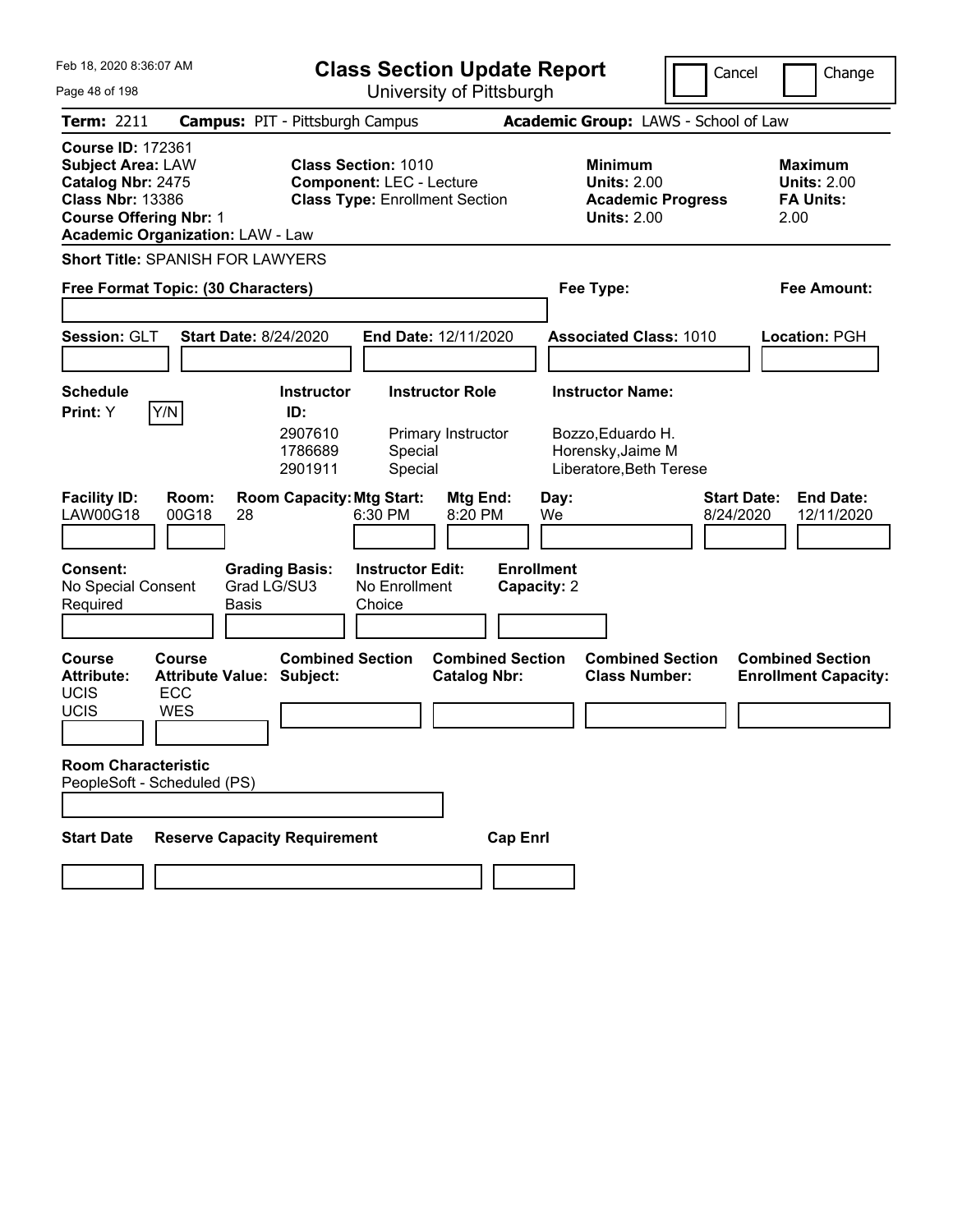| Feb 18, 2020 8:36:07 AM                                                                                                               |                                               |                                      | <b>Class Section Update Report</b>                                                                     |                                                |                 |                                  |                                                                                        | Cancel<br>Change                                                  |  |
|---------------------------------------------------------------------------------------------------------------------------------------|-----------------------------------------------|--------------------------------------|--------------------------------------------------------------------------------------------------------|------------------------------------------------|-----------------|----------------------------------|----------------------------------------------------------------------------------------|-------------------------------------------------------------------|--|
| Page 49 of 198                                                                                                                        |                                               | University of Pittsburgh             |                                                                                                        |                                                |                 |                                  |                                                                                        |                                                                   |  |
| <b>Term: 2211</b>                                                                                                                     | <b>Campus: PIT - Pittsburgh Campus</b>        |                                      |                                                                                                        |                                                |                 |                                  | Academic Group: LAWS - School of Law                                                   |                                                                   |  |
| <b>Course ID: 170610</b><br><b>Subject Area: LAW</b><br>Catalog Nbr: 2694<br><b>Class Nbr: 29805</b><br><b>Course Offering Nbr: 1</b> | <b>Academic Organization: LAW - Law</b>       |                                      | <b>Class Section: 1010</b><br><b>Component: LEC - Lecture</b><br><b>Class Type: Enrollment Section</b> |                                                |                 |                                  | <b>Minimum</b><br><b>Units: 3.00</b><br><b>Academic Progress</b><br><b>Units: 3.00</b> | <b>Maximum</b><br><b>Units: 3.00</b><br><b>FA Units:</b><br>3.00  |  |
|                                                                                                                                       | <b>Short Title: TRADEMARK LAW</b>             |                                      |                                                                                                        |                                                |                 |                                  |                                                                                        |                                                                   |  |
|                                                                                                                                       | Free Format Topic: (30 Characters)            |                                      |                                                                                                        |                                                |                 |                                  | Fee Type:                                                                              | <b>Fee Amount:</b>                                                |  |
| <b>Session: AT</b>                                                                                                                    | <b>Start Date: 8/24/2020</b>                  |                                      | End Date: 12/12/2020                                                                                   |                                                |                 |                                  | <b>Associated Class: 1010</b>                                                          | <b>Location: PGH</b>                                              |  |
| <b>Schedule</b>                                                                                                                       |                                               | <b>Instructor</b>                    |                                                                                                        | <b>Instructor Role</b>                         |                 |                                  | <b>Instructor Name:</b>                                                                |                                                                   |  |
| Print: Y<br><b>Facility ID:</b><br>LAW00G12                                                                                           | Y/N<br>Room:<br>00G12<br>69                   | ID:<br>1786689<br>2901911<br>2909733 | Special<br>Special<br><b>Room Capacity: Mtg Start:</b><br>10:30 AM                                     | Primary Instructor<br>Mtg End:<br>11:45 AM     |                 | Day:<br>MoWe                     | Horensky, Jaime M<br>Liberatore, Beth Terese<br>Madison, Michael James                 | <b>Start Date:</b><br><b>End Date:</b><br>8/24/2020<br>12/12/2020 |  |
| <b>Consent:</b><br>No Special Consent<br>Required                                                                                     | <b>Grading Basis:</b><br>Grad LG/SU3<br>Basis |                                      | <b>Instructor Edit:</b><br>No Enrollment<br>Choice                                                     |                                                |                 | <b>Enrollment</b><br>Capacity: 4 |                                                                                        |                                                                   |  |
| <b>Course</b><br><b>Attribute:</b>                                                                                                    | Course<br><b>Attribute Value: Subject:</b>    | <b>Combined Section</b>              |                                                                                                        | <b>Combined Section</b><br><b>Catalog Nbr:</b> |                 |                                  | <b>Combined Section</b><br><b>Class Number:</b>                                        | <b>Combined Section</b><br><b>Enrollment Capacity:</b>            |  |
|                                                                                                                                       |                                               |                                      |                                                                                                        |                                                |                 |                                  |                                                                                        |                                                                   |  |
| <b>Room Characteristic</b>                                                                                                            | PeopleSoft - Scheduled (PS)                   |                                      |                                                                                                        |                                                |                 |                                  |                                                                                        |                                                                   |  |
| <b>Start Date</b>                                                                                                                     | <b>Reserve Capacity Requirement</b>           |                                      |                                                                                                        |                                                | <b>Cap Enrl</b> |                                  |                                                                                        |                                                                   |  |
|                                                                                                                                       |                                               |                                      |                                                                                                        |                                                |                 |                                  |                                                                                        |                                                                   |  |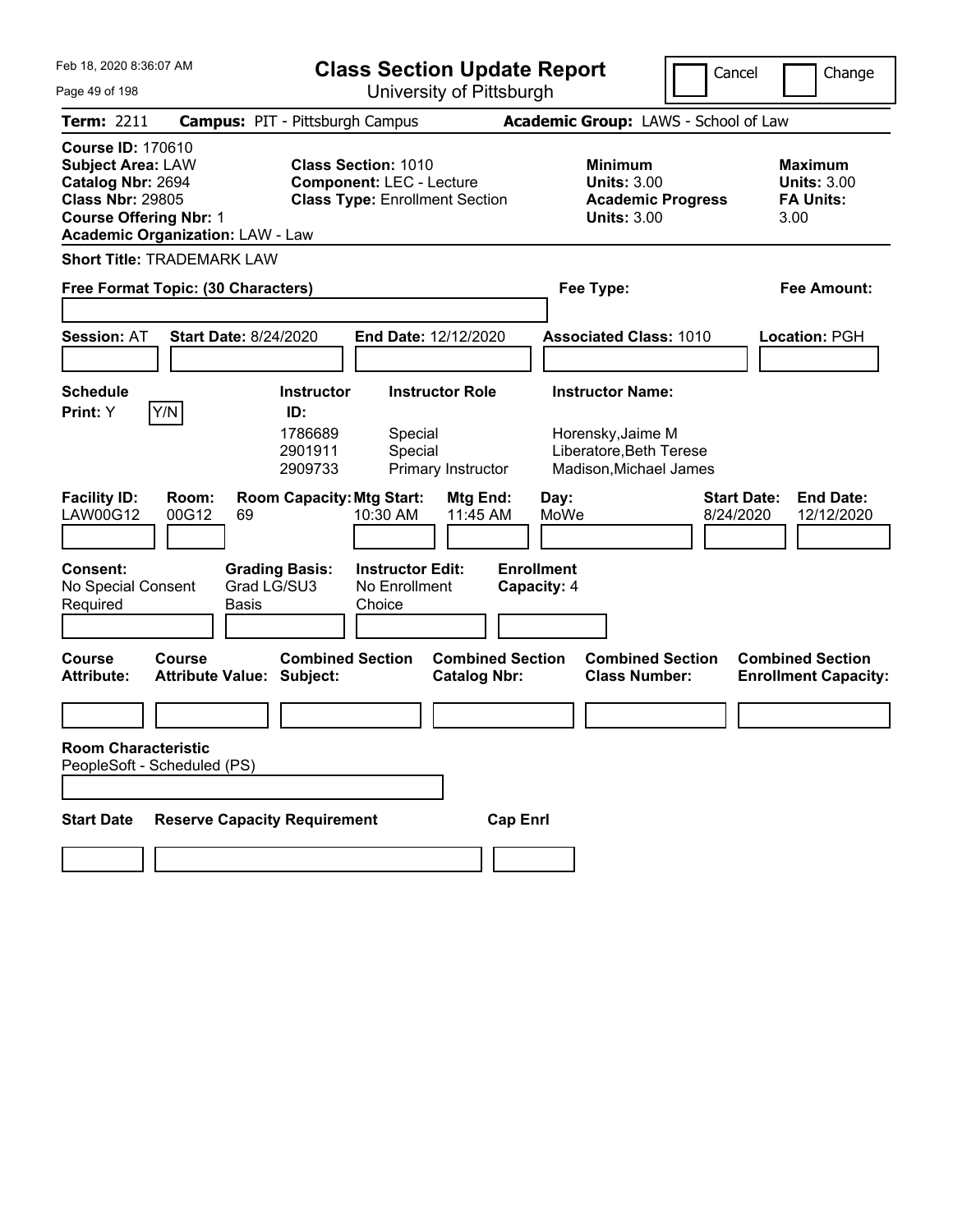|  | Feb 18, 2020 8:36:07 AM |  |
|--|-------------------------|--|
|  |                         |  |

| Feb 18, 2020 8:36:07 AM<br><b>Class Section Update Report</b>                                                                                                                    |                                                                                                                                                        |                                                      |                                                                                                                                          | Cancel                                       | Change                                                           |
|----------------------------------------------------------------------------------------------------------------------------------------------------------------------------------|--------------------------------------------------------------------------------------------------------------------------------------------------------|------------------------------------------------------|------------------------------------------------------------------------------------------------------------------------------------------|----------------------------------------------|------------------------------------------------------------------|
| Page 50 of 198                                                                                                                                                                   |                                                                                                                                                        | University of Pittsburgh                             |                                                                                                                                          |                                              |                                                                  |
| <b>Term: 2211</b>                                                                                                                                                                | <b>Campus: PIT - Pittsburgh Campus</b>                                                                                                                 |                                                      | Academic Group: LAWS - School of Law                                                                                                     |                                              |                                                                  |
| <b>Course ID: 180185</b><br><b>Subject Area: LAW</b><br>Catalog Nbr: 2720<br><b>Class Nbr: 24287</b><br><b>Course Offering Nbr: 1</b><br><b>Academic Organization: LAW - Law</b> | <b>Class Section: 1045</b><br><b>Component: CLN - Clinical</b><br><b>Class Type: Enrollment Section</b>                                                |                                                      | <b>Minimum</b><br><b>Units: 0.00</b><br><b>Academic Progress</b><br><b>Units: 2.00</b>                                                   |                                              | <b>Maximum</b><br><b>Units: 0.00</b><br><b>FA Units:</b><br>2.00 |
| Short Title: LEGAL ANALYSIS AND WRITING                                                                                                                                          |                                                                                                                                                        |                                                      |                                                                                                                                          |                                              |                                                                  |
| Free Format Topic: (30 Characters)                                                                                                                                               |                                                                                                                                                        |                                                      | Fee Type:                                                                                                                                |                                              | <b>Fee Amount:</b>                                               |
| Session: GLT<br><b>Start Date: 8/24/2020</b>                                                                                                                                     | End Date: 12/11/2020                                                                                                                                   |                                                      | <b>Associated Class: 1045</b>                                                                                                            |                                              | Location: PGH                                                    |
| <b>Schedule</b><br>Y/N<br>Print: Y                                                                                                                                               | <b>Instructor Role</b><br><b>Instructor</b><br>ID:                                                                                                     |                                                      | <b>Instructor Name:</b>                                                                                                                  |                                              |                                                                  |
|                                                                                                                                                                                  | 1786689<br>Special<br>Special<br>2901911<br>2938997<br>Primary Instructor<br>1786689<br>Special<br>Special<br>2901911<br>2938997<br>Primary Instructor |                                                      | Horensky, Jaime M<br>Liberatore, Beth Terese<br>Teeter, Judith Ann<br>Horensky, Jaime M<br>Liberatore, Beth Terese<br>Teeter, Judith Ann |                                              |                                                                  |
| <b>Facility ID:</b><br>Room:<br>LAW00G13<br>00G13<br>28<br>LAW00118<br>00118<br>20                                                                                               | <b>Room Capacity: Mtg Start:</b><br>10:30 AM<br>10:30 AM                                                                                               | Mtg End:<br>Day:<br>11:20 AM<br>Th<br>11:20 AM<br>Tu |                                                                                                                                          | <b>Start Date:</b><br>8/24/2020<br>8/24/2020 | <b>End Date:</b><br>12/11/2020<br>12/11/2020                     |
| <b>Consent:</b><br>No Grade<br>No Special Consent<br>Required<br>Required                                                                                                        | <b>Grading Basis:</b><br><b>Instructor Edit:</b><br>No Enrollment<br>Choice                                                                            | <b>Enrollment</b><br>Capacity: 1                     |                                                                                                                                          |                                              |                                                                  |
| Course<br>Course<br><b>Attribute Value: Subject:</b><br>Attribute:                                                                                                               | <b>Combined Section</b>                                                                                                                                | <b>Combined Section</b><br><b>Catalog Nbr:</b>       | <b>Combined Section</b><br><b>Class Number:</b>                                                                                          |                                              | <b>Combined Section</b><br><b>Enrollment Capacity:</b>           |
|                                                                                                                                                                                  |                                                                                                                                                        |                                                      |                                                                                                                                          |                                              |                                                                  |
| <b>Room Characteristic</b><br>PeopleSoft - Scheduled (PS)                                                                                                                        |                                                                                                                                                        |                                                      |                                                                                                                                          |                                              |                                                                  |
| <b>Reserve Capacity Requirement</b><br><b>Start Date</b>                                                                                                                         |                                                                                                                                                        | <b>Cap Enrl</b>                                      |                                                                                                                                          |                                              |                                                                  |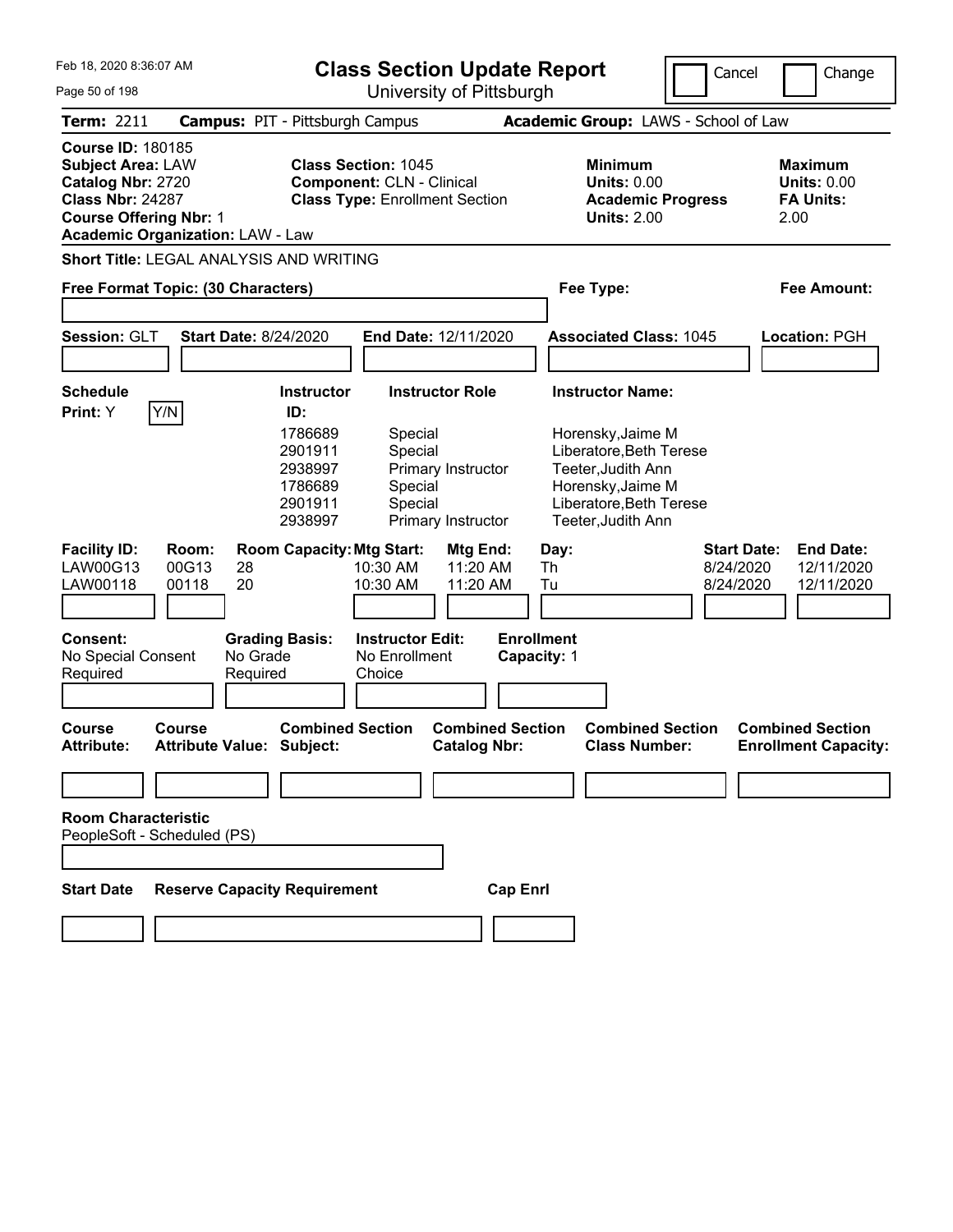|  | Feb 18, 2020 8:36:07 AM |  |
|--|-------------------------|--|
|  |                         |  |

**Class Section Update Report**

Cancel **Change** 

| Feb 18, 2020 8:36:07 AM<br>Page 51 of 198                                                                                             |                                                                                      | <b>Class Section Update Report</b><br>University of Pittsburgh                                          | Cancel<br>Change                                                                        |                                                                  |
|---------------------------------------------------------------------------------------------------------------------------------------|--------------------------------------------------------------------------------------|---------------------------------------------------------------------------------------------------------|-----------------------------------------------------------------------------------------|------------------------------------------------------------------|
| <b>Term: 2211</b>                                                                                                                     | <b>Campus: PIT - Pittsburgh Campus</b>                                               |                                                                                                         | Academic Group: LAWS - School of Law                                                    |                                                                  |
| <b>Course ID: 180185</b><br><b>Subject Area: LAW</b><br>Catalog Nbr: 2720<br><b>Class Nbr: 27320</b><br><b>Course Offering Nbr: 1</b> | <b>Academic Organization: LAW - Law</b>                                              | <b>Class Section: 1050</b><br><b>Component: CLN - Clinical</b><br><b>Class Type: Enrollment Section</b> | <b>Minimum</b><br><b>Units: 0.00</b><br><b>Academic Progress</b><br>Units: $2.00$       | <b>Maximum</b><br><b>Units: 0.00</b><br><b>FA Units:</b><br>2.00 |
|                                                                                                                                       | <b>Short Title: LEGAL ANALYSIS AND WRITING</b><br>Free Format Topic: (30 Characters) |                                                                                                         | Fee Type:                                                                               | <b>Fee Amount:</b>                                               |
| Session: GLT                                                                                                                          | <b>Start Date: 8/24/2020</b>                                                         | <b>End Date: 12/11/2020</b>                                                                             | <b>Associated Class: 1050</b>                                                           | <b>Location: PGH</b>                                             |
| <b>Schedule</b><br>Y/N<br>Print: Y                                                                                                    | Instructor<br>ID:                                                                    | <b>Instructor Role</b>                                                                                  | <b>Instructor Name:</b>                                                                 |                                                                  |
|                                                                                                                                       | 1786689<br>2901911<br>2938997                                                        | Special<br>Special<br>Primary Instructor<br>1786689<br>Special                                          | Horensky, Jaime M<br>Liberatore, Beth Terese<br>Teeter, Judith Ann<br>Horensky, Jaime M |                                                                  |

|                                                           |                       |                      | <u>ı ı onnoa</u><br>2901911<br>2938997           | opecial<br>Special                                       | Primary Instructor               |                 |                                  | HOTELISKY, JAILLE IVI<br>Liberatore, Beth Terese<br>Teeter,Judith Ann |                                              |                                              |
|-----------------------------------------------------------|-----------------------|----------------------|--------------------------------------------------|----------------------------------------------------------|----------------------------------|-----------------|----------------------------------|-----------------------------------------------------------------------|----------------------------------------------|----------------------------------------------|
| <b>Facility ID:</b><br>TBATBA<br>LAW00G46                 | Room:<br>TBA<br>00G46 | 0<br>20              |                                                  | <b>Room Capacity: Mtg Start:</b><br>11:30 AM<br>11:30 AM | Mtg End:<br>12:20 PM<br>12:20 PM |                 | Day:<br>Tu<br>Th                 |                                                                       | <b>Start Date:</b><br>8/24/2020<br>8/24/2020 | <b>End Date:</b><br>12/11/2020<br>12/11/2020 |
| Consent:<br>No Special Consent<br>Required<br>Course      | Course                | No Grade<br>Required | <b>Grading Basis:</b><br><b>Combined Section</b> | <b>Instructor Edit:</b><br>No Enrollment<br>Choice       | <b>Combined Section</b>          |                 | <b>Enrollment</b><br>Capacity: 1 | <b>Combined Section</b>                                               |                                              | <b>Combined Section</b>                      |
| <b>Attribute:</b>                                         |                       |                      | <b>Attribute Value: Subject:</b>                 |                                                          | <b>Catalog Nbr:</b>              |                 |                                  | <b>Class Number:</b>                                                  |                                              | <b>Enrollment Capacity:</b>                  |
| <b>Room Characteristic</b><br>PeopleSoft - Scheduled (PS) |                       |                      |                                                  |                                                          |                                  |                 |                                  |                                                                       |                                              |                                              |
| <b>Start Date</b>                                         |                       |                      | <b>Reserve Capacity Requirement</b>              |                                                          |                                  | <b>Cap Enri</b> |                                  |                                                                       |                                              |                                              |
|                                                           |                       |                      |                                                  |                                                          |                                  |                 |                                  |                                                                       |                                              |                                              |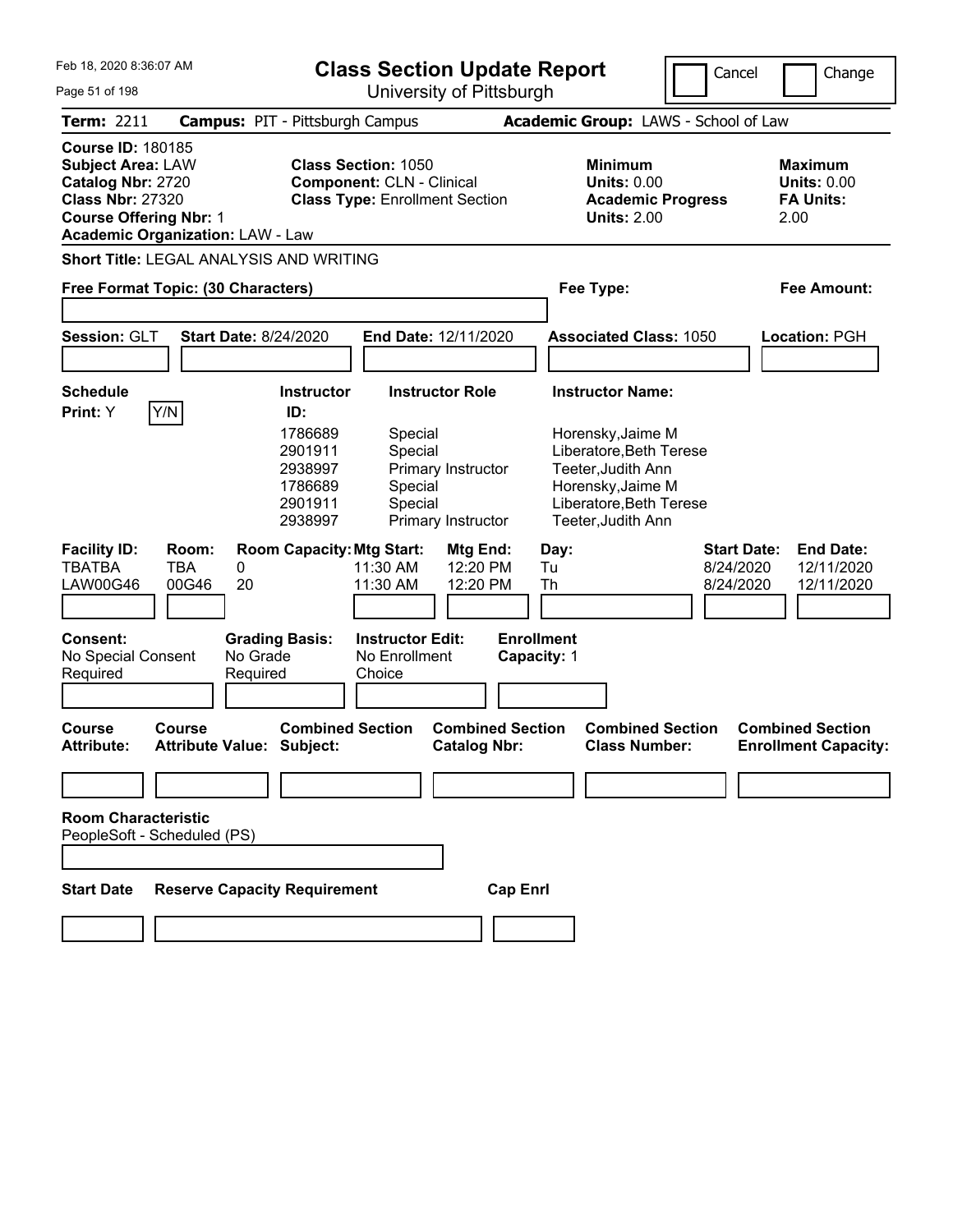| Feb 18, 2020 8:36:07 AM                                                                                                                                                          | <b>Class Section Update Report</b>                                                                      |                                                                                        | Cancel<br>Change                                                  |
|----------------------------------------------------------------------------------------------------------------------------------------------------------------------------------|---------------------------------------------------------------------------------------------------------|----------------------------------------------------------------------------------------|-------------------------------------------------------------------|
| Page 52 of 198                                                                                                                                                                   | University of Pittsburgh                                                                                |                                                                                        |                                                                   |
| <b>Term: 2211</b>                                                                                                                                                                | <b>Campus: PIT - Pittsburgh Campus</b>                                                                  | Academic Group: LAWS - School of Law                                                   |                                                                   |
| <b>Course ID: 180185</b><br><b>Subject Area: LAW</b><br>Catalog Nbr: 2720<br><b>Class Nbr: 27323</b><br><b>Course Offering Nbr: 1</b><br><b>Academic Organization: LAW - Law</b> | <b>Class Section: 1055</b><br><b>Component: CLN - Clinical</b><br><b>Class Type: Enrollment Section</b> | <b>Minimum</b><br><b>Units: 0.00</b><br><b>Academic Progress</b><br><b>Units: 2.00</b> | <b>Maximum</b><br><b>Units: 0.00</b><br><b>FA Units:</b><br>2.00  |
| Short Title: LEGAL ANALYSIS AND WRITING                                                                                                                                          |                                                                                                         |                                                                                        |                                                                   |
| Free Format Topic: (30 Characters)                                                                                                                                               |                                                                                                         | Fee Type:                                                                              | <b>Fee Amount:</b>                                                |
|                                                                                                                                                                                  |                                                                                                         |                                                                                        |                                                                   |
| Session: GLT<br><b>Start Date: 8/24/2020</b>                                                                                                                                     | End Date: 12/11/2020                                                                                    | <b>Associated Class: 1055</b>                                                          | Location: PGH                                                     |
|                                                                                                                                                                                  |                                                                                                         |                                                                                        |                                                                   |
| <b>Schedule</b>                                                                                                                                                                  | <b>Instructor Role</b><br><b>Instructor</b><br>ID:                                                      | <b>Instructor Name:</b>                                                                |                                                                   |
| Y/N<br>Print: Y                                                                                                                                                                  | 3018078<br>Primary Instructor<br>1786689<br>Special<br>2901911<br>Special                               | Coogan, Leigh Argentieri<br>Horensky, Jaime M<br>Liberatore, Beth Terese               |                                                                   |
| <b>Facility ID:</b><br>Room:<br>LAW00G18<br>00G18<br>28                                                                                                                          | <b>Room Capacity: Mtg Start:</b><br>Mtg End:<br>11:20 AM<br>10:30 AM                                    | Day:<br>TuFr                                                                           | <b>Start Date:</b><br><b>End Date:</b><br>8/24/2020<br>12/11/2020 |
| <b>Consent:</b><br><b>Grading Basis:</b><br>No Special Consent<br>No Grade<br>Required<br>Required                                                                               | <b>Instructor Edit:</b><br>No Enrollment<br>Choice                                                      | <b>Enrollment</b><br>Capacity: 1                                                       |                                                                   |
| <b>Course</b><br>Course<br><b>Attribute:</b><br><b>Attribute Value: Subject:</b>                                                                                                 | <b>Combined Section</b><br><b>Combined Section</b><br><b>Catalog Nbr:</b>                               | <b>Combined Section</b><br><b>Class Number:</b>                                        | <b>Combined Section</b><br><b>Enrollment Capacity:</b>            |
|                                                                                                                                                                                  |                                                                                                         |                                                                                        |                                                                   |
| <b>Room Characteristic</b><br>PeopleSoft - Scheduled (PS)                                                                                                                        |                                                                                                         |                                                                                        |                                                                   |
| <b>Reserve Capacity Requirement</b><br><b>Start Date</b>                                                                                                                         | <b>Cap Enrl</b>                                                                                         |                                                                                        |                                                                   |
|                                                                                                                                                                                  |                                                                                                         |                                                                                        |                                                                   |
|                                                                                                                                                                                  |                                                                                                         |                                                                                        |                                                                   |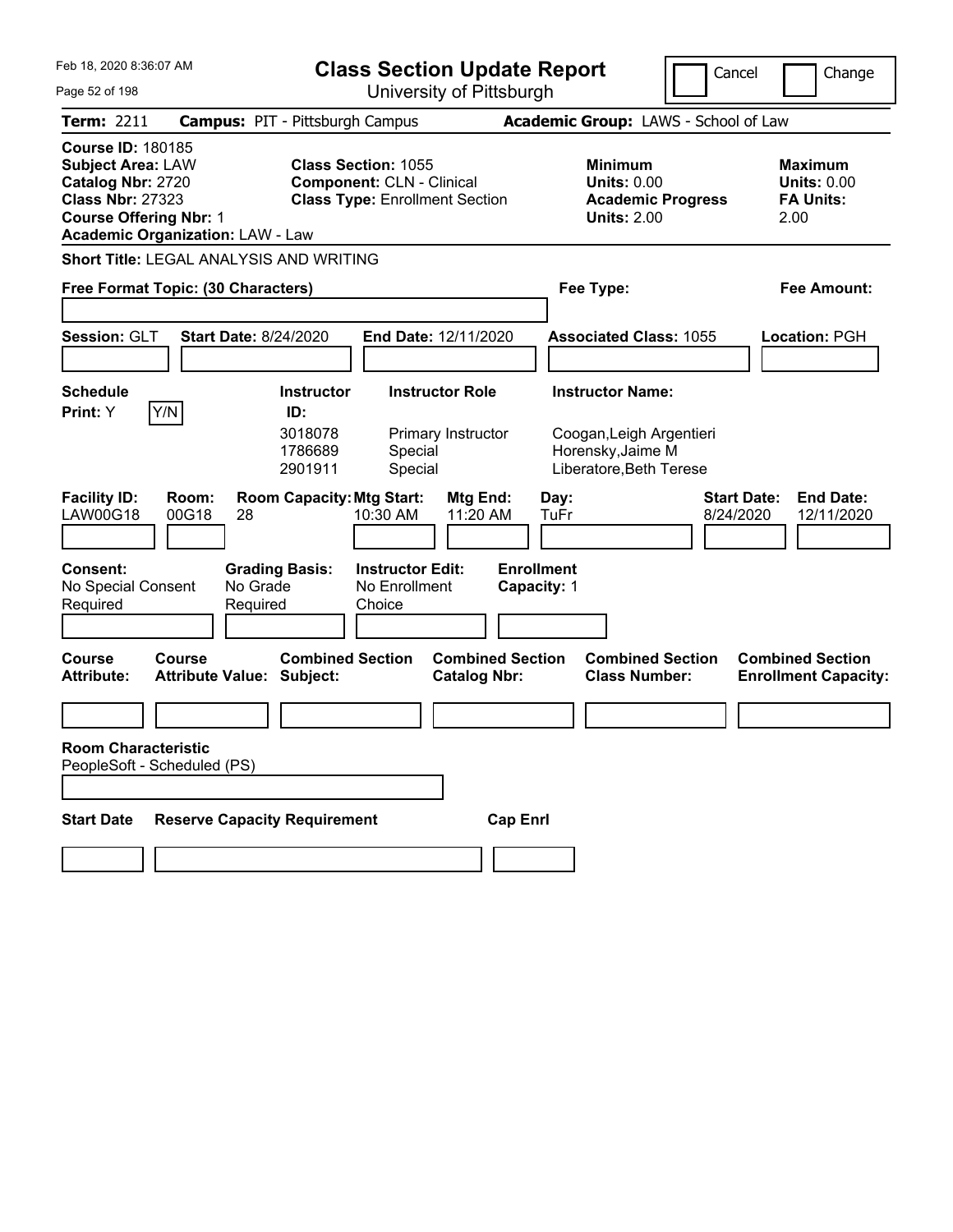| Feb 18, 2020 8:36:07 AM                                                                                                                                                          | <b>Class Section Update Report</b>                                                                        |                                                |                                                                                        | Cancel<br>Change                                                  |
|----------------------------------------------------------------------------------------------------------------------------------------------------------------------------------|-----------------------------------------------------------------------------------------------------------|------------------------------------------------|----------------------------------------------------------------------------------------|-------------------------------------------------------------------|
| Page 53 of 198                                                                                                                                                                   |                                                                                                           | University of Pittsburgh                       |                                                                                        |                                                                   |
| <b>Term: 2211</b>                                                                                                                                                                | <b>Campus: PIT - Pittsburgh Campus</b>                                                                    |                                                | Academic Group: LAWS - School of Law                                                   |                                                                   |
| <b>Course ID: 114228</b><br><b>Subject Area: LAW</b><br>Catalog Nbr: 2731<br><b>Class Nbr: 13363</b><br><b>Course Offering Nbr: 1</b><br><b>Academic Organization: LAW - Law</b> | <b>Class Section: 1010</b><br><b>Component: LEC - Lecture</b><br><b>Class Type: Enrollment Section</b>    |                                                | <b>Minimum</b><br><b>Units: 1.00</b><br><b>Academic Progress</b><br><b>Units: 1.00</b> | <b>Maximum</b><br><b>Units: 1.00</b><br><b>FA Units:</b><br>1.00  |
| <b>Short Title: CURRENT ISSUES IN HEALTH LAW</b>                                                                                                                                 |                                                                                                           |                                                |                                                                                        |                                                                   |
| Free Format Topic: (30 Characters)                                                                                                                                               |                                                                                                           |                                                | Fee Type:                                                                              | Fee Amount:                                                       |
| Session: GLT<br><b>Start Date: 8/24/2020</b>                                                                                                                                     |                                                                                                           | End Date: 12/11/2020                           | <b>Associated Class: 1010</b>                                                          | Location: PGH                                                     |
| <b>Schedule</b>                                                                                                                                                                  | <b>Instructor</b>                                                                                         | <b>Instructor Role</b>                         | <b>Instructor Name:</b>                                                                |                                                                   |
| Y/N<br>Print: Y<br><b>Facility ID:</b><br>Room:<br><b>LAW00G46</b><br>00G46<br>20                                                                                                | ID:<br>2954132<br>1786689<br>Special<br>2901911<br>Special<br><b>Room Capacity: Mtg Start:</b><br>4:30 PM | Primary Instructor<br>Mtg End:<br>6:00 PM      | Cummings, Mary Nell<br>Horensky, Jaime M<br>Liberatore, Beth Terese<br>Day:<br>Tu      | <b>Start Date:</b><br><b>End Date:</b><br>8/24/2020<br>12/11/2020 |
|                                                                                                                                                                                  |                                                                                                           |                                                |                                                                                        |                                                                   |
| <b>Consent:</b><br>No Special Consent<br>Required<br><b>Basis</b>                                                                                                                | <b>Grading Basis:</b><br><b>Instructor Edit:</b><br>Grad LG/SU3<br>No Enrollment<br>Choice                | <b>Enrollment</b><br>Capacity: 3               |                                                                                        |                                                                   |
| Course<br>Course<br><b>Attribute Value: Subject:</b><br><b>Attribute:</b>                                                                                                        | <b>Combined Section</b>                                                                                   | <b>Combined Section</b><br><b>Catalog Nbr:</b> | <b>Combined Section</b><br><b>Class Number:</b>                                        | <b>Combined Section</b><br><b>Enrollment Capacity:</b>            |
|                                                                                                                                                                                  |                                                                                                           |                                                |                                                                                        |                                                                   |
| <b>Room Characteristic</b><br>PeopleSoft - Scheduled (PS)                                                                                                                        |                                                                                                           |                                                |                                                                                        |                                                                   |
| <b>Start Date</b>                                                                                                                                                                | <b>Reserve Capacity Requirement</b>                                                                       | <b>Cap Enrl</b>                                |                                                                                        |                                                                   |
|                                                                                                                                                                                  |                                                                                                           |                                                |                                                                                        |                                                                   |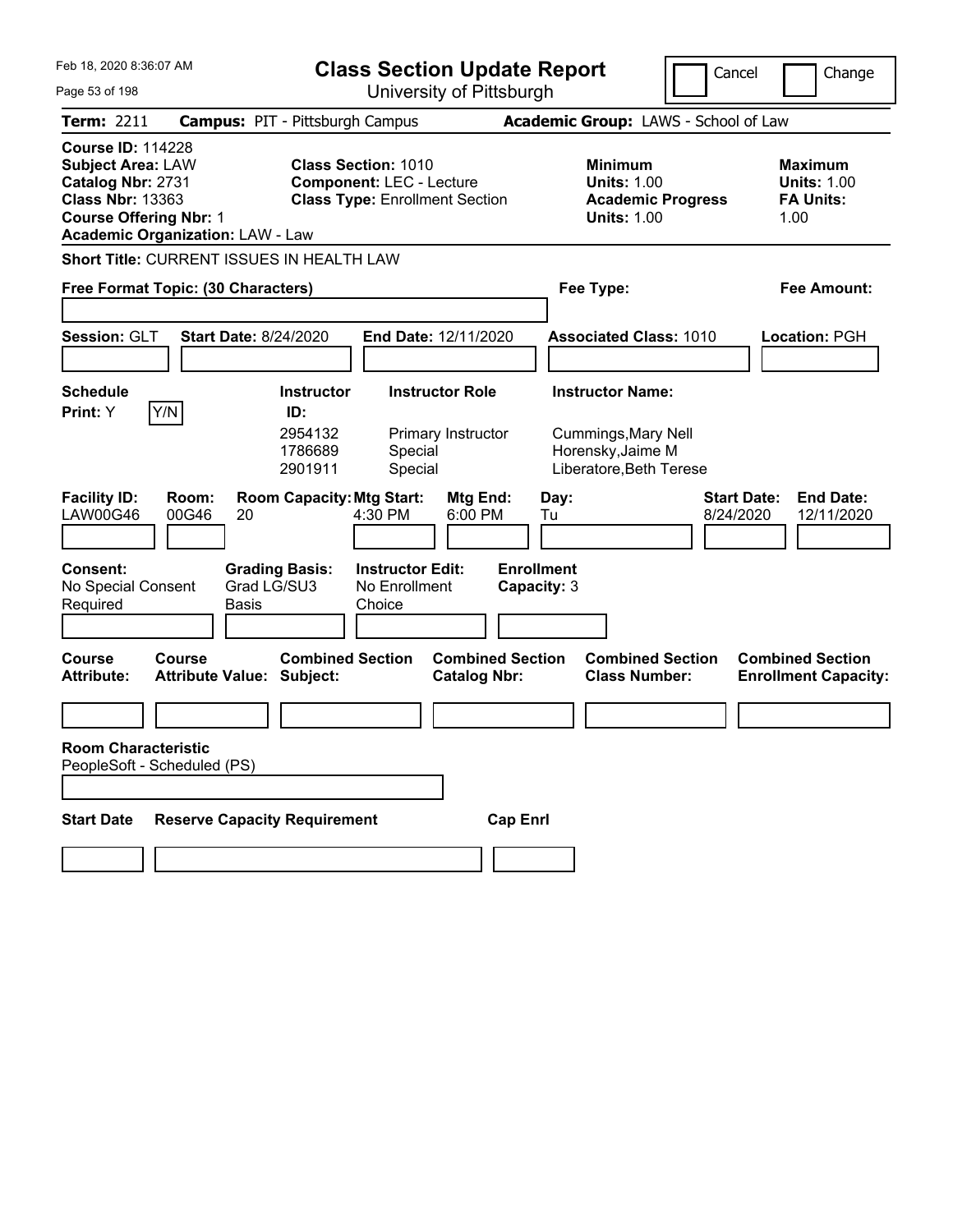| Feb 18, 2020 8:36:07 AM<br><b>Class Section Update Report</b><br>University of Pittsburgh<br>Page 54 of 198                           |                                                   |                                        |                                                                                                        |                                                |                                   |                                                                                        | Cancel                               | Change                                                           |
|---------------------------------------------------------------------------------------------------------------------------------------|---------------------------------------------------|----------------------------------------|--------------------------------------------------------------------------------------------------------|------------------------------------------------|-----------------------------------|----------------------------------------------------------------------------------------|--------------------------------------|------------------------------------------------------------------|
| Term: 2211                                                                                                                            |                                                   | <b>Campus: PIT - Pittsburgh Campus</b> |                                                                                                        |                                                |                                   |                                                                                        | Academic Group: LAWS - School of Law |                                                                  |
| <b>Course ID: 114233</b><br><b>Subject Area: LAW</b><br>Catalog Nbr: 2814<br><b>Class Nbr: 13364</b><br><b>Course Offering Nbr: 1</b> | <b>Academic Organization: LAW - Law</b>           |                                        | <b>Class Section: 1010</b><br><b>Component: LEC - Lecture</b><br><b>Class Type: Enrollment Section</b> |                                                |                                   | <b>Minimum</b><br><b>Units: 3.00</b><br><b>Academic Progress</b><br><b>Units: 3.00</b> |                                      | <b>Maximum</b><br><b>Units: 3.00</b><br><b>FA Units:</b><br>3.00 |
|                                                                                                                                       | Short Title: INTRO LAW AND LEGAL REASONING        |                                        |                                                                                                        |                                                |                                   |                                                                                        |                                      |                                                                  |
|                                                                                                                                       | Free Format Topic: (30 Characters)                |                                        |                                                                                                        |                                                | Fee Type:                         |                                                                                        |                                      | <b>Fee Amount:</b>                                               |
| Session: GLT                                                                                                                          | <b>Start Date: 8/24/2020</b>                      |                                        | End Date: 12/11/2020                                                                                   |                                                |                                   | <b>Associated Class: 1010</b>                                                          |                                      | Location: PGH                                                    |
| <b>Schedule</b>                                                                                                                       |                                                   | <b>Instructor</b>                      |                                                                                                        | <b>Instructor Role</b>                         |                                   | <b>Instructor Name:</b>                                                                |                                      |                                                                  |
| Print: Y                                                                                                                              | Y/N                                               | ID:<br>3328146<br>1786689<br>2901911   | Special<br>Special                                                                                     | Primary Instructor                             |                                   | Belczyk, Jaclyn Michelle<br>Horensky, Jaime M<br>Liberatore, Beth Terese               |                                      |                                                                  |
| <b>Facility ID:</b><br><b>LAW00G12</b>                                                                                                | Room:<br>00G12<br>69                              | <b>Room Capacity: Mtg Start:</b>       | 9:00 AM                                                                                                | Mtg End:<br>11:50 AM                           | Day:<br>Fr                        |                                                                                        | 8/24/2020                            | <b>End Date:</b><br><b>Start Date:</b><br>12/11/2020             |
| <b>Consent:</b><br>No Special Consent<br>Required                                                                                     | Basis                                             | <b>Grading Basis:</b><br>Grad LG/SU3   | <b>Instructor Edit:</b><br>No Enrollment<br>Choice                                                     |                                                | <b>Enrollment</b><br>Capacity: 20 |                                                                                        |                                      |                                                                  |
| <b>Course</b><br><b>Attribute:</b>                                                                                                    | <b>Course</b><br><b>Attribute Value: Subject:</b> | <b>Combined Section</b>                |                                                                                                        | <b>Combined Section</b><br><b>Catalog Nbr:</b> |                                   | <b>Combined Section</b><br><b>Class Number:</b>                                        |                                      | <b>Combined Section</b><br><b>Enrollment Capacity:</b>           |
|                                                                                                                                       |                                                   |                                        |                                                                                                        |                                                |                                   |                                                                                        |                                      |                                                                  |
| <b>Room Characteristic</b>                                                                                                            | PeopleSoft - Scheduled (PS)                       |                                        |                                                                                                        |                                                |                                   |                                                                                        |                                      |                                                                  |
| <b>Start Date</b>                                                                                                                     | <b>Reserve Capacity Requirement</b>               |                                        |                                                                                                        | <b>Cap Enrl</b>                                |                                   |                                                                                        |                                      |                                                                  |
|                                                                                                                                       |                                                   |                                        |                                                                                                        |                                                |                                   |                                                                                        |                                      |                                                                  |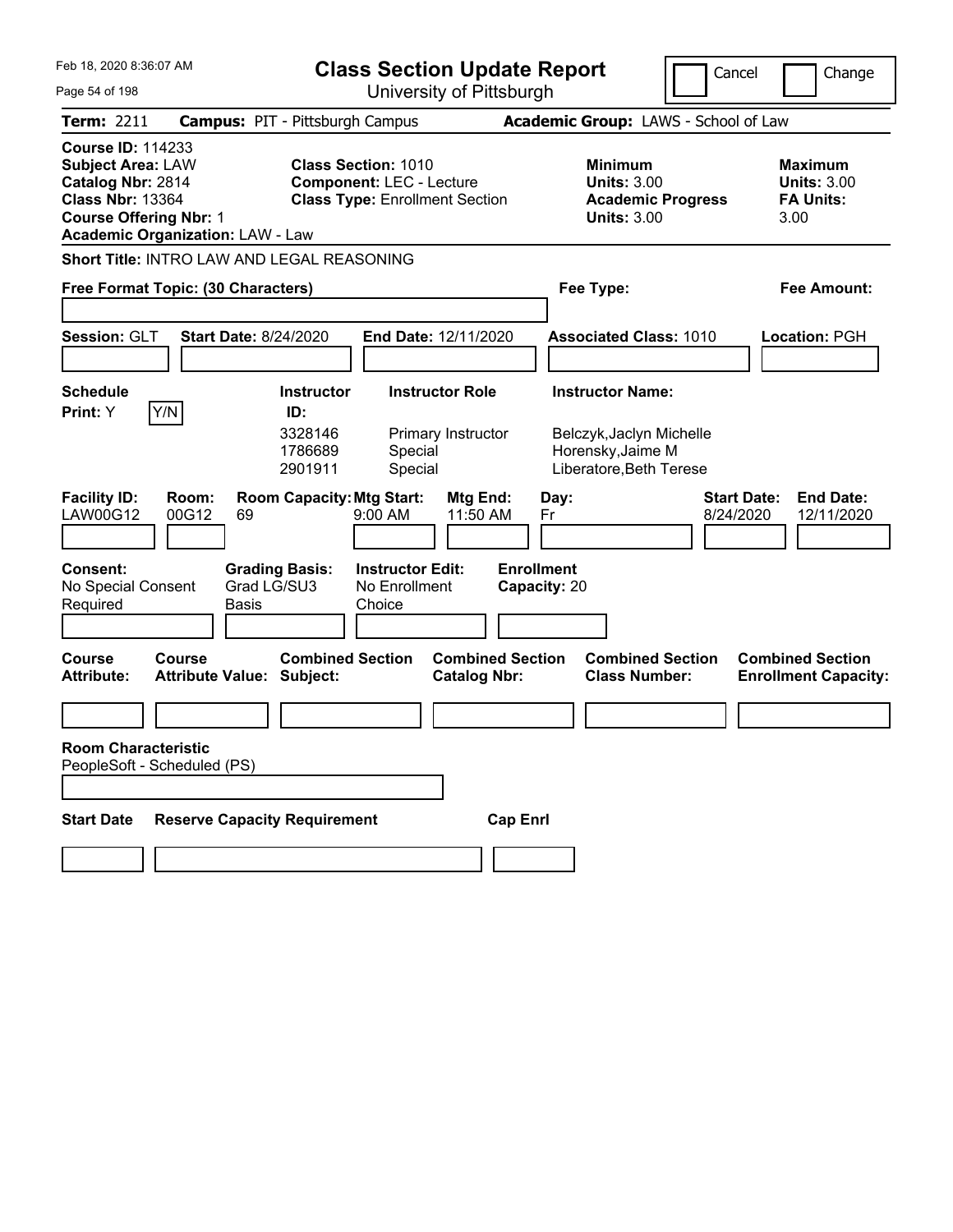| Feb 18, 2020 8:36:07 AM                                                                                                                                                          | <b>Class Section Update Report</b>            |                                                                                                        |                                                    |                                                | Cancel                           |            | Change                                                                                 |                                 |                                                                  |                                |
|----------------------------------------------------------------------------------------------------------------------------------------------------------------------------------|-----------------------------------------------|--------------------------------------------------------------------------------------------------------|----------------------------------------------------|------------------------------------------------|----------------------------------|------------|----------------------------------------------------------------------------------------|---------------------------------|------------------------------------------------------------------|--------------------------------|
| Page 55 of 198                                                                                                                                                                   |                                               | University of Pittsburgh                                                                               |                                                    |                                                |                                  |            |                                                                                        |                                 |                                                                  |                                |
| <b>Term: 2211</b>                                                                                                                                                                | <b>Campus: PIT - Pittsburgh Campus</b>        |                                                                                                        |                                                    |                                                |                                  |            | Academic Group: LAWS - School of Law                                                   |                                 |                                                                  |                                |
| <b>Course ID: 189864</b><br><b>Subject Area: LAW</b><br>Catalog Nbr: 2889<br><b>Class Nbr: 27285</b><br><b>Course Offering Nbr: 1</b><br><b>Academic Organization: LAW - Law</b> |                                               | <b>Class Section: 1010</b><br><b>Component: LEC - Lecture</b><br><b>Class Type: Enrollment Section</b> |                                                    |                                                |                                  |            | <b>Minimum</b><br><b>Units: 3.00</b><br><b>Academic Progress</b><br><b>Units: 3.00</b> |                                 | <b>Maximum</b><br><b>Units: 3.00</b><br><b>FA Units:</b><br>3.00 |                                |
| Short Title: LEGAL ANALYSIS & WRITING II                                                                                                                                         |                                               |                                                                                                        |                                                    |                                                |                                  |            |                                                                                        |                                 |                                                                  |                                |
| Free Format Topic: (30 Characters)                                                                                                                                               |                                               |                                                                                                        |                                                    |                                                | Fee Type:                        |            |                                                                                        | Fee Amount:                     |                                                                  |                                |
|                                                                                                                                                                                  |                                               |                                                                                                        |                                                    |                                                |                                  |            |                                                                                        |                                 |                                                                  |                                |
| Session: GLT                                                                                                                                                                     | <b>Start Date: 8/24/2020</b>                  |                                                                                                        | <b>End Date: 12/11/2020</b>                        |                                                |                                  |            | <b>Associated Class: 1010</b>                                                          |                                 | Location: PGH                                                    |                                |
|                                                                                                                                                                                  |                                               |                                                                                                        |                                                    |                                                |                                  |            |                                                                                        |                                 |                                                                  |                                |
| <b>Schedule</b>                                                                                                                                                                  |                                               | <b>Instructor</b>                                                                                      |                                                    | <b>Instructor Role</b>                         |                                  |            | <b>Instructor Name:</b>                                                                |                                 |                                                                  |                                |
| Y/N<br><b>Print:</b> Y                                                                                                                                                           |                                               | ID:<br>2906074<br>1786689<br>2901911                                                                   | Special<br>Special                                 | Primary Instructor                             |                                  |            | Deasy, Kevin M<br>Horensky, Jaime M<br>Liberatore, Beth Terese                         |                                 |                                                                  |                                |
| <b>Facility ID:</b><br>LAW00107<br>00107                                                                                                                                         | Room:<br>124                                  | <b>Room Capacity: Mtg Start:</b>                                                                       | 5:30 PM                                            | Mtg End:<br>8:20 PM                            |                                  | Day:<br>We |                                                                                        | <b>Start Date:</b><br>8/24/2020 |                                                                  | <b>End Date:</b><br>12/11/2020 |
| <b>Consent:</b><br>No Special Consent<br>Required                                                                                                                                | <b>Grading Basis:</b><br>Grad LG/SU3<br>Basis |                                                                                                        | <b>Instructor Edit:</b><br>No Enrollment<br>Choice |                                                | <b>Enrollment</b><br>Capacity: 1 |            |                                                                                        |                                 |                                                                  |                                |
| <b>Course</b><br>Course<br><b>Attribute:</b>                                                                                                                                     | <b>Attribute Value: Subject:</b>              | <b>Combined Section</b>                                                                                |                                                    | <b>Combined Section</b><br><b>Catalog Nbr:</b> |                                  |            | <b>Combined Section</b><br><b>Class Number:</b>                                        |                                 | <b>Combined Section</b>                                          | <b>Enrollment Capacity:</b>    |
|                                                                                                                                                                                  |                                               |                                                                                                        |                                                    |                                                |                                  |            |                                                                                        |                                 |                                                                  |                                |
| <b>Room Characteristic</b><br>PeopleSoft - Scheduled (PS)                                                                                                                        |                                               |                                                                                                        |                                                    |                                                |                                  |            |                                                                                        |                                 |                                                                  |                                |
|                                                                                                                                                                                  |                                               |                                                                                                        |                                                    |                                                |                                  |            |                                                                                        |                                 |                                                                  |                                |
| <b>Start Date</b>                                                                                                                                                                | <b>Reserve Capacity Requirement</b>           |                                                                                                        |                                                    |                                                | <b>Cap Enrl</b>                  |            |                                                                                        |                                 |                                                                  |                                |
|                                                                                                                                                                                  |                                               |                                                                                                        |                                                    |                                                |                                  |            |                                                                                        |                                 |                                                                  |                                |
|                                                                                                                                                                                  |                                               |                                                                                                        |                                                    |                                                |                                  |            |                                                                                        |                                 |                                                                  |                                |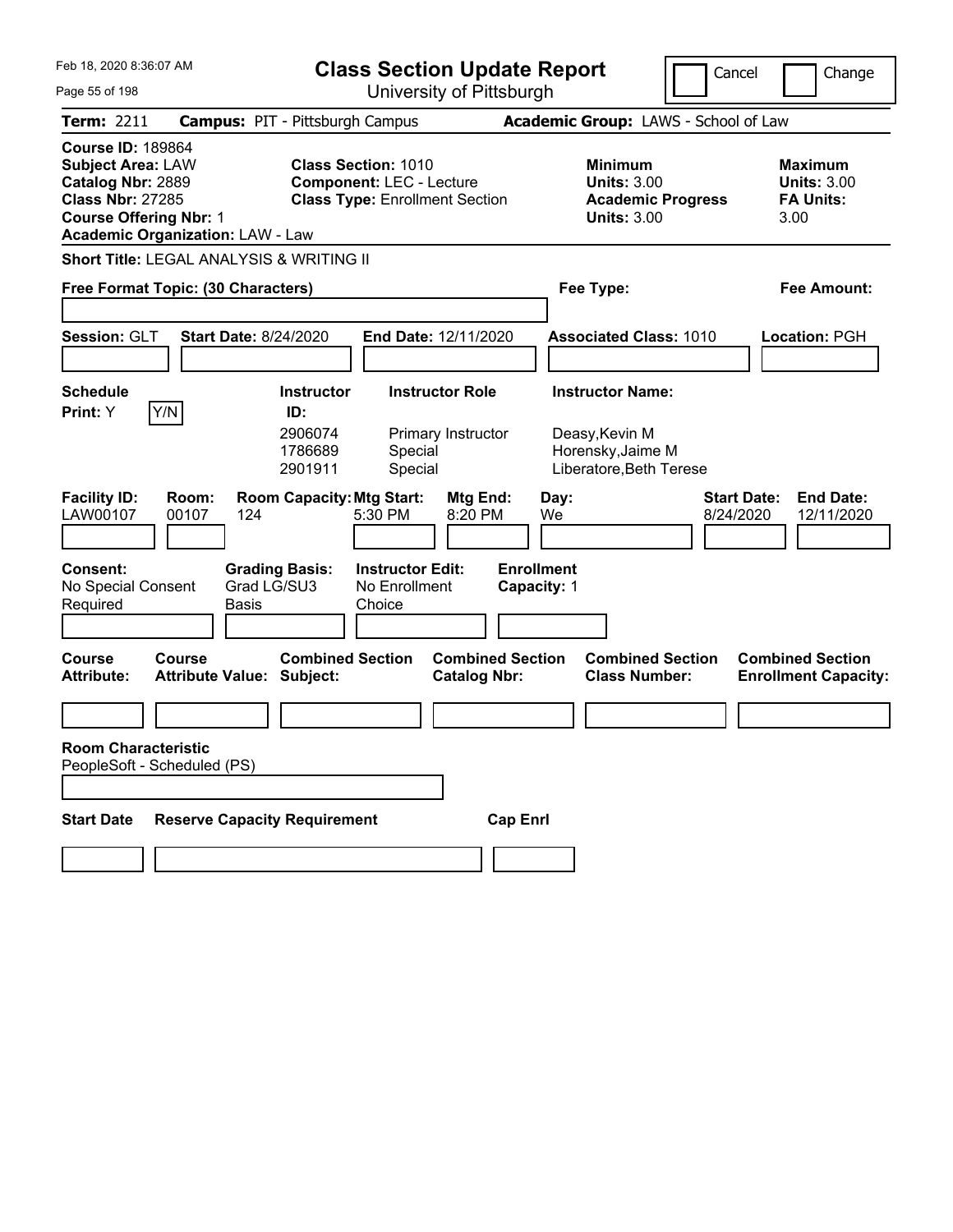| Feb 18, 2020 8:36:07 AM<br>Page 56 of 198                                                                                             |                                                                                                        | <b>Class Section Update Report</b><br>University of Pittsburgh              |                                           | Cancel                                                                  | Change                          |                                                                  |
|---------------------------------------------------------------------------------------------------------------------------------------|--------------------------------------------------------------------------------------------------------|-----------------------------------------------------------------------------|-------------------------------------------|-------------------------------------------------------------------------|---------------------------------|------------------------------------------------------------------|
| Term: 2211                                                                                                                            | <b>Campus: PIT - Pittsburgh Campus</b>                                                                 |                                                                             |                                           | Academic Group: LAWS - School of Law                                    |                                 |                                                                  |
| <b>Course ID: 114241</b><br><b>Subject Area: LAW</b><br>Catalog Nbr: 2902<br><b>Class Nbr: 13373</b><br><b>Course Offering Nbr: 1</b> | <b>Class Section: 1010</b><br><b>Academic Organization: LAW - Law</b>                                  | Component: IND - Independent Study<br><b>Class Type: Enrollment Section</b> |                                           | <b>Minimum</b><br><b>Units: 1.00</b><br><b>Units: 1.00</b>              | <b>Academic Progress</b>        | <b>Maximum</b><br><b>Units: 1.00</b><br><b>FA Units:</b><br>1.00 |
|                                                                                                                                       | <b>Short Title: INDEPENDENT STUDY</b>                                                                  |                                                                             |                                           |                                                                         |                                 |                                                                  |
|                                                                                                                                       | Free Format Topic: (30 Characters)                                                                     |                                                                             |                                           | Fee Type:                                                               |                                 | Fee Amount:                                                      |
| Session: GLT                                                                                                                          | <b>Start Date: 8/24/2020</b>                                                                           | <b>End Date: 12/11/2020</b>                                                 |                                           | <b>Associated Class: 1010</b>                                           |                                 | Location: PGH                                                    |
| <b>Schedule</b><br>Y/N<br>Print: Y                                                                                                    | <b>Instructor</b><br>ID:<br>1786689<br>2901911                                                         | <b>Instructor Role</b><br>Special<br>Special                                |                                           | <b>Instructor Name:</b><br>Horensky, Jaime M<br>Liberatore, Beth Terese |                                 |                                                                  |
| <b>Facility ID:</b><br><b>TBATBA</b><br><b>Consent:</b><br><b>Department Consent</b><br>Required                                      | Room:<br><b>Room Capacity: Mtg Start:</b><br>TBA<br>0<br><b>Grading Basis:</b><br>Grad LG/SU3<br>Basis | Mtg End:<br><b>Instructor Edit:</b><br>No Enrollment<br>Choice              | Day:<br><b>Enrollment</b><br>Capacity: 10 |                                                                         | <b>Start Date:</b><br>8/24/2020 | <b>End Date:</b><br>12/11/2020                                   |
| Course<br><b>Attribute:</b>                                                                                                           | <b>Combined Section</b><br>Course<br><b>Attribute Value: Subject:</b>                                  | <b>Catalog Nbr:</b>                                                         | <b>Combined Section</b>                   | <b>Combined Section</b><br><b>Class Number:</b>                         |                                 | <b>Combined Section</b><br><b>Enrollment Capacity:</b>           |
|                                                                                                                                       |                                                                                                        |                                                                             |                                           |                                                                         |                                 |                                                                  |
| <b>Room Characteristic</b>                                                                                                            |                                                                                                        |                                                                             |                                           |                                                                         |                                 |                                                                  |
|                                                                                                                                       |                                                                                                        |                                                                             |                                           |                                                                         |                                 |                                                                  |
| <b>Start Date</b>                                                                                                                     | <b>Reserve Capacity Requirement</b>                                                                    |                                                                             | <b>Cap Enrl</b>                           |                                                                         |                                 |                                                                  |
|                                                                                                                                       |                                                                                                        |                                                                             |                                           |                                                                         |                                 |                                                                  |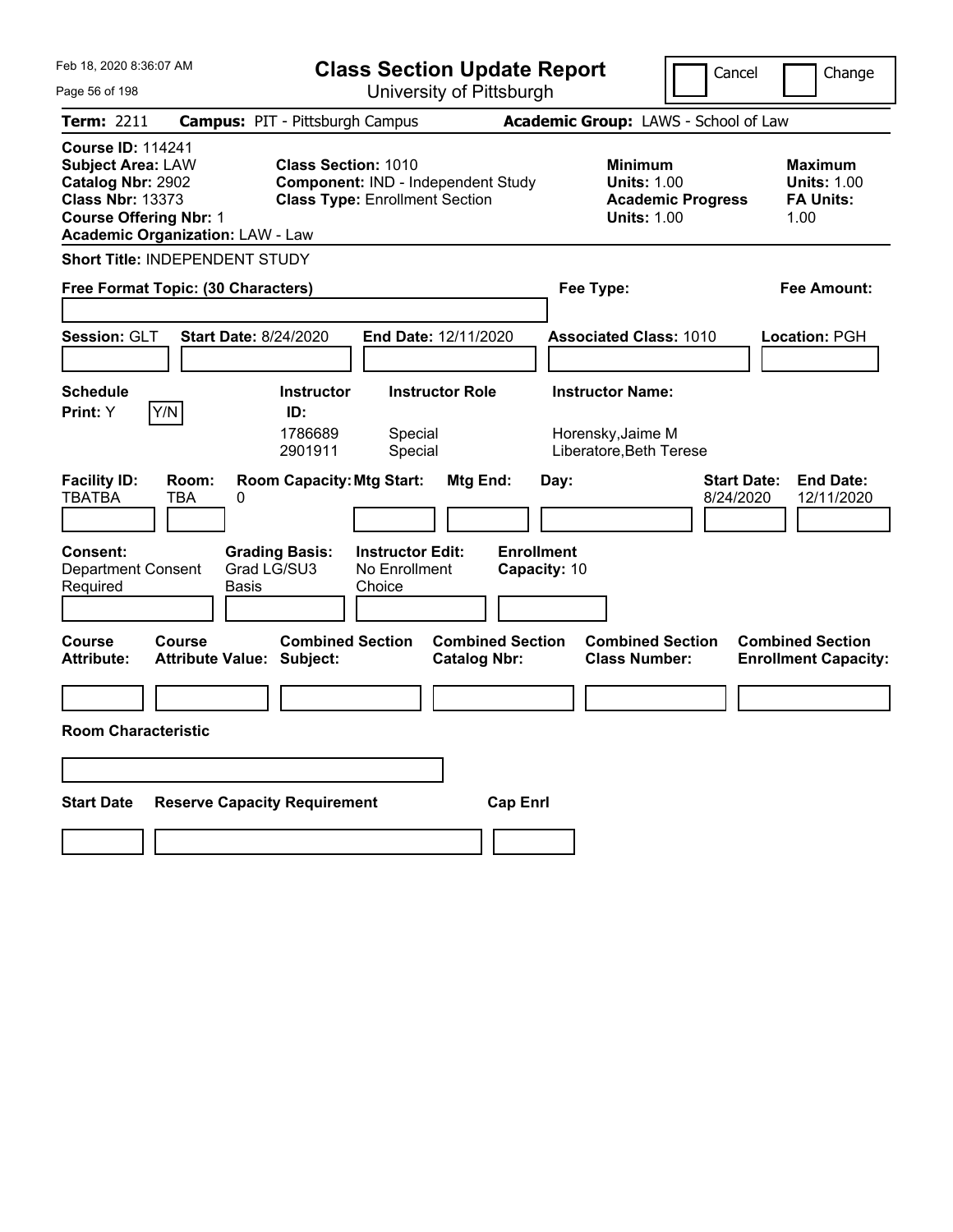| Feb 18, 2020 8:36:07 AM                                                                                                               |                                               |                                                                                                           | <b>Class Section Update Report</b>             |                                                            | Cancel                          | Change                                                           |
|---------------------------------------------------------------------------------------------------------------------------------------|-----------------------------------------------|-----------------------------------------------------------------------------------------------------------|------------------------------------------------|------------------------------------------------------------|---------------------------------|------------------------------------------------------------------|
| Page 57 of 198                                                                                                                        |                                               |                                                                                                           | University of Pittsburgh                       |                                                            |                                 |                                                                  |
| Term: 2211                                                                                                                            |                                               | <b>Campus: PIT - Pittsburgh Campus</b>                                                                    |                                                | Academic Group: LAWS - School of Law                       |                                 |                                                                  |
| <b>Course ID: 114242</b><br><b>Subject Area: LAW</b><br>Catalog Nbr: 2903<br><b>Class Nbr: 13369</b><br><b>Course Offering Nbr: 1</b> | <b>Academic Organization: LAW - Law</b>       | <b>Class Section: 1010</b><br>Component: IND - Independent Study<br><b>Class Type: Enrollment Section</b> |                                                | <b>Minimum</b><br><b>Units: 2.00</b><br><b>Units: 2.00</b> | <b>Academic Progress</b>        | <b>Maximum</b><br><b>Units: 2.00</b><br><b>FA Units:</b><br>2.00 |
|                                                                                                                                       | <b>Short Title: INDEPENDENT STUDY</b>         |                                                                                                           |                                                |                                                            |                                 |                                                                  |
|                                                                                                                                       | Free Format Topic: (30 Characters)            |                                                                                                           |                                                | Fee Type:                                                  |                                 | Fee Amount:                                                      |
| <b>Session: GLT</b><br><b>Schedule</b><br>Y/N<br>Print: Y                                                                             | <b>Start Date: 8/24/2020</b><br>ID:           | <b>Instructor</b>                                                                                         | End Date: 12/11/2020<br><b>Instructor Role</b> | <b>Associated Class: 1010</b><br><b>Instructor Name:</b>   |                                 | Location: PGH                                                    |
| <b>Facility ID:</b><br><b>TBATBA</b>                                                                                                  | 0<br>Room:<br>0<br>TBA                        | <b>Room Capacity: Mtg Start:</b>                                                                          | Mtg End:                                       | No Instructor Assigned<br>Day:                             | <b>Start Date:</b><br>8/24/2020 | <b>End Date:</b><br>12/11/2020                                   |
| Consent:<br><b>Department Consent</b><br>Required                                                                                     | <b>Grading Basis:</b><br>Grad LG/SU3<br>Basis | <b>Instructor Edit:</b><br>No Enrollment<br>Choice                                                        | <b>Enrollment</b><br>Capacity: 10              |                                                            |                                 |                                                                  |
| Course<br><b>Attribute:</b>                                                                                                           | <b>Course</b><br>Attribute Value: Subject:    | <b>Combined Section</b>                                                                                   | <b>Combined Section</b><br><b>Catalog Nbr:</b> | <b>Combined Section</b><br><b>Class Number:</b>            |                                 | <b>Combined Section</b><br><b>Enrollment Capacity:</b>           |
|                                                                                                                                       |                                               |                                                                                                           |                                                |                                                            |                                 |                                                                  |
| <b>Room Characteristic</b>                                                                                                            |                                               |                                                                                                           |                                                |                                                            |                                 |                                                                  |
|                                                                                                                                       |                                               |                                                                                                           |                                                |                                                            |                                 |                                                                  |
| <b>Start Date</b>                                                                                                                     | <b>Reserve Capacity Requirement</b>           |                                                                                                           | <b>Cap Enrl</b>                                |                                                            |                                 |                                                                  |
|                                                                                                                                       |                                               |                                                                                                           |                                                |                                                            |                                 |                                                                  |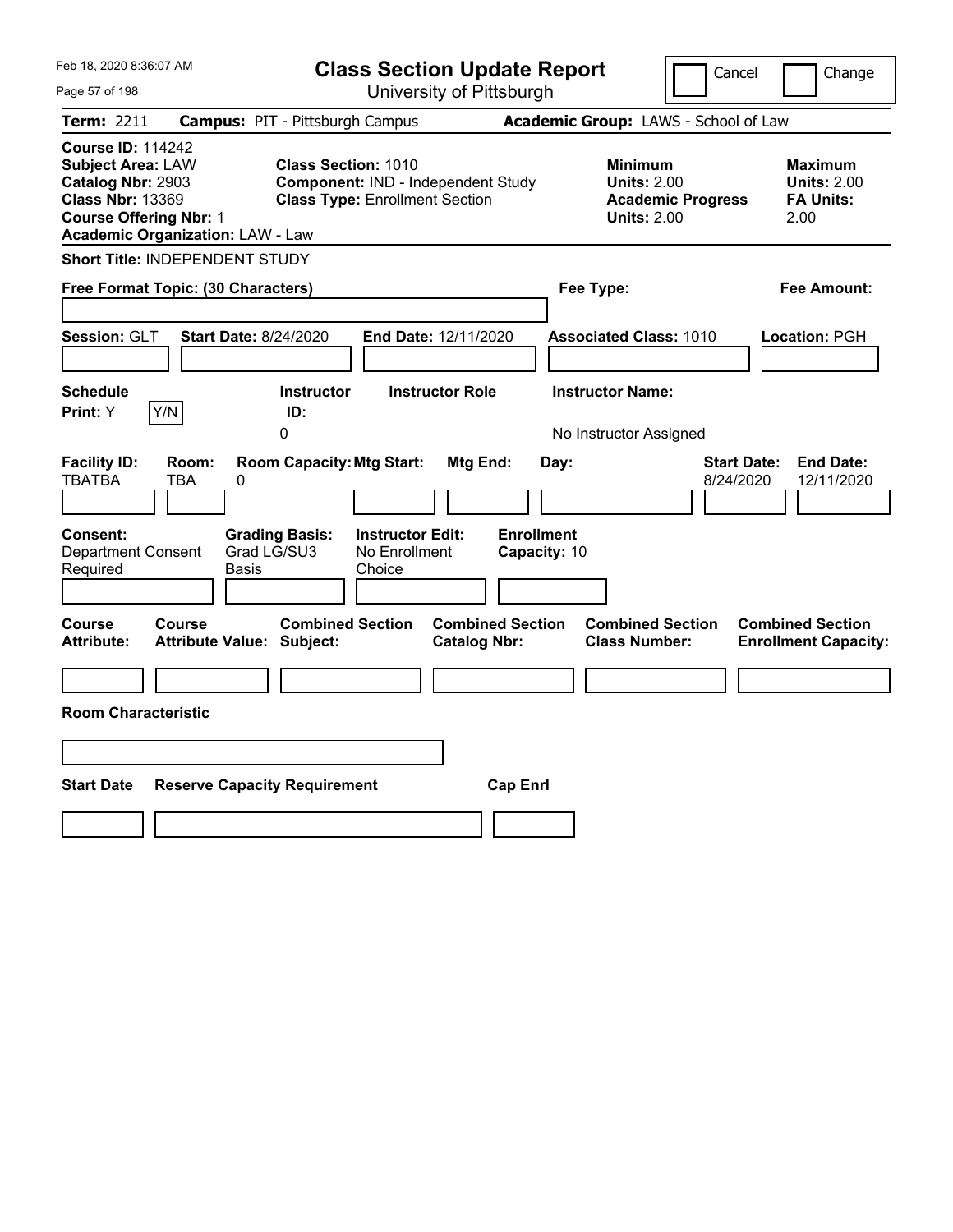| Feb 18, 2020 8:36:07 AM                                                                                                                                                          | <b>Class Section Update Report</b>                                                                                                                  | Cancel                                                                                                 | Change                                                           |
|----------------------------------------------------------------------------------------------------------------------------------------------------------------------------------|-----------------------------------------------------------------------------------------------------------------------------------------------------|--------------------------------------------------------------------------------------------------------|------------------------------------------------------------------|
| Page 58 of 198                                                                                                                                                                   | University of Pittsburgh                                                                                                                            |                                                                                                        |                                                                  |
| <b>Term: 2211</b>                                                                                                                                                                | <b>Campus: PIT - Pittsburgh Campus</b>                                                                                                              | Academic Group: LAWS - School of Law                                                                   |                                                                  |
| <b>Course ID: 114242</b><br><b>Subject Area: LAW</b><br>Catalog Nbr: 2903<br><b>Class Nbr: 13370</b><br><b>Course Offering Nbr: 1</b><br><b>Academic Organization: LAW - Law</b> | <b>Class Section: 1015</b><br>Component: IND - Independent Study<br><b>Class Type: Enrollment Section</b>                                           | <b>Minimum</b><br><b>Units: 2.00</b><br><b>Academic Progress</b><br><b>Units: 2.00</b>                 | <b>Maximum</b><br><b>Units: 2.00</b><br><b>FA Units:</b><br>2.00 |
| <b>Short Title: INDEPENDENT STUDY</b>                                                                                                                                            |                                                                                                                                                     |                                                                                                        |                                                                  |
| Free Format Topic: (30 Characters)                                                                                                                                               |                                                                                                                                                     | Fee Type:                                                                                              | Fee Amount:                                                      |
| Session: GLT<br><b>Schedule</b><br>Y/N<br><b>Print: Y</b>                                                                                                                        | <b>Start Date: 8/24/2020</b><br>End Date: 12/11/2020<br><b>Instructor</b><br><b>Instructor Role</b><br>ID:<br>0                                     | <b>Associated Class: 1015</b><br><b>Instructor Name:</b>                                               | Location: PGH                                                    |
| <b>Facility ID:</b><br>Room:<br><b>TBATBA</b><br>TBA<br>0<br>Consent:<br><b>Department Consent</b><br>Required                                                                   | <b>Room Capacity: Mtg Start:</b><br>Mtg End:<br><b>Grading Basis:</b><br><b>Instructor Edit:</b><br>Grad LG/SU3<br>No Enrollment<br>Basis<br>Choice | No Instructor Assigned<br><b>Start Date:</b><br>Day:<br>8/24/2020<br><b>Enrollment</b><br>Capacity: 10 | <b>End Date:</b><br>12/11/2020                                   |
| Course<br>Course<br><b>Attribute:</b>                                                                                                                                            | <b>Combined Section</b><br><b>Combined Section</b><br><b>Attribute Value: Subject:</b><br><b>Catalog Nbr:</b>                                       | <b>Combined Section</b><br><b>Class Number:</b>                                                        | <b>Combined Section</b><br><b>Enrollment Capacity:</b>           |
| <b>Room Characteristic</b>                                                                                                                                                       |                                                                                                                                                     |                                                                                                        |                                                                  |
|                                                                                                                                                                                  |                                                                                                                                                     |                                                                                                        |                                                                  |
| <b>Start Date</b>                                                                                                                                                                | <b>Reserve Capacity Requirement</b><br><b>Cap Enrl</b>                                                                                              |                                                                                                        |                                                                  |
|                                                                                                                                                                                  |                                                                                                                                                     |                                                                                                        |                                                                  |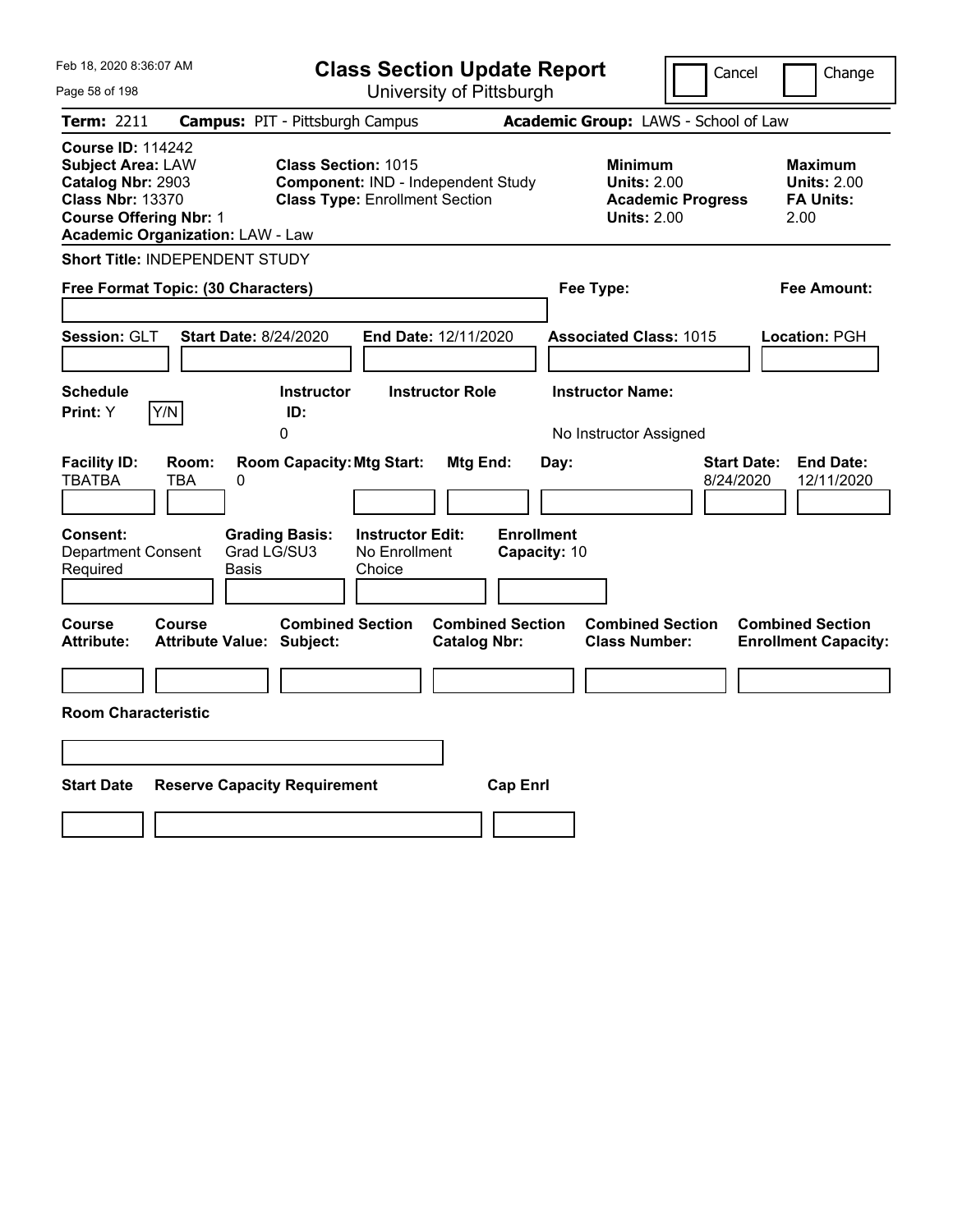| Feb 18, 2020 8:36:07 AM                                                                                                                                                          | <b>Class Section Update Report</b>                                                                                                         |                                                                                        | Cancel<br>Change                                                  |
|----------------------------------------------------------------------------------------------------------------------------------------------------------------------------------|--------------------------------------------------------------------------------------------------------------------------------------------|----------------------------------------------------------------------------------------|-------------------------------------------------------------------|
| Page 59 of 198                                                                                                                                                                   | University of Pittsburgh                                                                                                                   |                                                                                        |                                                                   |
| Term: 2211                                                                                                                                                                       | <b>Campus: PIT - Pittsburgh Campus</b>                                                                                                     | Academic Group: LAWS - School of Law                                                   |                                                                   |
| <b>Course ID: 190711</b><br><b>Subject Area: LAW</b><br>Catalog Nbr: 2910<br><b>Class Nbr: 28512</b><br><b>Course Offering Nbr: 1</b><br><b>Academic Organization: LAW - Law</b> | <b>Class Section: 1010</b><br><b>Component: LEC - Lecture</b><br><b>Class Type: Enrollment Section</b>                                     | <b>Minimum</b><br><b>Units: 3.00</b><br><b>Academic Progress</b><br><b>Units: 3.00</b> | <b>Maximum</b><br><b>Units: 3.00</b><br><b>FA Units:</b><br>3.00  |
| <b>Short Title: HOW LAW BEGAN</b>                                                                                                                                                |                                                                                                                                            |                                                                                        |                                                                   |
| Free Format Topic: (30 Characters)                                                                                                                                               |                                                                                                                                            | Fee Type:                                                                              | Fee Amount:                                                       |
| Session: GLT<br><b>Start Date: 8/24/2020</b><br><b>Schedule</b>                                                                                                                  | End Date: 12/11/2020<br><b>Instructor Role</b><br><b>Instructor</b>                                                                        | <b>Associated Class: 1010</b><br><b>Instructor Name:</b>                               | Location: PGH                                                     |
| Y/N<br>Print: Y                                                                                                                                                                  | ID:<br>0                                                                                                                                   | No Instructor Assigned                                                                 |                                                                   |
| <b>Facility ID:</b><br>Room:<br>LAW00113<br>00113<br>88<br>Consent:<br><b>Department Consent</b><br>Required<br>Basis                                                            | <b>Room Capacity: Mtg Start:</b><br>Mtg End:<br><b>Instructor Edit:</b><br><b>Grading Basis:</b><br>Grad LG/SU3<br>No Enrollment<br>Choice | Day:<br><b>Enrollment</b><br>Capacity: 50                                              | <b>End Date:</b><br><b>Start Date:</b><br>8/24/2020<br>12/11/2020 |
| Course<br><b>Course</b><br><b>Attribute:</b><br><b>Attribute Value: Subject:</b><br>UHC<br><b>UHC</b>                                                                            | <b>Combined Section</b><br><b>Combined Section</b><br><b>Catalog Nbr:</b>                                                                  | <b>Combined Section</b><br><b>Class Number:</b>                                        | <b>Combined Section</b><br><b>Enrollment Capacity:</b>            |
| <b>Room Characteristic</b><br>PeopleSoft - Scheduled (PS)                                                                                                                        |                                                                                                                                            |                                                                                        |                                                                   |
| <b>Start Date</b>                                                                                                                                                                | <b>Reserve Capacity Requirement</b>                                                                                                        | <b>Cap Enrl</b>                                                                        |                                                                   |
|                                                                                                                                                                                  |                                                                                                                                            |                                                                                        |                                                                   |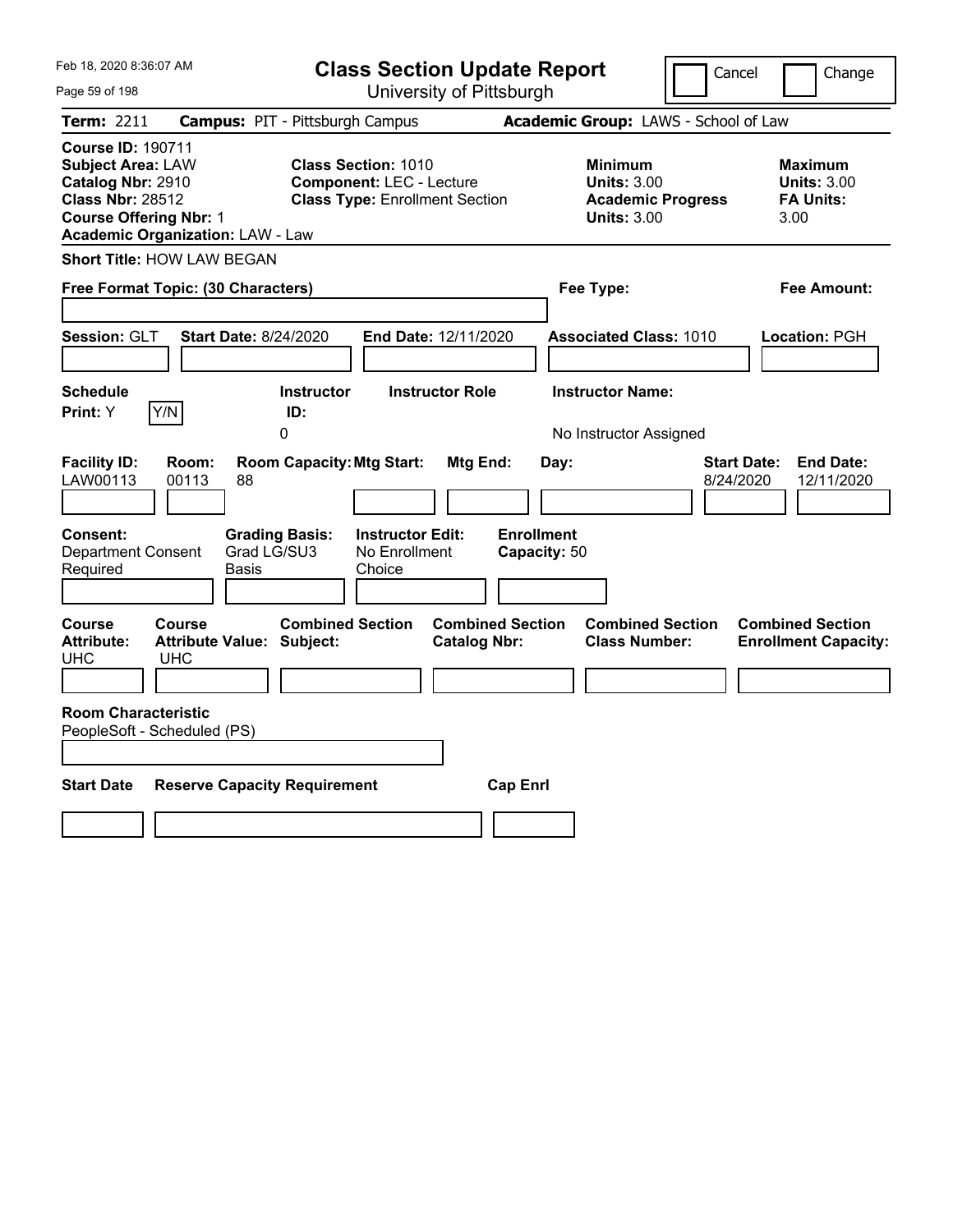| Feb 18, 2020 8:36:07 AM                                                                                                                                                                 | <b>Class Section Update Report</b>                                                                                                         |                                                                                               | Cancel<br>Change                                                  |
|-----------------------------------------------------------------------------------------------------------------------------------------------------------------------------------------|--------------------------------------------------------------------------------------------------------------------------------------------|-----------------------------------------------------------------------------------------------|-------------------------------------------------------------------|
| Page 60 of 198                                                                                                                                                                          | University of Pittsburgh                                                                                                                   |                                                                                               |                                                                   |
| Term: 2211                                                                                                                                                                              | <b>Campus: PIT - Pittsburgh Campus</b>                                                                                                     | Academic Group: LAWS - School of Law                                                          |                                                                   |
| <b>Course ID: 190712</b><br><b>Subject Area: LAW</b><br>Catalog Nbr: 2911<br><b>Class Nbr: 28513</b><br><b>Course Offering Nbr: 1</b><br><b>Academic Organization: LAW - Law</b>        | <b>Class Section: 1010</b><br><b>Component: LEC - Lecture</b><br><b>Class Type: Enrollment Section</b>                                     | <b>Minimum</b><br><b>Units: 3.00</b><br><b>Academic Progress</b><br><b>Units: 3.00</b>        | <b>Maximum</b><br><b>Units: 3.00</b><br><b>FA Units:</b><br>3.00  |
| <b>Short Title: FIRST AMENDMENT</b>                                                                                                                                                     |                                                                                                                                            |                                                                                               |                                                                   |
| Free Format Topic: (30 Characters)                                                                                                                                                      |                                                                                                                                            | Fee Type:                                                                                     | Fee Amount:                                                       |
| <b>Start Date: 8/24/2020</b><br>Session: GLT<br><b>Schedule</b><br>Y/N<br><b>Print:</b> Y                                                                                               | End Date: 12/11/2020<br><b>Instructor Role</b><br><b>Instructor</b><br>ID:<br>0                                                            | <b>Associated Class: 1010</b><br><b>Instructor Name:</b><br>No Instructor Assigned            | Location: PGH                                                     |
| <b>Facility ID:</b><br>Room:<br>LAW00118<br>00118<br>20<br>Consent:<br><b>Department Consent</b><br>Required<br>Basis                                                                   | <b>Room Capacity: Mtg Start:</b><br>Mtg End:<br><b>Grading Basis:</b><br><b>Instructor Edit:</b><br>Grad LG/SU3<br>No Enrollment<br>Choice | Day:<br><b>Enrollment</b><br>Capacity: 20                                                     | <b>Start Date:</b><br><b>End Date:</b><br>8/24/2020<br>12/11/2020 |
| Course<br>Course<br><b>Attribute:</b><br><b>Attribute Value: Subject:</b><br><b>UHC</b><br><b>UHC</b><br><b>Room Characteristic</b><br>PeopleSoft - Scheduled (PS)<br><b>Start Date</b> | <b>Combined Section</b><br><b>Catalog Nbr:</b><br><b>Reserve Capacity Requirement</b>                                                      | <b>Combined Section</b><br><b>Combined Section</b><br><b>Class Number:</b><br><b>Cap Enrl</b> | <b>Combined Section</b><br><b>Enrollment Capacity:</b>            |
|                                                                                                                                                                                         |                                                                                                                                            |                                                                                               |                                                                   |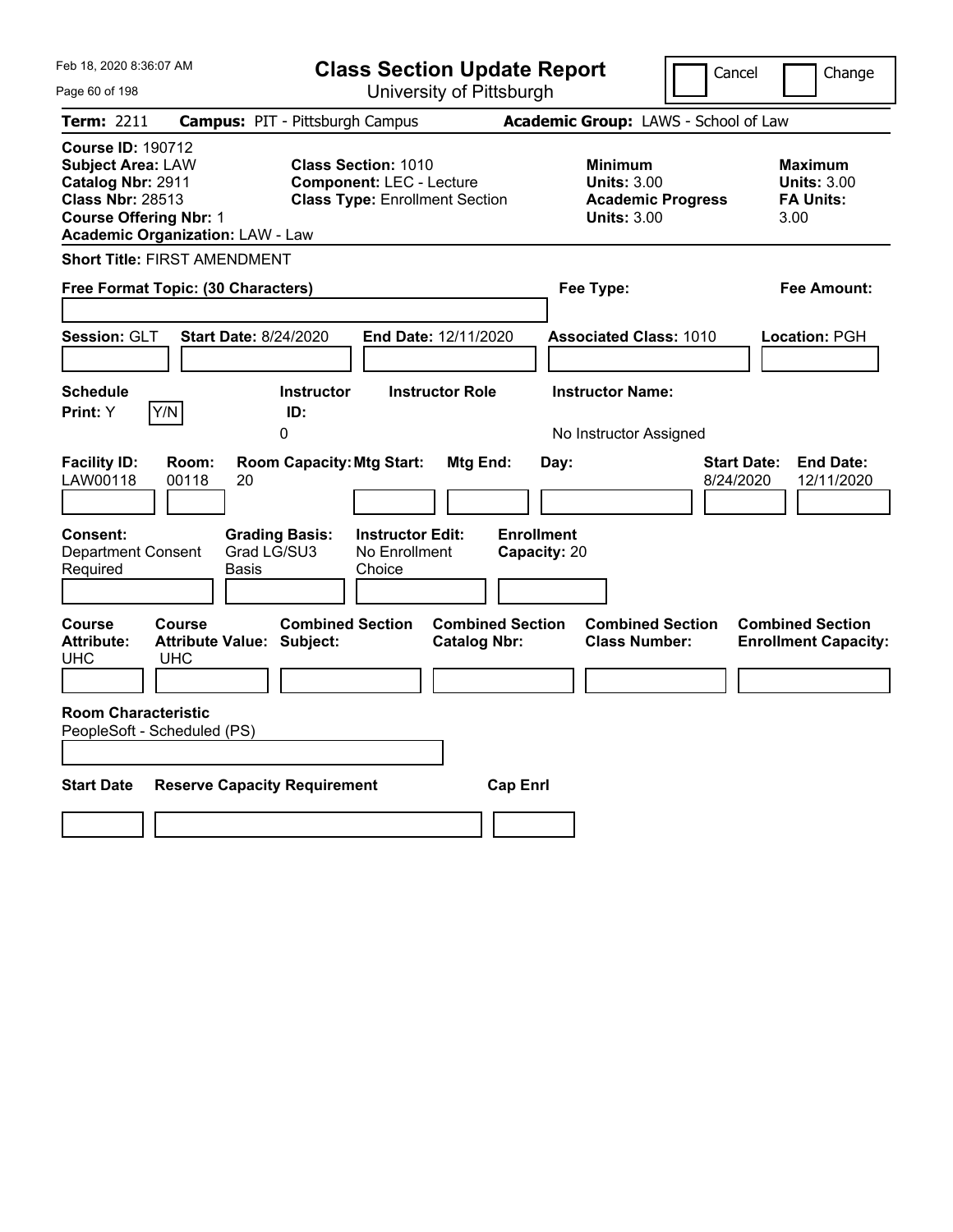| Feb 18, 2020 8:36:07 AM                                                                                                               |                                            |                                                                                                                 | <b>Class Section Update Report</b><br>Cancel       |                                                |                   | Change       |                                                                        |                          |                                 |                                                                  |
|---------------------------------------------------------------------------------------------------------------------------------------|--------------------------------------------|-----------------------------------------------------------------------------------------------------------------|----------------------------------------------------|------------------------------------------------|-------------------|--------------|------------------------------------------------------------------------|--------------------------|---------------------------------|------------------------------------------------------------------|
| Page 61 of 198                                                                                                                        |                                            |                                                                                                                 | University of Pittsburgh                           |                                                |                   |              |                                                                        |                          |                                 |                                                                  |
| Term: 2211                                                                                                                            | <b>Campus: PIT - Pittsburgh Campus</b>     |                                                                                                                 |                                                    |                                                |                   |              | Academic Group: LAWS - School of Law                                   |                          |                                 |                                                                  |
| <b>Course ID: 175734</b><br><b>Subject Area: LAW</b><br>Catalog Nbr: 2919<br><b>Class Nbr: 13390</b><br><b>Course Offering Nbr: 1</b> | <b>Academic Organization: LAW - Law</b>    | <b>Class Section: 1010</b><br><b>Component: DIR - Directed Studies</b><br><b>Class Type: Enrollment Section</b> |                                                    |                                                |                   |              | <b>Minimum</b><br><b>Units: 9.00</b><br><b>Units: 9.00</b>             | <b>Academic Progress</b> |                                 | <b>Maximum</b><br><b>Units: 9.00</b><br><b>FA Units:</b><br>9.00 |
|                                                                                                                                       | Short Title: SJD DISSERTATION RESEARCH     |                                                                                                                 |                                                    |                                                |                   |              |                                                                        |                          |                                 |                                                                  |
|                                                                                                                                       | Free Format Topic: (30 Characters)         |                                                                                                                 |                                                    |                                                |                   |              | Fee Type:                                                              |                          |                                 | Fee Amount:                                                      |
|                                                                                                                                       |                                            |                                                                                                                 |                                                    |                                                |                   |              |                                                                        |                          |                                 |                                                                  |
| Session: GLT                                                                                                                          | <b>Start Date: 8/24/2020</b>               |                                                                                                                 | End Date: 12/11/2020                               |                                                |                   |              | <b>Associated Class: 1010</b>                                          |                          |                                 | Location: PGH                                                    |
|                                                                                                                                       |                                            |                                                                                                                 |                                                    |                                                |                   |              |                                                                        |                          |                                 |                                                                  |
| <b>Schedule</b>                                                                                                                       |                                            | <b>Instructor</b>                                                                                               |                                                    | <b>Instructor Role</b>                         |                   |              | <b>Instructor Name:</b>                                                |                          |                                 |                                                                  |
| Y/N<br>Print: Y                                                                                                                       |                                            | ID:<br>2909519<br>1786689<br>2901911                                                                            | Special<br>Special                                 | Primary Instructor                             |                   |              | <b>Brand, Ronald A</b><br>Horensky, Jaime M<br>Liberatore, Beth Terese |                          |                                 |                                                                  |
| <b>Facility ID:</b><br><b>TBATBA</b>                                                                                                  | Room:<br>TBA<br>0                          | <b>Room Capacity: Mtg Start:</b>                                                                                |                                                    | Mtg End:                                       |                   | Day:         |                                                                        |                          | <b>Start Date:</b><br>8/24/2020 | <b>End Date:</b><br>12/11/2020                                   |
| <b>Consent:</b><br><b>Department Consent</b><br>Required                                                                              | Grad LG/SU3<br>Basis                       | <b>Grading Basis:</b>                                                                                           | <b>Instructor Edit:</b><br>No Enrollment<br>Choice |                                                | <b>Enrollment</b> | Capacity: 10 |                                                                        |                          |                                 |                                                                  |
| <b>Course</b><br><b>Attribute:</b>                                                                                                    | Course<br><b>Attribute Value: Subject:</b> | <b>Combined Section</b>                                                                                         |                                                    | <b>Combined Section</b><br><b>Catalog Nbr:</b> |                   |              | <b>Combined Section</b><br><b>Class Number:</b>                        |                          |                                 | <b>Combined Section</b><br><b>Enrollment Capacity:</b>           |
|                                                                                                                                       |                                            |                                                                                                                 |                                                    |                                                |                   |              |                                                                        |                          |                                 |                                                                  |
| <b>Room Characteristic</b>                                                                                                            |                                            |                                                                                                                 |                                                    |                                                |                   |              |                                                                        |                          |                                 |                                                                  |
|                                                                                                                                       |                                            |                                                                                                                 |                                                    |                                                |                   |              |                                                                        |                          |                                 |                                                                  |
| <b>Start Date</b>                                                                                                                     | <b>Reserve Capacity Requirement</b>        |                                                                                                                 |                                                    |                                                | <b>Cap Enrl</b>   |              |                                                                        |                          |                                 |                                                                  |
|                                                                                                                                       |                                            |                                                                                                                 |                                                    |                                                |                   |              |                                                                        |                          |                                 |                                                                  |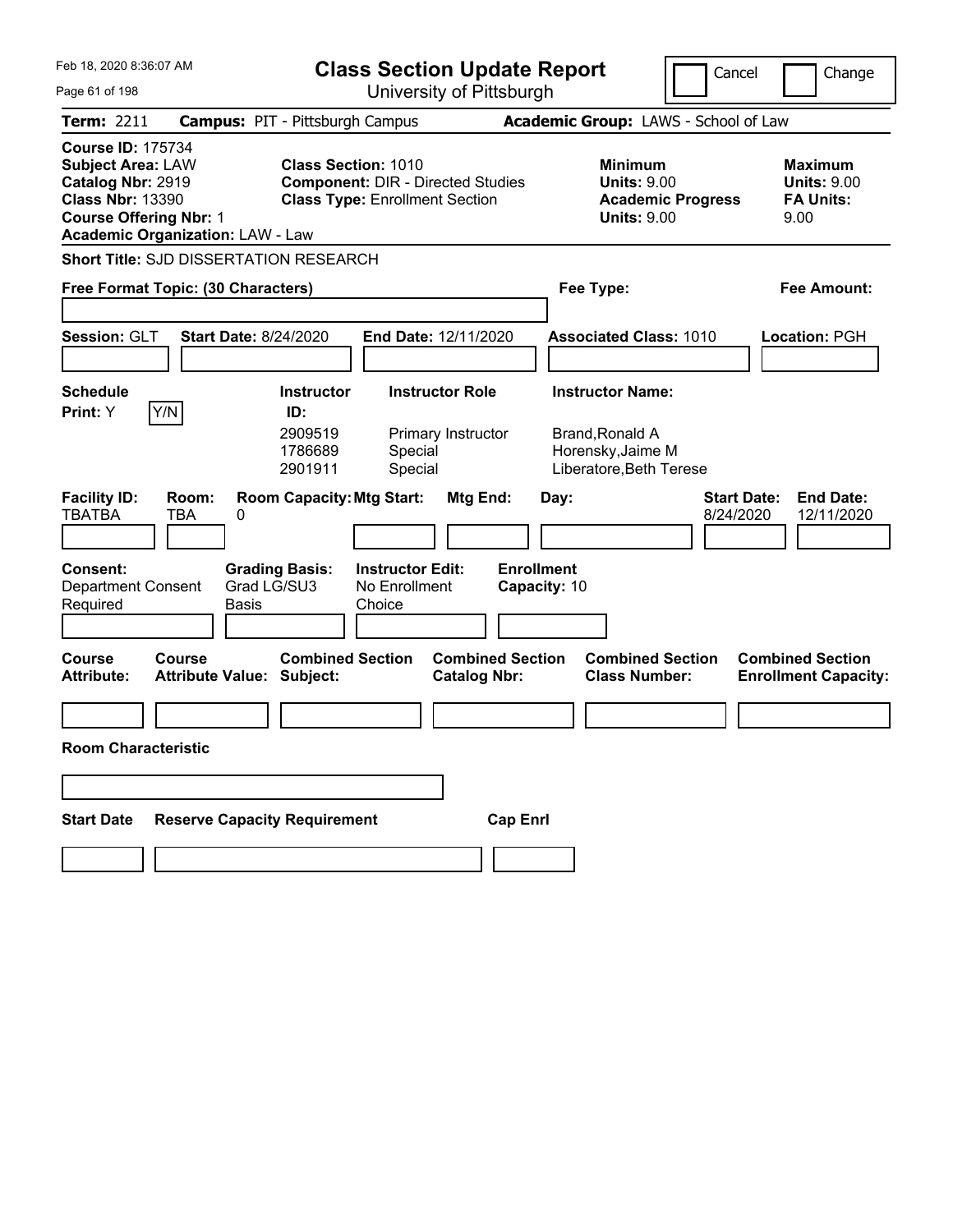| Feb 18, 2020 8:36:07 AM                                                                                                                                                          | <b>Class Section Update Report</b><br>Cancel<br>Change                                                                           |                                                                                                                           |                                                                  |  |
|----------------------------------------------------------------------------------------------------------------------------------------------------------------------------------|----------------------------------------------------------------------------------------------------------------------------------|---------------------------------------------------------------------------------------------------------------------------|------------------------------------------------------------------|--|
| Page 62 of 198                                                                                                                                                                   | University of Pittsburgh                                                                                                         |                                                                                                                           |                                                                  |  |
| <b>Term: 2211</b>                                                                                                                                                                | <b>Campus: PIT - Pittsburgh Campus</b>                                                                                           | Academic Group: LAWS - School of Law                                                                                      |                                                                  |  |
| <b>Course ID: 184165</b><br><b>Subject Area: LAW</b><br>Catalog Nbr: 2921<br><b>Class Nbr: 21834</b><br><b>Course Offering Nbr: 1</b><br><b>Academic Organization: LAW - Law</b> | <b>Class Section: 1010</b><br><b>Component: LEC - Lecture</b><br><b>Class Type: Enrollment Section</b>                           | <b>Minimum</b><br><b>Units: 2.00</b><br><b>Academic Progress</b><br><b>Units: 2.00</b>                                    | <b>Maximum</b><br><b>Units: 2.00</b><br><b>FA Units:</b><br>2.00 |  |
| Short Title: LEGAL ANALYSIS & WRITING                                                                                                                                            |                                                                                                                                  |                                                                                                                           |                                                                  |  |
| Free Format Topic: (30 Characters)                                                                                                                                               |                                                                                                                                  | Fee Type:                                                                                                                 | Fee Amount:                                                      |  |
|                                                                                                                                                                                  |                                                                                                                                  |                                                                                                                           |                                                                  |  |
| Session: GLT<br><b>Start Date: 8/24/2020</b>                                                                                                                                     | End Date: 12/11/2020                                                                                                             | <b>Associated Class: 1010</b>                                                                                             | Location: PGH                                                    |  |
|                                                                                                                                                                                  |                                                                                                                                  |                                                                                                                           |                                                                  |  |
| <b>Schedule</b>                                                                                                                                                                  | <b>Instructor Role</b><br><b>Instructor</b>                                                                                      | <b>Instructor Name:</b>                                                                                                   |                                                                  |  |
| Y/N<br><b>Print:</b> Y<br><b>Facility ID:</b><br>Room:<br><b>TBATBA</b><br><b>TBA</b><br>0                                                                                       | ID:<br>1786689<br>Special<br>2901911<br>Special<br>2909024<br>Primary Instructor<br><b>Room Capacity: Mtg Start:</b><br>Mtg End: | Horensky, Jaime M<br>Liberatore, Beth Terese<br>Sinsheimer-Weeks, Ann Margaret<br><b>Start Date:</b><br>Day:<br>8/24/2020 | <b>End Date:</b><br>12/11/2020                                   |  |
|                                                                                                                                                                                  |                                                                                                                                  |                                                                                                                           |                                                                  |  |
| <b>Consent:</b><br><b>Grading Basis:</b><br>Grad LG/SNC<br><b>Department Consent</b><br>Required<br>Basis                                                                        | <b>Enrollment</b><br><b>Instructor Edit:</b><br>No Enrollment<br>Choice                                                          | Capacity: 10                                                                                                              |                                                                  |  |
| <b>Course</b><br>Course<br><b>Attribute:</b><br><b>Attribute Value: Subject:</b>                                                                                                 | <b>Combined Section</b><br><b>Combined Section</b><br><b>Catalog Nbr:</b>                                                        | <b>Combined Section</b><br><b>Class Number:</b>                                                                           | <b>Combined Section</b><br><b>Enrollment Capacity:</b>           |  |
|                                                                                                                                                                                  |                                                                                                                                  |                                                                                                                           |                                                                  |  |
| <b>Room Characteristic</b>                                                                                                                                                       |                                                                                                                                  |                                                                                                                           |                                                                  |  |
|                                                                                                                                                                                  |                                                                                                                                  |                                                                                                                           |                                                                  |  |
| <b>Reserve Capacity Requirement</b><br><b>Start Date</b>                                                                                                                         | <b>Cap Enrl</b>                                                                                                                  |                                                                                                                           |                                                                  |  |
|                                                                                                                                                                                  |                                                                                                                                  |                                                                                                                           |                                                                  |  |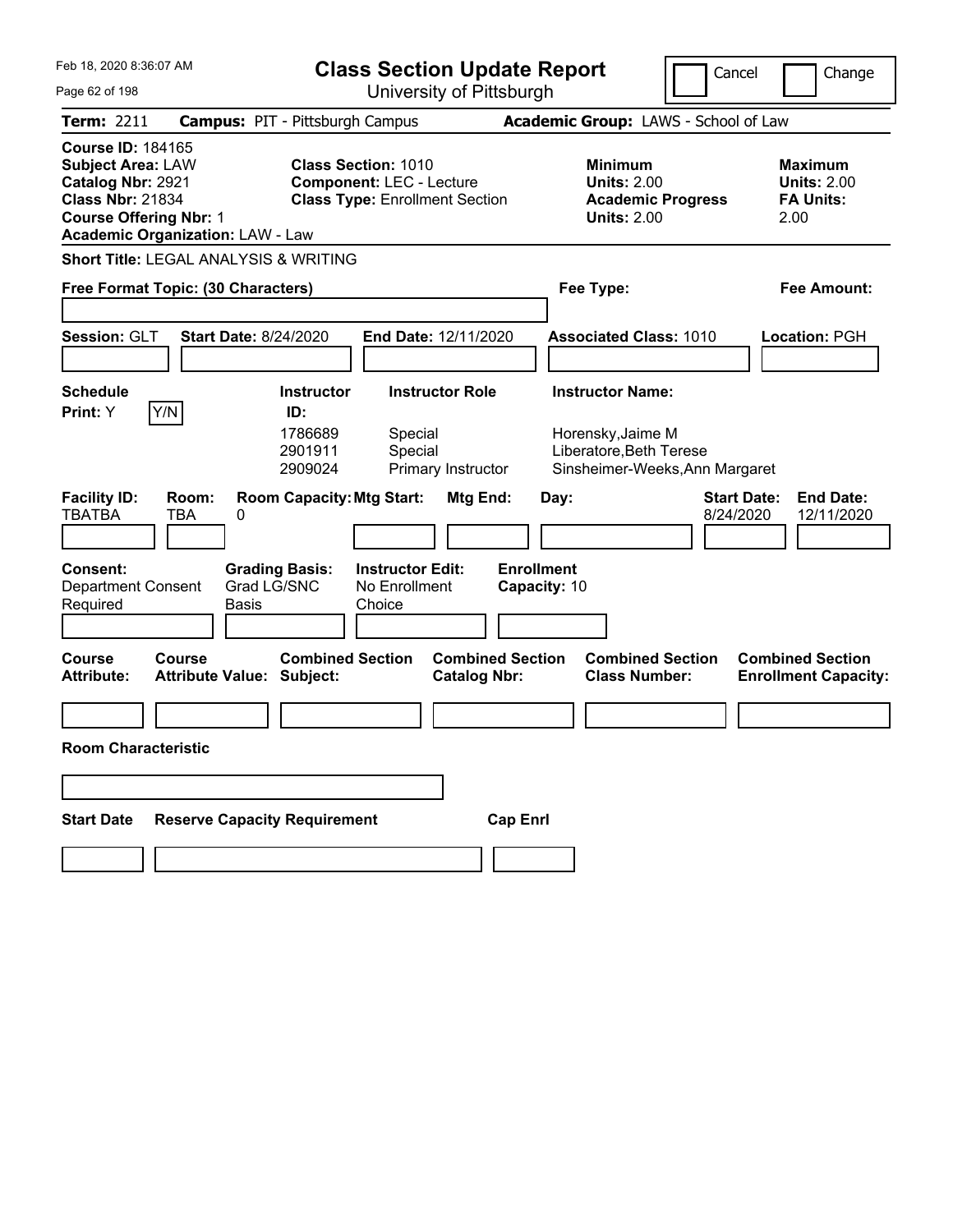| Feb 18, 2020 8:36:07 AM                                                                                                                                                          | <b>Class Section Update Report</b><br>Cancel<br>Change<br>University of Pittsburgh                       |                                                                        |                                 |                                                                  |
|----------------------------------------------------------------------------------------------------------------------------------------------------------------------------------|----------------------------------------------------------------------------------------------------------|------------------------------------------------------------------------|---------------------------------|------------------------------------------------------------------|
| Page 63 of 198                                                                                                                                                                   |                                                                                                          |                                                                        |                                 |                                                                  |
| Term: 2211                                                                                                                                                                       | <b>Campus: PIT - Pittsburgh Campus</b>                                                                   | Academic Group: LAWS - School of Law                                   |                                 |                                                                  |
| <b>Course ID: 114246</b><br><b>Subject Area: LAW</b><br>Catalog Nbr: 2967<br><b>Class Nbr: 29799</b><br><b>Course Offering Nbr: 1</b><br><b>Academic Organization: LAW - Law</b> | <b>Class Section: 1010</b><br><b>Component: PRA - Practicum</b><br><b>Class Type: Enrollment Section</b> | <b>Minimum</b><br><b>Units: 2.00</b><br><b>Units: 2.00</b>             | <b>Academic Progress</b>        | <b>Maximum</b><br><b>Units: 2.00</b><br><b>FA Units:</b><br>2.00 |
| <b>Short Title: MSL EXTERNSHIP</b>                                                                                                                                               |                                                                                                          |                                                                        |                                 |                                                                  |
| Free Format Topic: (30 Characters)                                                                                                                                               |                                                                                                          | Fee Type:                                                              |                                 | Fee Amount:                                                      |
| Session: GLT<br><b>Start Date: 8/24/2020</b>                                                                                                                                     | End Date: 12/11/2020                                                                                     | <b>Associated Class: 1010</b>                                          |                                 | Location: PGH                                                    |
| <b>Schedule</b><br>Y/N<br><b>Print:</b> Y                                                                                                                                        | <b>Instructor Role</b><br><b>Instructor</b><br>ID:<br>0                                                  | <b>Instructor Name:</b><br>No Instructor Assigned                      |                                 |                                                                  |
| <b>Facility ID:</b><br>Room:<br><b>NEEDSAROOM</b>                                                                                                                                | <b>Room Capacity: Mtg Start:</b>                                                                         | <b>Mtg End:</b><br>Day:                                                | <b>Start Date:</b><br>8/24/2020 | <b>End Date:</b><br>12/11/2020                                   |
| Consent:<br><b>Grading Basis:</b><br>Grad LG/SU3<br><b>Department Consent</b><br>Required<br>Basis                                                                               | <b>Instructor Edit:</b><br>No Enrollment<br>Choice                                                       | <b>Enrollment</b><br>Capacity: 5                                       |                                 |                                                                  |
| Course<br>Course<br><b>Attribute Value: Subject:</b><br><b>Attribute:</b>                                                                                                        | <b>Combined Section</b>                                                                                  | <b>Combined Section</b><br><b>Catalog Nbr:</b><br><b>Class Number:</b> | <b>Combined Section</b>         | <b>Combined Section</b><br><b>Enrollment Capacity:</b>           |
|                                                                                                                                                                                  |                                                                                                          |                                                                        |                                 |                                                                  |
| <b>Room Characteristic</b>                                                                                                                                                       |                                                                                                          |                                                                        |                                 |                                                                  |
|                                                                                                                                                                                  |                                                                                                          |                                                                        |                                 |                                                                  |
| <b>Start Date</b><br><b>Reserve Capacity Requirement</b>                                                                                                                         |                                                                                                          | <b>Cap Enrl</b>                                                        |                                 |                                                                  |
|                                                                                                                                                                                  |                                                                                                          |                                                                        |                                 |                                                                  |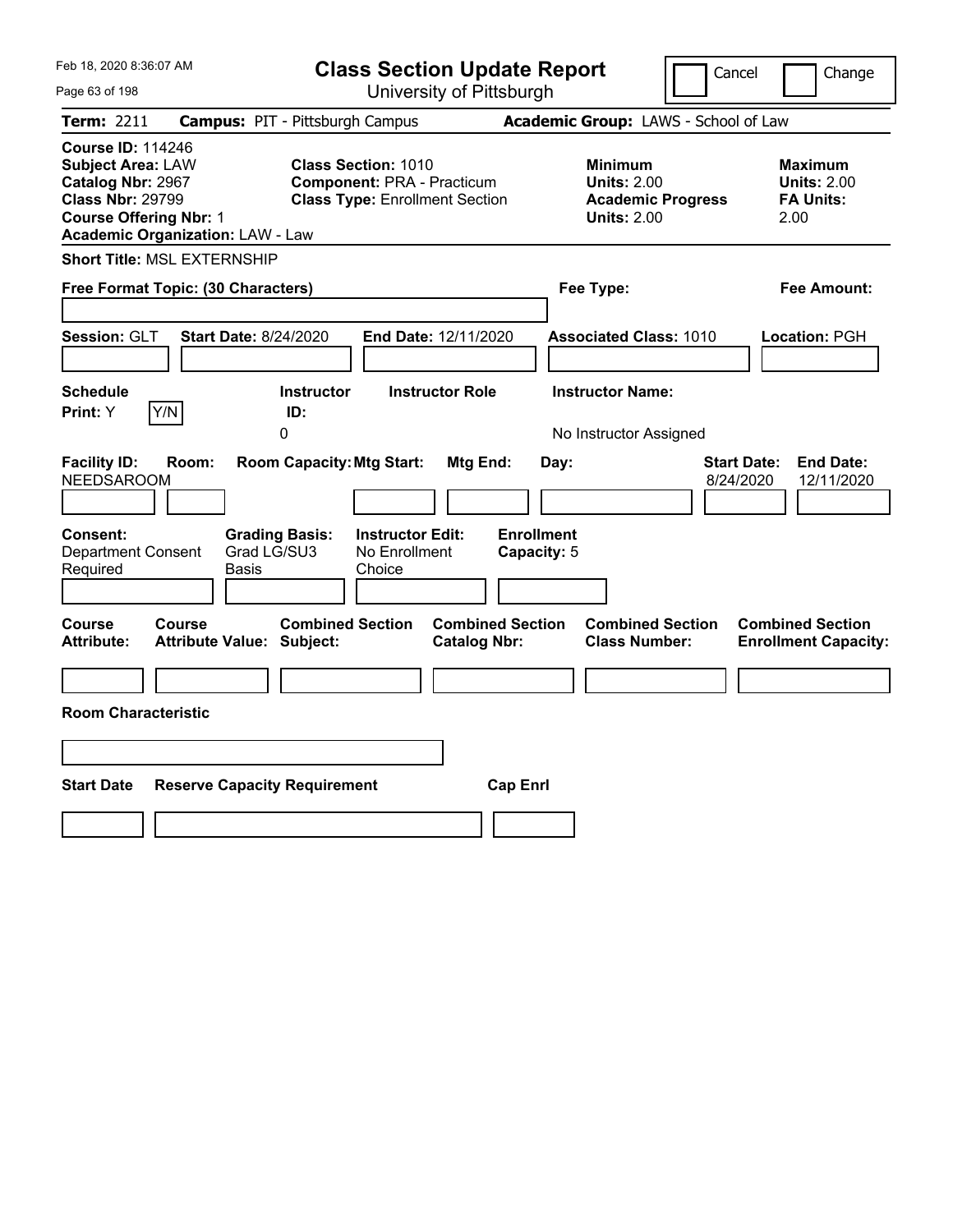| Feb 18, 2020 8:36:07 AM<br>Page 64 of 198                                                                                             |                                                          |                                                                                                        | <b>Class Section Update Report</b><br>University of Pittsburgh |                                                                                                                     | Cancel                          | Change                                                           |
|---------------------------------------------------------------------------------------------------------------------------------------|----------------------------------------------------------|--------------------------------------------------------------------------------------------------------|----------------------------------------------------------------|---------------------------------------------------------------------------------------------------------------------|---------------------------------|------------------------------------------------------------------|
| Term: 2211                                                                                                                            |                                                          | <b>Campus: PIT - Pittsburgh Campus</b>                                                                 |                                                                | Academic Group: LAWS - School of Law                                                                                |                                 |                                                                  |
| <b>Course ID: 187100</b><br><b>Subject Area: LAW</b><br>Catalog Nbr: 2968<br><b>Class Nbr: 25731</b><br><b>Course Offering Nbr: 1</b> | <b>Academic Organization: LAW - Law</b>                  | <b>Class Section: 1010</b><br><b>Component: LEC - Lecture</b><br><b>Class Type: Enrollment Section</b> |                                                                | <b>Minimum</b><br><b>Units: 3.00</b><br><b>Academic Progress</b><br><b>Units: 3.00</b>                              |                                 | <b>Maximum</b><br><b>Units: 3.00</b><br><b>FA Units:</b><br>3.00 |
|                                                                                                                                       | Short Title: EFFV CMPLINC PRG DVLP & SKILS               |                                                                                                        |                                                                |                                                                                                                     |                                 |                                                                  |
|                                                                                                                                       | Free Format Topic: (30 Characters)                       |                                                                                                        |                                                                | Fee Type:                                                                                                           |                                 | <b>Fee Amount:</b>                                               |
| Session: GLT                                                                                                                          | <b>Start Date: 8/24/2020</b>                             | End Date: 12/11/2020                                                                                   |                                                                | <b>Associated Class: 1010</b>                                                                                       |                                 | <b>Location: PITTONLINE</b>                                      |
| Schedule<br><b>Print:</b> Y                                                                                                           | Y/N                                                      | <b>Instructor</b><br>ID:<br>2954132<br>1786689<br>Special<br>Special<br>2901911<br>2903672<br>Special  | <b>Instructor Role</b><br>Primary Instructor                   | <b>Instructor Name:</b><br>Cummings, Mary Nell<br>Horensky, Jaime M<br>Liberatore, Beth Terese<br>Pischke, Beth Ann |                                 |                                                                  |
| <b>Facility ID:</b><br><b>WEBTBA</b>                                                                                                  | Room:<br>TBA<br>0                                        | <b>Room Capacity: Mtg Start:</b>                                                                       | Mtg End:                                                       | Day:                                                                                                                | <b>Start Date:</b><br>8/24/2020 | <b>End Date:</b><br>12/11/2020                                   |
| <b>Consent:</b><br>No Special Consent<br>Required                                                                                     | <b>Grading Basis:</b><br>Grad LG/SU3<br>Basis            | <b>Instructor Edit:</b><br>No Enrollment<br>Choice                                                     | <b>Enrollment</b>                                              | Capacity: 35                                                                                                        |                                 |                                                                  |
| <b>Course</b><br><b>Attribute:</b><br><b>IDM</b>                                                                                      | Course<br><b>Attribute Value: Subject:</b><br><b>WEB</b> | <b>Combined Section</b>                                                                                | <b>Combined Section</b><br><b>Catalog Nbr:</b>                 | <b>Combined Section</b><br><b>Class Number:</b>                                                                     |                                 | <b>Combined Section</b><br><b>Enrollment Capacity:</b>           |
| <b>Room Characteristic</b>                                                                                                            |                                                          |                                                                                                        |                                                                |                                                                                                                     |                                 |                                                                  |
|                                                                                                                                       |                                                          |                                                                                                        |                                                                |                                                                                                                     |                                 |                                                                  |
| <b>Start Date</b>                                                                                                                     | <b>Reserve Capacity Requirement</b>                      |                                                                                                        | <b>Cap Enrl</b>                                                |                                                                                                                     |                                 |                                                                  |
|                                                                                                                                       |                                                          |                                                                                                        |                                                                |                                                                                                                     |                                 |                                                                  |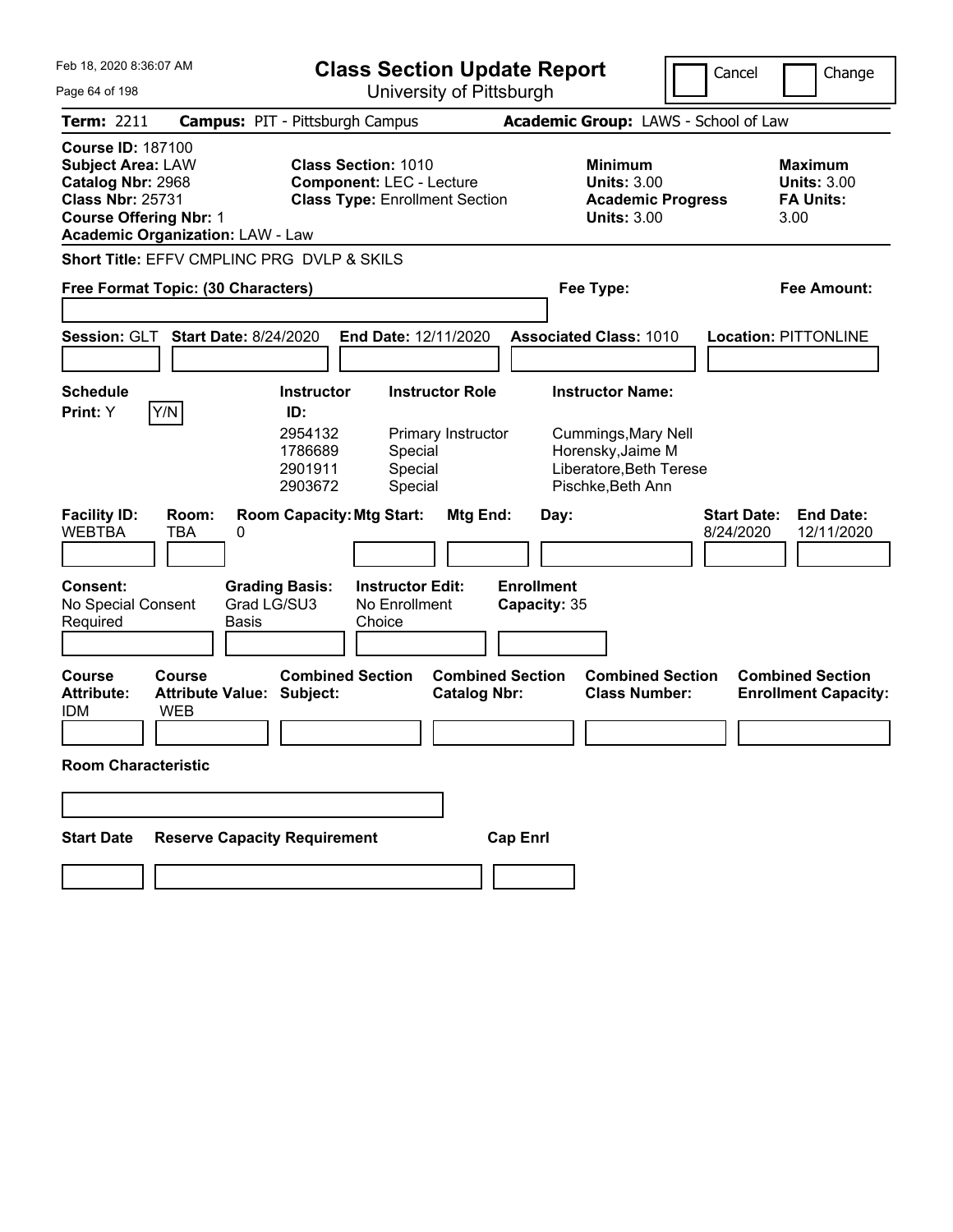| Feb 18, 2020 8:36:07 AM                                                                                                                                                          | <b>Class Section Update Report</b>                                                                     |                                                                                        | Cancel<br>Change                                                  |
|----------------------------------------------------------------------------------------------------------------------------------------------------------------------------------|--------------------------------------------------------------------------------------------------------|----------------------------------------------------------------------------------------|-------------------------------------------------------------------|
| Page 65 of 198                                                                                                                                                                   | University of Pittsburgh                                                                               |                                                                                        |                                                                   |
| <b>Term: 2211</b>                                                                                                                                                                | <b>Campus: PIT - Pittsburgh Campus</b>                                                                 | Academic Group: LAWS - School of Law                                                   |                                                                   |
| <b>Course ID: 187099</b><br><b>Subject Area: LAW</b><br>Catalog Nbr: 2970<br><b>Class Nbr: 24494</b><br><b>Course Offering Nbr: 1</b><br><b>Academic Organization: LAW - Law</b> | <b>Class Section: 1050</b><br><b>Component: LEC - Lecture</b><br><b>Class Type: Enrollment Section</b> | <b>Minimum</b><br><b>Units: 3.00</b><br><b>Academic Progress</b><br><b>Units: 3.00</b> | <b>Maximum</b><br><b>Units: 3.00</b><br><b>FA Units:</b><br>3.00  |
| <b>Short Title: SELECT APPLCS IN COMPLIANCE</b>                                                                                                                                  |                                                                                                        |                                                                                        |                                                                   |
| Free Format Topic: (30 Characters)                                                                                                                                               |                                                                                                        | Fee Type:                                                                              | Fee Amount:                                                       |
|                                                                                                                                                                                  |                                                                                                        |                                                                                        |                                                                   |
| Session: GLT<br><b>Start Date: 8/24/2020</b>                                                                                                                                     | <b>End Date: 12/11/2020</b>                                                                            | <b>Associated Class: 1050</b>                                                          | <b>Location: PITTONLINE</b>                                       |
| Schedule                                                                                                                                                                         | <b>Instructor Role</b><br><b>Instructor</b>                                                            | <b>Instructor Name:</b>                                                                |                                                                   |
| Y/N<br><b>Print:</b> Y                                                                                                                                                           | ID:                                                                                                    |                                                                                        |                                                                   |
|                                                                                                                                                                                  | 2954132<br>Primary Instructor<br>1786689<br>Special<br>2901911<br>Special                              | Cummings, Mary Nell<br>Horensky, Jaime M<br>Liberatore, Beth Terese                    |                                                                   |
| <b>Facility ID:</b><br>Room:<br><b>WEBTBA</b><br><b>TBA</b><br>0                                                                                                                 | <b>Room Capacity: Mtg Start:</b><br>Mtg End:                                                           | Day:                                                                                   | <b>Start Date:</b><br><b>End Date:</b><br>8/24/2020<br>12/11/2020 |
| Consent:<br>Grad LG/SU3<br>No Special Consent<br>Required<br>Basis                                                                                                               | <b>Grading Basis:</b><br><b>Instructor Edit:</b><br>No Enrollment<br>Choice                            | <b>Enrollment</b><br>Capacity: 35                                                      |                                                                   |
|                                                                                                                                                                                  |                                                                                                        |                                                                                        |                                                                   |
| <b>Course</b><br>Course<br><b>Attribute Value: Subject:</b><br><b>Attribute:</b><br><b>WEB</b><br><b>IDM</b>                                                                     | <b>Combined Section</b><br><b>Combined Section</b><br><b>Catalog Nbr:</b>                              | <b>Combined Section</b><br><b>Class Number:</b>                                        | <b>Combined Section</b><br><b>Enrollment Capacity:</b>            |
|                                                                                                                                                                                  |                                                                                                        |                                                                                        |                                                                   |
| <b>Room Characteristic</b>                                                                                                                                                       |                                                                                                        |                                                                                        |                                                                   |
|                                                                                                                                                                                  |                                                                                                        |                                                                                        |                                                                   |
| <b>Reserve Capacity Requirement</b><br><b>Start Date</b>                                                                                                                         |                                                                                                        | <b>Cap Enrl</b>                                                                        |                                                                   |
|                                                                                                                                                                                  |                                                                                                        |                                                                                        |                                                                   |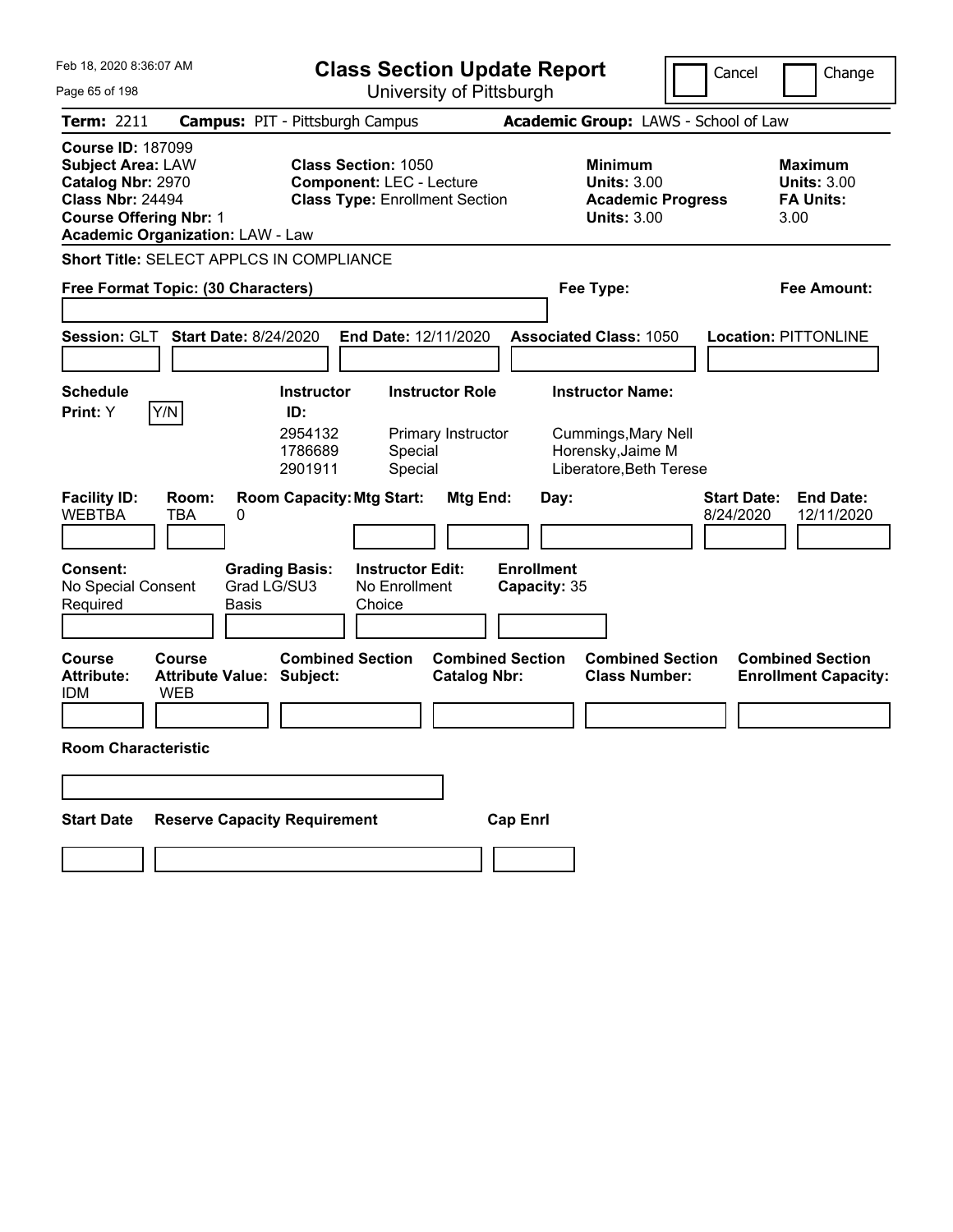| Feb 18, 2020 8:36:07 AM<br>Page 66 of 198                                                                                                                                        | <b>Class Section Update Report</b><br>University of Pittsburgh                                         | Cancel<br>Change                                                                       |                                                                   |
|----------------------------------------------------------------------------------------------------------------------------------------------------------------------------------|--------------------------------------------------------------------------------------------------------|----------------------------------------------------------------------------------------|-------------------------------------------------------------------|
| Term: 2211                                                                                                                                                                       | <b>Campus: PIT - Pittsburgh Campus</b>                                                                 | Academic Group: LAWS - School of Law                                                   |                                                                   |
| <b>Course ID: 177967</b><br><b>Subject Area: LAW</b><br>Catalog Nbr: 2976<br><b>Class Nbr: 29800</b><br><b>Course Offering Nbr: 1</b><br><b>Academic Organization: LAW - Law</b> | <b>Class Section: 1010</b><br><b>Component: LEC - Lecture</b><br><b>Class Type: Enrollment Section</b> | <b>Minimum</b><br><b>Units: 1.00</b><br><b>Academic Progress</b><br><b>Units: 1.00</b> | <b>Maximum</b><br><b>Units: 1.00</b><br><b>FA Units:</b><br>1.00  |
| <b>Short Title: MSL EXTERNSHIP</b>                                                                                                                                               |                                                                                                        |                                                                                        |                                                                   |
| Free Format Topic: (30 Characters)                                                                                                                                               |                                                                                                        | Fee Type:                                                                              | Fee Amount:                                                       |
| <b>Start Date: 8/24/2020</b><br>Session: GLT                                                                                                                                     | End Date: 12/11/2020                                                                                   | <b>Associated Class: 1010</b>                                                          | Location: PGH                                                     |
| <b>Schedule</b><br>Y/N<br>Print: Y                                                                                                                                               | <b>Instructor Role</b><br><b>Instructor</b><br>ID:<br>0                                                | <b>Instructor Name:</b><br>No Instructor Assigned                                      |                                                                   |
| <b>Facility ID:</b><br>Room:<br><b>TBATBA</b><br>TBA<br>0                                                                                                                        | <b>Room Capacity: Mtg Start:</b><br>Mtg End:                                                           | Day:                                                                                   | <b>End Date:</b><br><b>Start Date:</b><br>8/24/2020<br>12/11/2020 |
| <b>Consent:</b><br><b>Grading Basis:</b><br>Grad LG/SU3<br><b>Department Consent</b><br>Required<br>Basis                                                                        | <b>Instructor Edit:</b><br>No Enrollment<br>Choice                                                     | <b>Enrollment</b><br>Capacity: 5                                                       |                                                                   |
| <b>Course</b><br><b>Course</b><br><b>Attribute:</b><br><b>Attribute Value: Subject:</b>                                                                                          | <b>Combined Section</b><br><b>Combined Section</b><br><b>Catalog Nbr:</b>                              | <b>Combined Section</b><br><b>Class Number:</b>                                        | <b>Combined Section</b><br><b>Enrollment Capacity:</b>            |
|                                                                                                                                                                                  |                                                                                                        |                                                                                        |                                                                   |
| <b>Room Characteristic</b>                                                                                                                                                       |                                                                                                        |                                                                                        |                                                                   |
|                                                                                                                                                                                  |                                                                                                        |                                                                                        |                                                                   |
| <b>Start Date</b><br><b>Reserve Capacity Requirement</b>                                                                                                                         |                                                                                                        | <b>Cap Enrl</b>                                                                        |                                                                   |
|                                                                                                                                                                                  |                                                                                                        |                                                                                        |                                                                   |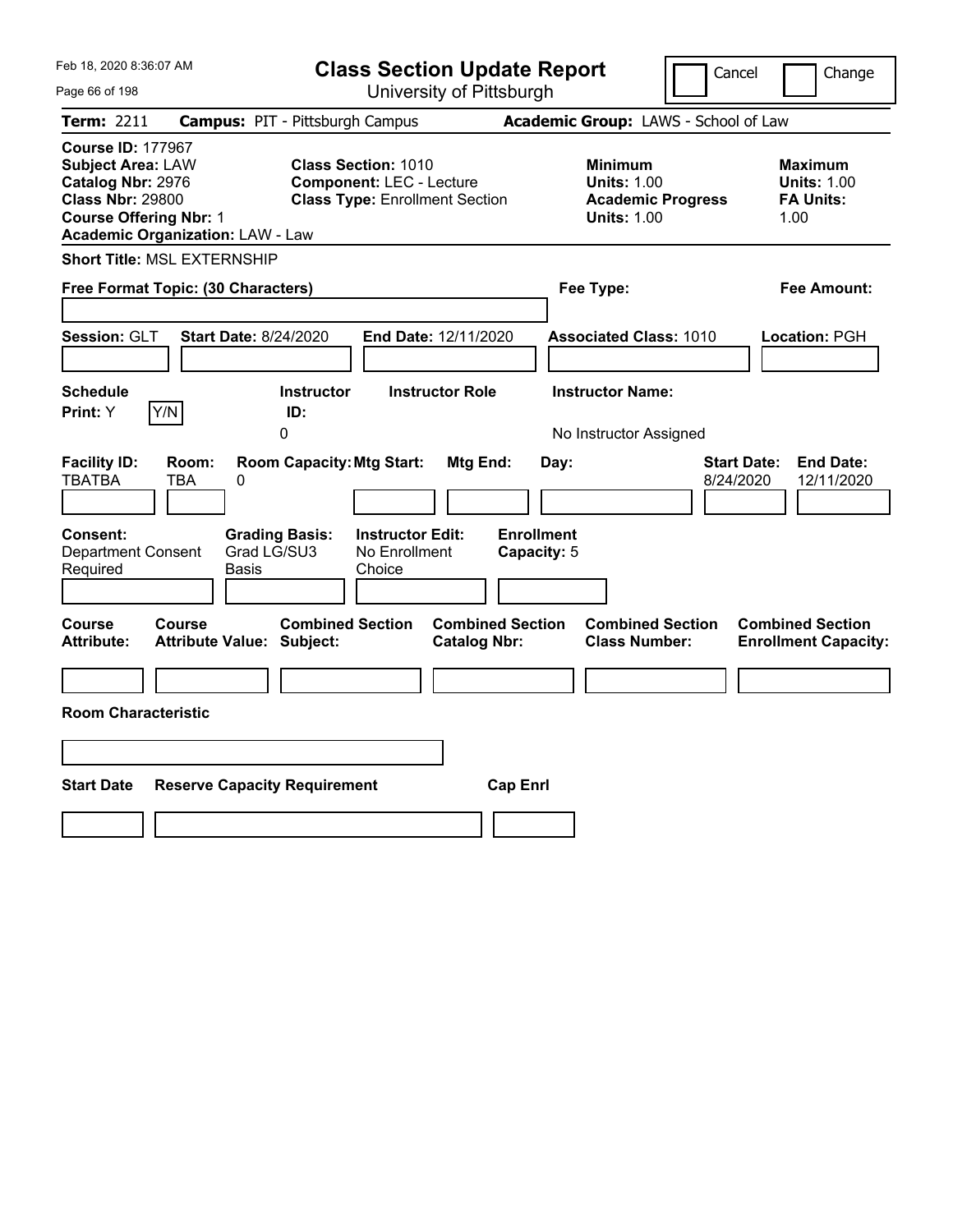| Feb 18. 2020 8:36:07 AM                                                                                                                                                          | <b>Class Section Update Report</b><br>Cancel<br>Change                                                 |                                                                                        |                                                                  |
|----------------------------------------------------------------------------------------------------------------------------------------------------------------------------------|--------------------------------------------------------------------------------------------------------|----------------------------------------------------------------------------------------|------------------------------------------------------------------|
| Page 67 of 198                                                                                                                                                                   | University of Pittsburgh                                                                               |                                                                                        |                                                                  |
| Term: 2211                                                                                                                                                                       | <b>Campus: PIT - Pittsburgh Campus</b>                                                                 | Academic Group: LAWS - School of Law                                                   |                                                                  |
| <b>Course ID: 188409</b><br><b>Subject Area: LAW</b><br>Catalog Nbr: 2986<br><b>Class Nbr: 25966</b><br><b>Course Offering Nbr: 1</b><br><b>Academic Organization: LAW - Law</b> | <b>Class Section: 1055</b><br><b>Component: SEM - Seminar</b><br><b>Class Type: Enrollment Section</b> | <b>Minimum</b><br><b>Units: 3.00</b><br><b>Academic Progress</b><br><b>Units: 3.00</b> | <b>Maximum</b><br><b>Units: 3.00</b><br><b>FA Units:</b><br>3.00 |
| <b>Short Title: INTERNATIONAL ARBITRATION SEM</b>                                                                                                                                |                                                                                                        |                                                                                        |                                                                  |
| Free Format Topic: (30 Characters)                                                                                                                                               |                                                                                                        | Fee Type:                                                                              | Fee Amount:                                                      |
|                                                                                                                                                                                  |                                                                                                        |                                                                                        |                                                                  |
| Session: GLT<br><b>Start Date: 8/24/2020</b>                                                                                                                                     | End Date: 12/11/2020                                                                                   | <b>Associated Class: 1055</b>                                                          | Location: PGH                                                    |
|                                                                                                                                                                                  |                                                                                                        |                                                                                        |                                                                  |
| <b>Schedule</b><br>Y/N<br>Print: Y                                                                                                                                               | <b>Instructor Role</b><br><b>Instructor</b><br>ID:                                                     | <b>Instructor Name:</b>                                                                |                                                                  |
|                                                                                                                                                                                  | 2905118<br>Primary Instructor<br>1786689<br>Special<br>2901911<br>Special                              | Curran, Vivian<br>Horensky, Jaime M<br>Liberatore, Beth Terese                         |                                                                  |
| <b>Facility ID:</b><br>Room:<br>LAW00120<br>00120<br>12                                                                                                                          | <b>Room Capacity: Mtg Start:</b><br>Mtg End:<br>12:20 PM<br>10:30 AM                                   | Day:<br>8/24/2020<br>Mo                                                                | <b>Start Date:</b><br><b>End Date:</b><br>12/11/2020             |
| <b>Consent:</b><br>No Special Consent<br>Required<br>Basis                                                                                                                       | <b>Instructor Edit:</b><br><b>Grading Basis:</b><br>Grad LG/SU3<br>No Enrollment<br>Choice             | <b>Enrollment</b><br>Capacity: 2                                                       |                                                                  |
| <b>Course</b><br>Course<br><b>Attribute:</b><br><b>Attribute Value: Subject:</b><br><b>UCIS</b><br><b>GLBST</b>                                                                  | <b>Combined Section</b><br><b>Combined Section</b><br><b>Catalog Nbr:</b>                              | <b>Combined Section</b><br><b>Class Number:</b>                                        | <b>Combined Section</b><br><b>Enrollment Capacity:</b>           |
| <b>Room Characteristic</b>                                                                                                                                                       |                                                                                                        |                                                                                        |                                                                  |
| PeopleSoft - Scheduled (PS)                                                                                                                                                      |                                                                                                        |                                                                                        |                                                                  |
| <b>Reserve Capacity Requirement</b><br><b>Start Date</b>                                                                                                                         | <b>Cap Enrl</b>                                                                                        |                                                                                        |                                                                  |
|                                                                                                                                                                                  |                                                                                                        |                                                                                        |                                                                  |
|                                                                                                                                                                                  |                                                                                                        |                                                                                        |                                                                  |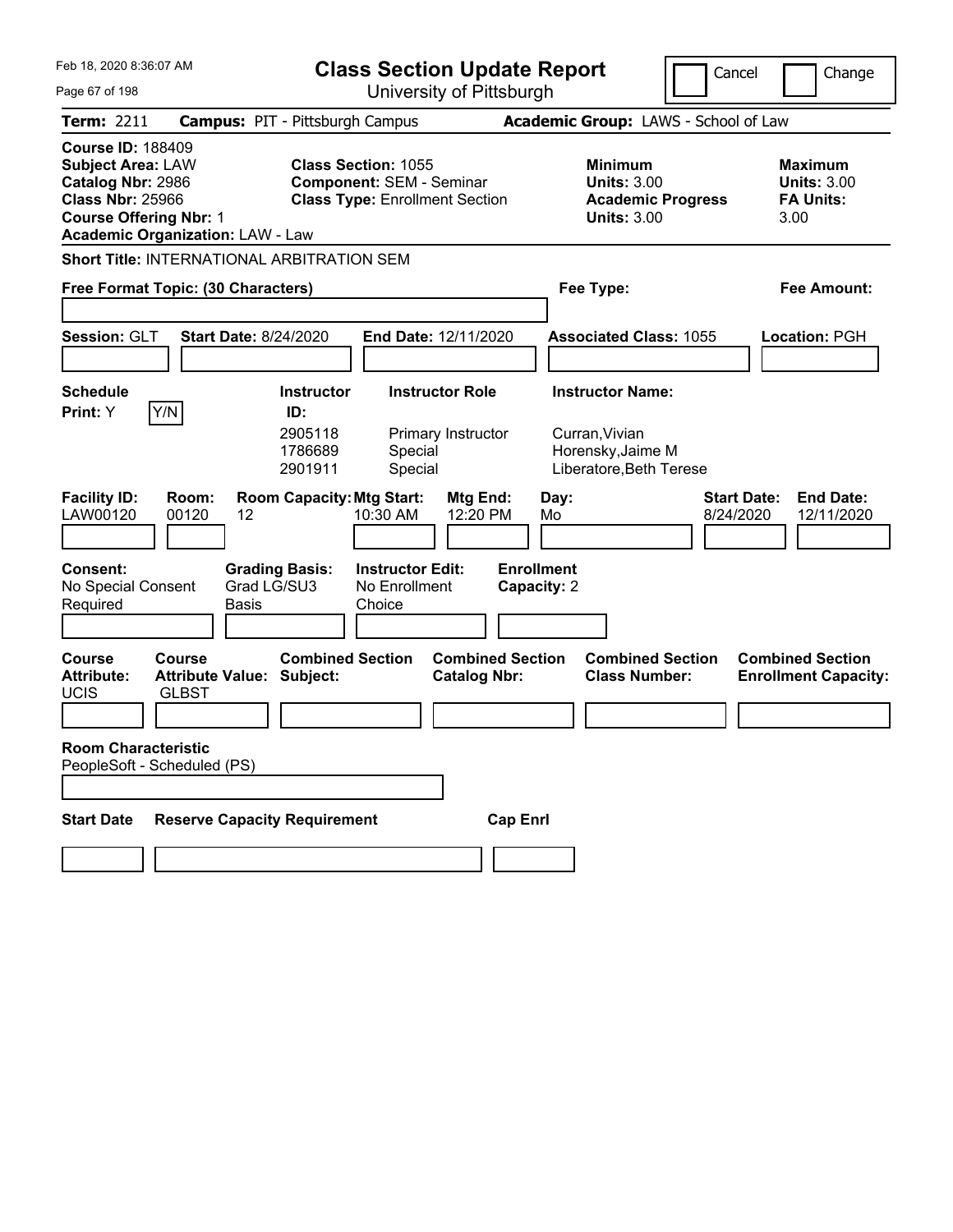| Feb 18, 2020 8:36:07 AM<br>Page 68 of 198                                                                                                                                        | <b>Class Section Update Report</b><br>University of Pittsburgh                                         |                                                                                        | Cancel                          | Change                                                           |
|----------------------------------------------------------------------------------------------------------------------------------------------------------------------------------|--------------------------------------------------------------------------------------------------------|----------------------------------------------------------------------------------------|---------------------------------|------------------------------------------------------------------|
| <b>Term: 2211</b>                                                                                                                                                                | <b>Campus: PIT - Pittsburgh Campus</b>                                                                 | Academic Group: LAWS - School of Law                                                   |                                 |                                                                  |
| <b>Course ID: 114266</b><br><b>Subject Area: LAW</b><br>Catalog Nbr: 5020<br><b>Class Nbr: 13350</b><br><b>Course Offering Nbr: 1</b><br><b>Academic Organization: LAW - Law</b> | <b>Class Section: 1010</b><br><b>Component: LEC - Lecture</b><br><b>Class Type: Enrollment Section</b> | <b>Minimum</b><br><b>Units: 4.00</b><br><b>Academic Progress</b><br><b>Units: 4.00</b> |                                 | <b>Maximum</b><br><b>Units: 4.00</b><br><b>FA Units:</b><br>4.00 |
| <b>Short Title: CONTRACTS</b>                                                                                                                                                    |                                                                                                        |                                                                                        |                                 |                                                                  |
| Free Format Topic: (30 Characters)                                                                                                                                               |                                                                                                        | Fee Type:                                                                              |                                 | <b>Fee Amount:</b>                                               |
| <b>Session: FPL</b><br><b>Start Date: 8/24/2020</b>                                                                                                                              | End Date: 12/11/2020                                                                                   | <b>Associated Class: 1010</b>                                                          |                                 | <b>Location: PGH</b>                                             |
| <b>Schedule</b>                                                                                                                                                                  | <b>Instructor</b><br><b>Instructor Role</b>                                                            | <b>Instructor Name:</b>                                                                |                                 |                                                                  |
| Y/N<br>Print: Y                                                                                                                                                                  | ID:                                                                                                    |                                                                                        |                                 |                                                                  |
|                                                                                                                                                                                  | 2936556<br>Primary Instructor<br>1786689<br>Special<br>2901911<br>Special                              | Hamoudi, Haider A<br>Horensky, Jaime M<br>Liberatore, Beth Terese                      |                                 |                                                                  |
| <b>Facility ID:</b><br>Room:<br>LAW00113<br>00113<br>88                                                                                                                          | <b>Room Capacity: Mtg Start:</b><br><b>Mtg End:</b><br>10:30 AM<br>11:50 AM                            | Day:<br>MoWeTh                                                                         | <b>Start Date:</b><br>8/24/2020 | <b>End Date:</b><br>12/11/2020                                   |
| <b>Consent:</b><br>Grad LG/SU3<br>No Special Consent<br>Required<br>Basis                                                                                                        | <b>Grading Basis:</b><br><b>Instructor Edit:</b><br>No Enrollment<br>Choice                            | <b>Enrollment</b><br>Capacity: 88                                                      |                                 |                                                                  |
| <b>Course</b><br>Course<br><b>Attribute Value: Subject:</b><br><b>Attribute:</b>                                                                                                 | <b>Combined Section</b><br><b>Catalog Nbr:</b>                                                         | <b>Combined Section</b><br><b>Combined Section</b><br><b>Class Number:</b>             |                                 | <b>Combined Section</b><br><b>Enrollment Capacity:</b>           |
|                                                                                                                                                                                  |                                                                                                        |                                                                                        |                                 |                                                                  |
| <b>Room Characteristic</b><br>PeopleSoft - Scheduled (PS)                                                                                                                        |                                                                                                        |                                                                                        |                                 |                                                                  |
| <b>Start Date</b><br><b>Reserve Capacity Requirement</b><br>3/1/2020<br><b>LAW Professional Year 1</b>                                                                           |                                                                                                        | <b>Cap Enrl</b><br>88                                                                  |                                 |                                                                  |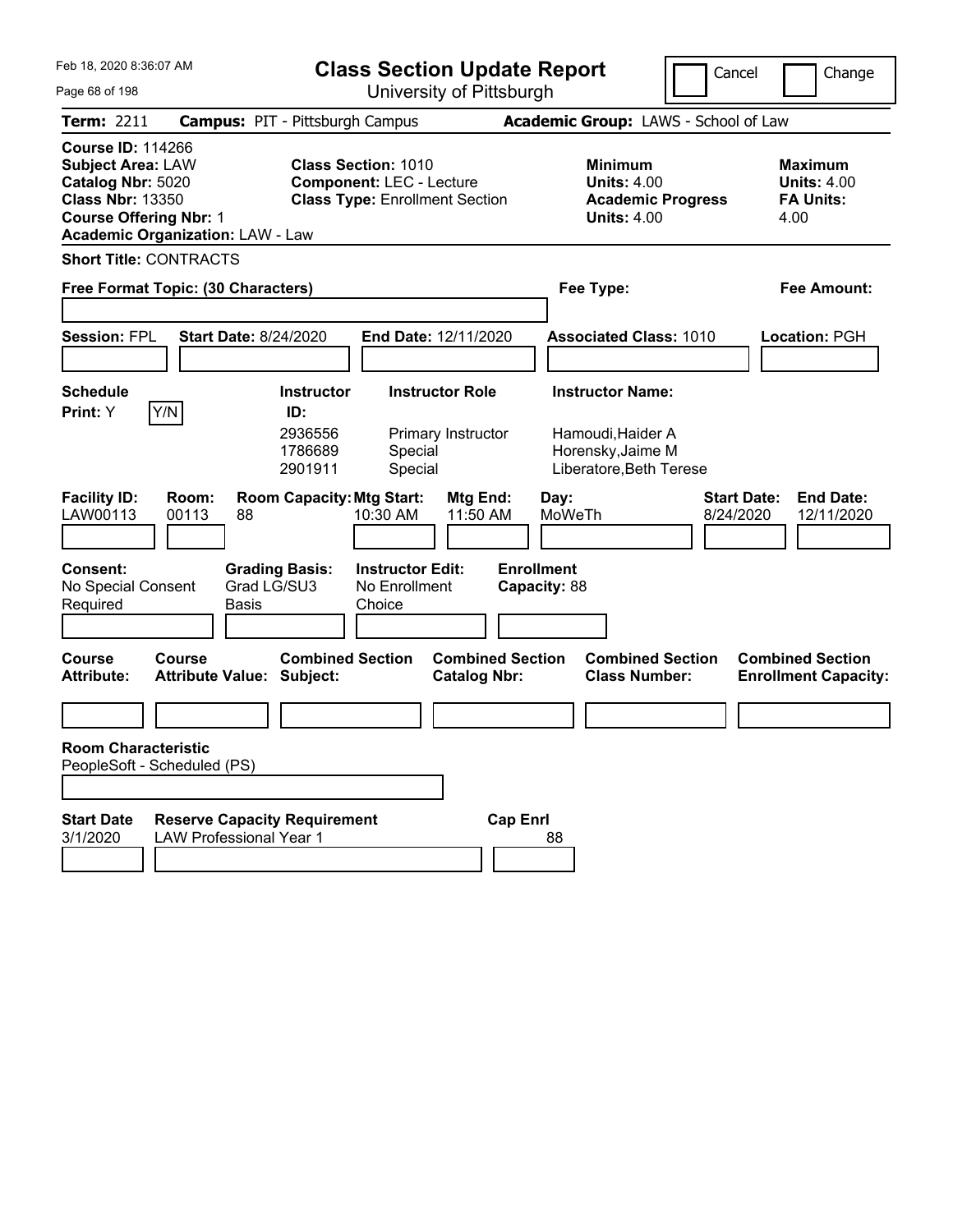| Feb 18, 2020 8:36:07 AM<br>Page 69 of 198                                                                                                                                        | <b>Class Section Update Report</b><br>University of Pittsburgh                                         |                                                                                        | Cancel<br>Change                                                  |
|----------------------------------------------------------------------------------------------------------------------------------------------------------------------------------|--------------------------------------------------------------------------------------------------------|----------------------------------------------------------------------------------------|-------------------------------------------------------------------|
| <b>Term: 2211</b>                                                                                                                                                                | <b>Campus: PIT - Pittsburgh Campus</b>                                                                 | Academic Group: LAWS - School of Law                                                   |                                                                   |
| <b>Course ID: 114266</b><br><b>Subject Area: LAW</b><br>Catalog Nbr: 5020<br><b>Class Nbr: 13351</b><br><b>Course Offering Nbr: 1</b><br><b>Academic Organization: LAW - Law</b> | <b>Class Section: 1015</b><br><b>Component: LEC - Lecture</b><br><b>Class Type: Enrollment Section</b> | <b>Minimum</b><br><b>Units: 4.00</b><br><b>Academic Progress</b><br><b>Units: 4.00</b> | <b>Maximum</b><br><b>Units: 4.00</b><br><b>FA Units:</b><br>4.00  |
| <b>Short Title: CONTRACTS</b>                                                                                                                                                    |                                                                                                        |                                                                                        |                                                                   |
| Free Format Topic: (30 Characters)                                                                                                                                               |                                                                                                        | Fee Type:                                                                              | <b>Fee Amount:</b>                                                |
| <b>Session: FPL</b><br><b>Start Date: 8/24/2020</b>                                                                                                                              | End Date: 12/11/2020                                                                                   | <b>Associated Class: 1015</b>                                                          | Location: PGH                                                     |
| <b>Schedule</b>                                                                                                                                                                  | <b>Instructor</b><br><b>Instructor Role</b>                                                            | <b>Instructor Name:</b>                                                                |                                                                   |
| Y/N<br>Print: Y                                                                                                                                                                  | ID:<br>1786689<br>Special<br>2901911<br>Special<br>2906756<br>Primary Instructor                       | Horensky, Jaime M<br>Liberatore, Beth Terese<br>Wang, Lu-in                            |                                                                   |
| <b>Facility ID:</b><br>Room:<br>LAW00111<br>00111<br>88                                                                                                                          | <b>Room Capacity: Mtg Start:</b><br>Mtg End:<br>10:30 AM<br>11:50 AM                                   | Day:<br>MoWeTh                                                                         | <b>Start Date:</b><br><b>End Date:</b><br>8/24/2020<br>12/11/2020 |
| <b>Consent:</b><br><b>Grading Basis:</b><br>Grad LG/SU3<br>No Special Consent<br>Basis<br>Required                                                                               | <b>Instructor Edit:</b><br>No Enrollment<br>Choice                                                     | <b>Enrollment</b><br>Capacity: 88                                                      |                                                                   |
| <b>Course</b><br>Course<br><b>Attribute Value: Subject:</b><br><b>Attribute:</b>                                                                                                 | <b>Combined Section</b><br><b>Catalog Nbr:</b>                                                         | <b>Combined Section</b><br><b>Combined Section</b><br><b>Class Number:</b>             | <b>Combined Section</b><br><b>Enrollment Capacity:</b>            |
|                                                                                                                                                                                  |                                                                                                        |                                                                                        |                                                                   |
| <b>Room Characteristic</b><br>PeopleSoft - Scheduled (PS)                                                                                                                        |                                                                                                        |                                                                                        |                                                                   |
| <b>Start Date</b><br><b>Reserve Capacity Requirement</b><br>3/1/2020<br><b>LAW Professional Year 1</b>                                                                           |                                                                                                        | <b>Cap Enrl</b><br>88                                                                  |                                                                   |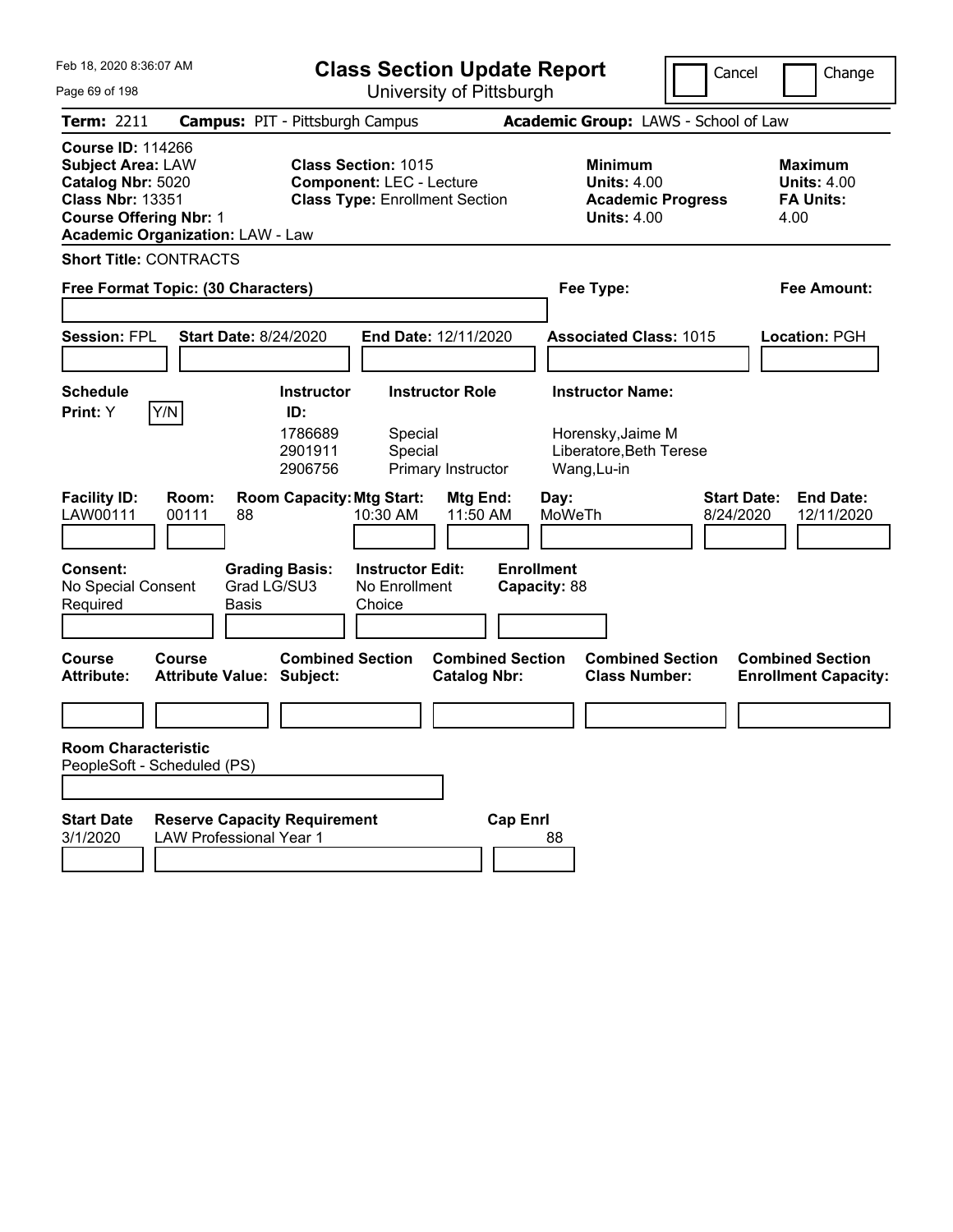| Feb 18, 2020 8:36:07 AM<br>Page 70 of 198                                                                                             |                                                                              | <b>Class Section Update Report</b>                                                                     | University of Pittsburgh                                           |                                                                                                                                                                         | Cancel                                       | Change                                                           |
|---------------------------------------------------------------------------------------------------------------------------------------|------------------------------------------------------------------------------|--------------------------------------------------------------------------------------------------------|--------------------------------------------------------------------|-------------------------------------------------------------------------------------------------------------------------------------------------------------------------|----------------------------------------------|------------------------------------------------------------------|
| <b>Term: 2211</b>                                                                                                                     | <b>Campus: PIT - Pittsburgh Campus</b>                                       |                                                                                                        |                                                                    | Academic Group: LAWS - School of Law                                                                                                                                    |                                              |                                                                  |
| <b>Course ID: 114266</b><br><b>Subject Area: LAW</b><br>Catalog Nbr: 5020<br><b>Class Nbr: 29126</b><br><b>Course Offering Nbr: 1</b> | <b>Academic Organization: LAW - Law</b>                                      | <b>Class Section: 1020</b><br><b>Component: LEC - Lecture</b><br><b>Class Type: Enrollment Section</b> |                                                                    | <b>Minimum</b><br><b>Units: 4.00</b><br><b>Academic Progress</b><br><b>Units: 4.00</b>                                                                                  |                                              | <b>Maximum</b><br><b>Units: 4.00</b><br><b>FA Units:</b><br>4.00 |
| <b>Short Title: CONTRACTS</b>                                                                                                         | Free Format Topic: (30 Characters)                                           |                                                                                                        |                                                                    | Fee Type:                                                                                                                                                               |                                              | Fee Amount:                                                      |
| <b>Session: FPL</b>                                                                                                                   | <b>Start Date: 8/24/2020</b>                                                 | End Date: 12/11/2020                                                                                   |                                                                    | <b>Associated Class: 1020</b>                                                                                                                                           |                                              | <b>Location: PGH</b>                                             |
| <b>Schedule</b><br>Print: Y                                                                                                           | Y/N<br>ID:<br>1786689<br>2901911<br>2961359<br>1786689<br>2901911<br>2961359 | <b>Instructor</b><br>Special<br>Special<br>Special<br>Special                                          | <b>Instructor Role</b><br>Primary Instructor<br>Primary Instructor | <b>Instructor Name:</b><br>Horensky, Jaime M<br>Liberatore, Beth Terese<br>Lipton, Jacqueline D<br>Horensky, Jaime M<br>Liberatore, Beth Terese<br>Lipton, Jacqueline D |                                              |                                                                  |
| <b>Facility ID:</b><br><b>LAW00G12</b><br>LAW00109                                                                                    | Room:<br>00G12<br>69<br>00109<br>124                                         | <b>Room Capacity: Mtg Start:</b><br>3:30 PM<br>3:30 PM                                                 | Mtg End:<br>4:45 PM<br>4:45 PM                                     | Day:<br>MoWe<br>Tu                                                                                                                                                      | <b>Start Date:</b><br>8/24/2020<br>8/24/2020 | <b>End Date:</b><br>12/11/2020<br>12/11/2020                     |
| <b>Consent:</b><br>No Special Consent<br>Required                                                                                     | <b>Grading Basis:</b><br>Grad LG/SU3<br><b>Basis</b>                         | <b>Instructor Edit:</b><br>No Enrollment<br>Choice                                                     |                                                                    | <b>Enrollment</b><br>Capacity: 50                                                                                                                                       |                                              |                                                                  |
| Course<br><b>Attribute:</b>                                                                                                           | <b>Course</b><br><b>Attribute Value: Subject:</b>                            | <b>Combined Section</b>                                                                                | <b>Combined Section</b><br><b>Catalog Nbr:</b>                     | <b>Combined Section</b><br><b>Class Number:</b>                                                                                                                         |                                              | <b>Combined Section</b><br><b>Enrollment Capacity:</b>           |
|                                                                                                                                       |                                                                              |                                                                                                        |                                                                    |                                                                                                                                                                         |                                              |                                                                  |
| <b>Room Characteristic</b><br>PeopleSoft - Scheduled (PS)<br><b>Start Date</b>                                                        | <b>Reserve Capacity Requirement</b>                                          |                                                                                                        | <b>Cap Enrl</b>                                                    |                                                                                                                                                                         |                                              |                                                                  |
|                                                                                                                                       |                                                                              |                                                                                                        |                                                                    |                                                                                                                                                                         |                                              |                                                                  |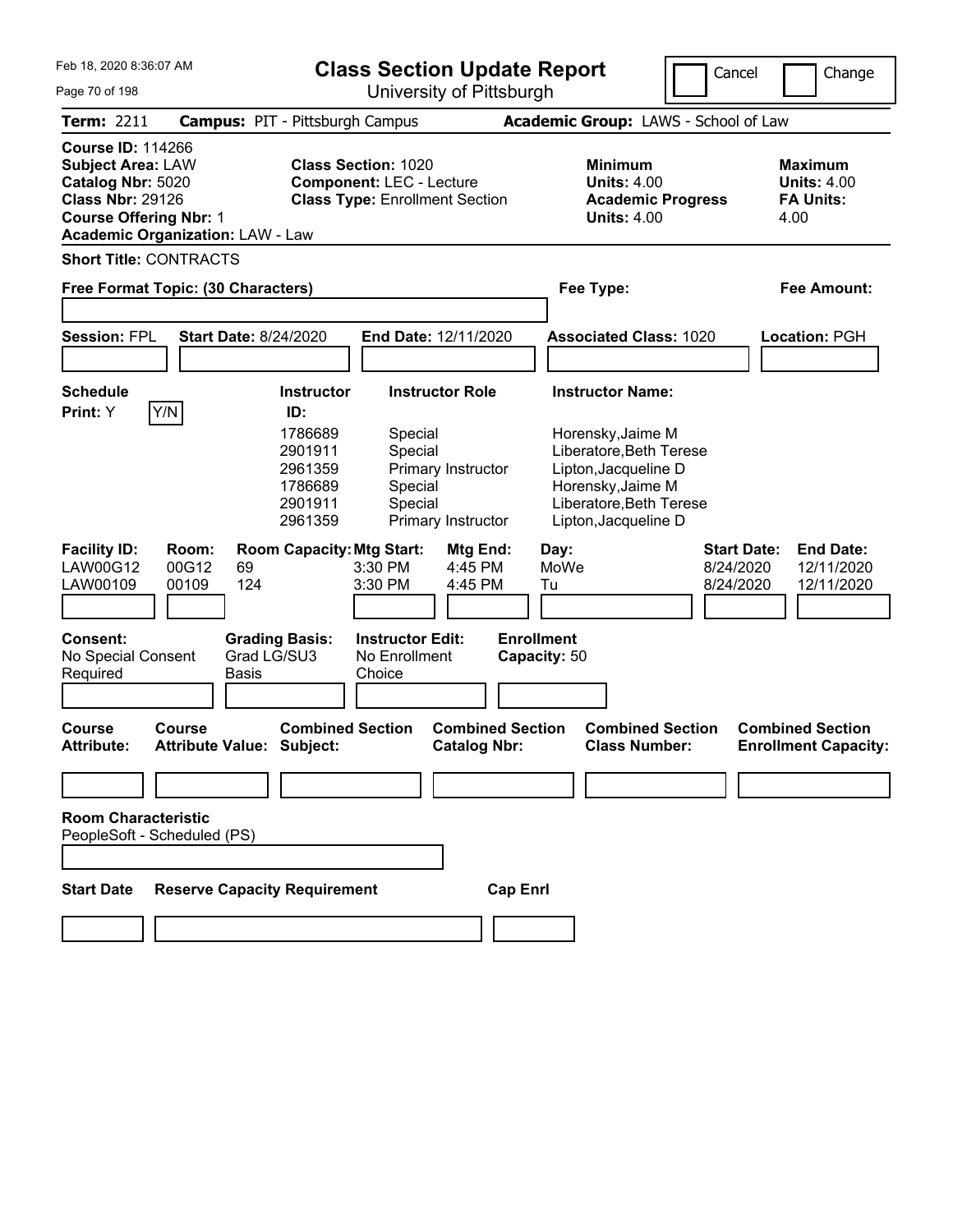| Feb 18, 2020 8:36:07 AM<br>Page 71 of 198                                                                                                                                        | <b>Class Section Update Report</b><br>University of Pittsburgh                                         |                                                                                        | Cancel<br>Change                                                  |
|----------------------------------------------------------------------------------------------------------------------------------------------------------------------------------|--------------------------------------------------------------------------------------------------------|----------------------------------------------------------------------------------------|-------------------------------------------------------------------|
| <b>Term: 2211</b>                                                                                                                                                                | <b>Campus: PIT - Pittsburgh Campus</b>                                                                 | Academic Group: LAWS - School of Law                                                   |                                                                   |
| <b>Course ID: 114273</b><br><b>Subject Area: LAW</b><br>Catalog Nbr: 5028<br><b>Class Nbr: 13349</b><br><b>Course Offering Nbr: 1</b><br><b>Academic Organization: LAW - Law</b> | <b>Class Section: 1020</b><br><b>Component: LEC - Lecture</b><br><b>Class Type: Enrollment Section</b> | <b>Minimum</b><br><b>Units: 4.00</b><br><b>Academic Progress</b><br><b>Units: 4.00</b> | <b>Maximum</b><br><b>Units: 4.00</b><br><b>FA Units:</b><br>4.00  |
| <b>Short Title: TORTS</b>                                                                                                                                                        |                                                                                                        |                                                                                        |                                                                   |
| Free Format Topic: (30 Characters)                                                                                                                                               |                                                                                                        | Fee Type:                                                                              | <b>Fee Amount:</b>                                                |
| <b>Session: FPL</b><br><b>Start Date: 8/24/2020</b>                                                                                                                              | End Date: 12/11/2020                                                                                   | <b>Associated Class: 1020</b>                                                          | Location: PGH                                                     |
| <b>Schedule</b>                                                                                                                                                                  | <b>Instructor</b><br><b>Instructor Role</b>                                                            | <b>Instructor Name:</b>                                                                |                                                                   |
| Y/N<br>Print: Y                                                                                                                                                                  | ID:<br>2929305<br>Primary Instructor<br>1786689<br>Special<br>2901911<br>Special                       | Crossley, Mary Adair<br>Horensky, Jaime M<br>Liberatore, Beth Terese                   |                                                                   |
| <b>Facility ID:</b><br>Room:<br>LAW00113<br>00113<br>88                                                                                                                          | <b>Room Capacity: Mtg Start:</b><br><b>Mtg End:</b><br>9:00 AM<br>10:20 AM                             | Day:<br>MoWeTh                                                                         | <b>Start Date:</b><br><b>End Date:</b><br>8/24/2020<br>12/11/2020 |
| <b>Consent:</b><br>Grad LG/SU3<br>No Special Consent<br>Basis<br>Required                                                                                                        | <b>Grading Basis:</b><br><b>Instructor Edit:</b><br>No Enrollment<br>Choice                            | <b>Enrollment</b><br>Capacity: 88                                                      |                                                                   |
| <b>Course</b><br>Course<br><b>Attribute Value: Subject:</b><br><b>Attribute:</b>                                                                                                 | <b>Combined Section</b><br><b>Catalog Nbr:</b>                                                         | <b>Combined Section</b><br><b>Combined Section</b><br><b>Class Number:</b>             | <b>Combined Section</b><br><b>Enrollment Capacity:</b>            |
|                                                                                                                                                                                  |                                                                                                        |                                                                                        |                                                                   |
| <b>Room Characteristic</b><br>PeopleSoft - Scheduled (PS)                                                                                                                        |                                                                                                        |                                                                                        |                                                                   |
| <b>Start Date</b><br><b>Reserve Capacity Requirement</b><br>3/1/2020<br><b>LAW Professional Year 1</b>                                                                           |                                                                                                        | <b>Cap Enrl</b><br>88                                                                  |                                                                   |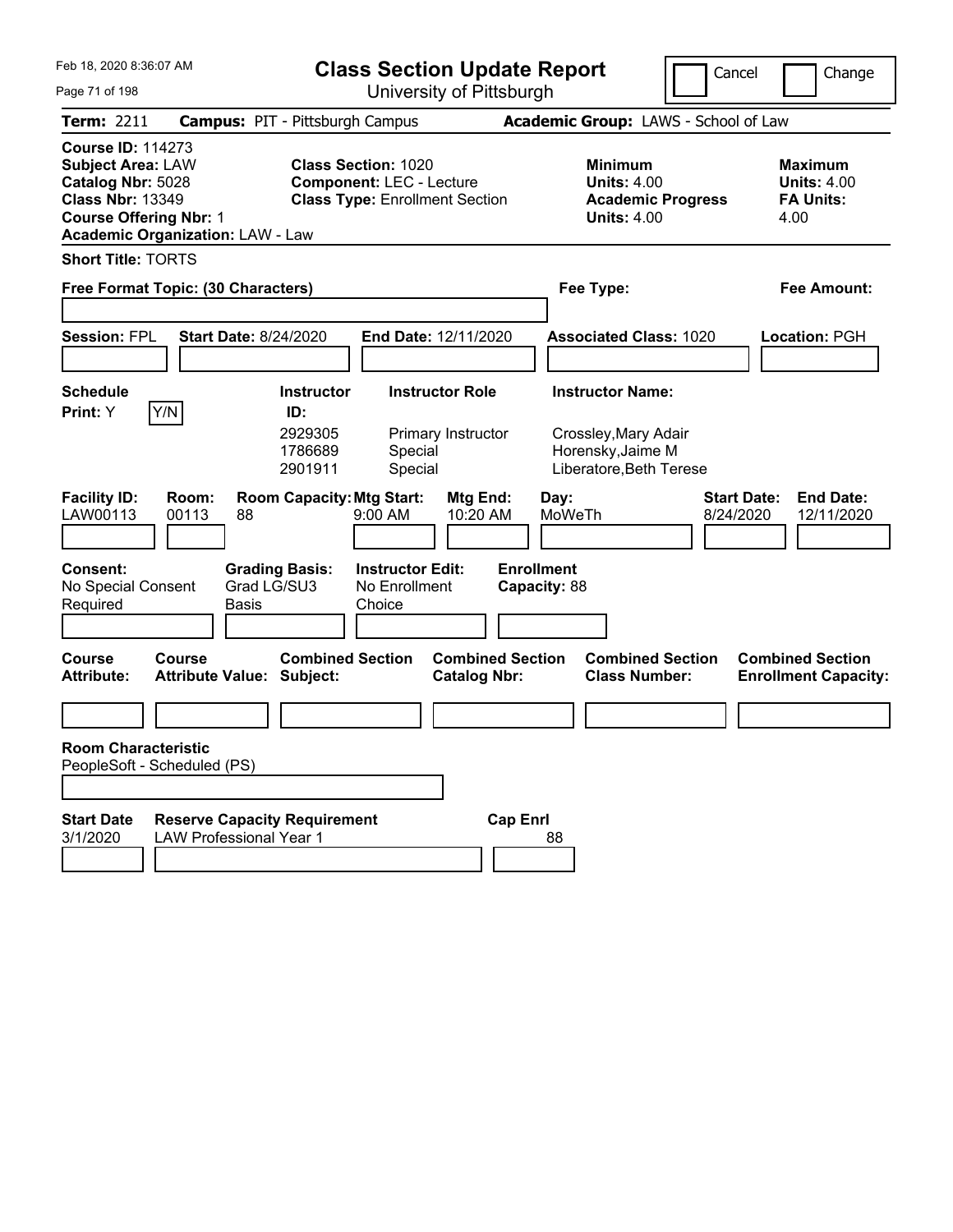| Feb 18, 2020 8:36:07 AM<br>Page 72 of 198                                                                                                                                        | <b>Class Section Update Report</b><br>University of Pittsburgh                                         |                                                                                        | Cancel<br>Change                                                  |  |  |  |  |
|----------------------------------------------------------------------------------------------------------------------------------------------------------------------------------|--------------------------------------------------------------------------------------------------------|----------------------------------------------------------------------------------------|-------------------------------------------------------------------|--|--|--|--|
| <b>Term: 2211</b>                                                                                                                                                                | <b>Campus: PIT - Pittsburgh Campus</b>                                                                 | Academic Group: LAWS - School of Law                                                   |                                                                   |  |  |  |  |
| <b>Course ID: 114273</b><br><b>Subject Area: LAW</b><br>Catalog Nbr: 5028<br><b>Class Nbr: 13348</b><br><b>Course Offering Nbr: 1</b><br><b>Academic Organization: LAW - Law</b> | <b>Class Section: 1030</b><br><b>Component: LEC - Lecture</b><br><b>Class Type: Enrollment Section</b> | <b>Minimum</b><br><b>Units: 4.00</b><br><b>Academic Progress</b><br><b>Units: 4.00</b> | <b>Maximum</b><br><b>Units: 4.00</b><br><b>FA Units:</b><br>4.00  |  |  |  |  |
| <b>Short Title: TORTS</b>                                                                                                                                                        |                                                                                                        |                                                                                        |                                                                   |  |  |  |  |
| Free Format Topic: (30 Characters)                                                                                                                                               |                                                                                                        | Fee Type:                                                                              | <b>Fee Amount:</b>                                                |  |  |  |  |
| <b>Session: FPL</b><br><b>Start Date: 8/24/2020</b>                                                                                                                              | End Date: 12/11/2020                                                                                   | <b>Associated Class: 1030</b>                                                          | Location: PGH                                                     |  |  |  |  |
| <b>Schedule</b>                                                                                                                                                                  | <b>Instructor</b><br><b>Instructor Role</b>                                                            | <b>Instructor Name:</b>                                                                |                                                                   |  |  |  |  |
| Y/N <br>Print: Y                                                                                                                                                                 | ID:<br>2905118<br>Primary Instructor<br>1786689<br>Special<br>2901911<br>Special                       | Curran, Vivian<br>Horensky, Jaime M<br>Liberatore, Beth Terese                         |                                                                   |  |  |  |  |
| <b>Facility ID:</b><br>Room:<br>LAW00111<br>00111<br>88                                                                                                                          | <b>Room Capacity: Mtg Start:</b><br>Mtg End:<br>9:00 AM<br>10:20 AM                                    | Day:<br>MoWeTh                                                                         | <b>Start Date:</b><br><b>End Date:</b><br>8/24/2020<br>12/11/2020 |  |  |  |  |
| <b>Consent:</b><br><b>Grading Basis:</b><br>Grad LG/SU3<br>No Special Consent<br>Basis<br>Required                                                                               | <b>Instructor Edit:</b><br>No Enrollment<br>Choice                                                     | <b>Enrollment</b><br>Capacity: 88                                                      |                                                                   |  |  |  |  |
| <b>Course</b><br>Course<br><b>Attribute Value: Subject:</b><br><b>Attribute:</b>                                                                                                 | <b>Combined Section</b><br><b>Catalog Nbr:</b>                                                         | <b>Combined Section</b><br><b>Combined Section</b><br><b>Class Number:</b>             | <b>Combined Section</b><br><b>Enrollment Capacity:</b>            |  |  |  |  |
|                                                                                                                                                                                  |                                                                                                        |                                                                                        |                                                                   |  |  |  |  |
| <b>Room Characteristic</b><br>PeopleSoft - Scheduled (PS)                                                                                                                        |                                                                                                        |                                                                                        |                                                                   |  |  |  |  |
| <b>Start Date</b><br><b>Reserve Capacity Requirement</b><br>3/1/2020<br><b>LAW Professional Year 1</b>                                                                           |                                                                                                        | <b>Cap Enrl</b><br>88                                                                  |                                                                   |  |  |  |  |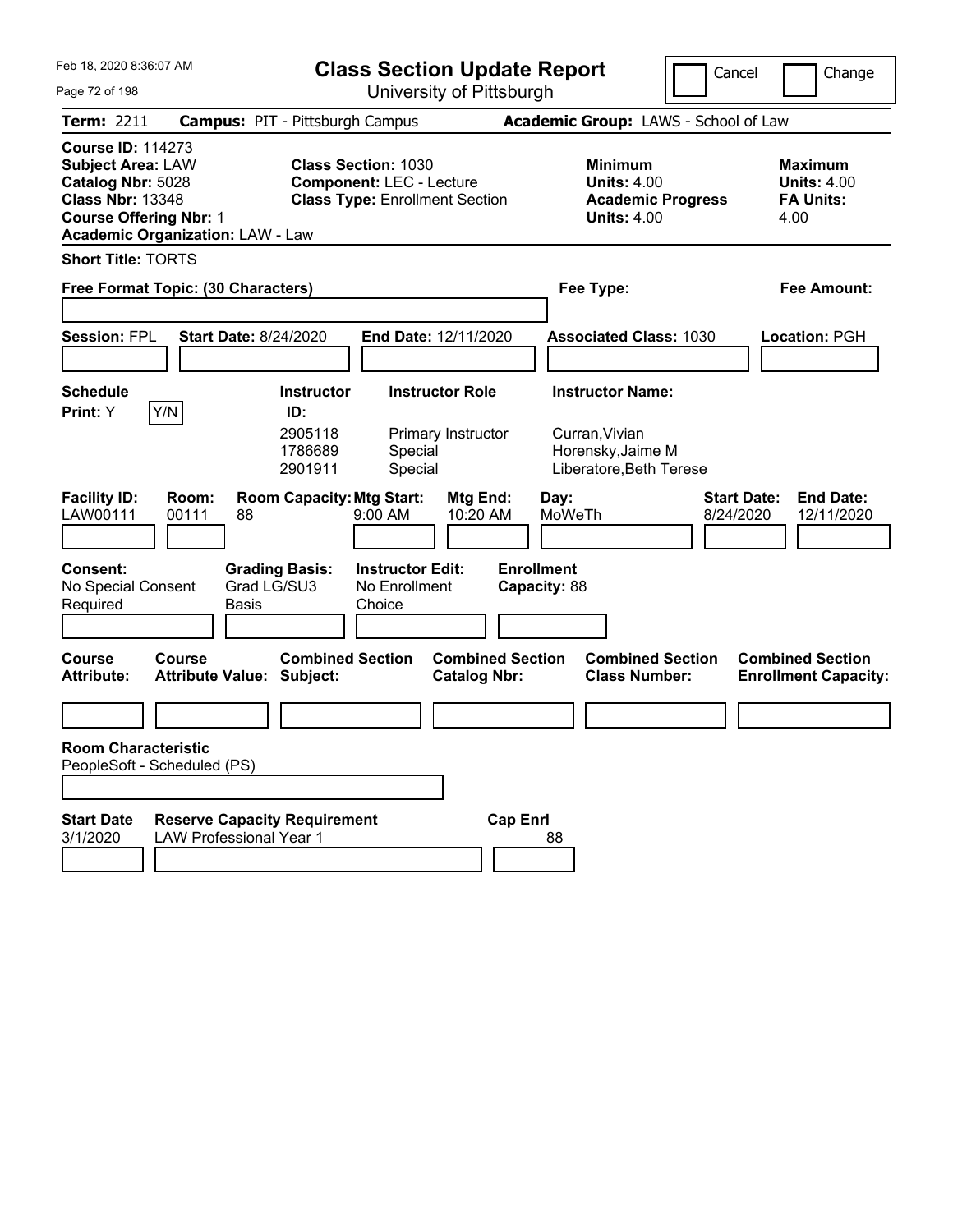Feb 18, 2020 8:36:07 AM

**Class Section Update Report**

Cancel **Change** 

| <b>Maximum</b><br><b>Units: 3.00</b><br><b>FA Units:</b><br>3.00<br><b>Fee Amount:</b><br>Location: PGH |
|---------------------------------------------------------------------------------------------------------|
|                                                                                                         |
|                                                                                                         |
|                                                                                                         |
|                                                                                                         |
|                                                                                                         |
|                                                                                                         |
|                                                                                                         |
| <b>End Date:</b><br>12/11/2020                                                                          |
| 12/11/2020<br>12/11/2020                                                                                |
|                                                                                                         |
|                                                                                                         |
| <b>Combined Section</b><br><b>Enrollment Capacity:</b>                                                  |
|                                                                                                         |
|                                                                                                         |
|                                                                                                         |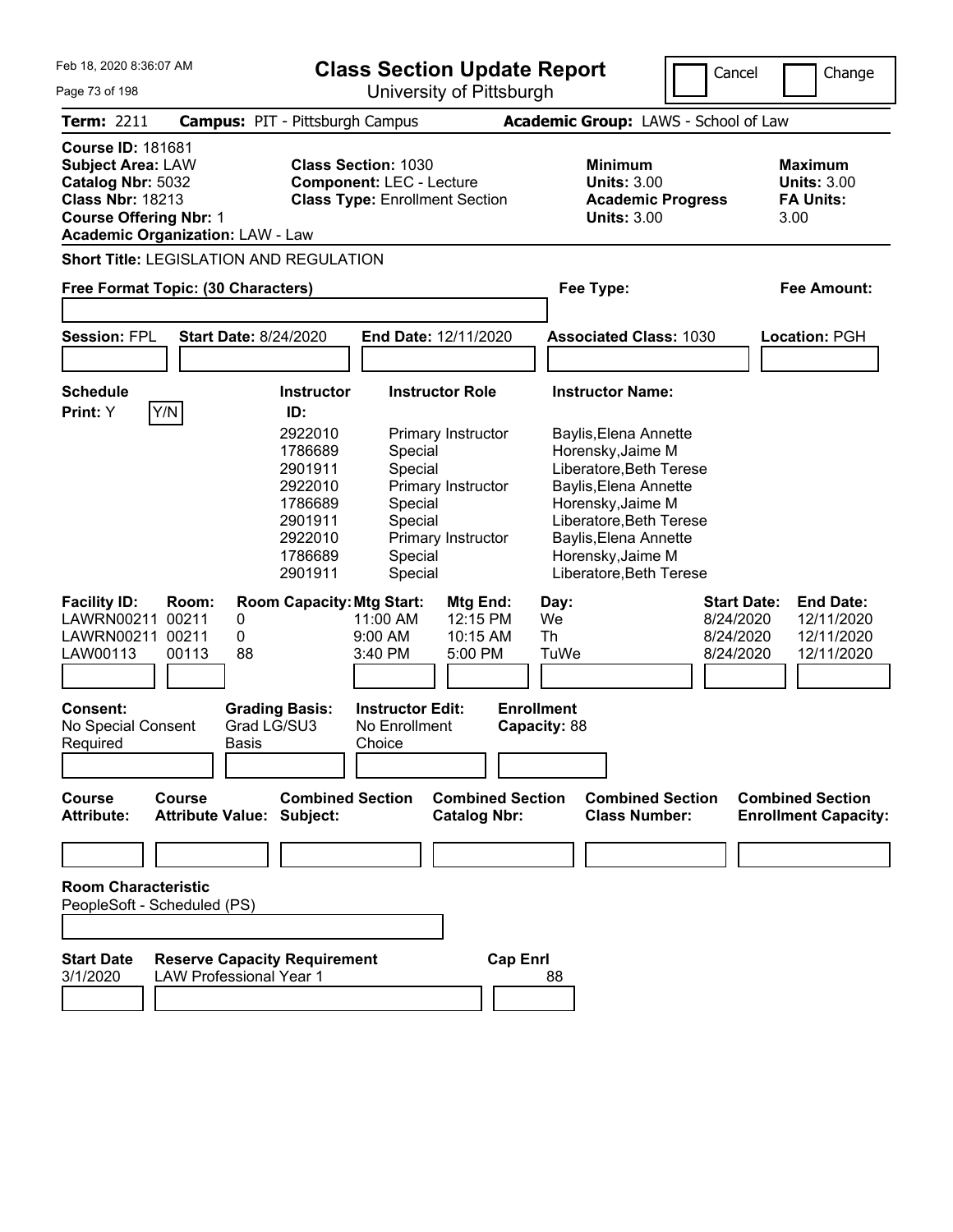| Feb 18, 2020 8:36:07 AM                                                                                                                                                          | <b>Class Section Update Report</b>                                                                     |                                                                                        | Cancel<br>Change                                                  |
|----------------------------------------------------------------------------------------------------------------------------------------------------------------------------------|--------------------------------------------------------------------------------------------------------|----------------------------------------------------------------------------------------|-------------------------------------------------------------------|
| Page 74 of 198                                                                                                                                                                   | University of Pittsburgh                                                                               |                                                                                        |                                                                   |
| Term: 2211                                                                                                                                                                       | <b>Campus: PIT - Pittsburgh Campus</b>                                                                 | Academic Group: LAWS - School of Law                                                   |                                                                   |
| <b>Course ID: 181681</b><br><b>Subject Area: LAW</b><br>Catalog Nbr: 5032<br><b>Class Nbr: 18214</b><br><b>Course Offering Nbr: 1</b><br><b>Academic Organization: LAW - Law</b> | <b>Class Section: 1040</b><br><b>Component: LEC - Lecture</b><br><b>Class Type: Enrollment Section</b> | <b>Minimum</b><br><b>Units: 3.00</b><br><b>Academic Progress</b><br><b>Units: 3.00</b> | <b>Maximum</b><br><b>Units: 3.00</b><br><b>FA Units:</b><br>3.00  |
| <b>Short Title: LEGISLATION AND REGULATION</b>                                                                                                                                   |                                                                                                        |                                                                                        |                                                                   |
| Free Format Topic: (30 Characters)                                                                                                                                               |                                                                                                        | Fee Type:                                                                              | <b>Fee Amount:</b>                                                |
|                                                                                                                                                                                  |                                                                                                        |                                                                                        |                                                                   |
| <b>Session: FPL</b><br><b>Start Date: 8/24/2020</b>                                                                                                                              | End Date: 12/11/2020                                                                                   | <b>Associated Class: 1040</b>                                                          | Location: PGH                                                     |
|                                                                                                                                                                                  |                                                                                                        |                                                                                        |                                                                   |
| <b>Schedule</b>                                                                                                                                                                  | <b>Instructor Role</b><br><b>Instructor</b>                                                            | <b>Instructor Name:</b>                                                                |                                                                   |
| Y/N<br>Print: Y                                                                                                                                                                  | ID:<br>2919108<br>Primary Instructor<br>1786689<br>Special<br>2901911<br>Special                       | Bratman, Benjamin Eli<br>Horensky, Jaime M<br>Liberatore, Beth Terese                  |                                                                   |
| <b>Facility ID:</b><br>Room:<br>LAW00107<br>00107<br>124                                                                                                                         | <b>Room Capacity: Mtg Start:</b><br>Mtg End:<br>3:40 PM<br>5:00 PM                                     | Day:<br>TuWe                                                                           | <b>Start Date:</b><br><b>End Date:</b><br>8/24/2020<br>12/11/2020 |
| <b>Consent:</b><br>Grad LG/SU3<br>No Special Consent<br>Required<br>Basis                                                                                                        | <b>Instructor Edit:</b><br><b>Grading Basis:</b><br>No Enrollment<br>Choice                            | <b>Enrollment</b><br>Capacity: 69                                                      |                                                                   |
| <b>Course</b><br>Course<br><b>Attribute Value: Subject:</b><br><b>Attribute:</b>                                                                                                 | <b>Combined Section</b><br><b>Combined Section</b><br><b>Catalog Nbr:</b>                              | <b>Combined Section</b><br><b>Class Number:</b>                                        | <b>Combined Section</b><br><b>Enrollment Capacity:</b>            |
|                                                                                                                                                                                  |                                                                                                        |                                                                                        |                                                                   |
| <b>Room Characteristic</b><br>PeopleSoft - Scheduled (PS)                                                                                                                        |                                                                                                        |                                                                                        |                                                                   |
|                                                                                                                                                                                  |                                                                                                        |                                                                                        |                                                                   |
| <b>Reserve Capacity Requirement</b><br><b>Start Date</b><br>3/1/2020<br><b>LAW Professional Year 1</b>                                                                           | <b>Cap Enrl</b>                                                                                        | 69                                                                                     |                                                                   |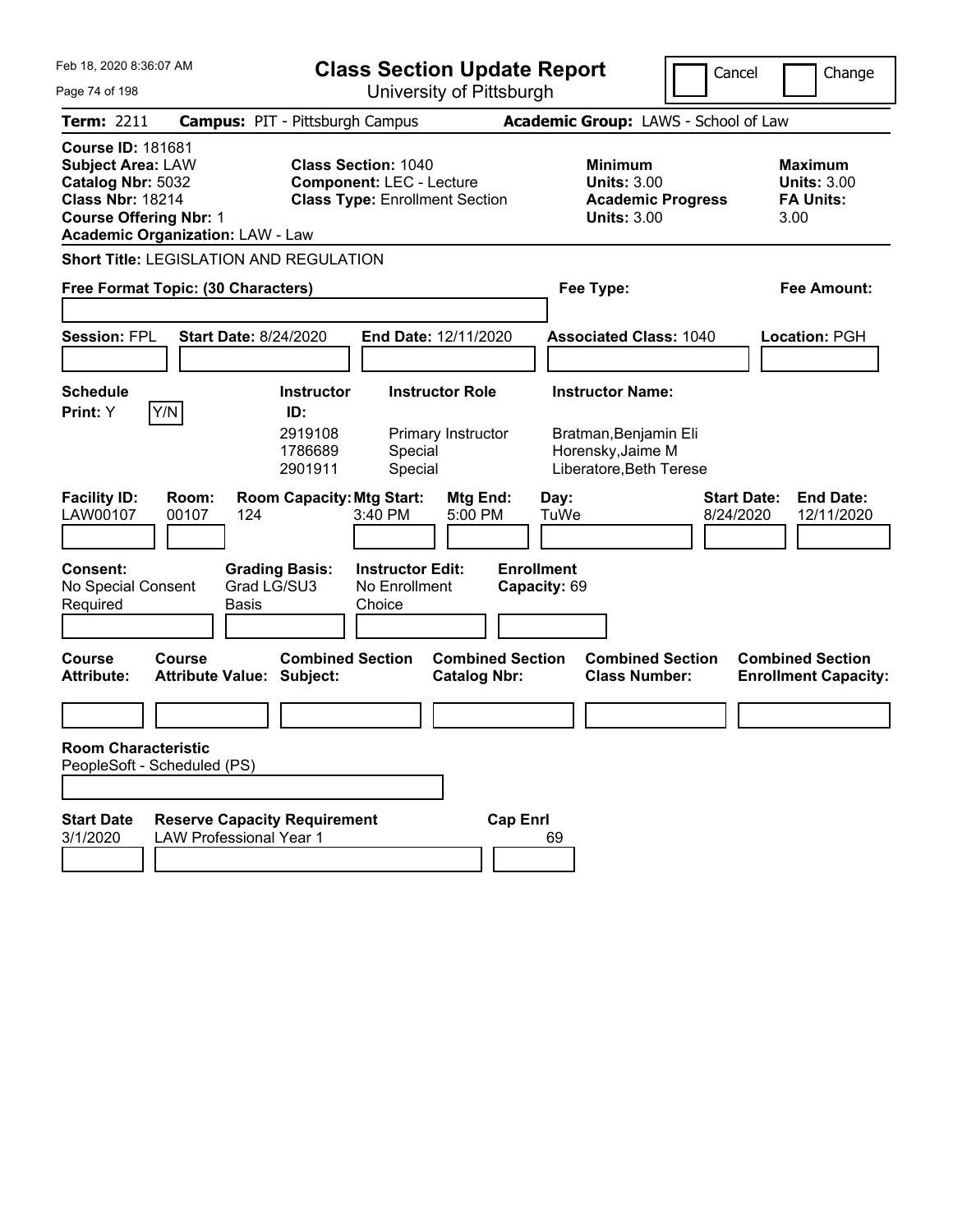| Feb 18, 2020 8:36:07 AM                                                                                                                                                          | <b>Class Section Update Report</b>                                                                     | Cancel                                                                                 | Change                                                           |
|----------------------------------------------------------------------------------------------------------------------------------------------------------------------------------|--------------------------------------------------------------------------------------------------------|----------------------------------------------------------------------------------------|------------------------------------------------------------------|
| Page 75 of 198                                                                                                                                                                   | University of Pittsburgh                                                                               |                                                                                        |                                                                  |
| Term: 2211                                                                                                                                                                       | <b>Campus: PIT - Pittsburgh Campus</b>                                                                 | Academic Group: LAWS - School of Law                                                   |                                                                  |
| <b>Course ID: 181681</b><br><b>Subject Area: LAW</b><br>Catalog Nbr: 5032<br><b>Class Nbr: 18215</b><br><b>Course Offering Nbr: 1</b><br><b>Academic Organization: LAW - Law</b> | <b>Class Section: 1110</b><br><b>Component: LEC - Lecture</b><br><b>Class Type: Enrollment Section</b> | <b>Minimum</b><br><b>Units: 3.00</b><br><b>Academic Progress</b><br><b>Units: 3.00</b> | <b>Maximum</b><br><b>Units: 3.00</b><br><b>FA Units:</b><br>3.00 |
| <b>Short Title: LEGISLATION AND REGULATION</b>                                                                                                                                   |                                                                                                        |                                                                                        |                                                                  |
| Free Format Topic: (30 Characters)                                                                                                                                               |                                                                                                        | Fee Type:                                                                              | Fee Amount:                                                      |
|                                                                                                                                                                                  |                                                                                                        |                                                                                        |                                                                  |
| <b>Session: FPL</b><br><b>Start Date: 8/24/2020</b>                                                                                                                              | End Date: 12/17/2020                                                                                   | <b>Associated Class: 1110</b>                                                          | Location: PGH                                                    |
|                                                                                                                                                                                  |                                                                                                        |                                                                                        |                                                                  |
| <b>Schedule</b>                                                                                                                                                                  | <b>Instructor Role</b><br><b>Instructor</b>                                                            | <b>Instructor Name:</b>                                                                |                                                                  |
| Y/N<br>Print: Y                                                                                                                                                                  | ID:<br>1786689<br>Special<br>2901911<br>Special<br>2961314<br>Primary Instructor                       | Horensky, Jaime M<br>Liberatore, Beth Terese<br>Nixon, Marily                          |                                                                  |
| <b>Facility ID:</b><br>Room:<br>LAW00109<br>00109<br>124                                                                                                                         | <b>Room Capacity: Mtg Start:</b><br>Mtg End:<br>3:40 PM<br>5:00 PM                                     | <b>Start Date:</b><br>Day:<br>TuWe<br>8/24/2020                                        | <b>End Date:</b><br>12/11/2020                                   |
| <b>Consent:</b><br><b>Grading Basis:</b><br>Grad LG/SU3<br>No Special Consent<br>Required<br>Basis                                                                               | <b>Instructor Edit:</b><br><b>Enrollment</b><br>No Enrollment<br>Choice                                | Capacity: 85                                                                           |                                                                  |
| <b>Course</b><br>Course<br><b>Attribute Value: Subject:</b><br><b>Attribute:</b>                                                                                                 | <b>Combined Section</b><br><b>Combined Section</b><br><b>Catalog Nbr:</b>                              | <b>Combined Section</b><br><b>Class Number:</b>                                        | <b>Combined Section</b><br><b>Enrollment Capacity:</b>           |
|                                                                                                                                                                                  |                                                                                                        |                                                                                        |                                                                  |
| <b>Room Characteristic</b><br>PeopleSoft - Scheduled (PS)                                                                                                                        |                                                                                                        |                                                                                        |                                                                  |
| <b>Reserve Capacity Requirement</b><br><b>Start Date</b><br>3/1/2020<br><b>LAW Professional Year 1</b>                                                                           | <b>Cap Enrl</b>                                                                                        | 85                                                                                     |                                                                  |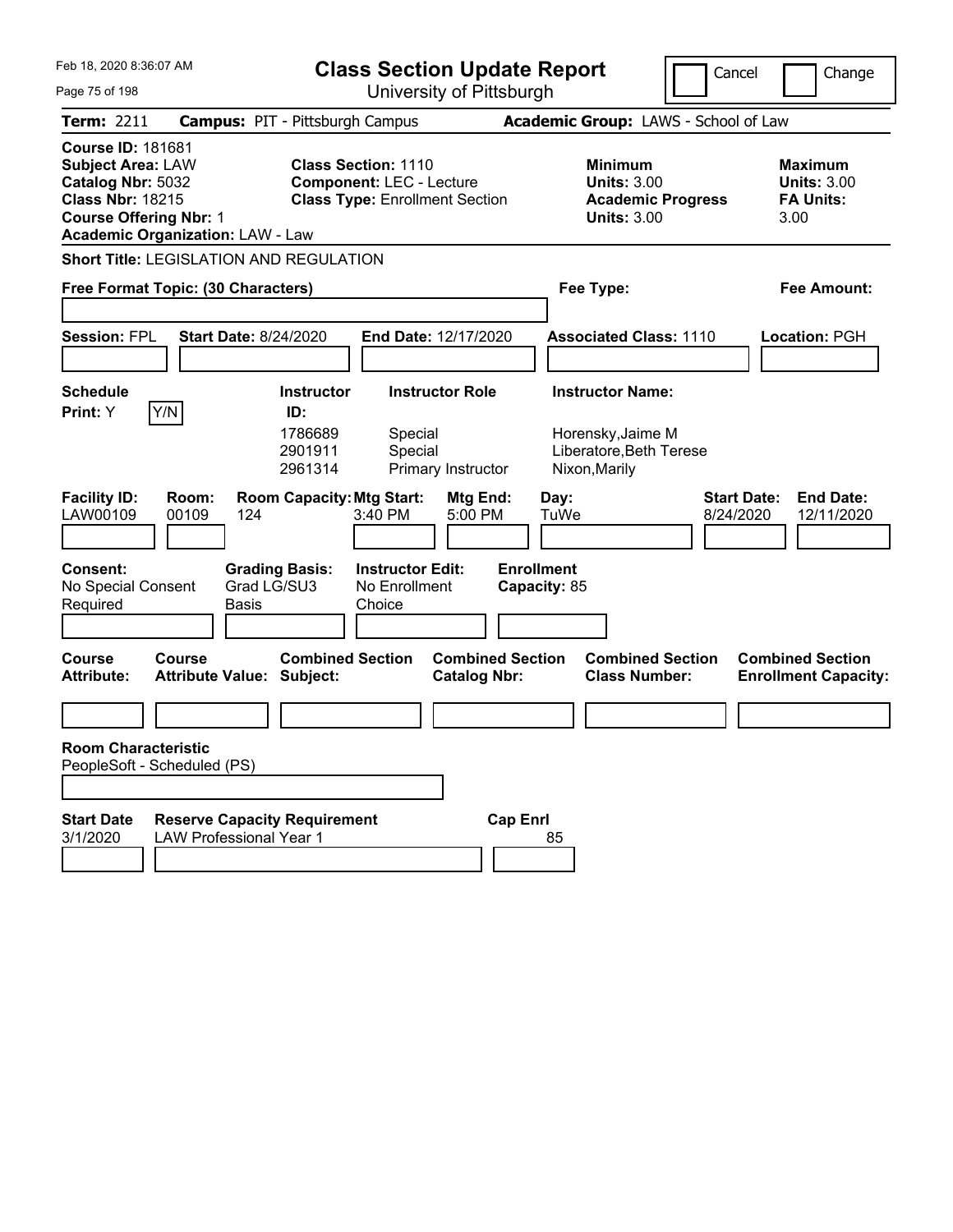| Feb 18, 2020 8:36:07 AM<br><b>Class Section Update Report</b>                                                                         |                                                                       |                                                           |                                                                                                        |                                                |                                   |              |                                                                 | Cancel                               | Change                          |                                                                  |
|---------------------------------------------------------------------------------------------------------------------------------------|-----------------------------------------------------------------------|-----------------------------------------------------------|--------------------------------------------------------------------------------------------------------|------------------------------------------------|-----------------------------------|--------------|-----------------------------------------------------------------|--------------------------------------|---------------------------------|------------------------------------------------------------------|
| Page 76 of 198                                                                                                                        |                                                                       | University of Pittsburgh                                  |                                                                                                        |                                                |                                   |              |                                                                 |                                      |                                 |                                                                  |
| <b>Term: 2211</b>                                                                                                                     | <b>Campus: PIT - Pittsburgh Campus</b>                                |                                                           |                                                                                                        |                                                |                                   |              |                                                                 | Academic Group: LAWS - School of Law |                                 |                                                                  |
| <b>Course ID: 181681</b><br><b>Subject Area: LAW</b><br>Catalog Nbr: 5032<br><b>Class Nbr: 29124</b><br><b>Course Offering Nbr: 1</b> | <b>Academic Organization: LAW - Law</b>                               |                                                           | <b>Class Section: 1120</b><br><b>Component: LEC - Lecture</b><br><b>Class Type: Enrollment Section</b> |                                                |                                   |              | <b>Minimum</b><br><b>Units: 3.00</b><br><b>Units: 3.00</b>      | <b>Academic Progress</b>             |                                 | <b>Maximum</b><br><b>Units: 3.00</b><br><b>FA Units:</b><br>3.00 |
|                                                                                                                                       | <b>Short Title: LEGISLATION AND REGULATION</b>                        |                                                           |                                                                                                        |                                                |                                   |              |                                                                 |                                      |                                 |                                                                  |
|                                                                                                                                       | Free Format Topic: (30 Characters)                                    |                                                           |                                                                                                        |                                                |                                   |              | Fee Type:                                                       |                                      |                                 | Fee Amount:                                                      |
| <b>Session: FPL</b>                                                                                                                   | <b>Start Date: 8/24/2020</b>                                          |                                                           | End Date: 12/17/2020                                                                                   |                                                |                                   |              |                                                                 | <b>Associated Class: 1120</b>        |                                 | Location: PGH                                                    |
| <b>Schedule</b><br>Y/N<br><b>Print:</b> Y                                                                                             |                                                                       | <b>Instructor</b><br>ID:<br>2962932<br>1786689<br>2901911 | Special<br>Special                                                                                     | <b>Instructor Role</b><br>Primary Instructor   |                                   |              | <b>Instructor Name:</b><br>Donley, Greer B<br>Horensky, Jaime M | Liberatore, Beth Terese              |                                 |                                                                  |
| <b>Facility ID:</b><br>LAW00111<br><b>Consent:</b><br>No Special Consent<br>Required                                                  | Room:<br>00111<br>88<br><b>Grading Basis:</b><br>Grad LG/SU3<br>Basis | <b>Room Capacity: Mtg Start:</b>                          | $9:00$ AM<br><b>Instructor Edit:</b><br>No Enrollment<br>Choice                                        | Mtg End:<br>10:15 AM                           | <b>Enrollment</b><br>Capacity: 88 | Day:<br>TuTh |                                                                 |                                      | <b>Start Date:</b><br>8/24/2020 | <b>End Date:</b><br>12/11/2020                                   |
| <b>Course</b><br><b>Attribute:</b>                                                                                                    | Course<br><b>Attribute Value: Subject:</b>                            | <b>Combined Section</b>                                   |                                                                                                        | <b>Combined Section</b><br><b>Catalog Nbr:</b> |                                   |              | <b>Class Number:</b>                                            | <b>Combined Section</b>              |                                 | <b>Combined Section</b><br><b>Enrollment Capacity:</b>           |
| <b>Room Characteristic</b><br>PeopleSoft - Scheduled (PS)                                                                             |                                                                       |                                                           |                                                                                                        |                                                |                                   |              |                                                                 |                                      |                                 |                                                                  |
| <b>Start Date</b>                                                                                                                     | <b>Reserve Capacity Requirement</b>                                   |                                                           |                                                                                                        |                                                | <b>Cap Enrl</b>                   |              |                                                                 |                                      |                                 |                                                                  |
|                                                                                                                                       |                                                                       |                                                           |                                                                                                        |                                                |                                   |              |                                                                 |                                      |                                 |                                                                  |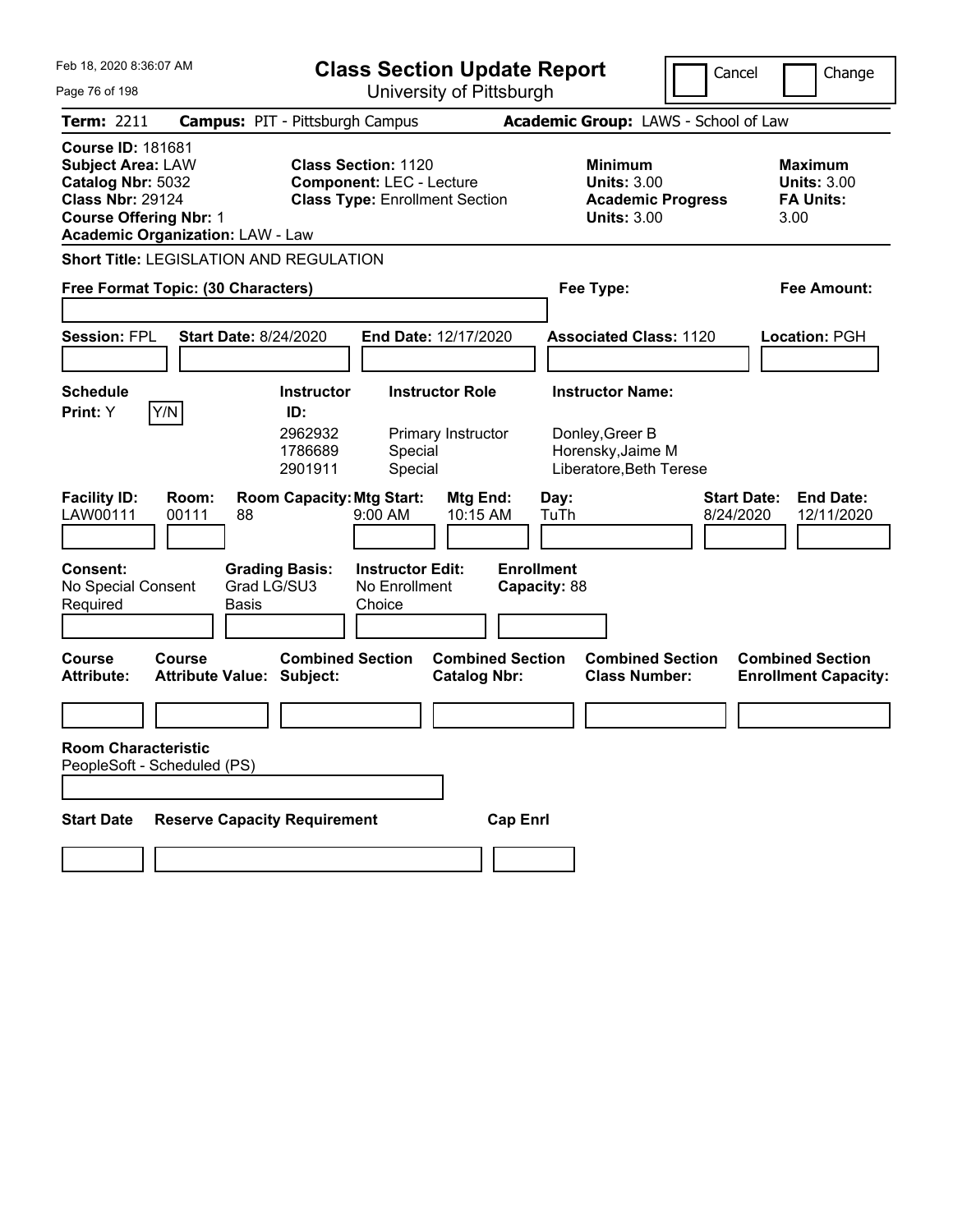| Feb 18. 2020 8:36:07 AM                                                                                                               |                                               | <b>Class Section Update Report</b> |                                                                                                        |                        |                                   | Cancel       |                                                     | Change                                          |                                 |      |                                                        |
|---------------------------------------------------------------------------------------------------------------------------------------|-----------------------------------------------|------------------------------------|--------------------------------------------------------------------------------------------------------|------------------------|-----------------------------------|--------------|-----------------------------------------------------|-------------------------------------------------|---------------------------------|------|--------------------------------------------------------|
| Page 77 of 198                                                                                                                        |                                               |                                    | University of Pittsburgh                                                                               |                        |                                   |              |                                                     |                                                 |                                 |      |                                                        |
| <b>Term: 2211</b>                                                                                                                     | <b>Campus: PIT - Pittsburgh Campus</b>        |                                    |                                                                                                        |                        |                                   |              |                                                     | Academic Group: LAWS - School of Law            |                                 |      |                                                        |
| <b>Course ID: 180979</b><br><b>Subject Area: LAW</b><br>Catalog Nbr: 5038<br><b>Class Nbr: 23111</b><br><b>Course Offering Nbr: 1</b> | <b>Academic Organization: LAW - Law</b>       |                                    | <b>Class Section: 1200</b><br><b>Component: LEC - Lecture</b><br><b>Class Type: Enrollment Section</b> |                        |                                   |              | Minimum<br><b>Units: 3.00</b><br><b>Units: 3.00</b> | <b>Academic Progress</b>                        |                                 | 3.00 | Maximum<br><b>Units: 3.00</b><br><b>FA Units:</b>      |
|                                                                                                                                       | <b>Short Title: ENERGY LAW AND REGULATION</b> |                                    |                                                                                                        |                        |                                   |              |                                                     |                                                 |                                 |      |                                                        |
|                                                                                                                                       | Free Format Topic: (30 Characters)            |                                    |                                                                                                        |                        |                                   |              | Fee Type:                                           |                                                 |                                 |      | Fee Amount:                                            |
|                                                                                                                                       |                                               |                                    |                                                                                                        |                        |                                   |              |                                                     |                                                 |                                 |      |                                                        |
| <b>Session: FPL</b>                                                                                                                   | <b>Start Date: 8/24/2020</b>                  |                                    | <b>End Date: 12/11/2020</b>                                                                            |                        |                                   |              |                                                     | <b>Associated Class: 1200</b>                   |                                 |      | Location: PGH                                          |
|                                                                                                                                       |                                               |                                    |                                                                                                        |                        |                                   |              |                                                     |                                                 |                                 |      |                                                        |
| <b>Schedule</b><br>Print: Y                                                                                                           |                                               | <b>Instructor</b><br>ID:           |                                                                                                        | <b>Instructor Role</b> |                                   |              | <b>Instructor Name:</b>                             |                                                 |                                 |      |                                                        |
|                                                                                                                                       | Y/N                                           | 2955414<br>1786689<br>2901911      | Special<br>Special                                                                                     | Primary Instructor     |                                   |              | Horensky, Jaime M                                   | Hammond, John Finley<br>Liberatore, Beth Terese |                                 |      |                                                        |
| <b>Facility ID:</b><br>LAW00G13                                                                                                       | Room:<br>00G13<br>28                          | <b>Room Capacity: Mtg Start:</b>   | 9:00 AM                                                                                                | Mtg End:<br>10:20 AM   |                                   | Day:<br>MoWe |                                                     |                                                 | <b>Start Date:</b><br>8/24/2020 |      | <b>End Date:</b><br>12/11/2020                         |
| <b>Consent:</b><br>No Special Consent<br>Required                                                                                     | <b>Grading Basis:</b><br>Grad LG/SU3<br>Basis |                                    | <b>Instructor Edit:</b><br>No Enrollment<br>Choice                                                     |                        | <b>Enrollment</b><br>Capacity: 20 |              |                                                     |                                                 |                                 |      |                                                        |
| Course<br><b>Attribute:</b>                                                                                                           | Course<br><b>Attribute Value: Subject:</b>    | <b>Combined Section</b>            |                                                                                                        | <b>Catalog Nbr:</b>    | <b>Combined Section</b>           |              |                                                     | <b>Combined Section</b><br><b>Class Number:</b> |                                 |      | <b>Combined Section</b><br><b>Enrollment Capacity:</b> |
|                                                                                                                                       |                                               |                                    |                                                                                                        |                        |                                   |              |                                                     |                                                 |                                 |      |                                                        |
| <b>Room Characteristic</b><br>PeopleSoft - Scheduled (PS)                                                                             |                                               |                                    |                                                                                                        |                        |                                   |              |                                                     |                                                 |                                 |      |                                                        |
|                                                                                                                                       |                                               |                                    |                                                                                                        |                        |                                   |              |                                                     |                                                 |                                 |      |                                                        |
| <b>Start Date</b>                                                                                                                     | <b>Reserve Capacity Requirement</b>           |                                    |                                                                                                        |                        | <b>Cap Enrl</b>                   |              |                                                     |                                                 |                                 |      |                                                        |
|                                                                                                                                       |                                               |                                    |                                                                                                        |                        |                                   |              |                                                     |                                                 |                                 |      |                                                        |
|                                                                                                                                       |                                               |                                    |                                                                                                        |                        |                                   |              |                                                     |                                                 |                                 |      |                                                        |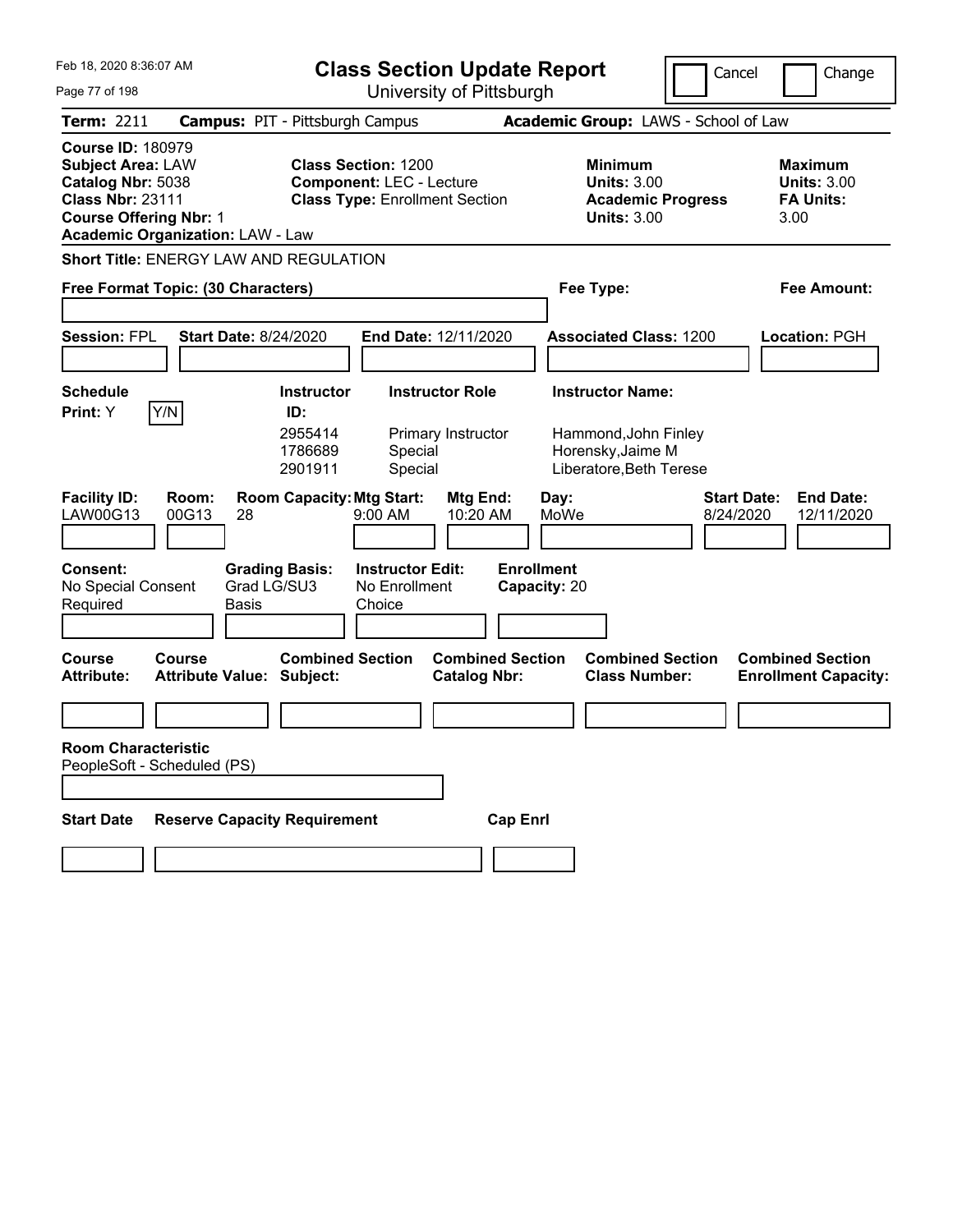| Feb 18, 2020 8:36:07 AM                                                                                                                                                          | <b>Class Section Update Report</b>                                                                            | Cancel                                                                                 | Change                                                            |
|----------------------------------------------------------------------------------------------------------------------------------------------------------------------------------|---------------------------------------------------------------------------------------------------------------|----------------------------------------------------------------------------------------|-------------------------------------------------------------------|
| Page 78 of 198                                                                                                                                                                   | University of Pittsburgh                                                                                      |                                                                                        |                                                                   |
| Term: 2211                                                                                                                                                                       | <b>Campus: PIT - Pittsburgh Campus</b>                                                                        | Academic Group: LAWS - School of Law                                                   |                                                                   |
| <b>Course ID: 171106</b><br><b>Subject Area: LAW</b><br>Catalog Nbr: 5039<br><b>Class Nbr: 26811</b><br><b>Course Offering Nbr: 1</b><br><b>Academic Organization: LAW - Law</b> | <b>Class Section: 1030</b><br><b>Component: LEC - Lecture</b><br><b>Class Type: Enrollment Section</b>        | <b>Minimum</b><br><b>Units: 2.00</b><br><b>Academic Progress</b><br><b>Units: 2.00</b> | <b>Maximum</b><br><b>Units: 2.00</b><br><b>FA Units:</b><br>2.00  |
| <b>Short Title: MEDIA LAW</b>                                                                                                                                                    |                                                                                                               |                                                                                        |                                                                   |
| Free Format Topic: (30 Characters)                                                                                                                                               |                                                                                                               | Fee Type:                                                                              | <b>Fee Amount:</b>                                                |
|                                                                                                                                                                                  |                                                                                                               |                                                                                        |                                                                   |
| <b>Session: FPL</b>                                                                                                                                                              | End Date: 12/11/2020<br><b>Start Date: 8/24/2020</b>                                                          | <b>Associated Class: 1030</b>                                                          | Location: PGH                                                     |
|                                                                                                                                                                                  |                                                                                                               |                                                                                        |                                                                   |
| <b>Schedule</b>                                                                                                                                                                  | <b>Instructor Role</b><br><b>Instructor</b>                                                                   | <b>Instructor Name:</b>                                                                |                                                                   |
| Y/N<br>Print: Y                                                                                                                                                                  | ID:<br>1116365<br>Primary Instructor<br>1786689<br>Special<br>2901911<br>Special                              | Abbott, Kevin C<br>Horensky, Jaime M<br>Liberatore, Beth Terese                        |                                                                   |
| <b>Facility ID:</b><br>Room:<br>LAW00118<br>00118<br>20                                                                                                                          | <b>Room Capacity: Mtg Start:</b><br>Mtg End:<br>10:50 AM<br>$9:00$ AM                                         | Day:<br>We                                                                             | <b>Start Date:</b><br><b>End Date:</b><br>8/24/2020<br>12/11/2020 |
| <b>Consent:</b><br>No Special Consent<br>Required<br>Basis                                                                                                                       | <b>Instructor Edit:</b><br><b>Grading Basis:</b><br>Grad LG/SU3<br>No Enrollment<br>Choice                    | <b>Enrollment</b><br>Capacity: 20                                                      |                                                                   |
| <b>Course</b><br>Course<br><b>Attribute:</b>                                                                                                                                     | <b>Combined Section</b><br><b>Combined Section</b><br><b>Attribute Value: Subject:</b><br><b>Catalog Nbr:</b> | <b>Combined Section</b><br><b>Class Number:</b>                                        | <b>Combined Section</b><br><b>Enrollment Capacity:</b>            |
|                                                                                                                                                                                  |                                                                                                               |                                                                                        |                                                                   |
| <b>Room Characteristic</b><br>PeopleSoft - Scheduled (PS)                                                                                                                        |                                                                                                               |                                                                                        |                                                                   |
|                                                                                                                                                                                  |                                                                                                               |                                                                                        |                                                                   |
| <b>Start Date</b>                                                                                                                                                                | <b>Reserve Capacity Requirement</b><br><b>Cap Enrl</b>                                                        |                                                                                        |                                                                   |
|                                                                                                                                                                                  |                                                                                                               |                                                                                        |                                                                   |
|                                                                                                                                                                                  |                                                                                                               |                                                                                        |                                                                   |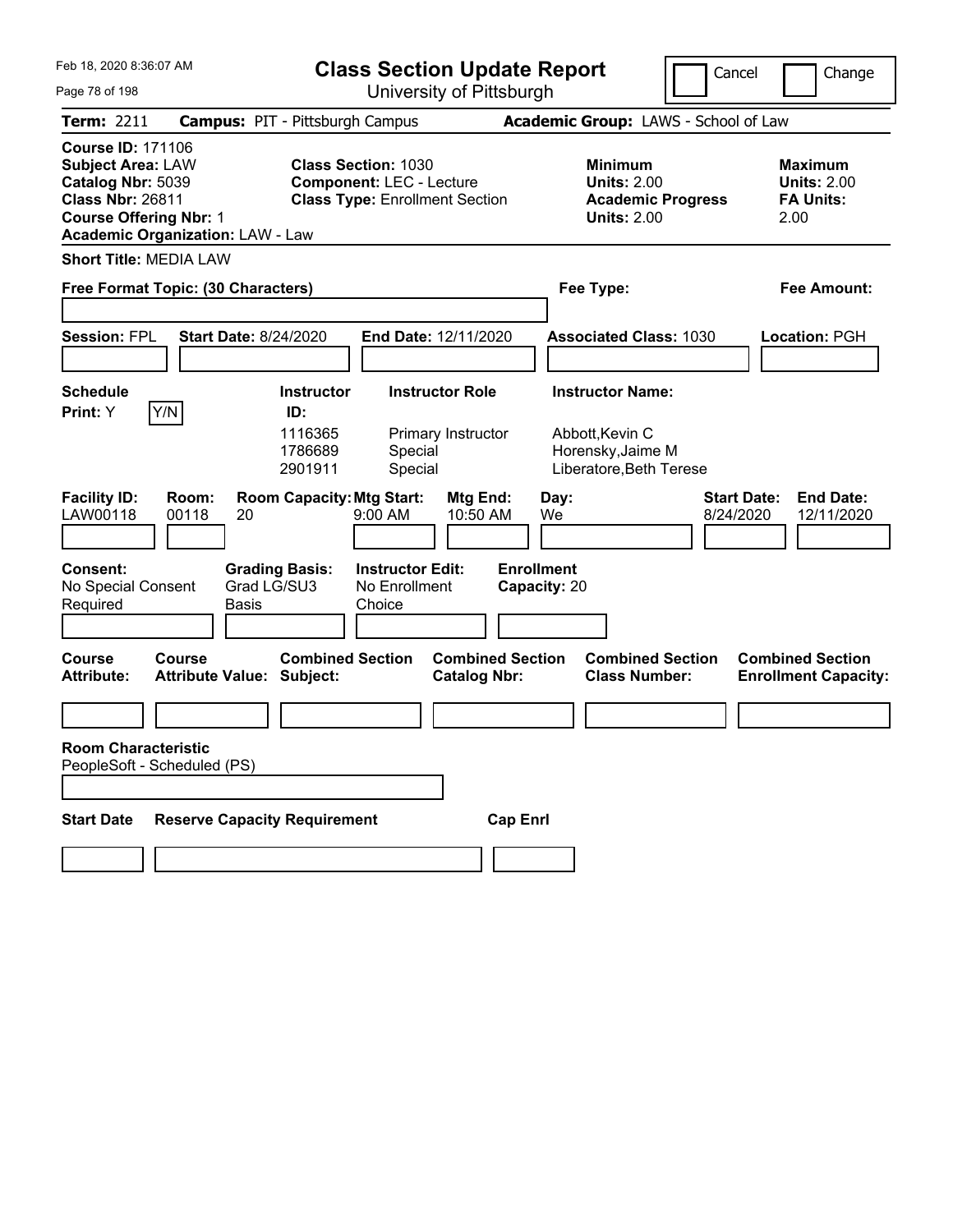| Feb 18. 2020 8:36:07 AM<br><b>Class Section Update Report</b>                                                                         |                                                                                        |                                                           |                                                                                                        |                                                |                                   | Cancel                                                                                            | Change                          |                                                          |
|---------------------------------------------------------------------------------------------------------------------------------------|----------------------------------------------------------------------------------------|-----------------------------------------------------------|--------------------------------------------------------------------------------------------------------|------------------------------------------------|-----------------------------------|---------------------------------------------------------------------------------------------------|---------------------------------|----------------------------------------------------------|
| Page 79 of 198                                                                                                                        |                                                                                        |                                                           |                                                                                                        | University of Pittsburgh                       |                                   |                                                                                                   |                                 |                                                          |
| Term: 2211                                                                                                                            | <b>Campus: PIT - Pittsburgh Campus</b>                                                 |                                                           |                                                                                                        |                                                |                                   | Academic Group: LAWS - School of Law                                                              |                                 |                                                          |
| <b>Course ID: 179931</b><br><b>Subject Area: LAW</b><br>Catalog Nbr: 5043<br><b>Class Nbr: 23187</b><br><b>Course Offering Nbr: 1</b> | <b>Academic Organization: LAW - Law</b>                                                |                                                           | <b>Class Section: 1200</b><br><b>Component: LEC - Lecture</b><br><b>Class Type: Enrollment Section</b> |                                                |                                   | <b>Minimum</b><br><b>Units: 3.00</b><br><b>Academic Progress</b><br><b>Units: 3.00</b>            | 3.00                            | <b>Maximum</b><br><b>Units: 3.00</b><br><b>FA Units:</b> |
|                                                                                                                                       | Short Title: INT'L COMMERCIAL ARBITRATION                                              |                                                           |                                                                                                        |                                                |                                   |                                                                                                   |                                 |                                                          |
|                                                                                                                                       | Free Format Topic: (30 Characters)                                                     |                                                           |                                                                                                        |                                                |                                   | Fee Type:                                                                                         |                                 | Fee Amount:                                              |
|                                                                                                                                       |                                                                                        |                                                           |                                                                                                        |                                                |                                   |                                                                                                   |                                 |                                                          |
| <b>Session: FPL</b>                                                                                                                   | <b>Start Date: 8/24/2020</b>                                                           |                                                           | End Date: 12/11/2020                                                                                   |                                                |                                   | <b>Associated Class: 1200</b>                                                                     |                                 | Location: PGH                                            |
|                                                                                                                                       |                                                                                        |                                                           |                                                                                                        |                                                |                                   |                                                                                                   |                                 |                                                          |
| <b>Schedule</b><br>Print: Y                                                                                                           | Y/N                                                                                    | <b>Instructor</b><br>ID:<br>2909519<br>1786689<br>2901911 | <b>Instructor Role</b><br>Special<br>Special                                                           | Primary Instructor                             |                                   | <b>Instructor Name:</b><br><b>Brand, Ronald A</b><br>Horensky, Jaime M<br>Liberatore, Beth Terese |                                 |                                                          |
| <b>Facility ID:</b><br><b>LAW00G20</b>                                                                                                | Room:<br>00G20<br>42                                                                   | <b>Room Capacity: Mtg Start:</b>                          | 9:00 AM                                                                                                | Mtg End:<br>10:20 AM                           | Day:<br>TuTh                      |                                                                                                   | <b>Start Date:</b><br>8/24/2020 | <b>End Date:</b><br>12/11/2020                           |
| <b>Consent:</b><br>No Special Consent<br>Required                                                                                     | Grad LG/SU3<br>Basis                                                                   | <b>Grading Basis:</b>                                     | <b>Instructor Edit:</b><br>No Enrollment<br>Choice                                                     |                                                | <b>Enrollment</b><br>Capacity: 25 |                                                                                                   |                                 |                                                          |
| <b>Course</b><br><b>Attribute:</b><br><b>UCIS</b><br><b>UCIS</b><br>UCIS                                                              | Course<br><b>Attribute Value: Subject:</b><br><b>ECC</b><br><b>GLBST</b><br><b>WES</b> | <b>Combined Section</b>                                   |                                                                                                        | <b>Combined Section</b><br><b>Catalog Nbr:</b> |                                   | <b>Combined Section</b><br><b>Class Number:</b>                                                   |                                 | <b>Combined Section</b><br><b>Enrollment Capacity:</b>   |
| <b>Room Characteristic</b>                                                                                                            | PeopleSoft - Scheduled (PS)                                                            |                                                           |                                                                                                        |                                                |                                   |                                                                                                   |                                 |                                                          |
| <b>Start Date</b>                                                                                                                     | <b>Reserve Capacity Requirement</b>                                                    |                                                           |                                                                                                        | <b>Cap Enrl</b>                                |                                   |                                                                                                   |                                 |                                                          |
|                                                                                                                                       |                                                                                        |                                                           |                                                                                                        |                                                |                                   |                                                                                                   |                                 |                                                          |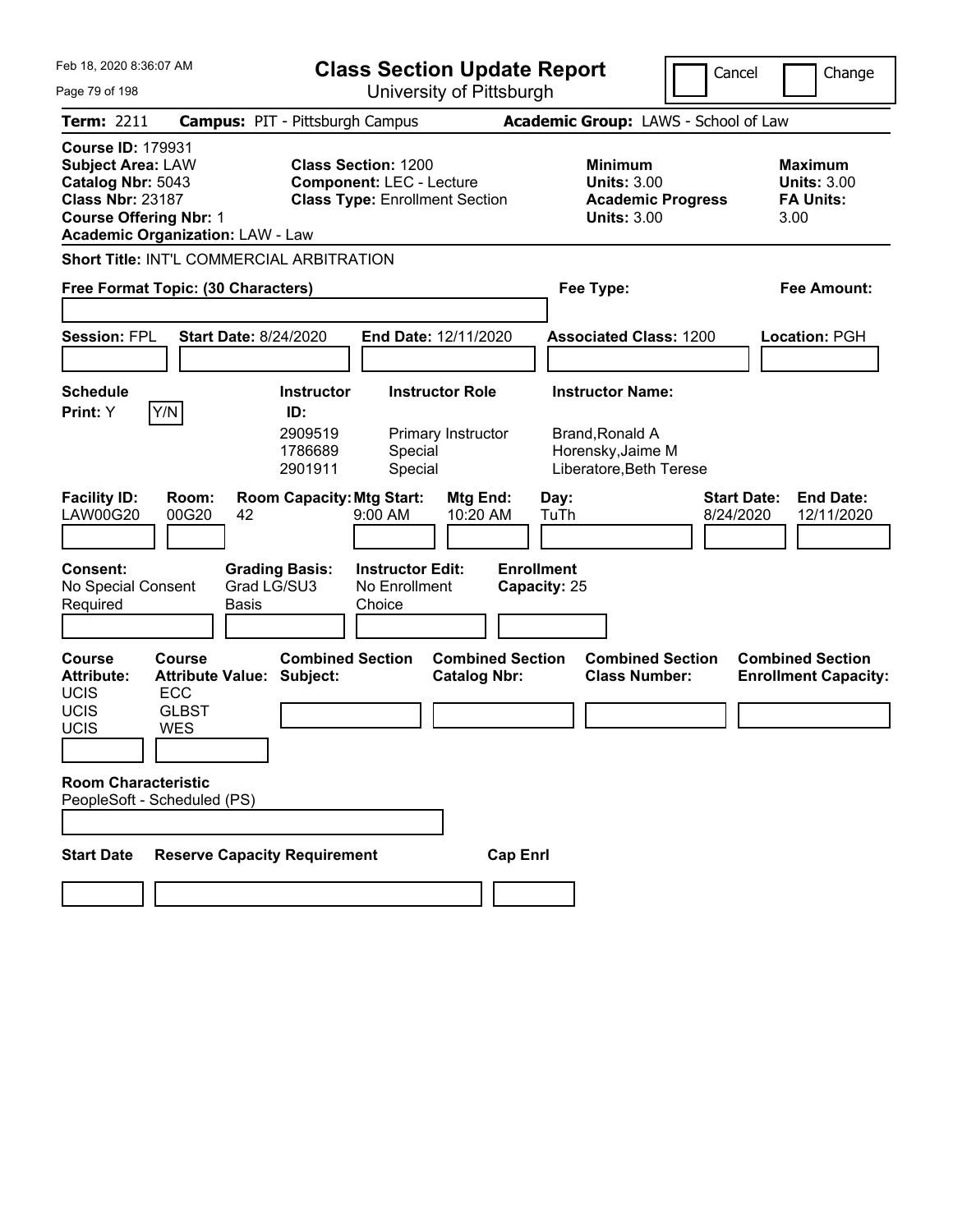| Feb 18, 2020 8:36:07 AM<br>Page 80 of 198                                                                                                                                        | <b>Class Section Update Report</b><br>University of Pittsburgh                                         | Cancel                                                                                 | Change                                                            |
|----------------------------------------------------------------------------------------------------------------------------------------------------------------------------------|--------------------------------------------------------------------------------------------------------|----------------------------------------------------------------------------------------|-------------------------------------------------------------------|
| <b>Term: 2211</b>                                                                                                                                                                | <b>Campus: PIT - Pittsburgh Campus</b>                                                                 | Academic Group: LAWS - School of Law                                                   |                                                                   |
| <b>Course ID: 114277</b><br><b>Subject Area: LAW</b><br>Catalog Nbr: 5046<br><b>Class Nbr: 13327</b><br><b>Course Offering Nbr: 1</b><br><b>Academic Organization: LAW - Law</b> | <b>Class Section: 1020</b><br><b>Component: LEC - Lecture</b><br><b>Class Type: Enrollment Section</b> | <b>Minimum</b><br><b>Units: 3.00</b><br><b>Academic Progress</b><br><b>Units: 3.00</b> | <b>Maximum</b><br><b>Units: 3.00</b><br><b>FA Units:</b><br>3.00  |
| <b>Short Title: CRIMINAL LAW</b>                                                                                                                                                 |                                                                                                        |                                                                                        |                                                                   |
| Free Format Topic: (30 Characters)                                                                                                                                               |                                                                                                        | Fee Type:                                                                              | <b>Fee Amount:</b>                                                |
| <b>Session: FPL</b><br><b>Start Date: 8/24/2020</b>                                                                                                                              | End Date: 12/11/2020                                                                                   | <b>Associated Class: 1020</b>                                                          | <b>Location: PGH</b>                                              |
| <b>Schedule</b>                                                                                                                                                                  | <b>Instructor</b><br><b>Instructor Role</b>                                                            | <b>Instructor Name:</b>                                                                |                                                                   |
| Y/N<br>Print: Y                                                                                                                                                                  | ID:<br>1786689<br>Special<br>2901911<br>Special<br>Primary Instructor<br>2945685                       | Horensky, Jaime M<br>Liberatore, Beth Terese<br>Rose, Jasmine Buffy                    |                                                                   |
| <b>Facility ID:</b><br>Room:<br>LAW00111<br>00111<br>88                                                                                                                          | <b>Room Capacity: Mtg Start:</b><br>Mtg End:<br>2:00 PM<br>12:40 PM                                    | Day:<br>MoWe                                                                           | <b>Start Date:</b><br><b>End Date:</b><br>8/24/2020<br>12/11/2020 |
| <b>Consent:</b><br>Grad LG/SU3<br>No Special Consent<br>Required<br>Basis                                                                                                        | <b>Grading Basis:</b><br><b>Instructor Edit:</b><br>No Enrollment<br>Choice                            | <b>Enrollment</b><br>Capacity: 88                                                      |                                                                   |
| <b>Course</b><br>Course<br><b>Attribute Value: Subject:</b><br><b>Attribute:</b>                                                                                                 | <b>Combined Section</b><br><b>Combined Section</b><br><b>Catalog Nbr:</b>                              | <b>Combined Section</b><br><b>Class Number:</b>                                        | <b>Combined Section</b><br><b>Enrollment Capacity:</b>            |
|                                                                                                                                                                                  |                                                                                                        |                                                                                        |                                                                   |
| <b>Room Characteristic</b><br>PeopleSoft - Scheduled (PS)                                                                                                                        |                                                                                                        |                                                                                        |                                                                   |
| <b>Start Date</b><br><b>Reserve Capacity Requirement</b><br>3/1/2020<br><b>LAW Professional Year 1</b>                                                                           |                                                                                                        | <b>Cap Enrl</b><br>88                                                                  |                                                                   |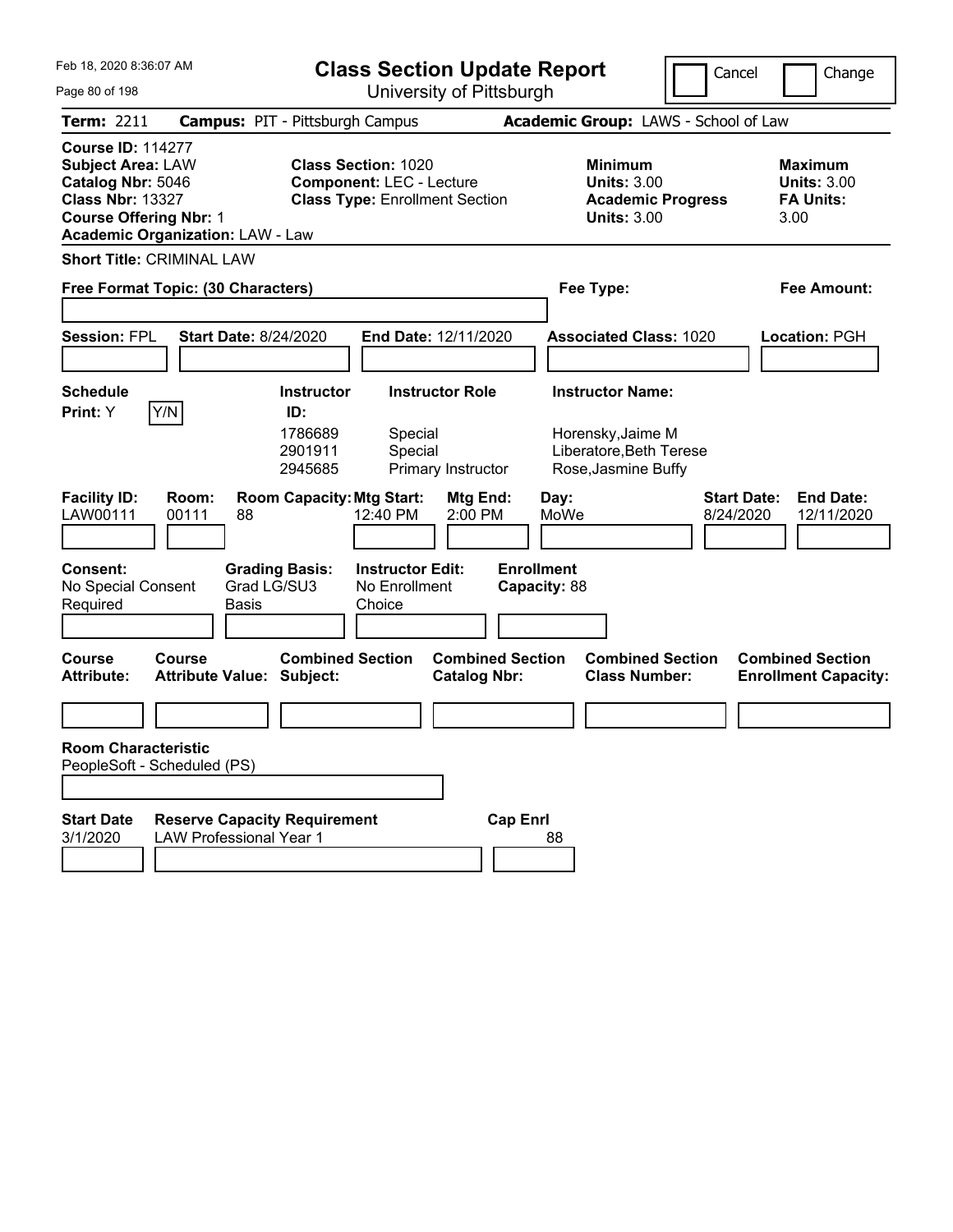| Feb 18, 2020 8:36:07 AM                                                                                                                                                          | <b>Class Section Update Report</b>                                                                     | Cancel                                                                                 | Change                                                           |
|----------------------------------------------------------------------------------------------------------------------------------------------------------------------------------|--------------------------------------------------------------------------------------------------------|----------------------------------------------------------------------------------------|------------------------------------------------------------------|
| Page 81 of 198                                                                                                                                                                   | University of Pittsburgh                                                                               |                                                                                        |                                                                  |
| Term: 2211                                                                                                                                                                       | <b>Campus: PIT - Pittsburgh Campus</b>                                                                 | Academic Group: LAWS - School of Law                                                   |                                                                  |
| <b>Course ID: 114277</b><br><b>Subject Area: LAW</b><br>Catalog Nbr: 5046<br><b>Class Nbr: 13326</b><br><b>Course Offering Nbr: 1</b><br><b>Academic Organization: LAW - Law</b> | <b>Class Section: 1025</b><br><b>Component: LEC - Lecture</b><br><b>Class Type: Enrollment Section</b> | <b>Minimum</b><br><b>Units: 3.00</b><br><b>Academic Progress</b><br><b>Units: 3.00</b> | <b>Maximum</b><br><b>Units: 3.00</b><br><b>FA Units:</b><br>3.00 |
| <b>Short Title: CRIMINAL LAW</b>                                                                                                                                                 |                                                                                                        |                                                                                        |                                                                  |
| Free Format Topic: (30 Characters)                                                                                                                                               |                                                                                                        | Fee Type:                                                                              | <b>Fee Amount:</b>                                               |
|                                                                                                                                                                                  |                                                                                                        |                                                                                        |                                                                  |
| <b>Session: FPL</b><br><b>Start Date: 8/24/2020</b>                                                                                                                              | End Date: 12/11/2020                                                                                   | <b>Associated Class: 1025</b>                                                          | Location: PGH                                                    |
|                                                                                                                                                                                  |                                                                                                        |                                                                                        |                                                                  |
| <b>Schedule</b>                                                                                                                                                                  | <b>Instructor Role</b><br><b>Instructor</b>                                                            | <b>Instructor Name:</b>                                                                |                                                                  |
| Y/N<br>Print: Y                                                                                                                                                                  | ID:<br>2937902<br>Primary Instructor<br>1786689<br>Special<br>2901911<br>Special                       | Harris, David Andrew<br>Horensky, Jaime M<br>Liberatore, Beth Terese                   |                                                                  |
| <b>Facility ID:</b><br>Room:<br>LAW00109<br>00109<br>124                                                                                                                         | <b>Room Capacity: Mtg Start:</b><br><b>Mtg End:</b><br>12:40 PM<br>2:00 PM                             | Day:<br>MoWe<br>8/24/2020                                                              | <b>Start Date:</b><br><b>End Date:</b><br>12/11/2020             |
| <b>Consent:</b><br><b>Grading Basis:</b><br>Grad LG/SU3<br>No Special Consent<br>Required<br>Basis                                                                               | <b>Instructor Edit:</b><br>No Enrollment<br>Choice                                                     | <b>Enrollment</b><br>Capacity: 88                                                      |                                                                  |
| <b>Course</b><br>Course<br><b>Attribute:</b><br><b>Attribute Value: Subject:</b>                                                                                                 | <b>Combined Section</b><br><b>Combined Section</b><br><b>Catalog Nbr:</b>                              | <b>Combined Section</b><br><b>Class Number:</b>                                        | <b>Combined Section</b><br><b>Enrollment Capacity:</b>           |
|                                                                                                                                                                                  |                                                                                                        |                                                                                        |                                                                  |
| <b>Room Characteristic</b><br>PeopleSoft - Scheduled (PS)                                                                                                                        |                                                                                                        |                                                                                        |                                                                  |
|                                                                                                                                                                                  |                                                                                                        |                                                                                        |                                                                  |
| <b>Reserve Capacity Requirement</b><br><b>Start Date</b><br>3/1/2020<br><b>LAW Professional Year 1</b>                                                                           | <b>Cap Enrl</b>                                                                                        | 88                                                                                     |                                                                  |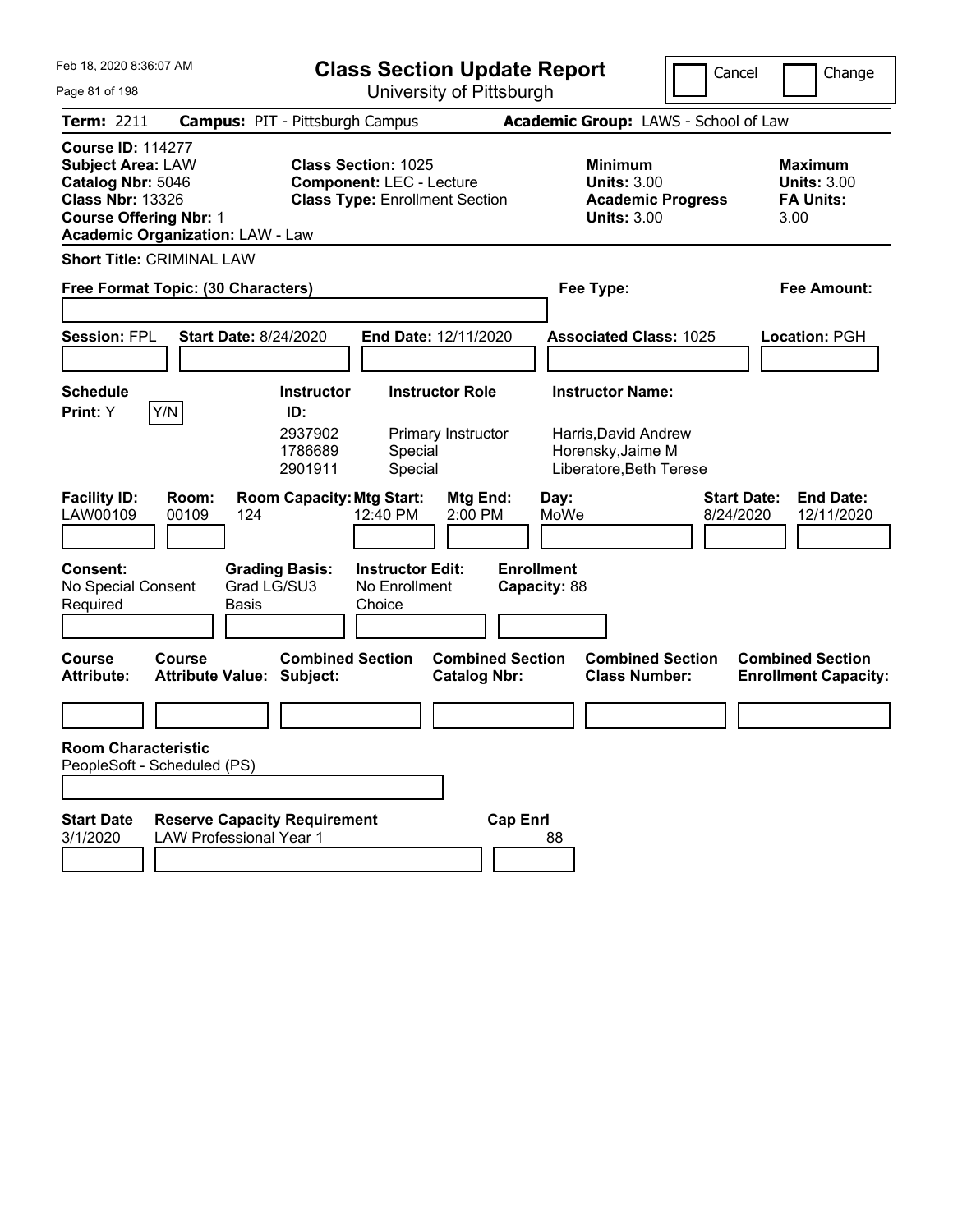| Feb 18, 2020 8:36:07 AM                                                                                                                                                          | <b>Class Section Update Report</b>                                                                                                                 |                                                                                        | Cancel<br>Change                                                  |
|----------------------------------------------------------------------------------------------------------------------------------------------------------------------------------|----------------------------------------------------------------------------------------------------------------------------------------------------|----------------------------------------------------------------------------------------|-------------------------------------------------------------------|
| Page 82 of 198                                                                                                                                                                   | University of Pittsburgh                                                                                                                           |                                                                                        |                                                                   |
| Term: 2211                                                                                                                                                                       | <b>Campus: PIT - Pittsburgh Campus</b>                                                                                                             | Academic Group: LAWS - School of Law                                                   |                                                                   |
| <b>Course ID: 114277</b><br><b>Subject Area: LAW</b><br>Catalog Nbr: 5046<br><b>Class Nbr: 30420</b><br><b>Course Offering Nbr: 1</b><br><b>Academic Organization: LAW - Law</b> | <b>Class Section: 1030</b><br><b>Component: LEC - Lecture</b><br><b>Class Type: Enrollment Section</b>                                             | <b>Minimum</b><br><b>Units: 3.00</b><br><b>Academic Progress</b><br><b>Units: 3.00</b> | <b>Maximum</b><br><b>Units: 3.00</b><br><b>FA Units:</b><br>3.00  |
| <b>Short Title: CRIMINAL LAW</b>                                                                                                                                                 |                                                                                                                                                    |                                                                                        |                                                                   |
| Free Format Topic: (30 Characters)                                                                                                                                               |                                                                                                                                                    | Fee Type:                                                                              | Fee Amount:                                                       |
| <b>Session: FPL</b><br><b>Start Date: 8/24/2020</b><br><b>Schedule</b><br>Y/N<br>Print: Y                                                                                        | End Date: 12/17/2020<br><b>Instructor Role</b><br><b>Instructor</b><br>ID:<br>0                                                                    | <b>Associated Class: 1030</b><br><b>Instructor Name:</b><br>No Instructor Assigned     | Location: PGH                                                     |
| <b>Facility ID:</b><br>Room:<br><b>LAW00G12</b><br>00G12<br>69<br><b>Consent:</b><br>Grad LG/SU3<br>No Special Consent<br>Required<br>Basis                                      | <b>Room Capacity: Mtg Start:</b><br>Mtg End:<br>12:40 PM<br>2:00 PM<br><b>Instructor Edit:</b><br><b>Grading Basis:</b><br>No Enrollment<br>Choice | Day:<br>MoWe<br><b>Enrollment</b><br>Capacity: 999                                     | <b>End Date:</b><br><b>Start Date:</b><br>8/24/2020<br>12/17/2020 |
| Course<br>Course<br><b>Attribute:</b><br><b>Attribute Value: Subject:</b><br><b>Room Characteristic</b>                                                                          | <b>Combined Section</b><br><b>Combined Section</b><br><b>Catalog Nbr:</b>                                                                          | <b>Combined Section</b><br><b>Class Number:</b>                                        | <b>Combined Section</b><br><b>Enrollment Capacity:</b>            |
| PeopleSoft - Scheduled (PS)                                                                                                                                                      |                                                                                                                                                    |                                                                                        |                                                                   |
| <b>Start Date</b><br><b>Reserve Capacity Requirement</b><br>LAW Professional Year 3 or 4<br>3/1/2020                                                                             | <b>Cap Enrl</b>                                                                                                                                    | 49                                                                                     |                                                                   |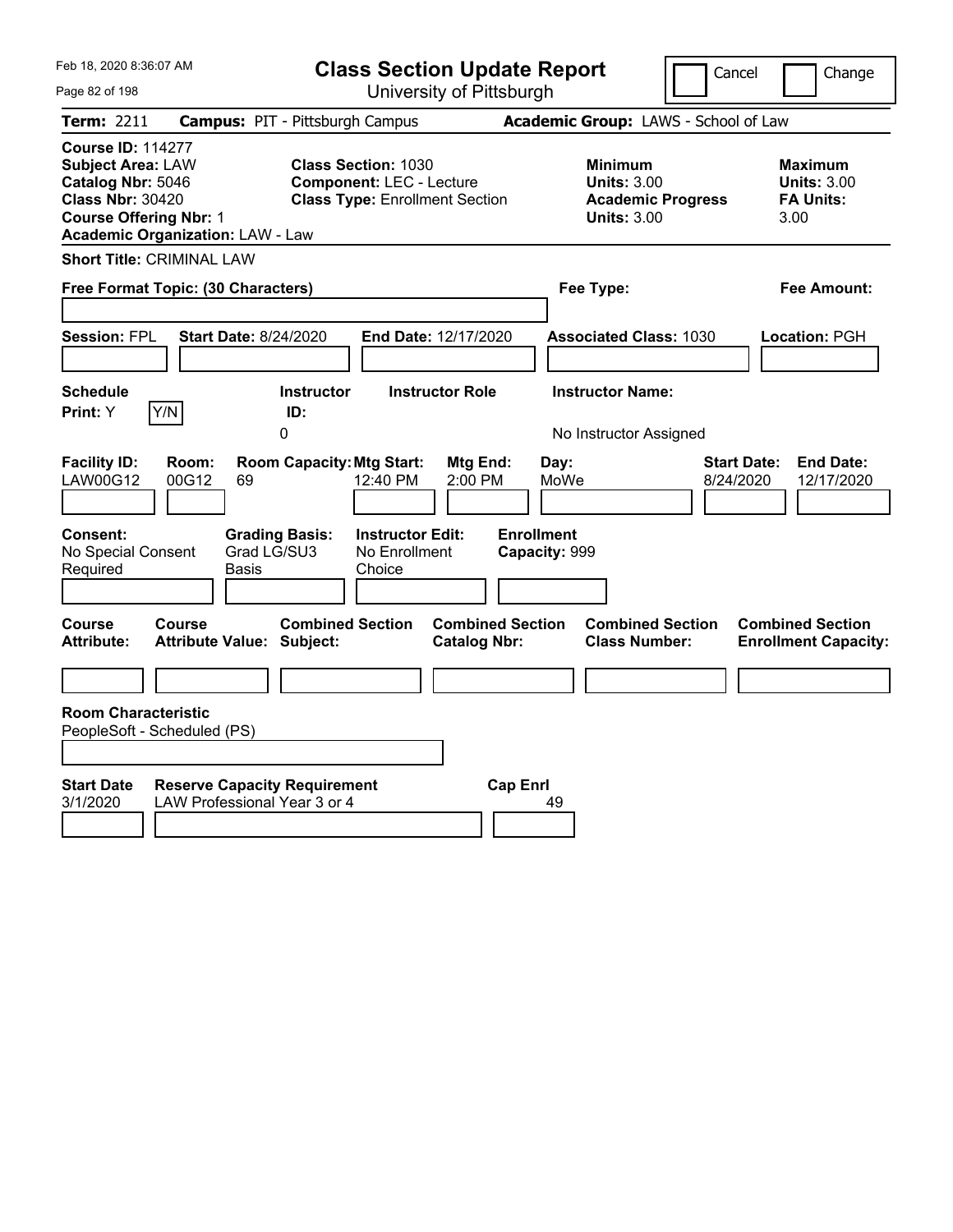| Feb 18, 2020 8:36:07 AM                                                                                                                                                          | <b>Class Section Update Report</b>                                                                     |                                                |                                                                                        | Cancel<br>Change                                                  |
|----------------------------------------------------------------------------------------------------------------------------------------------------------------------------------|--------------------------------------------------------------------------------------------------------|------------------------------------------------|----------------------------------------------------------------------------------------|-------------------------------------------------------------------|
| Page 83 of 198                                                                                                                                                                   |                                                                                                        | University of Pittsburgh                       |                                                                                        |                                                                   |
| Term: 2211                                                                                                                                                                       | <b>Campus: PIT - Pittsburgh Campus</b>                                                                 |                                                | Academic Group: LAWS - School of Law                                                   |                                                                   |
| <b>Course ID: 114277</b><br><b>Subject Area: LAW</b><br>Catalog Nbr: 5046<br><b>Class Nbr: 30421</b><br><b>Course Offering Nbr: 1</b><br><b>Academic Organization: LAW - Law</b> | <b>Class Section: 1035</b><br><b>Component: LEC - Lecture</b><br><b>Class Type: Enrollment Section</b> |                                                | <b>Minimum</b><br><b>Units: 3.00</b><br><b>Academic Progress</b><br><b>Units: 3.00</b> | <b>Maximum</b><br><b>Units: 3.00</b><br><b>FA Units:</b><br>3.00  |
| <b>Short Title: CRIMINAL LAW</b>                                                                                                                                                 |                                                                                                        |                                                |                                                                                        |                                                                   |
| Free Format Topic: (30 Characters)                                                                                                                                               |                                                                                                        |                                                | Fee Type:                                                                              | Fee Amount:                                                       |
| <b>Session: FPL</b><br><b>Start Date: 8/24/2020</b>                                                                                                                              | End Date: 12/17/2020                                                                                   |                                                | <b>Associated Class: 1035</b>                                                          | Location: PGH                                                     |
| <b>Schedule</b><br>Print: Y<br>Y/N                                                                                                                                               | <b>Instructor Role</b><br><b>Instructor</b><br>ID:<br>0                                                |                                                | <b>Instructor Name:</b><br>No Instructor Assigned                                      |                                                                   |
| <b>Facility ID:</b><br>Room:<br>LAW00113<br>00113<br>88                                                                                                                          | <b>Room Capacity: Mtg Start:</b><br>12:40 PM                                                           | Mtg End:<br>Day:<br>2:00 PM<br>MoWe            |                                                                                        | <b>End Date:</b><br><b>Start Date:</b><br>8/24/2020<br>12/17/2020 |
| <b>Consent:</b><br>Grad LG/SU3<br>No Special Consent<br>Required<br>Basis                                                                                                        | <b>Instructor Edit:</b><br><b>Grading Basis:</b><br>No Enrollment<br>Choice                            | <b>Enrollment</b><br>Capacity: 999             |                                                                                        |                                                                   |
| Course<br><b>Course</b><br><b>Attribute Value: Subject:</b><br>Attribute:                                                                                                        | <b>Combined Section</b>                                                                                | <b>Combined Section</b><br><b>Catalog Nbr:</b> | <b>Combined Section</b><br><b>Class Number:</b>                                        | <b>Combined Section</b><br><b>Enrollment Capacity:</b>            |
|                                                                                                                                                                                  |                                                                                                        |                                                |                                                                                        |                                                                   |
| <b>Room Characteristic</b><br>PeopleSoft - Scheduled (PS)                                                                                                                        |                                                                                                        |                                                |                                                                                        |                                                                   |
| <b>Start Date</b><br><b>Reserve Capacity Requirement</b><br>3/1/2020<br><b>LAW Professional Year 1</b>                                                                           |                                                                                                        | <b>Cap Enrl</b><br>88                          |                                                                                        |                                                                   |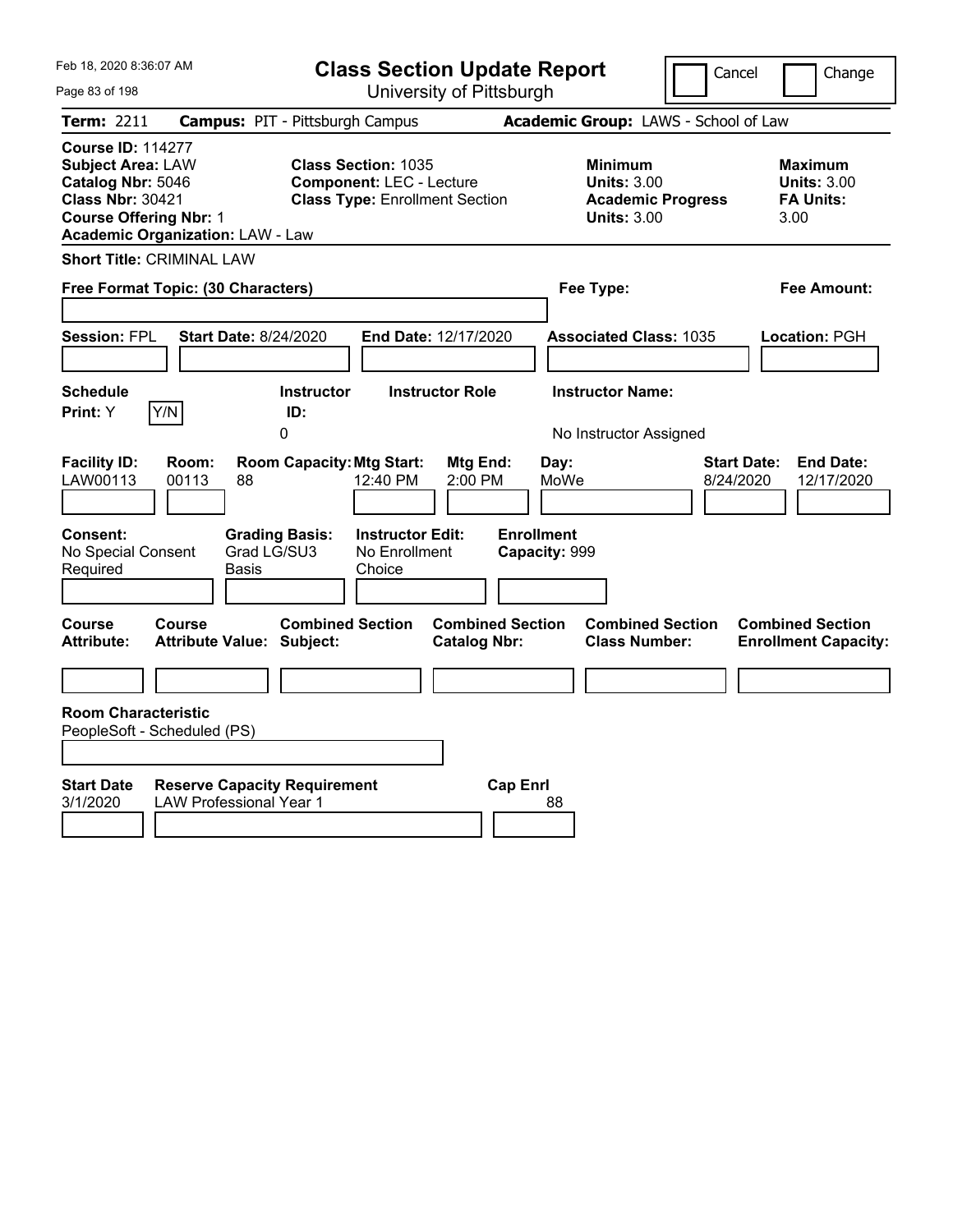| Feb 18, 2020 8:36:07 AM<br>Page 84 of 198                                                                                                                                        | <b>Class Section Update Report</b>                                                                                                               | University of Pittsburgh                       |                                                                                                 | Cancel<br>Change                                                  |
|----------------------------------------------------------------------------------------------------------------------------------------------------------------------------------|--------------------------------------------------------------------------------------------------------------------------------------------------|------------------------------------------------|-------------------------------------------------------------------------------------------------|-------------------------------------------------------------------|
| Term: 2211                                                                                                                                                                       |                                                                                                                                                  |                                                | Academic Group: LAWS - School of Law                                                            |                                                                   |
| <b>Course ID: 114278</b><br><b>Subject Area: LAW</b><br>Catalog Nbr: 5047<br><b>Class Nbr: 18806</b><br><b>Course Offering Nbr: 1</b><br><b>Academic Organization: LAW - Law</b> | <b>Campus: PIT - Pittsburgh Campus</b><br><b>Class Section: 1020</b><br><b>Component: LEC - Lecture</b><br><b>Class Type: Enrollment Section</b> |                                                | <b>Minimum</b><br><b>Units: 3.00</b><br><b>Academic Progress</b><br><b>Units: 3.00</b>          | <b>Maximum</b><br><b>Units: 3.00</b><br><b>FA Units:</b><br>3.00  |
| <b>Short Title: CRIMINAL PROCEDURE</b>                                                                                                                                           |                                                                                                                                                  |                                                |                                                                                                 |                                                                   |
| Free Format Topic: (30 Characters)                                                                                                                                               |                                                                                                                                                  |                                                | Fee Type:                                                                                       | <b>Fee Amount:</b>                                                |
| <b>Session: FPL</b><br><b>Start Date: 8/24/2020</b>                                                                                                                              | End Date: 12/11/2020                                                                                                                             |                                                | <b>Associated Class: 1020</b>                                                                   | Location: PGH                                                     |
| <b>Schedule</b><br>Y/N<br>Print: Y                                                                                                                                               | <b>Instructor Role</b><br><b>Instructor</b><br>ID:<br>2937902<br>Primary Instructor<br>1786689<br>Special<br>2901911<br>Special                  |                                                | <b>Instructor Name:</b><br>Harris, David Andrew<br>Horensky, Jaime M<br>Liberatore, Beth Terese |                                                                   |
| <b>Facility ID:</b><br>Room:<br>LAW00111<br>00111<br>88                                                                                                                          | <b>Room Capacity: Mtg Start:</b><br>3:40 PM                                                                                                      | Mtg End:<br>Day:<br>5:00 PM<br>MoWe            |                                                                                                 | <b>Start Date:</b><br><b>End Date:</b><br>8/24/2020<br>12/11/2020 |
| <b>Consent:</b><br>No Special Consent<br>Required<br>Basis                                                                                                                       | <b>Instructor Edit:</b><br><b>Grading Basis:</b><br>Grad LG/SU3<br>No Enrollment<br>Choice                                                       | <b>Enrollment</b><br>Capacity: 88              |                                                                                                 |                                                                   |
| <b>Course</b><br>Course<br><b>Attribute:</b><br><b>Attribute Value: Subject:</b>                                                                                                 | <b>Combined Section</b>                                                                                                                          | <b>Combined Section</b><br><b>Catalog Nbr:</b> | <b>Combined Section</b><br><b>Class Number:</b>                                                 | <b>Combined Section</b><br><b>Enrollment Capacity:</b>            |
|                                                                                                                                                                                  |                                                                                                                                                  |                                                |                                                                                                 |                                                                   |
| <b>Room Characteristic</b><br>PeopleSoft - Scheduled (PS)                                                                                                                        |                                                                                                                                                  |                                                |                                                                                                 |                                                                   |
|                                                                                                                                                                                  |                                                                                                                                                  |                                                |                                                                                                 |                                                                   |
| <b>Start Date</b><br><b>LAW Professional Year 2</b><br>4/5/2020<br>3/1/2020<br><b>LAW Professional Year 2</b>                                                                    | <b>Reserve Capacity Requirement</b>                                                                                                              | <b>Cap Enrl</b><br>0<br>88                     |                                                                                                 |                                                                   |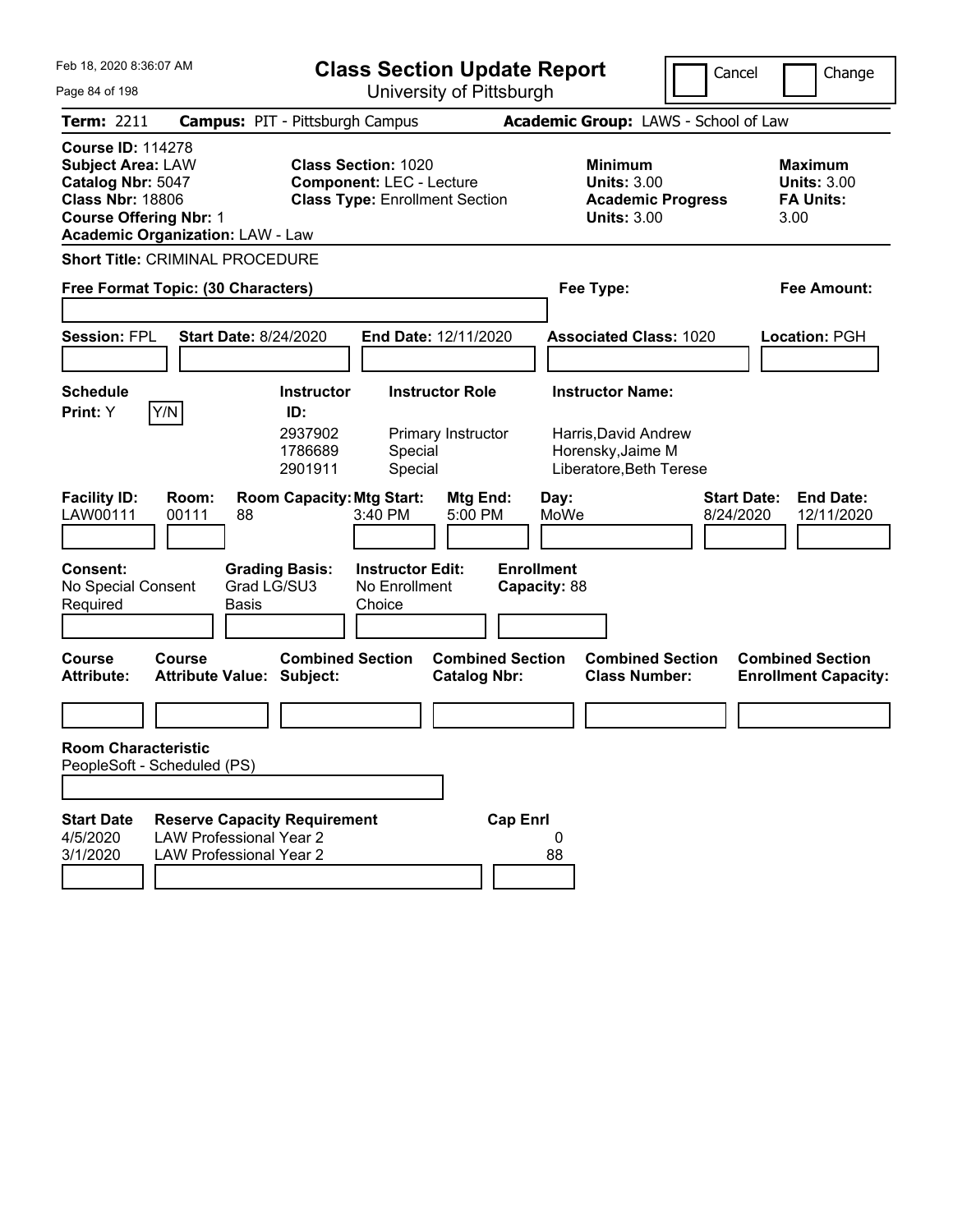| Feb 18, 2020 8:36:07 AM                                                                                                                                                          | <b>Class Section Update Report</b>                                                                     |                                                                                                   | Cancel                          | Change                                                           |
|----------------------------------------------------------------------------------------------------------------------------------------------------------------------------------|--------------------------------------------------------------------------------------------------------|---------------------------------------------------------------------------------------------------|---------------------------------|------------------------------------------------------------------|
| Page 85 of 198                                                                                                                                                                   | University of Pittsburgh                                                                               |                                                                                                   |                                 |                                                                  |
| Term: 2211                                                                                                                                                                       | <b>Campus: PIT - Pittsburgh Campus</b>                                                                 | Academic Group: LAWS - School of Law                                                              |                                 |                                                                  |
| <b>Course ID: 182239</b><br><b>Subject Area: LAW</b><br>Catalog Nbr: 5061<br><b>Class Nbr: 18488</b><br><b>Course Offering Nbr: 1</b><br><b>Academic Organization: LAW - Law</b> | <b>Class Section: 1050</b><br><b>Component: LEC - Lecture</b><br><b>Class Type: Enrollment Section</b> | <b>Minimum</b><br><b>Units: 0.00</b><br><b>Academic Progress</b><br><b>Units: 0.50</b>            |                                 | <b>Maximum</b><br><b>Units: 0.00</b><br><b>FA Units:</b><br>0.50 |
| <b>Short Title: PITT LAW ACADEMY</b>                                                                                                                                             |                                                                                                        |                                                                                                   |                                 |                                                                  |
| Free Format Topic: (30 Characters)                                                                                                                                               |                                                                                                        | Fee Type:                                                                                         |                                 | Fee Amount:                                                      |
| Session: FPL<br><b>Start Date: 8/24/2020</b>                                                                                                                                     | End Date: 12/11/2020                                                                                   | <b>Associated Class: 1050</b>                                                                     |                                 | Location: PGH                                                    |
| <b>Schedule</b><br>Y/N<br>Print: Y                                                                                                                                               | <b>Instructor Role</b><br><b>Instructor</b><br>ID:<br>0                                                | <b>Instructor Name:</b><br>No Instructor Assigned                                                 |                                 |                                                                  |
| <b>Facility ID:</b><br>Room:<br><b>NEEDSAROOM</b>                                                                                                                                | <b>Room Capacity: Mtg Start:</b>                                                                       | Mtg End:<br>Day:                                                                                  | <b>Start Date:</b><br>8/24/2020 | <b>End Date:</b><br>12/11/2020                                   |
| <b>Consent:</b><br>No Special Consent<br>No Grade<br>Required<br>Required                                                                                                        | <b>Grading Basis:</b><br><b>Instructor Edit:</b><br>No Enrollment<br>Choice                            | <b>Enrollment</b><br>Capacity: 235                                                                |                                 |                                                                  |
| Course<br>Course<br><b>Attribute:</b><br><b>Attribute Value: Subject:</b>                                                                                                        | <b>Combined Section</b>                                                                                | <b>Combined Section</b><br><b>Combined Section</b><br><b>Catalog Nbr:</b><br><b>Class Number:</b> |                                 | <b>Combined Section</b><br><b>Enrollment Capacity:</b>           |
|                                                                                                                                                                                  |                                                                                                        |                                                                                                   |                                 |                                                                  |
| <b>Room Characteristic</b>                                                                                                                                                       |                                                                                                        |                                                                                                   |                                 |                                                                  |
|                                                                                                                                                                                  |                                                                                                        |                                                                                                   |                                 |                                                                  |
| <b>Start Date</b><br><b>Reserve Capacity Requirement</b><br><b>LAW Professional Year 1</b><br>3/1/2020                                                                           |                                                                                                        | <b>Cap Enrl</b><br>250                                                                            |                                 |                                                                  |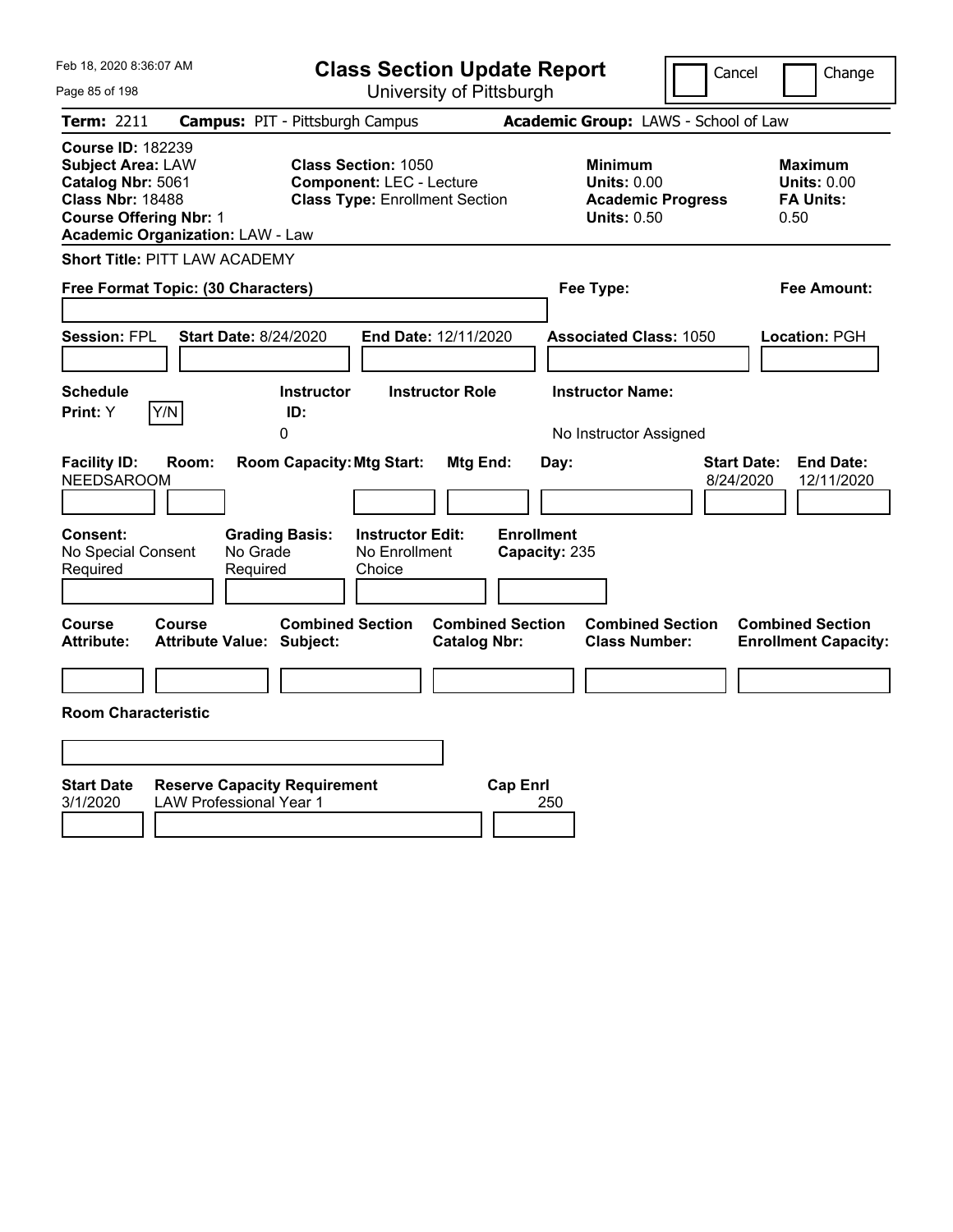| Feb 18, 2020 8:36:07 AM                                                                                                                                                          |                                                                                                     |                                                           | <b>Class Section Update Report</b>                                                                     |                                              |                                   |                                                                                               |                                      | Cancel                          | Change                                                           |
|----------------------------------------------------------------------------------------------------------------------------------------------------------------------------------|-----------------------------------------------------------------------------------------------------|-----------------------------------------------------------|--------------------------------------------------------------------------------------------------------|----------------------------------------------|-----------------------------------|-----------------------------------------------------------------------------------------------|--------------------------------------|---------------------------------|------------------------------------------------------------------|
| Page 86 of 198                                                                                                                                                                   |                                                                                                     |                                                           |                                                                                                        | University of Pittsburgh                     |                                   |                                                                                               |                                      |                                 |                                                                  |
| Term: 2211                                                                                                                                                                       | <b>Campus: PIT - Pittsburgh Campus</b>                                                              |                                                           |                                                                                                        |                                              |                                   |                                                                                               | Academic Group: LAWS - School of Law |                                 |                                                                  |
| <b>Course ID: 177754</b><br><b>Subject Area: LAW</b><br>Catalog Nbr: 5093<br><b>Class Nbr: 26806</b><br><b>Course Offering Nbr: 1</b><br><b>Academic Organization: LAW - Law</b> |                                                                                                     |                                                           | <b>Class Section: 1010</b><br><b>Component: LEC - Lecture</b><br><b>Class Type: Enrollment Section</b> |                                              |                                   | <b>Minimum</b><br><b>Units: 2.00</b><br><b>Units: 2.00</b>                                    | <b>Academic Progress</b>             |                                 | <b>Maximum</b><br><b>Units: 2.00</b><br><b>FA Units:</b><br>2.00 |
| Short Title: THE LAW OF PROFESSIONAL SPORTS                                                                                                                                      |                                                                                                     |                                                           |                                                                                                        |                                              |                                   |                                                                                               |                                      |                                 |                                                                  |
| Free Format Topic: (30 Characters)                                                                                                                                               |                                                                                                     |                                                           |                                                                                                        |                                              |                                   | Fee Type:                                                                                     |                                      |                                 | <b>Fee Amount:</b>                                               |
| <b>Session: FPL</b>                                                                                                                                                              | <b>Start Date: 8/24/2020</b>                                                                        |                                                           |                                                                                                        | End Date: 12/11/2020                         |                                   | <b>Associated Class: 1010</b>                                                                 |                                      |                                 | Location: PGH                                                    |
| <b>Schedule</b><br>Y/N<br>Print: Y                                                                                                                                               |                                                                                                     | <b>Instructor</b><br>ID:<br>1786689<br>2901911<br>2940392 | Special<br>Special                                                                                     | <b>Instructor Role</b><br>Primary Instructor |                                   | <b>Instructor Name:</b><br>Horensky, Jaime M<br>Liberatore, Beth Terese<br>Silverman, Larry A |                                      |                                 |                                                                  |
| <b>Facility ID:</b><br>LAW00111                                                                                                                                                  | Room:<br>00111<br>88                                                                                | <b>Room Capacity: Mtg Start:</b>                          | 8:20 AM                                                                                                | Mtg End:<br>10:20 AM                         | Day:<br>Tu                        |                                                                                               |                                      | <b>Start Date:</b><br>8/24/2020 | <b>End Date:</b><br>12/11/2020                                   |
| <b>Consent:</b><br>No Special Consent<br>Required                                                                                                                                | Grad LG/SU3<br><b>Basis</b>                                                                         | <b>Grading Basis:</b>                                     | <b>Instructor Edit:</b><br>No Enrollment<br>Choice                                                     |                                              | <b>Enrollment</b><br>Capacity: 20 |                                                                                               |                                      |                                 |                                                                  |
| <b>Course</b><br><b>Attribute:</b>                                                                                                                                               | <b>Course</b><br><b>Attribute Value: Subject:</b>                                                   | <b>Combined Section</b>                                   |                                                                                                        | <b>Catalog Nbr:</b>                          | <b>Combined Section</b>           | <b>Class Number:</b>                                                                          | <b>Combined Section</b>              |                                 | <b>Combined Section</b><br><b>Enrollment Capacity:</b>           |
|                                                                                                                                                                                  |                                                                                                     |                                                           |                                                                                                        |                                              |                                   |                                                                                               |                                      |                                 |                                                                  |
| <b>Room Characteristic</b><br>PeopleSoft - Scheduled (PS)                                                                                                                        |                                                                                                     |                                                           |                                                                                                        |                                              |                                   |                                                                                               |                                      |                                 |                                                                  |
|                                                                                                                                                                                  |                                                                                                     |                                                           |                                                                                                        |                                              |                                   |                                                                                               |                                      |                                 |                                                                  |
| <b>Start Date</b><br>4/5/2020<br>3/1/2020                                                                                                                                        | <b>Reserve Capacity Requirement</b><br>LAW Professional Year 3 or 4<br>LAW Professional Year 3 or 4 |                                                           |                                                                                                        |                                              | <b>Cap Enrl</b><br>0<br>10        |                                                                                               |                                      |                                 |                                                                  |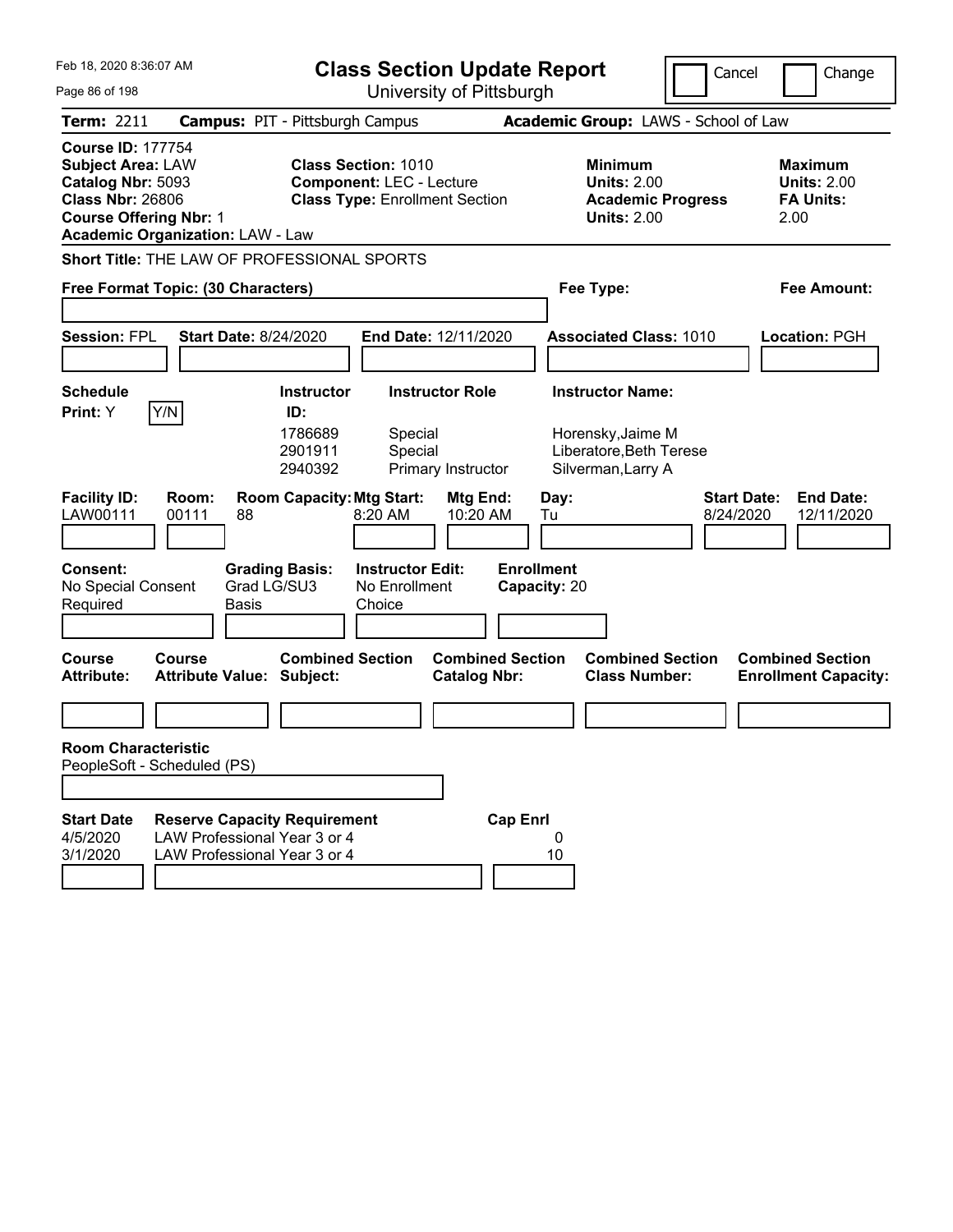| Feb 18, 2020 8:36:07 AM                                                                                                                                                          |                                                                                                         |                                                           | <b>Class Section Update Report</b>                                                                     |                                              |                                    |                                                                                                |                          | Cancel<br>Change                                                  |
|----------------------------------------------------------------------------------------------------------------------------------------------------------------------------------|---------------------------------------------------------------------------------------------------------|-----------------------------------------------------------|--------------------------------------------------------------------------------------------------------|----------------------------------------------|------------------------------------|------------------------------------------------------------------------------------------------|--------------------------|-------------------------------------------------------------------|
| Page 87 of 198                                                                                                                                                                   |                                                                                                         |                                                           |                                                                                                        | University of Pittsburgh                     |                                    |                                                                                                |                          |                                                                   |
| <b>Term: 2211</b>                                                                                                                                                                | <b>Campus: PIT - Pittsburgh Campus</b>                                                                  |                                                           |                                                                                                        |                                              |                                    | Academic Group: LAWS - School of Law                                                           |                          |                                                                   |
| <b>Course ID: 114298</b><br><b>Subject Area: LAW</b><br>Catalog Nbr: 5103<br><b>Class Nbr: 13328</b><br><b>Course Offering Nbr: 1</b><br><b>Academic Organization: LAW - Law</b> |                                                                                                         |                                                           | <b>Class Section: 1010</b><br><b>Component: LEC - Lecture</b><br><b>Class Type: Enrollment Section</b> |                                              |                                    | <b>Minimum</b><br><b>Units: 3.00</b><br><b>Units: 3.00</b>                                     | <b>Academic Progress</b> | <b>Maximum</b><br><b>Units: 3.00</b><br><b>FA Units:</b><br>3.00  |
| <b>Short Title: EVIDENCE</b>                                                                                                                                                     |                                                                                                         |                                                           |                                                                                                        |                                              |                                    |                                                                                                |                          |                                                                   |
| Free Format Topic: (30 Characters)                                                                                                                                               |                                                                                                         |                                                           |                                                                                                        |                                              |                                    | Fee Type:                                                                                      |                          | <b>Fee Amount:</b>                                                |
| Session: FPL                                                                                                                                                                     | <b>Start Date: 8/24/2020</b>                                                                            |                                                           | End Date: 12/11/2020                                                                                   |                                              |                                    | <b>Associated Class: 1010</b>                                                                  |                          | <b>Location: PGH</b>                                              |
| <b>Schedule</b><br>Y/N<br>Print: Y                                                                                                                                               |                                                                                                         | <b>Instructor</b><br>ID:<br>1786689<br>2901911<br>2945685 | Special<br>Special                                                                                     | <b>Instructor Role</b><br>Primary Instructor |                                    | <b>Instructor Name:</b><br>Horensky, Jaime M<br>Liberatore, Beth Terese<br>Rose, Jasmine Buffy |                          |                                                                   |
| <b>Facility ID:</b><br>LAW00109                                                                                                                                                  | Room:<br>00109<br>124                                                                                   | <b>Room Capacity: Mtg Start:</b>                          | 10:30 AM                                                                                               | Mtg End:<br>11:50 AM                         |                                    | Day:<br>MoWe                                                                                   |                          | <b>Start Date:</b><br><b>End Date:</b><br>8/24/2020<br>12/11/2020 |
| <b>Consent:</b><br>No Special Consent<br>Required                                                                                                                                | Grad LG/SU3<br><b>Basis</b>                                                                             | <b>Grading Basis:</b>                                     | <b>Instructor Edit:</b><br>No Enrollment<br>Choice                                                     |                                              | <b>Enrollment</b><br>Capacity: 115 |                                                                                                |                          |                                                                   |
| Course<br><b>Attribute:</b>                                                                                                                                                      | Course<br><b>Attribute Value: Subject:</b>                                                              | <b>Combined Section</b>                                   |                                                                                                        | <b>Catalog Nbr:</b>                          | <b>Combined Section</b>            | <b>Class Number:</b>                                                                           | <b>Combined Section</b>  | <b>Combined Section</b><br><b>Enrollment Capacity:</b>            |
|                                                                                                                                                                                  |                                                                                                         |                                                           |                                                                                                        |                                              |                                    |                                                                                                |                          |                                                                   |
| <b>Room Characteristic</b><br>PeopleSoft - Scheduled (PS)                                                                                                                        |                                                                                                         |                                                           |                                                                                                        |                                              |                                    |                                                                                                |                          |                                                                   |
|                                                                                                                                                                                  |                                                                                                         |                                                           |                                                                                                        |                                              |                                    |                                                                                                |                          |                                                                   |
| <b>Start Date</b><br>4/5/2020<br>3/1/2020                                                                                                                                        | <b>Reserve Capacity Requirement</b><br><b>LAW Professional Year 2</b><br><b>LAW Professional Year 2</b> |                                                           |                                                                                                        |                                              | <b>Cap Enrl</b><br>115             | 0                                                                                              |                          |                                                                   |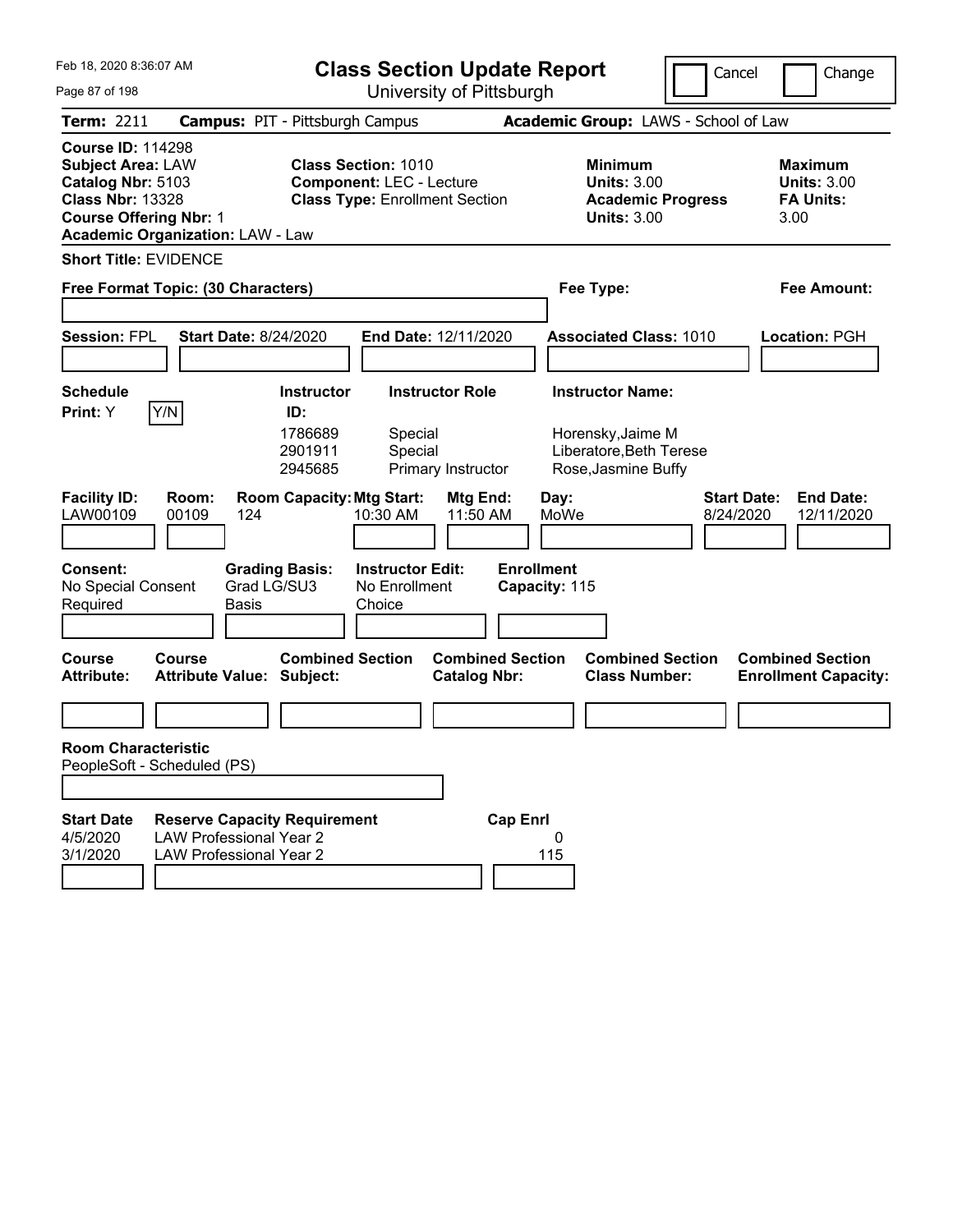| Feb 18, 2020 8:36:07 AM                                                                                                                                                          |                                                                                                         | <b>Class Section Update Report</b>                                                                     |                                                |                                                                                 | Cancel                          | Change                                                           |
|----------------------------------------------------------------------------------------------------------------------------------------------------------------------------------|---------------------------------------------------------------------------------------------------------|--------------------------------------------------------------------------------------------------------|------------------------------------------------|---------------------------------------------------------------------------------|---------------------------------|------------------------------------------------------------------|
| Page 88 of 198                                                                                                                                                                   |                                                                                                         |                                                                                                        | University of Pittsburgh                       |                                                                                 |                                 |                                                                  |
| Term: 2211                                                                                                                                                                       | <b>Campus: PIT - Pittsburgh Campus</b>                                                                  |                                                                                                        |                                                | Academic Group: LAWS - School of Law                                            |                                 |                                                                  |
| <b>Course ID: 114300</b><br><b>Subject Area: LAW</b><br>Catalog Nbr: 5105<br><b>Class Nbr: 13346</b><br><b>Course Offering Nbr: 1</b><br><b>Academic Organization: LAW - Law</b> |                                                                                                         | <b>Class Section: 1010</b><br><b>Component: LEC - Lecture</b><br><b>Class Type: Enrollment Section</b> |                                                | Minimum<br><b>Units: 4.00</b><br><b>Academic Progress</b><br><b>Units: 4.00</b> |                                 | <b>Maximum</b><br><b>Units: 4.00</b><br><b>FA Units:</b><br>4.00 |
| <b>Short Title: FEDERAL INCOME TAXATION</b>                                                                                                                                      |                                                                                                         |                                                                                                        |                                                |                                                                                 |                                 |                                                                  |
| Free Format Topic: (30 Characters)                                                                                                                                               |                                                                                                         |                                                                                                        |                                                | Fee Type:                                                                       |                                 | <b>Fee Amount:</b>                                               |
| <b>Session: FPL</b>                                                                                                                                                              | <b>Start Date: 8/24/2020</b>                                                                            | End Date: 12/11/2020                                                                                   |                                                | <b>Associated Class: 1010</b>                                                   |                                 | Location: PGH                                                    |
| <b>Schedule</b>                                                                                                                                                                  | <b>Instructor</b>                                                                                       | <b>Instructor Role</b>                                                                                 |                                                | <b>Instructor Name:</b>                                                         |                                 |                                                                  |
| Y/N<br>Print: Y<br><b>Facility ID:</b><br>Room:<br>LAW00107<br>00107                                                                                                             | ID:<br>1786689<br>2901636<br>2901911<br>124                                                             | Special<br>Primary Instructor<br>Special<br><b>Room Capacity: Mtg Start:</b><br>10:30 AM               | Mtg End:<br>Day:<br>12:30 PM<br>MoWe           | Horensky, Jaime M<br>Infanti, Anthony C.<br>Liberatore, Beth Terese             | <b>Start Date:</b><br>8/24/2020 | <b>End Date:</b><br>12/11/2020                                   |
|                                                                                                                                                                                  |                                                                                                         |                                                                                                        |                                                |                                                                                 |                                 |                                                                  |
| <b>Consent:</b><br>No Special Consent<br>Required                                                                                                                                | <b>Grading Basis:</b><br>Grad LG/SU3<br>Basis                                                           | <b>Instructor Edit:</b><br>No Enrollment<br>Choice                                                     | <b>Enrollment</b><br>Capacity: 115             |                                                                                 |                                 |                                                                  |
| <b>Course</b><br>Course<br><b>Attribute:</b>                                                                                                                                     | <b>Attribute Value: Subject:</b>                                                                        | <b>Combined Section</b>                                                                                | <b>Combined Section</b><br><b>Catalog Nbr:</b> | <b>Combined Section</b><br><b>Class Number:</b>                                 |                                 | <b>Combined Section</b><br><b>Enrollment Capacity:</b>           |
|                                                                                                                                                                                  |                                                                                                         |                                                                                                        |                                                |                                                                                 |                                 |                                                                  |
| <b>Room Characteristic</b><br>PeopleSoft - Scheduled (PS)                                                                                                                        |                                                                                                         |                                                                                                        |                                                |                                                                                 |                                 |                                                                  |
|                                                                                                                                                                                  |                                                                                                         |                                                                                                        |                                                |                                                                                 |                                 |                                                                  |
| <b>Start Date</b><br>4/5/2020<br>3/1/2020                                                                                                                                        | <b>Reserve Capacity Requirement</b><br><b>LAW Professional Year 2</b><br><b>LAW Professional Year 2</b> |                                                                                                        | <b>Cap Enrl</b><br>0<br>115                    |                                                                                 |                                 |                                                                  |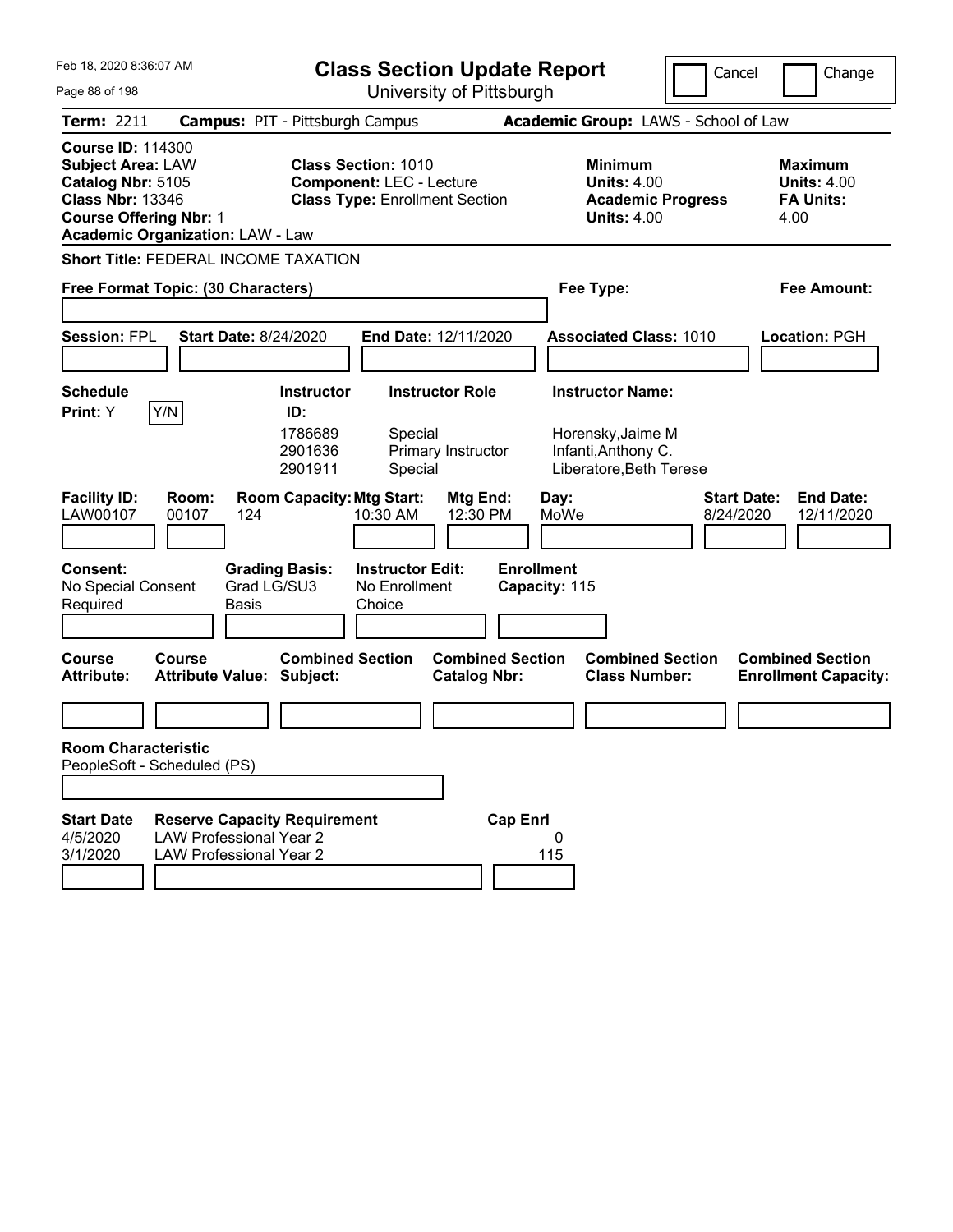| Feb 18, 2020 8:36:07 AM                                                                                                                                                          |                                                                                                        | <b>Class Section Update Report</b>             |                                                                                        | Cancel<br>Change                                                  |
|----------------------------------------------------------------------------------------------------------------------------------------------------------------------------------|--------------------------------------------------------------------------------------------------------|------------------------------------------------|----------------------------------------------------------------------------------------|-------------------------------------------------------------------|
| Page 89 of 198                                                                                                                                                                   |                                                                                                        | University of Pittsburgh                       |                                                                                        |                                                                   |
| <b>Term: 2211</b>                                                                                                                                                                | <b>Campus: PIT - Pittsburgh Campus</b>                                                                 |                                                | Academic Group: LAWS - School of Law                                                   |                                                                   |
| <b>Course ID: 114305</b><br><b>Subject Area: LAW</b><br>Catalog Nbr: 5110<br><b>Class Nbr: 23685</b><br><b>Course Offering Nbr: 1</b><br><b>Academic Organization: LAW - Law</b> | <b>Class Section: 1010</b><br><b>Component: LEC - Lecture</b><br><b>Class Type: Enrollment Section</b> |                                                | <b>Minimum</b><br><b>Units: 3.00</b><br><b>Academic Progress</b><br><b>Units: 3.00</b> | <b>Maximum</b><br><b>Units: 3.00</b><br><b>FA Units:</b><br>3.00  |
| <b>Short Title: ESTATES AND TRUSTS</b>                                                                                                                                           |                                                                                                        |                                                |                                                                                        |                                                                   |
| Free Format Topic: (30 Characters)                                                                                                                                               |                                                                                                        |                                                | Fee Type:                                                                              | <b>Fee Amount:</b>                                                |
| <b>Session: FPL</b><br><b>Start Date: 8/24/2020</b>                                                                                                                              | End Date: 12/11/2020                                                                                   |                                                | <b>Associated Class: 1010</b>                                                          | Location: PGH                                                     |
| <b>Schedule</b><br>Y/N<br>Print: Y                                                                                                                                               | <b>Instructor</b><br>ID:                                                                               | <b>Instructor Role</b>                         | <b>Instructor Name:</b>                                                                |                                                                   |
|                                                                                                                                                                                  | 2918752<br>1786689<br>Special<br>2901911<br>Special                                                    | Primary Instructor                             | Dougherty, Melissa Lynn<br>Horensky, Jaime M<br>Liberatore, Beth Terese                |                                                                   |
| <b>Facility ID:</b><br>Room:<br>LAW00107<br>00107<br>124                                                                                                                         | <b>Room Capacity: Mtg Start:</b><br>7:55 AM                                                            | Mtg End:<br>Day:<br>8:50 AM<br>MoTuTh          |                                                                                        | <b>Start Date:</b><br><b>End Date:</b><br>8/24/2020<br>12/11/2020 |
| <b>Consent:</b><br>No Special Consent<br>Required<br>Basis                                                                                                                       | <b>Instructor Edit:</b><br><b>Grading Basis:</b><br>Grad LG/SU3<br>No Enrollment<br>Choice             | <b>Enrollment</b><br>Capacity: 119             |                                                                                        |                                                                   |
| <b>Course</b><br>Course<br><b>Attribute Value: Subject:</b><br><b>Attribute:</b>                                                                                                 | <b>Combined Section</b>                                                                                | <b>Combined Section</b><br><b>Catalog Nbr:</b> | <b>Combined Section</b><br><b>Class Number:</b>                                        | <b>Combined Section</b><br><b>Enrollment Capacity:</b>            |
|                                                                                                                                                                                  |                                                                                                        |                                                |                                                                                        |                                                                   |
| <b>Room Characteristic</b><br>PeopleSoft - Scheduled (PS)                                                                                                                        |                                                                                                        |                                                |                                                                                        |                                                                   |
|                                                                                                                                                                                  |                                                                                                        |                                                |                                                                                        |                                                                   |
| <b>Start Date</b><br><b>Reserve Capacity Requirement</b><br><b>LAW Professional Year 2</b><br>4/5/2020<br>3/1/2020<br><b>LAW Professional Year 2</b>                             |                                                                                                        | <b>Cap Enrl</b><br>0<br>119                    |                                                                                        |                                                                   |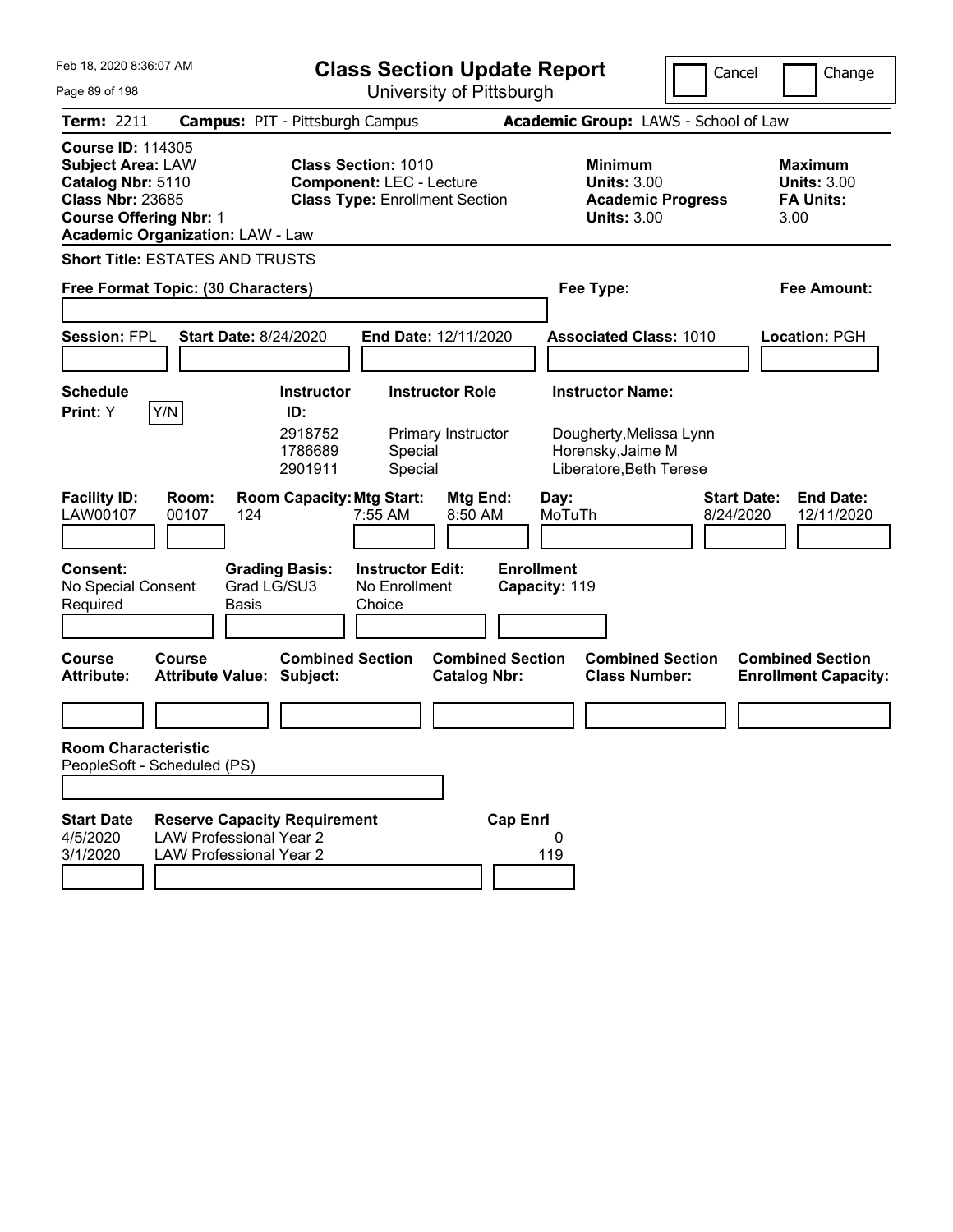| Feb 18, 2020 8:36:07 AM                                                                                                                                                          |                                                                                                         |                                                                      | <b>Class Section Update Report</b>                                                                     |                                                                    |                                    |              |                                                                                                                   | Cancel                          | Change                                                           |
|----------------------------------------------------------------------------------------------------------------------------------------------------------------------------------|---------------------------------------------------------------------------------------------------------|----------------------------------------------------------------------|--------------------------------------------------------------------------------------------------------|--------------------------------------------------------------------|------------------------------------|--------------|-------------------------------------------------------------------------------------------------------------------|---------------------------------|------------------------------------------------------------------|
| Page 90 of 198                                                                                                                                                                   | University of Pittsburgh                                                                                |                                                                      |                                                                                                        |                                                                    |                                    |              |                                                                                                                   |                                 |                                                                  |
| <b>Term: 2211</b>                                                                                                                                                                | <b>Campus: PIT - Pittsburgh Campus</b>                                                                  |                                                                      |                                                                                                        |                                                                    |                                    |              | Academic Group: LAWS - School of Law                                                                              |                                 |                                                                  |
| <b>Course ID: 114307</b><br><b>Subject Area: LAW</b><br>Catalog Nbr: 5112<br><b>Class Nbr: 13377</b><br><b>Course Offering Nbr: 1</b><br><b>Academic Organization: LAW - Law</b> |                                                                                                         |                                                                      | <b>Class Section: 1020</b><br><b>Component: LEC - Lecture</b><br><b>Class Type: Enrollment Section</b> |                                                                    |                                    |              | <b>Minimum</b><br><b>Units: 3.00</b><br><b>Academic Progress</b><br><b>Units: 3.00</b>                            |                                 | <b>Maximum</b><br><b>Units: 3.00</b><br><b>FA Units:</b><br>3.00 |
| <b>Short Title: BUSINESS ORGANIZATIONS</b>                                                                                                                                       |                                                                                                         |                                                                      |                                                                                                        |                                                                    |                                    |              |                                                                                                                   |                                 |                                                                  |
| Free Format Topic: (30 Characters)                                                                                                                                               |                                                                                                         |                                                                      |                                                                                                        |                                                                    |                                    |              | Fee Type:                                                                                                         |                                 | Fee Amount:                                                      |
| <b>Session: FPL</b>                                                                                                                                                              | <b>Start Date: 8/24/2020</b>                                                                            |                                                                      | <b>End Date: 12/11/2020</b>                                                                            |                                                                    |                                    |              | <b>Associated Class: 1020</b>                                                                                     |                                 | Location: PGH                                                    |
| <b>Schedule</b><br>Y/N<br>Print: Y                                                                                                                                               |                                                                                                         | <b>Instructor</b><br>ID:<br>2908418<br>1786689<br>2901911<br>2918002 | Special<br>Special                                                                                     | <b>Instructor Role</b><br>Primary Instructor<br>Primary Instructor |                                    |              | <b>Instructor Name:</b><br>Cohen, Charles C<br>Horensky, Jaime M<br>Liberatore, Beth Terese<br>Shames, Matthew E. |                                 |                                                                  |
| <b>Facility ID:</b><br>LAW00107<br><b>Consent:</b><br>No Special Consent                                                                                                         | Room:<br>00107<br>124<br>Grad LG/SU3                                                                    | <b>Room Capacity: Mtg Start:</b><br><b>Grading Basis:</b>            | 2:10 PM<br><b>Instructor Edit:</b><br>No Enrollment                                                    | Mtg End:<br>3:30 PM                                                | <b>Enrollment</b><br>Capacity: 120 | Day:<br>TuTh |                                                                                                                   | <b>Start Date:</b><br>8/24/2020 | <b>End Date:</b><br>12/11/2020                                   |
| Required                                                                                                                                                                         | Basis                                                                                                   |                                                                      | Choice                                                                                                 |                                                                    |                                    |              |                                                                                                                   |                                 |                                                                  |
| Course<br><b>Attribute:</b>                                                                                                                                                      | Course<br><b>Attribute Value: Subject:</b>                                                              | <b>Combined Section</b>                                              |                                                                                                        | <b>Combined Section</b><br><b>Catalog Nbr:</b>                     |                                    |              | <b>Combined Section</b><br><b>Class Number:</b>                                                                   |                                 | <b>Combined Section</b><br><b>Enrollment Capacity:</b>           |
| <b>Room Characteristic</b>                                                                                                                                                       |                                                                                                         |                                                                      |                                                                                                        |                                                                    |                                    |              |                                                                                                                   |                                 |                                                                  |
| PeopleSoft - Scheduled (PS)                                                                                                                                                      |                                                                                                         |                                                                      |                                                                                                        |                                                                    |                                    |              |                                                                                                                   |                                 |                                                                  |
| <b>Start Date</b><br>4/5/2020<br>3/1/2020                                                                                                                                        | <b>Reserve Capacity Requirement</b><br><b>LAW Professional Year 2</b><br><b>LAW Professional Year 2</b> |                                                                      |                                                                                                        |                                                                    | <b>Cap Enrl</b>                    | 0<br>115     |                                                                                                                   |                                 |                                                                  |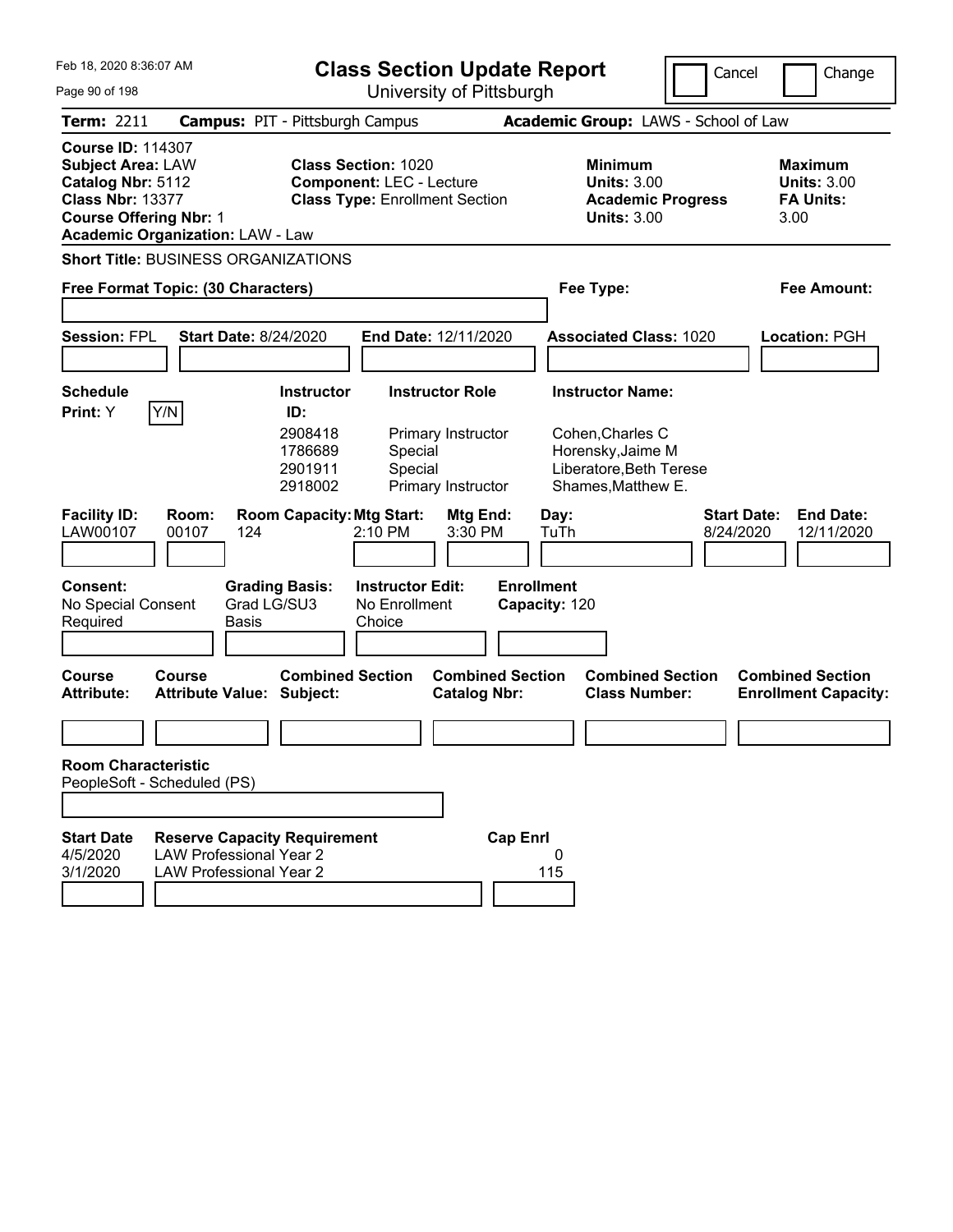| Feb 18, 2020 8:36:07 AM                                                                                                               |                                              |                                                                      | <b>Class Section Update Report</b>                                                                     |                                                                    |                                   |            |                                                                                                                       | Cancel                          |      | Change                                                   |
|---------------------------------------------------------------------------------------------------------------------------------------|----------------------------------------------|----------------------------------------------------------------------|--------------------------------------------------------------------------------------------------------|--------------------------------------------------------------------|-----------------------------------|------------|-----------------------------------------------------------------------------------------------------------------------|---------------------------------|------|----------------------------------------------------------|
| Page 91 of 198                                                                                                                        |                                              |                                                                      | University of Pittsburgh                                                                               |                                                                    |                                   |            |                                                                                                                       |                                 |      |                                                          |
| <b>Term: 2211</b>                                                                                                                     |                                              | <b>Campus: PIT - Pittsburgh Campus</b>                               |                                                                                                        |                                                                    |                                   |            | Academic Group: LAWS - School of Law                                                                                  |                                 |      |                                                          |
| <b>Course ID: 178374</b><br><b>Subject Area: LAW</b><br>Catalog Nbr: 5135<br><b>Class Nbr: 16752</b><br><b>Course Offering Nbr: 1</b> | <b>Academic Organization: LAW - Law</b>      |                                                                      | <b>Class Section: 1010</b><br><b>Component: LEC - Lecture</b><br><b>Class Type: Enrollment Section</b> |                                                                    |                                   |            | <b>Minimum</b><br><b>Units: 3.00</b><br><b>Academic Progress</b><br><b>Units: 3.00</b>                                |                                 | 3.00 | <b>Maximum</b><br><b>Units: 3.00</b><br><b>FA Units:</b> |
|                                                                                                                                       | <b>Short Title: COMMERCIALIZING NEW TECS</b> |                                                                      |                                                                                                        |                                                                    |                                   |            |                                                                                                                       |                                 |      |                                                          |
|                                                                                                                                       | Free Format Topic: (30 Characters)           |                                                                      |                                                                                                        |                                                                    |                                   |            | Fee Type:                                                                                                             |                                 |      | <b>Fee Amount:</b>                                       |
| <b>Session: FPL</b>                                                                                                                   | <b>Start Date: 8/24/2020</b>                 |                                                                      | End Date: 12/11/2020                                                                                   |                                                                    |                                   |            | <b>Associated Class: 1010</b>                                                                                         |                                 |      | Location: PGH                                            |
| <b>Schedule</b><br>Print: Y                                                                                                           | Y/N                                          | <b>Instructor</b><br>ID:<br>2909148<br>1944539<br>1786689<br>2901911 | Special<br>Special                                                                                     | <b>Instructor Role</b><br>Primary Instructor<br>Primary Instructor |                                   |            | <b>Instructor Name:</b><br>Cohen, Susan Kaczka<br>Dangel, Stephanie A<br>Horensky, Jaime M<br>Liberatore, Beth Terese |                                 |      |                                                          |
| <b>Facility ID:</b><br>LAW00G13                                                                                                       | Room:<br>00G13<br>28                         | <b>Room Capacity: Mtg Start:</b>                                     | 6:30 PM                                                                                                | Mtg End:<br>9:35 PM                                                |                                   | Day:<br>Mo |                                                                                                                       | <b>Start Date:</b><br>8/24/2020 |      | <b>End Date:</b><br>12/11/2020                           |
| <b>Consent:</b><br>No Special Consent<br>Required                                                                                     | <b>Basis</b>                                 | <b>Grading Basis:</b><br>Grad LG/SU3                                 | <b>Instructor Edit:</b><br>No Enrollment<br>Choice                                                     |                                                                    | <b>Enrollment</b><br>Capacity: 10 |            |                                                                                                                       |                                 |      |                                                          |
| <b>Course</b><br><b>Attribute:</b>                                                                                                    | Course<br><b>Attribute Value: Subject:</b>   | <b>Combined Section</b>                                              |                                                                                                        | <b>Combined Section</b><br><b>Catalog Nbr:</b>                     |                                   |            | <b>Combined Section</b><br><b>Class Number:</b>                                                                       |                                 |      | <b>Combined Section</b><br><b>Enrollment Capacity:</b>   |
|                                                                                                                                       |                                              |                                                                      |                                                                                                        |                                                                    |                                   |            |                                                                                                                       |                                 |      |                                                          |
| <b>Room Characteristic</b>                                                                                                            | PeopleSoft - Scheduled (PS)                  |                                                                      |                                                                                                        |                                                                    |                                   |            |                                                                                                                       |                                 |      |                                                          |
|                                                                                                                                       |                                              |                                                                      |                                                                                                        |                                                                    |                                   |            |                                                                                                                       |                                 |      |                                                          |
| <b>Start Date</b>                                                                                                                     | <b>Reserve Capacity Requirement</b>          |                                                                      |                                                                                                        |                                                                    | <b>Cap Enrl</b>                   |            |                                                                                                                       |                                 |      |                                                          |
|                                                                                                                                       |                                              |                                                                      |                                                                                                        |                                                                    |                                   |            |                                                                                                                       |                                 |      |                                                          |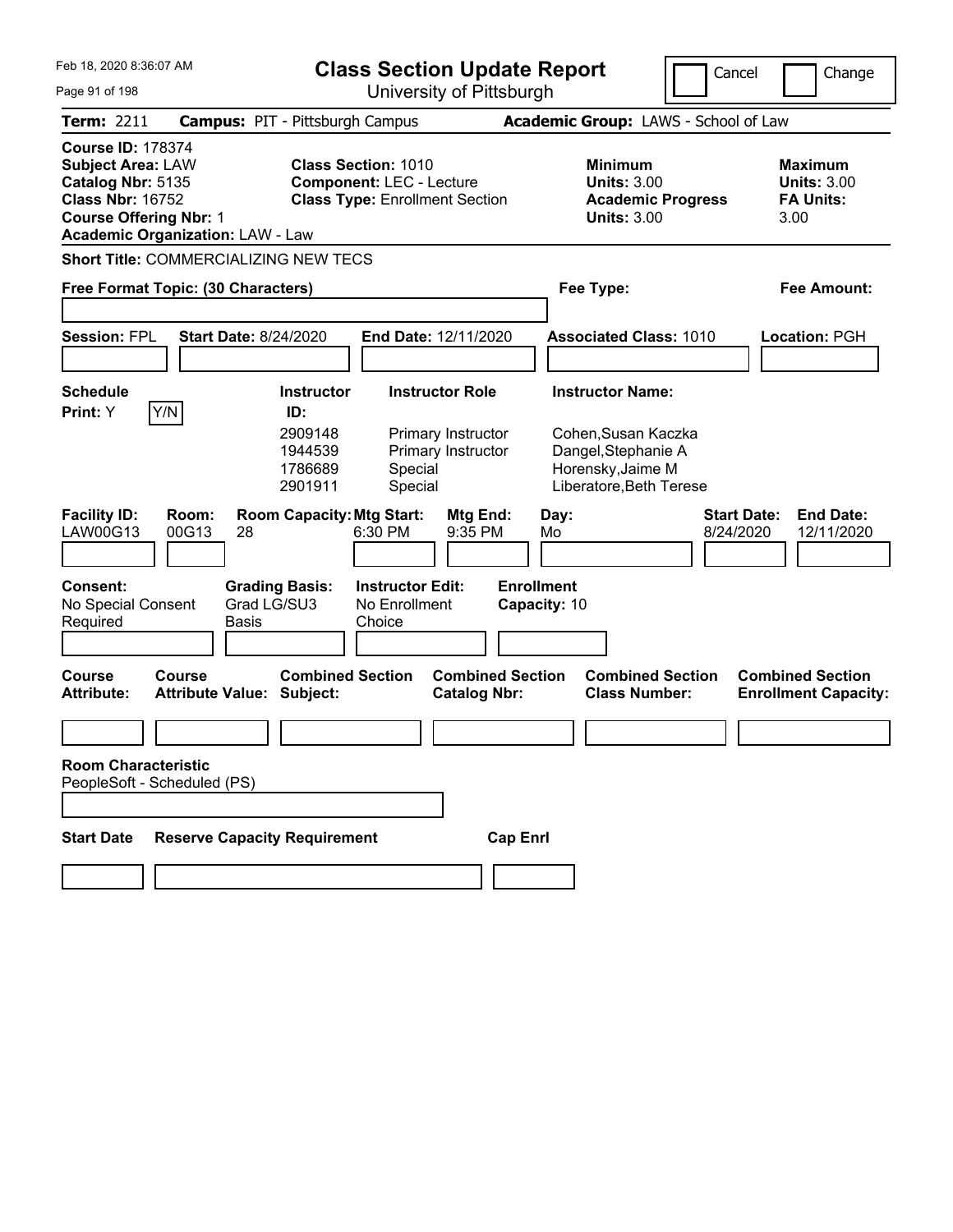| Feb 18, 2020 8:36:07 AM<br>Page 92 of 198                                                                                             |                                                   |                                        | <b>Class Section Update Report</b>                                                                     | University of Pittsburgh                       |                                          |                                                                      | Cancel<br>Change                                                  |
|---------------------------------------------------------------------------------------------------------------------------------------|---------------------------------------------------|----------------------------------------|--------------------------------------------------------------------------------------------------------|------------------------------------------------|------------------------------------------|----------------------------------------------------------------------|-------------------------------------------------------------------|
| <b>Term: 2211</b>                                                                                                                     |                                                   | <b>Campus: PIT - Pittsburgh Campus</b> |                                                                                                        |                                                |                                          | Academic Group: LAWS - School of Law                                 |                                                                   |
| <b>Course ID: 183045</b><br><b>Subject Area: LAW</b><br>Catalog Nbr: 5142<br><b>Class Nbr: 29166</b><br><b>Course Offering Nbr: 1</b> | <b>Academic Organization: LAW - Law</b>           |                                        | <b>Class Section: 1035</b><br><b>Component: LEC - Lecture</b><br><b>Class Type: Enrollment Section</b> |                                                | <b>Minimum</b>                           | <b>Units: 2.00</b><br><b>Academic Progress</b><br><b>Units: 2.00</b> | <b>Maximum</b><br><b>Units: 2.00</b><br><b>FA Units:</b><br>2.00  |
|                                                                                                                                       | Short Title: LGL WRTNG TRANSACTIONAL LAWYER       |                                        |                                                                                                        |                                                |                                          |                                                                      |                                                                   |
|                                                                                                                                       | Free Format Topic: (30 Characters)                |                                        |                                                                                                        |                                                | Fee Type:                                |                                                                      | <b>Fee Amount:</b>                                                |
| <b>Session: FPL</b>                                                                                                                   | <b>Start Date: 8/24/2020</b>                      |                                        | End Date: 12/11/2020                                                                                   |                                                |                                          | <b>Associated Class: 1035</b>                                        | Location: PGH                                                     |
| <b>Schedule</b>                                                                                                                       |                                                   | <b>Instructor</b>                      | <b>Instructor Role</b>                                                                                 |                                                | <b>Instructor Name:</b>                  |                                                                      |                                                                   |
| Print: Y                                                                                                                              | Y/N                                               | ID:<br>1944539<br>1786689<br>2901911   | Special<br>Special                                                                                     | Primary Instructor                             | Dangel, Stephanie A<br>Horensky, Jaime M | Liberatore, Beth Terese                                              |                                                                   |
| <b>Facility ID:</b><br><b>LAW00G18</b>                                                                                                | Room:<br>00G18<br>28                              | <b>Room Capacity: Mtg Start:</b>       | 10:30 AM                                                                                               | Mtg End:<br>12:30 PM                           | Day:<br>Mo                               |                                                                      | <b>Start Date:</b><br><b>End Date:</b><br>8/24/2020<br>12/11/2020 |
| <b>Consent:</b><br>No Special Consent<br>Required                                                                                     | <b>Basis</b>                                      | <b>Grading Basis:</b><br>Grad LG/SU3   | <b>Instructor Edit:</b><br>No Enrollment<br>Choice                                                     |                                                | <b>Enrollment</b><br>Capacity: 12        |                                                                      |                                                                   |
| <b>Course</b><br><b>Attribute:</b>                                                                                                    | <b>Course</b><br><b>Attribute Value: Subject:</b> | <b>Combined Section</b>                |                                                                                                        | <b>Combined Section</b><br><b>Catalog Nbr:</b> |                                          | <b>Combined Section</b><br><b>Class Number:</b>                      | <b>Combined Section</b><br><b>Enrollment Capacity:</b>            |
|                                                                                                                                       |                                                   |                                        |                                                                                                        |                                                |                                          |                                                                      |                                                                   |
| <b>Room Characteristic</b>                                                                                                            | PeopleSoft - Scheduled (PS)                       |                                        |                                                                                                        |                                                |                                          |                                                                      |                                                                   |
| <b>Start Date</b>                                                                                                                     | <b>Reserve Capacity Requirement</b>               |                                        |                                                                                                        | <b>Cap Enrl</b>                                |                                          |                                                                      |                                                                   |
|                                                                                                                                       |                                                   |                                        |                                                                                                        |                                                |                                          |                                                                      |                                                                   |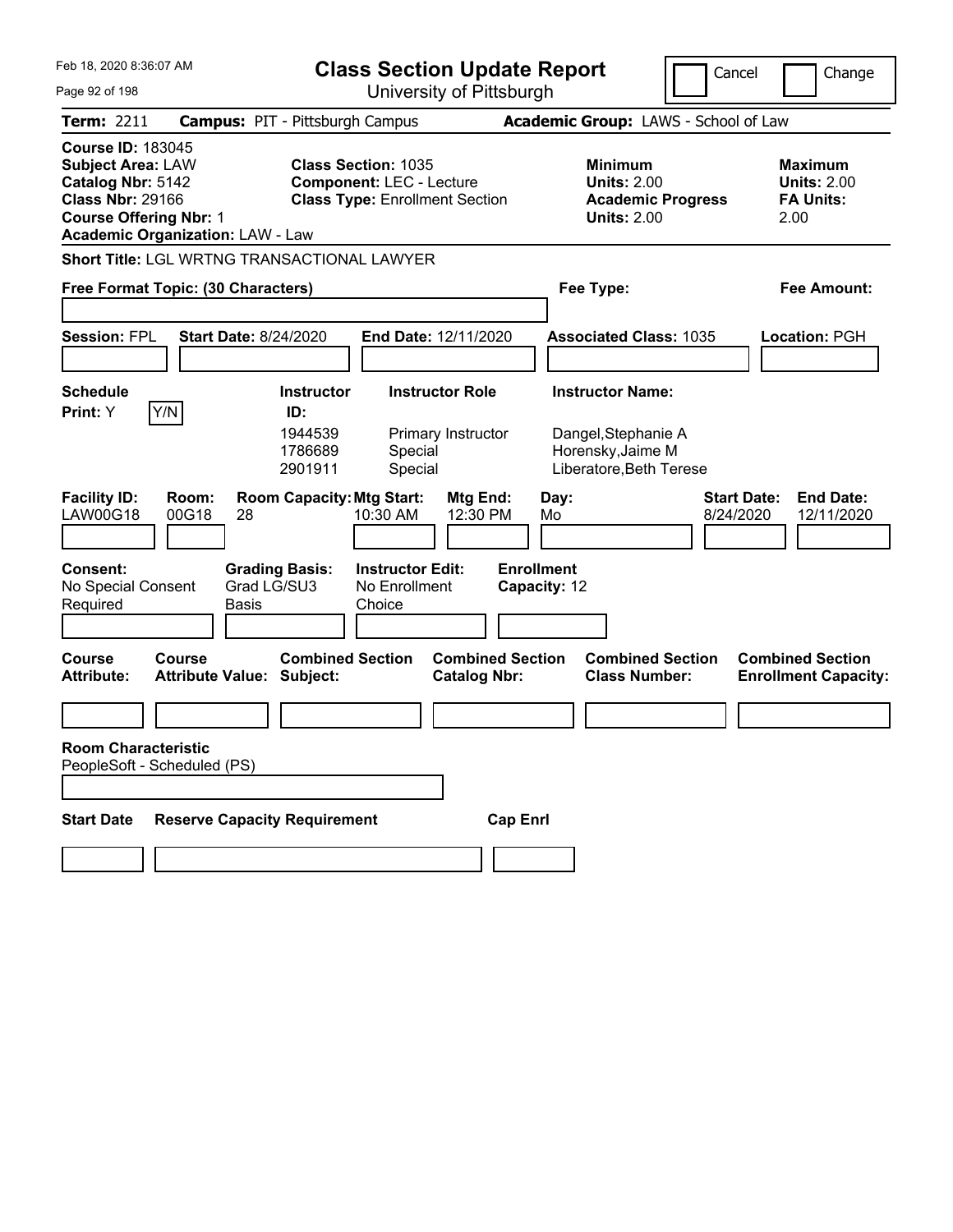| Feb 18, 2020 8:36:07 AM<br>Page 93 of 198                                                                                             |                                               | <b>Class Section Update Report</b>                                                                     | University of Pittsburgh                                           |                                   |              |                                                                                                                           | Cancel                          | Change                                                           |
|---------------------------------------------------------------------------------------------------------------------------------------|-----------------------------------------------|--------------------------------------------------------------------------------------------------------|--------------------------------------------------------------------|-----------------------------------|--------------|---------------------------------------------------------------------------------------------------------------------------|---------------------------------|------------------------------------------------------------------|
| <b>Term: 2211</b>                                                                                                                     |                                               | <b>Campus: PIT - Pittsburgh Campus</b>                                                                 |                                                                    |                                   |              | Academic Group: LAWS - School of Law                                                                                      |                                 |                                                                  |
| <b>Course ID: 189315</b><br><b>Subject Area: LAW</b><br>Catalog Nbr: 5145<br><b>Class Nbr: 26810</b><br><b>Course Offering Nbr: 1</b> | <b>Academic Organization: LAW - Law</b>       | <b>Class Section: 1010</b><br><b>Component: LEC - Lecture</b><br><b>Class Type: Enrollment Section</b> |                                                                    |                                   |              | <b>Minimum</b><br><b>Units: 3.00</b><br><b>Academic Progress</b><br><b>Units: 3.00</b>                                    |                                 | <b>Maximum</b><br><b>Units: 3.00</b><br><b>FA Units:</b><br>3.00 |
|                                                                                                                                       | Short Title: SECTION 1983:CNSTL LAW IN ACTN   |                                                                                                        |                                                                    |                                   |              |                                                                                                                           |                                 |                                                                  |
|                                                                                                                                       | Free Format Topic: (30 Characters)            |                                                                                                        |                                                                    |                                   | Fee Type:    |                                                                                                                           |                                 | <b>Fee Amount:</b>                                               |
| <b>Session: FPL</b>                                                                                                                   | <b>Start Date: 8/24/2020</b>                  |                                                                                                        | End Date: 12/11/2020                                               |                                   |              | <b>Associated Class: 1010</b>                                                                                             |                                 | Location: PGH                                                    |
| <b>Schedule</b><br>Y/N<br>Print: Y                                                                                                    |                                               | <b>Instructor</b><br>ID:<br>1786689<br>Special<br>2901911<br>Special<br>2963780<br>2963779             | <b>Instructor Role</b><br>Primary Instructor<br>Primary Instructor |                                   |              | <b>Instructor Name:</b><br>Horensky, Jaime M<br>Liberatore, Beth Terese<br>Mericli, Kemal Alexander<br>O'Brien, Timothy P |                                 |                                                                  |
| <b>Facility ID:</b><br><b>LAW00G20</b>                                                                                                | Room:<br>00G20<br>42                          | <b>Room Capacity: Mtg Start:</b><br>6:30 PM                                                            | Mtg End:<br>7:50 PM                                                |                                   | Day:<br>MoWe |                                                                                                                           | <b>Start Date:</b><br>8/24/2020 | <b>End Date:</b><br>12/11/2020                                   |
| <b>Consent:</b><br>No Special Consent<br>Required                                                                                     | <b>Grading Basis:</b><br>Grad LG/SU3<br>Basis | <b>Instructor Edit:</b><br>No Enrollment<br>Choice                                                     |                                                                    | <b>Enrollment</b><br>Capacity: 42 |              |                                                                                                                           |                                 |                                                                  |
| <b>Course</b><br><b>Attribute:</b>                                                                                                    | Course<br><b>Attribute Value: Subject:</b>    | <b>Combined Section</b>                                                                                | <b>Combined Section</b><br><b>Catalog Nbr:</b>                     |                                   |              | <b>Combined Section</b><br><b>Class Number:</b>                                                                           |                                 | <b>Combined Section</b><br><b>Enrollment Capacity:</b>           |
|                                                                                                                                       |                                               |                                                                                                        |                                                                    |                                   |              |                                                                                                                           |                                 |                                                                  |
| <b>Room Characteristic</b><br>PeopleSoft - Scheduled (PS)                                                                             |                                               |                                                                                                        |                                                                    |                                   |              |                                                                                                                           |                                 |                                                                  |
| <b>Start Date</b>                                                                                                                     | <b>Reserve Capacity Requirement</b>           |                                                                                                        |                                                                    | <b>Cap Enrl</b>                   |              |                                                                                                                           |                                 |                                                                  |
|                                                                                                                                       |                                               |                                                                                                        |                                                                    |                                   |              |                                                                                                                           |                                 |                                                                  |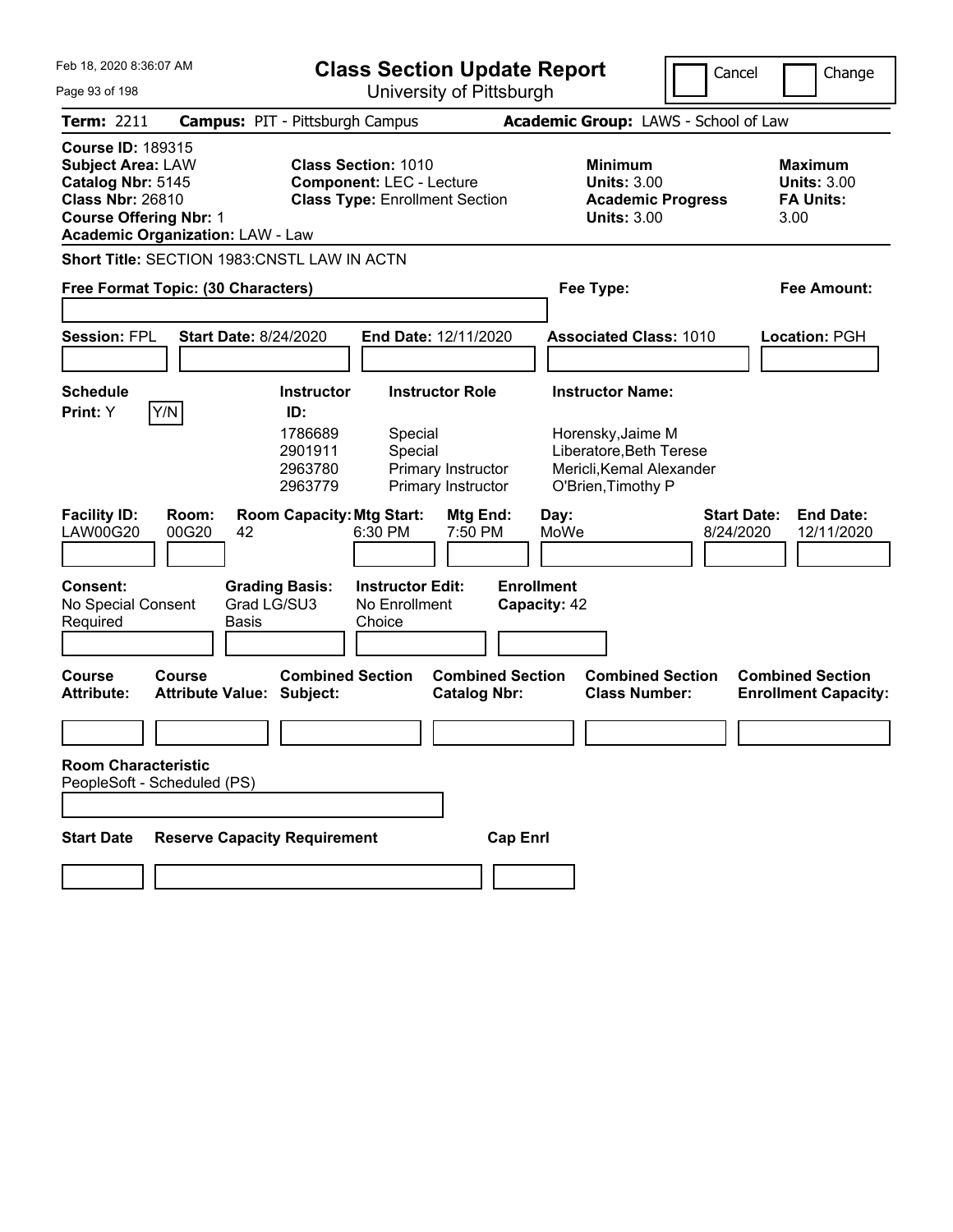| Feb 18, 2020 8:36:07 AM                                                                                                               |                                               |                                      | <b>Class Section Update Report</b>                                                                     |                        |                                   |              |                                                            |                                                 | Cancel                          |      | Change                                                   |
|---------------------------------------------------------------------------------------------------------------------------------------|-----------------------------------------------|--------------------------------------|--------------------------------------------------------------------------------------------------------|------------------------|-----------------------------------|--------------|------------------------------------------------------------|-------------------------------------------------|---------------------------------|------|----------------------------------------------------------|
| University of Pittsburgh<br>Page 94 of 198                                                                                            |                                               |                                      |                                                                                                        |                        |                                   |              |                                                            |                                                 |                                 |      |                                                          |
| <b>Term: 2211</b>                                                                                                                     | <b>Campus: PIT - Pittsburgh Campus</b>        |                                      |                                                                                                        |                        |                                   |              |                                                            | Academic Group: LAWS - School of Law            |                                 |      |                                                          |
| <b>Course ID: 189471</b><br><b>Subject Area: LAW</b><br>Catalog Nbr: 5146<br><b>Class Nbr: 26903</b><br><b>Course Offering Nbr: 1</b> | <b>Academic Organization: LAW - Law</b>       |                                      | <b>Class Section: 1010</b><br><b>Component: LEC - Lecture</b><br><b>Class Type: Enrollment Section</b> |                        |                                   |              | <b>Minimum</b><br><b>Units: 3.00</b><br><b>Units: 3.00</b> | <b>Academic Progress</b>                        |                                 | 3.00 | <b>Maximum</b><br><b>Units: 3.00</b><br><b>FA Units:</b> |
|                                                                                                                                       | <b>Short Title: LANDLORD TENANT LAW</b>       |                                      |                                                                                                        |                        |                                   |              |                                                            |                                                 |                                 |      |                                                          |
|                                                                                                                                       | Free Format Topic: (30 Characters)            |                                      |                                                                                                        |                        |                                   |              | Fee Type:                                                  |                                                 |                                 |      | Fee Amount:                                              |
|                                                                                                                                       |                                               |                                      |                                                                                                        |                        |                                   |              |                                                            |                                                 |                                 |      |                                                          |
| <b>Session: FPL</b>                                                                                                                   | <b>Start Date: 8/24/2020</b>                  |                                      | End Date: 12/11/2020                                                                                   |                        |                                   |              |                                                            | <b>Associated Class: 1010</b>                   |                                 |      | Location: PGH                                            |
|                                                                                                                                       |                                               |                                      |                                                                                                        |                        |                                   |              |                                                            |                                                 |                                 |      |                                                          |
| <b>Schedule</b>                                                                                                                       |                                               | <b>Instructor</b>                    |                                                                                                        | <b>Instructor Role</b> |                                   |              | <b>Instructor Name:</b>                                    |                                                 |                                 |      |                                                          |
| <b>Print:</b> Y                                                                                                                       | Y/N                                           | ID:<br>1786689<br>2901911<br>2963428 | Special<br>Special                                                                                     | Primary Instructor     |                                   |              | Horensky, Jaime M<br>Marin, Laurie E                       | Liberatore, Beth Terese                         |                                 |      |                                                          |
| <b>Facility ID:</b><br><b>LAW00G18</b>                                                                                                | Room:<br>00G18<br>28                          | <b>Room Capacity: Mtg Start:</b>     | $9:00$ AM                                                                                              | Mtg End:<br>10:20 AM   |                                   | Day:<br>MoWe |                                                            |                                                 | <b>Start Date:</b><br>8/24/2020 |      | <b>End Date:</b><br>12/11/2020                           |
| <b>Consent:</b><br>No Special Consent<br>Required                                                                                     | <b>Grading Basis:</b><br>Grad LG/SU3<br>Basis |                                      | <b>Instructor Edit:</b><br>No Enrollment<br>Choice                                                     |                        | <b>Enrollment</b><br>Capacity: 28 |              |                                                            |                                                 |                                 |      |                                                          |
| <b>Course</b><br><b>Attribute:</b>                                                                                                    | Course<br><b>Attribute Value: Subject:</b>    | <b>Combined Section</b>              |                                                                                                        | <b>Catalog Nbr:</b>    | <b>Combined Section</b>           |              |                                                            | <b>Combined Section</b><br><b>Class Number:</b> |                                 |      | <b>Combined Section</b><br><b>Enrollment Capacity:</b>   |
|                                                                                                                                       |                                               |                                      |                                                                                                        |                        |                                   |              |                                                            |                                                 |                                 |      |                                                          |
| <b>Room Characteristic</b>                                                                                                            | PeopleSoft - Scheduled (PS)                   |                                      |                                                                                                        |                        |                                   |              |                                                            |                                                 |                                 |      |                                                          |
|                                                                                                                                       |                                               |                                      |                                                                                                        |                        |                                   |              |                                                            |                                                 |                                 |      |                                                          |
| <b>Start Date</b>                                                                                                                     | <b>Reserve Capacity Requirement</b>           |                                      |                                                                                                        |                        | <b>Cap Enrl</b>                   |              |                                                            |                                                 |                                 |      |                                                          |
|                                                                                                                                       |                                               |                                      |                                                                                                        |                        |                                   |              |                                                            |                                                 |                                 |      |                                                          |
|                                                                                                                                       |                                               |                                      |                                                                                                        |                        |                                   |              |                                                            |                                                 |                                 |      |                                                          |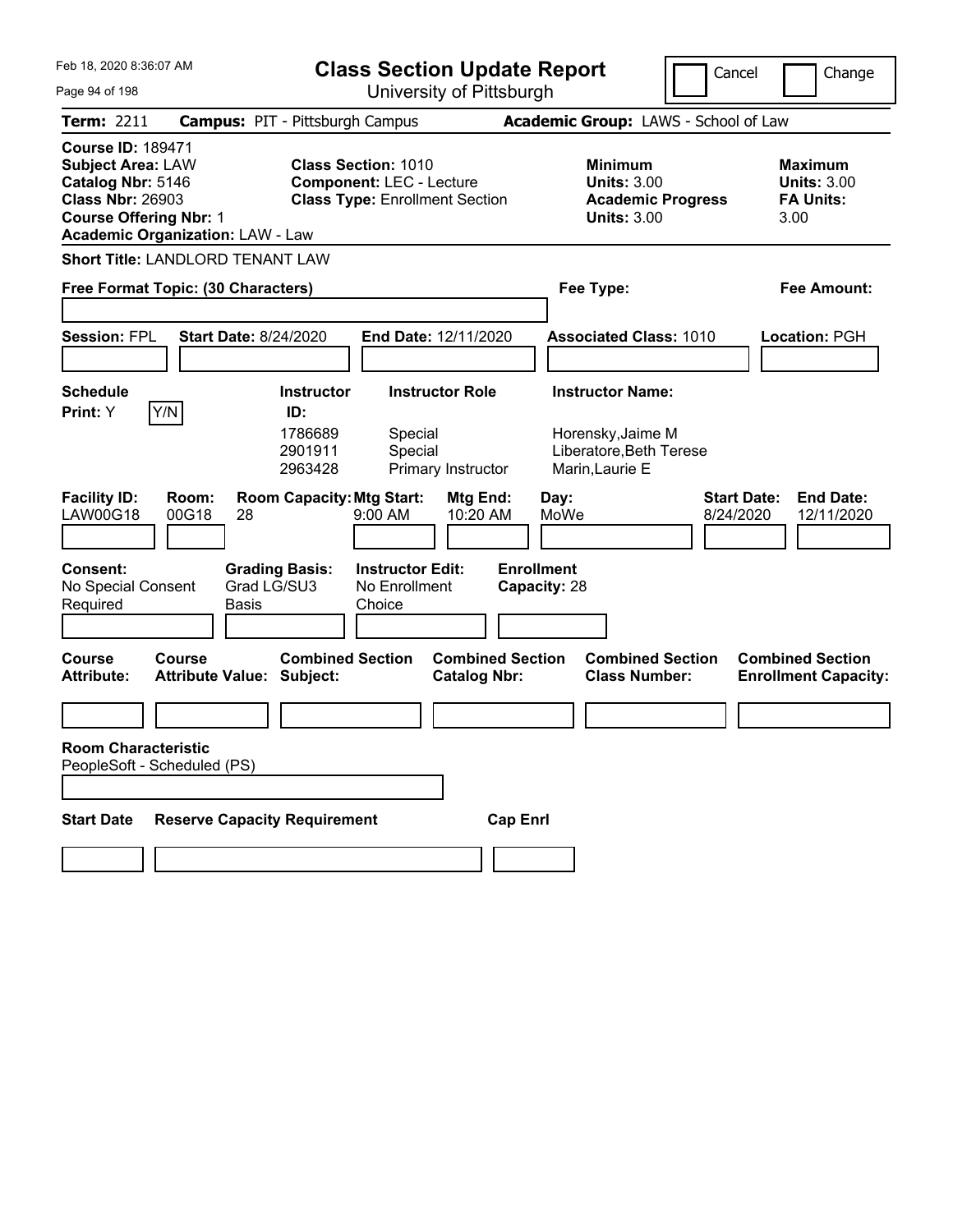| Feb 18, 2020 8:36:07 AM<br>Page 95 of 198                                                                                             |                                            |                                        | <b>Class Section Update Report</b><br>University of Pittsburgh                                         |                                                |                                                            |                                                 | Cancel<br>Change                                                  |
|---------------------------------------------------------------------------------------------------------------------------------------|--------------------------------------------|----------------------------------------|--------------------------------------------------------------------------------------------------------|------------------------------------------------|------------------------------------------------------------|-------------------------------------------------|-------------------------------------------------------------------|
| <b>Term: 2211</b>                                                                                                                     |                                            | <b>Campus: PIT - Pittsburgh Campus</b> |                                                                                                        |                                                |                                                            | Academic Group: LAWS - School of Law            |                                                                   |
| <b>Course ID: 114320</b><br><b>Subject Area: LAW</b><br>Catalog Nbr: 5200<br><b>Class Nbr: 18807</b><br><b>Course Offering Nbr: 1</b> | <b>Academic Organization: LAW - Law</b>    |                                        | <b>Class Section: 1090</b><br><b>Component: LEC - Lecture</b><br><b>Class Type: Enrollment Section</b> |                                                | <b>Minimum</b><br><b>Units: 1.00</b><br><b>Units: 1.00</b> | <b>Academic Progress</b>                        | <b>Maximum</b><br><b>Units: 1.00</b><br><b>FA Units:</b><br>1.00  |
|                                                                                                                                       | Short Title: INT TO ACCOUNTING FOR LAWYERS |                                        |                                                                                                        |                                                |                                                            |                                                 |                                                                   |
|                                                                                                                                       | Free Format Topic: (30 Characters)         |                                        |                                                                                                        |                                                | Fee Type:                                                  |                                                 | <b>Fee Amount:</b>                                                |
| <b>Session: FPL</b>                                                                                                                   | <b>Start Date: 8/24/2020</b>               |                                        | End Date: 12/11/2020                                                                                   |                                                |                                                            | <b>Associated Class: 1090</b>                   | Location: PGH                                                     |
| <b>Schedule</b>                                                                                                                       |                                            | <b>Instructor</b>                      | <b>Instructor Role</b>                                                                                 |                                                | <b>Instructor Name:</b>                                    |                                                 |                                                                   |
| Print: Y                                                                                                                              | Y/N                                        | ID:<br>1786689<br>2901911<br>1214606   | Special<br>Special<br>Primary Instructor                                                               |                                                | Horensky, Jaime M<br>Meyer, Reid Philip                    | Liberatore, Beth Terese                         |                                                                   |
| <b>Facility ID:</b><br>LAW00111                                                                                                       | Room:<br>88<br>00111                       | <b>Room Capacity: Mtg Start:</b>       | 7:55 AM                                                                                                | Mtg End:<br>8:50 AM                            | Day:<br>Th                                                 |                                                 | <b>Start Date:</b><br><b>End Date:</b><br>8/24/2020<br>12/11/2020 |
| <b>Consent:</b><br>No Special Consent<br>Required                                                                                     | Basis                                      | <b>Grading Basis:</b><br>Grad LG/SU3   | <b>Instructor Edit:</b><br>No Enrollment<br>Choice                                                     | <b>Enrollment</b>                              | Capacity: 22                                               |                                                 |                                                                   |
| Course<br><b>Attribute:</b>                                                                                                           | Course<br><b>Attribute Value: Subject:</b> | <b>Combined Section</b>                |                                                                                                        | <b>Combined Section</b><br><b>Catalog Nbr:</b> |                                                            | <b>Combined Section</b><br><b>Class Number:</b> | <b>Combined Section</b><br><b>Enrollment Capacity:</b>            |
|                                                                                                                                       |                                            |                                        |                                                                                                        |                                                |                                                            |                                                 |                                                                   |
| <b>Room Characteristic</b>                                                                                                            | PeopleSoft - Scheduled (PS)                |                                        |                                                                                                        |                                                |                                                            |                                                 |                                                                   |
| <b>Start Date</b>                                                                                                                     | <b>Reserve Capacity Requirement</b>        |                                        |                                                                                                        | <b>Cap Enrl</b>                                |                                                            |                                                 |                                                                   |
|                                                                                                                                       |                                            |                                        |                                                                                                        |                                                |                                                            |                                                 |                                                                   |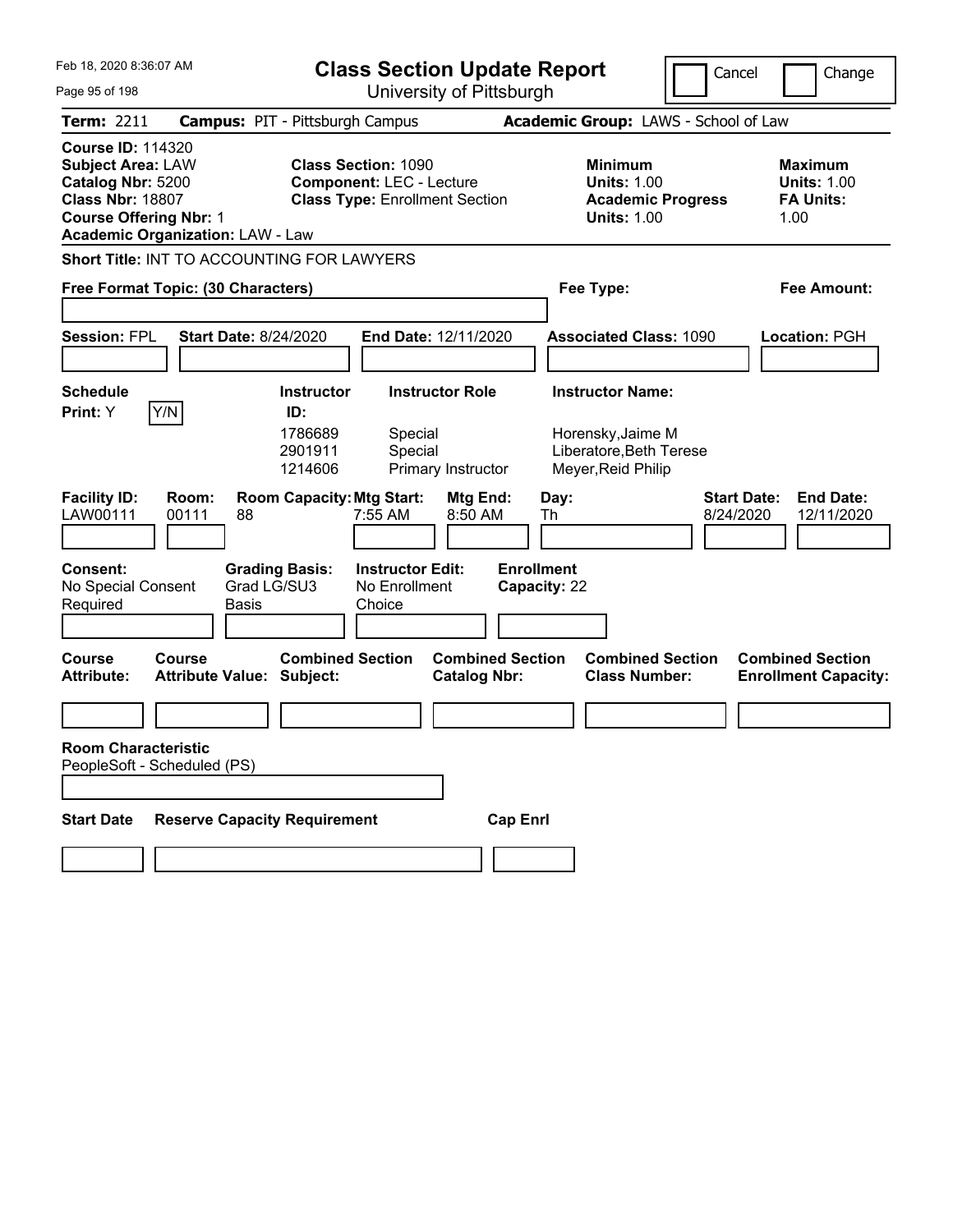| Feb 18, 2020 8:36:07 AM                                                                                                                                                          | <b>Class Section Update Report</b>                                                                     | Cancel                                                                          | Change                                                    |
|----------------------------------------------------------------------------------------------------------------------------------------------------------------------------------|--------------------------------------------------------------------------------------------------------|---------------------------------------------------------------------------------|-----------------------------------------------------------|
| Page 96 of 198                                                                                                                                                                   | University of Pittsburgh                                                                               |                                                                                 |                                                           |
| <b>Term: 2211</b>                                                                                                                                                                | <b>Campus: PIT - Pittsburgh Campus</b>                                                                 | Academic Group: LAWS - School of Law                                            |                                                           |
| <b>Course ID: 114321</b><br><b>Subject Area: LAW</b><br>Catalog Nbr: 5201<br><b>Class Nbr: 25647</b><br><b>Course Offering Nbr: 1</b><br><b>Academic Organization: LAW - Law</b> | <b>Class Section: 1055</b><br><b>Component: LEC - Lecture</b><br><b>Class Type: Enrollment Section</b> | Minimum<br><b>Units: 3.00</b><br><b>Academic Progress</b><br><b>Units: 3.00</b> | Maximum<br><b>Units: 3.00</b><br><b>FA Units:</b><br>3.00 |
| <b>Short Title: ADMINISTRATIVE LAW</b>                                                                                                                                           |                                                                                                        |                                                                                 |                                                           |
| Free Format Topic: (30 Characters)                                                                                                                                               |                                                                                                        | Fee Type:                                                                       | Fee Amount:                                               |
|                                                                                                                                                                                  |                                                                                                        |                                                                                 |                                                           |
| <b>Session: FPL</b><br><b>Start Date: 8/24/2020</b>                                                                                                                              | End Date: 12/11/2020                                                                                   | <b>Associated Class: 1055</b>                                                   | Location: PGH                                             |
|                                                                                                                                                                                  |                                                                                                        |                                                                                 |                                                           |
| <b>Schedule</b>                                                                                                                                                                  | <b>Instructor</b><br><b>Instructor Role</b>                                                            | <b>Instructor Name:</b>                                                         |                                                           |
| Y/N<br>Print: Y                                                                                                                                                                  | ID:<br>1786689<br>Special<br>2901911<br>Special<br>2963359<br>Primary Instructor                       | Horensky, Jaime M<br>Liberatore, Beth Terese<br>Wildermuth, Amy J               |                                                           |
| <b>Facility ID:</b><br>Room:<br>LAW00113<br>00113<br>88                                                                                                                          | <b>Room Capacity: Mtg Start:</b><br>Mtg End:<br>2:10 PM<br>3:30 PM                                     | Day:<br>TuWe<br>8/24/2020                                                       | <b>Start Date:</b><br><b>End Date:</b><br>12/11/2020      |
| <b>Consent:</b><br>No Special Consent<br>Grad LG/SU3<br>Required<br>Basis                                                                                                        | <b>Instructor Edit:</b><br><b>Grading Basis:</b><br>No Enrollment<br>Choice                            | <b>Enrollment</b><br>Capacity: 88                                               |                                                           |
| <b>Course</b><br>Course<br><b>Attribute:</b><br><b>Attribute Value: Subject:</b>                                                                                                 | <b>Combined Section</b><br><b>Combined Section</b><br><b>Catalog Nbr:</b>                              | <b>Combined Section</b><br><b>Class Number:</b>                                 | <b>Combined Section</b><br><b>Enrollment Capacity:</b>    |
|                                                                                                                                                                                  |                                                                                                        |                                                                                 |                                                           |
| <b>Room Characteristic</b><br>PeopleSoft - Scheduled (PS)                                                                                                                        |                                                                                                        |                                                                                 |                                                           |
| <b>Reserve Capacity Requirement</b><br><b>Start Date</b>                                                                                                                         | <b>Cap Enrl</b>                                                                                        |                                                                                 |                                                           |
|                                                                                                                                                                                  |                                                                                                        |                                                                                 |                                                           |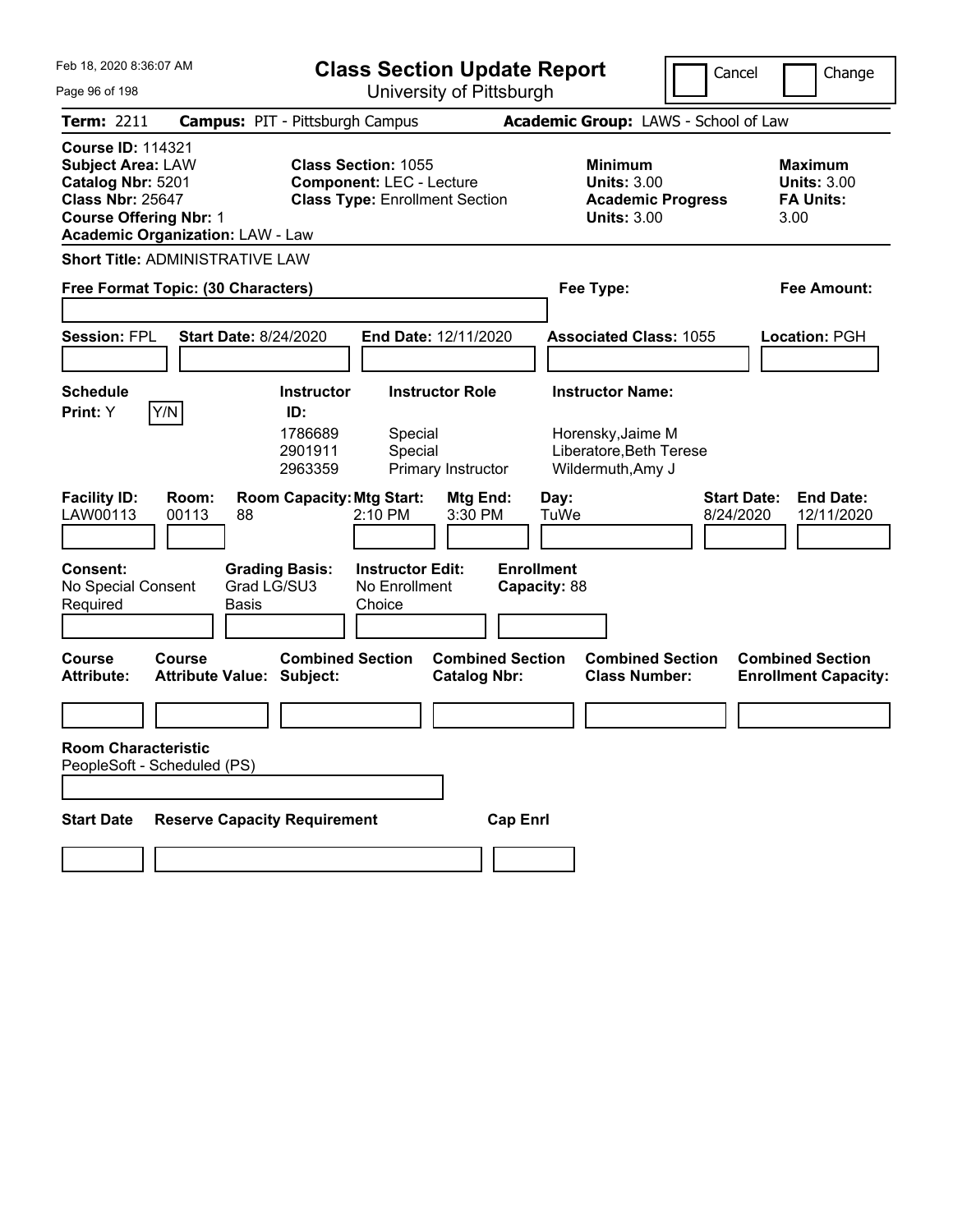| Feb 18, 2020 8:36:07 AM<br>Page 97 of 198                                                                                                                                        |                                                             | <b>Class Section Update Report</b><br>University of Pittsburgh                                         |                                                |                                                                                        | Cancel                          | Change                                                           |
|----------------------------------------------------------------------------------------------------------------------------------------------------------------------------------|-------------------------------------------------------------|--------------------------------------------------------------------------------------------------------|------------------------------------------------|----------------------------------------------------------------------------------------|---------------------------------|------------------------------------------------------------------|
| <b>Term: 2211</b>                                                                                                                                                                | <b>Campus: PIT - Pittsburgh Campus</b>                      |                                                                                                        |                                                | Academic Group: LAWS - School of Law                                                   |                                 |                                                                  |
| <b>Course ID: 114325</b><br><b>Subject Area: LAW</b><br>Catalog Nbr: 5207<br><b>Class Nbr: 23683</b><br><b>Course Offering Nbr: 1</b><br><b>Academic Organization: LAW - Law</b> |                                                             | <b>Class Section: 1010</b><br><b>Component: LEC - Lecture</b><br><b>Class Type: Enrollment Section</b> |                                                | <b>Minimum</b><br><b>Units: 3.00</b><br><b>Academic Progress</b><br><b>Units: 3.00</b> |                                 | <b>Maximum</b><br><b>Units: 3.00</b><br><b>FA Units:</b><br>3.00 |
| <b>Short Title: ANTITRUST</b>                                                                                                                                                    |                                                             |                                                                                                        |                                                |                                                                                        |                                 |                                                                  |
| Free Format Topic: (30 Characters)                                                                                                                                               |                                                             |                                                                                                        |                                                | Fee Type:                                                                              |                                 | <b>Fee Amount:</b>                                               |
| <b>Session: FPL</b>                                                                                                                                                              | <b>Start Date: 8/24/2020</b>                                | End Date: 12/11/2020                                                                                   |                                                | <b>Associated Class: 1010</b>                                                          |                                 | Location: PGH                                                    |
| <b>Schedule</b>                                                                                                                                                                  | <b>Instructor</b>                                           | <b>Instructor Role</b>                                                                                 |                                                | <b>Instructor Name:</b>                                                                |                                 |                                                                  |
| Y/N <br>Print: Y                                                                                                                                                                 | ID:<br>1786689<br>2901911<br>2933381                        | Special<br>Special<br>Primary Instructor                                                               |                                                | Horensky, Jaime M<br>Liberatore, Beth Terese<br>Oh, Peter B                            |                                 |                                                                  |
| <b>Facility ID:</b><br>Room:<br>LAW00111<br>00111                                                                                                                                | <b>Room Capacity: Mtg Start:</b><br>88                      | 3:40 PM<br>5:00 PM                                                                                     | Mtg End:<br>Day:                               | TuTh                                                                                   | <b>Start Date:</b><br>8/24/2020 | <b>End Date:</b><br>12/11/2020                                   |
| <b>Consent:</b><br>No Special Consent<br>Required                                                                                                                                | <b>Grading Basis:</b><br>Grad LG/SU3<br>Basis               | <b>Instructor Edit:</b><br>No Enrollment<br>Choice                                                     | <b>Enrollment</b><br>Capacity: 86              |                                                                                        |                                 |                                                                  |
| <b>Course</b><br>Course<br><b>Attribute:</b>                                                                                                                                     | <b>Combined Section</b><br><b>Attribute Value: Subject:</b> |                                                                                                        | <b>Combined Section</b><br><b>Catalog Nbr:</b> | <b>Combined Section</b><br><b>Class Number:</b>                                        |                                 | <b>Combined Section</b><br><b>Enrollment Capacity:</b>           |
|                                                                                                                                                                                  |                                                             |                                                                                                        |                                                |                                                                                        |                                 |                                                                  |
| <b>Room Characteristic</b><br>PeopleSoft - Scheduled (PS)                                                                                                                        |                                                             |                                                                                                        |                                                |                                                                                        |                                 |                                                                  |
| <b>Start Date</b>                                                                                                                                                                | <b>Reserve Capacity Requirement</b>                         |                                                                                                        | <b>Cap Enrl</b>                                |                                                                                        |                                 |                                                                  |
|                                                                                                                                                                                  |                                                             |                                                                                                        |                                                |                                                                                        |                                 |                                                                  |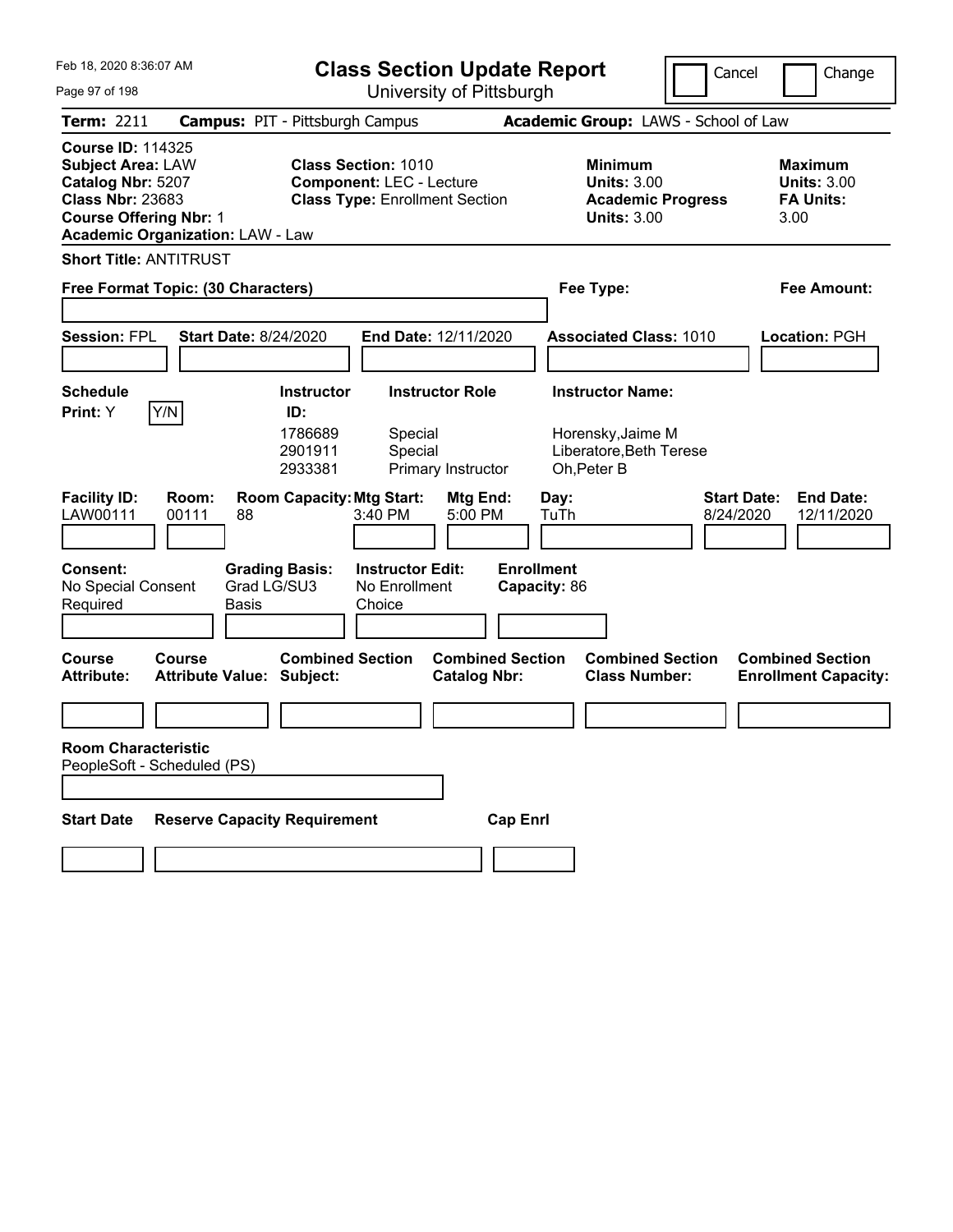| Feb 18, 2020 8:36:07 AM<br>Page 98 of 198                                                                                                                                        |                                                              |                                                                                                                     | <b>Class Section Update Report</b><br>University of Pittsburgh |                                                                                                      | Cancel             | Change                                                           |
|----------------------------------------------------------------------------------------------------------------------------------------------------------------------------------|--------------------------------------------------------------|---------------------------------------------------------------------------------------------------------------------|----------------------------------------------------------------|------------------------------------------------------------------------------------------------------|--------------------|------------------------------------------------------------------|
| <b>Term: 2211</b>                                                                                                                                                                |                                                              | <b>Campus: PIT - Pittsburgh Campus</b>                                                                              |                                                                | Academic Group: LAWS - School of Law                                                                 |                    |                                                                  |
| <b>Course ID: 171104</b><br><b>Subject Area: LAW</b><br>Catalog Nbr: 5212<br><b>Class Nbr: 13382</b><br><b>Course Offering Nbr: 1</b><br><b>Academic Organization: LAW - Law</b> |                                                              | <b>Class Section: 1010</b><br><b>Component: LEC - Lecture</b><br><b>Class Type: Enrollment Section</b>              |                                                                | <b>Minimum</b><br><b>Units: 2.00</b><br><b>Academic Progress</b><br><b>Units: 2.00</b>               |                    | <b>Maximum</b><br><b>Units: 2.00</b><br><b>FA Units:</b><br>2.00 |
|                                                                                                                                                                                  |                                                              | Short Title: BUS PLANNING, ENTREP & TECHN                                                                           |                                                                |                                                                                                      |                    |                                                                  |
| Free Format Topic: (30 Characters)                                                                                                                                               |                                                              |                                                                                                                     |                                                                | Fee Type:                                                                                            |                    | <b>Fee Amount:</b>                                               |
| <b>Session: FPL</b>                                                                                                                                                              | <b>Start Date: 8/24/2020</b>                                 |                                                                                                                     | End Date: 12/11/2020                                           | <b>Associated Class: 1010</b>                                                                        |                    | <b>Location: PGH</b>                                             |
| <b>Schedule</b><br>Y/N<br>Print: Y<br><b>Facility ID:</b>                                                                                                                        | Room:                                                        | <b>Instructor</b><br>ID:<br>2957850<br>1786689<br>Special<br>2901911<br>Special<br><b>Room Capacity: Mtg Start:</b> | <b>Instructor Role</b><br>Primary Instructor<br>Mtg End:       | <b>Instructor Name:</b><br>Heryford, Craig S<br>Horensky, Jaime M<br>Liberatore, Beth Terese<br>Day: | <b>Start Date:</b> | <b>End Date:</b>                                                 |
| LAW00118                                                                                                                                                                         | 00118<br>20                                                  | 5:10 PM                                                                                                             | 7:10 PM                                                        | Mo                                                                                                   | 8/24/2020          | 12/11/2020                                                       |
| Consent:<br>No Special Consent<br>Required                                                                                                                                       | Grad LG/SU3<br><b>Basis</b>                                  | <b>Grading Basis:</b><br><b>Instructor Edit:</b><br>No Enrollment<br>Choice                                         | <b>Enrollment</b><br>Capacity: 15                              |                                                                                                      |                    |                                                                  |
| Course<br><b>Attribute:</b>                                                                                                                                                      | <b>Course</b><br><b>Attribute Value: Subject:</b>            | <b>Combined Section</b>                                                                                             | <b>Combined Section</b><br><b>Catalog Nbr:</b>                 | <b>Combined Section</b><br><b>Class Number:</b>                                                      |                    | <b>Combined Section</b><br><b>Enrollment Capacity:</b>           |
|                                                                                                                                                                                  |                                                              |                                                                                                                     |                                                                |                                                                                                      |                    |                                                                  |
| <b>Room Characteristic</b>                                                                                                                                                       |                                                              |                                                                                                                     |                                                                |                                                                                                      |                    |                                                                  |
| PeopleSoft - Scheduled (PS)                                                                                                                                                      |                                                              |                                                                                                                     |                                                                |                                                                                                      |                    |                                                                  |
| <b>Start Date</b><br>4/6/2020<br>3/1/2020                                                                                                                                        | LAW Professional Year 3 or 4<br>LAW Professional Year 3 or 4 | <b>Reserve Capacity Requirement</b>                                                                                 | <b>Cap Enrl</b>                                                | 0<br>15                                                                                              |                    |                                                                  |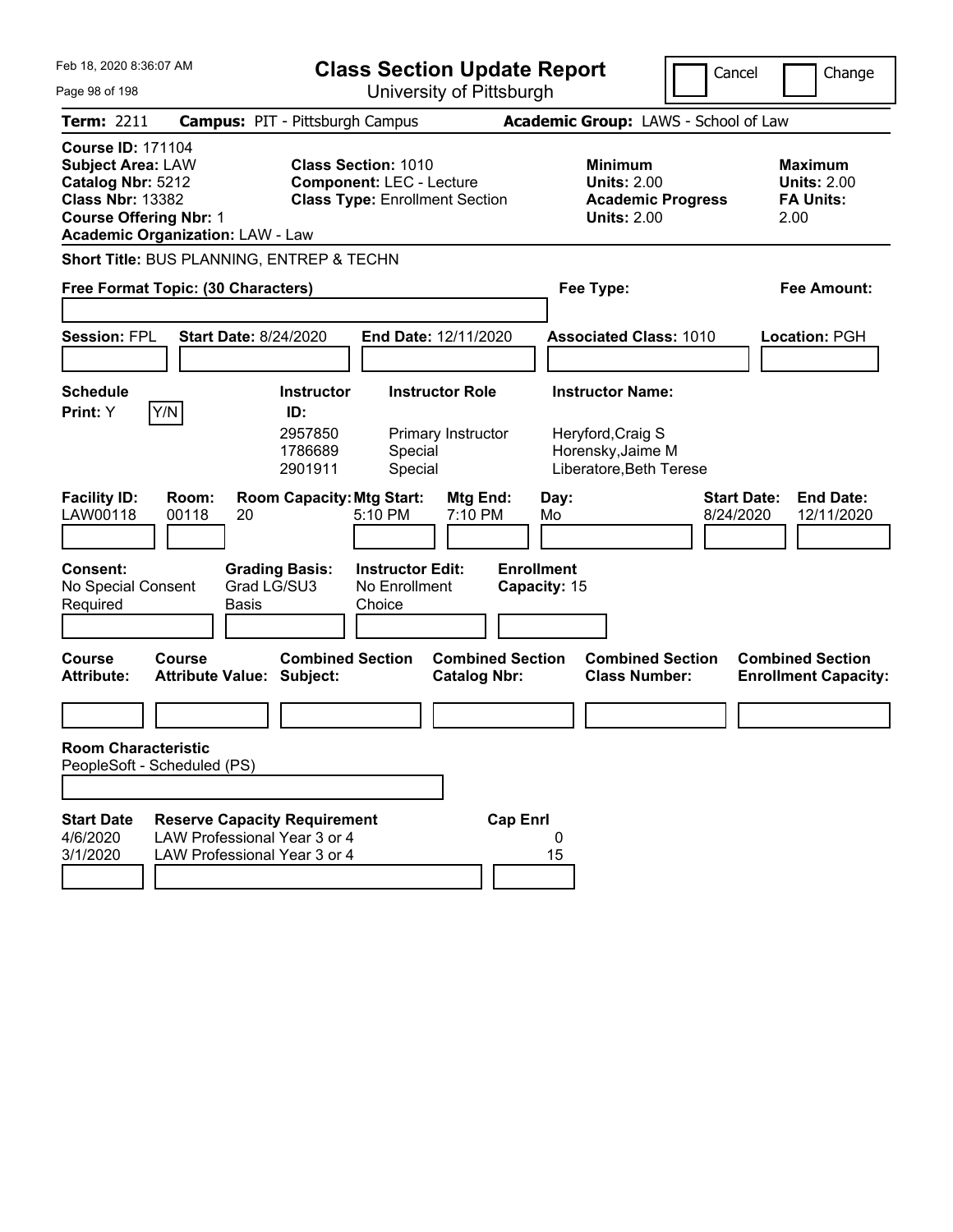| Feb 18, 2020 8:36:07 AM<br>Page 99 of 198                                                                                                                                        | <b>Class Section Update Report</b><br>University of Pittsburgh                                         |                                                                                                   | Cancel                          | Change                                                           |
|----------------------------------------------------------------------------------------------------------------------------------------------------------------------------------|--------------------------------------------------------------------------------------------------------|---------------------------------------------------------------------------------------------------|---------------------------------|------------------------------------------------------------------|
| <b>Term: 2211</b>                                                                                                                                                                | <b>Campus: PIT - Pittsburgh Campus</b>                                                                 | Academic Group: LAWS - School of Law                                                              |                                 |                                                                  |
| <b>Course ID: 114329</b><br><b>Subject Area: LAW</b><br>Catalog Nbr: 5213<br><b>Class Nbr: 25628</b><br><b>Course Offering Nbr: 1</b><br><b>Academic Organization: LAW - Law</b> | <b>Class Section: 1070</b><br><b>Component: LEC - Lecture</b><br><b>Class Type: Enrollment Section</b> | <b>Minimum</b><br><b>Units: 3.00</b><br><b>Units: 3.00</b>                                        | <b>Academic Progress</b>        | <b>Maximum</b><br><b>Units: 3.00</b><br><b>FA Units:</b><br>3.00 |
| <b>Short Title: CONFLICT OF LAWS</b>                                                                                                                                             |                                                                                                        |                                                                                                   |                                 |                                                                  |
| Free Format Topic: (30 Characters)                                                                                                                                               | Fee Type:                                                                                              |                                                                                                   | <b>Fee Amount:</b>              |                                                                  |
| <b>Session: FPL</b><br><b>Start Date: 8/24/2020</b>                                                                                                                              | End Date: 12/11/2020                                                                                   | <b>Associated Class: 1070</b>                                                                     |                                 | Location: PGH                                                    |
| <b>Schedule</b>                                                                                                                                                                  | <b>Instructor</b><br><b>Instructor Role</b>                                                            | <b>Instructor Name:</b>                                                                           |                                 |                                                                  |
| Y/N<br>Print: Y                                                                                                                                                                  | ID:                                                                                                    |                                                                                                   |                                 |                                                                  |
|                                                                                                                                                                                  | 2920277<br>Primary Instructor<br>1786689<br>Special<br>2901911<br>Special                              | Demonaco, Charles Anthony<br>Horensky, Jaime M<br>Liberatore, Beth Terese                         |                                 |                                                                  |
| <b>Facility ID:</b><br>Room:<br>LAW00109<br>00109<br>124                                                                                                                         | <b>Room Capacity: Mtg Start:</b><br>2:10 PM<br>3:25 PM                                                 | Mtg End:<br>Day:<br>TuTh                                                                          | <b>Start Date:</b><br>8/24/2020 | <b>End Date:</b><br>12/11/2020                                   |
| <b>Consent:</b><br>Grad LG/SU3<br>No Special Consent<br>Required<br>Basis                                                                                                        | <b>Grading Basis:</b><br><b>Instructor Edit:</b><br>No Enrollment<br>Choice                            | <b>Enrollment</b><br>Capacity: 28                                                                 |                                 |                                                                  |
| <b>Course</b><br>Course<br><b>Attribute Value: Subject:</b><br><b>Attribute:</b>                                                                                                 | <b>Combined Section</b>                                                                                | <b>Combined Section</b><br><b>Combined Section</b><br><b>Class Number:</b><br><b>Catalog Nbr:</b> |                                 | <b>Combined Section</b><br><b>Enrollment Capacity:</b>           |
|                                                                                                                                                                                  |                                                                                                        |                                                                                                   |                                 |                                                                  |
| <b>Room Characteristic</b><br>PeopleSoft - Scheduled (PS)                                                                                                                        |                                                                                                        |                                                                                                   |                                 |                                                                  |
| <b>Reserve Capacity Requirement</b><br><b>Start Date</b>                                                                                                                         |                                                                                                        | <b>Cap Enrl</b>                                                                                   |                                 |                                                                  |
|                                                                                                                                                                                  |                                                                                                        |                                                                                                   |                                 |                                                                  |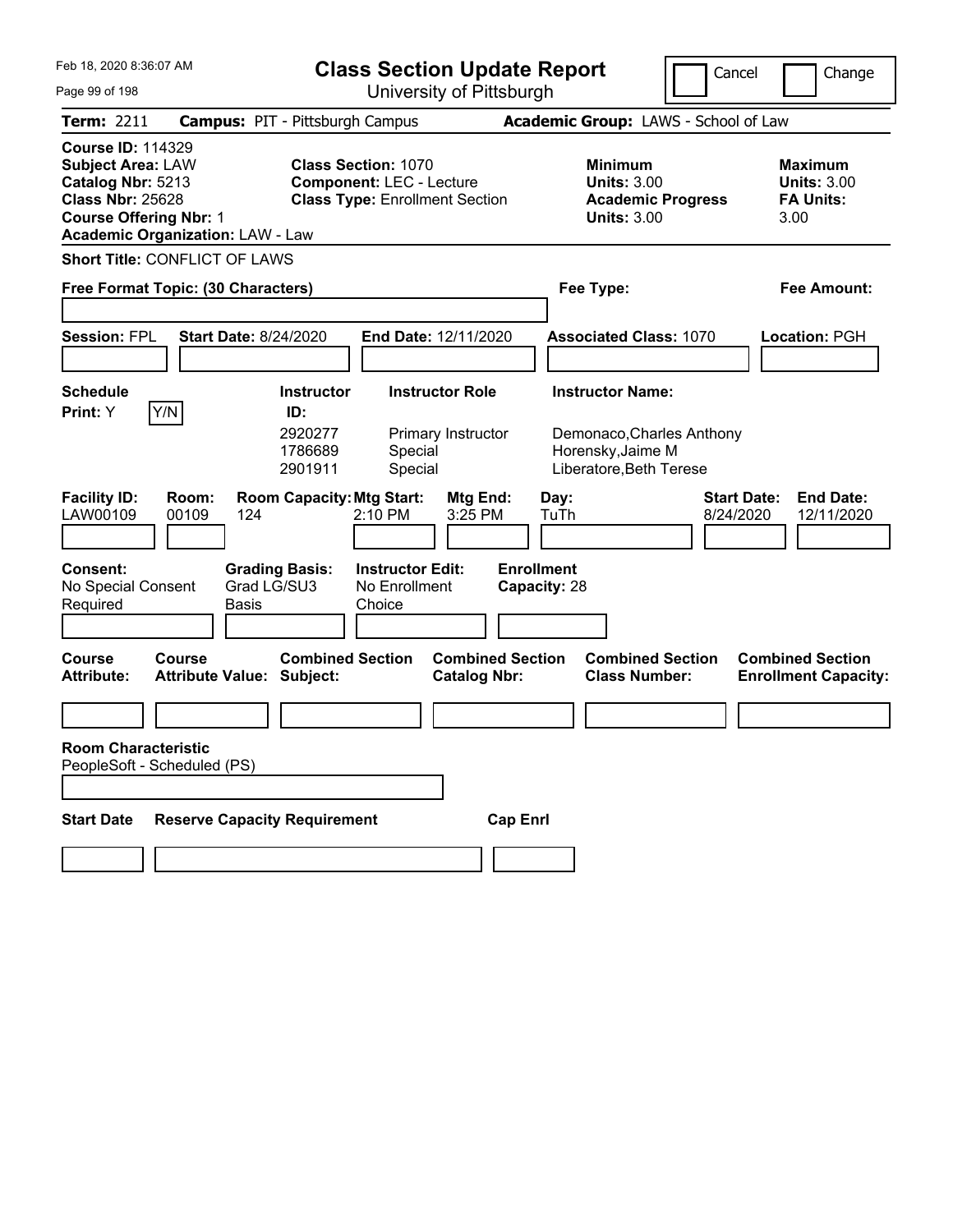| Feb 18, 2020 8:36:07 AM                                                                                                                                                          | <b>Class Section Update Report</b>                                                                     |                                                                                        | Cancel<br>Change                                                  |
|----------------------------------------------------------------------------------------------------------------------------------------------------------------------------------|--------------------------------------------------------------------------------------------------------|----------------------------------------------------------------------------------------|-------------------------------------------------------------------|
| Page 100 of 198                                                                                                                                                                  | University of Pittsburgh                                                                               |                                                                                        |                                                                   |
| <b>Term: 2211</b>                                                                                                                                                                | <b>Campus: PIT - Pittsburgh Campus</b>                                                                 | Academic Group: LAWS - School of Law                                                   |                                                                   |
| <b>Course ID: 114332</b><br><b>Subject Area: LAW</b><br>Catalog Nbr: 5216<br><b>Class Nbr: 21894</b><br><b>Course Offering Nbr: 1</b><br><b>Academic Organization: LAW - Law</b> | <b>Class Section: 1035</b><br><b>Component: LEC - Lecture</b><br><b>Class Type: Enrollment Section</b> | <b>Minimum</b><br><b>Units: 3.00</b><br><b>Academic Progress</b><br><b>Units: 3.00</b> | <b>Maximum</b><br><b>Units: 3.00</b><br><b>FA Units:</b><br>3.00  |
| Short Title: EMPLOYMENT DISCRIMINATION                                                                                                                                           |                                                                                                        |                                                                                        |                                                                   |
| Free Format Topic: (30 Characters)                                                                                                                                               |                                                                                                        | Fee Type:                                                                              | Fee Amount:                                                       |
|                                                                                                                                                                                  |                                                                                                        |                                                                                        |                                                                   |
| <b>Session: FPL</b><br><b>Start Date: 8/24/2020</b>                                                                                                                              | End Date: 12/11/2020                                                                                   | <b>Associated Class: 1035</b>                                                          | Location: PGH                                                     |
|                                                                                                                                                                                  |                                                                                                        |                                                                                        |                                                                   |
| <b>Schedule</b>                                                                                                                                                                  | <b>Instructor Role</b><br><b>Instructor</b>                                                            | <b>Instructor Name:</b>                                                                |                                                                   |
| Y/N<br><b>Print:</b> Y                                                                                                                                                           | ID:<br>2909935<br>Primary Instructor<br>1786689<br>Special<br>Special<br>2901911                       | Brake, Deborah Lynn<br>Horensky, Jaime M<br>Liberatore, Beth Terese                    |                                                                   |
| <b>Facility ID:</b><br>Room:<br>LAW00113<br>00113<br>88                                                                                                                          | <b>Room Capacity: Mtg Start:</b><br>Mtg End:<br>2:10 PM<br>3:30 PM                                     | Day:<br>TuTh                                                                           | <b>Start Date:</b><br><b>End Date:</b><br>8/24/2020<br>12/11/2020 |
| <b>Consent:</b><br>No Special Consent<br>Required<br>Basis                                                                                                                       | <b>Grading Basis:</b><br><b>Instructor Edit:</b><br>Grad LG/SU3<br>No Enrollment<br>Choice             | <b>Enrollment</b><br>Capacity: 88                                                      |                                                                   |
| <b>Course</b><br>Course<br><b>Attribute:</b><br><b>Attribute Value: Subject:</b>                                                                                                 | <b>Combined Section</b><br><b>Combined Section</b><br><b>Catalog Nbr:</b>                              | <b>Combined Section</b><br><b>Class Number:</b>                                        | <b>Combined Section</b><br><b>Enrollment Capacity:</b>            |
|                                                                                                                                                                                  |                                                                                                        |                                                                                        |                                                                   |
| <b>Room Characteristic</b><br>PeopleSoft - Scheduled (PS)                                                                                                                        |                                                                                                        |                                                                                        |                                                                   |
| <b>Start Date</b>                                                                                                                                                                | <b>Reserve Capacity Requirement</b>                                                                    | <b>Cap Enrl</b>                                                                        |                                                                   |
|                                                                                                                                                                                  |                                                                                                        |                                                                                        |                                                                   |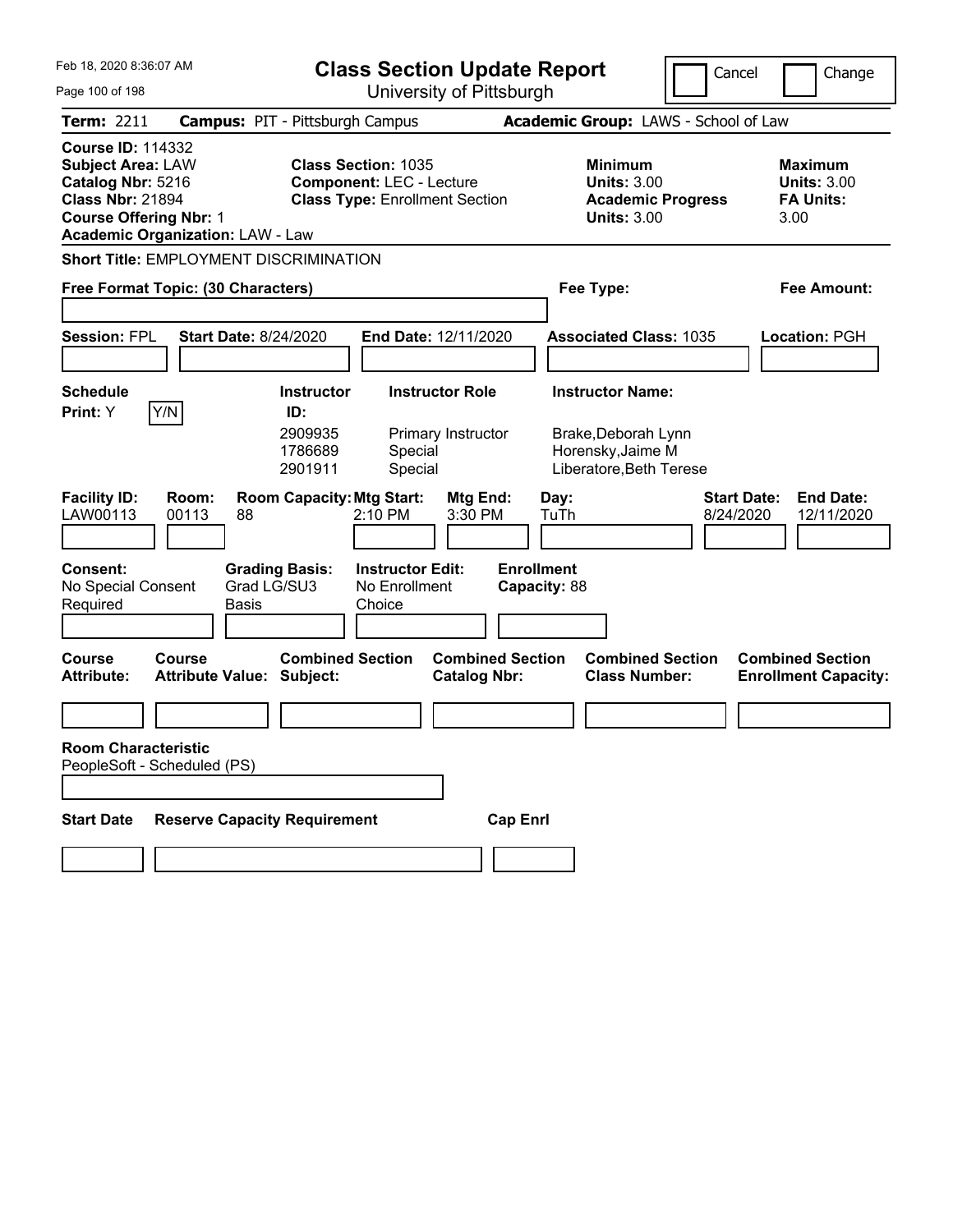| Feb 18, 2020 8:36:07 AM<br>Page 101 of 198                                                                                                                                       | <b>Class Section Update Report</b><br>University of Pittsburgh                                                                                        | Cancel                                                                                                             | Change                                                           |
|----------------------------------------------------------------------------------------------------------------------------------------------------------------------------------|-------------------------------------------------------------------------------------------------------------------------------------------------------|--------------------------------------------------------------------------------------------------------------------|------------------------------------------------------------------|
| <b>Term: 2211</b>                                                                                                                                                                | <b>Campus: PIT - Pittsburgh Campus</b>                                                                                                                | Academic Group: LAWS - School of Law                                                                               |                                                                  |
| <b>Course ID: 114352</b><br><b>Subject Area: LAW</b><br>Catalog Nbr: 5240<br><b>Class Nbr: 18176</b><br><b>Course Offering Nbr: 1</b><br><b>Academic Organization: LAW - Law</b> | <b>Class Section: 1020</b><br><b>Component: LEC - Lecture</b><br><b>Class Type: Enrollment Section</b>                                                | <b>Minimum</b><br><b>Units: 3.00</b><br><b>Academic Progress</b><br><b>Units: 3.00</b>                             | <b>Maximum</b><br><b>Units: 3.00</b><br><b>FA Units:</b><br>3.00 |
| <b>Short Title: PENNSYLVANIA PRACTICE</b>                                                                                                                                        |                                                                                                                                                       |                                                                                                                    |                                                                  |
| Free Format Topic: (30 Characters)                                                                                                                                               |                                                                                                                                                       | Fee Type:                                                                                                          | Fee Amount:                                                      |
| <b>Session: FPL</b><br><b>Start Date: 8/24/2020</b>                                                                                                                              | <b>End Date: 12/11/2020</b>                                                                                                                           | <b>Associated Class: 1020</b>                                                                                      | Location: PGH                                                    |
| <b>Schedule</b><br>Y/N<br>Print: Y                                                                                                                                               | <b>Instructor Role</b><br><b>Instructor</b><br>ID:<br>1786689<br>Special<br>Special<br>2901773<br>Special<br>2901911<br>2957290<br>Primary Instructor | <b>Instructor Name:</b><br>Horensky, Jaime M<br>Leroy, Suzanne K<br>Liberatore, Beth Terese<br>Ward, Christine Ann |                                                                  |
| <b>Facility ID:</b><br>Room:<br>LAW00109<br>00109<br>124                                                                                                                         | <b>Room Capacity: Mtg Start:</b><br>Mtg End:<br>7:55 AM<br>8:50 AM                                                                                    | <b>Start Date:</b><br>Day:<br>TuWeTh<br>8/24/2020                                                                  | <b>End Date:</b><br>12/11/2020                                   |
| <b>Consent:</b><br><b>Grading Basis:</b><br>Grad LG/SU3<br>No Special Consent<br>Required<br>Basis                                                                               | <b>Instructor Edit:</b><br><b>Enrollment</b><br>No Enrollment<br>Choice                                                                               | Capacity: 115                                                                                                      |                                                                  |
| Course<br>Course<br><b>Attribute:</b><br><b>Attribute Value: Subject:</b>                                                                                                        | <b>Combined Section</b><br><b>Combined Section</b><br><b>Catalog Nbr:</b>                                                                             | <b>Combined Section</b><br><b>Class Number:</b>                                                                    | <b>Combined Section</b><br><b>Enrollment Capacity:</b>           |
|                                                                                                                                                                                  |                                                                                                                                                       |                                                                                                                    |                                                                  |
| <b>Room Characteristic</b><br>PeopleSoft - Scheduled (PS)                                                                                                                        |                                                                                                                                                       |                                                                                                                    |                                                                  |
|                                                                                                                                                                                  |                                                                                                                                                       |                                                                                                                    |                                                                  |
| <b>Start Date</b><br><b>Reserve Capacity Requirement</b>                                                                                                                         | <b>Cap Enrl</b>                                                                                                                                       |                                                                                                                    |                                                                  |
|                                                                                                                                                                                  |                                                                                                                                                       |                                                                                                                    |                                                                  |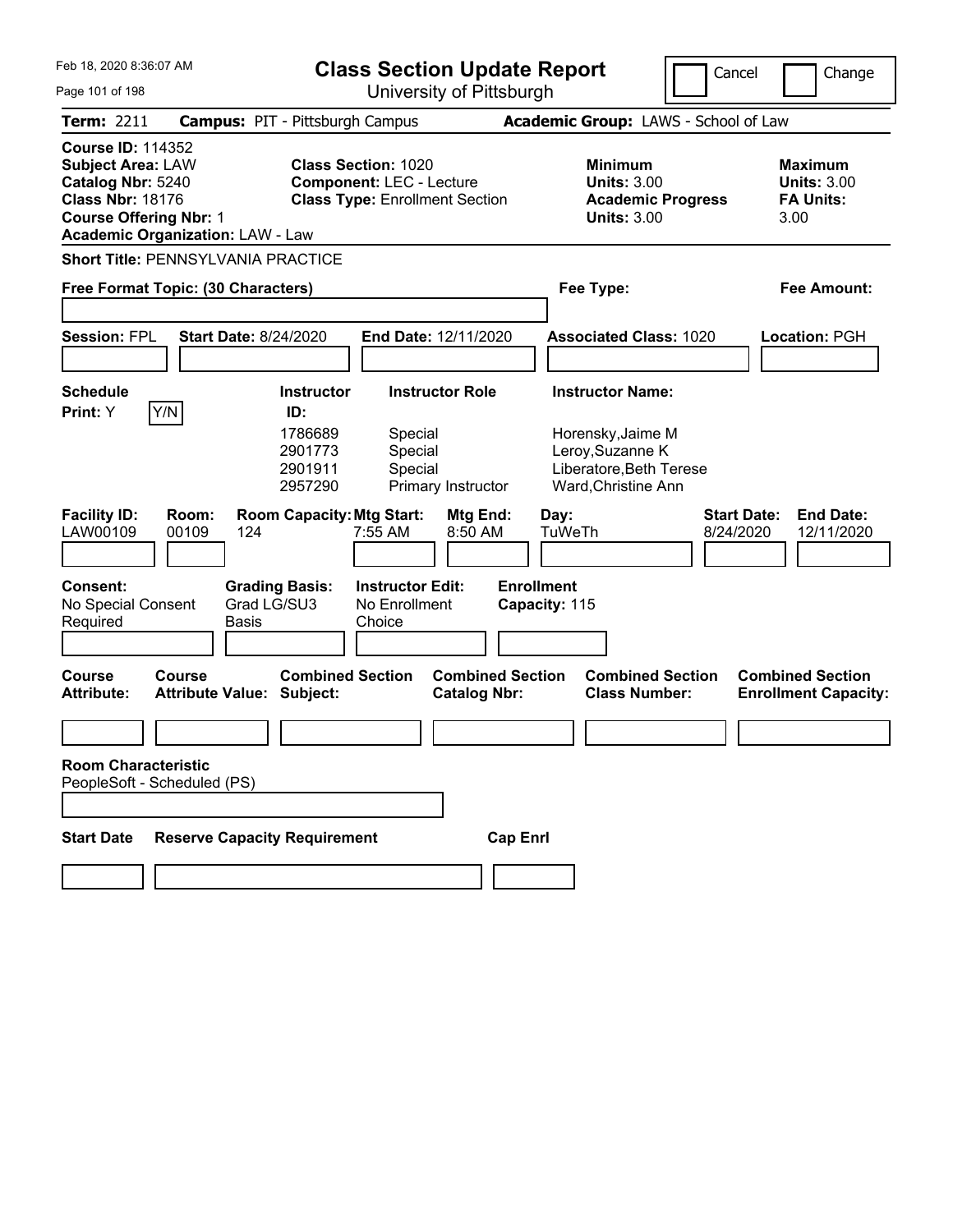| Feb 18, 2020 8:36:07 AM                                                                                                               |                                            |                                                                      | <b>Class Section Update Report</b>                                                                     |                                                |                                   |            |                                                                                                                               | Cancel                          |      | Change                                                   |
|---------------------------------------------------------------------------------------------------------------------------------------|--------------------------------------------|----------------------------------------------------------------------|--------------------------------------------------------------------------------------------------------|------------------------------------------------|-----------------------------------|------------|-------------------------------------------------------------------------------------------------------------------------------|---------------------------------|------|----------------------------------------------------------|
| Page 102 of 198                                                                                                                       |                                            |                                                                      | University of Pittsburgh                                                                               |                                                |                                   |            |                                                                                                                               |                                 |      |                                                          |
| <b>Term: 2211</b>                                                                                                                     |                                            | <b>Campus: PIT - Pittsburgh Campus</b>                               |                                                                                                        |                                                |                                   |            | Academic Group: LAWS - School of Law                                                                                          |                                 |      |                                                          |
| <b>Course ID: 114363</b><br><b>Subject Area: LAW</b><br>Catalog Nbr: 5251<br><b>Class Nbr: 13387</b><br><b>Course Offering Nbr: 1</b> | <b>Academic Organization: LAW - Law</b>    |                                                                      | <b>Class Section: 1040</b><br><b>Component: LEC - Lecture</b><br><b>Class Type: Enrollment Section</b> |                                                |                                   |            | <b>Minimum</b><br><b>Units: 2.00</b><br><b>Academic Progress</b><br><b>Units: 2.00</b>                                        |                                 | 2.00 | <b>Maximum</b><br><b>Units: 2.00</b><br><b>FA Units:</b> |
|                                                                                                                                       | Short Title: BIOTECHNOLOGY LAW             |                                                                      |                                                                                                        |                                                |                                   |            |                                                                                                                               |                                 |      |                                                          |
|                                                                                                                                       | Free Format Topic: (30 Characters)         |                                                                      |                                                                                                        |                                                |                                   |            | Fee Type:                                                                                                                     |                                 |      | <b>Fee Amount:</b>                                       |
| <b>Session: FPL</b>                                                                                                                   | <b>Start Date: 8/24/2020</b>               |                                                                      | End Date: 12/11/2020                                                                                   |                                                |                                   |            | <b>Associated Class: 1040</b>                                                                                                 |                                 |      | Location: PGH                                            |
| <b>Schedule</b><br>Print: Y                                                                                                           | Y/N                                        | <b>Instructor</b><br>ID:<br>1579802<br>1786689<br>2901773<br>2901911 | Special<br>Special<br>Special                                                                          | <b>Instructor Role</b><br>Primary Instructor   |                                   |            | <b>Instructor Name:</b><br><b>Black Jr, Charles Allen</b><br>Horensky, Jaime M<br>Leroy, Suzanne K<br>Liberatore, Beth Terese |                                 |      |                                                          |
| <b>Facility ID:</b><br><b>LAW00G18</b>                                                                                                | Room:<br>00G18<br>28                       | <b>Room Capacity: Mtg Start:</b>                                     | 3:40 PM                                                                                                | Mtg End:<br>6:05 PM                            |                                   | Day:<br>We |                                                                                                                               | <b>Start Date:</b><br>8/24/2020 |      | <b>End Date:</b><br>12/11/2020                           |
| <b>Consent:</b><br>No Special Consent<br>Required                                                                                     | <b>Basis</b>                               | <b>Grading Basis:</b><br>Grad LG/SU3                                 | <b>Instructor Edit:</b><br>No Enrollment<br>Choice                                                     |                                                | <b>Enrollment</b><br>Capacity: 28 |            |                                                                                                                               |                                 |      |                                                          |
| <b>Course</b><br><b>Attribute:</b>                                                                                                    | Course<br><b>Attribute Value: Subject:</b> | <b>Combined Section</b>                                              |                                                                                                        | <b>Combined Section</b><br><b>Catalog Nbr:</b> |                                   |            | <b>Combined Section</b><br><b>Class Number:</b>                                                                               |                                 |      | <b>Combined Section</b><br><b>Enrollment Capacity:</b>   |
|                                                                                                                                       |                                            |                                                                      |                                                                                                        |                                                |                                   |            |                                                                                                                               |                                 |      |                                                          |
| <b>Room Characteristic</b>                                                                                                            | PeopleSoft - Scheduled (PS)                |                                                                      |                                                                                                        |                                                |                                   |            |                                                                                                                               |                                 |      |                                                          |
|                                                                                                                                       |                                            |                                                                      |                                                                                                        |                                                |                                   |            |                                                                                                                               |                                 |      |                                                          |
| <b>Start Date</b>                                                                                                                     | <b>Reserve Capacity Requirement</b>        |                                                                      |                                                                                                        |                                                | <b>Cap Enrl</b>                   |            |                                                                                                                               |                                 |      |                                                          |
|                                                                                                                                       |                                            |                                                                      |                                                                                                        |                                                |                                   |            |                                                                                                                               |                                 |      |                                                          |
|                                                                                                                                       |                                            |                                                                      |                                                                                                        |                                                |                                   |            |                                                                                                                               |                                 |      |                                                          |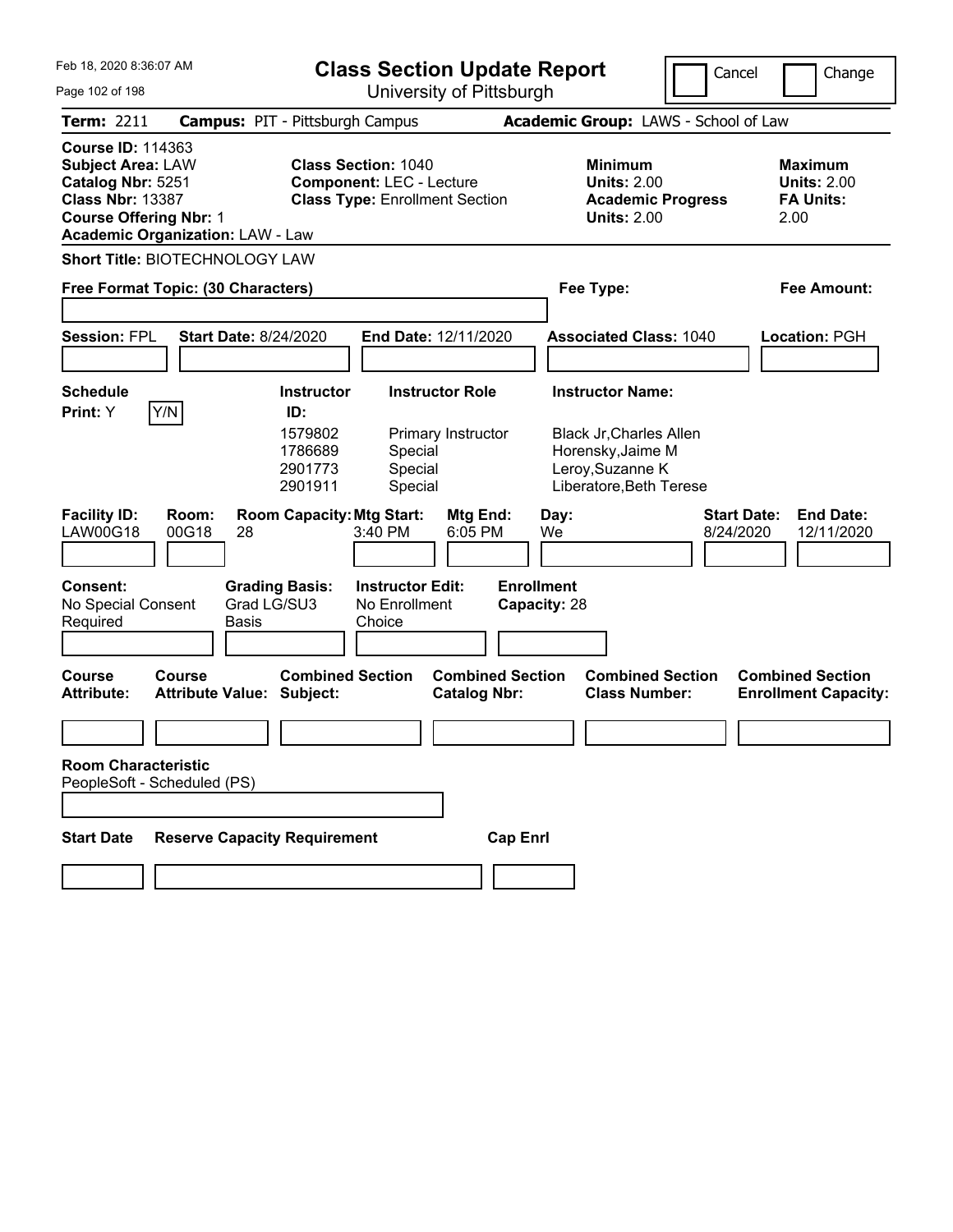| Feb 18, 2020 8:36:07 AM<br>Page 103 of 198                                                                                                                                       | <b>Class Section Update Report</b><br>University of Pittsburgh                                                       |                                                                                                   |                          | Cancel<br>Change                                                 |
|----------------------------------------------------------------------------------------------------------------------------------------------------------------------------------|----------------------------------------------------------------------------------------------------------------------|---------------------------------------------------------------------------------------------------|--------------------------|------------------------------------------------------------------|
| <b>Term: 2211</b>                                                                                                                                                                | <b>Campus: PIT - Pittsburgh Campus</b>                                                                               | Academic Group: LAWS - School of Law                                                              |                          |                                                                  |
| <b>Course ID: 114370</b><br><b>Subject Area: LAW</b><br>Catalog Nbr: 5259<br><b>Class Nbr: 26809</b><br><b>Course Offering Nbr: 1</b><br><b>Academic Organization: LAW - Law</b> | <b>Class Section: 1010</b><br><b>Component: LEC - Lecture</b><br><b>Class Type: Enrollment Section</b>               | <b>Minimum</b><br><b>Units: 3.00</b><br><b>Units: 3.00</b>                                        | <b>Academic Progress</b> | <b>Maximum</b><br><b>Units: 3.00</b><br><b>FA Units:</b><br>3.00 |
| <b>Short Title: ESTATE AND GIFT TAX</b>                                                                                                                                          |                                                                                                                      |                                                                                                   |                          |                                                                  |
| Free Format Topic: (30 Characters)                                                                                                                                               | Fee Type:                                                                                                            |                                                                                                   | <b>Fee Amount:</b>       |                                                                  |
| <b>Session: FPL</b><br><b>Start Date: 8/24/2020</b>                                                                                                                              | End Date: 12/11/2020                                                                                                 | <b>Associated Class: 1010</b>                                                                     |                          | Location: PGH                                                    |
| <b>Schedule</b>                                                                                                                                                                  | <b>Instructor</b><br><b>Instructor Role</b>                                                                          | <b>Instructor Name:</b>                                                                           |                          |                                                                  |
| Y/N<br>Print: Y<br><b>Facility ID:</b><br>Room:                                                                                                                                  | ID:<br>1786689<br>Special<br>2901911<br>Special<br>2963782<br>Primary Instructor<br><b>Room Capacity: Mtg Start:</b> | Horensky, Jaime M<br>Liberatore, Beth Terese<br>Paschall, Stephen P<br>Mtg End:<br>Day:           | <b>Start Date:</b>       | <b>End Date:</b>                                                 |
| <b>LAW00G20</b><br>00G20<br>42                                                                                                                                                   | 4:55 PM<br>3:40 PM                                                                                                   | TuTh                                                                                              | 8/24/2020                | 12/11/2020                                                       |
| <b>Consent:</b><br>No Special Consent<br>Required<br>Basis                                                                                                                       | <b>Grading Basis:</b><br><b>Instructor Edit:</b><br>Grad LG/SU3<br>No Enrollment<br>Choice                           | <b>Enrollment</b><br>Capacity: 28                                                                 |                          |                                                                  |
| <b>Course</b><br>Course<br><b>Attribute Value: Subject:</b><br><b>Attribute:</b>                                                                                                 | <b>Combined Section</b>                                                                                              | <b>Combined Section</b><br><b>Combined Section</b><br><b>Class Number:</b><br><b>Catalog Nbr:</b> |                          | <b>Combined Section</b><br><b>Enrollment Capacity:</b>           |
|                                                                                                                                                                                  |                                                                                                                      |                                                                                                   |                          |                                                                  |
| <b>Room Characteristic</b><br>PeopleSoft - Scheduled (PS)                                                                                                                        |                                                                                                                      |                                                                                                   |                          |                                                                  |
| <b>Start Date</b>                                                                                                                                                                | <b>Reserve Capacity Requirement</b>                                                                                  | <b>Cap Enrl</b>                                                                                   |                          |                                                                  |
|                                                                                                                                                                                  |                                                                                                                      |                                                                                                   |                          |                                                                  |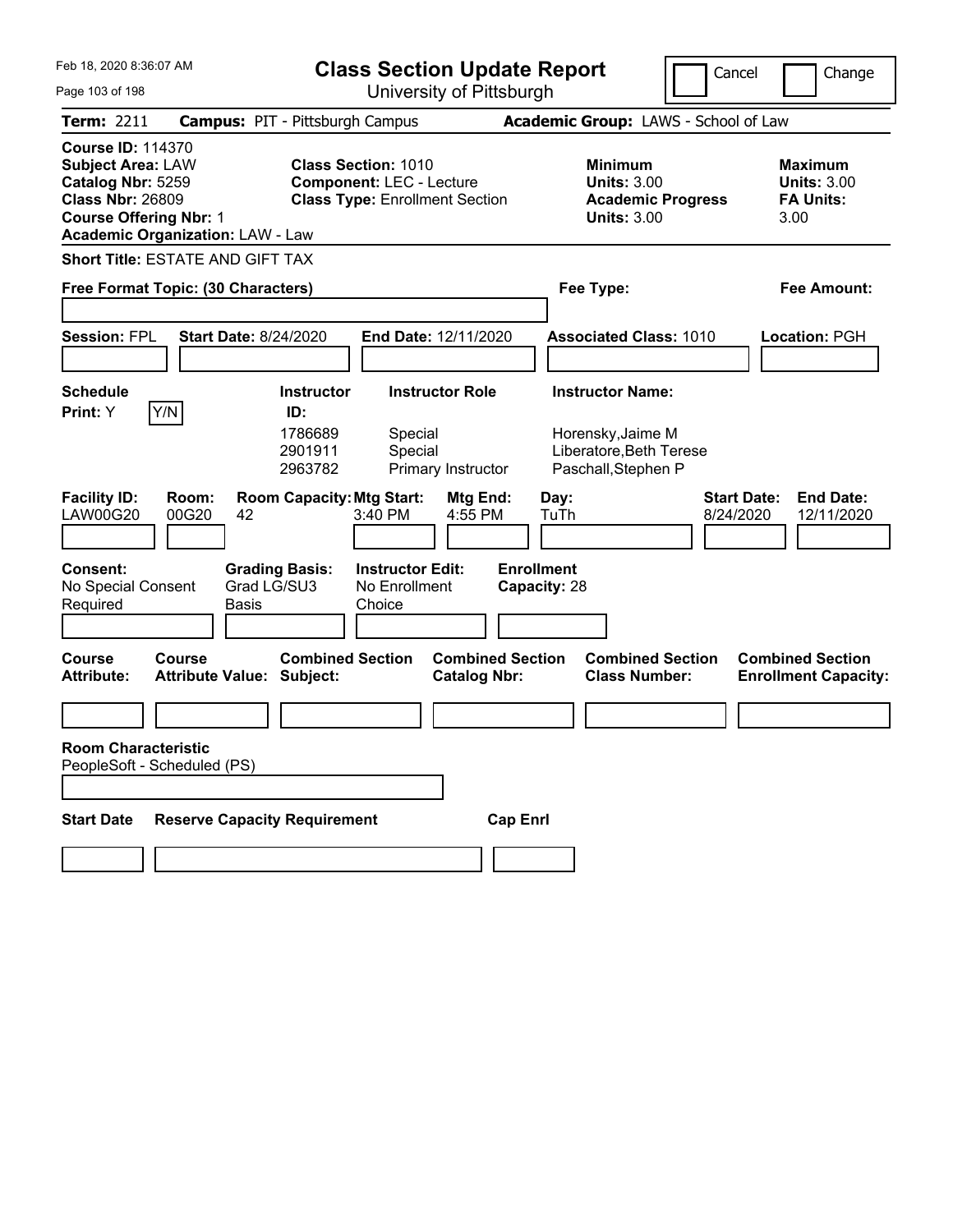| Feb 18, 2020 8:36:07 AM<br><b>Class Section Update Report</b><br>University of Pittsburgh                                             |                                                                              |                                                           |                                                                                                        |                                                |                                                   | Cancel                                                                                     | Change                   |                                 |                                                                  |
|---------------------------------------------------------------------------------------------------------------------------------------|------------------------------------------------------------------------------|-----------------------------------------------------------|--------------------------------------------------------------------------------------------------------|------------------------------------------------|---------------------------------------------------|--------------------------------------------------------------------------------------------|--------------------------|---------------------------------|------------------------------------------------------------------|
| Page 104 of 198<br><b>Term: 2211</b>                                                                                                  | <b>Campus: PIT - Pittsburgh Campus</b>                                       |                                                           |                                                                                                        |                                                |                                                   | Academic Group: LAWS - School of Law                                                       |                          |                                 |                                                                  |
| <b>Course ID: 114371</b><br><b>Subject Area: LAW</b><br>Catalog Nbr: 5260<br><b>Class Nbr: 22777</b><br><b>Course Offering Nbr: 1</b> | <b>Academic Organization: LAW - Law</b>                                      |                                                           | <b>Class Section: 1035</b><br><b>Component: LEC - Lecture</b><br><b>Class Type: Enrollment Section</b> |                                                |                                                   | <b>Minimum</b><br><b>Units: 3.00</b><br><b>Units: 3.00</b>                                 | <b>Academic Progress</b> |                                 | <b>Maximum</b><br><b>Units: 3.00</b><br><b>FA Units:</b><br>3.00 |
|                                                                                                                                       | Short Title: INTELLECTUAL PROPERTY                                           |                                                           |                                                                                                        |                                                |                                                   |                                                                                            |                          |                                 |                                                                  |
| Free Format Topic: (30 Characters)                                                                                                    |                                                                              |                                                           |                                                                                                        | Fee Type:                                      |                                                   |                                                                                            | <b>Fee Amount:</b>       |                                 |                                                                  |
| <b>Session: FPL</b>                                                                                                                   | <b>Start Date: 8/24/2020</b>                                                 |                                                           | End Date: 12/11/2020                                                                                   |                                                |                                                   | <b>Associated Class: 1035</b>                                                              |                          |                                 | Location: PGH                                                    |
| <b>Schedule</b><br>Print: Y                                                                                                           | Y/N                                                                          | <b>Instructor</b><br>ID:<br>2901587<br>1786689<br>2901911 | Special<br>Special                                                                                     | <b>Instructor Role</b><br>Primary Instructor   |                                                   | <b>Instructor Name:</b><br>Ashley, Kevin D<br>Horensky, Jaime M<br>Liberatore, Beth Terese |                          |                                 |                                                                  |
| <b>Facility ID:</b><br>LAW00G12<br><b>Consent:</b><br>No Special Consent<br>Required                                                  | Room:<br>00G12<br>69<br><b>Grading Basis:</b><br>Grad LG/SU3<br><b>Basis</b> | <b>Room Capacity: Mtg Start:</b>                          | 2:10 PM<br><b>Instructor Edit:</b><br>No Enrollment<br>Choice                                          | Mtg End:<br>3:30 PM                            | Day:<br>MoWe<br><b>Enrollment</b><br>Capacity: 42 |                                                                                            |                          | <b>Start Date:</b><br>8/24/2020 | <b>End Date:</b><br>12/11/2020                                   |
| <b>Course</b><br><b>Attribute:</b>                                                                                                    | Course<br><b>Attribute Value: Subject:</b>                                   | <b>Combined Section</b>                                   |                                                                                                        | <b>Combined Section</b><br><b>Catalog Nbr:</b> |                                                   | <b>Combined Section</b><br><b>Class Number:</b>                                            |                          |                                 | <b>Combined Section</b><br><b>Enrollment Capacity:</b>           |
| <b>Room Characteristic</b>                                                                                                            | PeopleSoft - Scheduled (PS)                                                  |                                                           |                                                                                                        |                                                |                                                   |                                                                                            |                          |                                 |                                                                  |
| <b>Start Date</b>                                                                                                                     | <b>Reserve Capacity Requirement</b>                                          |                                                           |                                                                                                        | <b>Cap Enrl</b>                                |                                                   |                                                                                            |                          |                                 |                                                                  |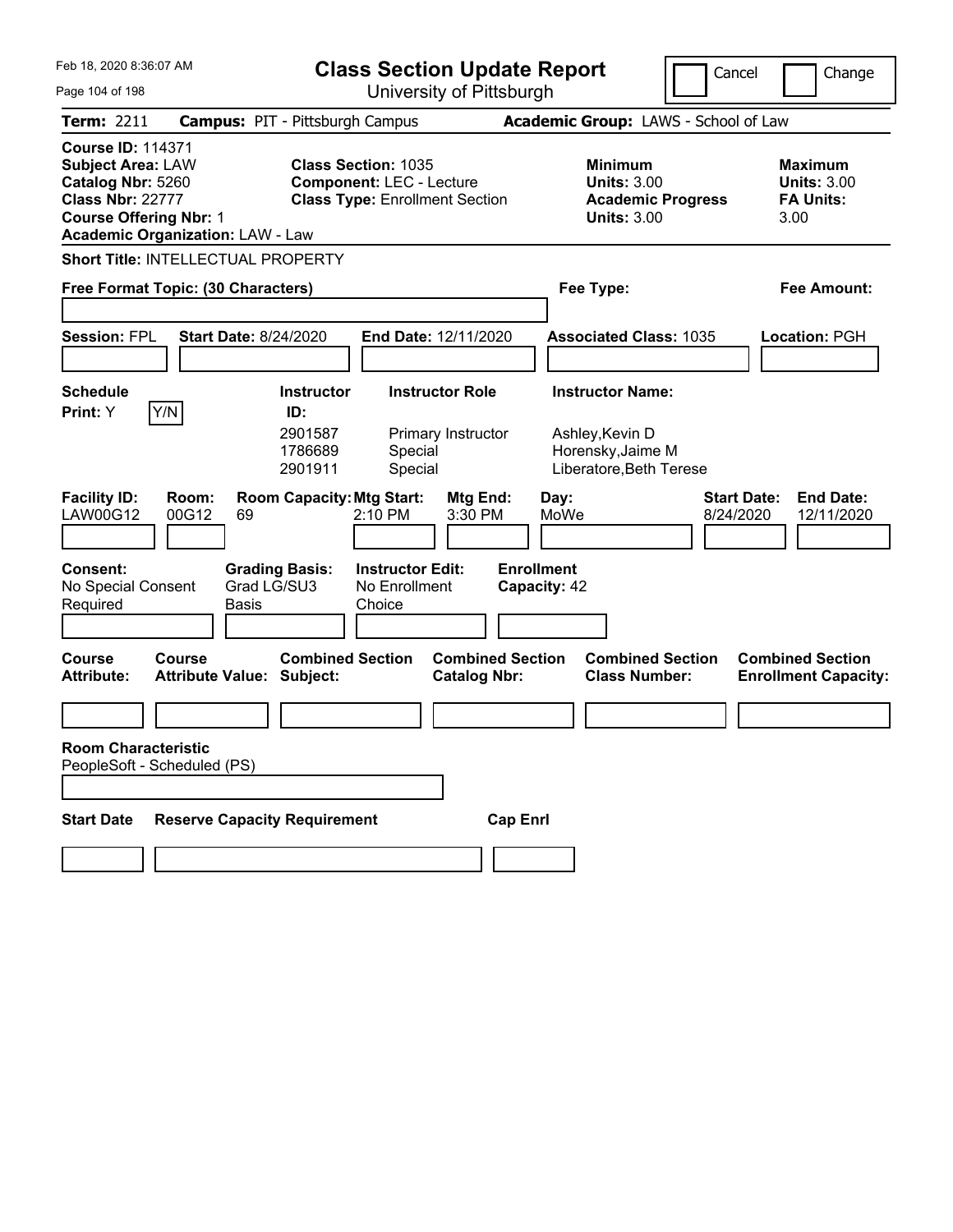| Feb 18, 2020 8:36:07 AM                                                                                                                                                          |                                                                                                          | <b>Class Section Update Report</b><br>Cancel<br>Change                                                 |                                                |                                                                                        |                                 |                                                                  |  |
|----------------------------------------------------------------------------------------------------------------------------------------------------------------------------------|----------------------------------------------------------------------------------------------------------|--------------------------------------------------------------------------------------------------------|------------------------------------------------|----------------------------------------------------------------------------------------|---------------------------------|------------------------------------------------------------------|--|
| Page 105 of 198                                                                                                                                                                  |                                                                                                          | University of Pittsburgh                                                                               |                                                |                                                                                        |                                 |                                                                  |  |
| <b>Term: 2211</b>                                                                                                                                                                | <b>Campus: PIT - Pittsburgh Campus</b>                                                                   |                                                                                                        |                                                | Academic Group: LAWS - School of Law                                                   |                                 |                                                                  |  |
| <b>Course ID: 190551</b><br><b>Subject Area: LAW</b><br>Catalog Nbr: 5268<br><b>Class Nbr: 28158</b><br><b>Course Offering Nbr: 1</b><br><b>Academic Organization: LAW - Law</b> |                                                                                                          | <b>Class Section: 1010</b><br><b>Component: LEC - Lecture</b><br><b>Class Type: Enrollment Section</b> |                                                | <b>Minimum</b><br><b>Units: 3.00</b><br><b>Academic Progress</b><br><b>Units: 3.00</b> |                                 | <b>Maximum</b><br><b>Units: 3.00</b><br><b>FA Units:</b><br>3.00 |  |
| Short Title: CON LAW2: GOVT POWR TRUMP ERA                                                                                                                                       |                                                                                                          |                                                                                                        |                                                |                                                                                        |                                 |                                                                  |  |
|                                                                                                                                                                                  | Free Format Topic: (30 Characters)                                                                       |                                                                                                        |                                                | Fee Type:                                                                              |                                 | Fee Amount:                                                      |  |
| <b>Session: FPL</b>                                                                                                                                                              | <b>Start Date: 8/24/2020</b>                                                                             | End Date: 12/11/2020                                                                                   |                                                | <b>Associated Class: 1010</b>                                                          |                                 | <b>Location: PGH</b>                                             |  |
| <b>Schedule</b>                                                                                                                                                                  | <b>Instructor</b>                                                                                        | <b>Instructor Role</b>                                                                                 |                                                | <b>Instructor Name:</b>                                                                |                                 |                                                                  |  |
| Y/N<br>Print: Y<br><b>Facility ID:</b><br>Room:<br>LAW00107<br>00107<br><b>Consent:</b>                                                                                          | ID:<br>3177999<br>1786689<br>2901911<br><b>Room Capacity: Mtg Start:</b><br>124<br><b>Grading Basis:</b> | Primary Instructor<br>Special<br>Special<br>9:00 AM<br><b>Instructor Edit:</b>                         | Mtg End:<br>10:20 AM<br><b>Enrollment</b>      | Dickinson, Jerry S<br>Horensky, Jaime M<br>Liberatore, Beth Terese<br>Day:<br>TuTh     | <b>Start Date:</b><br>8/24/2020 | <b>End Date:</b><br>12/11/2020                                   |  |
| No Special Consent<br>Required<br><b>Basis</b>                                                                                                                                   | Grad LG/SU3                                                                                              | No Enrollment<br>Choice                                                                                | Capacity: 120                                  |                                                                                        |                                 |                                                                  |  |
| Course<br>Course<br><b>Attribute:</b>                                                                                                                                            | <b>Combined Section</b><br><b>Attribute Value: Subject:</b>                                              |                                                                                                        | <b>Combined Section</b><br><b>Catalog Nbr:</b> | <b>Combined Section</b><br><b>Class Number:</b>                                        |                                 | <b>Combined Section</b><br><b>Enrollment Capacity:</b>           |  |
| <b>Room Characteristic</b><br>PeopleSoft - Scheduled (PS)                                                                                                                        |                                                                                                          |                                                                                                        |                                                |                                                                                        |                                 |                                                                  |  |
| <b>Start Date</b>                                                                                                                                                                | <b>Reserve Capacity Requirement</b>                                                                      |                                                                                                        | <b>Cap Enrl</b>                                |                                                                                        |                                 |                                                                  |  |
|                                                                                                                                                                                  |                                                                                                          |                                                                                                        |                                                |                                                                                        |                                 |                                                                  |  |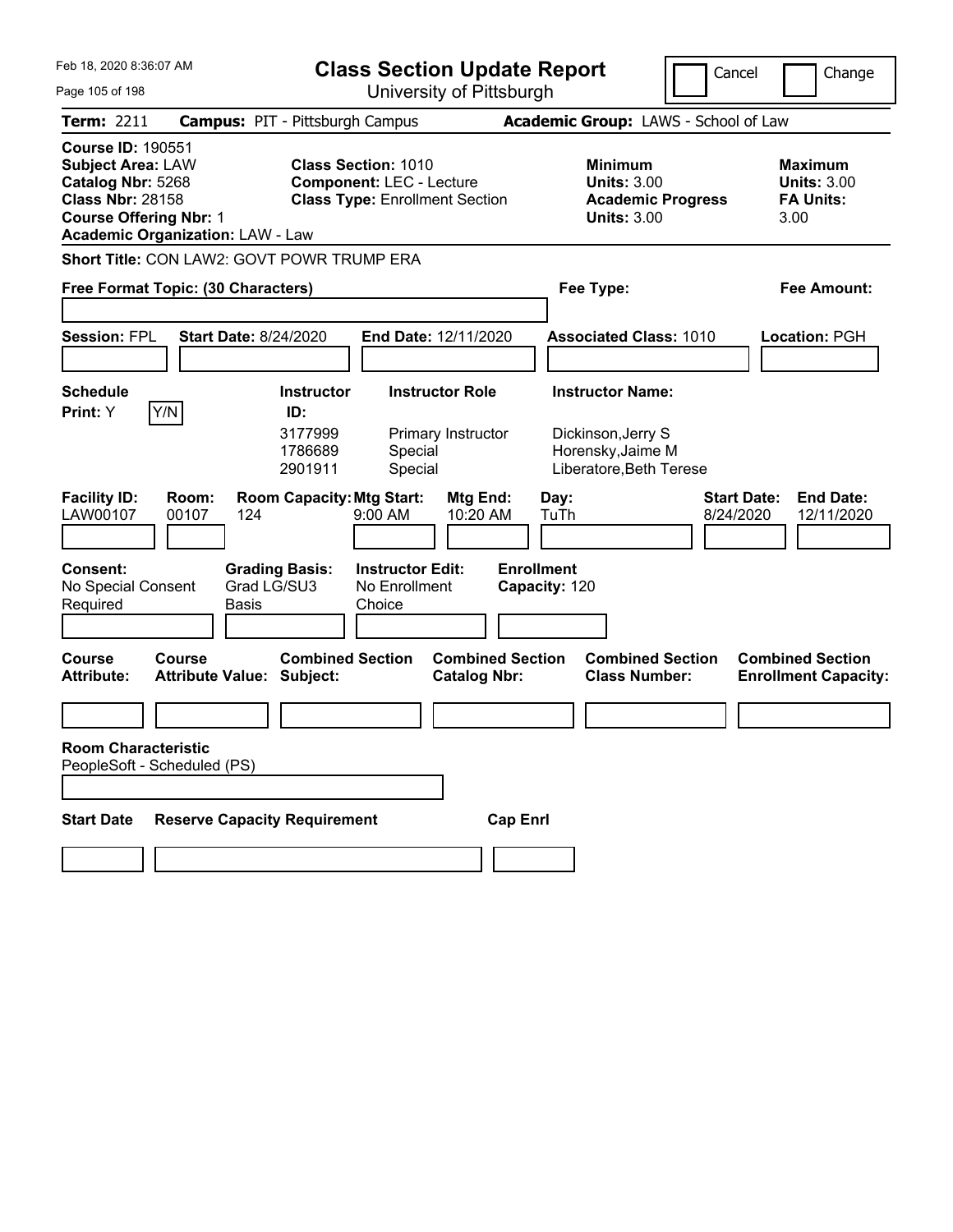| Feb 18, 2020 8:36:07 AM                                                                                                               |                                            |                                                                      | <b>Class Section Update Report</b>                                                                     |                                                                    |                                   |            |                                                                                                                     | Cancel                          | Change                                                           |
|---------------------------------------------------------------------------------------------------------------------------------------|--------------------------------------------|----------------------------------------------------------------------|--------------------------------------------------------------------------------------------------------|--------------------------------------------------------------------|-----------------------------------|------------|---------------------------------------------------------------------------------------------------------------------|---------------------------------|------------------------------------------------------------------|
| Page 106 of 198                                                                                                                       |                                            | University of Pittsburgh                                             |                                                                                                        |                                                                    |                                   |            |                                                                                                                     |                                 |                                                                  |
| <b>Term: 2211</b>                                                                                                                     | <b>Campus: PIT - Pittsburgh Campus</b>     |                                                                      |                                                                                                        |                                                                    |                                   |            | Academic Group: LAWS - School of Law                                                                                |                                 |                                                                  |
| <b>Course ID: 114380</b><br><b>Subject Area: LAW</b><br>Catalog Nbr: 5272<br><b>Class Nbr: 24652</b><br><b>Course Offering Nbr: 1</b> | <b>Academic Organization: LAW - Law</b>    |                                                                      | <b>Class Section: 1020</b><br><b>Component: LEC - Lecture</b><br><b>Class Type: Enrollment Section</b> |                                                                    |                                   |            | <b>Minimum</b><br><b>Units: 3.00</b><br><b>Academic Progress</b><br><b>Units: 3.00</b>                              |                                 | <b>Maximum</b><br><b>Units: 3.00</b><br><b>FA Units:</b><br>3.00 |
|                                                                                                                                       | <b>Short Title: BANKRUPTCY</b>             |                                                                      |                                                                                                        |                                                                    |                                   |            |                                                                                                                     |                                 |                                                                  |
|                                                                                                                                       | Free Format Topic: (30 Characters)         |                                                                      |                                                                                                        |                                                                    |                                   |            | Fee Type:                                                                                                           |                                 | Fee Amount:                                                      |
| <b>Session: FPL</b>                                                                                                                   | <b>Start Date: 8/24/2020</b>               |                                                                      | End Date: 12/11/2020                                                                                   |                                                                    |                                   |            | <b>Associated Class: 1020</b>                                                                                       |                                 | <b>Location: PGH</b>                                             |
| <b>Schedule</b><br>Print: Y                                                                                                           | Y/N                                        | <b>Instructor</b><br>ID:<br>2923474<br>1786689<br>2901911<br>2966714 | Special<br>Special                                                                                     | <b>Instructor Role</b><br>Primary Instructor<br>Primary Instructor |                                   |            | <b>Instructor Name:</b><br>Fitzgerald, Judith K<br>Horensky, Jaime M<br>Liberatore, Beth Terese<br>Schaffer, Eric A |                                 |                                                                  |
| <b>Facility ID:</b><br><b>LAW00G18</b>                                                                                                | Room:<br>00G18<br>28                       | <b>Room Capacity: Mtg Start:</b>                                     | 3:40 PM                                                                                                | Mtg End:<br>6:45 PM                                                |                                   | Day:<br>Mo |                                                                                                                     | <b>Start Date:</b><br>8/24/2020 | <b>End Date:</b><br>12/11/2020                                   |
| Consent:<br>No Special Consent<br>Required                                                                                            | Grad LG/SU3<br><b>Basis</b>                | <b>Grading Basis:</b>                                                | <b>Instructor Edit:</b><br>No Enrollment<br>Choice                                                     |                                                                    | <b>Enrollment</b><br>Capacity: 28 |            |                                                                                                                     |                                 |                                                                  |
| Course<br><b>Attribute:</b>                                                                                                           | Course<br><b>Attribute Value: Subject:</b> | <b>Combined Section</b>                                              |                                                                                                        | <b>Combined Section</b><br><b>Catalog Nbr:</b>                     |                                   |            | <b>Combined Section</b><br><b>Class Number:</b>                                                                     |                                 | <b>Combined Section</b><br><b>Enrollment Capacity:</b>           |
|                                                                                                                                       |                                            |                                                                      |                                                                                                        |                                                                    |                                   |            |                                                                                                                     |                                 |                                                                  |
| <b>Room Characteristic</b>                                                                                                            | PeopleSoft - Scheduled (PS)                |                                                                      |                                                                                                        |                                                                    |                                   |            |                                                                                                                     |                                 |                                                                  |
|                                                                                                                                       |                                            |                                                                      |                                                                                                        |                                                                    |                                   |            |                                                                                                                     |                                 |                                                                  |
| <b>Start Date</b>                                                                                                                     | <b>Reserve Capacity Requirement</b>        |                                                                      |                                                                                                        |                                                                    | <b>Cap Enrl</b>                   |            |                                                                                                                     |                                 |                                                                  |
|                                                                                                                                       |                                            |                                                                      |                                                                                                        |                                                                    |                                   |            |                                                                                                                     |                                 |                                                                  |
|                                                                                                                                       |                                            |                                                                      |                                                                                                        |                                                                    |                                   |            |                                                                                                                     |                                 |                                                                  |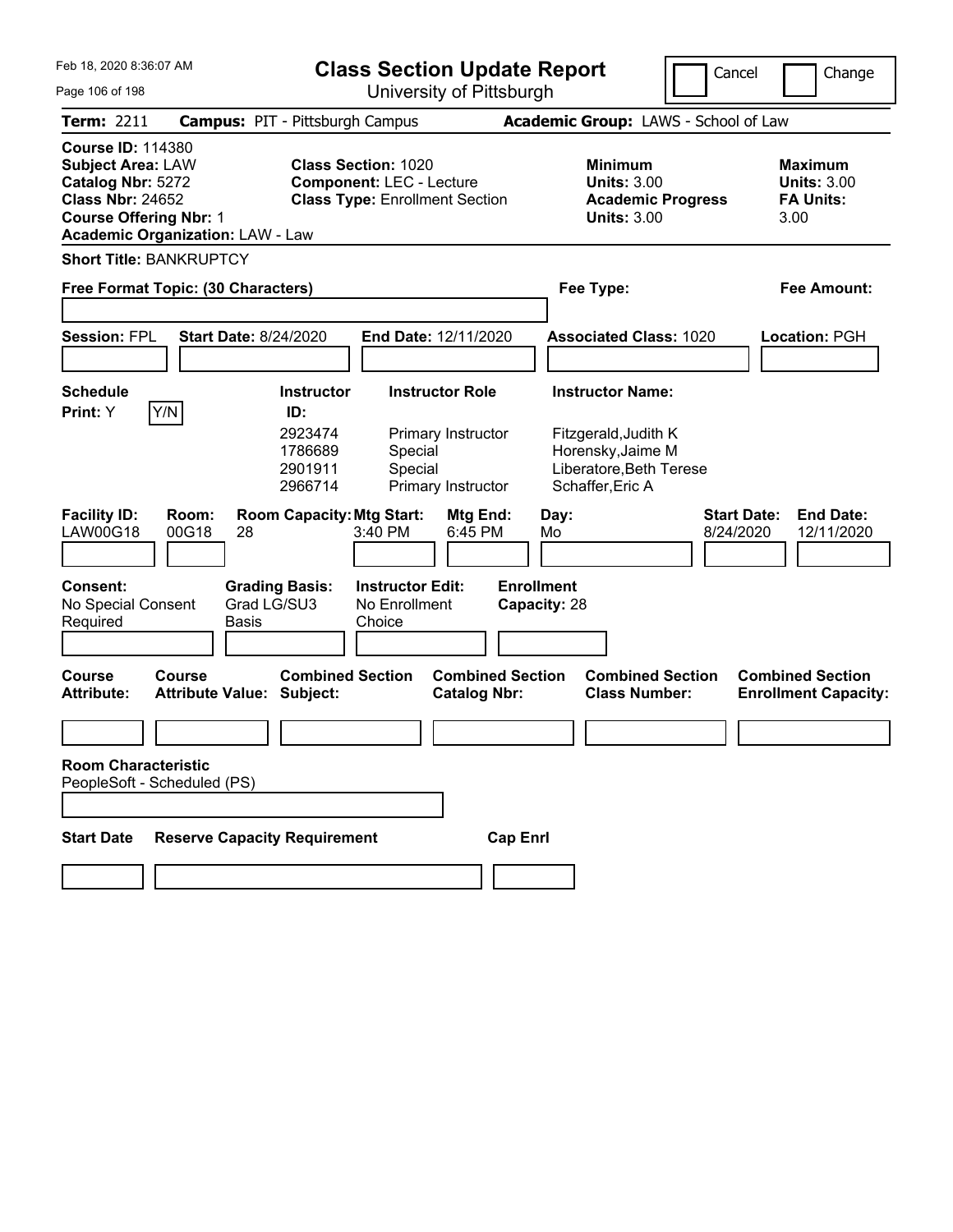| Feb 18, 2020 8:36:07 AM                                                                                                                                                          | <b>Class Section Update Report</b>                                                                     |                                                |                                                                                        | Cancel                          | Change                                                           |
|----------------------------------------------------------------------------------------------------------------------------------------------------------------------------------|--------------------------------------------------------------------------------------------------------|------------------------------------------------|----------------------------------------------------------------------------------------|---------------------------------|------------------------------------------------------------------|
| Page 107 of 198                                                                                                                                                                  | University of Pittsburgh                                                                               |                                                |                                                                                        |                                 |                                                                  |
| <b>Term: 2211</b>                                                                                                                                                                | <b>Campus: PIT - Pittsburgh Campus</b>                                                                 |                                                | Academic Group: LAWS - School of Law                                                   |                                 |                                                                  |
| <b>Course ID: 114399</b><br><b>Subject Area: LAW</b><br>Catalog Nbr: 5295<br><b>Class Nbr: 13375</b><br><b>Course Offering Nbr: 1</b><br><b>Academic Organization: LAW - Law</b> | <b>Class Section: 1010</b><br><b>Component: LEC - Lecture</b><br><b>Class Type: Enrollment Section</b> |                                                | <b>Minimum</b><br><b>Units: 2.00</b><br><b>Academic Progress</b><br><b>Units: 2.00</b> |                                 | <b>Maximum</b><br><b>Units: 2.00</b><br><b>FA Units:</b><br>2.00 |
| <b>Short Title: EXPERT WITNESS</b>                                                                                                                                               |                                                                                                        |                                                |                                                                                        |                                 |                                                                  |
| Free Format Topic: (30 Characters)                                                                                                                                               |                                                                                                        |                                                | Fee Type:                                                                              |                                 | <b>Fee Amount:</b>                                               |
|                                                                                                                                                                                  |                                                                                                        |                                                |                                                                                        |                                 |                                                                  |
| <b>Session: FPL</b><br><b>Start Date: 8/24/2020</b>                                                                                                                              | End Date: 12/11/2020                                                                                   |                                                | <b>Associated Class: 1010</b>                                                          |                                 | Location: PGH                                                    |
| <b>Schedule</b>                                                                                                                                                                  | <b>Instructor</b><br><b>Instructor Role</b>                                                            |                                                | <b>Instructor Name:</b>                                                                |                                 |                                                                  |
| Y/N <br>Print: Y                                                                                                                                                                 | ID:                                                                                                    |                                                |                                                                                        |                                 |                                                                  |
|                                                                                                                                                                                  | 2935224<br>Primary Instructor<br>1786689<br>Special<br>2901911<br>Special                              |                                                | George, Michael C<br>Horensky, Jaime M<br>Liberatore, Beth Terese                      |                                 |                                                                  |
| <b>Facility ID:</b><br>Room:<br>LAW00121<br>00121<br>12                                                                                                                          | <b>Room Capacity: Mtg Start:</b><br>5:10 PM                                                            | Mtg End:<br>7:10 PM                            | Day:<br>Mo                                                                             | <b>Start Date:</b><br>8/24/2020 | <b>End Date:</b><br>12/11/2020                                   |
| <b>Consent:</b><br>Grad LG/SU3<br><b>Department Consent</b><br>Required<br>Basis                                                                                                 | <b>Grading Basis:</b><br><b>Instructor Edit:</b><br>No Enrollment<br>Choice                            | <b>Enrollment</b><br>Capacity: 10              |                                                                                        |                                 |                                                                  |
| <b>Course</b><br>Course<br><b>Attribute Value: Subject:</b><br><b>Attribute:</b>                                                                                                 | <b>Combined Section</b>                                                                                | <b>Combined Section</b><br><b>Catalog Nbr:</b> | <b>Combined Section</b><br><b>Class Number:</b>                                        |                                 | <b>Combined Section</b><br><b>Enrollment Capacity:</b>           |
|                                                                                                                                                                                  |                                                                                                        |                                                |                                                                                        |                                 |                                                                  |
| <b>Room Characteristic</b><br>PeopleSoft - Scheduled (PS)                                                                                                                        |                                                                                                        |                                                |                                                                                        |                                 |                                                                  |
| <b>Reserve Capacity Requirement</b><br><b>Start Date</b>                                                                                                                         |                                                                                                        | <b>Cap Enrl</b>                                |                                                                                        |                                 |                                                                  |
|                                                                                                                                                                                  |                                                                                                        |                                                |                                                                                        |                                 |                                                                  |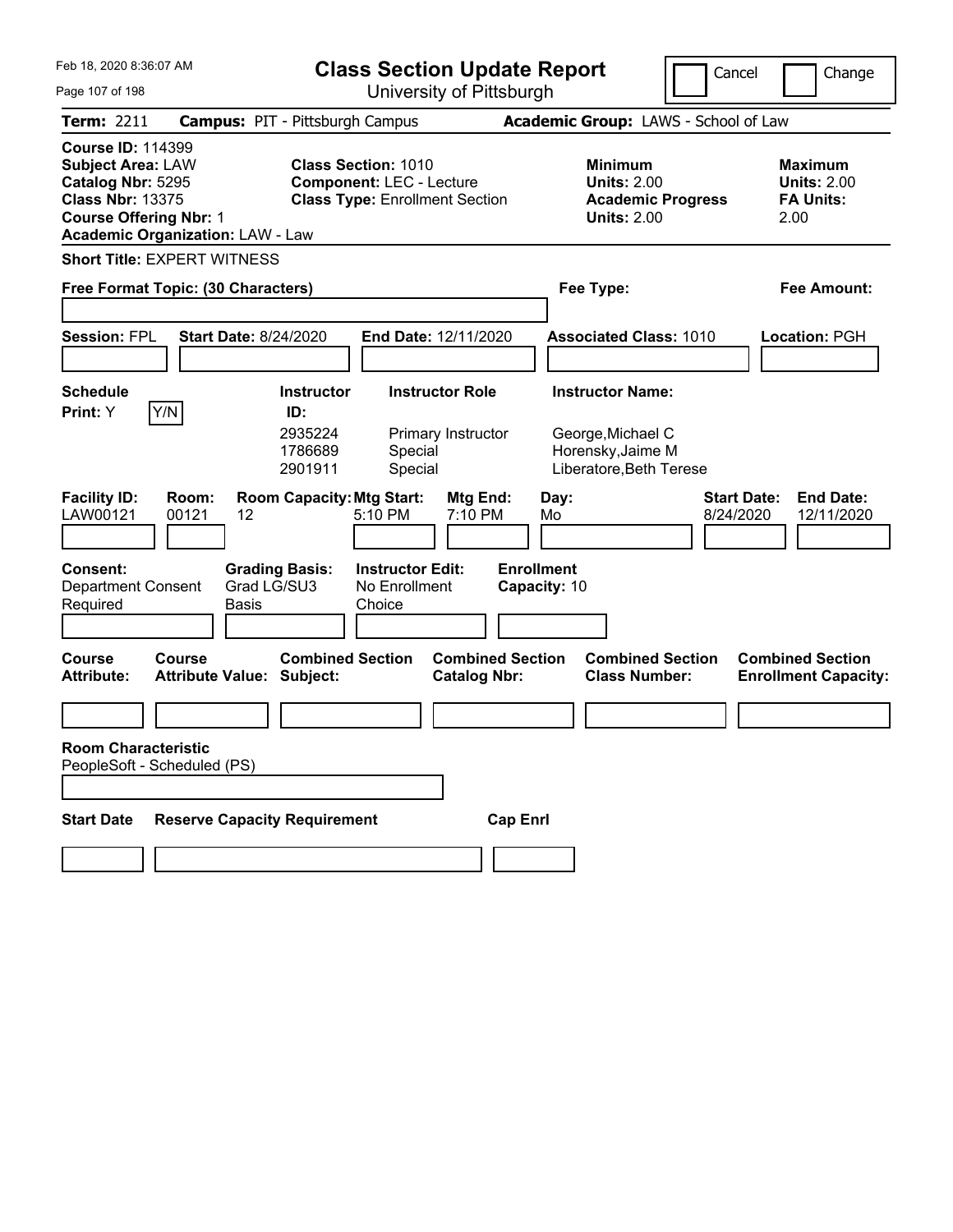| Feb 18, 2020 8:36:07 AM                                                                                                                                                          |                                                                    |                                      | <b>Class Section Update Report</b>                                       |                         |                                                                      | Cancel                          | Change                                                           |  |  |  |
|----------------------------------------------------------------------------------------------------------------------------------------------------------------------------------|--------------------------------------------------------------------|--------------------------------------|--------------------------------------------------------------------------|-------------------------|----------------------------------------------------------------------|---------------------------------|------------------------------------------------------------------|--|--|--|
| University of Pittsburgh<br>Page 108 of 198                                                                                                                                      |                                                                    |                                      |                                                                          |                         |                                                                      |                                 |                                                                  |  |  |  |
| <b>Term: 2211</b>                                                                                                                                                                | <b>Campus: PIT - Pittsburgh Campus</b>                             |                                      |                                                                          |                         | Academic Group: LAWS - School of Law                                 |                                 |                                                                  |  |  |  |
| <b>Course ID: 114406</b><br><b>Subject Area: LAW</b><br>Catalog Nbr: 5304<br><b>Class Nbr: 13388</b><br><b>Course Offering Nbr: 1</b><br><b>Academic Organization: LAW - Law</b> |                                                                    | <b>Class Section: 1020</b>           | <b>Component: LEC - Lecture</b><br><b>Class Type: Enrollment Section</b> |                         | <b>Minimum</b><br><b>Units: 3.00</b><br><b>Units: 3.00</b>           | <b>Academic Progress</b>        | <b>Maximum</b><br><b>Units: 3.00</b><br><b>FA Units:</b><br>3.00 |  |  |  |
| <b>Short Title: COMMERCIAL TRANSACTIONS</b>                                                                                                                                      |                                                                    |                                      |                                                                          |                         |                                                                      |                                 |                                                                  |  |  |  |
| Free Format Topic: (30 Characters)                                                                                                                                               |                                                                    |                                      |                                                                          |                         | Fee Type:<br>Fee Amount:                                             |                                 |                                                                  |  |  |  |
|                                                                                                                                                                                  |                                                                    |                                      |                                                                          |                         |                                                                      |                                 |                                                                  |  |  |  |
| <b>Session: FPL</b>                                                                                                                                                              | <b>Start Date: 8/24/2020</b>                                       |                                      | <b>End Date: 12/11/2020</b>                                              |                         | <b>Associated Class: 1020</b>                                        |                                 | Location: PGH                                                    |  |  |  |
|                                                                                                                                                                                  |                                                                    |                                      |                                                                          |                         |                                                                      |                                 |                                                                  |  |  |  |
| <b>Schedule</b>                                                                                                                                                                  |                                                                    | <b>Instructor</b>                    | <b>Instructor Role</b>                                                   |                         | <b>Instructor Name:</b>                                              |                                 |                                                                  |  |  |  |
| Y/N<br>Print: Y                                                                                                                                                                  |                                                                    | ID:<br>1786689<br>2901911<br>2961359 | Special<br>Special<br>Primary Instructor                                 |                         | Horensky, Jaime M<br>Liberatore, Beth Terese<br>Lipton, Jacqueline D |                                 |                                                                  |  |  |  |
| <b>Facility ID:</b><br>LAW00109                                                                                                                                                  | Room:<br>00109<br>124                                              | <b>Room Capacity: Mtg Start:</b>     | Mtg End:<br>10:30 AM<br>11:50 AM                                         |                         | Day:<br>TuTh                                                         | <b>Start Date:</b><br>8/24/2020 | <b>End Date:</b><br>12/11/2020                                   |  |  |  |
| Consent:<br>No Special Consent<br>Required                                                                                                                                       | <b>Grading Basis:</b><br>Grad LG/SU3<br>Basis                      |                                      | <b>Instructor Edit:</b><br>No Enrollment<br>Choice                       | <b>Enrollment</b>       | Capacity: 119                                                        |                                 |                                                                  |  |  |  |
| <b>Course</b><br><b>Attribute:</b>                                                                                                                                               | Course<br><b>Attribute Value: Subject:</b>                         | <b>Combined Section</b>              | <b>Catalog Nbr:</b>                                                      | <b>Combined Section</b> | <b>Combined Section</b><br><b>Class Number:</b>                      |                                 | <b>Combined Section</b><br><b>Enrollment Capacity:</b>           |  |  |  |
|                                                                                                                                                                                  |                                                                    |                                      |                                                                          |                         |                                                                      |                                 |                                                                  |  |  |  |
| <b>Room Characteristic</b><br>PeopleSoft - Scheduled (PS)                                                                                                                        |                                                                    |                                      |                                                                          |                         |                                                                      |                                 |                                                                  |  |  |  |
| <b>Start Date</b><br>3/1/2020                                                                                                                                                    | <b>Reserve Capacity Requirement</b><br>Internatl & Comparative Law |                                      |                                                                          | <b>Cap Enrl</b>         |                                                                      |                                 |                                                                  |  |  |  |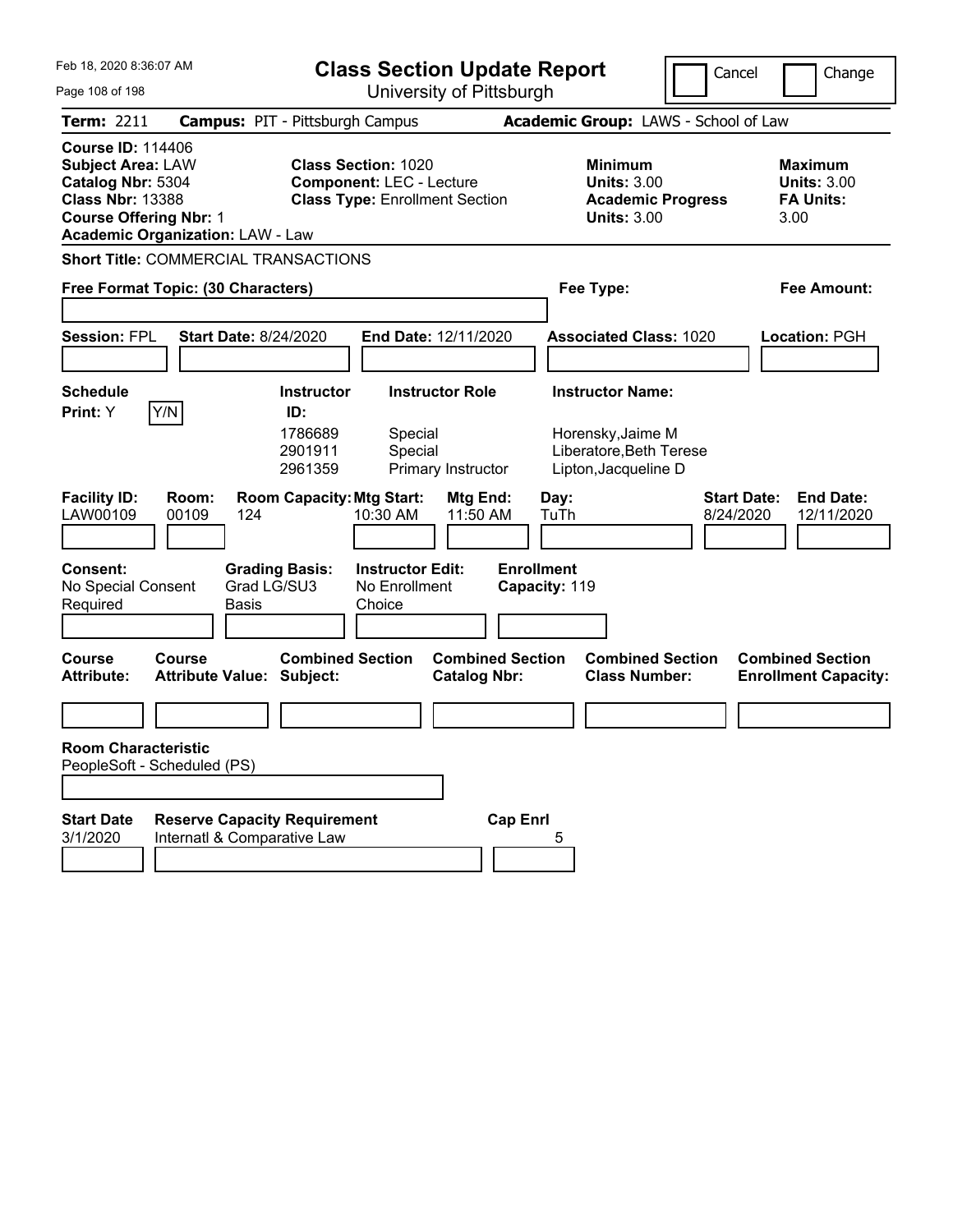| Feb 18, 2020 8:36:07 AM<br>Page 109 of 198                                                                                            |                                               |                                                                                                        | <b>Class Section Update Report</b><br>University of Pittsburgh                           |                                                                                                                   | Cancel                               | Change                                                           |
|---------------------------------------------------------------------------------------------------------------------------------------|-----------------------------------------------|--------------------------------------------------------------------------------------------------------|------------------------------------------------------------------------------------------|-------------------------------------------------------------------------------------------------------------------|--------------------------------------|------------------------------------------------------------------|
| Term: 2211                                                                                                                            |                                               | <b>Campus: PIT - Pittsburgh Campus</b>                                                                 |                                                                                          |                                                                                                                   | Academic Group: LAWS - School of Law |                                                                  |
| <b>Course ID: 114419</b><br><b>Subject Area: LAW</b><br>Catalog Nbr: 5320<br><b>Class Nbr: 25678</b><br><b>Course Offering Nbr: 1</b> | <b>Academic Organization: LAW - Law</b>       | <b>Class Section: 1085</b><br><b>Component: LEC - Lecture</b><br><b>Class Type: Enrollment Section</b> |                                                                                          | <b>Minimum</b><br><b>Units: 2.00</b><br><b>Units: 2.00</b>                                                        | <b>Academic Progress</b>             | <b>Maximum</b><br><b>Units: 2.00</b><br><b>FA Units:</b><br>2.00 |
|                                                                                                                                       |                                               | <b>Short Title: LITIGATION STRATEGY &amp; PLANNING</b>                                                 |                                                                                          |                                                                                                                   |                                      |                                                                  |
|                                                                                                                                       | Free Format Topic: (30 Characters)            |                                                                                                        |                                                                                          | Fee Type:                                                                                                         |                                      | <b>Fee Amount:</b>                                               |
| <b>Session: FPL</b>                                                                                                                   | <b>Start Date: 8/24/2020</b>                  |                                                                                                        | End Date: 12/11/2020                                                                     | <b>Associated Class: 1085</b>                                                                                     |                                      | Location: PGH                                                    |
| <b>Schedule</b><br>Y/N<br>Print: Y                                                                                                    |                                               | <b>Instructor</b><br>ID:<br>2961362<br>1077708<br>1786689<br>2901911                                   | <b>Instructor Role</b><br>Primary Instructor<br>Primary Instructor<br>Special<br>Special | <b>Instructor Name:</b><br>Braver, Samuel W<br>Frischman, Craig E<br>Horensky, Jaime M<br>Liberatore, Beth Terese |                                      |                                                                  |
| <b>Facility ID:</b><br>LAW00G13                                                                                                       | Room:<br>00G13<br>28                          | <b>Room Capacity: Mtg Start:</b><br>5:10 PM                                                            | Mtg End:<br>7:10 PM                                                                      | Day:<br>Th                                                                                                        | <b>Start Date:</b><br>8/24/2020      | <b>End Date:</b><br>12/11/2020                                   |
| <b>Consent:</b><br><b>Department Consent</b><br>Required                                                                              | <b>Grading Basis:</b><br>Grad LG/SU3<br>Basis | <b>Instructor Edit:</b><br>No Enrollment<br>Choice                                                     |                                                                                          | <b>Enrollment</b><br>Capacity: 14                                                                                 |                                      |                                                                  |
| Course<br><b>Attribute:</b>                                                                                                           | Course<br><b>Attribute Value: Subject:</b>    | <b>Combined Section</b>                                                                                | <b>Combined Section</b><br><b>Catalog Nbr:</b>                                           | <b>Class Number:</b>                                                                                              | <b>Combined Section</b>              | <b>Combined Section</b><br><b>Enrollment Capacity:</b>           |
|                                                                                                                                       |                                               |                                                                                                        |                                                                                          |                                                                                                                   |                                      |                                                                  |
| <b>Room Characteristic</b><br>PeopleSoft - Scheduled (PS)                                                                             |                                               |                                                                                                        |                                                                                          |                                                                                                                   |                                      |                                                                  |
| <b>Start Date</b>                                                                                                                     | <b>Reserve Capacity Requirement</b>           |                                                                                                        | <b>Cap Enrl</b>                                                                          |                                                                                                                   |                                      |                                                                  |
|                                                                                                                                       |                                               |                                                                                                        |                                                                                          |                                                                                                                   |                                      |                                                                  |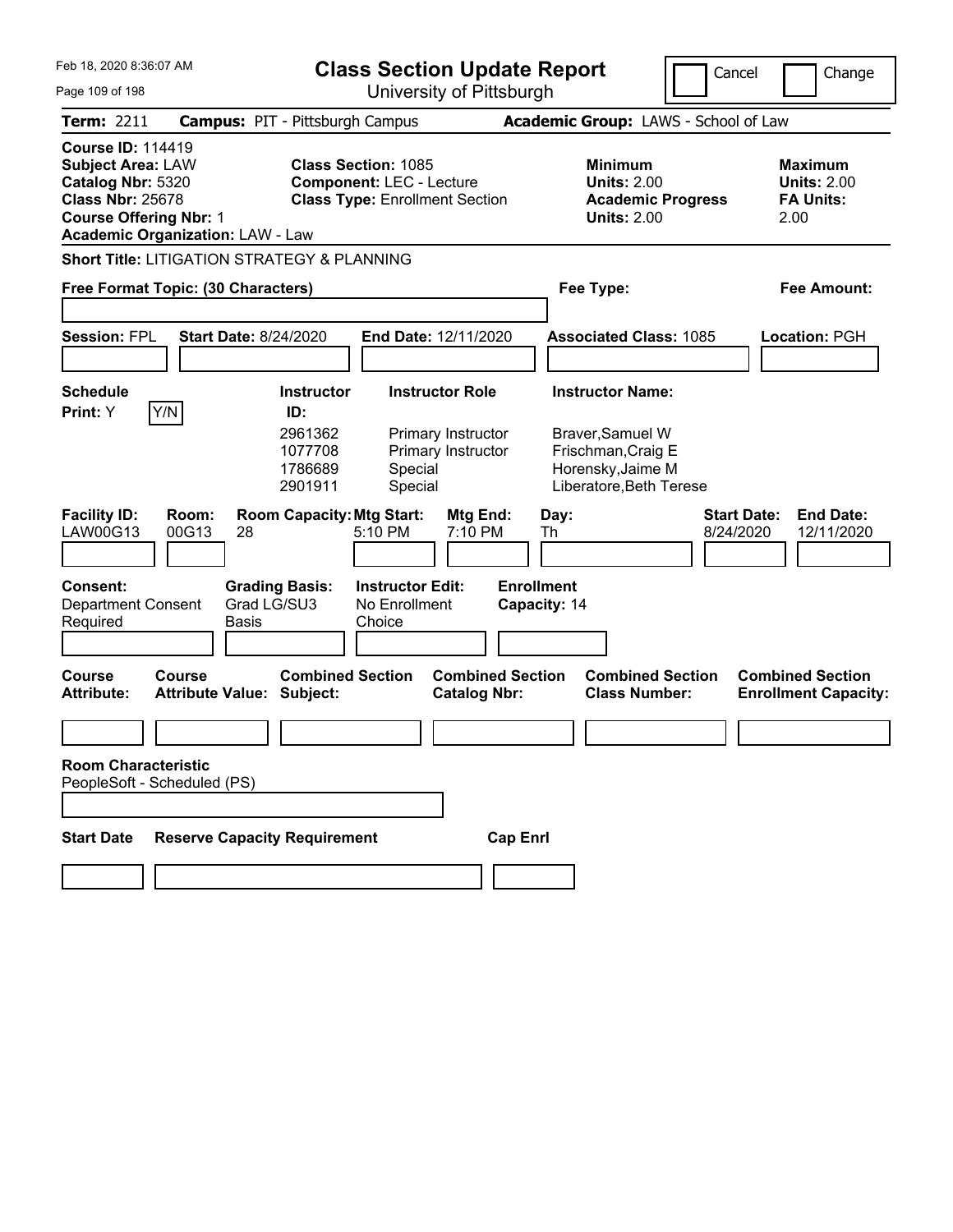| Feb 18, 2020 8:36:07 AM                                                                                                               |                                            |                                                                      | <b>Class Section Update Report</b>                                                                     |                                                                    |                                   |            |                                                                                                                             | Cancel                          | Change                                                           |
|---------------------------------------------------------------------------------------------------------------------------------------|--------------------------------------------|----------------------------------------------------------------------|--------------------------------------------------------------------------------------------------------|--------------------------------------------------------------------|-----------------------------------|------------|-----------------------------------------------------------------------------------------------------------------------------|---------------------------------|------------------------------------------------------------------|
| Page 110 of 198                                                                                                                       |                                            |                                                                      | University of Pittsburgh                                                                               |                                                                    |                                   |            |                                                                                                                             |                                 |                                                                  |
| Term: 2211                                                                                                                            | <b>Campus: PIT - Pittsburgh Campus</b>     |                                                                      |                                                                                                        |                                                                    |                                   |            | Academic Group: LAWS - School of Law                                                                                        |                                 |                                                                  |
| <b>Course ID: 184178</b><br><b>Subject Area: LAW</b><br>Catalog Nbr: 5336<br><b>Class Nbr: 21750</b><br><b>Course Offering Nbr: 1</b> | <b>Academic Organization: LAW - Law</b>    |                                                                      | <b>Class Section: 1085</b><br><b>Component: LEC - Lecture</b><br><b>Class Type: Enrollment Section</b> |                                                                    |                                   |            | <b>Minimum</b><br><b>Units: 3.00</b><br><b>Academic Progress</b><br><b>Units: 3.00</b>                                      |                                 | <b>Maximum</b><br><b>Units: 3.00</b><br><b>FA Units:</b><br>3.00 |
| <b>Short Title: LAND USE</b>                                                                                                          |                                            |                                                                      |                                                                                                        |                                                                    |                                   |            |                                                                                                                             |                                 |                                                                  |
|                                                                                                                                       | Free Format Topic: (30 Characters)         |                                                                      |                                                                                                        |                                                                    |                                   |            | Fee Type:                                                                                                                   |                                 | Fee Amount:                                                      |
| Session: FPL                                                                                                                          | <b>Start Date: 8/24/2020</b>               |                                                                      | End Date: 12/11/2020                                                                                   |                                                                    |                                   |            | <b>Associated Class: 1085</b>                                                                                               |                                 | <b>Location: PGH</b>                                             |
| <b>Schedule</b><br>Print: Y                                                                                                           | Y/N                                        | <b>Instructor</b><br>ID:<br>1786689<br>2901911<br>2941805<br>2025503 | Special<br>Special                                                                                     | <b>Instructor Role</b><br>Primary Instructor<br>Primary Instructor |                                   |            | <b>Instructor Name:</b><br>Horensky, Jaime M<br>Liberatore, Beth Terese<br>Lucas, Blaine A<br>Staley, Krista-Ann Mangiafico |                                 |                                                                  |
| <b>Facility ID:</b><br><b>LAW00G46</b>                                                                                                | Room:<br>00G46<br>20                       | <b>Room Capacity: Mtg Start:</b>                                     | 3:40 PM                                                                                                | Mtg End:<br>6:25 PM                                                |                                   | Day:<br>Th |                                                                                                                             | <b>Start Date:</b><br>8/24/2020 | <b>End Date:</b><br>12/11/2020                                   |
| Consent:<br>No Special Consent<br>Required                                                                                            | <b>Basis</b>                               | <b>Grading Basis:</b><br>Grad LG/SU3                                 | <b>Instructor Edit:</b><br>No Enrollment<br>Choice                                                     |                                                                    | <b>Enrollment</b><br>Capacity: 20 |            |                                                                                                                             |                                 |                                                                  |
| Course<br><b>Attribute:</b>                                                                                                           | Course<br><b>Attribute Value: Subject:</b> | <b>Combined Section</b>                                              |                                                                                                        | <b>Combined Section</b><br><b>Catalog Nbr:</b>                     |                                   |            | <b>Combined Section</b><br><b>Class Number:</b>                                                                             |                                 | <b>Combined Section</b><br><b>Enrollment Capacity:</b>           |
|                                                                                                                                       |                                            |                                                                      |                                                                                                        |                                                                    |                                   |            |                                                                                                                             |                                 |                                                                  |
| <b>Room Characteristic</b>                                                                                                            | PeopleSoft - Scheduled (PS)                |                                                                      |                                                                                                        |                                                                    |                                   |            |                                                                                                                             |                                 |                                                                  |
|                                                                                                                                       |                                            |                                                                      |                                                                                                        |                                                                    |                                   |            |                                                                                                                             |                                 |                                                                  |
| <b>Start Date</b>                                                                                                                     | <b>Reserve Capacity Requirement</b>        |                                                                      |                                                                                                        |                                                                    | <b>Cap Enrl</b>                   |            |                                                                                                                             |                                 |                                                                  |
|                                                                                                                                       |                                            |                                                                      |                                                                                                        |                                                                    |                                   |            |                                                                                                                             |                                 |                                                                  |
|                                                                                                                                       |                                            |                                                                      |                                                                                                        |                                                                    |                                   |            |                                                                                                                             |                                 |                                                                  |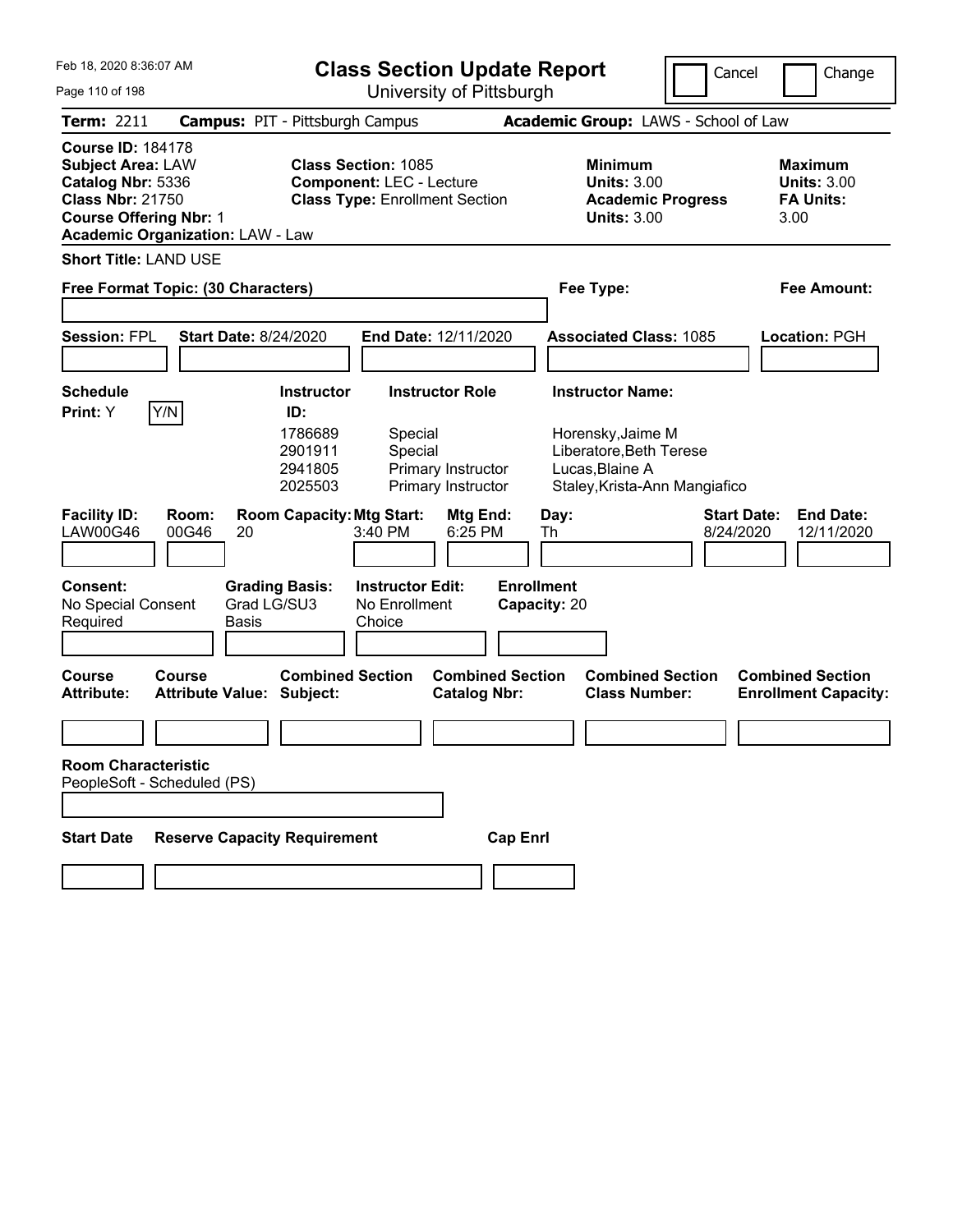| Feb 18, 2020 8:36:07 AM                                                                                                                                                          | <b>Class Section Update Report</b>                                                                     | Cancel                                                                                 | Change                                                           |  |  |  |  |
|----------------------------------------------------------------------------------------------------------------------------------------------------------------------------------|--------------------------------------------------------------------------------------------------------|----------------------------------------------------------------------------------------|------------------------------------------------------------------|--|--|--|--|
| Page 111 of 198                                                                                                                                                                  | University of Pittsburgh                                                                               |                                                                                        |                                                                  |  |  |  |  |
| <b>Term: 2211</b>                                                                                                                                                                | <b>Campus: PIT - Pittsburgh Campus</b>                                                                 | Academic Group: LAWS - School of Law                                                   |                                                                  |  |  |  |  |
| <b>Course ID: 114457</b><br><b>Subject Area: LAW</b><br>Catalog Nbr: 5360<br><b>Class Nbr: 23682</b><br><b>Course Offering Nbr: 1</b><br><b>Academic Organization: LAW - Law</b> | <b>Class Section: 1010</b><br><b>Component: LEC - Lecture</b><br><b>Class Type: Enrollment Section</b> | <b>Minimum</b><br><b>Units: 3.00</b><br><b>Academic Progress</b><br><b>Units: 3.00</b> | <b>Maximum</b><br><b>Units: 3.00</b><br><b>FA Units:</b><br>3.00 |  |  |  |  |
| <b>Short Title: SECURED TRANSACTIONS</b>                                                                                                                                         |                                                                                                        |                                                                                        |                                                                  |  |  |  |  |
| Free Format Topic: (30 Characters)                                                                                                                                               |                                                                                                        | Fee Type:                                                                              | Fee Amount:                                                      |  |  |  |  |
|                                                                                                                                                                                  |                                                                                                        |                                                                                        |                                                                  |  |  |  |  |
| <b>Session: FPL</b><br><b>Start Date: 8/24/2020</b>                                                                                                                              | End Date: 12/11/2020                                                                                   | <b>Associated Class: 1010</b>                                                          | Location: PGH                                                    |  |  |  |  |
|                                                                                                                                                                                  |                                                                                                        |                                                                                        |                                                                  |  |  |  |  |
| <b>Schedule</b><br>Y/N<br><b>Print:</b> Y                                                                                                                                        | <b>Instructor Role</b><br><b>Instructor</b><br>ID:                                                     | <b>Instructor Name:</b>                                                                |                                                                  |  |  |  |  |
|                                                                                                                                                                                  | 1786689<br>Special<br>2901911<br>Special<br>1191976<br>Primary Instructor                              | Horensky, Jaime M<br>Liberatore, Beth Terese<br>Price, William C                       |                                                                  |  |  |  |  |
| <b>Facility ID:</b><br>Room:<br><b>LAW00G18</b><br>00G18<br>28                                                                                                                   | <b>Room Capacity: Mtg Start:</b><br><b>Mtg End:</b><br>12:40 PM<br>1:55 PM                             | Day:<br>MoWe<br>8/24/2020                                                              | <b>Start Date:</b><br><b>End Date:</b><br>12/11/2020             |  |  |  |  |
| <b>Consent:</b><br>Grad LG/SU3<br>No Special Consent<br>Required<br>Basis                                                                                                        | <b>Grading Basis:</b><br><b>Instructor Edit:</b><br>No Enrollment<br>Choice                            | <b>Enrollment</b><br>Capacity: 28                                                      |                                                                  |  |  |  |  |
| <b>Course</b><br>Course<br><b>Attribute:</b><br><b>Attribute Value: Subject:</b>                                                                                                 | <b>Combined Section</b><br><b>Combined Section</b><br><b>Catalog Nbr:</b>                              | <b>Combined Section</b><br><b>Class Number:</b>                                        | <b>Combined Section</b><br><b>Enrollment Capacity:</b>           |  |  |  |  |
|                                                                                                                                                                                  |                                                                                                        |                                                                                        |                                                                  |  |  |  |  |
| <b>Room Characteristic</b><br>PeopleSoft - Scheduled (PS)                                                                                                                        |                                                                                                        |                                                                                        |                                                                  |  |  |  |  |
| <b>Reserve Capacity Requirement</b><br><b>Start Date</b>                                                                                                                         | <b>Cap Enrl</b>                                                                                        |                                                                                        |                                                                  |  |  |  |  |
|                                                                                                                                                                                  |                                                                                                        |                                                                                        |                                                                  |  |  |  |  |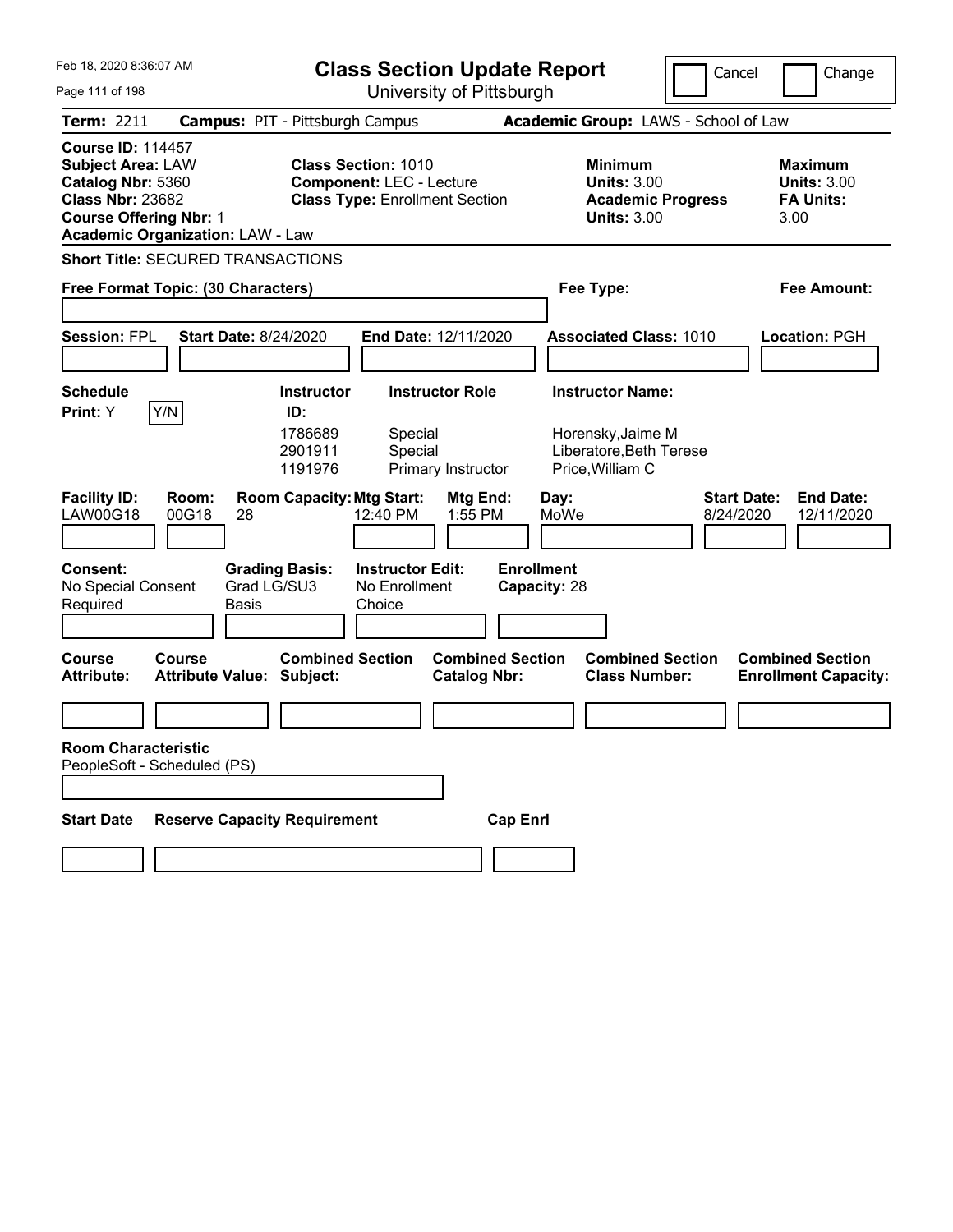| Feb 18, 2020 8:36:07 AM<br>Page 112 of 198                                                                                            |                                                                                                         |                                                                                               | <b>Class Section Update Report</b>                                                                     |                                                          | University of Pittsburgh          |                                                                                                      |                                                 | Cancel             | Change                                                           |
|---------------------------------------------------------------------------------------------------------------------------------------|---------------------------------------------------------------------------------------------------------|-----------------------------------------------------------------------------------------------|--------------------------------------------------------------------------------------------------------|----------------------------------------------------------|-----------------------------------|------------------------------------------------------------------------------------------------------|-------------------------------------------------|--------------------|------------------------------------------------------------------|
| Term: 2211                                                                                                                            | <b>Campus: PIT - Pittsburgh Campus</b>                                                                  |                                                                                               |                                                                                                        |                                                          |                                   |                                                                                                      | Academic Group: LAWS - School of Law            |                    |                                                                  |
| <b>Course ID: 114481</b><br><b>Subject Area: LAW</b><br>Catalog Nbr: 5386<br><b>Class Nbr: 13352</b><br><b>Course Offering Nbr: 1</b> | <b>Academic Organization: LAW - Law</b>                                                                 |                                                                                               | <b>Class Section: 1010</b><br><b>Component: LEC - Lecture</b><br><b>Class Type: Enrollment Section</b> |                                                          |                                   | <b>Minimum</b><br><b>Units: 1.00</b><br><b>Units: 1.00</b>                                           | <b>Academic Progress</b>                        |                    | <b>Maximum</b><br><b>Units: 1.00</b><br><b>FA Units:</b><br>1.00 |
|                                                                                                                                       | Short Title: FOUNDATIONS OF LEGAL RESEARCH<br>Free Format Topic: (30 Characters)                        |                                                                                               |                                                                                                        |                                                          |                                   | Fee Type:                                                                                            |                                                 |                    | <b>Fee Amount:</b>                                               |
| <b>Session: FPL</b>                                                                                                                   | <b>Start Date: 8/24/2020</b>                                                                            |                                                                                               | <b>End Date: 12/11/2020</b>                                                                            |                                                          |                                   |                                                                                                      | <b>Associated Class: 1010</b>                   |                    | Location: PGH                                                    |
| <b>Schedule</b><br>Print: Y<br><b>Facility ID:</b>                                                                                    | Y/N<br>Room:                                                                                            | <b>Instructor</b><br>ID:<br>1786689<br>2901911<br>2909341<br><b>Room Capacity: Mtg Start:</b> | Special<br>Special                                                                                     | <b>Instructor Role</b><br>Primary Instructor<br>Mtg End: |                                   | <b>Instructor Name:</b><br>Horensky, Jaime M<br>Liberatore, Beth Terese<br>Tashbook, Linda P<br>Day: |                                                 | <b>Start Date:</b> | <b>End Date:</b>                                                 |
| LAW00109                                                                                                                              | 00109<br>124                                                                                            |                                                                                               | 3:40 PM                                                                                                | 5:00 PM                                                  | Mo                                |                                                                                                      |                                                 | 8/24/2020          | 12/11/2020                                                       |
| <b>Consent:</b><br>No Special Consent<br>Required                                                                                     | Grad LG/SU3<br><b>Basis</b>                                                                             | <b>Grading Basis:</b>                                                                         | <b>Instructor Edit:</b><br>No Enrollment<br>Choice                                                     |                                                          | <b>Enrollment</b><br>Capacity: 50 |                                                                                                      |                                                 |                    |                                                                  |
| Course<br><b>Attribute:</b>                                                                                                           | <b>Course</b><br><b>Attribute Value: Subject:</b>                                                       | <b>Combined Section</b>                                                                       |                                                                                                        | <b>Catalog Nbr:</b>                                      | <b>Combined Section</b>           |                                                                                                      | <b>Combined Section</b><br><b>Class Number:</b> |                    | <b>Combined Section</b><br><b>Enrollment Capacity:</b>           |
| <b>Room Characteristic</b><br>PeopleSoft - Scheduled (PS)                                                                             |                                                                                                         |                                                                                               |                                                                                                        |                                                          |                                   |                                                                                                      |                                                 |                    |                                                                  |
| <b>Start Date</b><br>4/6/2020<br>3/1/2020                                                                                             | <b>Reserve Capacity Requirement</b><br><b>LAW Professional Year 2</b><br><b>LAW Professional Year 2</b> |                                                                                               |                                                                                                        |                                                          | <b>Cap Enrl</b><br>42             | 0                                                                                                    |                                                 |                    |                                                                  |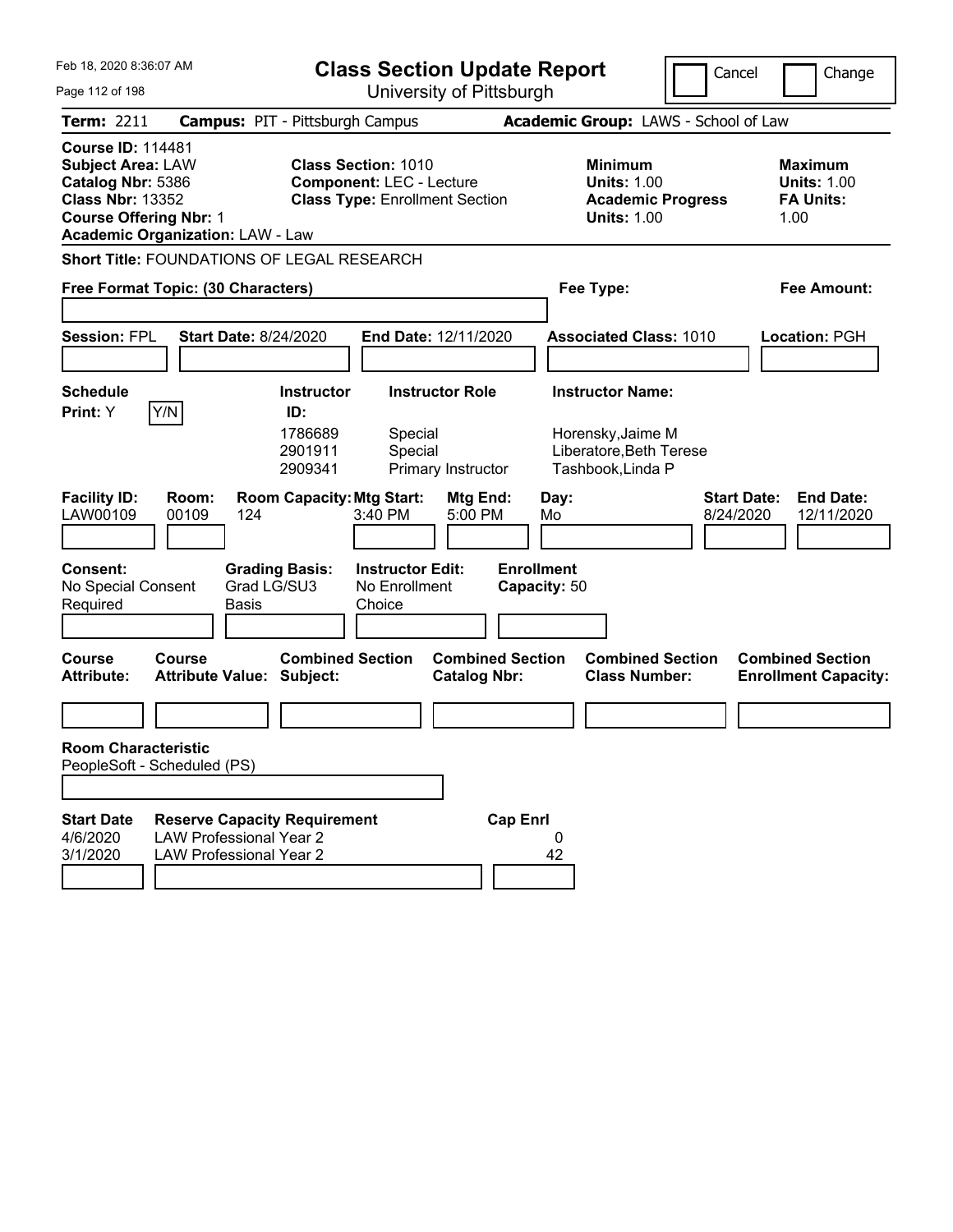| Feb 18, 2020 8:36:07 AM<br>Page 113 of 198                                                                                            |                                                                                                         | <b>Class Section Update Report</b><br>University of Pittsburgh |                                                                                                        |                                              |                                   |                                                                                              | Cancel<br>Change                                                  |
|---------------------------------------------------------------------------------------------------------------------------------------|---------------------------------------------------------------------------------------------------------|----------------------------------------------------------------|--------------------------------------------------------------------------------------------------------|----------------------------------------------|-----------------------------------|----------------------------------------------------------------------------------------------|-------------------------------------------------------------------|
| <b>Term: 2211</b>                                                                                                                     | <b>Campus: PIT - Pittsburgh Campus</b>                                                                  |                                                                |                                                                                                        |                                              |                                   | Academic Group: LAWS - School of Law                                                         |                                                                   |
| <b>Course ID: 114481</b><br><b>Subject Area: LAW</b><br>Catalog Nbr: 5386<br><b>Class Nbr: 17753</b><br><b>Course Offering Nbr: 1</b> | <b>Academic Organization: LAW - Law</b>                                                                 |                                                                | <b>Class Section: 1030</b><br><b>Component: LEC - Lecture</b><br><b>Class Type: Enrollment Section</b> |                                              |                                   | <b>Minimum</b><br><b>Units: 1.00</b><br><b>Academic Progress</b><br><b>Units: 1.00</b>       | <b>Maximum</b><br><b>Units: 1.00</b><br><b>FA Units:</b><br>1.00  |
|                                                                                                                                       | Short Title: FOUNDATIONS OF LEGAL RESEARCH                                                              |                                                                |                                                                                                        |                                              |                                   |                                                                                              |                                                                   |
|                                                                                                                                       | Free Format Topic: (30 Characters)                                                                      |                                                                |                                                                                                        |                                              |                                   | Fee Type:                                                                                    | Fee Amount:                                                       |
| <b>Session: FPL</b>                                                                                                                   | <b>Start Date: 8/24/2020</b>                                                                            |                                                                |                                                                                                        | End Date: 12/11/2020                         |                                   | <b>Associated Class: 1030</b>                                                                | <b>Location: PGH</b>                                              |
| <b>Schedule</b><br>Print: Y                                                                                                           | Y/N                                                                                                     | <b>Instructor</b><br>ID:<br>1786689<br>2901911<br>2909341      | Special<br>Special                                                                                     | <b>Instructor Role</b><br>Primary Instructor |                                   | <b>Instructor Name:</b><br>Horensky, Jaime M<br>Liberatore, Beth Terese<br>Tashbook, Linda P |                                                                   |
| <b>Facility ID:</b><br>LAW00109                                                                                                       | Room:<br>00109<br>124                                                                                   | <b>Room Capacity: Mtg Start:</b>                               | 2:10 PM                                                                                                | Mtg End:<br>3:30 PM                          | Day:<br>We                        |                                                                                              | <b>Start Date:</b><br><b>End Date:</b><br>8/24/2020<br>12/11/2020 |
| <b>Consent:</b><br>No Special Consent<br>Required                                                                                     | Grad LG/SU3<br><b>Basis</b>                                                                             | <b>Grading Basis:</b>                                          | <b>Instructor Edit:</b><br>No Enrollment<br>Choice                                                     |                                              | <b>Enrollment</b><br>Capacity: 50 |                                                                                              |                                                                   |
| Course<br><b>Attribute:</b>                                                                                                           | Course<br><b>Attribute Value: Subject:</b>                                                              | <b>Combined Section</b>                                        |                                                                                                        | <b>Catalog Nbr:</b>                          | <b>Combined Section</b>           | <b>Combined Section</b><br><b>Class Number:</b>                                              | <b>Combined Section</b><br><b>Enrollment Capacity:</b>            |
|                                                                                                                                       |                                                                                                         |                                                                |                                                                                                        |                                              |                                   |                                                                                              |                                                                   |
| <b>Room Characteristic</b><br>PeopleSoft - Scheduled (PS)                                                                             |                                                                                                         |                                                                |                                                                                                        |                                              |                                   |                                                                                              |                                                                   |
|                                                                                                                                       |                                                                                                         |                                                                |                                                                                                        |                                              |                                   |                                                                                              |                                                                   |
| <b>Start Date</b><br>4/5/2020<br>3/1/2020                                                                                             | <b>Reserve Capacity Requirement</b><br><b>LAW Professional Year 2</b><br><b>LAW Professional Year 2</b> |                                                                |                                                                                                        |                                              | <b>Cap Enrl</b><br>0<br>50        |                                                                                              |                                                                   |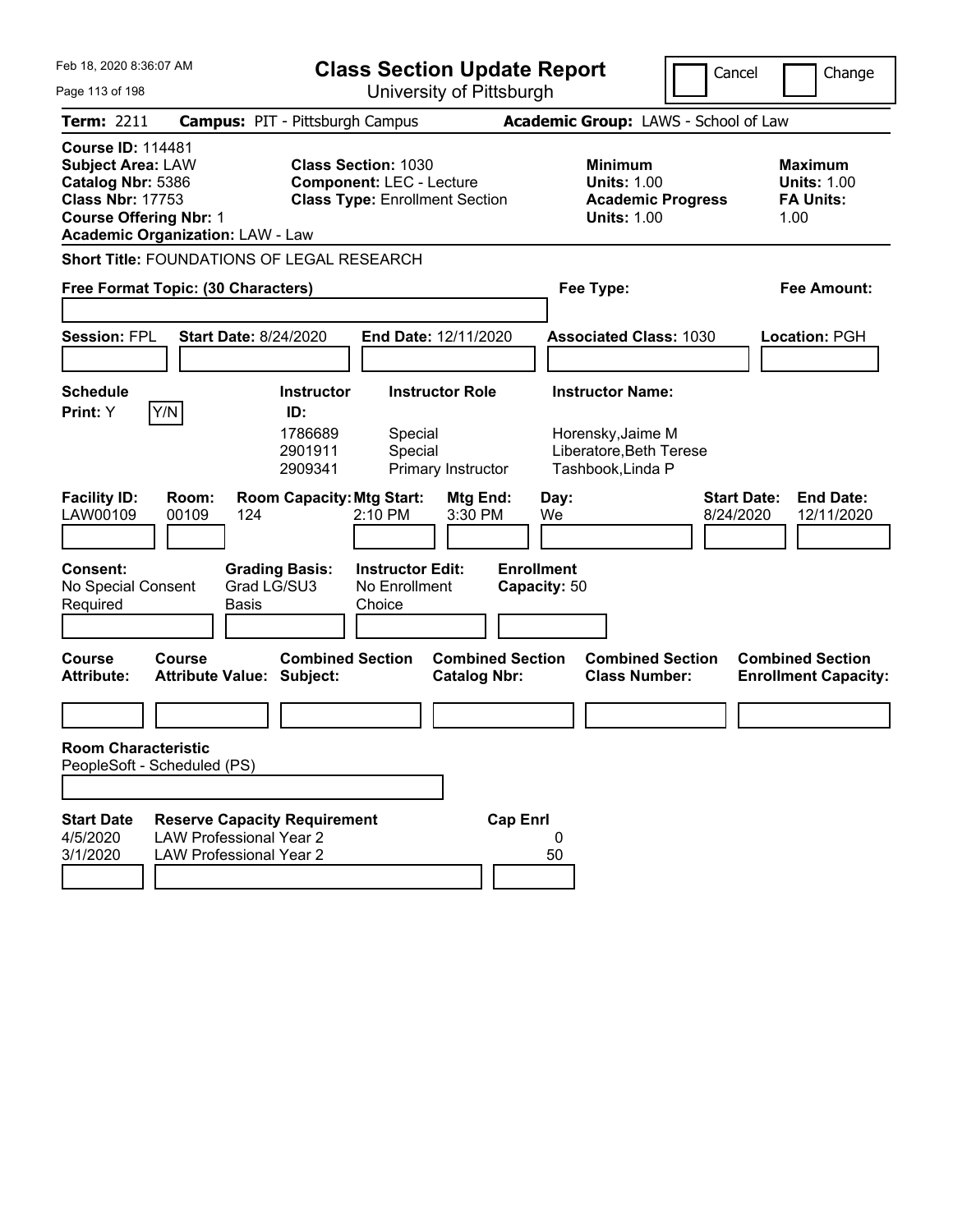| Feb 18, 2020 8:36:07 AM<br>Page 114 of 198                                                                                            |                                                                                                         |                                                           |                                                               | <b>Class Section Update Report</b><br>University of Pittsburgh |                                   |                                                                                              | Cancel<br>Change                                                  |
|---------------------------------------------------------------------------------------------------------------------------------------|---------------------------------------------------------------------------------------------------------|-----------------------------------------------------------|---------------------------------------------------------------|----------------------------------------------------------------|-----------------------------------|----------------------------------------------------------------------------------------------|-------------------------------------------------------------------|
| <b>Term: 2211</b>                                                                                                                     | <b>Campus: PIT - Pittsburgh Campus</b>                                                                  |                                                           |                                                               |                                                                |                                   | Academic Group: LAWS - School of Law                                                         |                                                                   |
| <b>Course ID: 114481</b><br><b>Subject Area: LAW</b><br>Catalog Nbr: 5386<br><b>Class Nbr: 17754</b><br><b>Course Offering Nbr: 1</b> | <b>Academic Organization: LAW - Law</b>                                                                 |                                                           | <b>Class Section: 1050</b><br><b>Component: LEC - Lecture</b> | <b>Class Type: Enrollment Section</b>                          |                                   | <b>Minimum</b><br><b>Units: 1.00</b><br><b>Academic Progress</b><br><b>Units: 1.00</b>       | <b>Maximum</b><br><b>Units: 1.00</b><br><b>FA Units:</b><br>1.00  |
|                                                                                                                                       | <b>Short Title: FOUNDATIONS OF LEGAL RESEARCH</b>                                                       |                                                           |                                                               |                                                                |                                   |                                                                                              |                                                                   |
|                                                                                                                                       | Free Format Topic: (30 Characters)                                                                      |                                                           |                                                               |                                                                |                                   | Fee Type:                                                                                    | <b>Fee Amount:</b>                                                |
| <b>Session: FPL</b>                                                                                                                   | <b>Start Date: 8/24/2020</b>                                                                            |                                                           |                                                               | End Date: 12/11/2020                                           |                                   | <b>Associated Class: 1050</b>                                                                | Location: PGH                                                     |
| <b>Schedule</b><br>Print: Y                                                                                                           | Y/N                                                                                                     | <b>Instructor</b><br>ID:<br>1786689<br>2901911<br>2908259 | Special<br>Special                                            | <b>Instructor Role</b><br>Primary Instructor                   |                                   | <b>Instructor Name:</b><br>Horensky, Jaime M<br>Liberatore, Beth Terese<br>Silverman, Marc B |                                                                   |
| <b>Facility ID:</b><br>LAW00107                                                                                                       | Room:<br>00107<br>124                                                                                   | <b>Room Capacity: Mtg Start:</b>                          | 9:00 AM                                                       | Mtg End:<br>10:20 AM                                           | Day:<br>Mo                        |                                                                                              | <b>Start Date:</b><br><b>End Date:</b><br>8/24/2020<br>12/11/2020 |
| Consent:<br>No Special Consent<br>Required                                                                                            | <b>Basis</b>                                                                                            | <b>Grading Basis:</b><br>Grad LG/SU3                      | <b>Instructor Edit:</b><br>No Enrollment<br>Choice            |                                                                | <b>Enrollment</b><br>Capacity: 50 |                                                                                              |                                                                   |
| <b>Course</b><br><b>Attribute:</b>                                                                                                    | <b>Course</b><br><b>Attribute Value: Subject:</b>                                                       | <b>Combined Section</b>                                   |                                                               | <b>Combined Section</b><br><b>Catalog Nbr:</b>                 |                                   | <b>Combined Section</b><br><b>Class Number:</b>                                              | <b>Combined Section</b><br><b>Enrollment Capacity:</b>            |
|                                                                                                                                       |                                                                                                         |                                                           |                                                               |                                                                |                                   |                                                                                              |                                                                   |
| <b>Room Characteristic</b><br>PeopleSoft - Scheduled (PS)                                                                             |                                                                                                         |                                                           |                                                               |                                                                |                                   |                                                                                              |                                                                   |
|                                                                                                                                       |                                                                                                         |                                                           |                                                               |                                                                |                                   |                                                                                              |                                                                   |
| <b>Start Date</b><br>4/5/2020<br>3/1/2020                                                                                             | <b>Reserve Capacity Requirement</b><br><b>LAW Professional Year 2</b><br><b>LAW Professional Year 2</b> |                                                           |                                                               |                                                                | <b>Cap Enrl</b><br>0<br>50        |                                                                                              |                                                                   |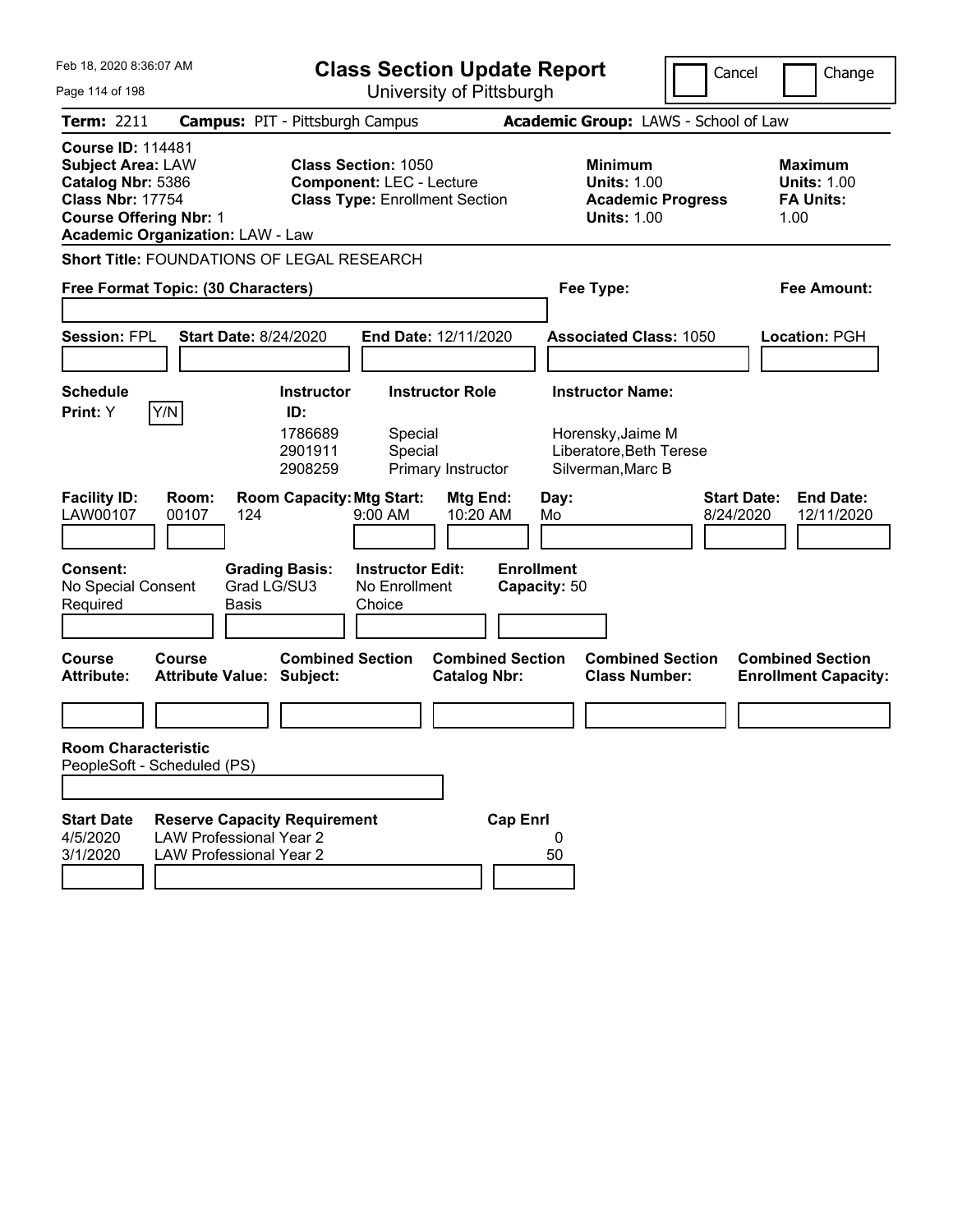| Feb 18, 2020 8:36:07 AM<br>Page 115 of 198                                                                                                                                       |                                                                                                         |                                                                                               |                                                               | <b>Class Section Update Report</b><br>University of Pittsburgh       |                                   |                                                                                              | Cancel<br>Change                                                  |
|----------------------------------------------------------------------------------------------------------------------------------------------------------------------------------|---------------------------------------------------------------------------------------------------------|-----------------------------------------------------------------------------------------------|---------------------------------------------------------------|----------------------------------------------------------------------|-----------------------------------|----------------------------------------------------------------------------------------------|-------------------------------------------------------------------|
| <b>Term: 2211</b>                                                                                                                                                                | <b>Campus: PIT - Pittsburgh Campus</b>                                                                  |                                                                                               |                                                               |                                                                      |                                   | Academic Group: LAWS - School of Law                                                         |                                                                   |
| <b>Course ID: 114481</b><br><b>Subject Area: LAW</b><br>Catalog Nbr: 5386<br><b>Class Nbr: 22817</b><br><b>Course Offering Nbr: 1</b><br><b>Academic Organization: LAW - Law</b> |                                                                                                         |                                                                                               | <b>Class Section: 1060</b><br><b>Component: LEC - Lecture</b> | <b>Class Type: Enrollment Section</b>                                |                                   | <b>Minimum</b><br><b>Units: 1.00</b><br><b>Academic Progress</b><br><b>Units: 1.00</b>       | <b>Maximum</b><br><b>Units: 1.00</b><br><b>FA Units:</b><br>1.00  |
| <b>Short Title: FOUNDATIONS OF LEGAL RESEARCH</b>                                                                                                                                |                                                                                                         |                                                                                               |                                                               |                                                                      |                                   |                                                                                              |                                                                   |
| Free Format Topic: (30 Characters)                                                                                                                                               |                                                                                                         |                                                                                               |                                                               |                                                                      |                                   | Fee Type:                                                                                    | <b>Fee Amount:</b>                                                |
| <b>Session: FPL</b>                                                                                                                                                              | <b>Start Date: 8/24/2020</b>                                                                            |                                                                                               |                                                               | End Date: 12/11/2020                                                 |                                   | <b>Associated Class: 1060</b>                                                                | Location: PGH                                                     |
| <b>Schedule</b><br>Y/N<br>Print: Y<br><b>Facility ID:</b><br>LAW00109                                                                                                            | Room:<br>00109<br>124                                                                                   | <b>Instructor</b><br>ID:<br>1786689<br>2901911<br>2908259<br><b>Room Capacity: Mtg Start:</b> | Special<br>Special<br>9:00 AM                                 | <b>Instructor Role</b><br>Primary Instructor<br>Mtg End:<br>10:20 AM | Day:<br>Tu                        | <b>Instructor Name:</b><br>Horensky, Jaime M<br>Liberatore, Beth Terese<br>Silverman, Marc B | <b>Start Date:</b><br><b>End Date:</b><br>8/24/2020<br>12/11/2020 |
| Consent:<br>No Special Consent<br>Required                                                                                                                                       | <b>Basis</b>                                                                                            | <b>Grading Basis:</b><br>Grad LG/SU3                                                          | <b>Instructor Edit:</b><br>No Enrollment<br>Choice            |                                                                      | <b>Enrollment</b><br>Capacity: 50 |                                                                                              |                                                                   |
| <b>Course</b><br><b>Attribute:</b>                                                                                                                                               | <b>Course</b><br><b>Attribute Value: Subject:</b>                                                       | <b>Combined Section</b>                                                                       |                                                               | <b>Combined Section</b><br><b>Catalog Nbr:</b>                       |                                   | <b>Combined Section</b><br><b>Class Number:</b>                                              | <b>Combined Section</b><br><b>Enrollment Capacity:</b>            |
| <b>Room Characteristic</b><br>PeopleSoft - Scheduled (PS)                                                                                                                        |                                                                                                         |                                                                                               |                                                               |                                                                      |                                   |                                                                                              |                                                                   |
|                                                                                                                                                                                  |                                                                                                         |                                                                                               |                                                               |                                                                      |                                   |                                                                                              |                                                                   |
| <b>Start Date</b><br>4/6/2020<br>3/1/2020                                                                                                                                        | <b>Reserve Capacity Requirement</b><br><b>LAW Professional Year 2</b><br><b>LAW Professional Year 2</b> |                                                                                               |                                                               |                                                                      | <b>Cap Enrl</b><br>0<br>50        |                                                                                              |                                                                   |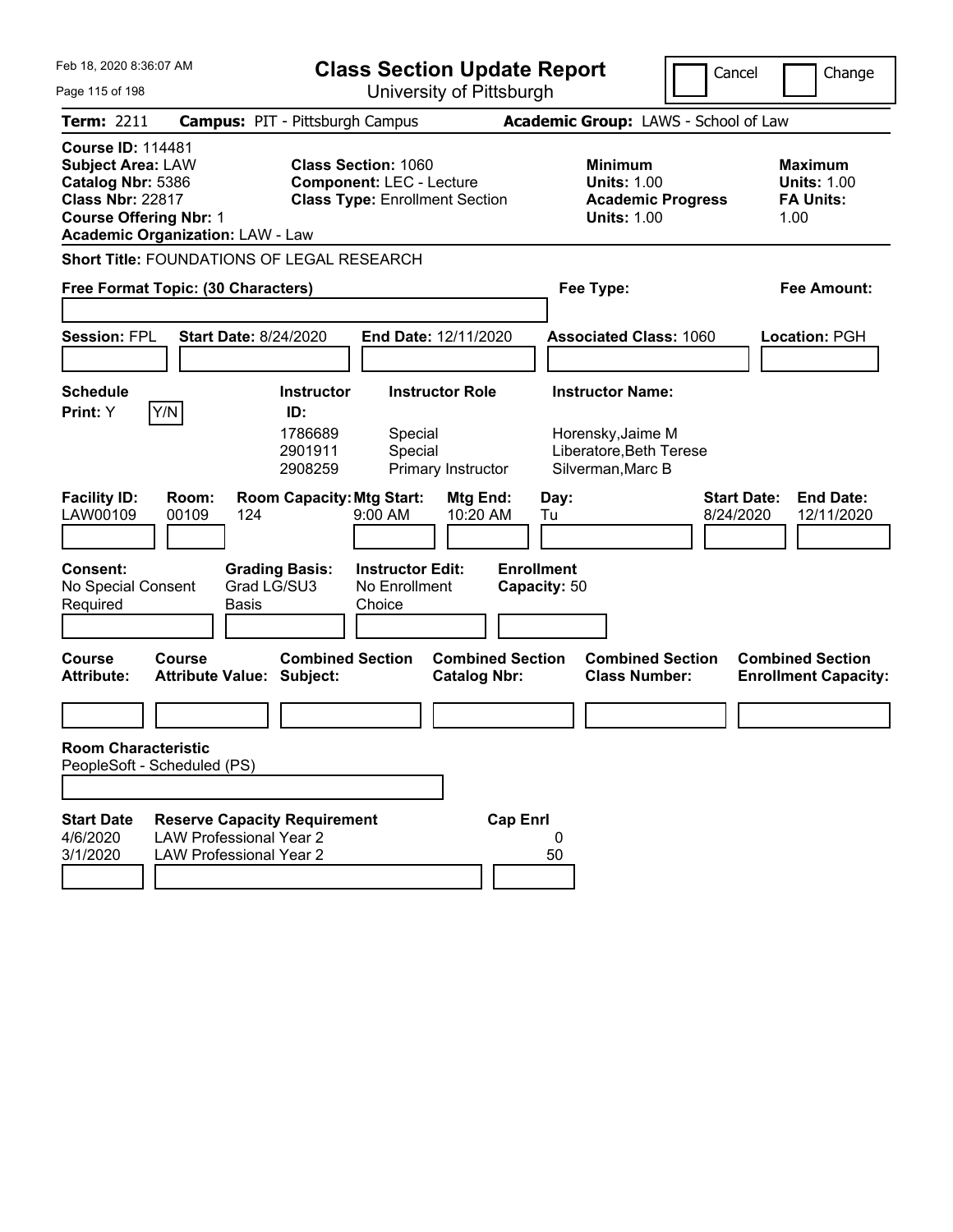| Feb 18, 2020 8:36:07 AM<br>Page 116 of 198                                                                                                                                       |                                                                                                     | <b>Class Section Update Report</b><br>University of Pittsburgh           |                                                                                                         |                                           |                                  | Cancel<br>Change                                                                       |                                                                   |
|----------------------------------------------------------------------------------------------------------------------------------------------------------------------------------|-----------------------------------------------------------------------------------------------------|--------------------------------------------------------------------------|---------------------------------------------------------------------------------------------------------|-------------------------------------------|----------------------------------|----------------------------------------------------------------------------------------|-------------------------------------------------------------------|
| <b>Term: 2211</b>                                                                                                                                                                | <b>Campus: PIT - Pittsburgh Campus</b>                                                              |                                                                          |                                                                                                         |                                           |                                  | Academic Group: LAWS - School of Law                                                   |                                                                   |
| <b>Course ID: 114486</b><br><b>Subject Area: LAW</b><br>Catalog Nbr: 5391<br><b>Class Nbr: 13366</b><br><b>Course Offering Nbr: 1</b><br><b>Academic Organization: LAW - Law</b> |                                                                                                     |                                                                          | <b>Class Section: 1010</b><br><b>Component: CLN - Clinical</b><br><b>Class Type: Enrollment Section</b> |                                           |                                  | <b>Minimum</b><br><b>Units: 7.00</b><br><b>Academic Progress</b><br><b>Units: 7.00</b> | <b>Maximum</b><br><b>Units: 7.00</b><br><b>FA Units:</b><br>7.00  |
| <b>Short Title: ELDER LAW CLINIC</b>                                                                                                                                             |                                                                                                     |                                                                          |                                                                                                         |                                           |                                  |                                                                                        |                                                                   |
| Free Format Topic: (30 Characters)                                                                                                                                               |                                                                                                     |                                                                          |                                                                                                         |                                           |                                  | Fee Type:                                                                              | <b>Fee Amount:</b>                                                |
| <b>Session: FPL</b>                                                                                                                                                              | <b>Start Date: 8/24/2020</b>                                                                        |                                                                          |                                                                                                         | End Date: 12/11/2020                      |                                  | <b>Associated Class: 1010</b>                                                          | <b>Location: PGH</b>                                              |
| <b>Schedule</b>                                                                                                                                                                  |                                                                                                     | <b>Instructor</b>                                                        |                                                                                                         | <b>Instructor Role</b>                    |                                  | <b>Instructor Name:</b>                                                                |                                                                   |
| Y/N<br>Print: Y<br><b>Facility ID:</b><br>LAW00118                                                                                                                               | Room:<br>00118<br>20                                                                                | ID:<br>1786689<br>2901911<br>2900838<br><b>Room Capacity: Mtg Start:</b> | Special<br>Special<br>12:40 PM                                                                          | Primary Instructor<br>Mtg End:<br>3:15 PM | Day:<br>MoWe                     | Horensky, Jaime M<br>Liberatore, Beth Terese<br>Mannix, Martha Mary                    | <b>Start Date:</b><br><b>End Date:</b><br>8/24/2020<br>12/11/2020 |
| <b>Consent:</b><br>No Special Consent<br>Required                                                                                                                                | Grad LG/SU3<br>Basis                                                                                | <b>Grading Basis:</b>                                                    | <b>Instructor Edit:</b><br>No Enrollment<br>Choice                                                      |                                           | <b>Enrollment</b><br>Capacity: 8 |                                                                                        |                                                                   |
| <b>Course</b><br>Course<br><b>Attribute:</b>                                                                                                                                     | <b>Attribute Value: Subject:</b>                                                                    | <b>Combined Section</b>                                                  |                                                                                                         | <b>Catalog Nbr:</b>                       | <b>Combined Section</b>          | <b>Combined Section</b><br><b>Class Number:</b>                                        | <b>Combined Section</b><br><b>Enrollment Capacity:</b>            |
|                                                                                                                                                                                  |                                                                                                     |                                                                          |                                                                                                         |                                           |                                  |                                                                                        |                                                                   |
| <b>Room Characteristic</b><br>PeopleSoft - Scheduled (PS)                                                                                                                        |                                                                                                     |                                                                          |                                                                                                         |                                           |                                  |                                                                                        |                                                                   |
|                                                                                                                                                                                  |                                                                                                     |                                                                          |                                                                                                         |                                           |                                  |                                                                                        |                                                                   |
| <b>Start Date</b><br>4/5/2020<br>3/1/2020                                                                                                                                        | <b>Reserve Capacity Requirement</b><br>LAW Professional Year 3 or 4<br>LAW Professional Year 3 or 4 |                                                                          |                                                                                                         |                                           | <b>Cap Enrl</b><br>8             |                                                                                        |                                                                   |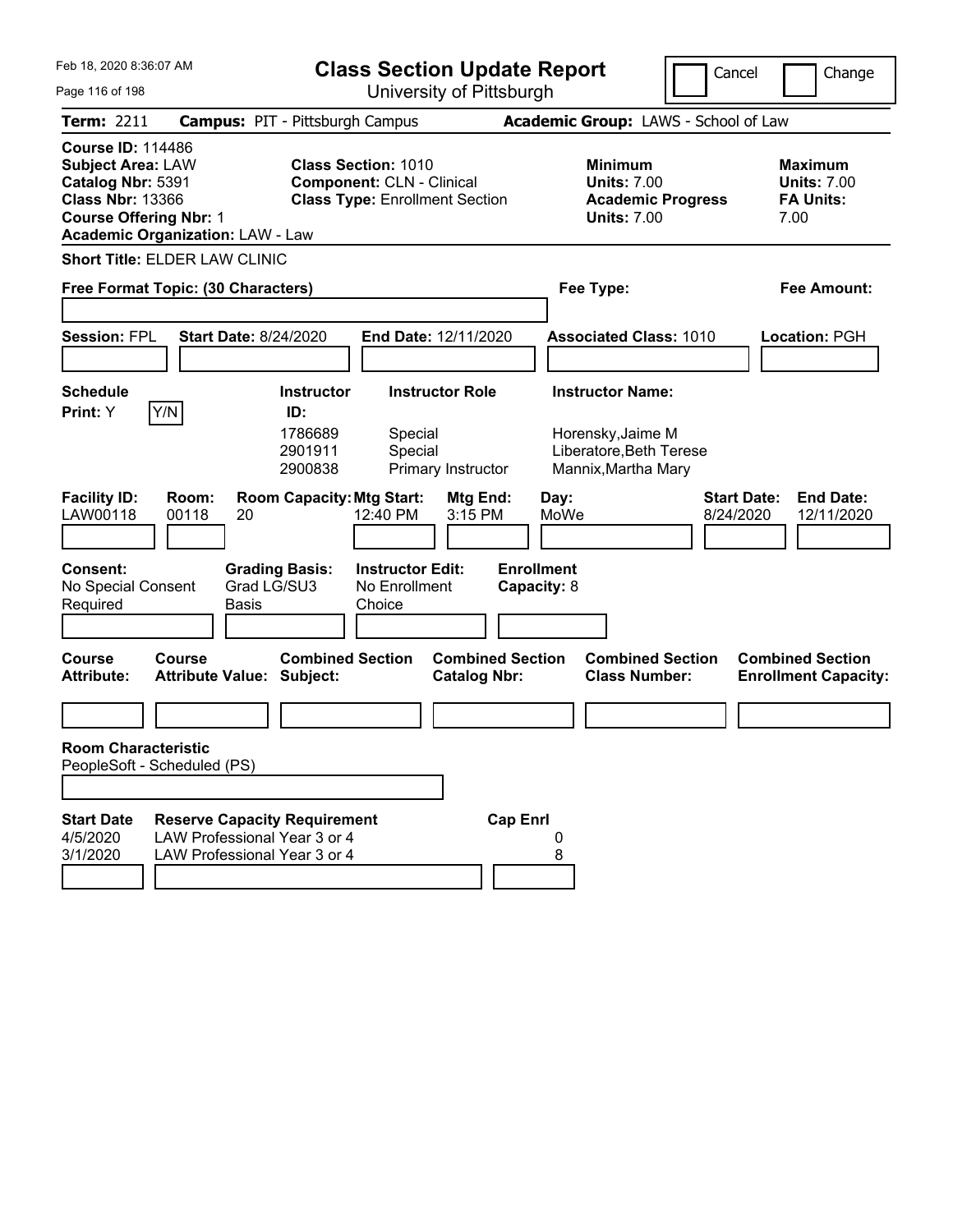| Feb 18, 2020 8:36:07 AM                                                                                                                                                          | <b>Class Section Update Report</b>                                                                                                                     | Cancel                                                                                                   | Change                                                           |
|----------------------------------------------------------------------------------------------------------------------------------------------------------------------------------|--------------------------------------------------------------------------------------------------------------------------------------------------------|----------------------------------------------------------------------------------------------------------|------------------------------------------------------------------|
| Page 117 of 198                                                                                                                                                                  | University of Pittsburgh                                                                                                                               |                                                                                                          |                                                                  |
| Term: 2211                                                                                                                                                                       | <b>Campus: PIT - Pittsburgh Campus</b>                                                                                                                 | Academic Group: LAWS - School of Law                                                                     |                                                                  |
| <b>Course ID: 114488</b><br><b>Subject Area: LAW</b><br>Catalog Nbr: 5393<br><b>Class Nbr: 23687</b><br><b>Course Offering Nbr: 1</b><br><b>Academic Organization: LAW - Law</b> | <b>Class Section: 1010</b><br><b>Component: CLN - Clinical</b><br><b>Class Type: Enrollment Section</b>                                                | <b>Minimum</b><br><b>Units: 7.00</b><br><b>Academic Progress</b><br><b>Units: 7.00</b>                   | <b>Maximum</b><br><b>Units: 7.00</b><br><b>FA Units:</b><br>7.00 |
| <b>Short Title: HEALTH LAW CLINIC</b>                                                                                                                                            |                                                                                                                                                        |                                                                                                          |                                                                  |
| Free Format Topic: (30 Characters)                                                                                                                                               |                                                                                                                                                        | Fee Type:                                                                                                | <b>Fee Amount:</b>                                               |
| <b>Session: FPL</b>                                                                                                                                                              | End Date: 12/11/2020<br><b>Start Date: 8/24/2020</b>                                                                                                   | <b>Associated Class: 1010</b>                                                                            | Location: PGH                                                    |
| <b>Schedule</b>                                                                                                                                                                  | <b>Instructor Role</b><br><b>Instructor</b>                                                                                                            | <b>Instructor Name:</b>                                                                                  |                                                                  |
| Y/N<br>Print: Y<br><b>Facility ID:</b><br>Room:<br>LAW00120<br>00120<br>12                                                                                                       | ID:<br>1786689<br>Special<br>2901911<br>Special<br>2956843<br>Primary Instructor<br><b>Room Capacity: Mtg Start:</b><br>Mtg End:<br>2:10 PM<br>3:10 PM | Horensky, Jaime M<br>Liberatore, Beth Terese<br>Pierson-Brown, Tomar Nicole<br>Day:<br>MoWe<br>8/24/2020 | <b>Start Date:</b><br><b>End Date:</b><br>12/11/2020             |
| <b>Consent:</b><br>No Special Consent<br>Required<br>Basis                                                                                                                       | <b>Instructor Edit:</b><br><b>Grading Basis:</b><br>Grad LG/SU3<br>No Enrollment<br>Choice                                                             | <b>Enrollment</b><br>Capacity: 8                                                                         |                                                                  |
| <b>Course</b><br>Course<br><b>Attribute:</b>                                                                                                                                     | <b>Combined Section</b><br><b>Combined Section</b><br><b>Attribute Value: Subject:</b><br><b>Catalog Nbr:</b>                                          | <b>Combined Section</b><br><b>Class Number:</b>                                                          | <b>Combined Section</b><br><b>Enrollment Capacity:</b>           |
|                                                                                                                                                                                  |                                                                                                                                                        |                                                                                                          |                                                                  |
| <b>Room Characteristic</b>                                                                                                                                                       |                                                                                                                                                        |                                                                                                          |                                                                  |
| PeopleSoft - Scheduled (PS)                                                                                                                                                      |                                                                                                                                                        |                                                                                                          |                                                                  |
| <b>Start Date</b><br>4/5/2020<br>3/1/2020                                                                                                                                        | <b>Reserve Capacity Requirement</b><br>LAW Professional Year 3 or 4<br>LAW Professional Year 3 or 4                                                    | <b>Cap Enrl</b><br>8                                                                                     |                                                                  |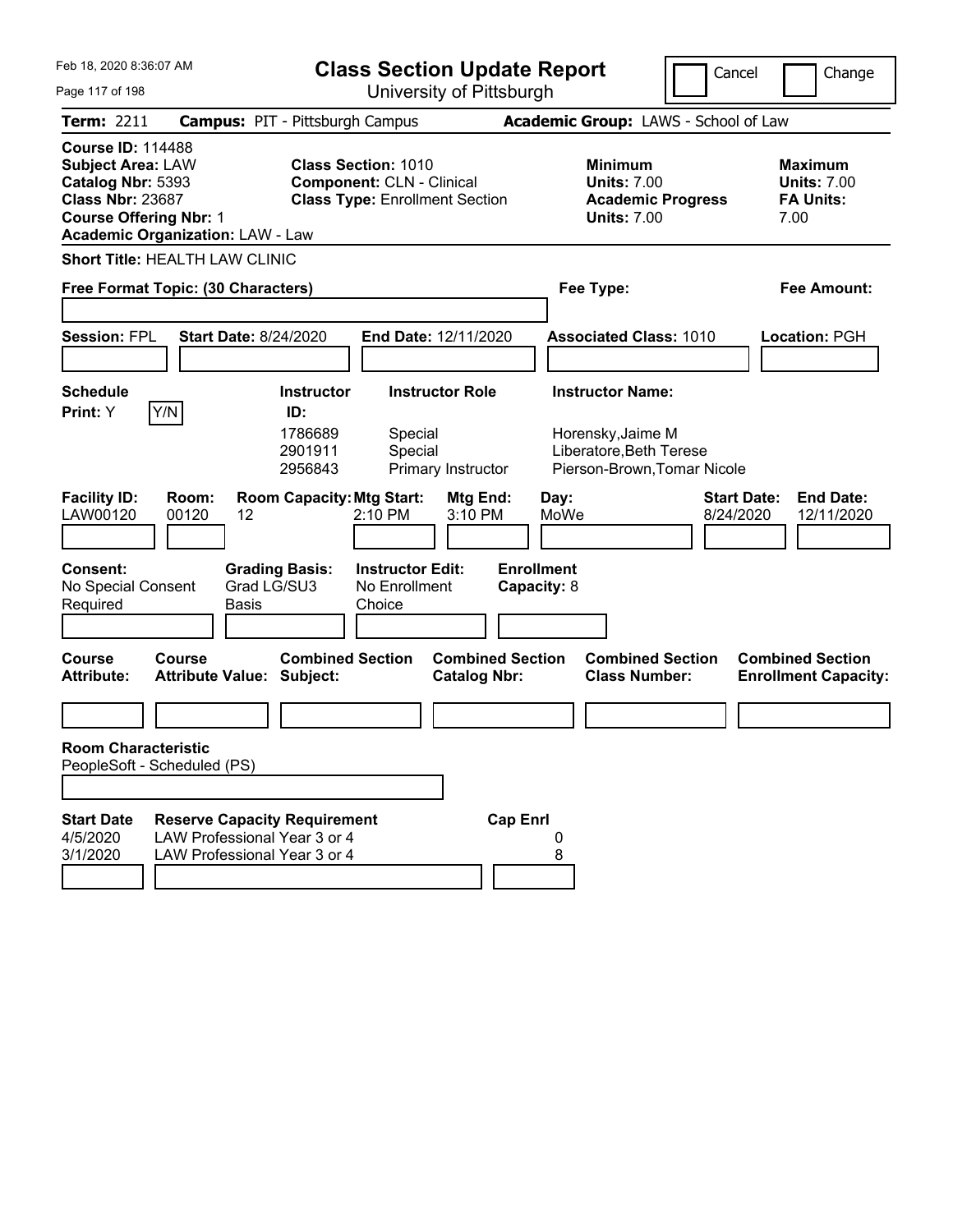| Feb 18, 2020 8:36:07 AM                                                                                                                                                          |                                                             | <b>Class Section Update Report</b>                                                                     |                                                                                        | Cancel<br>Change                                                  |
|----------------------------------------------------------------------------------------------------------------------------------------------------------------------------------|-------------------------------------------------------------|--------------------------------------------------------------------------------------------------------|----------------------------------------------------------------------------------------|-------------------------------------------------------------------|
| Page 118 of 198                                                                                                                                                                  |                                                             | University of Pittsburgh                                                                               |                                                                                        |                                                                   |
| <b>Term: 2211</b>                                                                                                                                                                | <b>Campus: PIT - Pittsburgh Campus</b>                      |                                                                                                        | Academic Group: LAWS - School of Law                                                   |                                                                   |
| <b>Course ID: 114490</b><br><b>Subject Area: LAW</b><br>Catalog Nbr: 5395<br><b>Class Nbr: 24511</b><br><b>Course Offering Nbr: 1</b><br><b>Academic Organization: LAW - Law</b> |                                                             | <b>Class Section: 1010</b><br><b>Component: LEC - Lecture</b><br><b>Class Type: Enrollment Section</b> | <b>Minimum</b><br><b>Units: 3.00</b><br><b>Academic Progress</b><br><b>Units: 3.00</b> | <b>Maximum</b><br><b>Units: 3.00</b><br><b>FA Units:</b><br>3.00  |
| Short Title: HEALTH LAW AND POLICY                                                                                                                                               |                                                             |                                                                                                        |                                                                                        |                                                                   |
| Free Format Topic: (30 Characters)                                                                                                                                               |                                                             |                                                                                                        | Fee Type:                                                                              | Fee Amount:                                                       |
|                                                                                                                                                                                  |                                                             |                                                                                                        |                                                                                        |                                                                   |
| <b>Session: FPL</b>                                                                                                                                                              | <b>Start Date: 8/24/2020</b>                                | <b>End Date: 12/11/2020</b>                                                                            | <b>Associated Class: 1010</b>                                                          | Location: PGH                                                     |
|                                                                                                                                                                                  |                                                             |                                                                                                        |                                                                                        |                                                                   |
| <b>Schedule</b>                                                                                                                                                                  | <b>Instructor</b>                                           | <b>Instructor Role</b>                                                                                 | <b>Instructor Name:</b>                                                                |                                                                   |
| Y/N<br>Print: Y                                                                                                                                                                  | ID:<br>2929305<br>1786689<br>2901911                        | Primary Instructor<br>Special<br>Special                                                               | Crossley, Mary Adair<br>Horensky, Jaime M<br>Liberatore, Beth Terese                   |                                                                   |
| <b>Facility ID:</b><br>Room:<br>00G20<br><b>LAW00G20</b>                                                                                                                         | <b>Room Capacity: Mtg Start:</b><br>42                      | Mtg End:<br>11:45 AM<br>10:30 AM                                                                       | Day:<br>MoWe                                                                           | <b>End Date:</b><br><b>Start Date:</b><br>8/24/2020<br>12/11/2020 |
| <b>Consent:</b><br>No Special Consent<br>Required                                                                                                                                | <b>Grading Basis:</b><br>Grad LG/SU3<br>Basis               | <b>Instructor Edit:</b><br>No Enrollment<br>Choice                                                     | <b>Enrollment</b><br>Capacity: 40                                                      |                                                                   |
| <b>Course</b><br>Course<br><b>Attribute:</b>                                                                                                                                     | <b>Combined Section</b><br><b>Attribute Value: Subject:</b> | <b>Combined Section</b><br><b>Catalog Nbr:</b>                                                         | <b>Combined Section</b><br><b>Class Number:</b>                                        | <b>Combined Section</b><br><b>Enrollment Capacity:</b>            |
|                                                                                                                                                                                  |                                                             |                                                                                                        |                                                                                        |                                                                   |
| <b>Room Characteristic</b><br>PeopleSoft - Scheduled (PS)                                                                                                                        |                                                             |                                                                                                        |                                                                                        |                                                                   |
| <b>Start Date</b>                                                                                                                                                                | <b>Reserve Capacity Requirement</b>                         | <b>Cap Enrl</b>                                                                                        |                                                                                        |                                                                   |
|                                                                                                                                                                                  |                                                             |                                                                                                        |                                                                                        |                                                                   |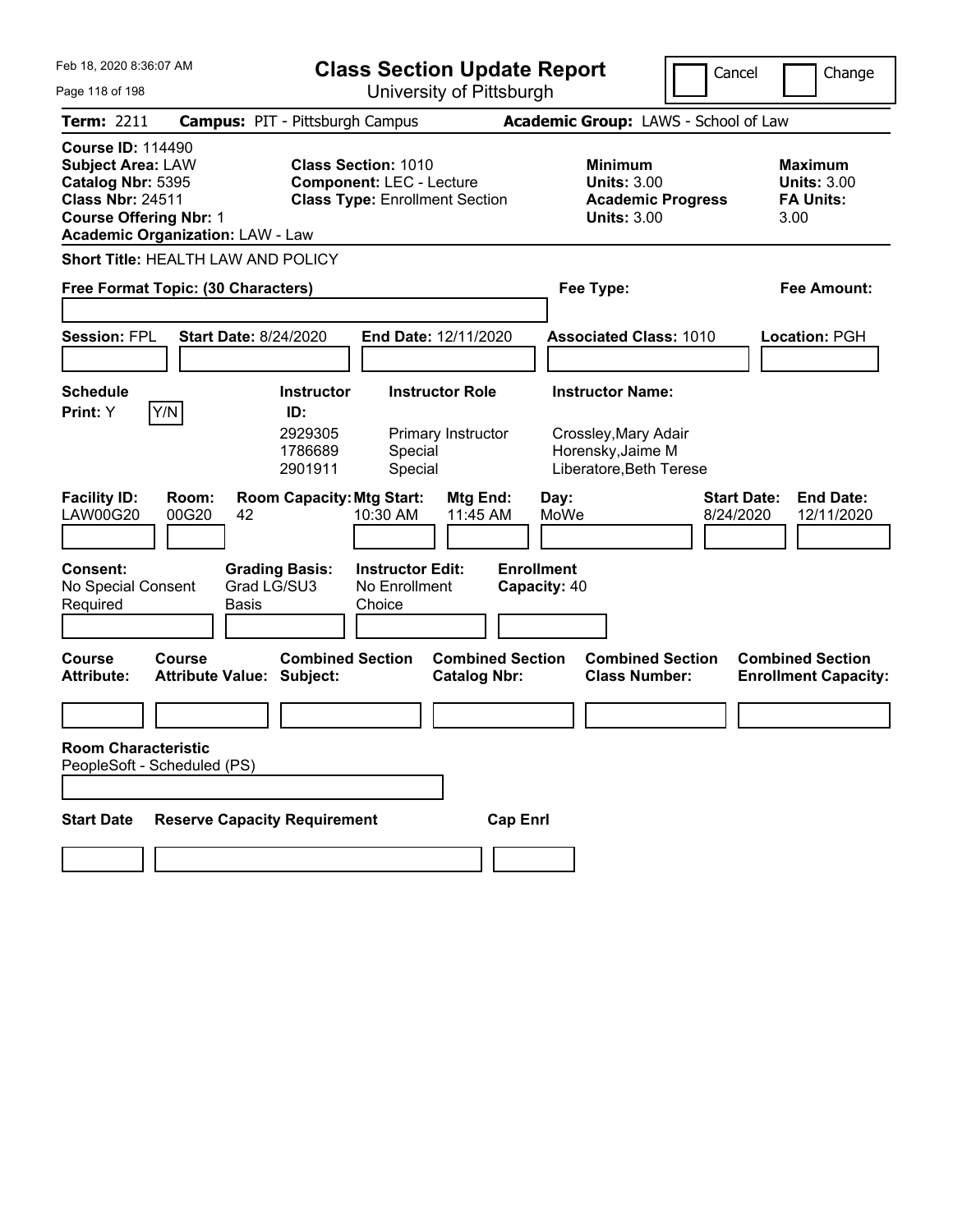| Feb 18, 2020 8:36:07 AM<br>Page 119 of 198                                                                                                                                       | <b>Class Section Update Report</b><br>University of Pittsburgh                                      |                                                                      |                                                                                                         |                                                                    |                                  |            |                                                                                                                    | Cancel                          |      | Change                                                   |
|----------------------------------------------------------------------------------------------------------------------------------------------------------------------------------|-----------------------------------------------------------------------------------------------------|----------------------------------------------------------------------|---------------------------------------------------------------------------------------------------------|--------------------------------------------------------------------|----------------------------------|------------|--------------------------------------------------------------------------------------------------------------------|---------------------------------|------|----------------------------------------------------------|
| Term: 2211                                                                                                                                                                       | <b>Campus: PIT - Pittsburgh Campus</b>                                                              |                                                                      |                                                                                                         |                                                                    |                                  |            | Academic Group: LAWS - School of Law                                                                               |                                 |      |                                                          |
| <b>Course ID: 114493</b><br><b>Subject Area: LAW</b><br>Catalog Nbr: 5398<br><b>Class Nbr: 13376</b><br><b>Course Offering Nbr: 1</b><br><b>Academic Organization: LAW - Law</b> |                                                                                                     |                                                                      | <b>Class Section: 1010</b><br><b>Component: CLN - Clinical</b><br><b>Class Type: Enrollment Section</b> |                                                                    |                                  |            | <b>Minimum</b><br><b>Units: 4.00</b><br><b>Academic Progress</b><br><b>Units: 4.00</b>                             |                                 | 4.00 | <b>Maximum</b><br><b>Units: 4.00</b><br><b>FA Units:</b> |
| <b>Short Title: FAMILY LAW CLINIC</b>                                                                                                                                            |                                                                                                     |                                                                      |                                                                                                         |                                                                    |                                  |            |                                                                                                                    |                                 |      |                                                          |
| Free Format Topic: (30 Characters)                                                                                                                                               |                                                                                                     |                                                                      |                                                                                                         |                                                                    |                                  |            | Fee Type:                                                                                                          |                                 |      | Fee Amount:                                              |
| <b>Session: FPL</b>                                                                                                                                                              | <b>Start Date: 8/24/2020</b>                                                                        |                                                                      |                                                                                                         | End Date: 12/11/2020                                               |                                  |            | <b>Associated Class: 1010</b>                                                                                      |                                 |      | <b>Location: PGH</b>                                     |
| <b>Schedule</b><br>Y/N<br>Print: Y                                                                                                                                               |                                                                                                     | <b>Instructor</b><br>ID:<br>2955358<br>2903030<br>1786689<br>2901911 | Special<br>Special                                                                                      | <b>Instructor Role</b><br>Primary Instructor<br>Primary Instructor |                                  |            | <b>Instructor Name:</b><br>Congelio, William A<br>Gruener, Harry J<br>Horensky, Jaime M<br>Liberatore, Beth Terese |                                 |      |                                                          |
| <b>Facility ID:</b><br><b>LAW00G46</b><br>Consent:<br>No Special Consent<br>Required                                                                                             | Room:<br>00G46<br>20<br>Grad LG/SU3<br><b>Basis</b>                                                 | <b>Room Capacity: Mtg Start:</b><br><b>Grading Basis:</b>            | 10:00 AM<br><b>Instructor Edit:</b><br>No Enrollment<br>Choice                                          | Mtg End:<br>12:00 PM                                               | <b>Enrollment</b><br>Capacity: 8 | Day:<br>We |                                                                                                                    | <b>Start Date:</b><br>8/24/2020 |      | <b>End Date:</b><br>12/11/2020                           |
| Course<br><b>Attribute:</b>                                                                                                                                                      | Course<br><b>Attribute Value: Subject:</b>                                                          | <b>Combined Section</b>                                              |                                                                                                         | <b>Combined Section</b><br><b>Catalog Nbr:</b>                     |                                  |            | <b>Combined Section</b><br><b>Class Number:</b>                                                                    |                                 |      | <b>Combined Section</b><br><b>Enrollment Capacity:</b>   |
| <b>Room Characteristic</b><br>PeopleSoft - Scheduled (PS)                                                                                                                        |                                                                                                     |                                                                      |                                                                                                         |                                                                    |                                  |            |                                                                                                                    |                                 |      |                                                          |
| <b>Start Date</b><br>4/6/2020<br>3/1/2020                                                                                                                                        | <b>Reserve Capacity Requirement</b><br>LAW Professional Year 3 or 4<br>LAW Professional Year 3 or 4 |                                                                      |                                                                                                         |                                                                    | <b>Cap Enrl</b>                  | 0<br>3     |                                                                                                                    |                                 |      |                                                          |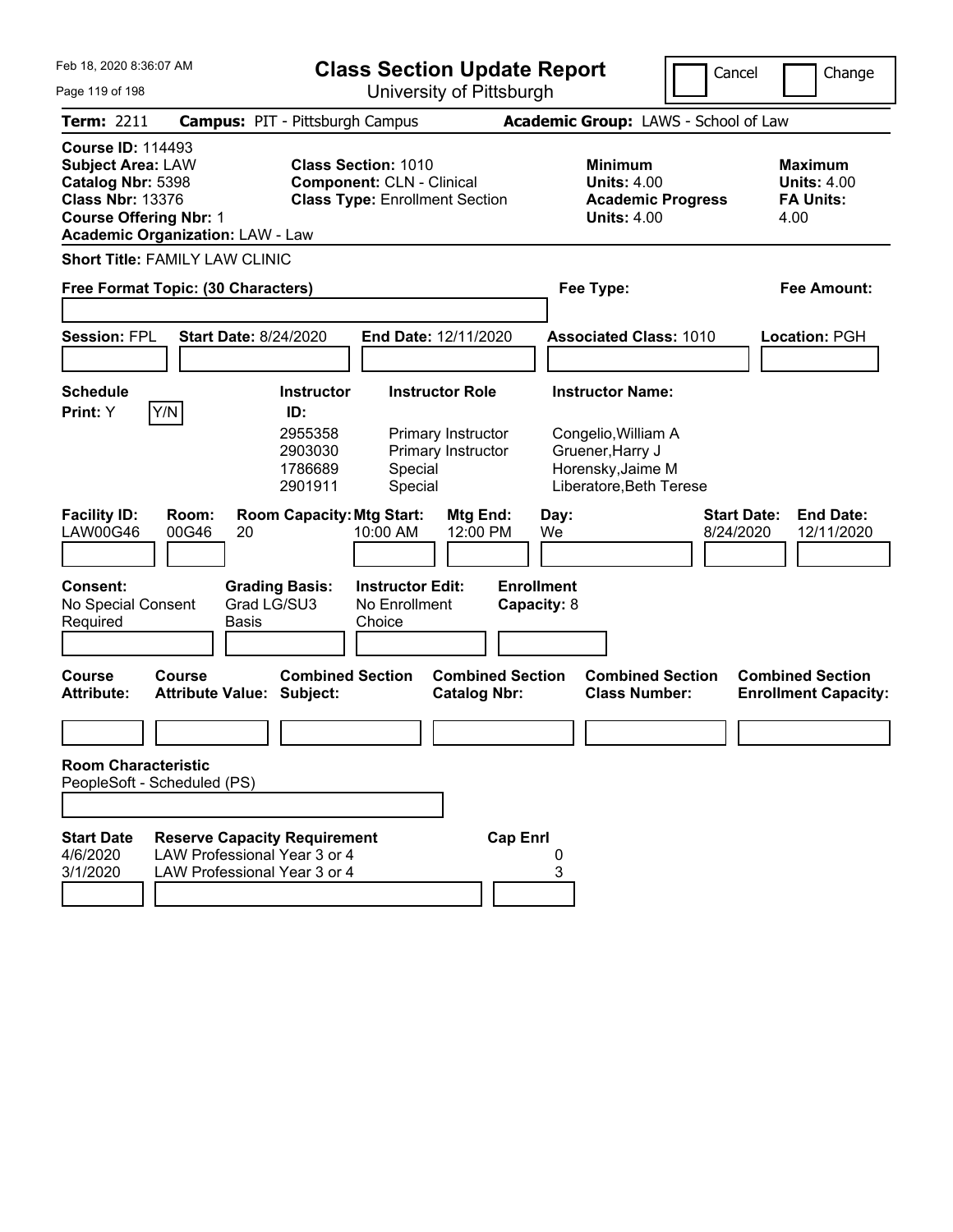| Feb 18, 2020 8:36:07 AM                                                                                                               |                                               | <b>Class Section Update Report</b> |                                                                                                        |                                                |                                   |              |                                                            |                                                 | Cancel                          |                                                                  | Change                                                 |  |  |
|---------------------------------------------------------------------------------------------------------------------------------------|-----------------------------------------------|------------------------------------|--------------------------------------------------------------------------------------------------------|------------------------------------------------|-----------------------------------|--------------|------------------------------------------------------------|-------------------------------------------------|---------------------------------|------------------------------------------------------------------|--------------------------------------------------------|--|--|
| Page 120 of 198                                                                                                                       |                                               |                                    | University of Pittsburgh                                                                               |                                                |                                   |              |                                                            |                                                 |                                 |                                                                  |                                                        |  |  |
| <b>Term: 2211</b>                                                                                                                     | <b>Campus: PIT - Pittsburgh Campus</b>        |                                    | Academic Group: LAWS - School of Law                                                                   |                                                |                                   |              |                                                            |                                                 |                                 |                                                                  |                                                        |  |  |
| <b>Course ID: 114497</b><br><b>Subject Area: LAW</b><br>Catalog Nbr: 5402<br><b>Class Nbr: 23689</b><br><b>Course Offering Nbr: 1</b> | <b>Academic Organization: LAW - Law</b>       |                                    | <b>Class Section: 1010</b><br><b>Component: LEC - Lecture</b><br><b>Class Type: Enrollment Section</b> |                                                |                                   |              | <b>Minimum</b><br><b>Units: 3.00</b><br><b>Units: 3.00</b> | <b>Academic Progress</b>                        |                                 | <b>Maximum</b><br><b>Units: 3.00</b><br><b>FA Units:</b><br>3.00 |                                                        |  |  |
|                                                                                                                                       | Short Title: CRIMINAL PROCEDURE II            |                                    |                                                                                                        |                                                |                                   |              |                                                            |                                                 |                                 |                                                                  |                                                        |  |  |
|                                                                                                                                       | Free Format Topic: (30 Characters)            |                                    |                                                                                                        |                                                |                                   |              | Fee Type:                                                  |                                                 |                                 |                                                                  | Fee Amount:                                            |  |  |
|                                                                                                                                       |                                               |                                    |                                                                                                        |                                                |                                   |              |                                                            |                                                 |                                 |                                                                  |                                                        |  |  |
| <b>Session: FPL</b>                                                                                                                   | <b>Start Date: 8/24/2020</b>                  |                                    | End Date: 12/11/2020                                                                                   |                                                |                                   |              |                                                            | <b>Associated Class: 1010</b>                   |                                 |                                                                  | Location: PGH                                          |  |  |
|                                                                                                                                       |                                               |                                    |                                                                                                        |                                                |                                   |              |                                                            |                                                 |                                 |                                                                  |                                                        |  |  |
| <b>Schedule</b>                                                                                                                       |                                               | <b>Instructor</b><br>ID:           |                                                                                                        | <b>Instructor Role</b>                         |                                   |              | <b>Instructor Name:</b>                                    |                                                 |                                 |                                                                  |                                                        |  |  |
| <b>Print:</b> Y                                                                                                                       | Y/N                                           | 2954258<br>1786689<br>2901911      | Special<br>Special                                                                                     | Primary Instructor                             |                                   |              | Boas, Paul David<br>Horensky, Jaime M                      | Liberatore, Beth Terese                         |                                 |                                                                  |                                                        |  |  |
| <b>Facility ID:</b><br><b>LAW00G20</b>                                                                                                | Room:<br>00G20<br>42                          | <b>Room Capacity: Mtg Start:</b>   | 5:00 PM                                                                                                | Mtg End:<br>6:15 PM                            |                                   | Day:<br>TuTh |                                                            |                                                 | <b>Start Date:</b><br>8/24/2020 |                                                                  | <b>End Date:</b><br>12/11/2020                         |  |  |
| <b>Consent:</b><br>No Special Consent<br>Required                                                                                     | <b>Grading Basis:</b><br>Grad LG/SU3<br>Basis |                                    | <b>Instructor Edit:</b><br>No Enrollment<br>Choice                                                     |                                                | <b>Enrollment</b><br>Capacity: 14 |              |                                                            |                                                 |                                 |                                                                  |                                                        |  |  |
| <b>Course</b><br><b>Attribute:</b>                                                                                                    | Course<br><b>Attribute Value: Subject:</b>    | <b>Combined Section</b>            |                                                                                                        | <b>Combined Section</b><br><b>Catalog Nbr:</b> |                                   |              |                                                            | <b>Combined Section</b><br><b>Class Number:</b> |                                 |                                                                  | <b>Combined Section</b><br><b>Enrollment Capacity:</b> |  |  |
|                                                                                                                                       |                                               |                                    |                                                                                                        |                                                |                                   |              |                                                            |                                                 |                                 |                                                                  |                                                        |  |  |
| <b>Room Characteristic</b><br>PeopleSoft - Scheduled (PS)                                                                             |                                               |                                    |                                                                                                        |                                                |                                   |              |                                                            |                                                 |                                 |                                                                  |                                                        |  |  |
|                                                                                                                                       |                                               |                                    |                                                                                                        |                                                |                                   |              |                                                            |                                                 |                                 |                                                                  |                                                        |  |  |
| <b>Start Date</b>                                                                                                                     | <b>Reserve Capacity Requirement</b>           |                                    |                                                                                                        |                                                | <b>Cap Enrl</b>                   |              |                                                            |                                                 |                                 |                                                                  |                                                        |  |  |
|                                                                                                                                       |                                               |                                    |                                                                                                        |                                                |                                   |              |                                                            |                                                 |                                 |                                                                  |                                                        |  |  |
|                                                                                                                                       |                                               |                                    |                                                                                                        |                                                |                                   |              |                                                            |                                                 |                                 |                                                                  |                                                        |  |  |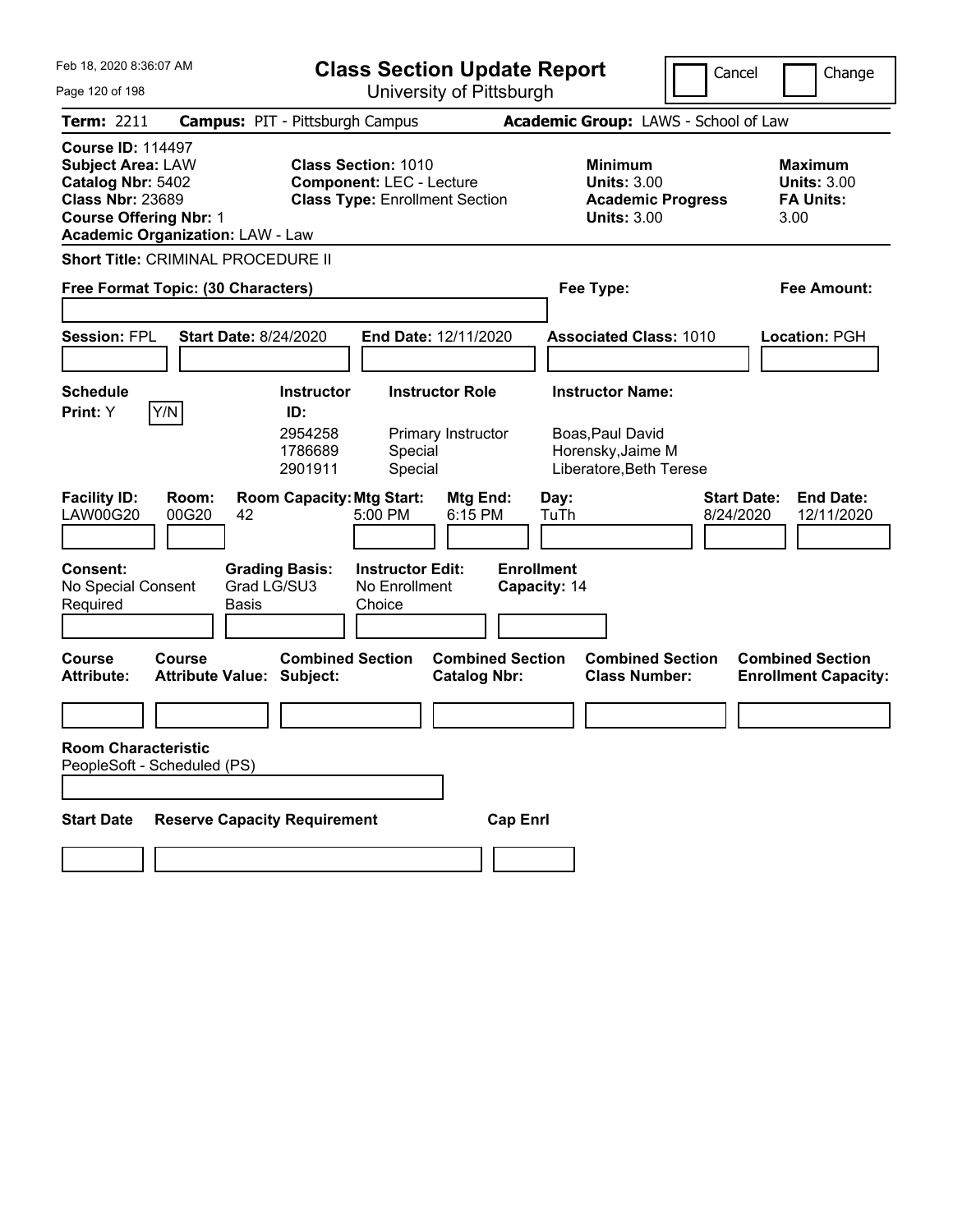| Feb 18, 2020 8:36:07 AM                                                                                                                                                          |                                                                                                     | <b>Class Section Update Report</b>                                                                       |                                                                                                        |                                                                     |                                   |                                      |                                                                                                                 |  | Cancel                          |      | Change                                                   |  |  |
|----------------------------------------------------------------------------------------------------------------------------------------------------------------------------------|-----------------------------------------------------------------------------------------------------|----------------------------------------------------------------------------------------------------------|--------------------------------------------------------------------------------------------------------|---------------------------------------------------------------------|-----------------------------------|--------------------------------------|-----------------------------------------------------------------------------------------------------------------|--|---------------------------------|------|----------------------------------------------------------|--|--|
| Page 121 of 198                                                                                                                                                                  |                                                                                                     |                                                                                                          | University of Pittsburgh                                                                               |                                                                     |                                   |                                      |                                                                                                                 |  |                                 |      |                                                          |  |  |
| <b>Term: 2211</b>                                                                                                                                                                | <b>Campus: PIT - Pittsburgh Campus</b>                                                              |                                                                                                          |                                                                                                        |                                                                     |                                   | Academic Group: LAWS - School of Law |                                                                                                                 |  |                                 |      |                                                          |  |  |
| <b>Course ID: 114502</b><br><b>Subject Area: LAW</b><br>Catalog Nbr: 5407<br><b>Class Nbr: 13378</b><br><b>Course Offering Nbr: 1</b><br><b>Academic Organization: LAW - Law</b> |                                                                                                     |                                                                                                          | <b>Class Section: 1030</b><br><b>Component: LEC - Lecture</b><br><b>Class Type: Enrollment Section</b> |                                                                     |                                   |                                      | <b>Minimum</b><br><b>Units: 2.00</b><br><b>Academic Progress</b><br><b>Units: 2.00</b>                          |  |                                 | 2.00 | <b>Maximum</b><br><b>Units: 2.00</b><br><b>FA Units:</b> |  |  |
| <b>Short Title: TRIAL ADVOCACY</b>                                                                                                                                               |                                                                                                     |                                                                                                          |                                                                                                        |                                                                     |                                   |                                      |                                                                                                                 |  |                                 |      |                                                          |  |  |
| Free Format Topic: (30 Characters)                                                                                                                                               |                                                                                                     |                                                                                                          |                                                                                                        |                                                                     |                                   | Fee Type:                            |                                                                                                                 |  |                                 |      | Fee Amount:                                              |  |  |
|                                                                                                                                                                                  |                                                                                                     |                                                                                                          |                                                                                                        |                                                                     |                                   |                                      |                                                                                                                 |  |                                 |      |                                                          |  |  |
| <b>Session: FPL</b>                                                                                                                                                              | <b>Start Date: 8/24/2020</b>                                                                        |                                                                                                          | End Date: 12/11/2020                                                                                   |                                                                     |                                   |                                      | <b>Associated Class: 1030</b>                                                                                   |  |                                 |      | <b>Location: PGH</b>                                     |  |  |
|                                                                                                                                                                                  |                                                                                                     |                                                                                                          |                                                                                                        |                                                                     |                                   |                                      |                                                                                                                 |  |                                 |      |                                                          |  |  |
| <b>Schedule</b><br>Y/N<br>Print: Y<br><b>Facility ID:</b><br><b>LAWCOURT</b><br>Consent:<br>No Special Consent<br>Required                                                       | Room:<br><b>COURT</b><br>236<br><b>Grading Basis:</b><br>Grad LG/SU3<br><b>Basis</b>                | <b>Instructor</b><br>ID:<br>2903948<br>1786689<br>2901773<br>2901911<br><b>Room Capacity: Mtg Start:</b> | Special<br>Special<br>Special<br>4:30 PM<br><b>Instructor Edit:</b><br>No Enrollment<br>Choice         | <b>Instructor Role</b><br>Primary Instructor<br>Mtg End:<br>6:20 PM | <b>Enrollment</b><br>Capacity: 14 | Day:<br>Tu                           | <b>Instructor Name:</b><br>Gismondi, John P<br>Horensky, Jaime M<br>Leroy, Suzanne K<br>Liberatore, Beth Terese |  | <b>Start Date:</b><br>8/24/2020 |      | <b>End Date:</b><br>12/11/2020                           |  |  |
| Course<br><b>Attribute:</b>                                                                                                                                                      | Course<br><b>Attribute Value: Subject:</b>                                                          | <b>Combined Section</b>                                                                                  |                                                                                                        | <b>Combined Section</b><br><b>Catalog Nbr:</b>                      |                                   |                                      | <b>Combined Section</b><br><b>Class Number:</b>                                                                 |  |                                 |      | <b>Combined Section</b><br><b>Enrollment Capacity:</b>   |  |  |
|                                                                                                                                                                                  |                                                                                                     |                                                                                                          |                                                                                                        |                                                                     |                                   |                                      |                                                                                                                 |  |                                 |      |                                                          |  |  |
| <b>Room Characteristic</b>                                                                                                                                                       |                                                                                                     |                                                                                                          |                                                                                                        |                                                                     |                                   |                                      |                                                                                                                 |  |                                 |      |                                                          |  |  |
|                                                                                                                                                                                  |                                                                                                     |                                                                                                          |                                                                                                        |                                                                     |                                   |                                      |                                                                                                                 |  |                                 |      |                                                          |  |  |
| <b>Start Date</b><br>4/6/2020<br>3/1/2020                                                                                                                                        | <b>Reserve Capacity Requirement</b><br>LAW Professional Year 3 or 4<br>LAW Professional Year 3 or 4 |                                                                                                          |                                                                                                        |                                                                     | <b>Cap Enrl</b>                   | 0<br>14                              |                                                                                                                 |  |                                 |      |                                                          |  |  |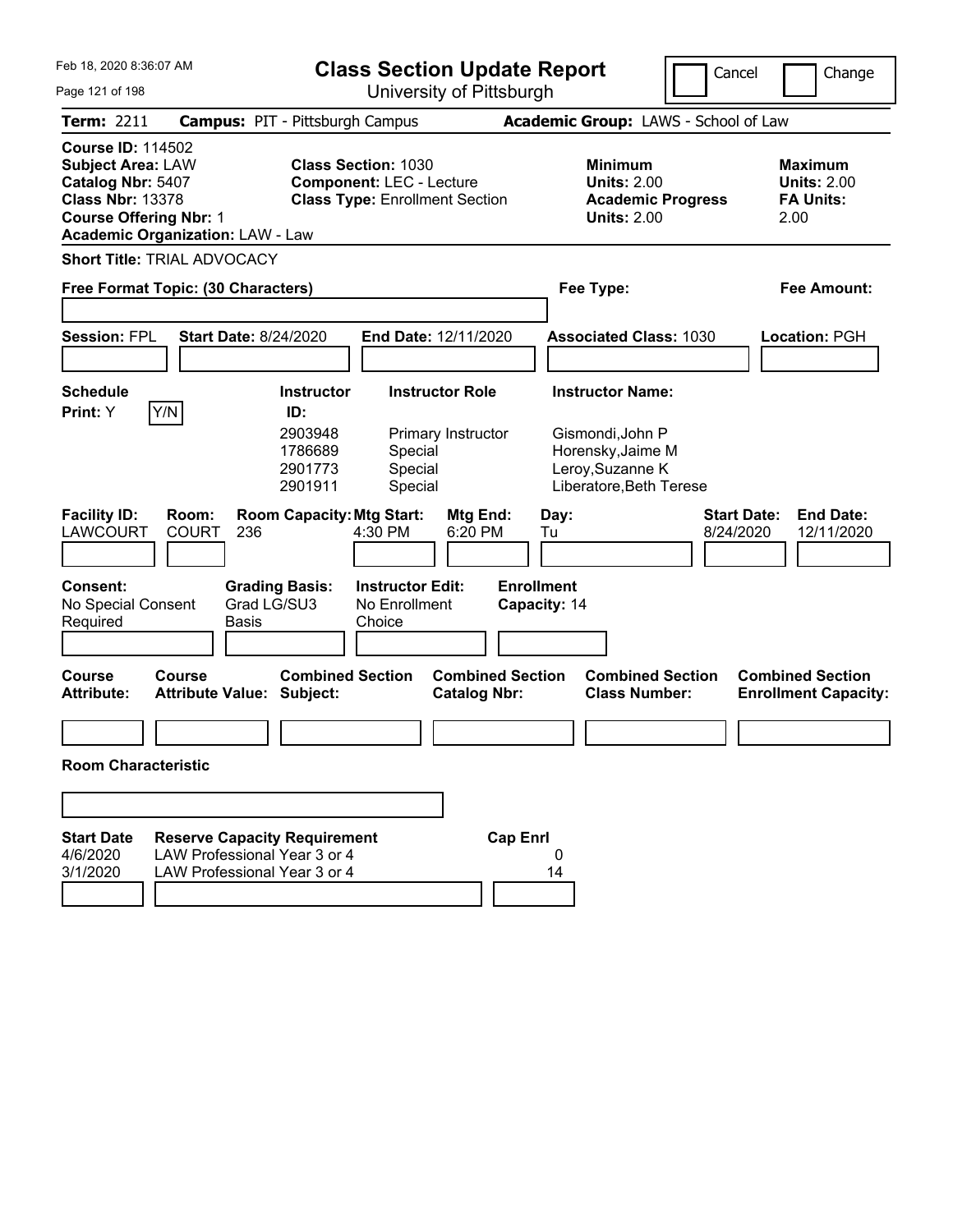| Feb 18, 2020 8:36:07 AM                                                                                                                                                          | <b>Class Section Update Report</b>                                                                  |                                                                      |                                                                                                        |                                                |                                   |                                                                                                                | Cancel |                                 | Change |                                                          |  |  |
|----------------------------------------------------------------------------------------------------------------------------------------------------------------------------------|-----------------------------------------------------------------------------------------------------|----------------------------------------------------------------------|--------------------------------------------------------------------------------------------------------|------------------------------------------------|-----------------------------------|----------------------------------------------------------------------------------------------------------------|--------|---------------------------------|--------|----------------------------------------------------------|--|--|
| Page 122 of 198                                                                                                                                                                  |                                                                                                     |                                                                      |                                                                                                        | University of Pittsburgh                       |                                   |                                                                                                                |        |                                 |        |                                                          |  |  |
| <b>Term: 2211</b>                                                                                                                                                                | <b>Campus: PIT - Pittsburgh Campus</b>                                                              |                                                                      |                                                                                                        |                                                |                                   | Academic Group: LAWS - School of Law                                                                           |        |                                 |        |                                                          |  |  |
| <b>Course ID: 114502</b><br><b>Subject Area: LAW</b><br>Catalog Nbr: 5407<br><b>Class Nbr: 18218</b><br><b>Course Offering Nbr: 1</b><br><b>Academic Organization: LAW - Law</b> |                                                                                                     |                                                                      | <b>Class Section: 1040</b><br><b>Component: LEC - Lecture</b><br><b>Class Type: Enrollment Section</b> |                                                |                                   | <b>Minimum</b><br><b>Units: 2.00</b><br><b>Academic Progress</b><br><b>Units: 2.00</b>                         |        |                                 | 2.00   | <b>Maximum</b><br><b>Units: 2.00</b><br><b>FA Units:</b> |  |  |
| <b>Short Title: TRIAL ADVOCACY</b>                                                                                                                                               |                                                                                                     |                                                                      |                                                                                                        |                                                |                                   |                                                                                                                |        |                                 |        |                                                          |  |  |
| Free Format Topic: (30 Characters)                                                                                                                                               |                                                                                                     |                                                                      |                                                                                                        |                                                |                                   | Fee Type:                                                                                                      |        |                                 |        | <b>Fee Amount:</b>                                       |  |  |
| <b>Session: FPL</b>                                                                                                                                                              | <b>Start Date: 8/24/2020</b>                                                                        |                                                                      |                                                                                                        | End Date: 12/11/2020                           |                                   | <b>Associated Class: 1040</b>                                                                                  |        |                                 |        | Location: PGH                                            |  |  |
| <b>Schedule</b><br>Y/N<br>Print: Y                                                                                                                                               |                                                                                                     | <b>Instructor</b><br>ID:<br>1786689<br>1027761<br>2901773<br>2901911 | Special<br>Special<br>Special                                                                          | <b>Instructor Role</b><br>Primary Instructor   |                                   | <b>Instructor Name:</b><br>Horensky, Jaime M<br>Lazzara, Beth A<br>Leroy, Suzanne K<br>Liberatore, Beth Terese |        |                                 |        |                                                          |  |  |
| <b>Facility ID:</b><br><b>TBATBA</b>                                                                                                                                             | Room:<br>TBA<br>0                                                                                   | <b>Room Capacity: Mtg Start:</b>                                     | 4:30 PM                                                                                                | Mtg End:<br>6:20 PM                            | Day:<br>We                        |                                                                                                                |        | <b>Start Date:</b><br>8/24/2020 |        | <b>End Date:</b><br>12/11/2020                           |  |  |
| <b>Consent:</b><br>No Special Consent<br>Required                                                                                                                                | <b>Grading Basis:</b><br>Grad LG/SU3<br><b>Basis</b>                                                |                                                                      | <b>Instructor Edit:</b><br>No Enrollment<br>Choice                                                     |                                                | <b>Enrollment</b><br>Capacity: 14 |                                                                                                                |        |                                 |        |                                                          |  |  |
| <b>Course</b><br><b>Attribute:</b>                                                                                                                                               | Course<br><b>Attribute Value: Subject:</b>                                                          | <b>Combined Section</b>                                              |                                                                                                        | <b>Combined Section</b><br><b>Catalog Nbr:</b> |                                   | <b>Combined Section</b><br><b>Class Number:</b>                                                                |        |                                 |        | <b>Combined Section</b><br><b>Enrollment Capacity:</b>   |  |  |
|                                                                                                                                                                                  |                                                                                                     |                                                                      |                                                                                                        |                                                |                                   |                                                                                                                |        |                                 |        |                                                          |  |  |
| <b>Room Characteristic</b>                                                                                                                                                       |                                                                                                     |                                                                      |                                                                                                        |                                                |                                   |                                                                                                                |        |                                 |        |                                                          |  |  |
|                                                                                                                                                                                  |                                                                                                     |                                                                      |                                                                                                        |                                                |                                   |                                                                                                                |        |                                 |        |                                                          |  |  |
|                                                                                                                                                                                  |                                                                                                     |                                                                      |                                                                                                        |                                                |                                   |                                                                                                                |        |                                 |        |                                                          |  |  |
| <b>Start Date</b><br>4/6/2020<br>3/1/2020                                                                                                                                        | <b>Reserve Capacity Requirement</b><br>LAW Professional Year 3 or 4<br>LAW Professional Year 3 or 4 |                                                                      |                                                                                                        |                                                | <b>Cap Enrl</b><br>0<br>14        |                                                                                                                |        |                                 |        |                                                          |  |  |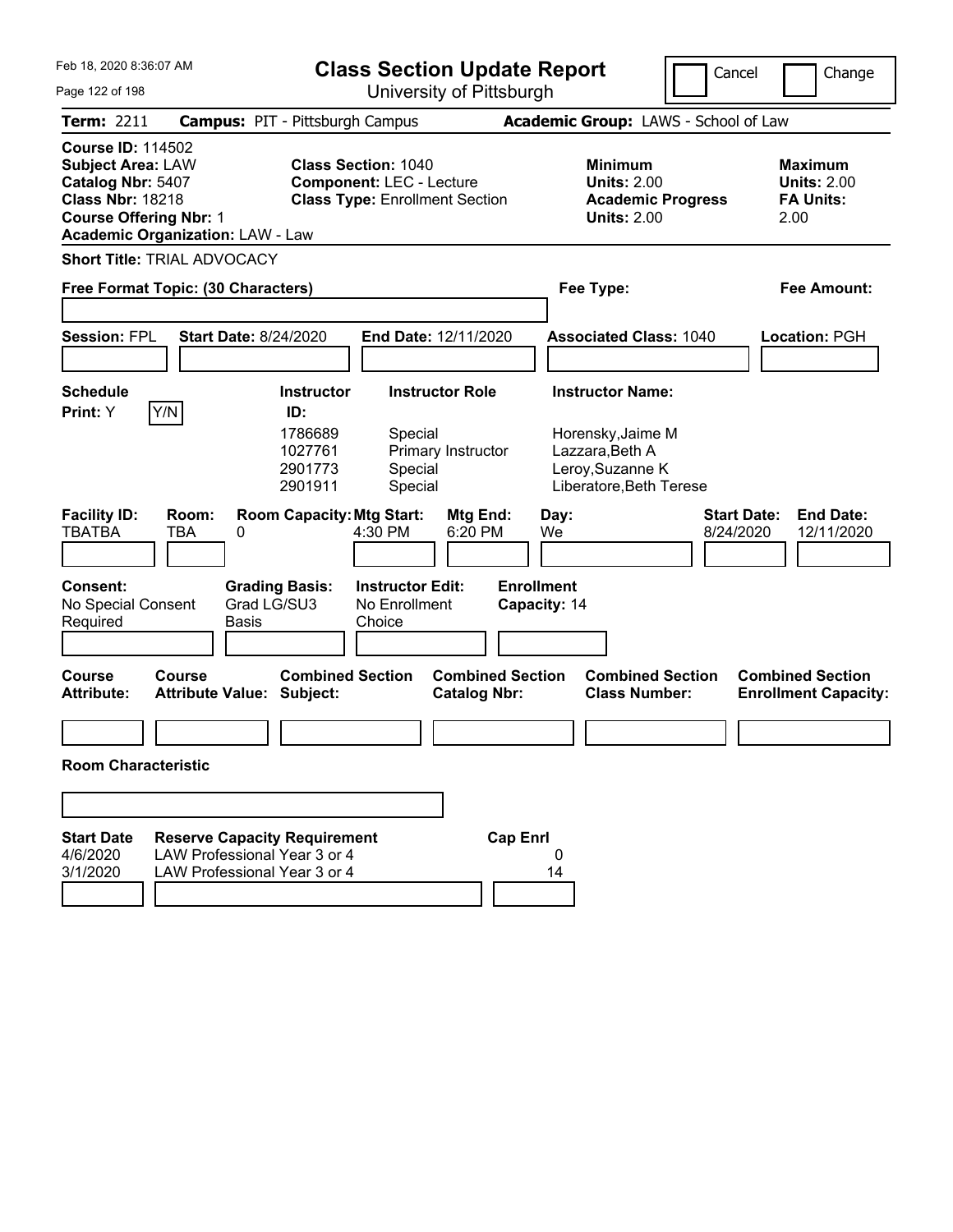| Feb 18, 2020 8:36:07 AM                                                                                                                                                          | <b>Class Section Update Report</b>                                                                                                                     |                                                                                        | Cancel<br>Change                                                  |  |  |  |  |  |  |
|----------------------------------------------------------------------------------------------------------------------------------------------------------------------------------|--------------------------------------------------------------------------------------------------------------------------------------------------------|----------------------------------------------------------------------------------------|-------------------------------------------------------------------|--|--|--|--|--|--|
| Page 123 of 198                                                                                                                                                                  | University of Pittsburgh                                                                                                                               |                                                                                        |                                                                   |  |  |  |  |  |  |
| <b>Term: 2211</b>                                                                                                                                                                | <b>Campus: PIT - Pittsburgh Campus</b>                                                                                                                 | Academic Group: LAWS - School of Law                                                   |                                                                   |  |  |  |  |  |  |
| <b>Course ID: 114513</b><br><b>Subject Area: LAW</b><br>Catalog Nbr: 5418<br><b>Class Nbr: 24512</b><br><b>Course Offering Nbr: 1</b><br><b>Academic Organization: LAW - Law</b> | <b>Class Section: 1010</b><br><b>Component: LEC - Lecture</b><br><b>Class Type: Enrollment Section</b>                                                 | <b>Minimum</b><br><b>Units: 2.00</b><br><b>Academic Progress</b><br><b>Units: 2.00</b> | <b>Maximum</b><br><b>Units: 2.00</b><br><b>FA Units:</b><br>2.00  |  |  |  |  |  |  |
| <b>Short Title: IMMIGRATION LAW</b>                                                                                                                                              |                                                                                                                                                        |                                                                                        |                                                                   |  |  |  |  |  |  |
| Free Format Topic: (30 Characters)                                                                                                                                               |                                                                                                                                                        | Fee Type:                                                                              | <b>Fee Amount:</b>                                                |  |  |  |  |  |  |
| <b>Session: FPL</b><br><b>Start Date: 8/24/2020</b>                                                                                                                              | End Date: 12/11/2020                                                                                                                                   | <b>Associated Class: 1010</b>                                                          | Location: PGH                                                     |  |  |  |  |  |  |
| <b>Schedule</b>                                                                                                                                                                  | <b>Instructor Role</b><br><b>Instructor</b>                                                                                                            | <b>Instructor Name:</b>                                                                |                                                                   |  |  |  |  |  |  |
| Y/N<br>Print: Y<br><b>Facility ID:</b><br>Room:<br>LAW00111<br>00111<br>88                                                                                                       | ID:<br>1786689<br>Special<br>2903340<br>Primary Instructor<br>2901911<br>Special<br><b>Room Capacity: Mtg Start:</b><br>Mtg End:<br>4:30 PM<br>6:20 PM | Horensky, Jaime M<br>Lebowitz, Lawrence M<br>Liberatore, Beth Terese<br>Day:<br>Tu     | <b>Start Date:</b><br><b>End Date:</b><br>8/24/2020<br>12/11/2020 |  |  |  |  |  |  |
| <b>Consent:</b><br>No Special Consent<br>Required<br>Basis                                                                                                                       | <b>Instructor Edit:</b><br><b>Grading Basis:</b><br>Grad LG/SU3<br>No Enrollment<br>Choice                                                             | <b>Enrollment</b><br>Capacity: 27                                                      |                                                                   |  |  |  |  |  |  |
| <b>Course</b><br>Course<br><b>Attribute:</b><br><b>Attribute Value: Subject:</b><br><b>UCIS</b><br><b>GLBST</b>                                                                  | <b>Combined Section</b><br><b>Combined Section</b><br><b>Catalog Nbr:</b>                                                                              | <b>Combined Section</b><br><b>Class Number:</b>                                        | <b>Combined Section</b><br><b>Enrollment Capacity:</b>            |  |  |  |  |  |  |
|                                                                                                                                                                                  |                                                                                                                                                        |                                                                                        |                                                                   |  |  |  |  |  |  |
| <b>Room Characteristic</b><br>PeopleSoft - Scheduled (PS)                                                                                                                        |                                                                                                                                                        |                                                                                        |                                                                   |  |  |  |  |  |  |
|                                                                                                                                                                                  |                                                                                                                                                        |                                                                                        |                                                                   |  |  |  |  |  |  |
| <b>Start Date</b><br>LAW Professional Year 3 or 4<br>4/6/2020<br>3/1/2020<br>LAW Professional Year 3 or 4                                                                        | <b>Reserve Capacity Requirement</b>                                                                                                                    | <b>Cap Enrl</b><br>0<br>27                                                             |                                                                   |  |  |  |  |  |  |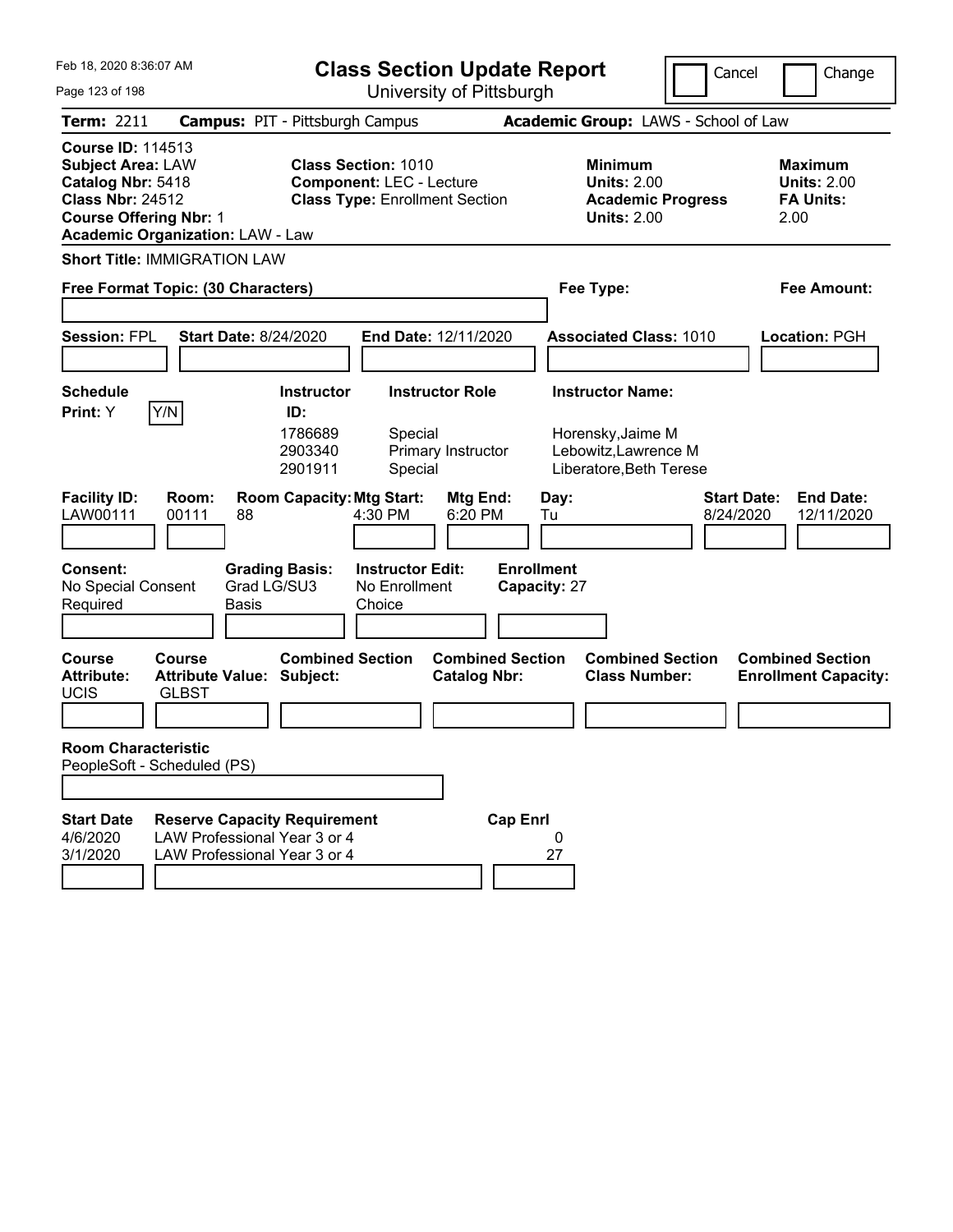| Feb 18, 2020 8:36:07 AM                                                                                                                                                          |                                                                                                                                    | <b>Class Section Update Report</b><br>Cancel<br>Change    |                                                                                                        |                                                |                                      |                                                                                               |  |                                                                   |  |  |  |  |
|----------------------------------------------------------------------------------------------------------------------------------------------------------------------------------|------------------------------------------------------------------------------------------------------------------------------------|-----------------------------------------------------------|--------------------------------------------------------------------------------------------------------|------------------------------------------------|--------------------------------------|-----------------------------------------------------------------------------------------------|--|-------------------------------------------------------------------|--|--|--|--|
| University of Pittsburgh<br>Page 124 of 198                                                                                                                                      |                                                                                                                                    |                                                           |                                                                                                        |                                                |                                      |                                                                                               |  |                                                                   |  |  |  |  |
| <b>Term: 2211</b>                                                                                                                                                                |                                                                                                                                    | <b>Campus: PIT - Pittsburgh Campus</b>                    |                                                                                                        |                                                | Academic Group: LAWS - School of Law |                                                                                               |  |                                                                   |  |  |  |  |
| <b>Course ID: 114517</b><br><b>Subject Area: LAW</b><br>Catalog Nbr: 5422<br><b>Class Nbr: 17766</b><br><b>Course Offering Nbr: 1</b><br><b>Academic Organization: LAW - Law</b> |                                                                                                                                    |                                                           | <b>Class Section: 1050</b><br><b>Component: LEC - Lecture</b><br><b>Class Type: Enrollment Section</b> |                                                |                                      | <b>Minimum</b><br><b>Units: 3.00</b><br><b>Academic Progress</b><br><b>Units: 3.00</b>        |  | <b>Maximum</b><br><b>Units: 3.00</b><br><b>FA Units:</b><br>3.00  |  |  |  |  |
| <b>Short Title: ALTERNATIVE DISPUTE RESOLUTION</b>                                                                                                                               |                                                                                                                                    |                                                           |                                                                                                        |                                                |                                      |                                                                                               |  |                                                                   |  |  |  |  |
| Free Format Topic: (30 Characters)                                                                                                                                               |                                                                                                                                    |                                                           |                                                                                                        | Fee Type:                                      | <b>Fee Amount:</b>                   |                                                                                               |  |                                                                   |  |  |  |  |
| <b>Session: FPL</b>                                                                                                                                                              | <b>Start Date: 8/24/2020</b>                                                                                                       |                                                           | End Date: 12/11/2020                                                                                   |                                                |                                      | <b>Associated Class: 1050</b>                                                                 |  | Location: PGH                                                     |  |  |  |  |
| <b>Schedule</b><br>Y/N<br>Print: Y                                                                                                                                               |                                                                                                                                    | <b>Instructor</b><br>ID:<br>1786689<br>2901911<br>2938997 | <b>Instructor Role</b><br>Special<br>Special                                                           | Primary Instructor                             |                                      | <b>Instructor Name:</b><br>Horensky, Jaime M<br>Liberatore, Beth Terese<br>Teeter, Judith Ann |  |                                                                   |  |  |  |  |
| <b>Facility ID:</b><br><b>LAW00G20</b><br><b>Consent:</b>                                                                                                                        | Room:<br>00G20<br>42                                                                                                               | <b>Room Capacity: Mtg Start:</b><br><b>Grading Basis:</b> | 2:00 PM<br><b>Instructor Edit:</b>                                                                     | Mtg End:<br>3:15 PM                            | Day:<br>MoWe<br><b>Enrollment</b>    |                                                                                               |  | <b>Start Date:</b><br><b>End Date:</b><br>8/24/2020<br>12/11/2020 |  |  |  |  |
| No Special Consent<br>Required                                                                                                                                                   | <b>Basis</b>                                                                                                                       | Grad LG/SU3                                               | No Enrollment<br>Choice                                                                                |                                                | Capacity: 22                         |                                                                                               |  |                                                                   |  |  |  |  |
| <b>Course</b><br><b>Attribute:</b>                                                                                                                                               | <b>Course</b><br><b>Attribute Value: Subject:</b>                                                                                  | <b>Combined Section</b>                                   |                                                                                                        | <b>Combined Section</b><br><b>Catalog Nbr:</b> |                                      | <b>Combined Section</b><br><b>Class Number:</b>                                               |  | <b>Combined Section</b><br><b>Enrollment Capacity:</b>            |  |  |  |  |
|                                                                                                                                                                                  |                                                                                                                                    |                                                           |                                                                                                        |                                                |                                      |                                                                                               |  |                                                                   |  |  |  |  |
| <b>Room Characteristic</b><br>PeopleSoft - Scheduled (PS)                                                                                                                        |                                                                                                                                    |                                                           |                                                                                                        |                                                |                                      |                                                                                               |  |                                                                   |  |  |  |  |
| <b>Start Date</b><br>4/6/2020<br>3/1/2020<br>3/1/2020                                                                                                                            | <b>Reserve Capacity Requirement</b><br>LAW Professional Year 3 or 4<br>LAW Professional Year 3 or 4<br>Internatl & Comparative Law |                                                           |                                                                                                        | <b>Cap Enrl</b>                                | 0<br>15<br>3                         |                                                                                               |  |                                                                   |  |  |  |  |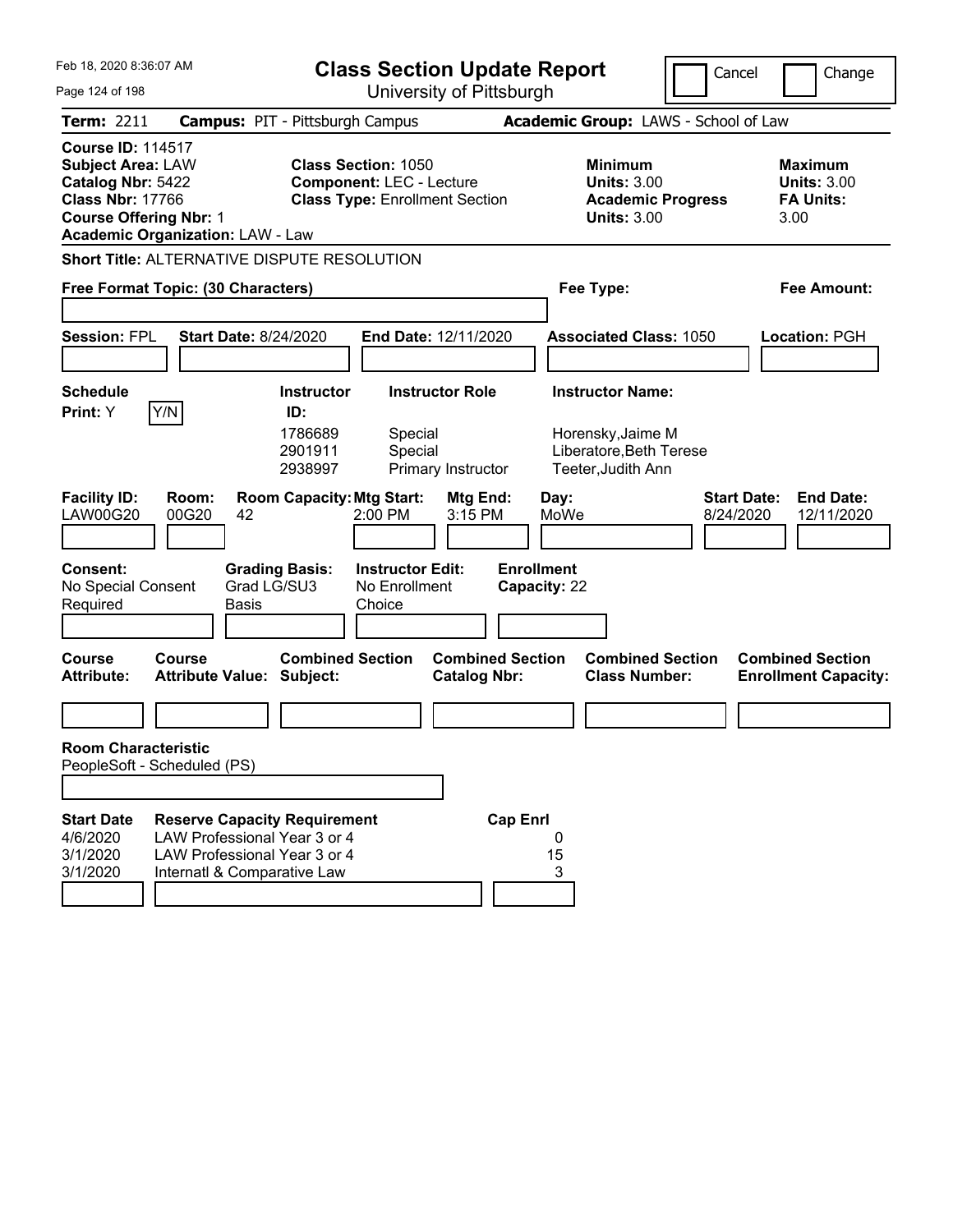| Feb 18, 2020 8:36:07 AM                                                                                                                                                          |                                                                                                     | <b>Class Section Update Report</b>                                   |                                                                                                         |                                                                    |                                  |            | Cancel                                                                                                             | Change                          |                                                                  |
|----------------------------------------------------------------------------------------------------------------------------------------------------------------------------------|-----------------------------------------------------------------------------------------------------|----------------------------------------------------------------------|---------------------------------------------------------------------------------------------------------|--------------------------------------------------------------------|----------------------------------|------------|--------------------------------------------------------------------------------------------------------------------|---------------------------------|------------------------------------------------------------------|
| Page 125 of 198                                                                                                                                                                  |                                                                                                     |                                                                      |                                                                                                         | University of Pittsburgh                                           |                                  |            |                                                                                                                    |                                 |                                                                  |
| <b>Term: 2211</b>                                                                                                                                                                | <b>Campus: PIT - Pittsburgh Campus</b>                                                              |                                                                      |                                                                                                         |                                                                    |                                  |            | Academic Group: LAWS - School of Law                                                                               |                                 |                                                                  |
| <b>Course ID: 114520</b><br><b>Subject Area: LAW</b><br>Catalog Nbr: 5425<br><b>Class Nbr: 13379</b><br><b>Course Offering Nbr: 1</b><br><b>Academic Organization: LAW - Law</b> |                                                                                                     |                                                                      | <b>Class Section: 1010</b><br><b>Component: CLN - Clinical</b><br><b>Class Type: Enrollment Section</b> |                                                                    |                                  |            | <b>Minimum</b><br><b>Units: 3.00</b><br><b>Academic Progress</b><br><b>Units: 3.00</b>                             |                                 | <b>Maximum</b><br><b>Units: 3.00</b><br><b>FA Units:</b><br>3.00 |
| Short Title: LOW-INCOME TAX CLINIC                                                                                                                                               |                                                                                                     |                                                                      |                                                                                                         |                                                                    |                                  |            |                                                                                                                    |                                 |                                                                  |
| Free Format Topic: (30 Characters)                                                                                                                                               |                                                                                                     |                                                                      |                                                                                                         |                                                                    |                                  |            | Fee Type:                                                                                                          |                                 | <b>Fee Amount:</b>                                               |
| <b>Session: FPL</b>                                                                                                                                                              | <b>Start Date: 8/24/2020</b>                                                                        |                                                                      | End Date: 12/11/2020                                                                                    |                                                                    |                                  |            | <b>Associated Class: 1010</b>                                                                                      |                                 | <b>Location: PGH</b>                                             |
| <b>Schedule</b><br>Y/N<br>Print: Y                                                                                                                                               |                                                                                                     | <b>Instructor</b><br>ID:<br>1786689<br>2901636<br>2901911<br>2945549 | Special<br>Special                                                                                      | <b>Instructor Role</b><br>Primary Instructor<br>Primary Instructor |                                  |            | <b>Instructor Name:</b><br>Horensky, Jaime M<br>Infanti, Anthony C.<br>Liberatore, Beth Terese<br>Stewart, Alice L |                                 |                                                                  |
| <b>Facility ID:</b><br>LAW00118<br><b>Consent:</b><br>No Special Consent<br>Required                                                                                             | Room:<br>00118<br>20<br>Grad LG/SU3<br><b>Basis</b>                                                 | <b>Room Capacity: Mtg Start:</b><br><b>Grading Basis:</b>            | 11:30 AM<br><b>Instructor Edit:</b><br>No Enrollment<br>Choice                                          | Mtg End:<br>12:20 PM                                               | <b>Enrollment</b><br>Capacity: 8 | Day:<br>We |                                                                                                                    | <b>Start Date:</b><br>8/24/2020 | <b>End Date:</b><br>12/11/2020                                   |
| Course<br><b>Attribute:</b>                                                                                                                                                      | Course<br>Attribute Value: Subject:                                                                 | <b>Combined Section</b>                                              |                                                                                                         | <b>Combined Section</b><br><b>Catalog Nbr:</b>                     |                                  |            | <b>Combined Section</b><br><b>Class Number:</b>                                                                    |                                 | <b>Combined Section</b><br><b>Enrollment Capacity:</b>           |
|                                                                                                                                                                                  |                                                                                                     |                                                                      |                                                                                                         |                                                                    |                                  |            |                                                                                                                    |                                 |                                                                  |
| <b>Room Characteristic</b><br>PeopleSoft - Scheduled (PS)                                                                                                                        |                                                                                                     |                                                                      |                                                                                                         |                                                                    |                                  |            |                                                                                                                    |                                 |                                                                  |
|                                                                                                                                                                                  |                                                                                                     |                                                                      |                                                                                                         |                                                                    |                                  |            |                                                                                                                    |                                 |                                                                  |
| <b>Start Date</b><br>4/6/2020<br>3/1/2020                                                                                                                                        | <b>Reserve Capacity Requirement</b><br>LAW Professional Year 3 or 4<br>LAW Professional Year 3 or 4 |                                                                      |                                                                                                         |                                                                    | <b>Cap Enrl</b>                  | 8          |                                                                                                                    |                                 |                                                                  |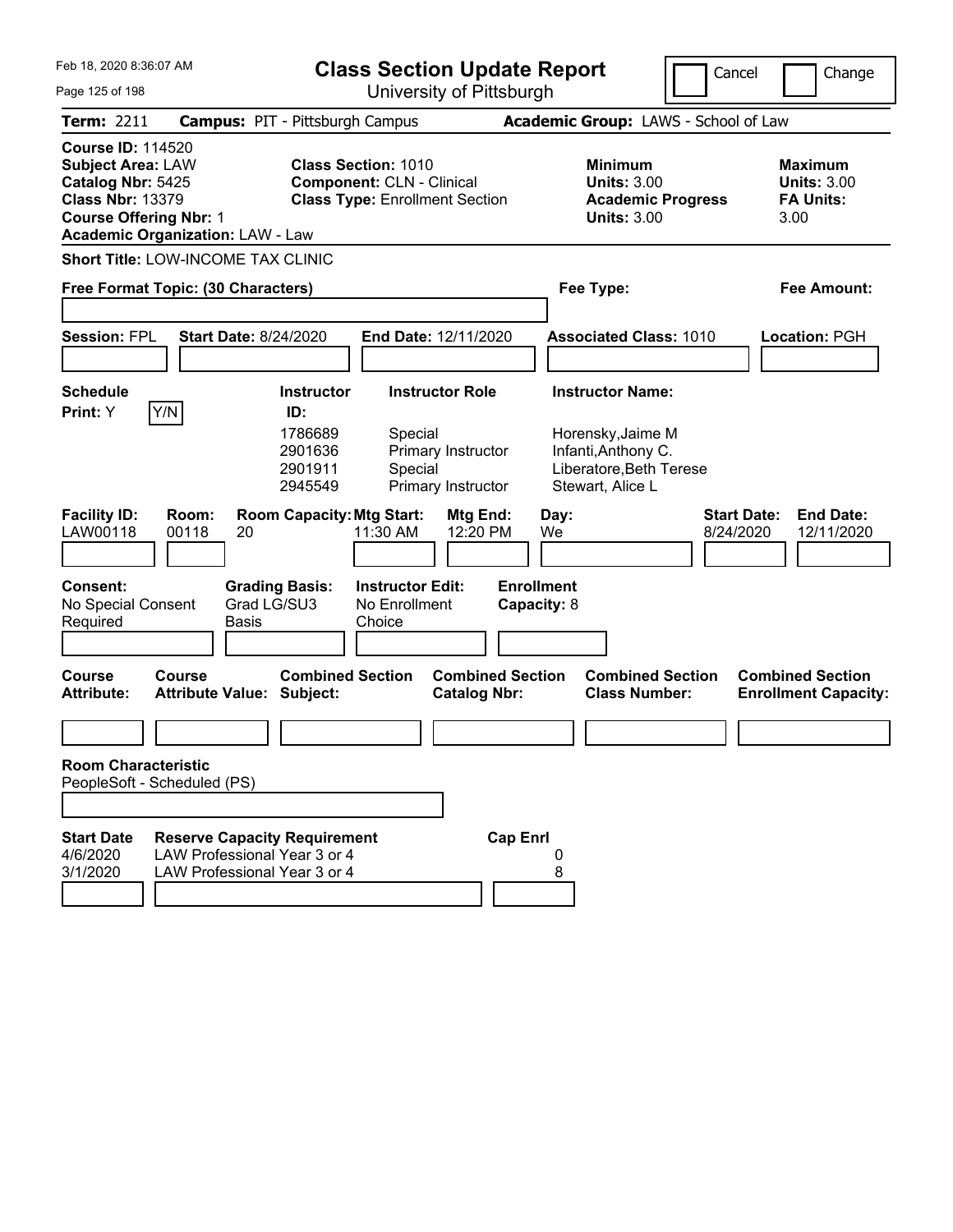| Feb 18, 2020 8:36:07 AM                                                                                                                                                          | <b>Class Section Update Report</b>            |                                      |                                                                                                          |                        |                                  |      |                                                            | Cancel                                          |                                 | Change                                                           |                                                        |
|----------------------------------------------------------------------------------------------------------------------------------------------------------------------------------|-----------------------------------------------|--------------------------------------|----------------------------------------------------------------------------------------------------------|------------------------|----------------------------------|------|------------------------------------------------------------|-------------------------------------------------|---------------------------------|------------------------------------------------------------------|--------------------------------------------------------|
| Page 126 of 198                                                                                                                                                                  |                                               |                                      | University of Pittsburgh                                                                                 |                        |                                  |      |                                                            |                                                 |                                 |                                                                  |                                                        |
| <b>Term: 2211</b>                                                                                                                                                                | <b>Campus: PIT - Pittsburgh Campus</b>        |                                      |                                                                                                          |                        |                                  |      |                                                            | Academic Group: LAWS - School of Law            |                                 |                                                                  |                                                        |
| <b>Course ID: 114524</b><br><b>Subject Area: LAW</b><br>Catalog Nbr: 5429<br><b>Class Nbr: 26808</b><br><b>Course Offering Nbr: 1</b><br><b>Academic Organization: LAW - Law</b> |                                               |                                      | <b>Class Section: 1010</b><br><b>Component: PRA - Practicum</b><br><b>Class Type: Enrollment Section</b> |                        |                                  |      | <b>Minimum</b><br><b>Units: 2.00</b><br><b>Units: 2.00</b> | <b>Academic Progress</b>                        |                                 | <b>Maximum</b><br><b>Units: 2.00</b><br><b>FA Units:</b><br>2.00 |                                                        |
| <b>Short Title: LAWYERING PROCESS CLINIC</b>                                                                                                                                     |                                               |                                      |                                                                                                          |                        |                                  |      |                                                            |                                                 |                                 |                                                                  |                                                        |
| Free Format Topic: (30 Characters)                                                                                                                                               |                                               |                                      |                                                                                                          |                        |                                  |      | Fee Type:                                                  |                                                 |                                 |                                                                  | <b>Fee Amount:</b>                                     |
|                                                                                                                                                                                  |                                               |                                      |                                                                                                          |                        |                                  |      |                                                            |                                                 |                                 |                                                                  |                                                        |
| <b>Session: FPL</b>                                                                                                                                                              | <b>Start Date: 8/24/2020</b>                  |                                      | End Date: 12/11/2020                                                                                     |                        |                                  |      |                                                            | <b>Associated Class: 1010</b>                   |                                 |                                                                  | Location: PGH                                          |
|                                                                                                                                                                                  |                                               |                                      |                                                                                                          |                        |                                  |      |                                                            |                                                 |                                 |                                                                  |                                                        |
| <b>Schedule</b>                                                                                                                                                                  |                                               | <b>Instructor</b>                    |                                                                                                          | <b>Instructor Role</b> |                                  |      | <b>Instructor Name:</b>                                    |                                                 |                                 |                                                                  |                                                        |
| Y/N<br><b>Print:</b> Y                                                                                                                                                           |                                               | ID:<br>1786689<br>2901911<br>2959633 | Special<br>Special                                                                                       | Primary Instructor     |                                  |      | Horensky, Jaime M<br>Nestler, G Clayton                    | Liberatore, Beth Terese                         |                                 |                                                                  |                                                        |
| <b>Facility ID:</b><br><b>TBATBA</b>                                                                                                                                             | Room:<br>TBA<br>0                             | <b>Room Capacity: Mtg Start:</b>     |                                                                                                          | Mtg End:               |                                  | Day: |                                                            |                                                 | <b>Start Date:</b><br>8/24/2020 |                                                                  | <b>End Date:</b><br>12/11/2020                         |
| <b>Consent:</b><br>No Special Consent<br>Required                                                                                                                                | <b>Grading Basis:</b><br>Grad LG/SU3<br>Basis |                                      | <b>Instructor Edit:</b><br>No Enrollment<br>Choice                                                       |                        | <b>Enrollment</b><br>Capacity: 8 |      |                                                            |                                                 |                                 |                                                                  |                                                        |
| <b>Course</b><br><b>Attribute:</b>                                                                                                                                               | Course<br><b>Attribute Value: Subject:</b>    | <b>Combined Section</b>              |                                                                                                          | <b>Catalog Nbr:</b>    | <b>Combined Section</b>          |      |                                                            | <b>Combined Section</b><br><b>Class Number:</b> |                                 |                                                                  | <b>Combined Section</b><br><b>Enrollment Capacity:</b> |
|                                                                                                                                                                                  |                                               |                                      |                                                                                                          |                        |                                  |      |                                                            |                                                 |                                 |                                                                  |                                                        |
| <b>Room Characteristic</b>                                                                                                                                                       |                                               |                                      |                                                                                                          |                        |                                  |      |                                                            |                                                 |                                 |                                                                  |                                                        |
|                                                                                                                                                                                  |                                               |                                      |                                                                                                          |                        |                                  |      |                                                            |                                                 |                                 |                                                                  |                                                        |
| <b>Start Date</b>                                                                                                                                                                | <b>Reserve Capacity Requirement</b>           |                                      |                                                                                                          |                        | <b>Cap Enrl</b>                  |      |                                                            |                                                 |                                 |                                                                  |                                                        |
|                                                                                                                                                                                  |                                               |                                      |                                                                                                          |                        |                                  |      |                                                            |                                                 |                                 |                                                                  |                                                        |
|                                                                                                                                                                                  |                                               |                                      |                                                                                                          |                        |                                  |      |                                                            |                                                 |                                 |                                                                  |                                                        |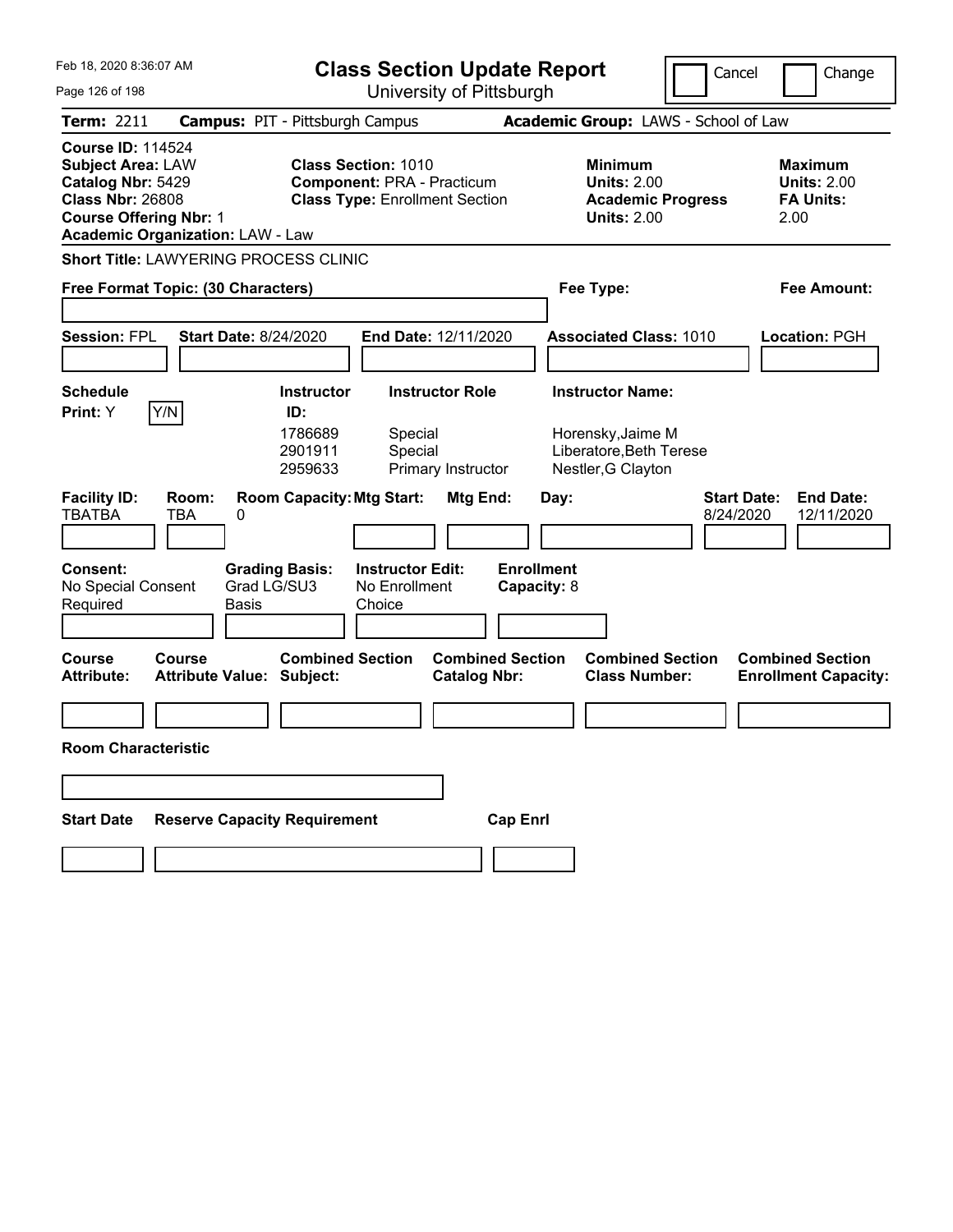| Feb 18, 2020 8:36:07 AM                                                                                                                                                          | <b>Class Section Update Report</b>                                                                                                                     |                                                                                        | Cancel<br>Change                                                  |
|----------------------------------------------------------------------------------------------------------------------------------------------------------------------------------|--------------------------------------------------------------------------------------------------------------------------------------------------------|----------------------------------------------------------------------------------------|-------------------------------------------------------------------|
| Page 127 of 198                                                                                                                                                                  | University of Pittsburgh                                                                                                                               |                                                                                        |                                                                   |
| <b>Term: 2211</b>                                                                                                                                                                | <b>Campus: PIT - Pittsburgh Campus</b>                                                                                                                 | Academic Group: LAWS - School of Law                                                   |                                                                   |
| <b>Course ID: 114552</b><br><b>Subject Area: LAW</b><br>Catalog Nbr: 5460<br><b>Class Nbr: 21819</b><br><b>Course Offering Nbr: 1</b><br><b>Academic Organization: LAW - Law</b> | <b>Class Section: 1060</b><br><b>Component: LEC - Lecture</b><br><b>Class Type: Enrollment Section</b>                                                 | <b>Minimum</b><br><b>Units: 2.00</b><br><b>Academic Progress</b><br><b>Units: 2.00</b> | <b>Maximum</b><br><b>Units: 2.00</b><br><b>FA Units:</b><br>2.00  |
| <b>Short Title: REAL ESTATE TRANSACTIONS</b>                                                                                                                                     |                                                                                                                                                        |                                                                                        |                                                                   |
| Free Format Topic: (30 Characters)                                                                                                                                               |                                                                                                                                                        | Fee Type:                                                                              | Fee Amount:                                                       |
| <b>Session: FPL</b><br><b>Start Date: 8/24/2020</b>                                                                                                                              | <b>End Date: 12/11/2020</b>                                                                                                                            | <b>Associated Class: 1060</b>                                                          | Location: PGH                                                     |
| <b>Schedule</b>                                                                                                                                                                  | <b>Instructor Role</b><br><b>Instructor</b>                                                                                                            | <b>Instructor Name:</b>                                                                |                                                                   |
| Y/N<br>Print: Y<br><b>Facility ID:</b><br>Room:<br>00G13<br>LAW00G13<br>28                                                                                                       | ID:<br>1786689<br>Special<br>2953305<br>Primary Instructor<br>2901911<br>Special<br><b>Room Capacity: Mtg Start:</b><br>Mtg End:<br>3:50 PM<br>2:00 PM | Horensky, Jaime M<br>Kopelman, James Edward<br>Liberatore, Beth Terese<br>Day:<br>Mo   | <b>Start Date:</b><br><b>End Date:</b><br>8/24/2020<br>12/11/2020 |
|                                                                                                                                                                                  |                                                                                                                                                        |                                                                                        |                                                                   |
| <b>Consent:</b><br>Grad LG/SU3<br>No Special Consent<br>Required<br>Basis                                                                                                        | <b>Grading Basis:</b><br><b>Instructor Edit:</b><br>No Enrollment<br>Choice                                                                            | <b>Enrollment</b><br>Capacity: 26                                                      |                                                                   |
| <b>Course</b><br>Course<br><b>Attribute:</b><br><b>Attribute Value: Subject:</b>                                                                                                 | <b>Combined Section</b><br><b>Combined Section</b><br><b>Catalog Nbr:</b>                                                                              | <b>Combined Section</b><br><b>Class Number:</b>                                        | <b>Combined Section</b><br><b>Enrollment Capacity:</b>            |
|                                                                                                                                                                                  |                                                                                                                                                        |                                                                                        |                                                                   |
| <b>Room Characteristic</b><br>PeopleSoft - Scheduled (PS)                                                                                                                        |                                                                                                                                                        |                                                                                        |                                                                   |
|                                                                                                                                                                                  |                                                                                                                                                        |                                                                                        |                                                                   |
| <b>Start Date</b><br><b>Reserve Capacity Requirement</b><br>LAW Professional Year 3 or 4<br>4/6/2020<br>3/1/2020<br>LAW Professional Year 3 or 4                                 | <b>Cap Enrl</b>                                                                                                                                        | 26                                                                                     |                                                                   |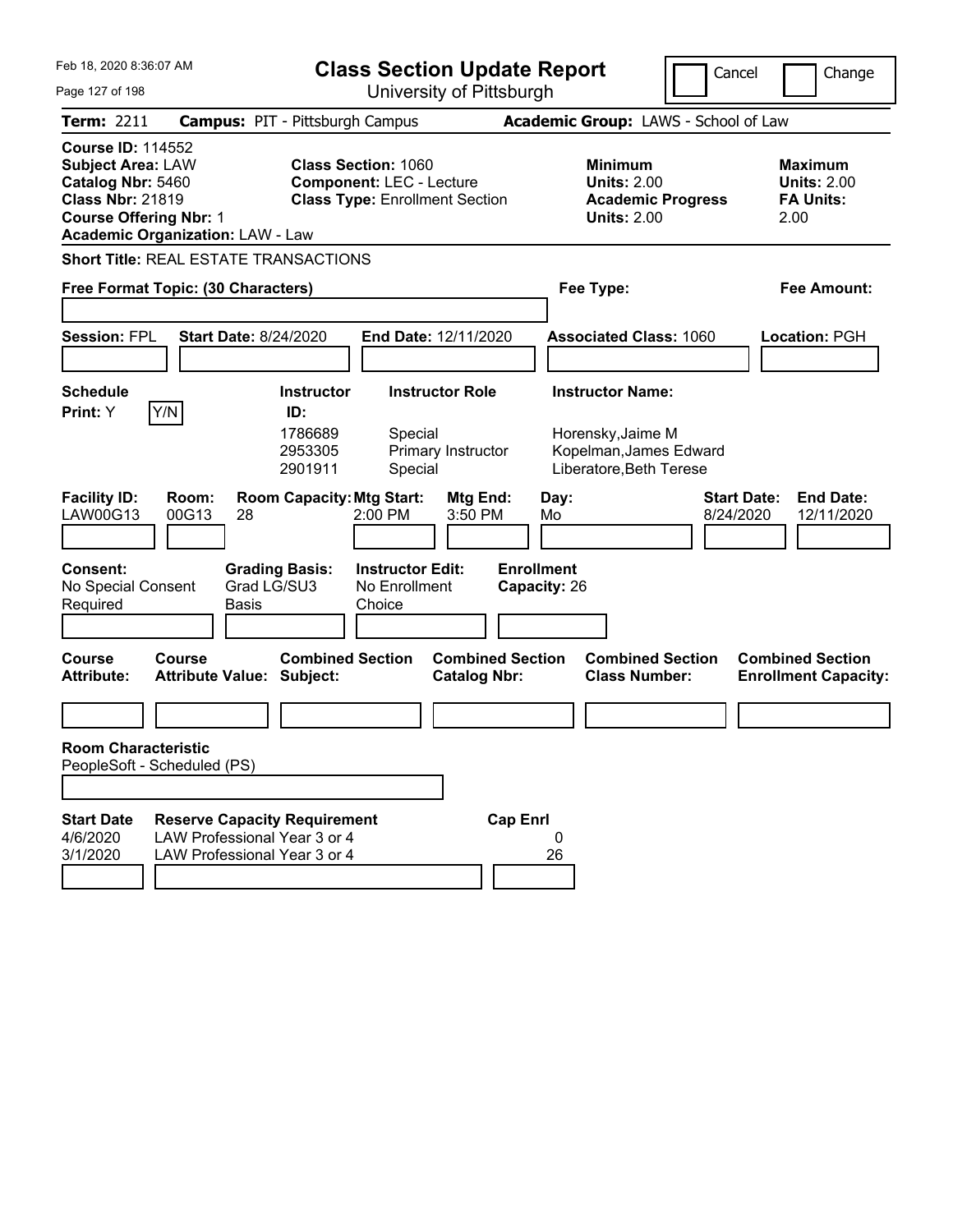| Feb 18, 2020 8:36:07 AM<br>Page 128 of 198                                                                                            |                                                          | <b>Class Section Update Report</b><br>University of Pittsburgh                                         |                                                    |                                                |                                   |      |                                                            |                                                 | Cancel             | Change                                                           |
|---------------------------------------------------------------------------------------------------------------------------------------|----------------------------------------------------------|--------------------------------------------------------------------------------------------------------|----------------------------------------------------|------------------------------------------------|-----------------------------------|------|------------------------------------------------------------|-------------------------------------------------|--------------------|------------------------------------------------------------------|
| <b>Term: 2211</b>                                                                                                                     | <b>Campus: PIT - Pittsburgh Campus</b>                   |                                                                                                        |                                                    |                                                |                                   |      |                                                            | Academic Group: LAWS - School of Law            |                    |                                                                  |
| <b>Course ID: 114567</b><br><b>Subject Area: LAW</b><br>Catalog Nbr: 5475<br><b>Class Nbr: 13347</b><br><b>Course Offering Nbr: 1</b> | <b>Academic Organization: LAW - Law</b>                  | <b>Class Section: 1010</b><br><b>Component: LEC - Lecture</b><br><b>Class Type: Enrollment Section</b> |                                                    |                                                |                                   |      | <b>Minimum</b><br><b>Units: 2.00</b><br><b>Units: 2.00</b> | <b>Academic Progress</b>                        |                    | <b>Maximum</b><br><b>Units: 2.00</b><br><b>FA Units:</b><br>2.00 |
|                                                                                                                                       | Short Title: SPANISH FOR LAWYERS 1                       |                                                                                                        |                                                    |                                                |                                   |      |                                                            |                                                 |                    |                                                                  |
|                                                                                                                                       | Free Format Topic: (30 Characters)                       |                                                                                                        |                                                    |                                                |                                   |      | Fee Type:                                                  |                                                 |                    | Fee Amount:                                                      |
| <b>Session: FPL</b>                                                                                                                   | <b>Start Date: 8/24/2020</b>                             |                                                                                                        | <b>End Date: 12/11/2020</b>                        |                                                |                                   |      |                                                            | <b>Associated Class: 1010</b>                   |                    | Location: PGH                                                    |
| <b>Schedule</b>                                                                                                                       |                                                          | <b>Instructor</b>                                                                                      |                                                    | <b>Instructor Role</b>                         |                                   |      | <b>Instructor Name:</b>                                    |                                                 |                    |                                                                  |
| Print: Y<br><b>Facility ID:</b>                                                                                                       | Y/N<br>Room:                                             | ID:<br>2907610<br>1786689<br>2901911<br><b>Room Capacity: Mtg Start:</b>                               | Special<br>Special                                 | Primary Instructor<br>Mtg End:                 |                                   | Day: | Bozzo, Eduardo H.<br>Horensky, Jaime M                     | Liberatore, Beth Terese                         | <b>Start Date:</b> | <b>End Date:</b>                                                 |
| LAW00G18                                                                                                                              | 00G18<br>28                                              |                                                                                                        | 6:30 PM                                            | 8:20 PM                                        |                                   | We   |                                                            |                                                 | 8/24/2020          | 12/11/2020                                                       |
| Consent:<br>No Special Consent<br>Required                                                                                            | <b>Grading Basis:</b><br>Grad LG/SU3<br>Basis            |                                                                                                        | <b>Instructor Edit:</b><br>No Enrollment<br>Choice |                                                | <b>Enrollment</b><br>Capacity: 14 |      |                                                            |                                                 |                    |                                                                  |
| <b>Course</b><br><b>Attribute:</b><br><b>UCIS</b>                                                                                     | Course<br><b>Attribute Value: Subject:</b><br><b>WES</b> | <b>Combined Section</b>                                                                                |                                                    | <b>Combined Section</b><br><b>Catalog Nbr:</b> |                                   |      |                                                            | <b>Combined Section</b><br><b>Class Number:</b> |                    | <b>Combined Section</b><br><b>Enrollment Capacity:</b>           |
|                                                                                                                                       |                                                          |                                                                                                        |                                                    |                                                |                                   |      |                                                            |                                                 |                    |                                                                  |
| <b>Room Characteristic</b><br>PeopleSoft - Scheduled (PS)                                                                             |                                                          |                                                                                                        |                                                    |                                                |                                   |      |                                                            |                                                 |                    |                                                                  |
|                                                                                                                                       |                                                          |                                                                                                        |                                                    |                                                |                                   |      |                                                            |                                                 |                    |                                                                  |
| <b>Start Date</b>                                                                                                                     | <b>Reserve Capacity Requirement</b>                      |                                                                                                        |                                                    |                                                | <b>Cap Enrl</b>                   |      |                                                            |                                                 |                    |                                                                  |
|                                                                                                                                       |                                                          |                                                                                                        |                                                    |                                                |                                   |      |                                                            |                                                 |                    |                                                                  |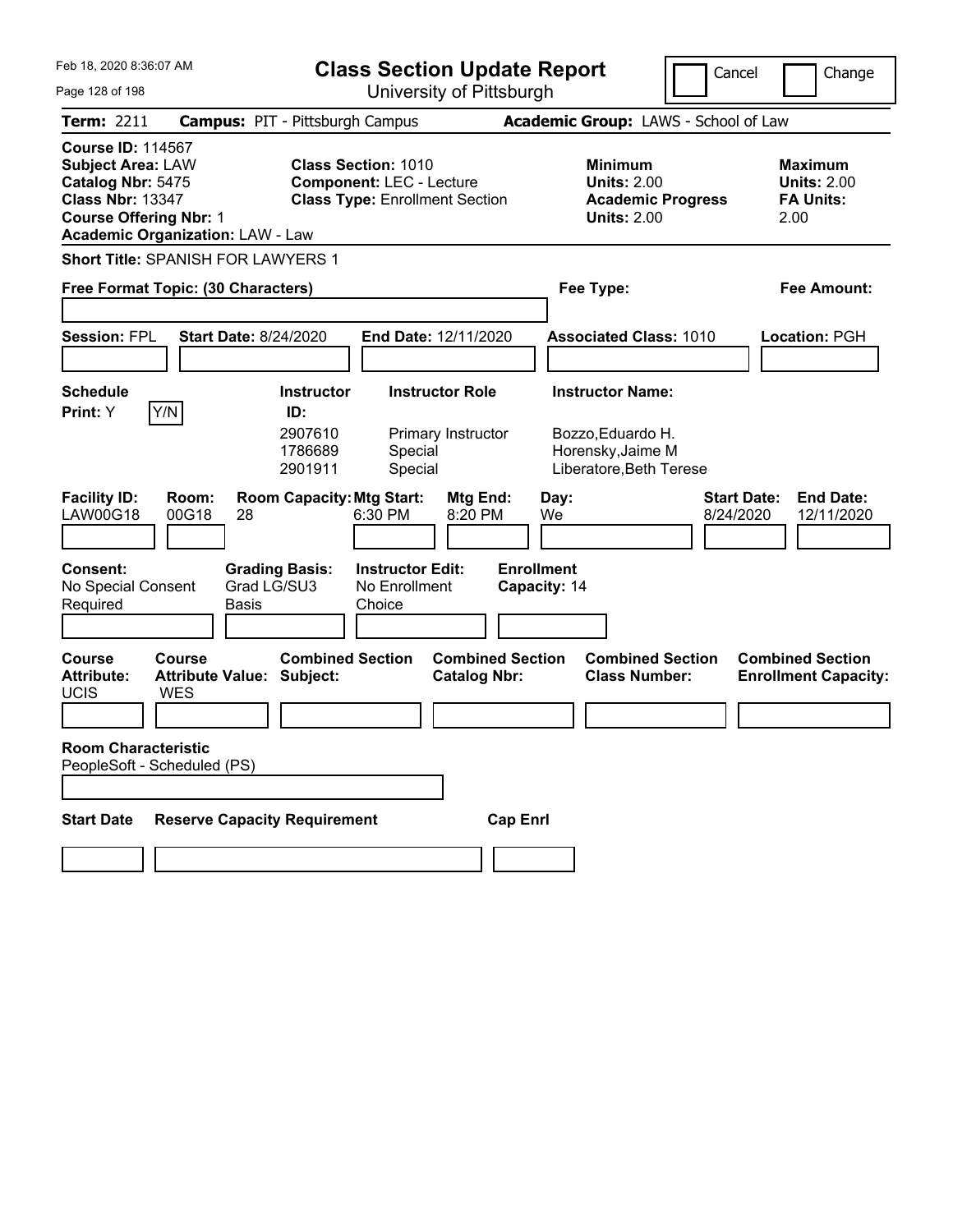| Feb 18, 2020 8:36:07 AM<br>Page 129 of 198                                                                                                                                       | <b>Class Section Update Report</b><br>Cancel<br>Change<br>University of Pittsburgh                                       |                                                                                                |                                                                  |  |  |  |  |  |
|----------------------------------------------------------------------------------------------------------------------------------------------------------------------------------|--------------------------------------------------------------------------------------------------------------------------|------------------------------------------------------------------------------------------------|------------------------------------------------------------------|--|--|--|--|--|
| <b>Term: 2211</b>                                                                                                                                                                | <b>Campus: PIT - Pittsburgh Campus</b>                                                                                   | Academic Group: LAWS - School of Law                                                           |                                                                  |  |  |  |  |  |
| <b>Course ID: 114575</b><br><b>Subject Area: LAW</b><br>Catalog Nbr: 5485<br><b>Class Nbr: 13372</b><br><b>Course Offering Nbr: 1</b><br><b>Academic Organization: LAW - Law</b> | <b>Class Section: 1010</b><br><b>Component: CLN - Clinical</b><br><b>Class Type: Enrollment Section</b>                  | <b>Minimum</b><br><b>Units: 2.00</b><br><b>Academic Progress</b><br><b>Units: 2.00</b>         | <b>Maximum</b><br><b>Units: 2.00</b><br><b>FA Units:</b><br>2.00 |  |  |  |  |  |
| <b>Short Title: CLINIC EXTENSION</b>                                                                                                                                             |                                                                                                                          |                                                                                                |                                                                  |  |  |  |  |  |
| Free Format Topic: (30 Characters)<br><b>ELDER LAW</b>                                                                                                                           |                                                                                                                          | Fee Type:                                                                                      | <b>Fee Amount:</b>                                               |  |  |  |  |  |
| <b>Start Date: 8/24/2020</b><br><b>Session: FPL</b>                                                                                                                              | End Date: 12/11/2020                                                                                                     | <b>Associated Class: 1010</b>                                                                  | <b>Location: PGH</b>                                             |  |  |  |  |  |
| <b>Schedule</b><br>Y/N<br>Print: Y                                                                                                                                               | <b>Instructor Role</b><br>Instructor<br>ID:<br>1786689<br>Special<br>2901911<br>Special<br>2900838<br>Primary Instructor | <b>Instructor Name:</b><br>Horensky, Jaime M<br>Liberatore, Beth Terese<br>Mannix, Martha Mary |                                                                  |  |  |  |  |  |
| <b>Facility ID:</b><br>Room:<br>TBA<br><b>TBATBA</b><br>0                                                                                                                        | <b>Room Capacity: Mtg Start:</b><br>Mtg End:                                                                             | <b>Start Date:</b><br>Day:<br>8/24/2020                                                        | <b>End Date:</b><br>12/11/2020                                   |  |  |  |  |  |
| Consent:<br>Grad LG/SU3<br><b>Department Consent</b><br>Required<br><b>Basis</b>                                                                                                 | <b>Grading Basis:</b><br><b>Instructor Edit:</b><br>No Enrollment<br>Choice                                              | <b>Enrollment</b><br>Capacity: 5                                                               |                                                                  |  |  |  |  |  |
| Course<br><b>Course</b><br><b>Attribute Value: Subject:</b><br><b>Attribute:</b>                                                                                                 | <b>Combined Section</b><br><b>Combined Section</b><br><b>Catalog Nbr:</b>                                                | <b>Combined Section</b><br><b>Class Number:</b>                                                | <b>Combined Section</b><br><b>Enrollment Capacity:</b>           |  |  |  |  |  |
| <b>Room Characteristic</b>                                                                                                                                                       |                                                                                                                          |                                                                                                |                                                                  |  |  |  |  |  |
|                                                                                                                                                                                  |                                                                                                                          |                                                                                                |                                                                  |  |  |  |  |  |
| <b>Reserve Capacity Requirement</b><br><b>Start Date</b>                                                                                                                         | <b>Cap Enrl</b>                                                                                                          |                                                                                                |                                                                  |  |  |  |  |  |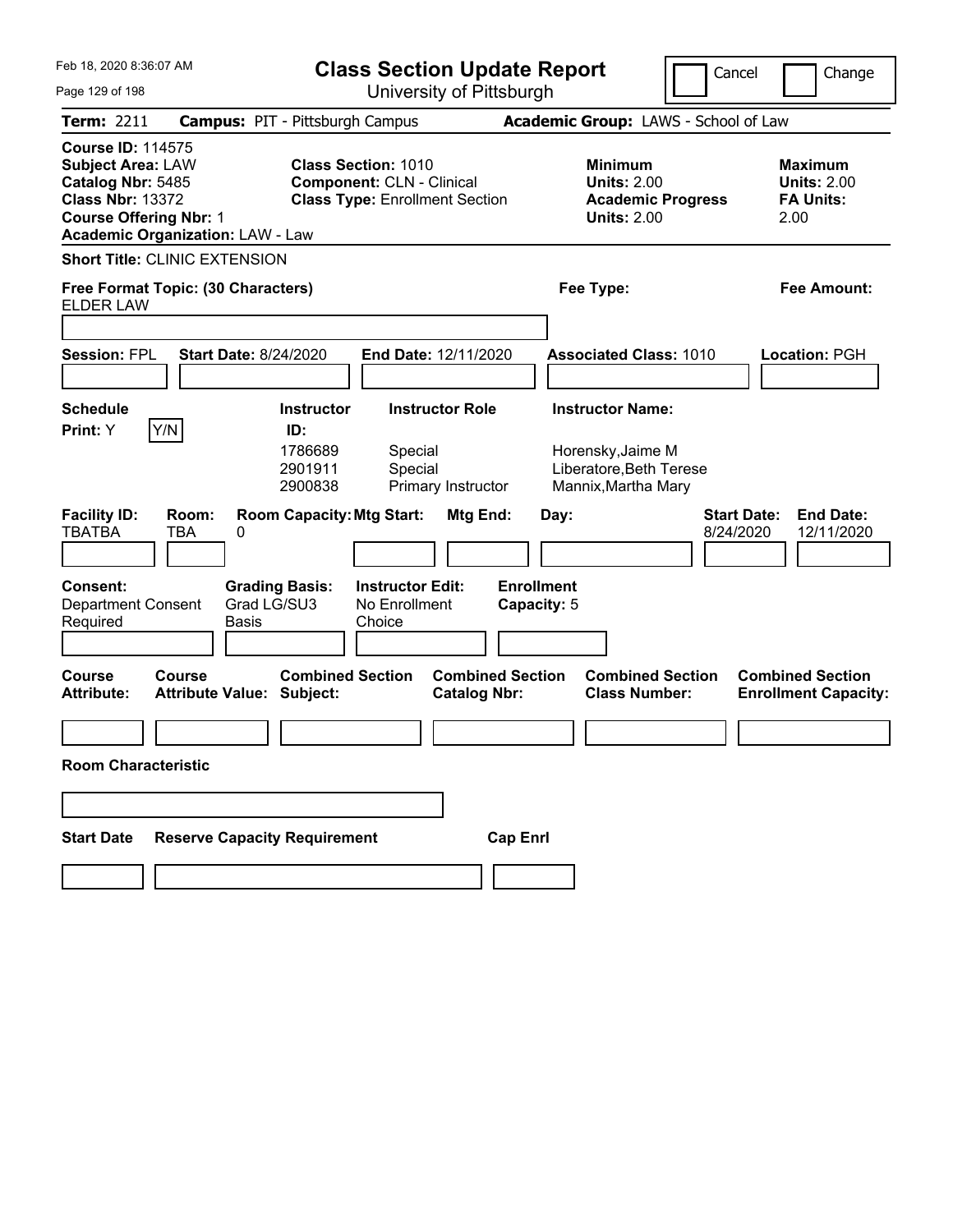| Feb 18, 2020 8:36:07 AM<br>Page 130 of 198                                                                                            |                                            | <b>Class Section Update Report</b><br>Cancel<br>University of Pittsburgh |                                                                                                         |                                              |                                  |      |                                                                                               |  |                                 | Change                                     |                                                        |
|---------------------------------------------------------------------------------------------------------------------------------------|--------------------------------------------|--------------------------------------------------------------------------|---------------------------------------------------------------------------------------------------------|----------------------------------------------|----------------------------------|------|-----------------------------------------------------------------------------------------------|--|---------------------------------|--------------------------------------------|--------------------------------------------------------|
| <b>Term: 2211</b>                                                                                                                     | <b>Campus: PIT - Pittsburgh Campus</b>     |                                                                          |                                                                                                         |                                              |                                  |      | Academic Group: LAWS - School of Law                                                          |  |                                 |                                            |                                                        |
| <b>Course ID: 114575</b><br><b>Subject Area: LAW</b><br>Catalog Nbr: 5485<br><b>Class Nbr: 29094</b><br><b>Course Offering Nbr: 1</b> | <b>Academic Organization: LAW - Law</b>    |                                                                          | <b>Class Section: 1015</b><br><b>Component: CLN - Clinical</b><br><b>Class Type: Enrollment Section</b> |                                              |                                  |      | <b>Minimum</b><br><b>Units: 2.00</b><br><b>Academic Progress</b><br><b>Units: 2.00</b>        |  |                                 | <b>Maximum</b><br><b>FA Units:</b><br>2.00 | <b>Units: 2.00</b>                                     |
|                                                                                                                                       | <b>Short Title: CLINIC EXTENSION</b>       |                                                                          |                                                                                                         |                                              |                                  |      |                                                                                               |  |                                 |                                            |                                                        |
| <b>ENVIRONMENTAL LAW</b>                                                                                                              | Free Format Topic: (30 Characters)         |                                                                          |                                                                                                         |                                              |                                  |      | Fee Type:                                                                                     |  |                                 |                                            | <b>Fee Amount:</b>                                     |
|                                                                                                                                       |                                            |                                                                          |                                                                                                         |                                              |                                  |      |                                                                                               |  |                                 |                                            |                                                        |
| <b>Session: FPL</b>                                                                                                                   | <b>Start Date: 8/24/2020</b>               |                                                                          | End Date: 12/11/2020                                                                                    |                                              |                                  |      | <b>Associated Class: 1015</b>                                                                 |  |                                 |                                            | <b>Location: PGH</b>                                   |
| <b>Schedule</b><br>Print: Y                                                                                                           | Y/N                                        | <b>Instructor</b><br>ID:<br>1786689<br>2901911<br>3340423                | Special<br>Special                                                                                      | <b>Instructor Role</b><br>Primary Instructor |                                  |      | <b>Instructor Name:</b><br>Horensky, Jaime M<br>Liberatore, Beth Terese<br>MacIntyre, Grant B |  |                                 |                                            |                                                        |
| <b>Facility ID:</b><br><b>TBATBA</b>                                                                                                  | Room:<br>TBA<br>0                          | <b>Room Capacity: Mtg Start:</b>                                         |                                                                                                         | Mtg End:                                     |                                  | Day: |                                                                                               |  | <b>Start Date:</b><br>8/24/2020 |                                            | <b>End Date:</b><br>12/11/2020                         |
| Consent:<br><b>Department Consent</b><br>Required                                                                                     | <b>Basis</b>                               | <b>Grading Basis:</b><br>Grad LG/SU3                                     | <b>Instructor Edit:</b><br>No Enrollment<br>Choice                                                      |                                              | <b>Enrollment</b><br>Capacity: 5 |      |                                                                                               |  |                                 |                                            |                                                        |
| <b>Course</b><br><b>Attribute:</b>                                                                                                    | Course<br><b>Attribute Value: Subject:</b> | <b>Combined Section</b>                                                  |                                                                                                         | <b>Catalog Nbr:</b>                          | <b>Combined Section</b>          |      | <b>Combined Section</b><br><b>Class Number:</b>                                               |  |                                 |                                            | <b>Combined Section</b><br><b>Enrollment Capacity:</b> |
| <b>Room Characteristic</b>                                                                                                            |                                            |                                                                          |                                                                                                         |                                              |                                  |      |                                                                                               |  |                                 |                                            |                                                        |
|                                                                                                                                       |                                            |                                                                          |                                                                                                         |                                              |                                  |      |                                                                                               |  |                                 |                                            |                                                        |
| <b>Start Date</b>                                                                                                                     | <b>Reserve Capacity Requirement</b>        |                                                                          |                                                                                                         |                                              | <b>Cap Enrl</b>                  |      |                                                                                               |  |                                 |                                            |                                                        |
|                                                                                                                                       |                                            |                                                                          |                                                                                                         |                                              |                                  |      |                                                                                               |  |                                 |                                            |                                                        |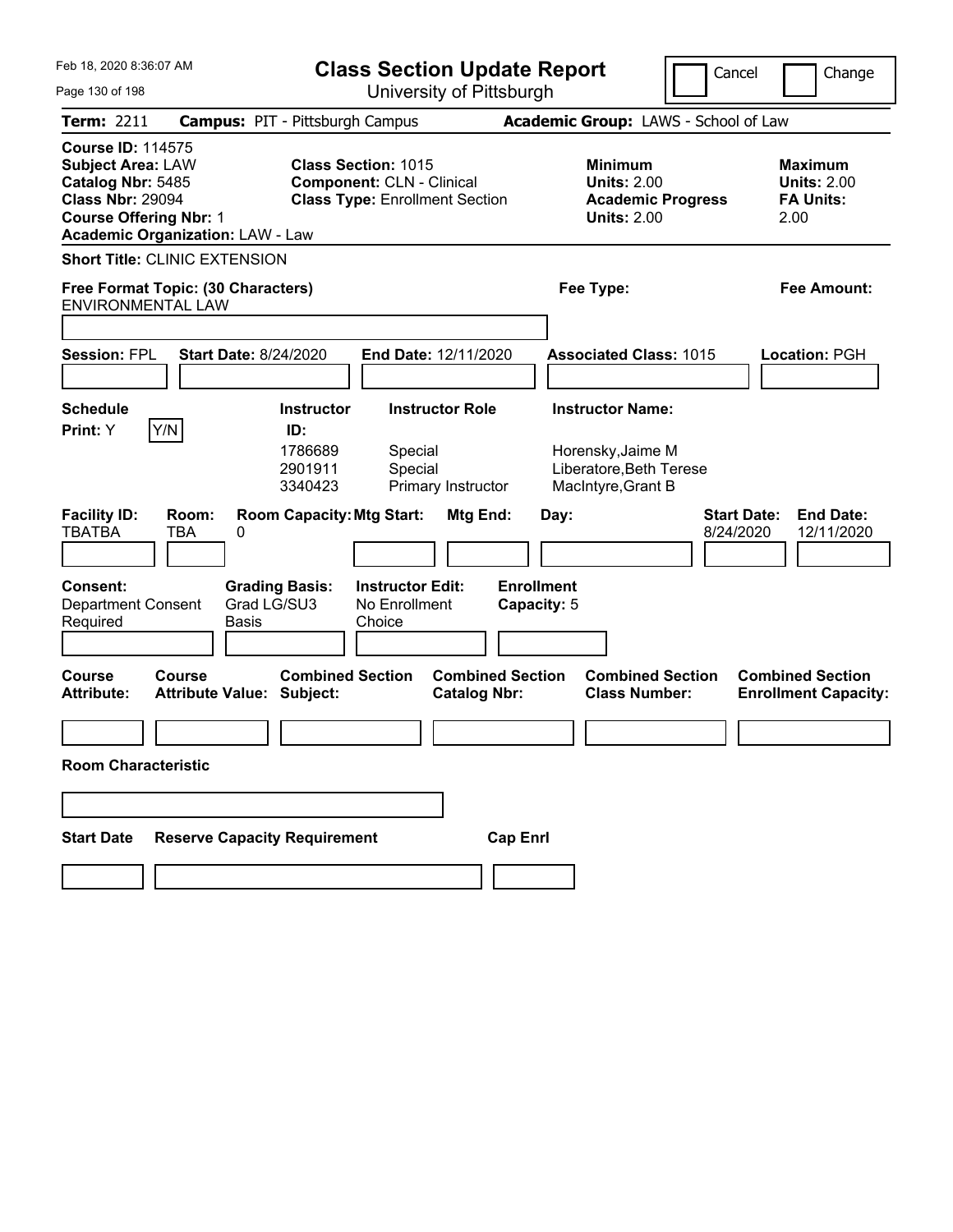| Feb 18, 2020 8:36:07 AM                                                                                                               |                                            |                                                           | <b>Class Section Update Report</b>                                                                      |                                                |                                  |      |                                                                                                |  | Cancel                          |      | Change                                                   |
|---------------------------------------------------------------------------------------------------------------------------------------|--------------------------------------------|-----------------------------------------------------------|---------------------------------------------------------------------------------------------------------|------------------------------------------------|----------------------------------|------|------------------------------------------------------------------------------------------------|--|---------------------------------|------|----------------------------------------------------------|
| Page 131 of 198                                                                                                                       |                                            |                                                           |                                                                                                         | University of Pittsburgh                       |                                  |      |                                                                                                |  |                                 |      |                                                          |
| <b>Term: 2211</b>                                                                                                                     | <b>Campus: PIT - Pittsburgh Campus</b>     |                                                           |                                                                                                         |                                                |                                  |      | Academic Group: LAWS - School of Law                                                           |  |                                 |      |                                                          |
| <b>Course ID: 114575</b><br><b>Subject Area: LAW</b><br>Catalog Nbr: 5485<br><b>Class Nbr: 29095</b><br><b>Course Offering Nbr: 1</b> | <b>Academic Organization: LAW - Law</b>    |                                                           | <b>Class Section: 1020</b><br><b>Component: CLN - Clinical</b><br><b>Class Type: Enrollment Section</b> |                                                |                                  |      | <b>Minimum</b><br><b>Units: 2.00</b><br><b>Academic Progress</b><br><b>Units: 2.00</b>         |  |                                 | 2.00 | <b>Maximum</b><br><b>Units: 2.00</b><br><b>FA Units:</b> |
|                                                                                                                                       | <b>Short Title: CLINIC EXTENSION</b>       |                                                           |                                                                                                         |                                                |                                  |      |                                                                                                |  |                                 |      |                                                          |
| <b>FAMILY LAW</b>                                                                                                                     | Free Format Topic: (30 Characters)         |                                                           |                                                                                                         |                                                |                                  |      | Fee Type:                                                                                      |  |                                 |      | Fee Amount:                                              |
| <b>Session: FPL</b>                                                                                                                   | <b>Start Date: 8/24/2020</b>               |                                                           | End Date: 12/11/2020                                                                                    |                                                |                                  |      | <b>Associated Class: 1020</b>                                                                  |  |                                 |      | <b>Location: PGH</b>                                     |
| <b>Schedule</b><br>Print: Y                                                                                                           | Y/N                                        | <b>Instructor</b><br>ID:<br>2955358<br>1786689<br>2901911 | Special<br>Special                                                                                      | <b>Instructor Role</b><br>Primary Instructor   |                                  |      | <b>Instructor Name:</b><br>Congelio, William A<br>Horensky, Jaime M<br>Liberatore, Beth Terese |  |                                 |      |                                                          |
| <b>Facility ID:</b><br><b>TBATBA</b>                                                                                                  | Room:<br><b>TBA</b><br>0                   | <b>Room Capacity: Mtg Start:</b>                          |                                                                                                         | Mtg End:                                       |                                  | Day: |                                                                                                |  | <b>Start Date:</b><br>8/24/2020 |      | <b>End Date:</b><br>12/11/2020                           |
| Consent:<br><b>Department Consent</b><br>Required                                                                                     | Grad LG/SU3<br><b>Basis</b>                | <b>Grading Basis:</b>                                     | <b>Instructor Edit:</b><br>No Enrollment<br>Choice                                                      |                                                | <b>Enrollment</b><br>Capacity: 5 |      |                                                                                                |  |                                 |      |                                                          |
| Course<br><b>Attribute:</b>                                                                                                           | Course<br><b>Attribute Value: Subject:</b> | <b>Combined Section</b>                                   |                                                                                                         | <b>Combined Section</b><br><b>Catalog Nbr:</b> |                                  |      | <b>Combined Section</b><br><b>Class Number:</b>                                                |  |                                 |      | <b>Combined Section</b><br><b>Enrollment Capacity:</b>   |
| <b>Room Characteristic</b>                                                                                                            |                                            |                                                           |                                                                                                         |                                                |                                  |      |                                                                                                |  |                                 |      |                                                          |
|                                                                                                                                       |                                            |                                                           |                                                                                                         |                                                |                                  |      |                                                                                                |  |                                 |      |                                                          |
| <b>Start Date</b>                                                                                                                     | <b>Reserve Capacity Requirement</b>        |                                                           |                                                                                                         |                                                | <b>Cap Enrl</b>                  |      |                                                                                                |  |                                 |      |                                                          |
|                                                                                                                                       |                                            |                                                           |                                                                                                         |                                                |                                  |      |                                                                                                |  |                                 |      |                                                          |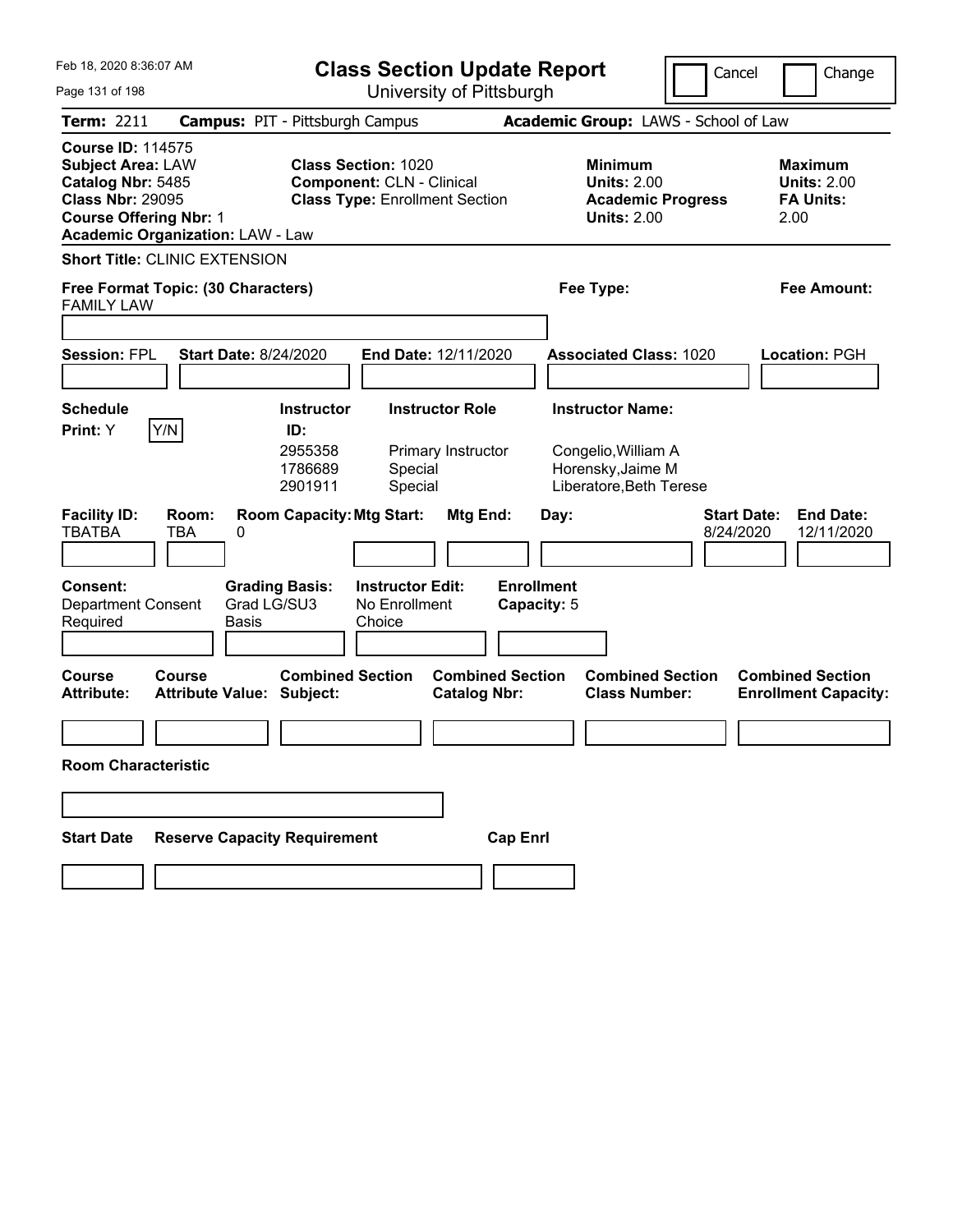| Feb 18, 2020 8:36:07 AM<br>Page 132 of 198                                                                                            |                                            | <b>Class Section Update Report</b><br>University of Pittsburgh |                                                                                                         |                        |                                  |      |                                                                                        | Cancel                          |      | Change                                                   |
|---------------------------------------------------------------------------------------------------------------------------------------|--------------------------------------------|----------------------------------------------------------------|---------------------------------------------------------------------------------------------------------|------------------------|----------------------------------|------|----------------------------------------------------------------------------------------|---------------------------------|------|----------------------------------------------------------|
| <b>Term: 2211</b>                                                                                                                     | <b>Campus: PIT - Pittsburgh Campus</b>     |                                                                |                                                                                                         |                        |                                  |      | Academic Group: LAWS - School of Law                                                   |                                 |      |                                                          |
| <b>Course ID: 114575</b><br><b>Subject Area: LAW</b><br>Catalog Nbr: 5485<br><b>Class Nbr: 29096</b><br><b>Course Offering Nbr: 1</b> | <b>Academic Organization: LAW - Law</b>    |                                                                | <b>Class Section: 1025</b><br><b>Component: CLN - Clinical</b><br><b>Class Type: Enrollment Section</b> |                        |                                  |      | <b>Minimum</b><br><b>Units: 2.00</b><br><b>Academic Progress</b><br><b>Units: 2.00</b> |                                 | 2.00 | <b>Maximum</b><br><b>Units: 2.00</b><br><b>FA Units:</b> |
|                                                                                                                                       | <b>Short Title: CLINIC EXTENSION</b>       |                                                                |                                                                                                         |                        |                                  |      |                                                                                        |                                 |      |                                                          |
| <b>HEALTH LAW</b>                                                                                                                     | Free Format Topic: (30 Characters)         |                                                                |                                                                                                         |                        |                                  |      | Fee Type:                                                                              |                                 |      | <b>Fee Amount:</b>                                       |
|                                                                                                                                       |                                            |                                                                |                                                                                                         |                        |                                  |      |                                                                                        |                                 |      |                                                          |
| <b>Session: FPL</b>                                                                                                                   | <b>Start Date: 8/24/2020</b>               |                                                                | End Date: 12/11/2020                                                                                    |                        |                                  |      | <b>Associated Class: 1025</b>                                                          |                                 |      | <b>Location: PGH</b>                                     |
| <b>Schedule</b>                                                                                                                       |                                            | Instructor                                                     |                                                                                                         | <b>Instructor Role</b> |                                  |      | <b>Instructor Name:</b>                                                                |                                 |      |                                                          |
| Print: Y                                                                                                                              | Y/N                                        | ID:<br>1786689<br>2901911<br>2956843                           | Special<br>Special                                                                                      | Primary Instructor     |                                  |      | Horensky, Jaime M<br>Liberatore, Beth Terese<br>Pierson-Brown, Tomar Nicole            |                                 |      |                                                          |
| <b>Facility ID:</b><br><b>TBATBA</b>                                                                                                  | Room:<br>TBA<br>0                          | <b>Room Capacity: Mtg Start:</b>                               |                                                                                                         | Mtg End:               |                                  | Day: |                                                                                        | <b>Start Date:</b><br>8/24/2020 |      | <b>End Date:</b><br>12/11/2020                           |
| Consent:<br><b>Department Consent</b><br>Required                                                                                     | Grad LG/SU3<br><b>Basis</b>                | <b>Grading Basis:</b>                                          | <b>Instructor Edit:</b><br>No Enrollment<br>Choice                                                      |                        | <b>Enrollment</b><br>Capacity: 5 |      |                                                                                        |                                 |      |                                                          |
| <b>Course</b><br><b>Attribute:</b>                                                                                                    | Course<br><b>Attribute Value: Subject:</b> | <b>Combined Section</b>                                        |                                                                                                         | <b>Catalog Nbr:</b>    | <b>Combined Section</b>          |      | <b>Combined Section</b><br><b>Class Number:</b>                                        |                                 |      | <b>Combined Section</b><br><b>Enrollment Capacity:</b>   |
| <b>Room Characteristic</b>                                                                                                            |                                            |                                                                |                                                                                                         |                        |                                  |      |                                                                                        |                                 |      |                                                          |
|                                                                                                                                       |                                            |                                                                |                                                                                                         |                        |                                  |      |                                                                                        |                                 |      |                                                          |
| <b>Start Date</b>                                                                                                                     | <b>Reserve Capacity Requirement</b>        |                                                                |                                                                                                         |                        | <b>Cap Enrl</b>                  |      |                                                                                        |                                 |      |                                                          |
|                                                                                                                                       |                                            |                                                                |                                                                                                         |                        |                                  |      |                                                                                        |                                 |      |                                                          |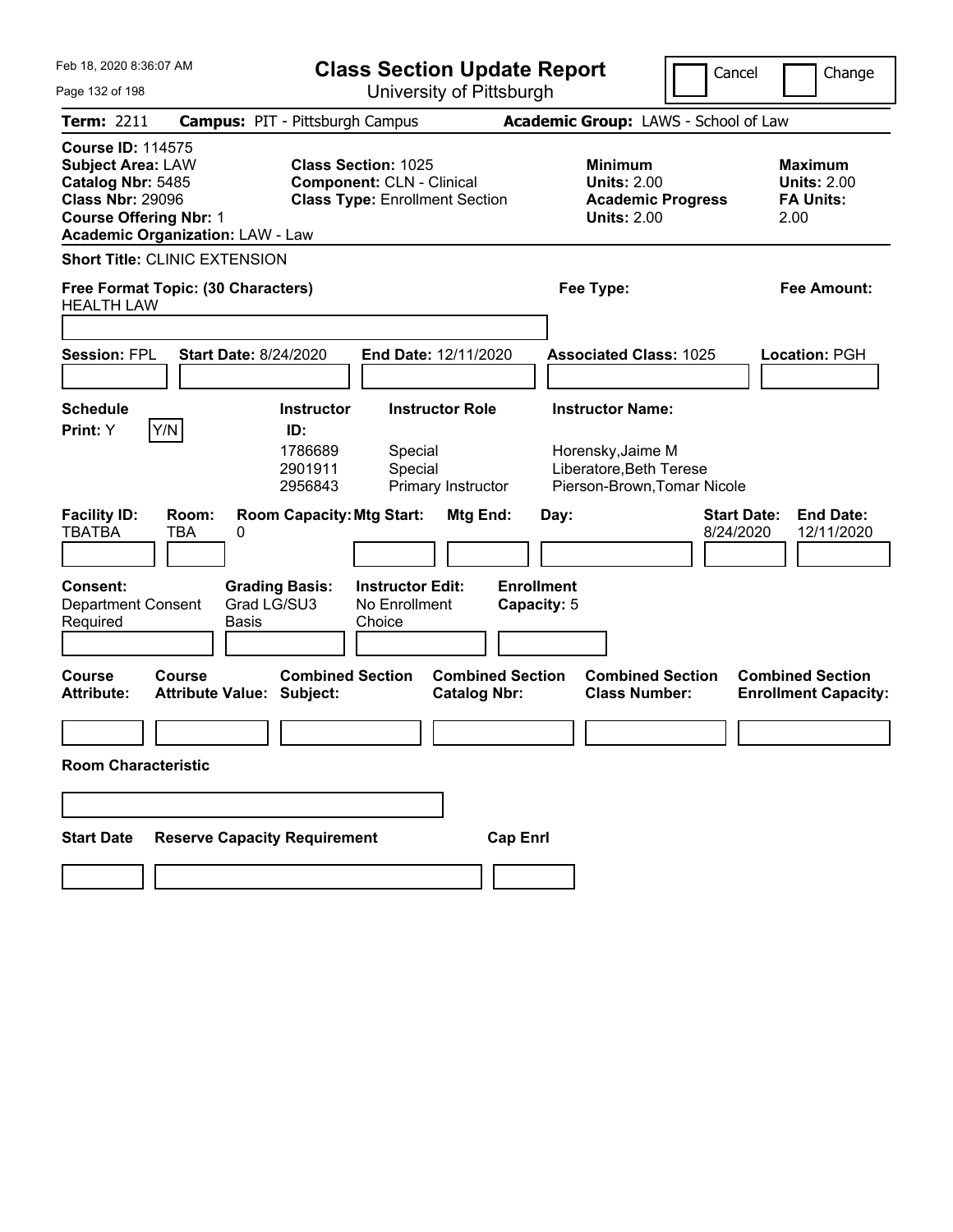| Feb 18, 2020 8:36:07 AM<br>Page 133 of 198                                                                                                                                       | <b>Class Section Update Report</b>                                                                      | University of Pittsburgh                       |                                                                                        | Cancel                          | Change                                                           |
|----------------------------------------------------------------------------------------------------------------------------------------------------------------------------------|---------------------------------------------------------------------------------------------------------|------------------------------------------------|----------------------------------------------------------------------------------------|---------------------------------|------------------------------------------------------------------|
| <b>Term: 2211</b>                                                                                                                                                                | <b>Campus: PIT - Pittsburgh Campus</b>                                                                  |                                                | Academic Group: LAWS - School of Law                                                   |                                 |                                                                  |
| <b>Course ID: 114575</b><br><b>Subject Area: LAW</b><br>Catalog Nbr: 5485<br><b>Class Nbr: 29097</b><br><b>Course Offering Nbr: 1</b><br><b>Academic Organization: LAW - Law</b> | <b>Class Section: 1030</b><br><b>Component: CLN - Clinical</b><br><b>Class Type: Enrollment Section</b> |                                                | <b>Minimum</b><br><b>Units: 2.00</b><br><b>Academic Progress</b><br><b>Units: 2.00</b> |                                 | <b>Maximum</b><br><b>Units: 2.00</b><br><b>FA Units:</b><br>2.00 |
| <b>Short Title: CLINIC EXTENSION</b>                                                                                                                                             |                                                                                                         |                                                |                                                                                        |                                 |                                                                  |
| Free Format Topic: (30 Characters)<br><b>IMMIGRATION LAW</b>                                                                                                                     |                                                                                                         |                                                | Fee Type:                                                                              |                                 | <b>Fee Amount:</b>                                               |
|                                                                                                                                                                                  |                                                                                                         |                                                |                                                                                        |                                 |                                                                  |
| <b>Start Date: 8/24/2020</b><br><b>Session: FPL</b>                                                                                                                              | End Date: 12/11/2020                                                                                    |                                                | <b>Associated Class: 1030</b>                                                          |                                 | <b>Location: PGH</b>                                             |
| <b>Schedule</b>                                                                                                                                                                  | <b>Instructor Role</b><br><b>Instructor</b>                                                             |                                                | <b>Instructor Name:</b>                                                                |                                 |                                                                  |
| Y/N<br>Print: Y                                                                                                                                                                  | ID:<br>1786689<br>Special<br>2901911<br>Special<br>2943336<br>Primary Instructor                        |                                                | Horensky, Jaime M<br>Liberatore, Beth Terese<br>Velez, Sheila I                        |                                 |                                                                  |
| <b>Facility ID:</b><br>Room:<br>TBA<br><b>TBATBA</b><br>0                                                                                                                        | <b>Room Capacity: Mtg Start:</b>                                                                        | Mtg End:<br>Day:                               |                                                                                        | <b>Start Date:</b><br>8/24/2020 | <b>End Date:</b><br>12/11/2020                                   |
| Consent:<br>Grad LG/SU3<br><b>Department Consent</b><br>Required<br><b>Basis</b>                                                                                                 | <b>Grading Basis:</b><br><b>Instructor Edit:</b><br>No Enrollment<br>Choice                             | <b>Enrollment</b><br>Capacity: 5               |                                                                                        |                                 |                                                                  |
|                                                                                                                                                                                  |                                                                                                         |                                                |                                                                                        |                                 |                                                                  |
| <b>Course</b><br><b>Course</b><br><b>Attribute Value: Subject:</b><br><b>Attribute:</b>                                                                                          | <b>Combined Section</b>                                                                                 | <b>Combined Section</b><br><b>Catalog Nbr:</b> | <b>Combined Section</b><br><b>Class Number:</b>                                        |                                 | <b>Combined Section</b><br><b>Enrollment Capacity:</b>           |
|                                                                                                                                                                                  |                                                                                                         |                                                |                                                                                        |                                 |                                                                  |
| <b>Room Characteristic</b>                                                                                                                                                       |                                                                                                         |                                                |                                                                                        |                                 |                                                                  |
|                                                                                                                                                                                  |                                                                                                         |                                                |                                                                                        |                                 |                                                                  |
| <b>Reserve Capacity Requirement</b><br><b>Start Date</b>                                                                                                                         |                                                                                                         | <b>Cap Enrl</b>                                |                                                                                        |                                 |                                                                  |
|                                                                                                                                                                                  |                                                                                                         |                                                |                                                                                        |                                 |                                                                  |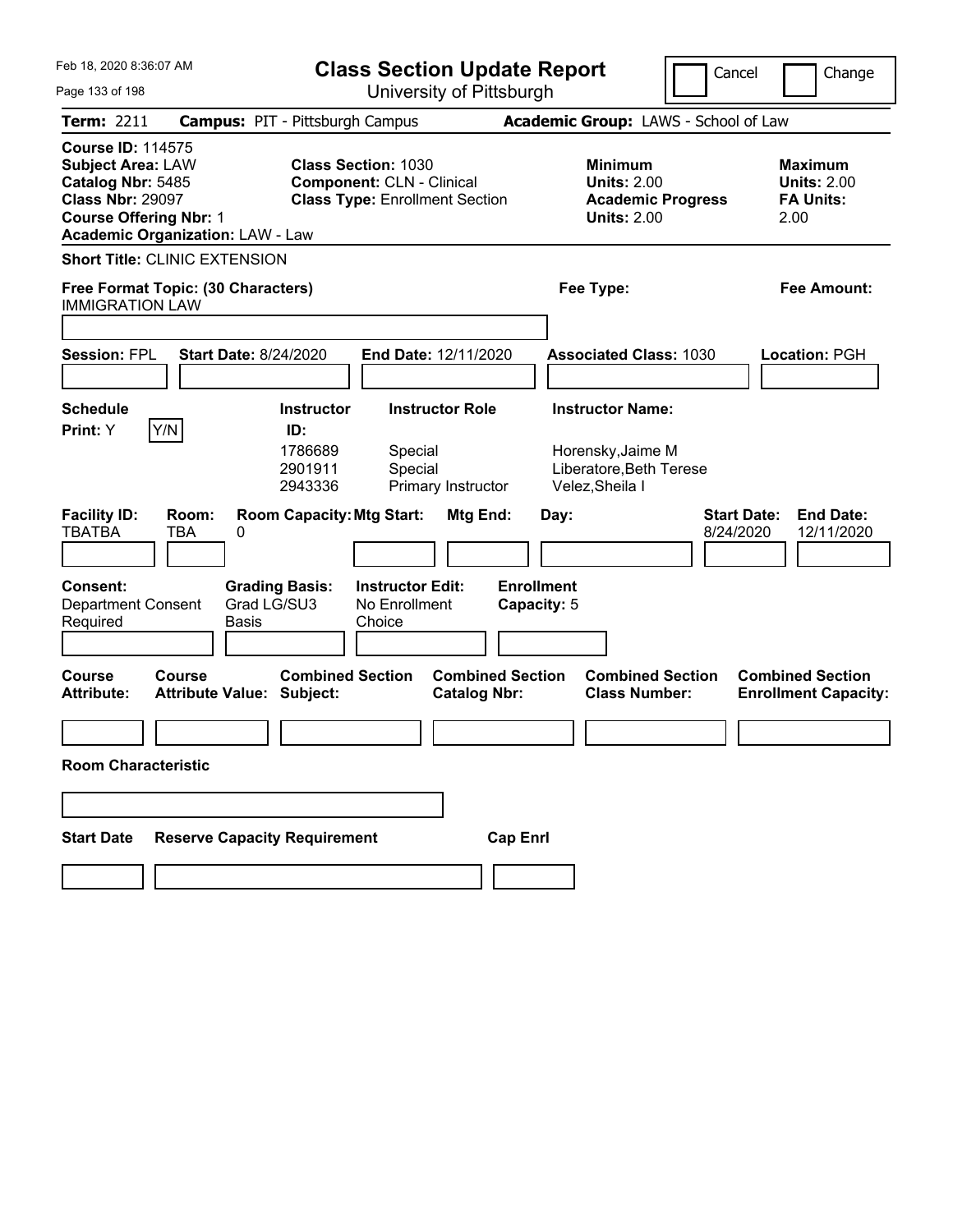| Feb 18, 2020 8:36:07 AM<br><b>Class Section Update Report</b>                                                                                                                    |                                                                                               |                                                                                                         |                                                                                                                    | Cancel<br>Change                                                  |
|----------------------------------------------------------------------------------------------------------------------------------------------------------------------------------|-----------------------------------------------------------------------------------------------|---------------------------------------------------------------------------------------------------------|--------------------------------------------------------------------------------------------------------------------|-------------------------------------------------------------------|
| Page 134 of 198                                                                                                                                                                  |                                                                                               | University of Pittsburgh                                                                                |                                                                                                                    |                                                                   |
| Term: 2211                                                                                                                                                                       | <b>Campus: PIT - Pittsburgh Campus</b>                                                        |                                                                                                         | Academic Group: LAWS - School of Law                                                                               |                                                                   |
| <b>Course ID: 114575</b><br><b>Subject Area: LAW</b><br>Catalog Nbr: 5485<br><b>Class Nbr: 29098</b><br><b>Course Offering Nbr: 1</b><br><b>Academic Organization: LAW - Law</b> |                                                                                               | <b>Class Section: 1035</b><br><b>Component: CLN - Clinical</b><br><b>Class Type: Enrollment Section</b> | <b>Minimum</b><br><b>Units: 2.00</b><br><b>Academic Progress</b><br><b>Units: 2.00</b>                             | <b>Maximum</b><br><b>Units: 2.00</b><br><b>FA Units:</b><br>2.00  |
| <b>Short Title: CLINIC EXTENSION</b>                                                                                                                                             |                                                                                               |                                                                                                         |                                                                                                                    |                                                                   |
| Free Format Topic: (30 Characters)<br><b>LAW-INCOME TAX</b>                                                                                                                      |                                                                                               |                                                                                                         | Fee Type:                                                                                                          | Fee Amount:                                                       |
| <b>Session: FPL</b>                                                                                                                                                              | <b>Start Date: 8/24/2020</b>                                                                  | End Date: 12/11/2020                                                                                    | <b>Associated Class: 1035</b>                                                                                      | <b>Location: PGH</b>                                              |
| <b>Schedule</b><br>Y/N<br>Print: Y                                                                                                                                               | <b>Instructor</b><br>ID:<br>1786689<br>2901636<br>2901911<br>2945549                          | <b>Instructor Role</b><br>Special<br>Primary Instructor<br>Special<br>Special                           | <b>Instructor Name:</b><br>Horensky, Jaime M<br>Infanti, Anthony C.<br>Liberatore, Beth Terese<br>Stewart, Alice L |                                                                   |
| <b>Facility ID:</b><br>Room:<br><b>TBATBA</b><br>TBA<br>Consent:<br><b>Department Consent</b><br>Required                                                                        | <b>Room Capacity: Mtg Start:</b><br>0<br><b>Grading Basis:</b><br>Grad LG/SU3<br><b>Basis</b> | Mtg End:<br><b>Instructor Edit:</b><br>No Enrollment<br>Choice                                          | Day:<br><b>Enrollment</b><br>Capacity: 5                                                                           | <b>End Date:</b><br><b>Start Date:</b><br>8/24/2020<br>12/11/2020 |
| <b>Course</b><br><b>Course</b><br><b>Attribute:</b>                                                                                                                              | <b>Attribute Value: Subject:</b>                                                              | <b>Combined Section</b><br><b>Combined Section</b><br><b>Catalog Nbr:</b>                               | <b>Combined Section</b><br><b>Class Number:</b>                                                                    | <b>Combined Section</b><br><b>Enrollment Capacity:</b>            |
| <b>Room Characteristic</b>                                                                                                                                                       |                                                                                               |                                                                                                         |                                                                                                                    |                                                                   |
|                                                                                                                                                                                  |                                                                                               |                                                                                                         |                                                                                                                    |                                                                   |
| <b>Start Date</b>                                                                                                                                                                | <b>Reserve Capacity Requirement</b>                                                           | <b>Cap Enrl</b>                                                                                         |                                                                                                                    |                                                                   |
|                                                                                                                                                                                  |                                                                                               |                                                                                                         |                                                                                                                    |                                                                   |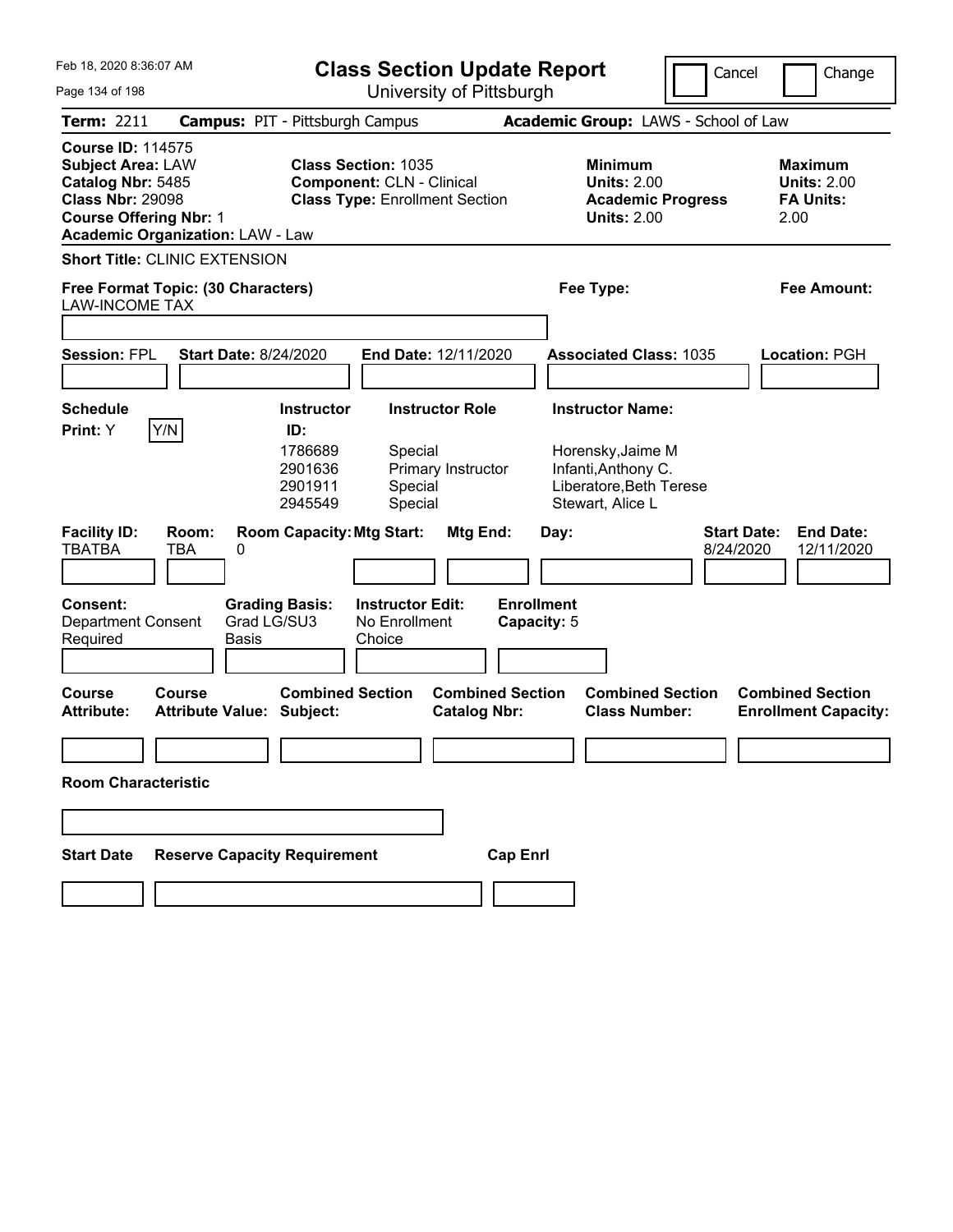| Feb 18, 2020 8:36:07 AM                                                                                                                                                          | <b>Class Section Update Report</b>                                                                                                                               | Cancel                                                                                                     | Change                                                           |
|----------------------------------------------------------------------------------------------------------------------------------------------------------------------------------|------------------------------------------------------------------------------------------------------------------------------------------------------------------|------------------------------------------------------------------------------------------------------------|------------------------------------------------------------------|
| Page 135 of 198                                                                                                                                                                  | University of Pittsburgh                                                                                                                                         |                                                                                                            |                                                                  |
| <b>Term: 2211</b>                                                                                                                                                                | <b>Campus: PIT - Pittsburgh Campus</b>                                                                                                                           | Academic Group: LAWS - School of Law                                                                       |                                                                  |
| <b>Course ID: 114575</b><br><b>Subject Area: LAW</b><br>Catalog Nbr: 5485<br><b>Class Nbr: 29099</b><br><b>Course Offering Nbr: 1</b><br><b>Academic Organization: LAW - Law</b> | <b>Class Section: 1040</b><br><b>Component: CLN - Clinical</b><br><b>Class Type: Enrollment Section</b>                                                          | <b>Minimum</b><br><b>Units: 2.00</b><br><b>Academic Progress</b><br><b>Units: 2.00</b>                     | <b>Maximum</b><br><b>Units: 2.00</b><br><b>FA Units:</b><br>2.00 |
| <b>Short Title: CLINIC EXTENSION</b>                                                                                                                                             |                                                                                                                                                                  |                                                                                                            |                                                                  |
| Free Format Topic: (30 Characters)<br>PRISON LAW & LITIGATION                                                                                                                    |                                                                                                                                                                  | Fee Type:                                                                                                  | Fee Amount:                                                      |
| <b>Session: FPL</b><br><b>Start Date: 8/24/2020</b>                                                                                                                              | End Date: 12/11/2020                                                                                                                                             | <b>Associated Class: 1040</b>                                                                              | Location: PGH                                                    |
| <b>Schedule</b><br>Y/N<br>Print: Y                                                                                                                                               | <b>Instructor Role</b><br><b>Instructor</b><br>ID:<br>3667277<br>Primary Instructor<br>1786689<br>Special<br>2901911<br>Special<br>2901363<br>Primary Instructor | <b>Instructor Name:</b><br>Grote, Bret D<br>Horensky, Jaime M<br>Liberatore, Beth Terese<br>Lobel, Jules L |                                                                  |
| <b>Facility ID:</b><br>Room:<br><b>TBATBA</b><br>TBA<br>0<br>Consent:<br><b>Department Consent</b><br>Required<br><b>Basis</b>                                                   | <b>Room Capacity: Mtg Start:</b><br>Mtg End:<br><b>Grading Basis:</b><br><b>Instructor Edit:</b><br>Grad LG/SU3<br>No Enrollment<br>Choice                       | <b>Start Date:</b><br>Day:<br>8/24/2020<br><b>Enrollment</b><br>Capacity: 5                                | <b>End Date:</b><br>12/11/2020                                   |
| Course<br>Course<br><b>Attribute Value: Subject:</b><br><b>Attribute:</b>                                                                                                        | <b>Combined Section</b><br><b>Combined Section</b><br><b>Catalog Nbr:</b>                                                                                        | <b>Combined Section</b><br><b>Class Number:</b>                                                            | <b>Combined Section</b><br><b>Enrollment Capacity:</b>           |
| <b>Room Characteristic</b>                                                                                                                                                       |                                                                                                                                                                  |                                                                                                            |                                                                  |
|                                                                                                                                                                                  |                                                                                                                                                                  |                                                                                                            |                                                                  |
| <b>Reserve Capacity Requirement</b><br><b>Start Date</b>                                                                                                                         | <b>Cap Enrl</b>                                                                                                                                                  |                                                                                                            |                                                                  |
|                                                                                                                                                                                  |                                                                                                                                                                  |                                                                                                            |                                                                  |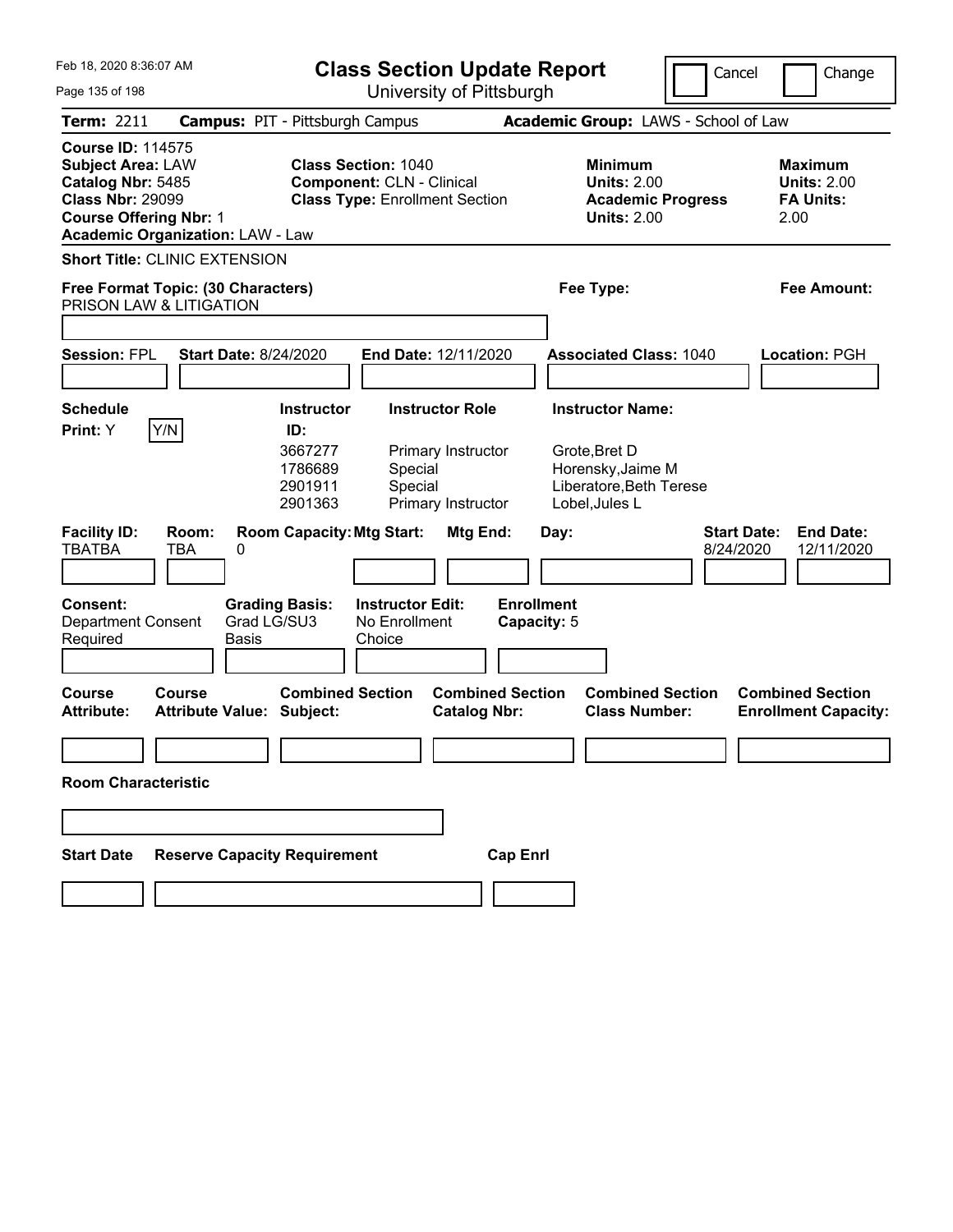| Feb 18, 2020 8:36:07 AM<br><b>Class Section Update Report</b>                                                                         |                                                                     |                                                           |                                                                                                         |                                              |                                  | Cancel |                                                                                             | Change                          |                                                                  |  |
|---------------------------------------------------------------------------------------------------------------------------------------|---------------------------------------------------------------------|-----------------------------------------------------------|---------------------------------------------------------------------------------------------------------|----------------------------------------------|----------------------------------|--------|---------------------------------------------------------------------------------------------|---------------------------------|------------------------------------------------------------------|--|
| Page 136 of 198                                                                                                                       |                                                                     |                                                           | University of Pittsburgh                                                                                |                                              |                                  |        |                                                                                             |                                 |                                                                  |  |
| <b>Term: 2211</b>                                                                                                                     | <b>Campus: PIT - Pittsburgh Campus</b>                              |                                                           |                                                                                                         |                                              |                                  |        | Academic Group: LAWS - School of Law                                                        |                                 |                                                                  |  |
| <b>Course ID: 114575</b><br><b>Subject Area: LAW</b><br>Catalog Nbr: 5485<br><b>Class Nbr: 29100</b><br><b>Course Offering Nbr: 1</b> | <b>Academic Organization: LAW - Law</b>                             |                                                           | <b>Class Section: 1045</b><br><b>Component: CLN - Clinical</b><br><b>Class Type: Enrollment Section</b> |                                              |                                  |        | <b>Minimum</b><br><b>Units: 2.00</b><br><b>Academic Progress</b><br><b>Units: 2.00</b>      |                                 | <b>Maximum</b><br><b>Units: 2.00</b><br><b>FA Units:</b><br>2.00 |  |
|                                                                                                                                       | <b>Short Title: CLINIC EXTENSION</b>                                |                                                           |                                                                                                         |                                              |                                  |        |                                                                                             |                                 |                                                                  |  |
|                                                                                                                                       | Free Format Topic: (30 Characters)<br><b>SECURITIES ARBITRATION</b> |                                                           |                                                                                                         |                                              |                                  |        | Fee Type:                                                                                   |                                 | Fee Amount:                                                      |  |
| <b>Session: FPL</b>                                                                                                                   | <b>Start Date: 8/24/2020</b>                                        |                                                           | End Date: 12/11/2020                                                                                    |                                              |                                  |        | <b>Associated Class: 1045</b>                                                               |                                 | <b>Location: PGH</b>                                             |  |
| <b>Schedule</b><br>Print: Y                                                                                                           | Y/N                                                                 | <b>Instructor</b><br>ID:<br>1786689<br>2901911<br>2945549 | Special<br>Special                                                                                      | <b>Instructor Role</b><br>Primary Instructor |                                  |        | <b>Instructor Name:</b><br>Horensky, Jaime M<br>Liberatore, Beth Terese<br>Stewart, Alice L |                                 |                                                                  |  |
| <b>Facility ID:</b><br><b>TBATBA</b>                                                                                                  | Room:<br><b>TBA</b><br>0                                            | <b>Room Capacity: Mtg Start:</b>                          |                                                                                                         | Mtg End:                                     |                                  | Day:   |                                                                                             | <b>Start Date:</b><br>8/24/2020 | <b>End Date:</b><br>12/11/2020                                   |  |
| Consent:<br><b>Department Consent</b><br>Required                                                                                     | Grad LG/SU3<br><b>Basis</b>                                         | <b>Grading Basis:</b>                                     | <b>Instructor Edit:</b><br>No Enrollment<br>Choice                                                      |                                              | <b>Enrollment</b><br>Capacity: 5 |        |                                                                                             |                                 |                                                                  |  |
| Course<br><b>Attribute:</b>                                                                                                           | Course<br><b>Attribute Value: Subject:</b>                          | <b>Combined Section</b>                                   |                                                                                                         | <b>Catalog Nbr:</b>                          | <b>Combined Section</b>          |        | <b>Combined Section</b><br><b>Class Number:</b>                                             |                                 | <b>Combined Section</b><br><b>Enrollment Capacity:</b>           |  |
| <b>Room Characteristic</b>                                                                                                            |                                                                     |                                                           |                                                                                                         |                                              |                                  |        |                                                                                             |                                 |                                                                  |  |
|                                                                                                                                       |                                                                     |                                                           |                                                                                                         |                                              |                                  |        |                                                                                             |                                 |                                                                  |  |
| <b>Start Date</b>                                                                                                                     | <b>Reserve Capacity Requirement</b>                                 |                                                           |                                                                                                         |                                              | <b>Cap Enrl</b>                  |        |                                                                                             |                                 |                                                                  |  |
|                                                                                                                                       |                                                                     |                                                           |                                                                                                         |                                              |                                  |        |                                                                                             |                                 |                                                                  |  |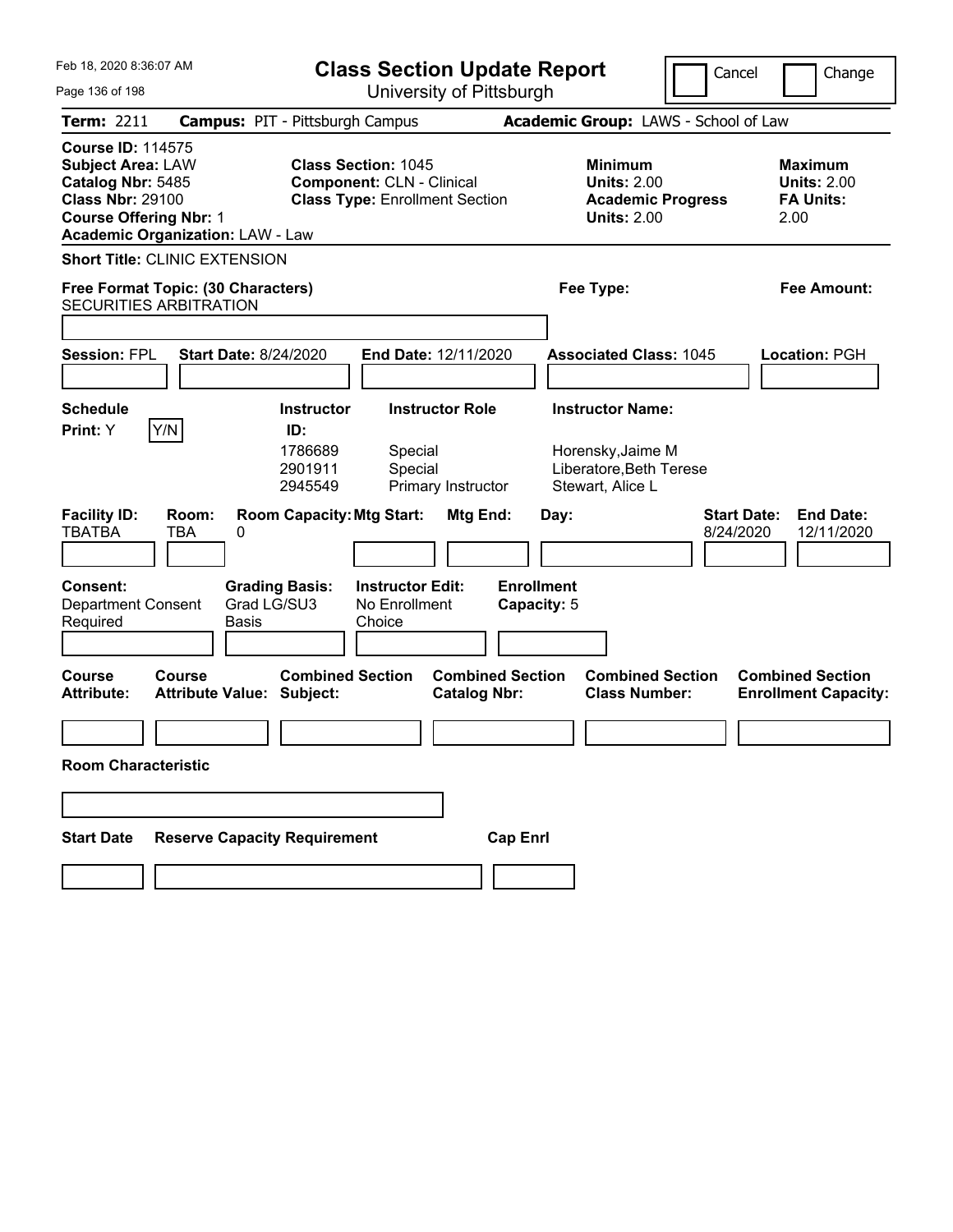| Feb 18, 2020 8:36:07 AM                                                                                                                                                          |                                                             | <b>Class Section Update Report</b>                                                                       |                                  |                                                                                 | Cancel                          | Change                                                    |
|----------------------------------------------------------------------------------------------------------------------------------------------------------------------------------|-------------------------------------------------------------|----------------------------------------------------------------------------------------------------------|----------------------------------|---------------------------------------------------------------------------------|---------------------------------|-----------------------------------------------------------|
| Page 137 of 198                                                                                                                                                                  |                                                             | University of Pittsburgh                                                                                 |                                  |                                                                                 |                                 |                                                           |
| <b>Term: 2211</b>                                                                                                                                                                | <b>Campus: PIT - Pittsburgh Campus</b>                      |                                                                                                          |                                  | Academic Group: LAWS - School of Law                                            |                                 |                                                           |
| <b>Course ID: 187520</b><br><b>Subject Area: LAW</b><br>Catalog Nbr: 5572<br><b>Class Nbr: 24978</b><br><b>Course Offering Nbr: 1</b><br><b>Academic Organization: LAW - Law</b> |                                                             | <b>Class Section: 1010</b><br><b>Component: PRA - Practicum</b><br><b>Class Type: Enrollment Section</b> |                                  | Minimum<br><b>Units: 3.00</b><br><b>Academic Progress</b><br><b>Units: 3.00</b> |                                 | Maximum<br><b>Units: 3.00</b><br><b>FA Units:</b><br>3.00 |
|                                                                                                                                                                                  | Short Title: PA INNOCENCE PROJECT PRAC                      |                                                                                                          |                                  |                                                                                 |                                 |                                                           |
| Free Format Topic: (30 Characters)                                                                                                                                               |                                                             |                                                                                                          |                                  | Fee Type:                                                                       |                                 | Fee Amount:                                               |
|                                                                                                                                                                                  |                                                             |                                                                                                          |                                  |                                                                                 |                                 |                                                           |
| <b>Session: FPL</b>                                                                                                                                                              | <b>Start Date: 8/24/2020</b>                                | <b>End Date: 12/11/2020</b>                                                                              |                                  | <b>Associated Class: 1010</b>                                                   |                                 | Location: PGH                                             |
|                                                                                                                                                                                  |                                                             |                                                                                                          |                                  |                                                                                 |                                 |                                                           |
| <b>Schedule</b>                                                                                                                                                                  | <b>Instructor</b>                                           | <b>Instructor Role</b>                                                                                   |                                  | <b>Instructor Name:</b>                                                         |                                 |                                                           |
| Y/N<br>Print: Y                                                                                                                                                                  | ID:<br>1717520<br>1786689<br>2901911                        | Primary Instructor<br>Special<br>Special                                                                 |                                  | DeLosa, Elizabeth A<br>Horensky, Jaime M<br>Liberatore, Beth Terese             |                                 |                                                           |
| <b>Facility ID:</b><br>Room:<br><b>TBATBA</b><br>TBA                                                                                                                             | <b>Room Capacity: Mtg Start:</b><br>0                       | Mtg End:<br>6:00 PM<br>7:40 PM                                                                           |                                  | Day:<br>Th                                                                      | <b>Start Date:</b><br>8/24/2020 | <b>End Date:</b><br>12/11/2020                            |
| <b>Consent:</b><br>No Special Consent<br>Required                                                                                                                                | <b>Grading Basis:</b><br>Grad LG/SU3<br><b>Basis</b>        | <b>Instructor Edit:</b><br>No Enrollment<br>Choice                                                       | <b>Enrollment</b><br>Capacity: 6 |                                                                                 |                                 |                                                           |
| Course<br>Course<br><b>Attribute:</b>                                                                                                                                            | <b>Combined Section</b><br><b>Attribute Value: Subject:</b> | <b>Catalog Nbr:</b>                                                                                      | <b>Combined Section</b>          | <b>Combined Section</b><br><b>Class Number:</b>                                 |                                 | <b>Combined Section</b><br><b>Enrollment Capacity:</b>    |
|                                                                                                                                                                                  |                                                             |                                                                                                          |                                  |                                                                                 |                                 |                                                           |
| <b>Room Characteristic</b>                                                                                                                                                       |                                                             |                                                                                                          |                                  |                                                                                 |                                 |                                                           |
|                                                                                                                                                                                  |                                                             |                                                                                                          |                                  |                                                                                 |                                 |                                                           |
| <b>Start Date</b>                                                                                                                                                                | <b>Reserve Capacity Requirement</b>                         |                                                                                                          | <b>Cap Enrl</b>                  |                                                                                 |                                 |                                                           |
|                                                                                                                                                                                  |                                                             |                                                                                                          |                                  |                                                                                 |                                 |                                                           |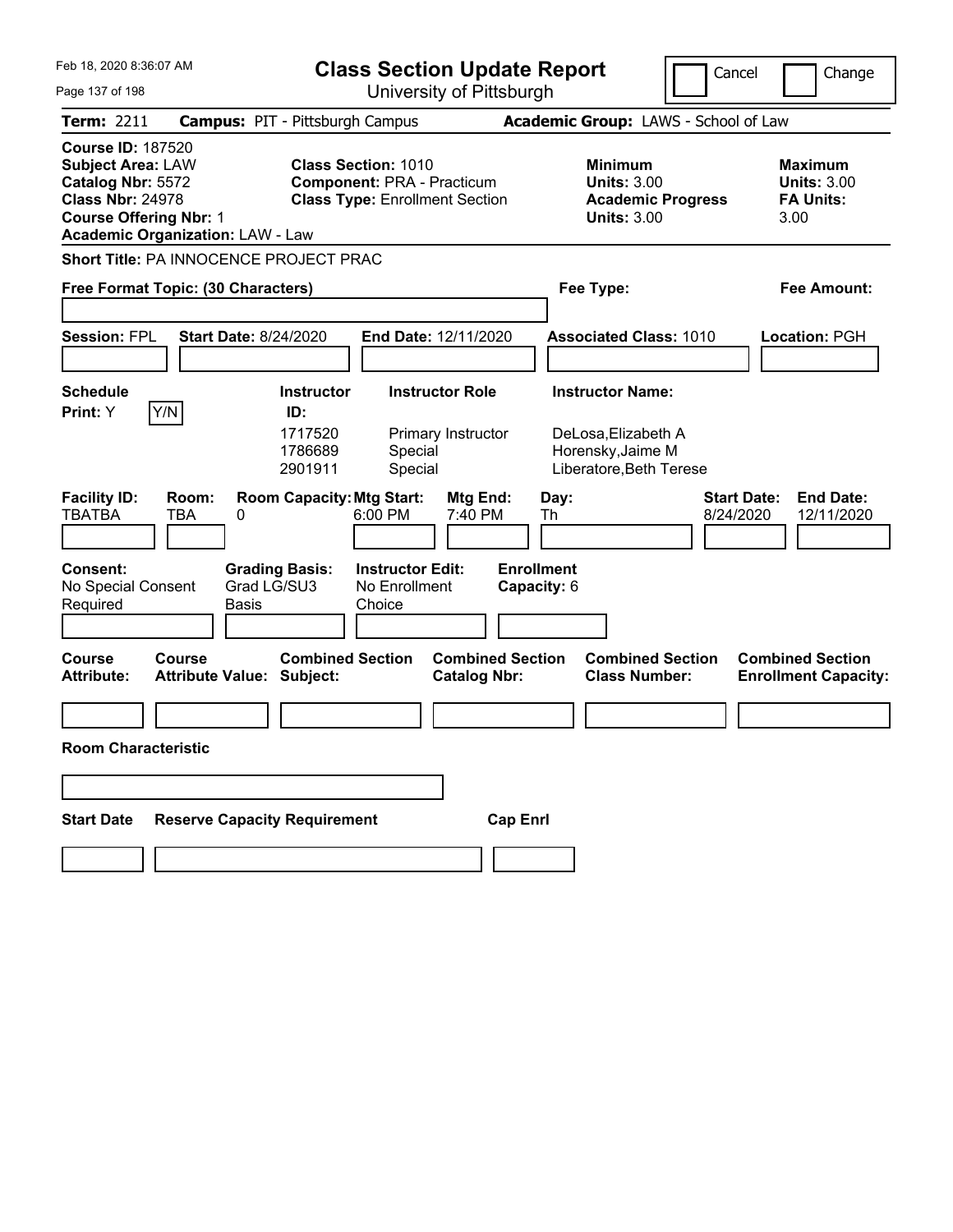| Feb 18, 2020 8:36:07 AM<br>Page 138 of 198                                                                                                                                       | <b>Class Section Update Report</b><br>University of Pittsburgh                                                                   |                                                                                 | Cancel<br>Change                                          |
|----------------------------------------------------------------------------------------------------------------------------------------------------------------------------------|----------------------------------------------------------------------------------------------------------------------------------|---------------------------------------------------------------------------------|-----------------------------------------------------------|
| <b>Term: 2211</b>                                                                                                                                                                | <b>Campus: PIT - Pittsburgh Campus</b>                                                                                           | Academic Group: LAWS - School of Law                                            |                                                           |
| <b>Course ID: 176839</b><br><b>Subject Area: LAW</b><br>Catalog Nbr: 5609<br><b>Class Nbr: 24514</b><br><b>Course Offering Nbr: 1</b><br><b>Academic Organization: LAW - Law</b> | <b>Class Section: 1010</b><br><b>Component: LEC - Lecture</b><br><b>Class Type: Enrollment Section</b>                           | Minimum<br><b>Units: 3.00</b><br><b>Academic Progress</b><br><b>Units: 3.00</b> | Maximum<br><b>Units: 3.00</b><br><b>FA Units:</b><br>3.00 |
| Short Title: PROFESSIONAL RESPONSIBILITY                                                                                                                                         |                                                                                                                                  |                                                                                 |                                                           |
| Free Format Topic: (30 Characters)                                                                                                                                               |                                                                                                                                  | Fee Type:                                                                       | Fee Amount:                                               |
| <b>Session: FPL</b><br><b>Start Date: 8/24/2020</b>                                                                                                                              | <b>End Date: 12/11/2020</b>                                                                                                      | <b>Associated Class: 1010</b>                                                   | Location: PGH                                             |
| <b>Schedule</b>                                                                                                                                                                  | <b>Instructor Role</b><br><b>Instructor</b>                                                                                      | <b>Instructor Name:</b>                                                         |                                                           |
| Y/N<br>Print: Y<br><b>Facility ID:</b><br>Room:                                                                                                                                  | ID:<br>2943786<br>Primary Instructor<br>1786689<br>Special<br>Special<br>2901911<br><b>Room Capacity: Mtg Start:</b><br>Mtg End: | Allen, Jessie A<br>Horensky, Jaime M<br>Liberatore, Beth Terese<br>Day:         | <b>Start Date:</b><br><b>End Date:</b>                    |
| LAW00109<br>00109<br>124                                                                                                                                                         | 12:30 PM<br>1:45 PM                                                                                                              | MoWe                                                                            | 8/24/2020<br>12/11/2020                                   |
| <b>Consent:</b><br>Grad LG/SU3<br>No Special Consent<br>Required<br>Basis                                                                                                        | <b>Grading Basis:</b><br><b>Instructor Edit:</b><br>No Enrollment<br>Choice                                                      | <b>Enrollment</b><br>Capacity: 110                                              |                                                           |
| Course<br>Course<br><b>Attribute:</b><br><b>Attribute Value: Subject:</b>                                                                                                        | <b>Combined Section</b><br><b>Combined Section</b><br><b>Catalog Nbr:</b>                                                        | <b>Combined Section</b><br><b>Class Number:</b>                                 | <b>Combined Section</b><br><b>Enrollment Capacity:</b>    |
|                                                                                                                                                                                  |                                                                                                                                  |                                                                                 |                                                           |
| <b>Room Characteristic</b><br>PeopleSoft - Scheduled (PS)                                                                                                                        |                                                                                                                                  |                                                                                 |                                                           |
|                                                                                                                                                                                  |                                                                                                                                  |                                                                                 |                                                           |
| <b>Start Date</b><br><b>Reserve Capacity Requirement</b><br>LAW Professional Year 3 or 4<br>4/6/2020<br>3/1/2020<br>LAW Professional Year 3 or 4                                 | <b>Cap Enrl</b>                                                                                                                  | 0<br>110                                                                        |                                                           |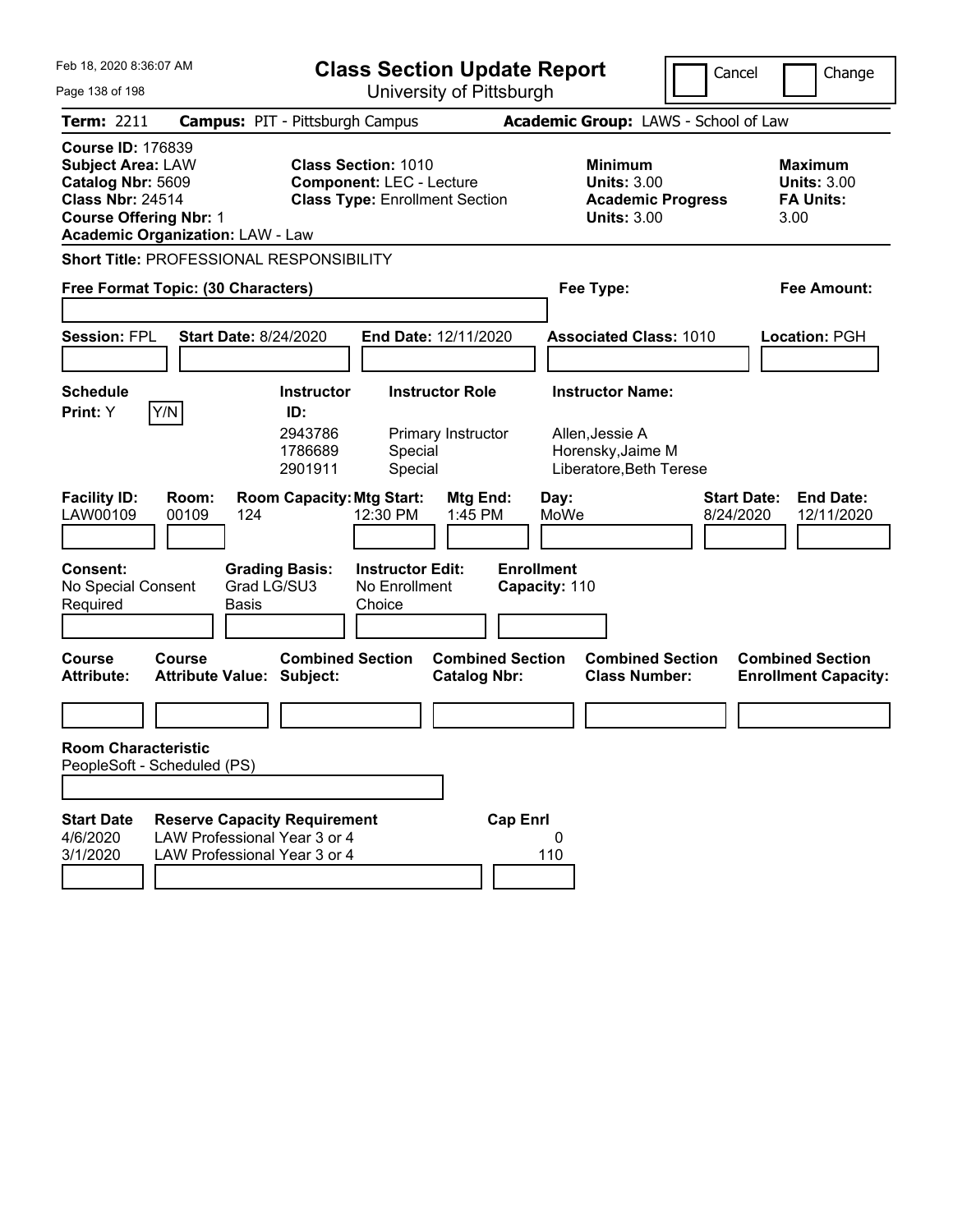| Feb 18, 2020 8:36:07 AM<br>Page 139 of 198                                                                                                                                       | <b>Class Section Update Report</b><br>University of Pittsburgh |                                  |                                                                                                          |                                                | Cancel<br>Change        |                                                                                        |                                                                  |  |
|----------------------------------------------------------------------------------------------------------------------------------------------------------------------------------|----------------------------------------------------------------|----------------------------------|----------------------------------------------------------------------------------------------------------|------------------------------------------------|-------------------------|----------------------------------------------------------------------------------------|------------------------------------------------------------------|--|
| <b>Term: 2211</b>                                                                                                                                                                | <b>Campus: PIT - Pittsburgh Campus</b>                         |                                  |                                                                                                          |                                                |                         | Academic Group: LAWS - School of Law                                                   |                                                                  |  |
| <b>Course ID: 181801</b><br><b>Subject Area: LAW</b><br>Catalog Nbr: 5616<br><b>Class Nbr: 18289</b><br><b>Course Offering Nbr: 1</b><br><b>Academic Organization: LAW - Law</b> |                                                                |                                  | <b>Class Section: 1030</b><br><b>Component: PRA - Practicum</b><br><b>Class Type: Enrollment Section</b> |                                                |                         | <b>Minimum</b><br><b>Units: 2.00</b><br><b>Academic Progress</b><br><b>Units: 2.00</b> | <b>Maximum</b><br><b>Units: 2.00</b><br><b>FA Units:</b><br>2.00 |  |
| <b>Short Title: MOCK TRIAL STRATEGY AND PRA</b>                                                                                                                                  |                                                                |                                  |                                                                                                          |                                                |                         |                                                                                        |                                                                  |  |
| Free Format Topic: (30 Characters)                                                                                                                                               |                                                                |                                  |                                                                                                          |                                                | Fee Type:               |                                                                                        | <b>Fee Amount:</b>                                               |  |
|                                                                                                                                                                                  |                                                                |                                  |                                                                                                          |                                                |                         |                                                                                        |                                                                  |  |
| <b>Session: FPL</b>                                                                                                                                                              | <b>Start Date: 8/24/2020</b>                                   |                                  | End Date: 12/11/2020                                                                                     |                                                |                         | <b>Associated Class: 1030</b>                                                          | <b>Location: PGH</b>                                             |  |
|                                                                                                                                                                                  |                                                                |                                  |                                                                                                          |                                                |                         |                                                                                        |                                                                  |  |
| <b>Schedule</b>                                                                                                                                                                  |                                                                | <b>Instructor</b>                |                                                                                                          | <b>Instructor Role</b>                         | <b>Instructor Name:</b> |                                                                                        |                                                                  |  |
| Y/N<br>Print: Y                                                                                                                                                                  |                                                                | ID:                              |                                                                                                          |                                                |                         |                                                                                        |                                                                  |  |
|                                                                                                                                                                                  |                                                                | 1786689                          | Special                                                                                                  |                                                | Horensky, Jaime M       |                                                                                        |                                                                  |  |
|                                                                                                                                                                                  |                                                                | 2901773                          | Special                                                                                                  |                                                | Leroy, Suzanne K        |                                                                                        |                                                                  |  |
|                                                                                                                                                                                  |                                                                | 2949767<br>2901911               | Special                                                                                                  | Primary Instructor                             | Levine, Richard C       | Liberatore, Beth Terese                                                                |                                                                  |  |
|                                                                                                                                                                                  |                                                                | 2955880                          |                                                                                                          | Primary Instructor                             | Dapper, Robert E        |                                                                                        |                                                                  |  |
|                                                                                                                                                                                  |                                                                | 1786689                          | Special                                                                                                  |                                                | Horensky, Jaime M       |                                                                                        |                                                                  |  |
|                                                                                                                                                                                  |                                                                | 2901773                          | Special                                                                                                  |                                                | Leroy, Suzanne K        |                                                                                        |                                                                  |  |
|                                                                                                                                                                                  |                                                                | 2949767                          |                                                                                                          | Primary Instructor                             | Levine, Richard C       |                                                                                        |                                                                  |  |
|                                                                                                                                                                                  |                                                                | 2901911                          | Special                                                                                                  |                                                |                         | Liberatore, Beth Terese                                                                |                                                                  |  |
|                                                                                                                                                                                  |                                                                | 2955880                          |                                                                                                          | Primary Instructor                             | Dapper, Robert E        |                                                                                        |                                                                  |  |
|                                                                                                                                                                                  |                                                                | 1786689                          | Special                                                                                                  |                                                | Horensky, Jaime M       |                                                                                        |                                                                  |  |
|                                                                                                                                                                                  |                                                                | 2901773                          | Special                                                                                                  |                                                | Leroy, Suzanne K        |                                                                                        |                                                                  |  |
|                                                                                                                                                                                  |                                                                | 2949767                          |                                                                                                          | Primary Instructor                             | Levine, Richard C       |                                                                                        |                                                                  |  |
|                                                                                                                                                                                  |                                                                | 2901911                          | Special                                                                                                  |                                                |                         | Liberatore, Beth Terese                                                                |                                                                  |  |
| <b>Facility ID:</b>                                                                                                                                                              | Room:                                                          | <b>Room Capacity: Mtg Start:</b> |                                                                                                          | Mtg End:                                       | Day:                    | <b>Start Date:</b>                                                                     | <b>End Date:</b>                                                 |  |
| <b>LAW00G25</b>                                                                                                                                                                  | 00G25<br>12                                                    |                                  | 6:30 PM                                                                                                  | 8:20 PM                                        | Th                      | 8/24/2020                                                                              | 12/11/2020                                                       |  |
| <b>LAW00G46</b>                                                                                                                                                                  | 20<br>00G46                                                    |                                  | 6:30 PM                                                                                                  | 8:20 PM                                        | Th                      | 8/24/2020                                                                              | 12/11/2020                                                       |  |
| LAWCOURT                                                                                                                                                                         | 236<br><b>COURT</b>                                            |                                  | 6:30 PM                                                                                                  | 8:20 PM                                        | Th                      | 8/24/2020                                                                              | 12/11/2020                                                       |  |
|                                                                                                                                                                                  |                                                                |                                  |                                                                                                          |                                                |                         |                                                                                        |                                                                  |  |
| Consent:                                                                                                                                                                         |                                                                | <b>Grading Basis:</b>            | <b>Instructor Edit:</b>                                                                                  |                                                | <b>Enrollment</b>       |                                                                                        |                                                                  |  |
| <b>Department Consent</b>                                                                                                                                                        |                                                                | Grad LG/SU3                      | No Enrollment                                                                                            |                                                | Capacity: 12            |                                                                                        |                                                                  |  |
| Required                                                                                                                                                                         | <b>Basis</b>                                                   |                                  | Choice                                                                                                   |                                                |                         |                                                                                        |                                                                  |  |
|                                                                                                                                                                                  |                                                                |                                  |                                                                                                          |                                                |                         |                                                                                        |                                                                  |  |
| <b>Course</b><br><b>Attribute:</b>                                                                                                                                               | <b>Course</b><br><b>Attribute Value: Subject:</b>              | <b>Combined Section</b>          |                                                                                                          | <b>Combined Section</b><br><b>Catalog Nbr:</b> |                         | <b>Combined Section</b><br><b>Class Number:</b>                                        | <b>Combined Section</b><br><b>Enrollment Capacity:</b>           |  |
|                                                                                                                                                                                  |                                                                |                                  |                                                                                                          |                                                |                         |                                                                                        |                                                                  |  |
|                                                                                                                                                                                  |                                                                |                                  |                                                                                                          |                                                |                         |                                                                                        |                                                                  |  |

**Room Characteristic** PeopleSoft - Scheduled (PS)

**Start Date Reserve Capacity Requirement Cap Enrl**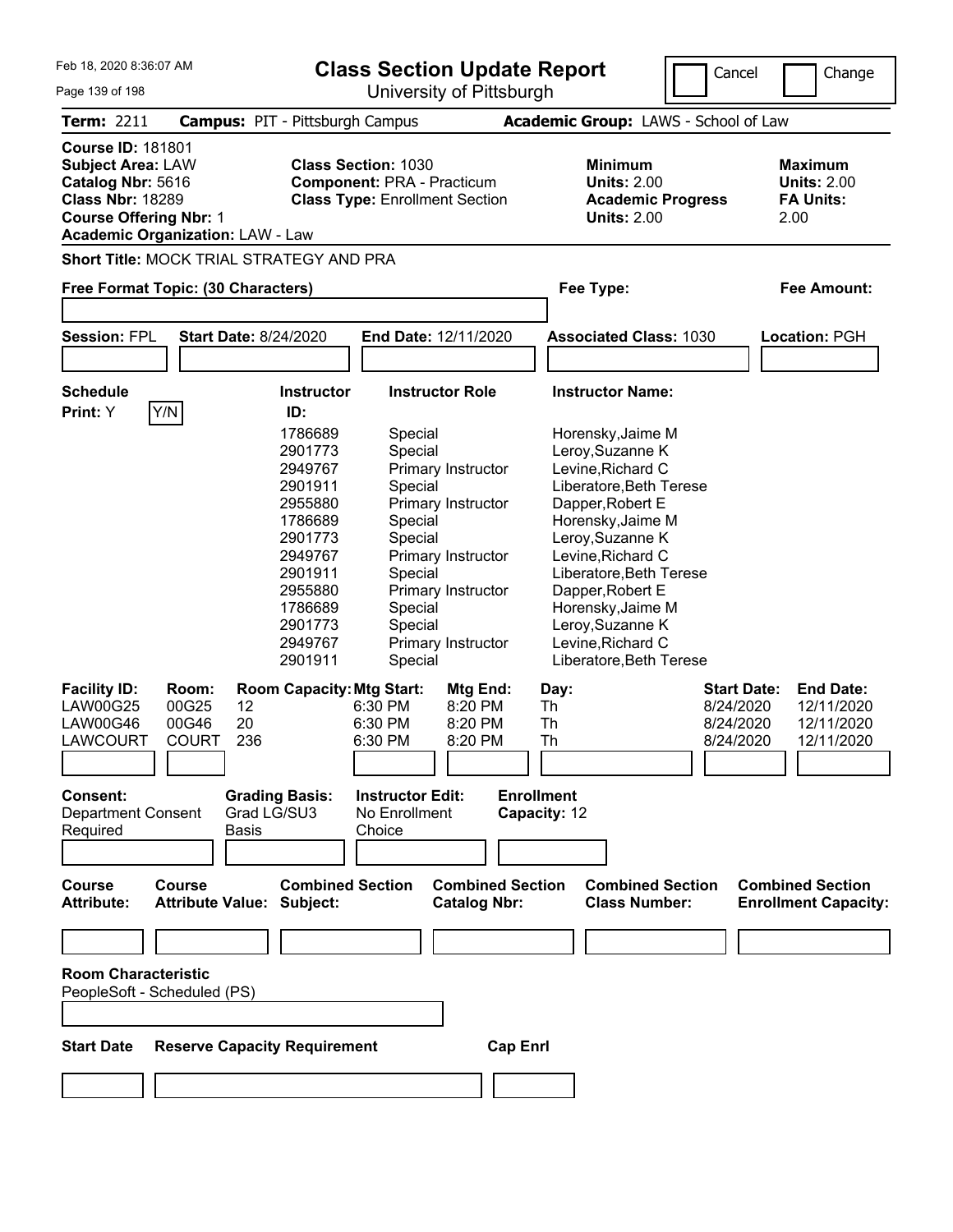| Feb 18, 2020 8:36:07 AM<br><b>Class Section Update Report</b>                                                                                                                    |                                                                                                     |                                                                          |                                                                                                        |                                                |                                   | Cancel<br>Change                                                                  |                                      |                                                                   |
|----------------------------------------------------------------------------------------------------------------------------------------------------------------------------------|-----------------------------------------------------------------------------------------------------|--------------------------------------------------------------------------|--------------------------------------------------------------------------------------------------------|------------------------------------------------|-----------------------------------|-----------------------------------------------------------------------------------|--------------------------------------|-------------------------------------------------------------------|
| Page 140 of 198                                                                                                                                                                  |                                                                                                     |                                                                          |                                                                                                        | University of Pittsburgh                       |                                   |                                                                                   |                                      |                                                                   |
| Term: 2211                                                                                                                                                                       | <b>Campus: PIT - Pittsburgh Campus</b>                                                              |                                                                          |                                                                                                        |                                                |                                   |                                                                                   | Academic Group: LAWS - School of Law |                                                                   |
| <b>Course ID: 187225</b><br><b>Subject Area: LAW</b><br>Catalog Nbr: 5622<br><b>Class Nbr: 24667</b><br><b>Course Offering Nbr: 1</b><br><b>Academic Organization: LAW - Law</b> |                                                                                                     |                                                                          | <b>Class Section: 1100</b><br><b>Component: LEC - Lecture</b><br><b>Class Type: Enrollment Section</b> |                                                |                                   | <b>Minimum</b><br><b>Units: 3.00</b><br><b>Units: 3.00</b>                        | <b>Academic Progress</b>             | <b>Maximum</b><br><b>Units: 3.00</b><br><b>FA Units:</b><br>3.00  |
| <b>Short Title: COMPARTV PROF RESPONSIBILITY</b>                                                                                                                                 |                                                                                                     |                                                                          |                                                                                                        |                                                |                                   |                                                                                   |                                      |                                                                   |
| Free Format Topic: (30 Characters)                                                                                                                                               |                                                                                                     |                                                                          |                                                                                                        |                                                |                                   | Fee Type:                                                                         |                                      | Fee Amount:                                                       |
| <b>Session: FPL</b>                                                                                                                                                              | <b>Start Date: 8/24/2020</b>                                                                        |                                                                          |                                                                                                        | End Date: 12/17/2020                           |                                   | <b>Associated Class: 1100</b>                                                     |                                      | <b>Location: PGH</b>                                              |
| <b>Schedule</b>                                                                                                                                                                  |                                                                                                     | <b>Instructor</b>                                                        |                                                                                                        | <b>Instructor Role</b>                         |                                   | <b>Instructor Name:</b>                                                           |                                      |                                                                   |
| Y/N<br>Print: Y<br><b>Facility ID:</b><br>LAW00G13                                                                                                                               | Room:<br>00G13<br>28                                                                                | ID:<br>1786689<br>2901911<br>4169981<br><b>Room Capacity: Mtg Start:</b> | Special<br>Special<br>9:00 AM                                                                          | Primary Instructor<br>Mtg End:<br>10:15 AM     |                                   | Horensky, Jaime M<br>Liberatore, Beth Terese<br>Valentin, Orlando<br>Day:<br>TuTh |                                      | <b>Start Date:</b><br><b>End Date:</b><br>8/24/2020<br>12/17/2020 |
|                                                                                                                                                                                  |                                                                                                     |                                                                          |                                                                                                        |                                                |                                   |                                                                                   |                                      |                                                                   |
| <b>Consent:</b><br>No Special Consent<br>Required                                                                                                                                | Grad LG/SU3<br><b>Basis</b>                                                                         | <b>Grading Basis:</b>                                                    | <b>Instructor Edit:</b><br>No Enrollment<br>Choice                                                     |                                                | <b>Enrollment</b><br>Capacity: 28 |                                                                                   |                                      |                                                                   |
| <b>Course</b><br><b>Attribute:</b>                                                                                                                                               | Course<br><b>Attribute Value: Subject:</b>                                                          | <b>Combined Section</b>                                                  |                                                                                                        | <b>Combined Section</b><br><b>Catalog Nbr:</b> |                                   | <b>Class Number:</b>                                                              | <b>Combined Section</b>              | <b>Combined Section</b><br><b>Enrollment Capacity:</b>            |
|                                                                                                                                                                                  |                                                                                                     |                                                                          |                                                                                                        |                                                |                                   |                                                                                   |                                      |                                                                   |
| <b>Room Characteristic</b><br>PeopleSoft - Scheduled (PS)                                                                                                                        |                                                                                                     |                                                                          |                                                                                                        |                                                |                                   |                                                                                   |                                      |                                                                   |
|                                                                                                                                                                                  |                                                                                                     |                                                                          |                                                                                                        |                                                |                                   |                                                                                   |                                      |                                                                   |
| <b>Start Date</b><br>4/6/2020<br>3/1/2020                                                                                                                                        | <b>Reserve Capacity Requirement</b><br>LAW Professional Year 3 or 4<br>LAW Professional Year 3 or 4 |                                                                          |                                                                                                        |                                                | <b>Cap Enrl</b>                   | 0<br>28                                                                           |                                      |                                                                   |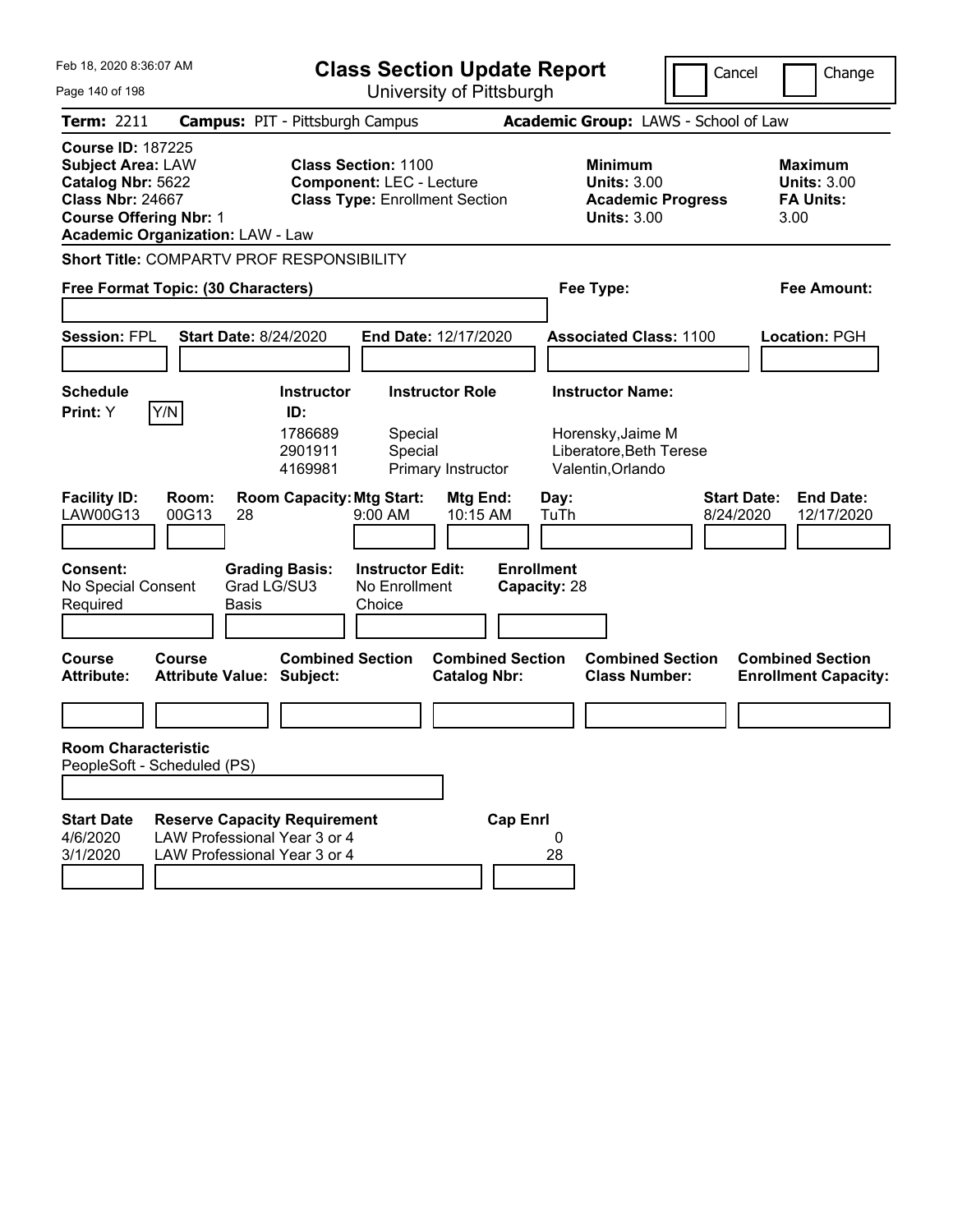| Feb 18, 2020 8:36:07 AM                                                                                                                                                          | <b>Class Section Update Report</b>                                                                     | Cancel                                                                                 | Change                                                           |
|----------------------------------------------------------------------------------------------------------------------------------------------------------------------------------|--------------------------------------------------------------------------------------------------------|----------------------------------------------------------------------------------------|------------------------------------------------------------------|
| Page 141 of 198                                                                                                                                                                  | University of Pittsburgh                                                                               |                                                                                        |                                                                  |
| <b>Term: 2211</b>                                                                                                                                                                | <b>Campus: PIT - Pittsburgh Campus</b>                                                                 | Academic Group: LAWS - School of Law                                                   |                                                                  |
| <b>Course ID: 176990</b><br><b>Subject Area: LAW</b><br>Catalog Nbr: 5653<br><b>Class Nbr: 28061</b><br><b>Course Offering Nbr: 1</b><br><b>Academic Organization: LAW - Law</b> | <b>Class Section: 1010</b><br><b>Component: LEC - Lecture</b><br><b>Class Type: Enrollment Section</b> | <b>Minimum</b><br><b>Units: 3.00</b><br><b>Academic Progress</b><br><b>Units: 3.00</b> | <b>Maximum</b><br><b>Units: 3.00</b><br><b>FA Units:</b><br>3.00 |
| <b>Short Title: INTERNATIONAL HUMAN RIGHTS</b>                                                                                                                                   |                                                                                                        |                                                                                        |                                                                  |
| Free Format Topic: (30 Characters)                                                                                                                                               |                                                                                                        | Fee Type:                                                                              | Fee Amount:                                                      |
|                                                                                                                                                                                  |                                                                                                        |                                                                                        |                                                                  |
| <b>Session: FPL</b><br><b>Start Date: 8/24/2020</b>                                                                                                                              | End Date: 12/11/2020                                                                                   | <b>Associated Class: 1010</b>                                                          | Location: PGH                                                    |
|                                                                                                                                                                                  |                                                                                                        |                                                                                        |                                                                  |
| <b>Schedule</b>                                                                                                                                                                  | <b>Instructor Role</b><br><b>Instructor</b>                                                            | <b>Instructor Name:</b>                                                                |                                                                  |
| Y/N<br>Print: Y                                                                                                                                                                  | ID:<br>1786689<br>Special<br>2951246<br>Primary Instructor<br>2901911<br>Special                       | Horensky, Jaime M<br>Kovalik, Daniel M<br>Liberatore, Beth Terese                      |                                                                  |
| <b>Facility ID:</b><br>Room:<br>LAW00G12<br>00G12<br>69                                                                                                                          | <b>Room Capacity: Mtg Start:</b><br>Mtg End:<br>4:30 PM<br>7:20 PM                                     | <b>Start Date:</b><br>Day:<br>8/24/2020<br>Tu                                          | <b>End Date:</b><br>12/11/2020                                   |
| <b>Consent:</b><br><b>Grading Basis:</b><br>Grad LG/SU3<br>No Special Consent<br>Required<br>Basis                                                                               | <b>Instructor Edit:</b><br>No Enrollment<br>Choice                                                     | <b>Enrollment</b><br>Capacity: 49                                                      |                                                                  |
| <b>Course</b><br>Course<br><b>Attribute:</b><br><b>Attribute Value: Subject:</b><br><b>UCIS</b><br><b>AFRST</b>                                                                  | <b>Combined Section</b><br><b>Combined Section</b><br><b>Catalog Nbr:</b>                              | <b>Combined Section</b><br><b>Class Number:</b>                                        | <b>Combined Section</b><br><b>Enrollment Capacity:</b>           |
|                                                                                                                                                                                  |                                                                                                        |                                                                                        |                                                                  |
| <b>Room Characteristic</b><br>PeopleSoft - Scheduled (PS)                                                                                                                        |                                                                                                        |                                                                                        |                                                                  |
|                                                                                                                                                                                  |                                                                                                        |                                                                                        |                                                                  |
| <b>Reserve Capacity Requirement</b><br><b>Start Date</b>                                                                                                                         | <b>Cap Enrl</b>                                                                                        |                                                                                        |                                                                  |
|                                                                                                                                                                                  |                                                                                                        |                                                                                        |                                                                  |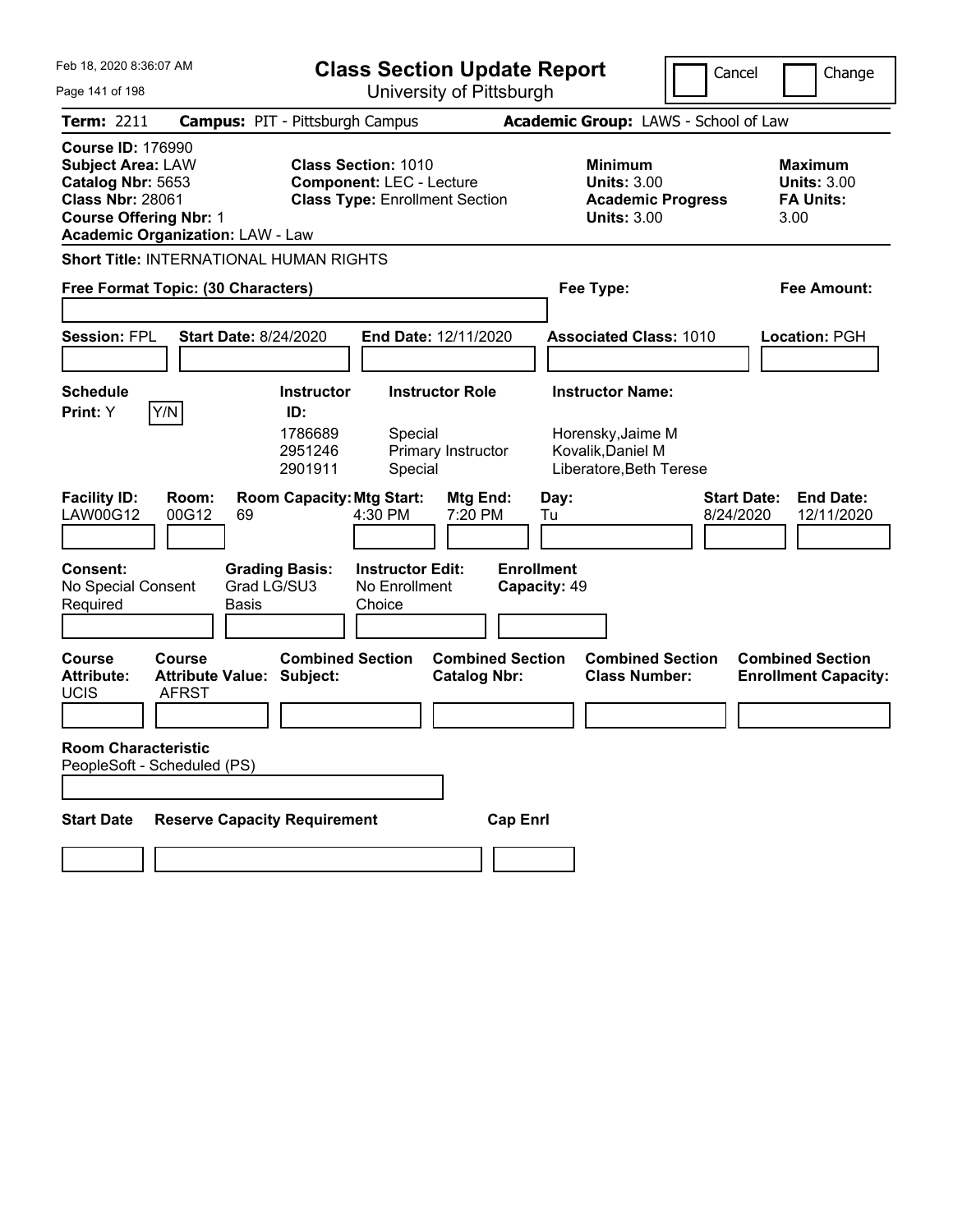| Feb 18, 2020 8:36:07 AM                                                                                                                                                          | <b>Class Section Update Report</b>                                                                     |                                                                        | Cancel                          | Change                                                           |  |
|----------------------------------------------------------------------------------------------------------------------------------------------------------------------------------|--------------------------------------------------------------------------------------------------------|------------------------------------------------------------------------|---------------------------------|------------------------------------------------------------------|--|
| Page 142 of 198                                                                                                                                                                  | University of Pittsburgh                                                                               |                                                                        |                                 |                                                                  |  |
| <b>Term: 2211</b>                                                                                                                                                                | <b>Campus: PIT - Pittsburgh Campus</b>                                                                 | Academic Group: LAWS - School of Law                                   |                                 |                                                                  |  |
| <b>Course ID: 170221</b><br><b>Subject Area: LAW</b><br>Catalog Nbr: 5694<br><b>Class Nbr: 28056</b><br><b>Course Offering Nbr: 1</b><br><b>Academic Organization: LAW - Law</b> | <b>Class Section: 1010</b><br><b>Component: LEC - Lecture</b><br><b>Class Type: Enrollment Section</b> | <b>Minimum</b><br><b>Units: 3.00</b><br><b>Units: 3.00</b>             | <b>Academic Progress</b>        | <b>Maximum</b><br><b>Units: 3.00</b><br><b>FA Units:</b><br>3.00 |  |
| <b>Short Title: TRADEMARK LAW</b>                                                                                                                                                |                                                                                                        |                                                                        |                                 |                                                                  |  |
| Free Format Topic: (30 Characters)                                                                                                                                               |                                                                                                        | Fee Type:                                                              | Fee Amount:                     |                                                                  |  |
|                                                                                                                                                                                  |                                                                                                        |                                                                        |                                 |                                                                  |  |
| <b>Session: FPL</b><br><b>Start Date: 8/24/2020</b>                                                                                                                              | End Date: 12/11/2020                                                                                   | <b>Associated Class: 1010</b>                                          |                                 | Location: PGH                                                    |  |
| <b>Schedule</b>                                                                                                                                                                  | <b>Instructor</b><br><b>Instructor Role</b>                                                            | <b>Instructor Name:</b>                                                |                                 |                                                                  |  |
| Y/N<br>Print: Y                                                                                                                                                                  | ID:<br>1786689<br>Special<br>2901911<br>Special<br>2909733<br>Primary Instructor                       | Horensky, Jaime M<br>Liberatore, Beth Terese<br>Madison, Michael James |                                 |                                                                  |  |
| <b>Facility ID:</b><br>Room:<br>LAW00G12<br>00G12<br>69                                                                                                                          | <b>Room Capacity: Mtg Start:</b><br>10:30 AM                                                           | Mtg End:<br>Day:<br>11:45 AM<br>MoWe                                   | <b>Start Date:</b><br>8/24/2020 | <b>End Date:</b><br>12/11/2020                                   |  |
| <b>Consent:</b><br>Grad LG/SU3<br>No Special Consent<br>Basis<br>Required                                                                                                        | <b>Grading Basis:</b><br><b>Instructor Edit:</b><br>No Enrollment<br>Choice                            | <b>Enrollment</b><br>Capacity: 49                                      |                                 |                                                                  |  |
| <b>Course</b><br>Course<br><b>Attribute Value: Subject:</b><br><b>Attribute:</b>                                                                                                 | <b>Combined Section</b>                                                                                | <b>Combined Section</b><br><b>Class Number:</b><br><b>Catalog Nbr:</b> | <b>Combined Section</b>         | <b>Combined Section</b><br><b>Enrollment Capacity:</b>           |  |
|                                                                                                                                                                                  |                                                                                                        |                                                                        |                                 |                                                                  |  |
| <b>Room Characteristic</b><br>PeopleSoft - Scheduled (PS)                                                                                                                        |                                                                                                        |                                                                        |                                 |                                                                  |  |
| <b>Reserve Capacity Requirement</b><br><b>Start Date</b>                                                                                                                         |                                                                                                        | <b>Cap Enrl</b>                                                        |                                 |                                                                  |  |
|                                                                                                                                                                                  |                                                                                                        |                                                                        |                                 |                                                                  |  |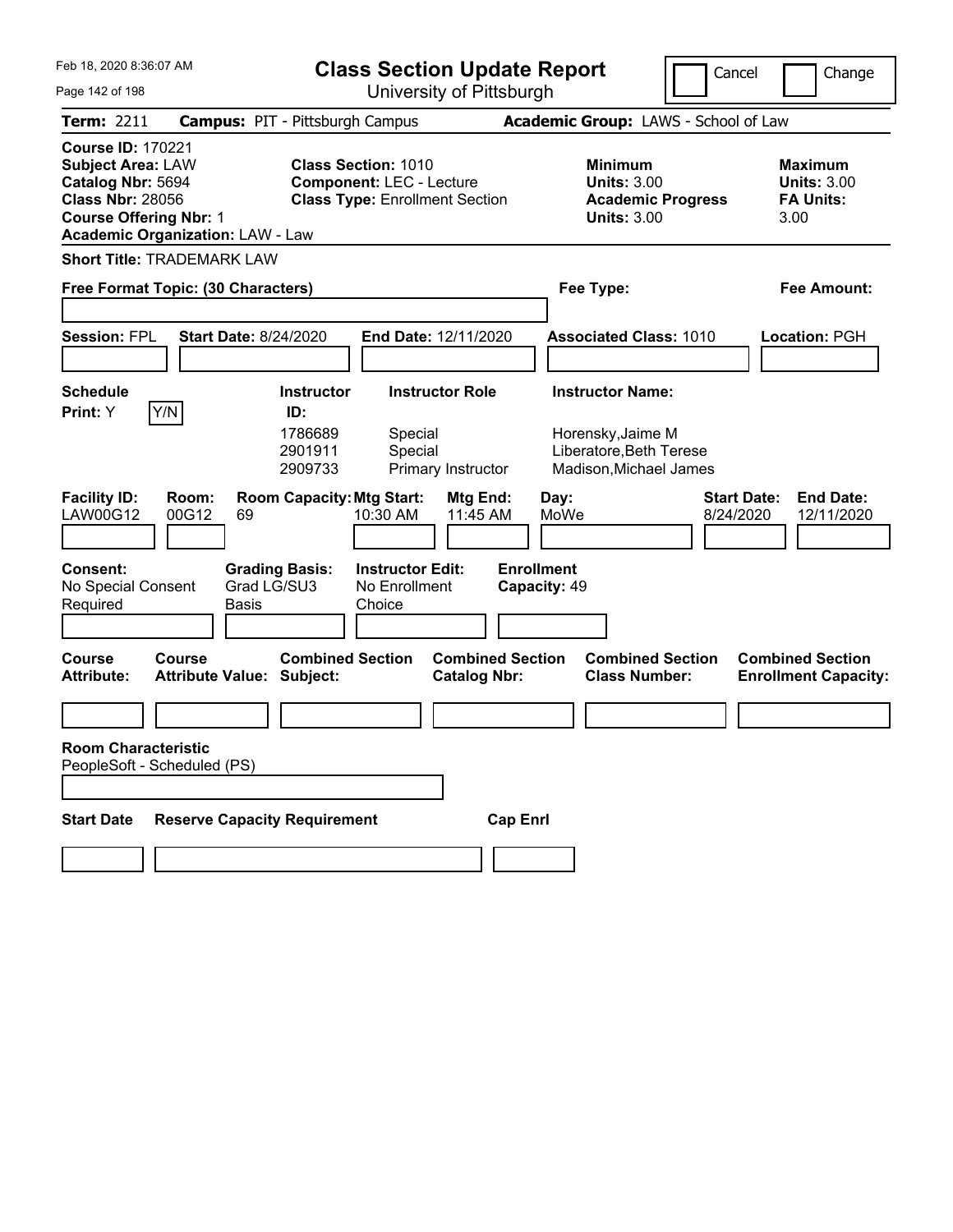| Feb 18, 2020 8:36:07 AM                                                                                                                                                          |                                                             | <b>Class Section Update Report</b>                                                                     |                                   |                                                                                        | Cancel<br>Change                                                  |
|----------------------------------------------------------------------------------------------------------------------------------------------------------------------------------|-------------------------------------------------------------|--------------------------------------------------------------------------------------------------------|-----------------------------------|----------------------------------------------------------------------------------------|-------------------------------------------------------------------|
| Page 143 of 198                                                                                                                                                                  |                                                             | University of Pittsburgh                                                                               |                                   |                                                                                        |                                                                   |
| <b>Term: 2211</b>                                                                                                                                                                | <b>Campus: PIT - Pittsburgh Campus</b>                      |                                                                                                        |                                   | Academic Group: LAWS - School of Law                                                   |                                                                   |
| <b>Course ID: 190553</b><br><b>Subject Area: LAW</b><br>Catalog Nbr: 5696<br><b>Class Nbr: 28157</b><br><b>Course Offering Nbr: 1</b><br><b>Academic Organization: LAW - Law</b> |                                                             | <b>Class Section: 1010</b><br><b>Component: LEC - Lecture</b><br><b>Class Type: Enrollment Section</b> |                                   | <b>Minimum</b><br><b>Units: 3.00</b><br><b>Academic Progress</b><br><b>Units: 3.00</b> | <b>Maximum</b><br><b>Units: 3.00</b><br><b>FA Units:</b><br>3.00  |
| <b>Short Title: MILITARY LAW</b>                                                                                                                                                 |                                                             |                                                                                                        |                                   |                                                                                        |                                                                   |
| Free Format Topic: (30 Characters)                                                                                                                                               |                                                             |                                                                                                        |                                   | Fee Type:                                                                              | Fee Amount:                                                       |
|                                                                                                                                                                                  |                                                             |                                                                                                        |                                   |                                                                                        |                                                                   |
| <b>Session: FPL</b>                                                                                                                                                              | <b>Start Date: 8/24/2020</b>                                | End Date: 12/11/2020                                                                                   |                                   | <b>Associated Class: 1010</b>                                                          | Location: PGH                                                     |
|                                                                                                                                                                                  |                                                             |                                                                                                        |                                   |                                                                                        |                                                                   |
| <b>Schedule</b>                                                                                                                                                                  | <b>Instructor</b>                                           | <b>Instructor Role</b>                                                                                 |                                   | <b>Instructor Name:</b>                                                                |                                                                   |
| Y/N<br>Print: Y                                                                                                                                                                  | ID:<br>1786689<br>2965604<br>2901911                        | Special<br>Primary Instructor<br>Special                                                               |                                   | Horensky, Jaime M<br>Lamancusa, Joshua D<br>Liberatore, Beth Terese                    |                                                                   |
| <b>Facility ID:</b><br>Room:<br>LAW00G12<br>00G12                                                                                                                                | <b>Room Capacity: Mtg Start:</b><br>69                      | <b>Mtg End:</b><br>5:30 PM<br>8:20 PM                                                                  | Day:<br>Mo                        |                                                                                        | <b>Start Date:</b><br><b>End Date:</b><br>8/24/2020<br>12/11/2020 |
| <b>Consent:</b><br>No Special Consent<br>Required                                                                                                                                | <b>Grading Basis:</b><br>Grad LG/SU3<br>Basis               | <b>Instructor Edit:</b><br>No Enrollment<br>Choice                                                     | <b>Enrollment</b><br>Capacity: 49 |                                                                                        |                                                                   |
| <b>Course</b><br>Course<br><b>Attribute:</b>                                                                                                                                     | <b>Combined Section</b><br><b>Attribute Value: Subject:</b> | <b>Catalog Nbr:</b>                                                                                    | <b>Combined Section</b>           | <b>Combined Section</b><br><b>Class Number:</b>                                        | <b>Combined Section</b><br><b>Enrollment Capacity:</b>            |
|                                                                                                                                                                                  |                                                             |                                                                                                        |                                   |                                                                                        |                                                                   |
| <b>Room Characteristic</b><br>PeopleSoft - Scheduled (PS)                                                                                                                        |                                                             |                                                                                                        |                                   |                                                                                        |                                                                   |
|                                                                                                                                                                                  |                                                             |                                                                                                        |                                   |                                                                                        |                                                                   |
| <b>Start Date</b>                                                                                                                                                                | <b>Reserve Capacity Requirement</b>                         |                                                                                                        | <b>Cap Enrl</b>                   |                                                                                        |                                                                   |
|                                                                                                                                                                                  |                                                             |                                                                                                        |                                   |                                                                                        |                                                                   |
|                                                                                                                                                                                  |                                                             |                                                                                                        |                                   |                                                                                        |                                                                   |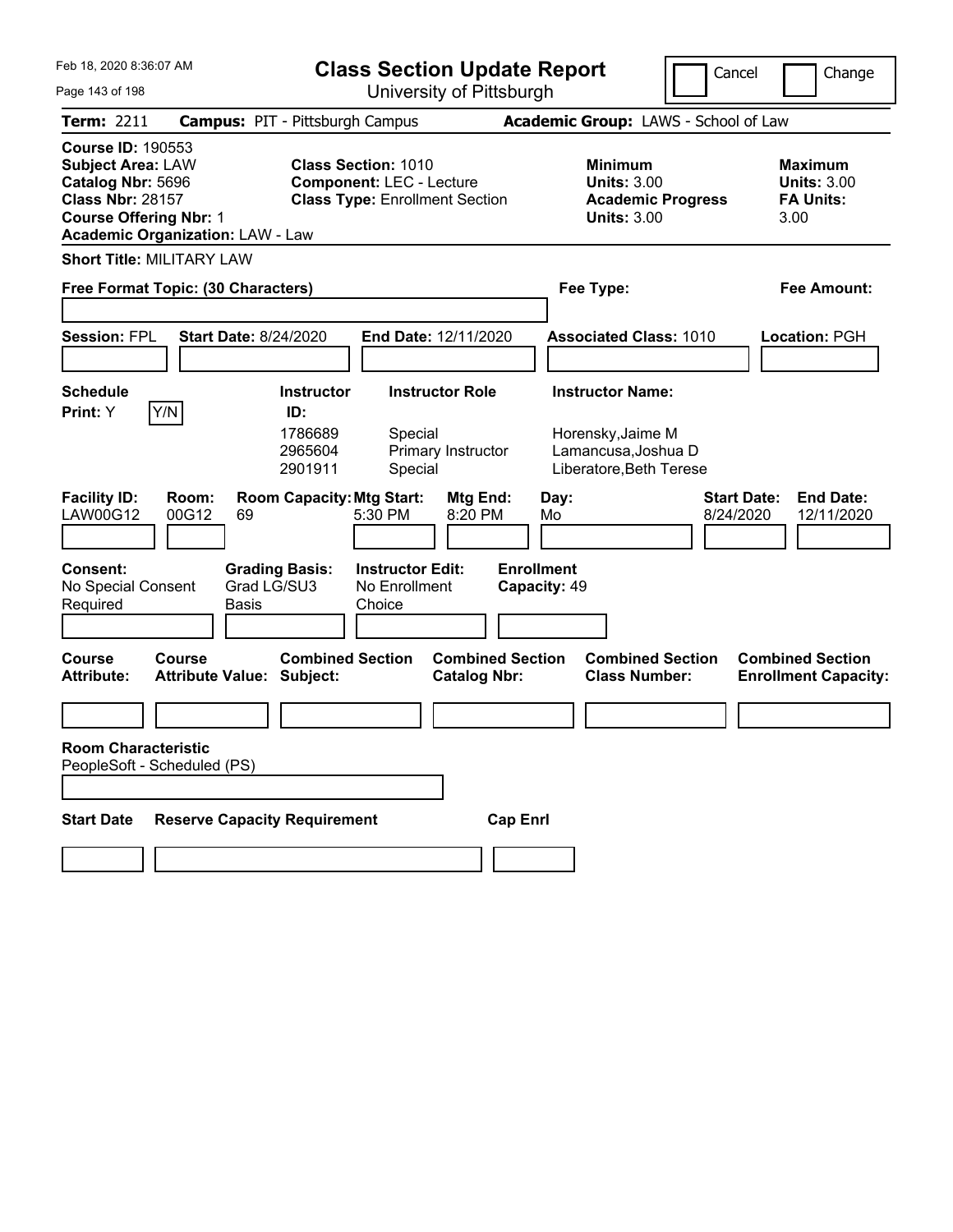| Feb 18, 2020 8:36:07 AM<br>Page 144 of 198                                                                                            |                                                                                                     |                                                           | <b>Class Section Update Report</b>                                                                     | University of Pittsburgh                     |                                   |                                                                   |                                                 | Cancel                          | Change                                                           |
|---------------------------------------------------------------------------------------------------------------------------------------|-----------------------------------------------------------------------------------------------------|-----------------------------------------------------------|--------------------------------------------------------------------------------------------------------|----------------------------------------------|-----------------------------------|-------------------------------------------------------------------|-------------------------------------------------|---------------------------------|------------------------------------------------------------------|
| <b>Term: 2211</b>                                                                                                                     | <b>Campus: PIT - Pittsburgh Campus</b>                                                              |                                                           |                                                                                                        |                                              |                                   |                                                                   | Academic Group: LAWS - School of Law            |                                 |                                                                  |
| <b>Course ID: 187713</b><br><b>Subject Area: LAW</b><br>Catalog Nbr: 5709<br><b>Class Nbr: 28050</b><br><b>Course Offering Nbr: 1</b> | <b>Academic Organization: LAW - Law</b>                                                             |                                                           | <b>Class Section: 1010</b><br><b>Component: SEM - Seminar</b><br><b>Class Type: Enrollment Section</b> |                                              |                                   | <b>Minimum</b><br><b>Units: 3.00</b><br><b>Units: 3.00</b>        | <b>Academic Progress</b>                        |                                 | <b>Maximum</b><br><b>Units: 3.00</b><br><b>FA Units:</b><br>3.00 |
|                                                                                                                                       | Short Title: LAW OF SLAVRY, ABOLITION&FREDM                                                         |                                                           |                                                                                                        |                                              |                                   |                                                                   |                                                 |                                 |                                                                  |
|                                                                                                                                       | Free Format Topic: (30 Characters)                                                                  |                                                           |                                                                                                        |                                              |                                   | Fee Type:                                                         |                                                 |                                 | <b>Fee Amount:</b>                                               |
| <b>Session: FPL</b>                                                                                                                   | <b>Start Date: 8/24/2020</b>                                                                        |                                                           | End Date: 12/11/2020                                                                                   |                                              |                                   |                                                                   | <b>Associated Class: 1010</b>                   |                                 | <b>Location: PGH</b>                                             |
| <b>Schedule</b><br>Y/N<br>Print: Y                                                                                                    |                                                                                                     | <b>Instructor</b><br>ID:<br>2950389<br>1786689<br>2901911 | Special<br>Special                                                                                     | <b>Instructor Role</b><br>Primary Instructor |                                   | <b>Instructor Name:</b><br>Carter, William M<br>Horensky, Jaime M | Liberatore, Beth Terese                         |                                 |                                                                  |
| <b>Facility ID:</b><br><b>LAW00G25</b>                                                                                                | Room:<br>00G25<br>12                                                                                | <b>Room Capacity: Mtg Start:</b>                          | 10:30 AM                                                                                               | Mtg End:<br>12:20 PM                         | We                                | Day:                                                              |                                                 | <b>Start Date:</b><br>8/24/2020 | <b>End Date:</b><br>12/11/2020                                   |
| Consent:<br>No Special Consent<br>Required                                                                                            | Grad LG/SU3<br><b>Basis</b>                                                                         | <b>Grading Basis:</b>                                     | <b>Instructor Edit:</b><br>No Enrollment<br>Choice                                                     |                                              | <b>Enrollment</b><br>Capacity: 12 |                                                                   |                                                 |                                 |                                                                  |
| Course<br><b>Attribute:</b>                                                                                                           | Course<br><b>Attribute Value: Subject:</b>                                                          | <b>Combined Section</b>                                   |                                                                                                        | <b>Catalog Nbr:</b>                          | <b>Combined Section</b>           |                                                                   | <b>Combined Section</b><br><b>Class Number:</b> |                                 | <b>Combined Section</b><br><b>Enrollment Capacity:</b>           |
|                                                                                                                                       |                                                                                                     |                                                           |                                                                                                        |                                              |                                   |                                                                   |                                                 |                                 |                                                                  |
| <b>Room Characteristic</b><br>PeopleSoft - Scheduled (PS)                                                                             |                                                                                                     |                                                           |                                                                                                        |                                              |                                   |                                                                   |                                                 |                                 |                                                                  |
|                                                                                                                                       |                                                                                                     |                                                           |                                                                                                        |                                              |                                   |                                                                   |                                                 |                                 |                                                                  |
| <b>Start Date</b><br>4/6/2020<br>3/1/2020                                                                                             | <b>Reserve Capacity Requirement</b><br>LAW Professional Year 3 or 4<br>LAW Professional Year 3 or 4 |                                                           |                                                                                                        |                                              | <b>Cap Enrl</b><br>12             | 0                                                                 |                                                 |                                 |                                                                  |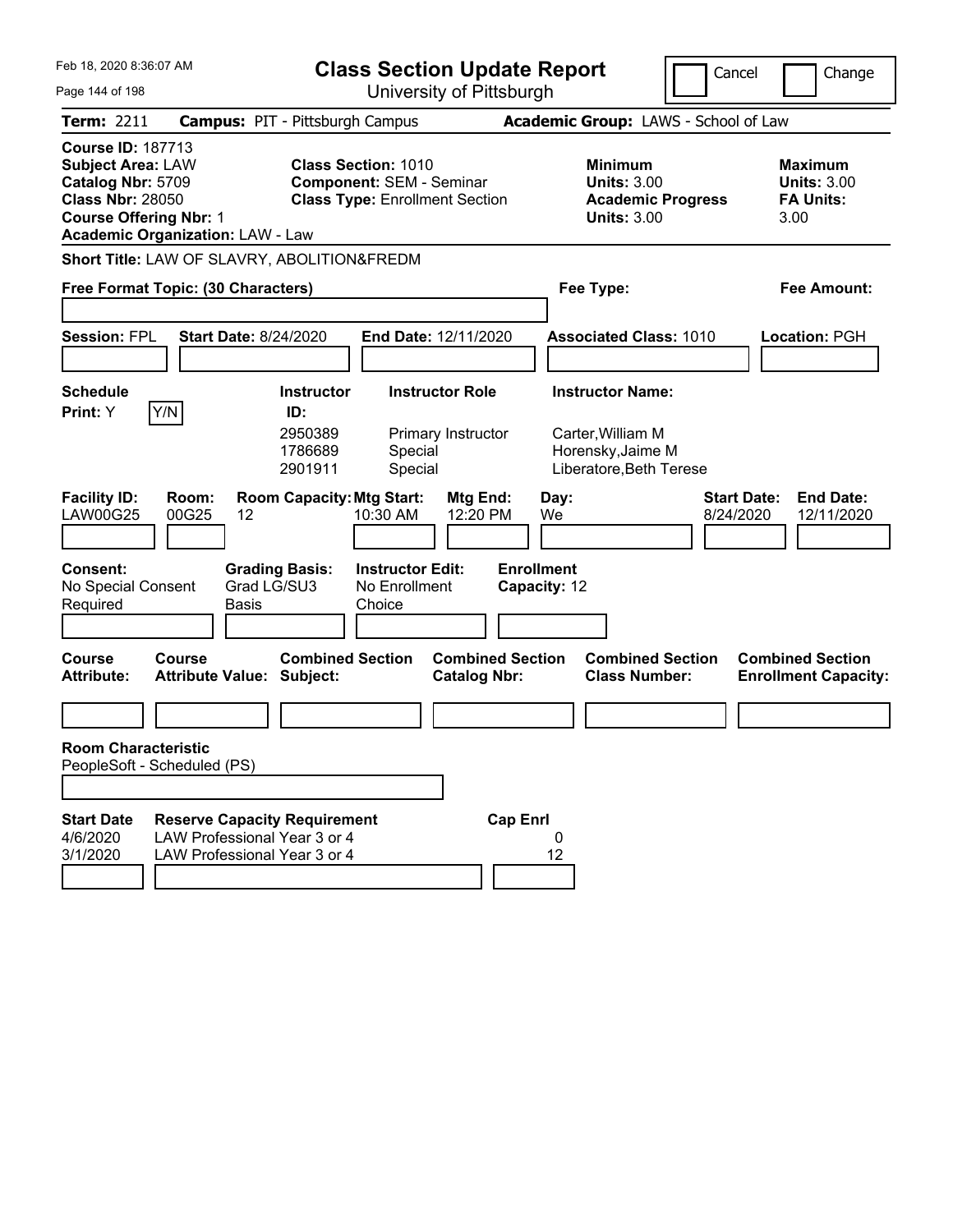| Feb 18, 2020 8:36:07 AM                                                                                                                                                          | <b>Class Section Update Report</b>                                                                     | Cancel                                                                                 | Change                                                           |
|----------------------------------------------------------------------------------------------------------------------------------------------------------------------------------|--------------------------------------------------------------------------------------------------------|----------------------------------------------------------------------------------------|------------------------------------------------------------------|
| Page 145 of 198                                                                                                                                                                  | University of Pittsburgh                                                                               |                                                                                        |                                                                  |
| <b>Term: 2211</b>                                                                                                                                                                | <b>Campus: PIT - Pittsburgh Campus</b>                                                                 | Academic Group: LAWS - School of Law                                                   |                                                                  |
| <b>Course ID: 189312</b><br><b>Subject Area: LAW</b><br>Catalog Nbr: 5714<br><b>Class Nbr: 26804</b><br><b>Course Offering Nbr: 1</b><br><b>Academic Organization: LAW - Law</b> | <b>Class Section: 1070</b><br><b>Component: LEC - Lecture</b><br><b>Class Type: Enrollment Section</b> | <b>Minimum</b><br><b>Units: 3.00</b><br><b>Academic Progress</b><br><b>Units: 3.00</b> | <b>Maximum</b><br><b>Units: 3.00</b><br><b>FA Units:</b><br>3.00 |
| <b>Short Title: ENVRL POLICY AND PRACTICE</b>                                                                                                                                    |                                                                                                        |                                                                                        |                                                                  |
| Free Format Topic: (30 Characters)                                                                                                                                               |                                                                                                        | Fee Type:                                                                              | Fee Amount:                                                      |
|                                                                                                                                                                                  |                                                                                                        |                                                                                        |                                                                  |
| <b>Session: FPL</b><br><b>Start Date: 8/24/2020</b>                                                                                                                              | End Date: 12/11/2020                                                                                   | <b>Associated Class: 1070</b>                                                          | Location: PGH                                                    |
|                                                                                                                                                                                  |                                                                                                        |                                                                                        |                                                                  |
| <b>Schedule</b>                                                                                                                                                                  | <b>Instructor Role</b><br><b>Instructor</b><br>ID:                                                     | <b>Instructor Name:</b>                                                                |                                                                  |
| Y/N<br><b>Print:</b> Y                                                                                                                                                           | 2962872<br>Primary Instructor<br>1786689<br>Special<br>Special<br>2901911                              | Galperin, Joshua U<br>Horensky, Jaime M<br>Liberatore, Beth Terese                     |                                                                  |
| <b>Facility ID:</b><br>Room:<br>LAW00G13<br>00G13<br>28                                                                                                                          | <b>Room Capacity: Mtg Start:</b><br>Mtg End:<br>2:00 PM<br>3:15 PM                                     | Day:<br>TuTh<br>8/24/2020                                                              | <b>Start Date:</b><br><b>End Date:</b><br>12/11/2020             |
| <b>Consent:</b><br><b>Grading Basis:</b><br>Grad LG/SU3<br>No Special Consent<br>Required<br>Basis                                                                               | <b>Instructor Edit:</b><br>No Enrollment<br>Choice                                                     | <b>Enrollment</b><br>Capacity: 28                                                      |                                                                  |
| <b>Course</b><br>Course<br><b>Attribute:</b><br><b>Attribute Value: Subject:</b>                                                                                                 | <b>Combined Section</b><br><b>Combined Section</b><br><b>Catalog Nbr:</b>                              | <b>Combined Section</b><br><b>Class Number:</b>                                        | <b>Combined Section</b><br><b>Enrollment Capacity:</b>           |
|                                                                                                                                                                                  |                                                                                                        |                                                                                        |                                                                  |
| <b>Room Characteristic</b><br>PeopleSoft - Scheduled (PS)                                                                                                                        |                                                                                                        |                                                                                        |                                                                  |
|                                                                                                                                                                                  |                                                                                                        |                                                                                        |                                                                  |
| <b>Reserve Capacity Requirement</b><br><b>Start Date</b>                                                                                                                         | <b>Cap Enrl</b>                                                                                        |                                                                                        |                                                                  |
|                                                                                                                                                                                  |                                                                                                        |                                                                                        |                                                                  |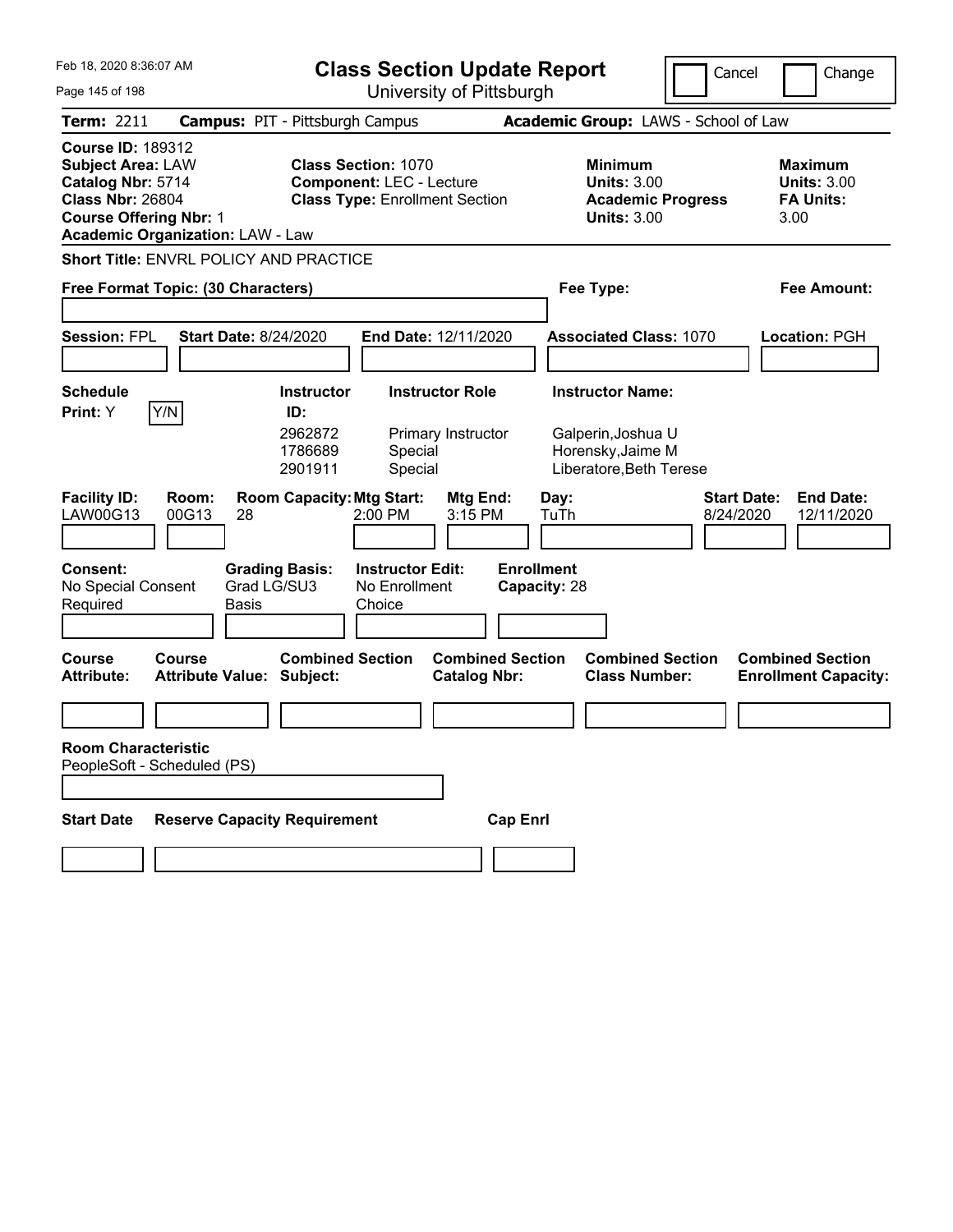| Feb 18, 2020 8:36:07 AM<br>Page 146 of 198                                                                                                                                       | <b>Class Section Update Report</b><br>University of Pittsburgh                                          |                                                                                        | Cancel<br>Change                                                  |
|----------------------------------------------------------------------------------------------------------------------------------------------------------------------------------|---------------------------------------------------------------------------------------------------------|----------------------------------------------------------------------------------------|-------------------------------------------------------------------|
| Term: 2211                                                                                                                                                                       | <b>Campus: PIT - Pittsburgh Campus</b>                                                                  | Academic Group: LAWS - School of Law                                                   |                                                                   |
| <b>Course ID: 114701</b><br><b>Subject Area: LAW</b><br>Catalog Nbr: 5720<br><b>Class Nbr: 13331</b><br><b>Course Offering Nbr: 1</b><br><b>Academic Organization: LAW - Law</b> | <b>Class Section: 1010</b><br><b>Component: CLN - Clinical</b><br><b>Class Type: Enrollment Section</b> | <b>Minimum</b><br><b>Units: 0.00</b><br><b>Academic Progress</b><br><b>Units: 2.00</b> | <b>Maximum</b><br><b>Units: 0.00</b><br><b>FA Units:</b><br>2.00  |
| Short Title: LEGAL ANALYSIS AND WRITING                                                                                                                                          |                                                                                                         |                                                                                        |                                                                   |
| Free Format Topic: (30 Characters)                                                                                                                                               |                                                                                                         | Fee Type:                                                                              | Fee Amount:                                                       |
| <b>Session: FPL</b><br><b>Start Date: 8/24/2020</b>                                                                                                                              | End Date: 12/11/2020                                                                                    | <b>Associated Class: 1010</b>                                                          | Location: PGH                                                     |
| <b>Schedule</b><br>Y/N<br>Print: Y                                                                                                                                               | <b>Instructor Role</b><br><b>Instructor</b><br>ID:<br>0                                                 | <b>Instructor Name:</b><br>No Instructor Assigned                                      |                                                                   |
| <b>Facility ID:</b><br>Room:<br>LAW00G13<br>00G13<br>28                                                                                                                          | <b>Room Capacity: Mtg Start:</b><br>Mtg End:                                                            | Day:                                                                                   | <b>Start Date:</b><br><b>End Date:</b><br>8/24/2020<br>12/11/2020 |
| Consent:<br><b>Grading Basis:</b><br>No Grade<br>No Special Consent<br>Required<br>Required                                                                                      | <b>Instructor Edit:</b><br>No Enrollment<br>Choice                                                      | <b>Enrollment</b><br>Capacity: 28                                                      |                                                                   |
| Course<br>Course<br><b>Attribute:</b><br><b>Attribute Value: Subject:</b>                                                                                                        | <b>Combined Section</b><br><b>Combined Section</b><br><b>Catalog Nbr:</b>                               | <b>Combined Section</b><br><b>Class Number:</b>                                        | <b>Combined Section</b><br><b>Enrollment Capacity:</b>            |
|                                                                                                                                                                                  |                                                                                                         |                                                                                        |                                                                   |
| <b>Room Characteristic</b><br>PeopleSoft - Scheduled (PS)                                                                                                                        |                                                                                                         |                                                                                        |                                                                   |
| <b>Start Date</b><br><b>Reserve Capacity Requirement</b><br><b>LAW Professional Year 1</b><br>3/1/2020                                                                           | <b>Cap Enrl</b>                                                                                         | 28                                                                                     |                                                                   |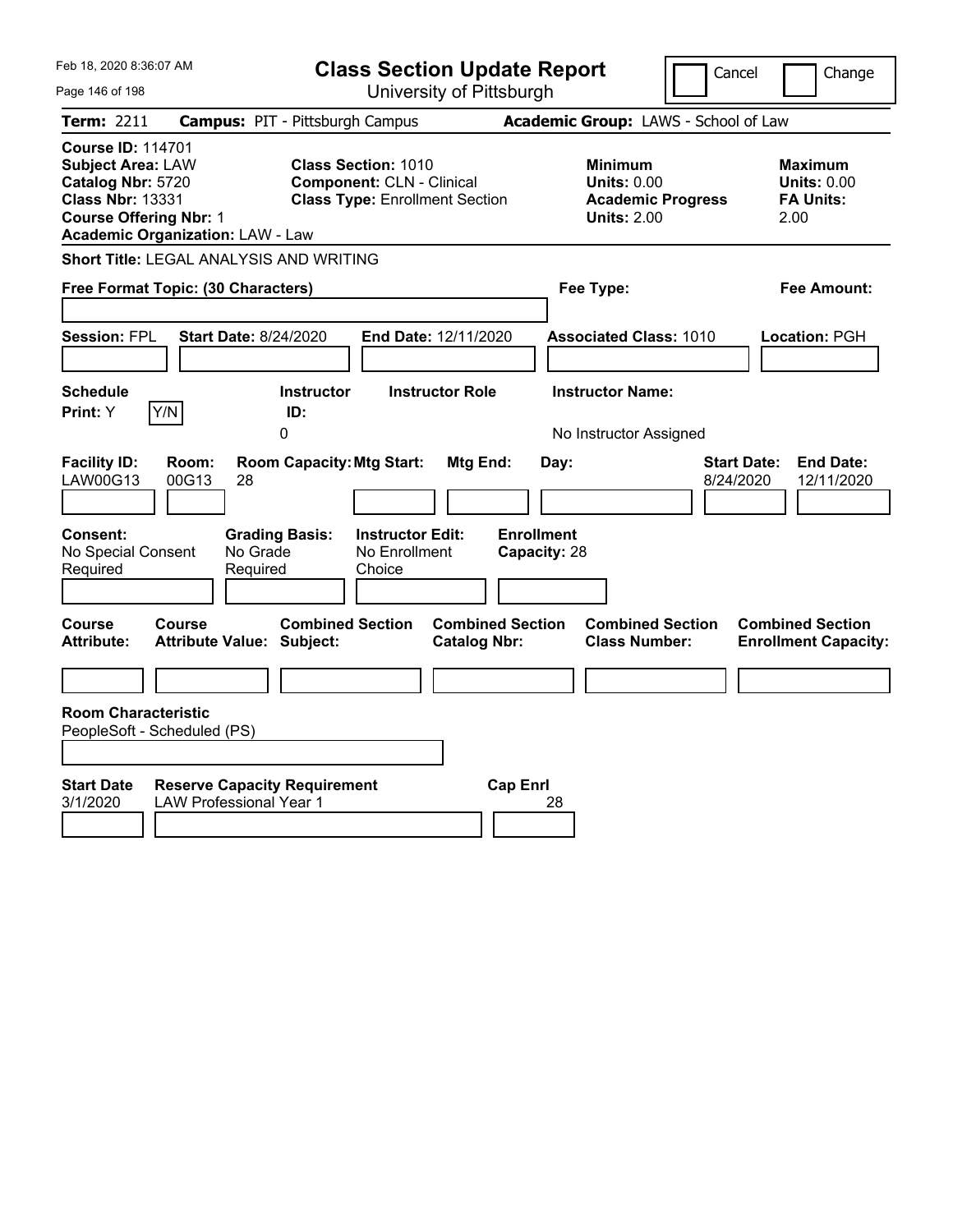| Feb 18, 2020 8:36:07 AM                                                                                                                                                          | <b>Class Section Update Report</b>                                                                      |                                                                                        | Cancel<br>Change                                                  |
|----------------------------------------------------------------------------------------------------------------------------------------------------------------------------------|---------------------------------------------------------------------------------------------------------|----------------------------------------------------------------------------------------|-------------------------------------------------------------------|
| Page 147 of 198                                                                                                                                                                  | University of Pittsburgh                                                                                |                                                                                        |                                                                   |
| <b>Term: 2211</b>                                                                                                                                                                | <b>Campus: PIT - Pittsburgh Campus</b>                                                                  | Academic Group: LAWS - School of Law                                                   |                                                                   |
| <b>Course ID: 114701</b><br><b>Subject Area: LAW</b><br>Catalog Nbr: 5720<br><b>Class Nbr: 13334</b><br><b>Course Offering Nbr: 1</b><br><b>Academic Organization: LAW - Law</b> | <b>Class Section: 1015</b><br><b>Component: CLN - Clinical</b><br><b>Class Type: Enrollment Section</b> | <b>Minimum</b><br><b>Units: 0.00</b><br><b>Academic Progress</b><br><b>Units: 2.00</b> | <b>Maximum</b><br><b>Units: 0.00</b><br><b>FA Units:</b><br>2.00  |
| Short Title: LEGAL ANALYSIS AND WRITING                                                                                                                                          |                                                                                                         |                                                                                        |                                                                   |
| Free Format Topic: (30 Characters)                                                                                                                                               |                                                                                                         | Fee Type:                                                                              | Fee Amount:                                                       |
|                                                                                                                                                                                  |                                                                                                         |                                                                                        |                                                                   |
| <b>Session: FPL</b><br><b>Start Date: 8/24/2020</b>                                                                                                                              | End Date: 12/11/2020                                                                                    | <b>Associated Class: 1015</b>                                                          | Location: PGH                                                     |
|                                                                                                                                                                                  |                                                                                                         |                                                                                        |                                                                   |
| <b>Schedule</b>                                                                                                                                                                  | <b>Instructor Role</b><br><b>Instructor</b>                                                             | <b>Instructor Name:</b>                                                                |                                                                   |
| Y/N<br><b>Print:</b> Y                                                                                                                                                           | ID:<br>2904369<br>Primary Instructor<br>1786689<br>Special<br>Special<br>2901911                        | Brostoff, Teresa K<br>Horensky, Jaime M<br>Liberatore, Beth Terese                     |                                                                   |
| <b>Facility ID:</b><br>Room:<br>LAW00G13<br>00G13<br>28                                                                                                                          | <b>Room Capacity: Mtg Start:</b><br>Mtg End:<br>11:30 AM<br>12:20 PM                                    | Day:<br>TuFr                                                                           | <b>Start Date:</b><br><b>End Date:</b><br>8/24/2020<br>12/11/2020 |
| <b>Consent:</b><br>No Grade<br>No Special Consent<br>Required<br>Required                                                                                                        | <b>Grading Basis:</b><br><b>Instructor Edit:</b><br>No Enrollment<br>Choice                             | <b>Enrollment</b><br>Capacity: 28                                                      |                                                                   |
| <b>Course</b><br>Course<br><b>Attribute:</b><br><b>Attribute Value: Subject:</b>                                                                                                 | <b>Combined Section</b><br><b>Combined Section</b><br><b>Catalog Nbr:</b>                               | <b>Combined Section</b><br><b>Class Number:</b>                                        | <b>Combined Section</b><br><b>Enrollment Capacity:</b>            |
|                                                                                                                                                                                  |                                                                                                         |                                                                                        |                                                                   |
| <b>Room Characteristic</b><br>PeopleSoft - Scheduled (PS)                                                                                                                        |                                                                                                         |                                                                                        |                                                                   |
| <b>Start Date</b><br><b>Reserve Capacity Requirement</b><br><b>LAW Professional Year 1</b><br>3/1/2020                                                                           |                                                                                                         | <b>Cap Enrl</b><br>30                                                                  |                                                                   |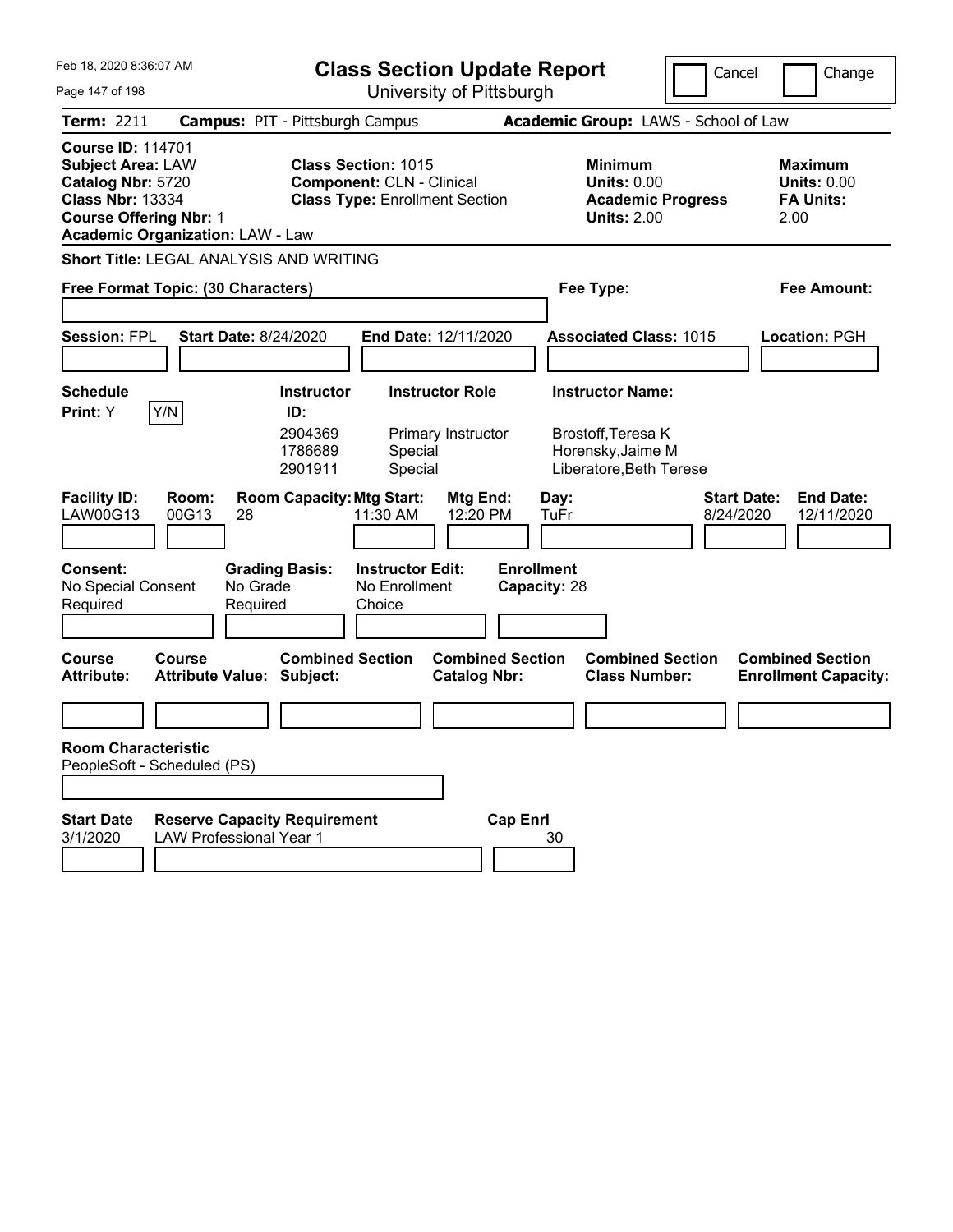|  | Feb 18, 2020 8:36:07 AM |  |
|--|-------------------------|--|
|  |                         |  |

**Class Section Update Report**

Cancel **Change** 

| Page 148 of 198                                                                                                                       |                                                                       |                                                                       |                                                                | University of Pittsburgh                       |                                   |                                                                                                                                          | יטוונכו                                      | u iui iyu                                                        |
|---------------------------------------------------------------------------------------------------------------------------------------|-----------------------------------------------------------------------|-----------------------------------------------------------------------|----------------------------------------------------------------|------------------------------------------------|-----------------------------------|------------------------------------------------------------------------------------------------------------------------------------------|----------------------------------------------|------------------------------------------------------------------|
| Term: 2211                                                                                                                            | <b>Campus: PIT - Pittsburgh Campus</b>                                |                                                                       |                                                                |                                                |                                   | Academic Group: LAWS - School of Law                                                                                                     |                                              |                                                                  |
| <b>Course ID: 114701</b><br><b>Subject Area: LAW</b><br>Catalog Nbr: 5720<br><b>Class Nbr: 13337</b><br><b>Course Offering Nbr: 1</b> | <b>Academic Organization: LAW - Law</b>                               |                                                                       | <b>Class Section: 1020</b><br><b>Component: CLN - Clinical</b> | <b>Class Type: Enrollment Section</b>          |                                   | <b>Minimum</b><br><b>Units: 0.00</b><br><b>Academic Progress</b><br><b>Units: 2.00</b>                                                   |                                              | <b>Maximum</b><br><b>Units: 0.00</b><br><b>FA Units:</b><br>2.00 |
|                                                                                                                                       | <b>Short Title: LEGAL ANALYSIS AND WRITING</b>                        |                                                                       |                                                                |                                                |                                   |                                                                                                                                          |                                              |                                                                  |
|                                                                                                                                       | Free Format Topic: (30 Characters)                                    |                                                                       |                                                                |                                                |                                   | Fee Type:                                                                                                                                |                                              | <b>Fee Amount:</b>                                               |
| <b>Session: FPL</b>                                                                                                                   | <b>Start Date: 8/24/2020</b>                                          |                                                                       |                                                                | End Date: 12/11/2020                           |                                   | <b>Associated Class: 1020</b>                                                                                                            |                                              | <b>Location: PGH</b>                                             |
| <b>Schedule</b>                                                                                                                       |                                                                       | <b>Instructor</b>                                                     |                                                                | <b>Instructor Role</b>                         |                                   | <b>Instructor Name:</b>                                                                                                                  |                                              |                                                                  |
| Print: Y                                                                                                                              | Y/N                                                                   | ID:<br>1786689<br>2901911<br>2938997<br>1786689<br>2901911<br>2938997 | Special<br>Special<br>Special<br>Special                       | Primary Instructor<br>Primary Instructor       |                                   | Horensky, Jaime M<br>Liberatore, Beth Terese<br>Teeter, Judith Ann<br>Horensky, Jaime M<br>Liberatore, Beth Terese<br>Teeter, Judith Ann |                                              |                                                                  |
| <b>Facility ID:</b><br><b>LAW00G46</b><br>LAW00G13                                                                                    | Room:<br>00G46<br>20<br>28<br>00G13                                   | <b>Room Capacity: Mtg Start:</b>                                      | 11:30 AM<br>11:30 AM                                           | Mtg End:<br>12:20 PM<br>12:20 PM               | Day:<br>Tu<br>Th                  |                                                                                                                                          | <b>Start Date:</b><br>8/24/2020<br>8/24/2020 | <b>End Date:</b><br>12/11/2020<br>12/11/2020                     |
| <b>Consent:</b><br>No Special Consent<br>Required                                                                                     | No Grade<br>Required                                                  | <b>Grading Basis:</b>                                                 | <b>Instructor Edit:</b><br>No Enrollment<br>Choice             |                                                | <b>Enrollment</b><br>Capacity: 20 |                                                                                                                                          |                                              |                                                                  |
| <b>Course</b><br><b>Attribute:</b>                                                                                                    | <b>Course</b><br><b>Attribute Value: Subject:</b>                     | <b>Combined Section</b>                                               |                                                                | <b>Combined Section</b><br><b>Catalog Nbr:</b> |                                   | <b>Combined Section</b><br><b>Class Number:</b>                                                                                          |                                              | <b>Combined Section</b><br><b>Enrollment Capacity:</b>           |
| <b>Room Characteristic</b>                                                                                                            |                                                                       |                                                                       |                                                                |                                                |                                   |                                                                                                                                          |                                              |                                                                  |
|                                                                                                                                       | PeopleSoft - Scheduled (PS)                                           |                                                                       |                                                                |                                                |                                   |                                                                                                                                          |                                              |                                                                  |
| <b>Start Date</b><br>3/1/2020                                                                                                         | <b>Reserve Capacity Requirement</b><br><b>LAW Professional Year 1</b> |                                                                       |                                                                | <b>Cap Enrl</b>                                | 20                                |                                                                                                                                          |                                              |                                                                  |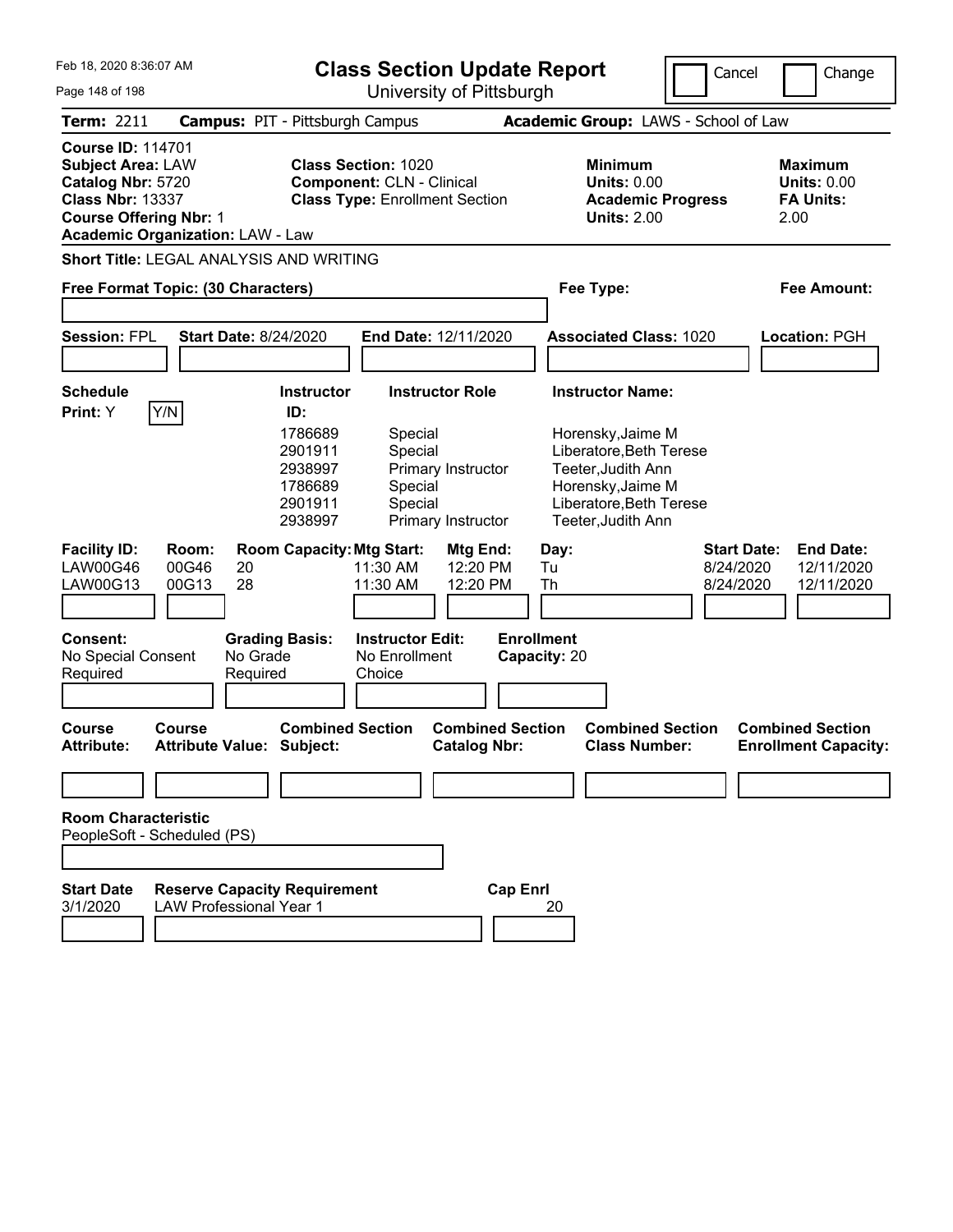| Feb 18, 2020 8:36:07 AM                                                                                                                                                          | <b>Class Section Update Report</b>                                                                      |                                                                                 | Cancel<br>Change                                                  |
|----------------------------------------------------------------------------------------------------------------------------------------------------------------------------------|---------------------------------------------------------------------------------------------------------|---------------------------------------------------------------------------------|-------------------------------------------------------------------|
| Page 149 of 198                                                                                                                                                                  | University of Pittsburgh                                                                                |                                                                                 |                                                                   |
| <b>Term: 2211</b>                                                                                                                                                                | <b>Campus: PIT - Pittsburgh Campus</b>                                                                  | Academic Group: LAWS - School of Law                                            |                                                                   |
| <b>Course ID: 114701</b><br><b>Subject Area: LAW</b><br>Catalog Nbr: 5720<br><b>Class Nbr: 13330</b><br><b>Course Offering Nbr: 1</b><br><b>Academic Organization: LAW - Law</b> | <b>Class Section: 1025</b><br><b>Component: CLN - Clinical</b><br><b>Class Type: Enrollment Section</b> | Minimum<br><b>Units: 0.00</b><br><b>Academic Progress</b><br><b>Units: 2.00</b> | Maximum<br><b>Units: 0.00</b><br><b>FA Units:</b><br>2.00         |
| <b>Short Title: LEGAL ANALYSIS AND WRITING</b>                                                                                                                                   |                                                                                                         |                                                                                 |                                                                   |
| Free Format Topic: (30 Characters)                                                                                                                                               |                                                                                                         | Fee Type:                                                                       | Fee Amount:                                                       |
|                                                                                                                                                                                  |                                                                                                         |                                                                                 |                                                                   |
| <b>Session: FPL</b><br><b>Start Date: 8/24/2020</b>                                                                                                                              | <b>End Date: 12/11/2020</b>                                                                             | <b>Associated Class: 1025</b>                                                   | Location: PGH                                                     |
|                                                                                                                                                                                  |                                                                                                         |                                                                                 |                                                                   |
| <b>Schedule</b>                                                                                                                                                                  | <b>Instructor Role</b><br><b>Instructor</b>                                                             | <b>Instructor Name:</b>                                                         |                                                                   |
| Y/N<br>Print: Y                                                                                                                                                                  | ID:<br>3018078<br>Primary Instructor<br>1786689<br>Special<br>Special<br>2901911                        | Coogan, Leigh Argentieri<br>Horensky, Jaime M<br>Liberatore, Beth Terese        |                                                                   |
| <b>Facility ID:</b><br>Room:<br>LAW00G18<br>00G18<br>28                                                                                                                          | <b>Room Capacity: Mtg Start:</b><br>Mtg End:<br>10:30 AM<br>11:20 AM                                    | Day:<br>TuFr                                                                    | <b>Start Date:</b><br><b>End Date:</b><br>8/24/2020<br>12/11/2020 |
| <b>Consent:</b><br>No Grade<br>No Special Consent<br>Required<br>Required                                                                                                        | <b>Grading Basis:</b><br><b>Instructor Edit:</b><br>No Enrollment<br>Choice                             | <b>Enrollment</b><br>Capacity: 28                                               |                                                                   |
| Course<br>Course<br><b>Attribute:</b><br><b>Attribute Value: Subject:</b>                                                                                                        | <b>Combined Section</b><br><b>Combined Section</b><br><b>Catalog Nbr:</b>                               | <b>Combined Section</b><br><b>Class Number:</b>                                 | <b>Combined Section</b><br><b>Enrollment Capacity:</b>            |
|                                                                                                                                                                                  |                                                                                                         |                                                                                 |                                                                   |
| <b>Room Characteristic</b><br>PeopleSoft - Scheduled (PS)                                                                                                                        |                                                                                                         |                                                                                 |                                                                   |
|                                                                                                                                                                                  |                                                                                                         |                                                                                 |                                                                   |
| <b>Start Date</b><br><b>Reserve Capacity Requirement</b><br>3/1/2020<br><b>LAW Professional Year 1</b>                                                                           | <b>Cap Enrl</b>                                                                                         | 28                                                                              |                                                                   |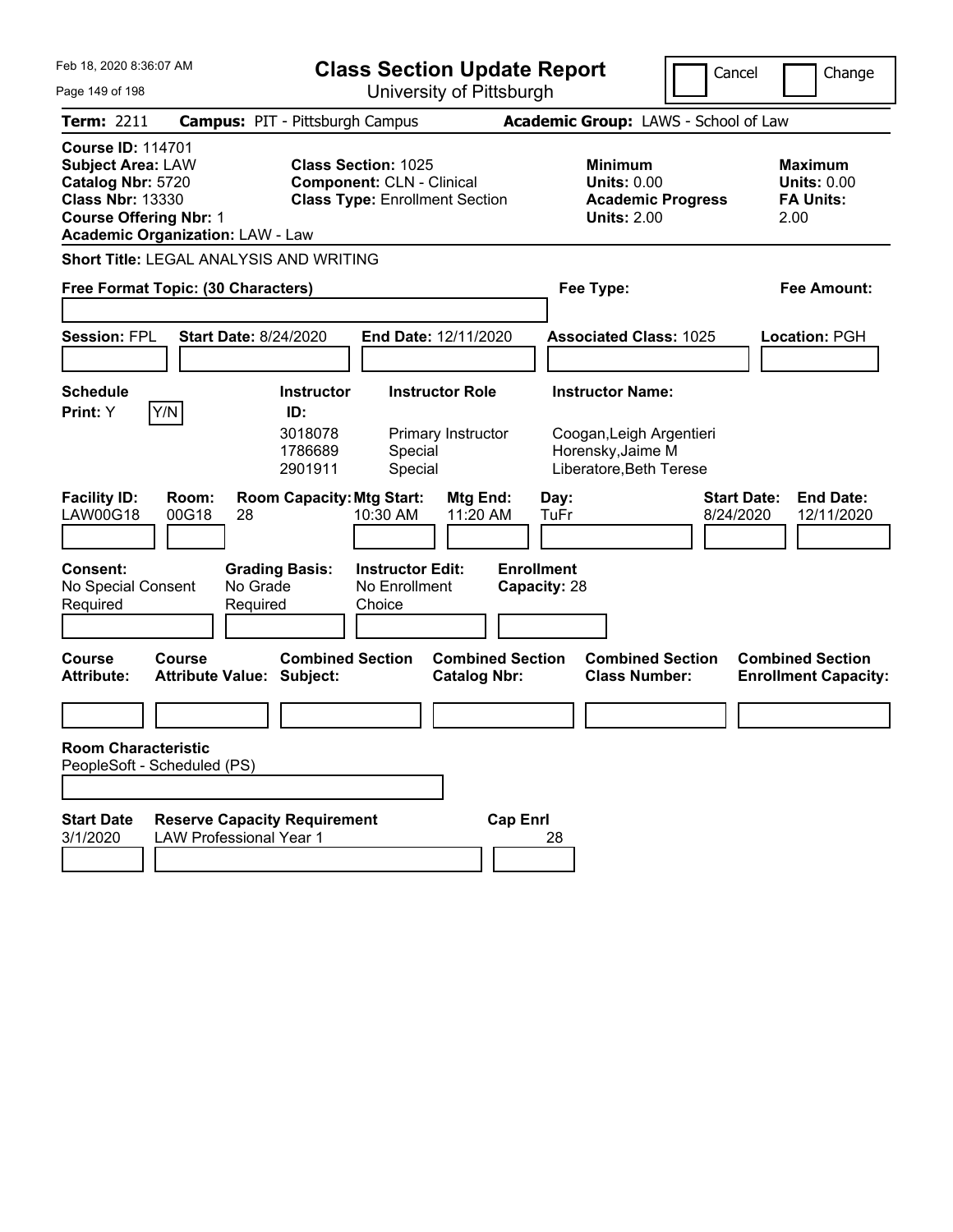| Feb 18, 2020 8:36:07 AM |  |  |  |  |  |
|-------------------------|--|--|--|--|--|
|-------------------------|--|--|--|--|--|

| Feb 18, 2020 8:36:07 AM<br>Page 150 of 198                                                                                            |                                                                       |                                                                | <b>Class Section Update Report</b>                                                                      | University of Pittsburgh                       |                                                                                                                                          | Cancel                                       | Change                                                           |
|---------------------------------------------------------------------------------------------------------------------------------------|-----------------------------------------------------------------------|----------------------------------------------------------------|---------------------------------------------------------------------------------------------------------|------------------------------------------------|------------------------------------------------------------------------------------------------------------------------------------------|----------------------------------------------|------------------------------------------------------------------|
| Term: 2211                                                                                                                            | <b>Campus: PIT - Pittsburgh Campus</b>                                |                                                                |                                                                                                         |                                                | Academic Group: LAWS - School of Law                                                                                                     |                                              |                                                                  |
| <b>Course ID: 114701</b><br><b>Subject Area: LAW</b><br>Catalog Nbr: 5720<br><b>Class Nbr: 13335</b><br><b>Course Offering Nbr: 1</b> | <b>Academic Organization: LAW - Law</b>                               |                                                                | <b>Class Section: 1030</b><br><b>Component: CLN - Clinical</b><br><b>Class Type: Enrollment Section</b> |                                                | <b>Minimum</b><br><b>Units: 0.00</b><br><b>Units: 2.00</b>                                                                               | <b>Academic Progress</b>                     | <b>Maximum</b><br><b>Units: 0.00</b><br><b>FA Units:</b><br>2.00 |
|                                                                                                                                       | Short Title: LEGAL ANALYSIS AND WRITING                               |                                                                |                                                                                                         |                                                |                                                                                                                                          |                                              |                                                                  |
|                                                                                                                                       | Free Format Topic: (30 Characters)                                    |                                                                |                                                                                                         |                                                | Fee Type:                                                                                                                                |                                              | Fee Amount:                                                      |
| <b>Session: FPL</b>                                                                                                                   | <b>Start Date: 8/24/2020</b>                                          |                                                                | End Date: 12/11/2020                                                                                    |                                                | <b>Associated Class: 1030</b>                                                                                                            |                                              | Location: PGH                                                    |
| <b>Schedule</b><br>Print: Y                                                                                                           | Y/N                                                                   | <b>Instructor</b><br>ID:                                       | <b>Instructor Role</b>                                                                                  |                                                | <b>Instructor Name:</b>                                                                                                                  |                                              |                                                                  |
|                                                                                                                                       |                                                                       | 1786689<br>2901911<br>2938997<br>1786689<br>2901911<br>2938997 | Special<br>Special<br>Special<br>Special                                                                | Primary Instructor<br>Primary Instructor       | Horensky, Jaime M<br>Liberatore, Beth Terese<br>Teeter, Judith Ann<br>Horensky, Jaime M<br>Liberatore, Beth Terese<br>Teeter, Judith Ann |                                              |                                                                  |
| <b>Facility ID:</b><br>LAW00118<br>LAW00G13                                                                                           | Room:<br>00118<br>20<br>28<br>00G13                                   | <b>Room Capacity: Mtg Start:</b>                               | 10:30 AM<br>10:30 AM                                                                                    | Mtg End:<br>11:20 AM<br>11:20 AM               | Day:<br>Tu<br>Th                                                                                                                         | <b>Start Date:</b><br>8/24/2020<br>8/24/2020 | <b>End Date:</b><br>12/11/2020<br>12/11/2020                     |
| <b>Consent:</b><br>No Special Consent<br>Required                                                                                     | No Grade<br>Required                                                  | <b>Grading Basis:</b>                                          | <b>Instructor Edit:</b><br>No Enrollment<br>Choice                                                      |                                                | <b>Enrollment</b><br>Capacity: 28                                                                                                        |                                              |                                                                  |
| Course<br><b>Attribute:</b>                                                                                                           | <b>Course</b><br>Attribute Value: Subject:                            | <b>Combined Section</b>                                        |                                                                                                         | <b>Combined Section</b><br><b>Catalog Nbr:</b> | <b>Class Number:</b>                                                                                                                     | <b>Combined Section</b>                      | <b>Combined Section</b><br><b>Enrollment Capacity:</b>           |
|                                                                                                                                       |                                                                       |                                                                |                                                                                                         |                                                |                                                                                                                                          |                                              |                                                                  |
| <b>Room Characteristic</b>                                                                                                            | PeopleSoft - Scheduled (PS)                                           |                                                                |                                                                                                         |                                                |                                                                                                                                          |                                              |                                                                  |
| <b>Start Date</b><br>3/1/2020                                                                                                         | <b>Reserve Capacity Requirement</b><br><b>LAW Professional Year 1</b> |                                                                |                                                                                                         | <b>Cap Enrl</b>                                | 30                                                                                                                                       |                                              |                                                                  |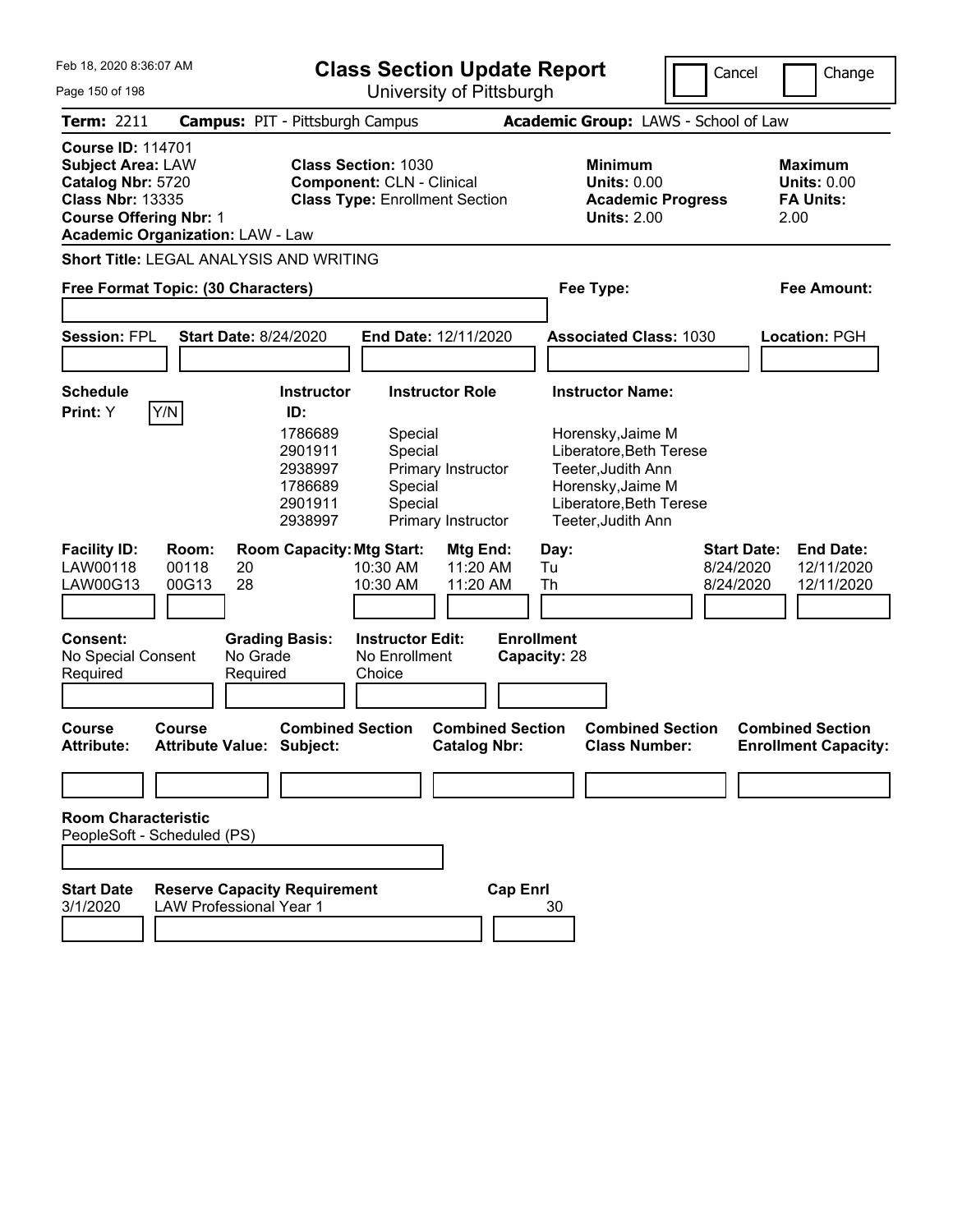| Feb 18, 2020 8:36:07 AM                                                                                                                                                          | <b>Class Section Update Report</b>                                                                      | Cancel                                                                          | Change                                                    |
|----------------------------------------------------------------------------------------------------------------------------------------------------------------------------------|---------------------------------------------------------------------------------------------------------|---------------------------------------------------------------------------------|-----------------------------------------------------------|
| Page 151 of 198                                                                                                                                                                  | University of Pittsburgh                                                                                |                                                                                 |                                                           |
| <b>Term: 2211</b>                                                                                                                                                                | <b>Campus: PIT - Pittsburgh Campus</b>                                                                  | Academic Group: LAWS - School of Law                                            |                                                           |
| <b>Course ID: 114701</b><br><b>Subject Area: LAW</b><br>Catalog Nbr: 5720<br><b>Class Nbr: 13333</b><br><b>Course Offering Nbr: 1</b><br><b>Academic Organization: LAW - Law</b> | <b>Class Section: 1035</b><br><b>Component: CLN - Clinical</b><br><b>Class Type: Enrollment Section</b> | Minimum<br><b>Units: 0.00</b><br><b>Academic Progress</b><br><b>Units: 2.00</b> | Maximum<br><b>Units: 0.00</b><br><b>FA Units:</b><br>2.00 |
| <b>Short Title: LEGAL ANALYSIS AND WRITING</b>                                                                                                                                   |                                                                                                         |                                                                                 |                                                           |
| Free Format Topic: (30 Characters)                                                                                                                                               |                                                                                                         | Fee Type:                                                                       | Fee Amount:                                               |
|                                                                                                                                                                                  |                                                                                                         |                                                                                 |                                                           |
| <b>Session: FPL</b><br><b>Start Date: 8/24/2020</b>                                                                                                                              | <b>End Date: 12/11/2020</b>                                                                             | <b>Associated Class: 1035</b>                                                   | Location: PGH                                             |
|                                                                                                                                                                                  |                                                                                                         |                                                                                 |                                                           |
| <b>Schedule</b>                                                                                                                                                                  | <b>Instructor Role</b><br><b>Instructor</b>                                                             | <b>Instructor Name:</b>                                                         |                                                           |
| Y/N<br>Print: Y                                                                                                                                                                  | ID:<br>1786689<br>Special<br>Special<br>2901911<br>2909024<br>Primary Instructor                        | Horensky, Jaime M<br>Liberatore, Beth Terese<br>Sinsheimer-Weeks, Ann Margaret  |                                                           |
| <b>Facility ID:</b><br>Room:<br><b>LAW00G20</b><br>00G20<br>42                                                                                                                   | <b>Room Capacity: Mtg Start:</b><br>Mtg End:<br>10:30 AM<br>11:20 AM                                    | <b>Start Date:</b><br>Day:<br>8/24/2020<br>TuFr                                 | <b>End Date:</b><br>12/11/2020                            |
| <b>Consent:</b><br>No Grade<br>No Special Consent<br>Required<br>Required                                                                                                        | <b>Grading Basis:</b><br><b>Instructor Edit:</b><br>No Enrollment<br>Choice                             | <b>Enrollment</b><br>Capacity: 20                                               |                                                           |
| Course<br>Course<br><b>Attribute:</b><br><b>Attribute Value: Subject:</b>                                                                                                        | <b>Combined Section</b><br><b>Combined Section</b><br><b>Catalog Nbr:</b>                               | <b>Combined Section</b><br><b>Class Number:</b>                                 | <b>Combined Section</b><br><b>Enrollment Capacity:</b>    |
|                                                                                                                                                                                  |                                                                                                         |                                                                                 |                                                           |
| <b>Room Characteristic</b><br>PeopleSoft - Scheduled (PS)                                                                                                                        |                                                                                                         |                                                                                 |                                                           |
| <b>Start Date</b><br><b>Reserve Capacity Requirement</b><br>3/1/2020<br><b>LAW Professional Year 1</b>                                                                           | <b>Cap Enrl</b>                                                                                         | 20                                                                              |                                                           |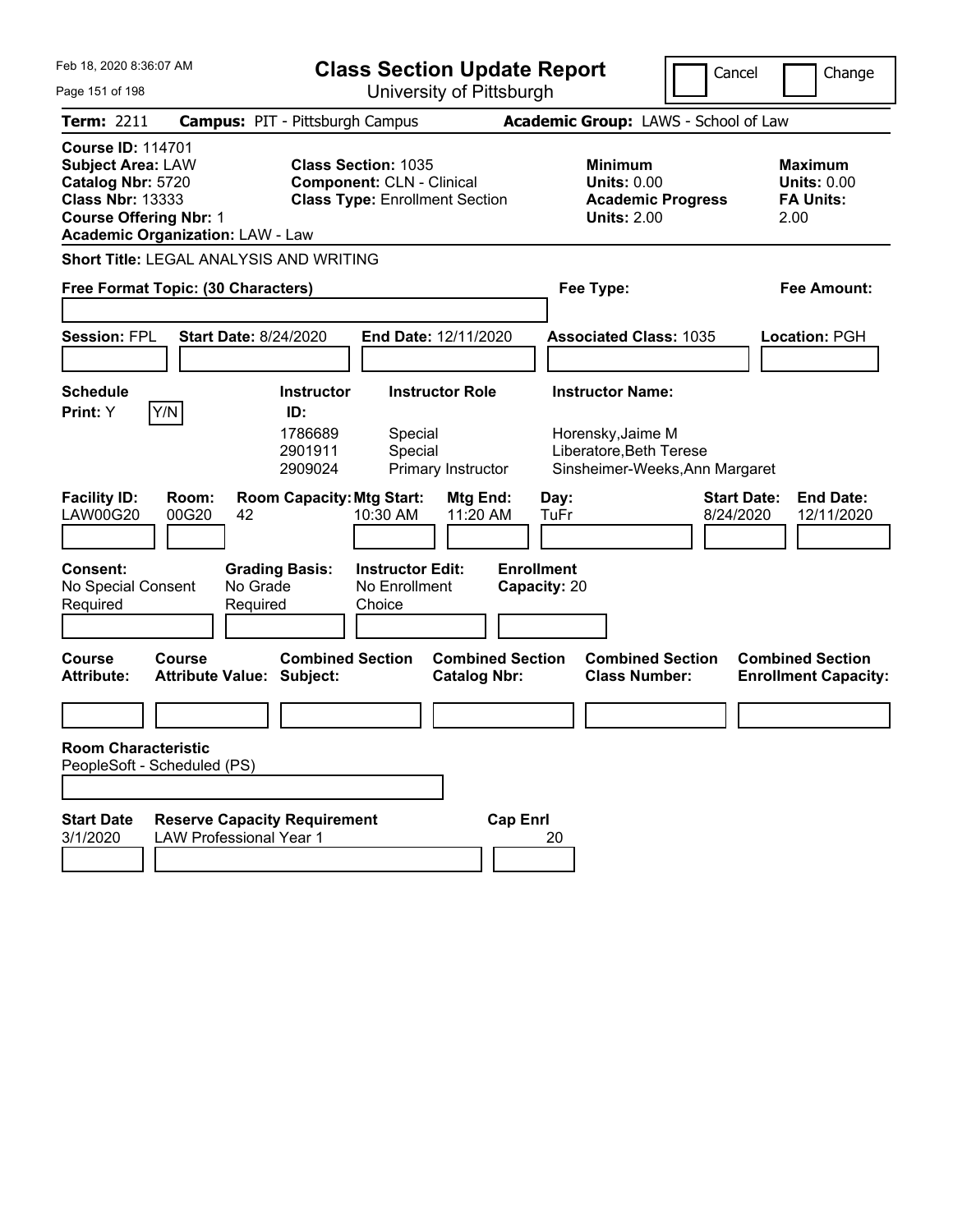| Feb 18, 2020 8:36:07 AM<br>Page 152 of 198                                                                                                                                       | <b>Class Section Update Report</b><br>University of Pittsburgh                                                                                    | Cancel                                                                                                      | Change                                                           |
|----------------------------------------------------------------------------------------------------------------------------------------------------------------------------------|---------------------------------------------------------------------------------------------------------------------------------------------------|-------------------------------------------------------------------------------------------------------------|------------------------------------------------------------------|
| <b>Term: 2211</b>                                                                                                                                                                | <b>Campus: PIT - Pittsburgh Campus</b>                                                                                                            | Academic Group: LAWS - School of Law                                                                        |                                                                  |
| <b>Course ID: 114701</b><br><b>Subject Area: LAW</b><br>Catalog Nbr: 5720<br><b>Class Nbr: 13329</b><br><b>Course Offering Nbr: 1</b><br><b>Academic Organization: LAW - Law</b> | <b>Class Section: 1040</b><br><b>Component: CLN - Clinical</b><br><b>Class Type: Enrollment Section</b>                                           | <b>Minimum</b><br><b>Units: 0.00</b><br><b>Academic Progress</b><br><b>Units: 2.00</b>                      | <b>Maximum</b><br><b>Units: 0.00</b><br><b>FA Units:</b><br>2.00 |
| Short Title: LEGAL ANALYSIS AND WRITING                                                                                                                                          |                                                                                                                                                   |                                                                                                             |                                                                  |
| Free Format Topic: (30 Characters)                                                                                                                                               |                                                                                                                                                   | Fee Type:                                                                                                   | Fee Amount:                                                      |
| <b>Session: FPL</b><br><b>Start Date: 8/24/2020</b>                                                                                                                              | End Date: 12/11/2020                                                                                                                              | <b>Associated Class: 1040</b>                                                                               | Location: PGH                                                    |
| <b>Schedule</b><br>Y/N<br>Print: Y                                                                                                                                               | <b>Instructor Role</b><br><b>Instructor</b><br>ID:                                                                                                | <b>Instructor Name:</b>                                                                                     |                                                                  |
| <b>Facility ID:</b><br>Room:<br><b>LAW00G20</b><br>00G20<br>42                                                                                                                   | 1786689<br>Special<br>2901911<br>Special<br>2909024<br>Primary Instructor<br><b>Room Capacity: Mtg Start:</b><br>Mtg End:<br>12:20 PM<br>11:30 AM | Horensky, Jaime M<br>Liberatore, Beth Terese<br>Sinsheimer-Weeks, Ann Margaret<br>Day:<br>8/24/2020<br>TuFr | <b>Start Date:</b><br><b>End Date:</b><br>12/11/2020             |
|                                                                                                                                                                                  |                                                                                                                                                   |                                                                                                             |                                                                  |
| <b>Consent:</b><br><b>Grading Basis:</b><br>No Special Consent<br>No Grade<br>Required<br>Required<br><b>Course</b><br>Course<br><b>Attribute:</b>                               | <b>Instructor Edit:</b><br><b>Enrollment</b><br>No Enrollment<br>Choice<br><b>Combined Section</b><br><b>Combined Section</b>                     | Capacity: 20<br><b>Combined Section</b><br><b>Class Number:</b>                                             | <b>Combined Section</b>                                          |
| <b>Attribute Value: Subject:</b>                                                                                                                                                 | <b>Catalog Nbr:</b>                                                                                                                               |                                                                                                             | <b>Enrollment Capacity:</b>                                      |
|                                                                                                                                                                                  |                                                                                                                                                   |                                                                                                             |                                                                  |
| <b>Room Characteristic</b><br>PeopleSoft - Scheduled (PS)                                                                                                                        |                                                                                                                                                   |                                                                                                             |                                                                  |
| <b>Reserve Capacity Requirement</b><br><b>Start Date</b><br>3/1/2020<br><b>LAW Professional Year 1</b>                                                                           | <b>Cap Enrl</b>                                                                                                                                   | 20                                                                                                          |                                                                  |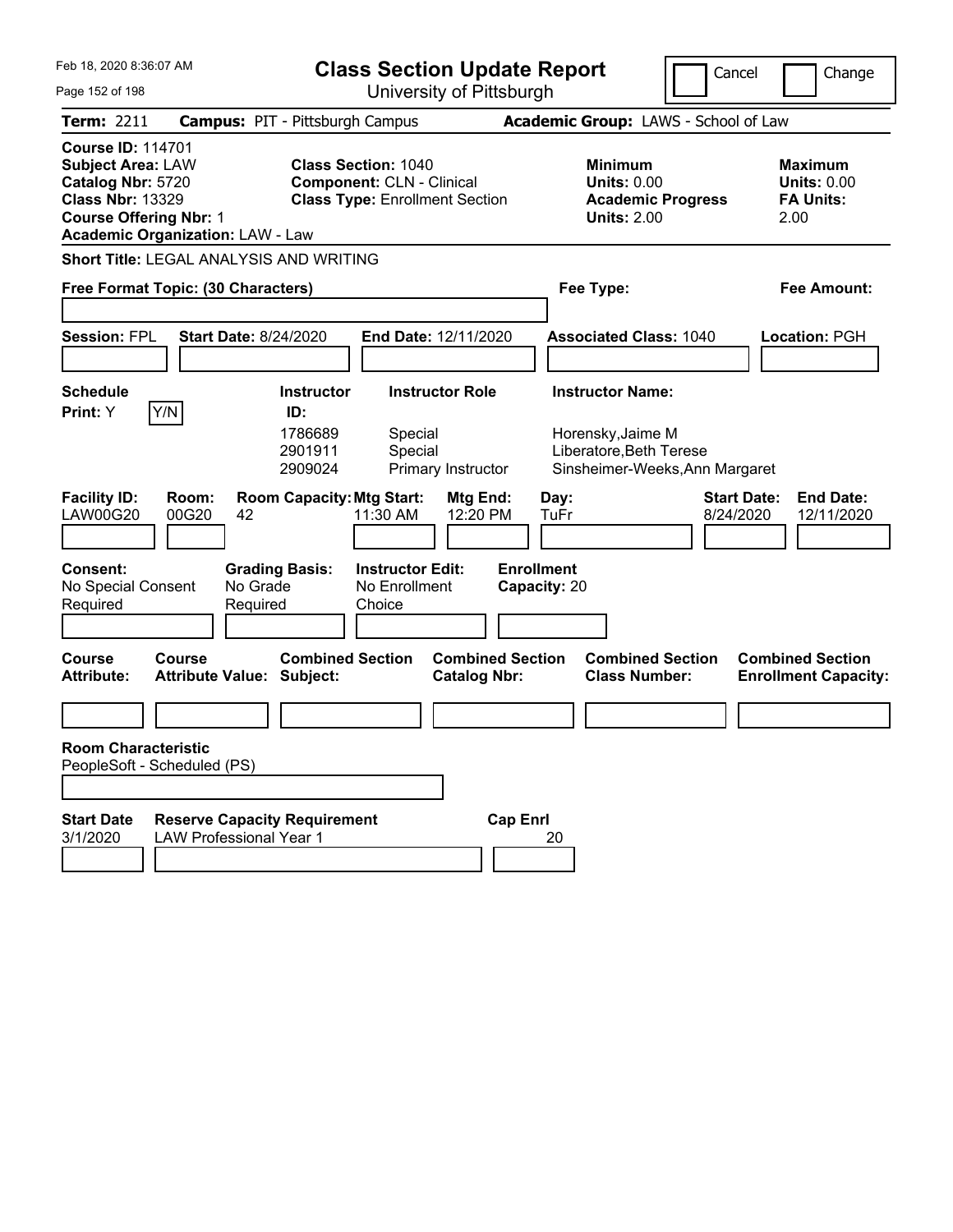| Feb 18, 2020 8:36:07 AM                                                                                                                                                          |                                                                       | <b>Class Section Update Report</b>                                                                      |                                                                                        | Cancel                          | Change                                                           |
|----------------------------------------------------------------------------------------------------------------------------------------------------------------------------------|-----------------------------------------------------------------------|---------------------------------------------------------------------------------------------------------|----------------------------------------------------------------------------------------|---------------------------------|------------------------------------------------------------------|
| Page 153 of 198                                                                                                                                                                  |                                                                       | University of Pittsburgh                                                                                |                                                                                        |                                 |                                                                  |
| <b>Term: 2211</b>                                                                                                                                                                | <b>Campus: PIT - Pittsburgh Campus</b>                                |                                                                                                         | Academic Group: LAWS - School of Law                                                   |                                 |                                                                  |
| <b>Course ID: 114701</b><br><b>Subject Area: LAW</b><br>Catalog Nbr: 5720<br><b>Class Nbr: 13336</b><br><b>Course Offering Nbr: 1</b><br><b>Academic Organization: LAW - Law</b> |                                                                       | <b>Class Section: 1045</b><br><b>Component: CLN - Clinical</b><br><b>Class Type: Enrollment Section</b> | <b>Minimum</b><br><b>Units: 0.00</b><br><b>Academic Progress</b><br><b>Units: 2.00</b> |                                 | <b>Maximum</b><br><b>Units: 0.00</b><br><b>FA Units:</b><br>2.00 |
| Short Title: LEGAL ANALYSIS AND WRITING                                                                                                                                          |                                                                       |                                                                                                         |                                                                                        |                                 |                                                                  |
| Free Format Topic: (30 Characters)                                                                                                                                               |                                                                       |                                                                                                         | Fee Type:                                                                              |                                 | Fee Amount:                                                      |
|                                                                                                                                                                                  |                                                                       |                                                                                                         |                                                                                        |                                 |                                                                  |
| <b>Session: FPL</b>                                                                                                                                                              | <b>Start Date: 8/24/2020</b>                                          | End Date: 12/11/2020                                                                                    | <b>Associated Class: 1045</b>                                                          |                                 | Location: PGH                                                    |
|                                                                                                                                                                                  |                                                                       |                                                                                                         |                                                                                        |                                 |                                                                  |
| <b>Schedule</b>                                                                                                                                                                  | <b>Instructor</b>                                                     | <b>Instructor Role</b>                                                                                  | <b>Instructor Name:</b>                                                                |                                 |                                                                  |
| Y/N<br><b>Print:</b> Y                                                                                                                                                           | ID:<br>2919108<br>1786689<br>2901911                                  | Primary Instructor<br>Special<br>Special                                                                | Bratman, Benjamin Eli<br>Horensky, Jaime M<br>Liberatore, Beth Terese                  |                                 |                                                                  |
| <b>Facility ID:</b><br>Room:<br>LAW00118<br>00118                                                                                                                                | <b>Room Capacity: Mtg Start:</b><br>20                                | Mtg End:<br>11:30 AM<br>12:20 PM                                                                        | Day:<br>TuFr                                                                           | <b>Start Date:</b><br>8/24/2020 | <b>End Date:</b><br>12/11/2020                                   |
| <b>Consent:</b><br>No Special Consent<br>Required                                                                                                                                | <b>Grading Basis:</b><br>No Grade<br>Required                         | <b>Instructor Edit:</b><br>No Enrollment<br>Choice                                                      | <b>Enrollment</b><br>Capacity: 28                                                      |                                 |                                                                  |
| <b>Course</b><br>Course<br><b>Attribute:</b>                                                                                                                                     | <b>Combined Section</b><br><b>Attribute Value: Subject:</b>           | <b>Combined Section</b><br><b>Catalog Nbr:</b>                                                          | <b>Combined Section</b><br><b>Class Number:</b>                                        |                                 | <b>Combined Section</b><br><b>Enrollment Capacity:</b>           |
|                                                                                                                                                                                  |                                                                       |                                                                                                         |                                                                                        |                                 |                                                                  |
| <b>Room Characteristic</b><br>PeopleSoft - Scheduled (PS)                                                                                                                        |                                                                       |                                                                                                         |                                                                                        |                                 |                                                                  |
| <b>Start Date</b><br>3/1/2020                                                                                                                                                    | <b>Reserve Capacity Requirement</b><br><b>LAW Professional Year 1</b> |                                                                                                         | <b>Cap Enrl</b><br>28                                                                  |                                 |                                                                  |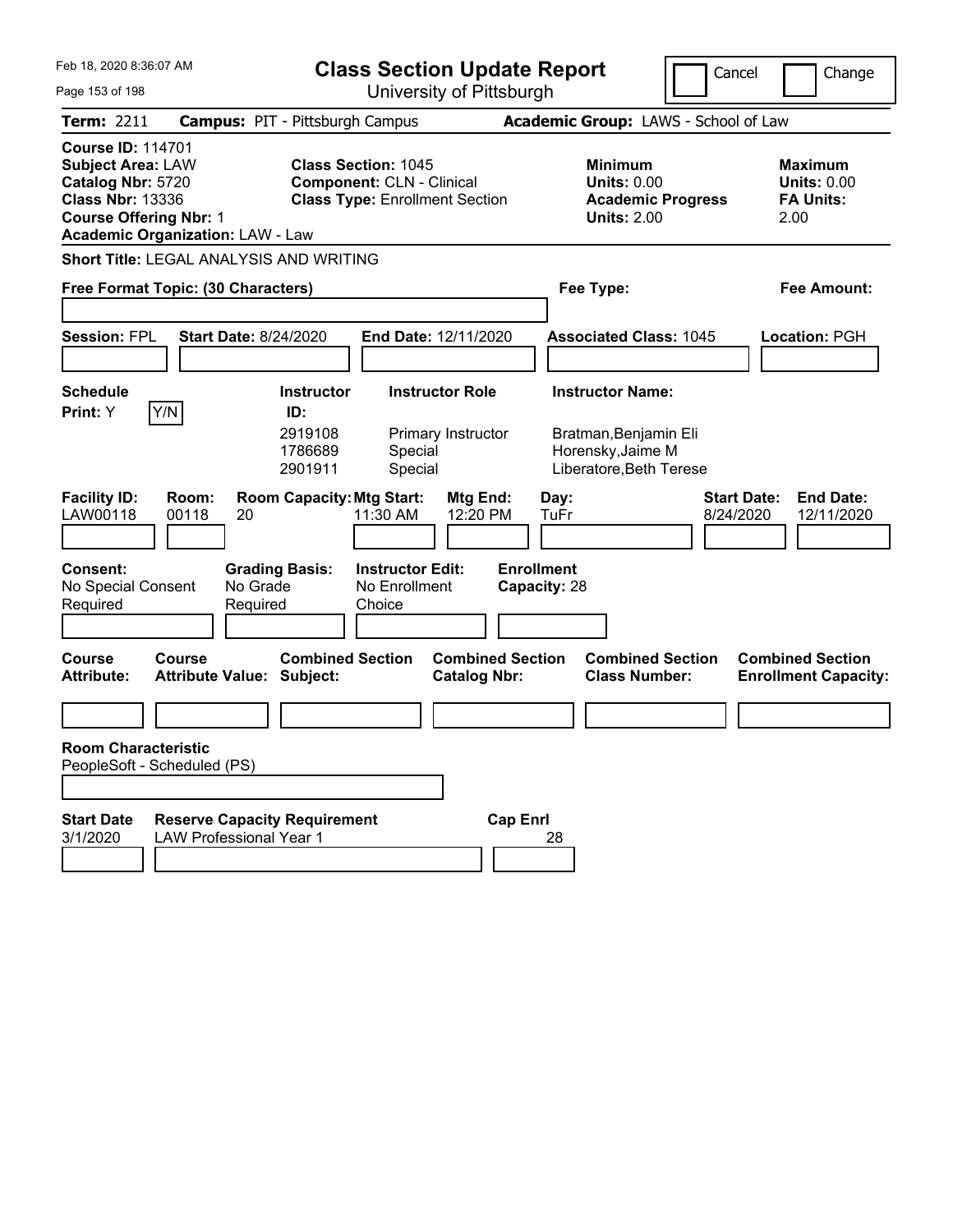| Feb 18, 2020 8:36:07 AM                                                                                                                                                          | <b>Class Section Update Report</b>                                                                      |                                                                                        | Cancel<br>Change                                                  |
|----------------------------------------------------------------------------------------------------------------------------------------------------------------------------------|---------------------------------------------------------------------------------------------------------|----------------------------------------------------------------------------------------|-------------------------------------------------------------------|
| Page 154 of 198                                                                                                                                                                  | University of Pittsburgh                                                                                |                                                                                        |                                                                   |
| <b>Term: 2211</b>                                                                                                                                                                | <b>Campus: PIT - Pittsburgh Campus</b>                                                                  | Academic Group: LAWS - School of Law                                                   |                                                                   |
| <b>Course ID: 114701</b><br><b>Subject Area: LAW</b><br>Catalog Nbr: 5720<br><b>Class Nbr: 13332</b><br><b>Course Offering Nbr: 1</b><br><b>Academic Organization: LAW - Law</b> | <b>Class Section: 1050</b><br><b>Component: CLN - Clinical</b><br><b>Class Type: Enrollment Section</b> | <b>Minimum</b><br><b>Units: 0.00</b><br><b>Academic Progress</b><br><b>Units: 2.00</b> | <b>Maximum</b><br><b>Units: 0.00</b><br><b>FA Units:</b><br>2.00  |
| Short Title: LEGAL ANALYSIS AND WRITING                                                                                                                                          |                                                                                                         |                                                                                        |                                                                   |
| Free Format Topic: (30 Characters)                                                                                                                                               |                                                                                                         | Fee Type:                                                                              | Fee Amount:                                                       |
|                                                                                                                                                                                  |                                                                                                         |                                                                                        |                                                                   |
| <b>Session: FPL</b><br><b>Start Date: 8/24/2020</b>                                                                                                                              | End Date: 12/11/2020                                                                                    | <b>Associated Class: 1050</b>                                                          | Location: PGH                                                     |
|                                                                                                                                                                                  |                                                                                                         |                                                                                        |                                                                   |
| <b>Schedule</b>                                                                                                                                                                  | <b>Instructor Role</b><br><b>Instructor</b>                                                             | <b>Instructor Name:</b>                                                                |                                                                   |
| Y/N<br>Print: Y                                                                                                                                                                  | ID:                                                                                                     |                                                                                        |                                                                   |
|                                                                                                                                                                                  | 3018078<br>Primary Instructor<br>1786689<br>Special<br>2901911<br>Special                               | Coogan, Leigh Argentieri<br>Horensky, Jaime M<br>Liberatore, Beth Terese               |                                                                   |
| <b>Facility ID:</b><br>Room:<br>LAW00G18<br>00G18<br>28                                                                                                                          | <b>Room Capacity: Mtg Start:</b><br>Mtg End:<br>12:20 PM<br>11:30 AM                                    | Day:<br>TuFr                                                                           | <b>Start Date:</b><br><b>End Date:</b><br>8/24/2020<br>12/11/2020 |
| <b>Consent:</b><br>No Special Consent<br>No Grade<br>Required<br>Required                                                                                                        | <b>Instructor Edit:</b><br><b>Grading Basis:</b><br>No Enrollment<br>Choice                             | <b>Enrollment</b><br>Capacity: 28                                                      |                                                                   |
| <b>Course</b><br>Course<br><b>Attribute:</b><br><b>Attribute Value: Subject:</b>                                                                                                 | <b>Combined Section</b><br><b>Combined Section</b><br><b>Catalog Nbr:</b>                               | <b>Combined Section</b><br><b>Class Number:</b>                                        | <b>Combined Section</b><br><b>Enrollment Capacity:</b>            |
|                                                                                                                                                                                  |                                                                                                         |                                                                                        |                                                                   |
| <b>Room Characteristic</b><br>PeopleSoft - Scheduled (PS)                                                                                                                        |                                                                                                         |                                                                                        |                                                                   |
|                                                                                                                                                                                  |                                                                                                         |                                                                                        |                                                                   |
| <b>Reserve Capacity Requirement</b><br><b>Start Date</b><br>3/1/2020<br><b>LAW Professional Year 1</b>                                                                           | <b>Cap Enrl</b>                                                                                         | 28                                                                                     |                                                                   |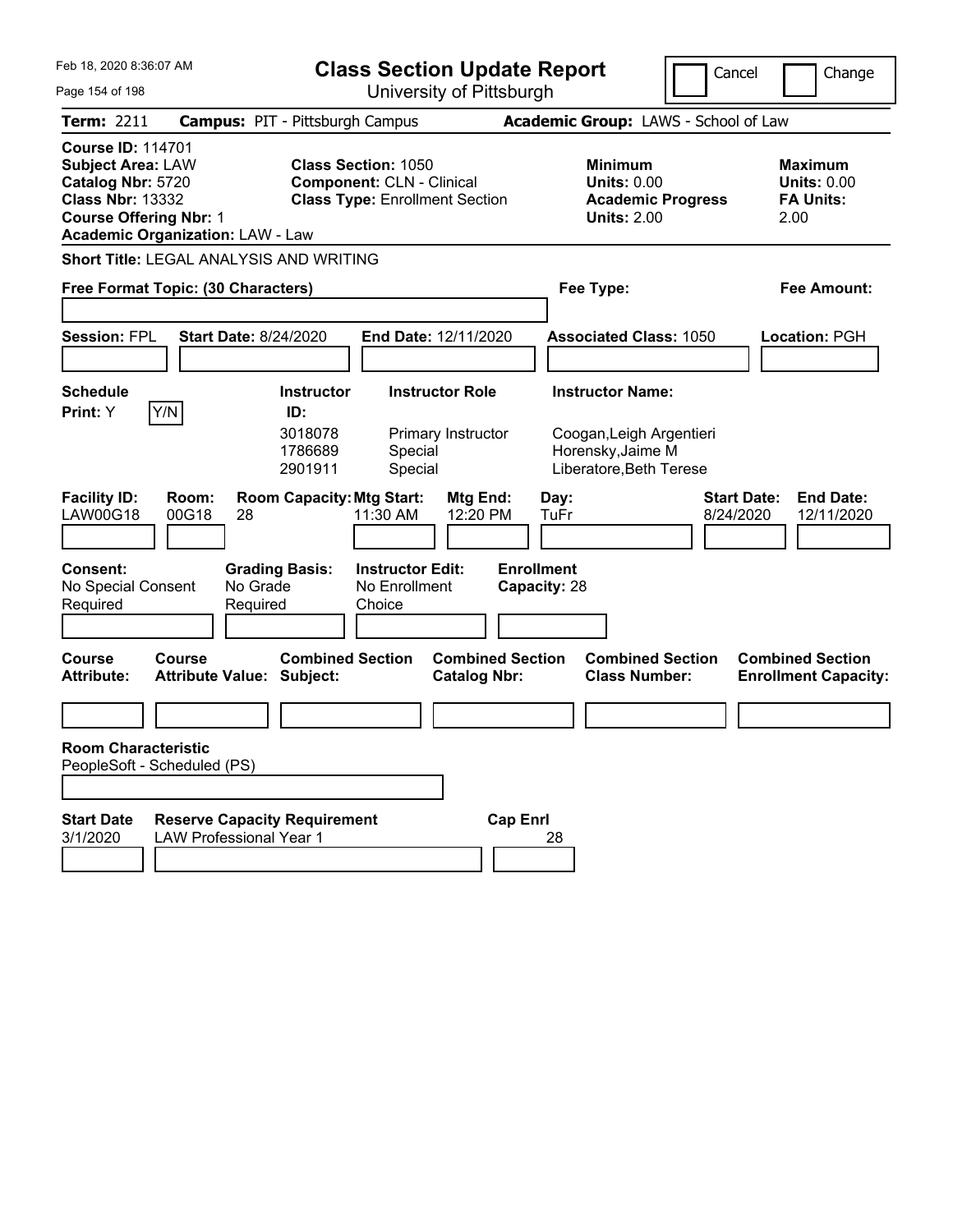| Feb 18, 2020 8:36:07 AM                                                                                                                                                                                                       |                                                      |                                                                          | <b>Class Section Update Report</b>                                                                     |                                                |                                   |            |                                                                                        | Cancel                          | Change                                                           |
|-------------------------------------------------------------------------------------------------------------------------------------------------------------------------------------------------------------------------------|------------------------------------------------------|--------------------------------------------------------------------------|--------------------------------------------------------------------------------------------------------|------------------------------------------------|-----------------------------------|------------|----------------------------------------------------------------------------------------|---------------------------------|------------------------------------------------------------------|
| Page 155 of 198                                                                                                                                                                                                               |                                                      | University of Pittsburgh                                                 |                                                                                                        |                                                |                                   |            |                                                                                        |                                 |                                                                  |
| <b>Term: 2211</b>                                                                                                                                                                                                             | <b>Campus: PIT - Pittsburgh Campus</b>               |                                                                          |                                                                                                        |                                                |                                   |            | Academic Group: LAWS - School of Law                                                   |                                 |                                                                  |
| <b>Course ID: 114704</b><br><b>Subject Area: LAW</b><br>Catalog Nbr: 5731<br><b>Class Nbr: 13358</b><br><b>Course Offering Nbr: 1</b><br><b>Academic Organization: LAW - Law</b><br>Short Title: CURRENT ISSUES IN HEALTH LAW |                                                      |                                                                          | <b>Class Section: 1010</b><br><b>Component: LEC - Lecture</b><br><b>Class Type: Enrollment Section</b> |                                                |                                   |            | <b>Minimum</b><br><b>Units: 1.00</b><br><b>Academic Progress</b><br><b>Units: 1.00</b> |                                 | <b>Maximum</b><br><b>Units: 1.00</b><br><b>FA Units:</b><br>1.00 |
|                                                                                                                                                                                                                               |                                                      |                                                                          |                                                                                                        |                                                |                                   |            |                                                                                        |                                 |                                                                  |
|                                                                                                                                                                                                                               | Free Format Topic: (30 Characters)                   |                                                                          |                                                                                                        |                                                |                                   |            | Fee Type:                                                                              |                                 | <b>Fee Amount:</b>                                               |
| <b>Session: FPL</b>                                                                                                                                                                                                           | <b>Start Date: 8/24/2020</b>                         |                                                                          | End Date: 12/11/2020                                                                                   |                                                |                                   |            | <b>Associated Class: 1010</b>                                                          |                                 | <b>Location: PGH</b>                                             |
| <b>Schedule</b>                                                                                                                                                                                                               |                                                      | <b>Instructor</b>                                                        |                                                                                                        | <b>Instructor Role</b>                         |                                   |            | <b>Instructor Name:</b>                                                                |                                 |                                                                  |
| Y/N<br>Print: Y<br><b>Facility ID:</b><br><b>LAW00G46</b>                                                                                                                                                                     | Room:<br>00G46<br>20                                 | ID:<br>2954132<br>1786689<br>2901911<br><b>Room Capacity: Mtg Start:</b> | Special<br>Special<br>4:30 PM                                                                          | Primary Instructor<br>Mtg End:<br>6:00 PM      |                                   | Day:<br>Tu | <b>Cummings, Mary Nell</b><br>Horensky, Jaime M<br>Liberatore, Beth Terese             | <b>Start Date:</b><br>8/24/2020 | <b>End Date:</b><br>12/11/2020                                   |
| Consent:<br>No Special Consent<br>Required                                                                                                                                                                                    | <b>Grading Basis:</b><br>Grad LG/SU3<br><b>Basis</b> |                                                                          | <b>Instructor Edit:</b><br>No Enrollment<br>Choice                                                     |                                                | <b>Enrollment</b><br>Capacity: 20 |            |                                                                                        |                                 |                                                                  |
| Course<br><b>Attribute:</b>                                                                                                                                                                                                   | Course<br><b>Attribute Value: Subject:</b>           | <b>Combined Section</b>                                                  |                                                                                                        | <b>Combined Section</b><br><b>Catalog Nbr:</b> |                                   |            | <b>Combined Section</b><br><b>Class Number:</b>                                        |                                 | <b>Combined Section</b><br><b>Enrollment Capacity:</b>           |
|                                                                                                                                                                                                                               |                                                      |                                                                          |                                                                                                        |                                                |                                   |            |                                                                                        |                                 |                                                                  |
| <b>Room Characteristic</b><br>PeopleSoft - Scheduled (PS)                                                                                                                                                                     |                                                      |                                                                          |                                                                                                        |                                                |                                   |            |                                                                                        |                                 |                                                                  |
| <b>Start Date</b>                                                                                                                                                                                                             | <b>Reserve Capacity Requirement</b>                  |                                                                          |                                                                                                        |                                                | <b>Cap Enrl</b>                   |            |                                                                                        |                                 |                                                                  |
|                                                                                                                                                                                                                               |                                                      |                                                                          |                                                                                                        |                                                |                                   |            |                                                                                        |                                 |                                                                  |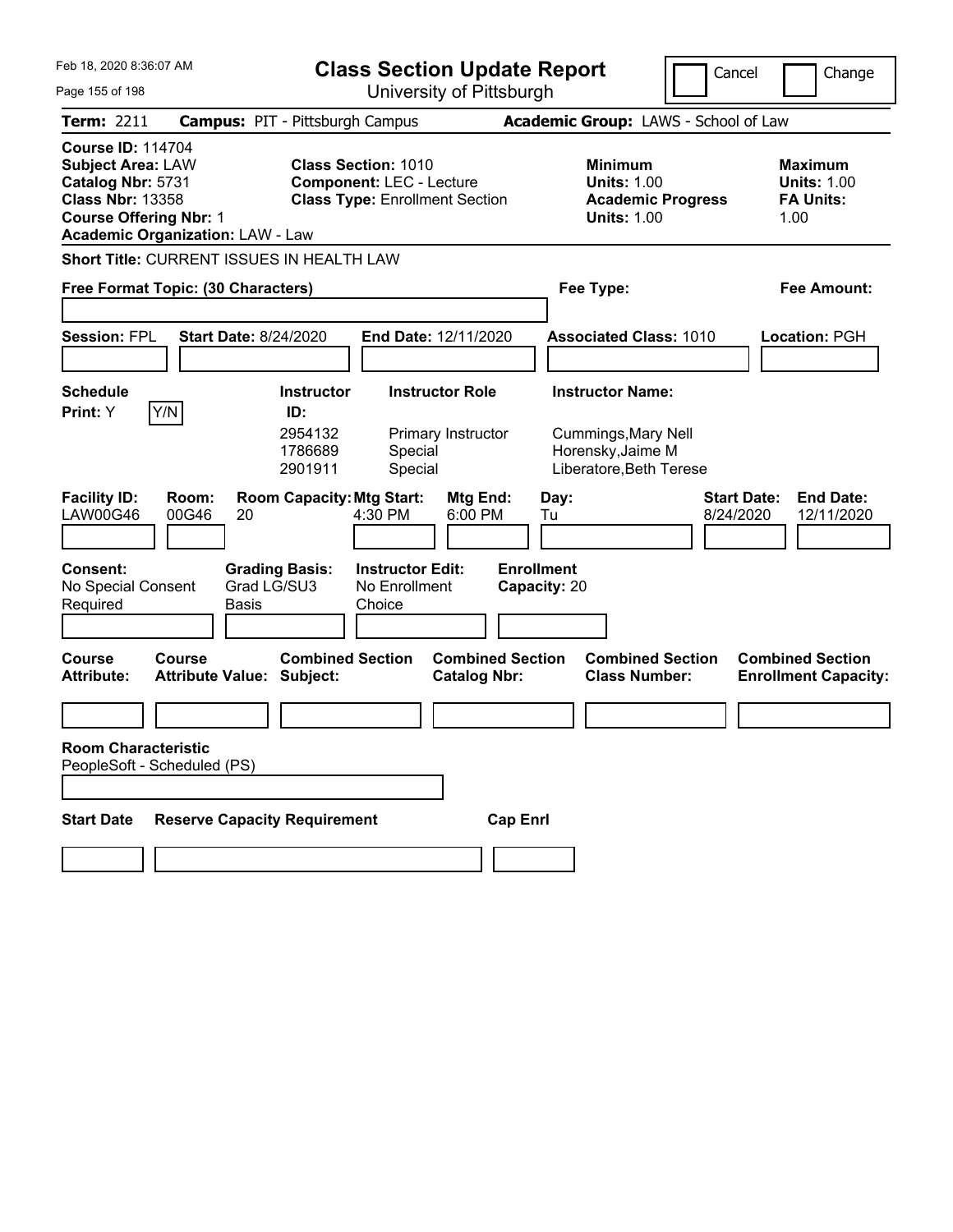| Feb 18, 2020 8:36:07 AM<br>Page 156 of 198                                                                                            |                                             | <b>Class Section Update Report</b><br>University of Pittsburgh       |                                                                                                        |                                                                    |                                   |      | Cancel                                                                                                            |                                 | Change |                                                          |
|---------------------------------------------------------------------------------------------------------------------------------------|---------------------------------------------|----------------------------------------------------------------------|--------------------------------------------------------------------------------------------------------|--------------------------------------------------------------------|-----------------------------------|------|-------------------------------------------------------------------------------------------------------------------|---------------------------------|--------|----------------------------------------------------------|
| Term: 2211                                                                                                                            |                                             |                                                                      |                                                                                                        |                                                                    |                                   |      | Academic Group: LAWS - School of Law                                                                              |                                 |        |                                                          |
|                                                                                                                                       | <b>Campus: PIT - Pittsburgh Campus</b>      |                                                                      |                                                                                                        |                                                                    |                                   |      |                                                                                                                   |                                 |        |                                                          |
| <b>Course ID: 182357</b><br><b>Subject Area: LAW</b><br>Catalog Nbr: 5733<br><b>Class Nbr: 18539</b><br><b>Course Offering Nbr: 1</b> | <b>Academic Organization: LAW - Law</b>     |                                                                      | <b>Class Section: 1020</b><br><b>Component: SEM - Seminar</b><br><b>Class Type: Enrollment Section</b> |                                                                    |                                   |      | <b>Minimum</b><br><b>Units: 3.00</b><br><b>Academic Progress</b><br><b>Units: 3.00</b>                            |                                 | 3.00   | <b>Maximum</b><br><b>Units: 3.00</b><br><b>FA Units:</b> |
|                                                                                                                                       | Short Title: MB CONSTITUTIONAL LITERACY SEM |                                                                      |                                                                                                        |                                                                    |                                   |      |                                                                                                                   |                                 |        |                                                          |
|                                                                                                                                       | Free Format Topic: (30 Characters)          |                                                                      |                                                                                                        |                                                                    |                                   |      | Fee Type:                                                                                                         |                                 |        | <b>Fee Amount:</b>                                       |
| <b>Session: FPL</b>                                                                                                                   | <b>Start Date: 8/24/2020</b>                |                                                                      | End Date: 12/11/2020                                                                                   |                                                                    |                                   |      | <b>Associated Class: 1020</b>                                                                                     |                                 |        | Location: PGH                                            |
| <b>Schedule</b><br>Print: Y                                                                                                           | Y/N                                         | <b>Instructor</b><br>ID:<br>2906074<br>1786689<br>2901911<br>2929523 | Special<br>Special                                                                                     | <b>Instructor Role</b><br>Primary Instructor<br>Primary Instructor |                                   |      | <b>Instructor Name:</b><br>Deasy, Kevin M<br>Horensky, Jaime M<br>Liberatore, Beth Terese<br>Shook, Jeffrey James |                                 |        |                                                          |
| <b>Facility ID:</b><br><b>TBATBA</b>                                                                                                  | Room:<br><b>TBA</b><br>0                    | <b>Room Capacity: Mtg Start:</b>                                     |                                                                                                        | Mtg End:                                                           |                                   | Day: |                                                                                                                   | <b>Start Date:</b><br>8/24/2020 |        | <b>End Date:</b><br>12/11/2020                           |
| <b>Consent:</b><br><b>Department Consent</b><br>Required                                                                              | <b>Basis</b>                                | <b>Grading Basis:</b><br>Grad LG/SU3                                 | <b>Instructor Edit:</b><br>No Enrollment<br>Choice                                                     |                                                                    | <b>Enrollment</b><br>Capacity: 35 |      |                                                                                                                   |                                 |        |                                                          |
| <b>Course</b><br><b>Attribute:</b>                                                                                                    | Course<br><b>Attribute Value: Subject:</b>  | <b>Combined Section</b>                                              |                                                                                                        | <b>Catalog Nbr:</b>                                                | <b>Combined Section</b>           |      | <b>Combined Section</b><br><b>Class Number:</b>                                                                   |                                 |        | <b>Combined Section</b><br><b>Enrollment Capacity:</b>   |
|                                                                                                                                       |                                             |                                                                      |                                                                                                        |                                                                    |                                   |      |                                                                                                                   |                                 |        |                                                          |
| <b>Room Characteristic</b>                                                                                                            |                                             |                                                                      |                                                                                                        |                                                                    |                                   |      |                                                                                                                   |                                 |        |                                                          |
|                                                                                                                                       |                                             |                                                                      |                                                                                                        |                                                                    |                                   |      |                                                                                                                   |                                 |        |                                                          |
| <b>Start Date</b>                                                                                                                     | <b>Reserve Capacity Requirement</b>         |                                                                      |                                                                                                        |                                                                    | <b>Cap Enrl</b>                   |      |                                                                                                                   |                                 |        |                                                          |
|                                                                                                                                       |                                             |                                                                      |                                                                                                        |                                                                    |                                   |      |                                                                                                                   |                                 |        |                                                          |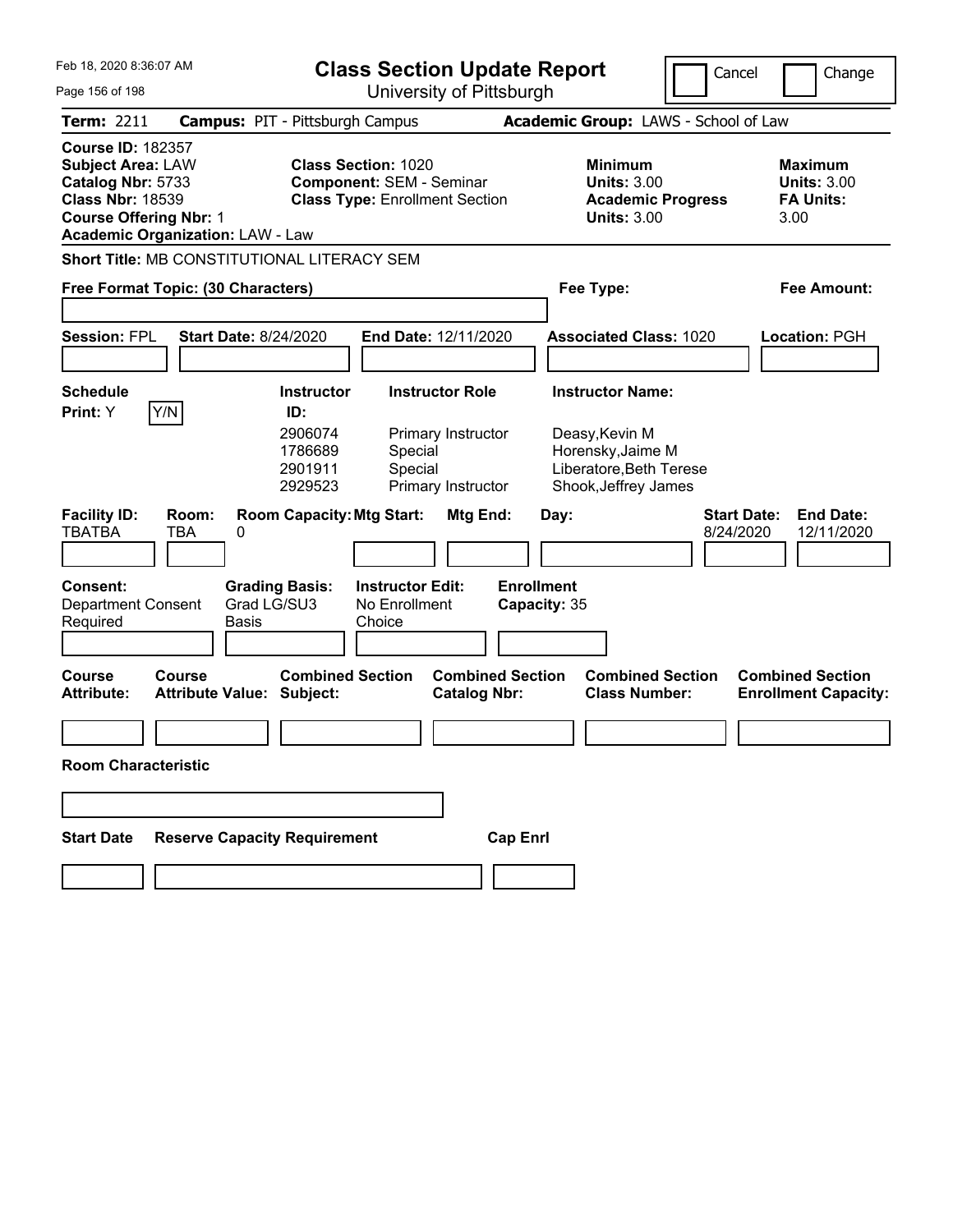| Feb 18, 2020 8:36:07 AM                                                                                                                                                          | <b>Class Section Update Report</b>                                                                     | Cancel                                                                                 | Change                                                            |
|----------------------------------------------------------------------------------------------------------------------------------------------------------------------------------|--------------------------------------------------------------------------------------------------------|----------------------------------------------------------------------------------------|-------------------------------------------------------------------|
| Page 157 of 198                                                                                                                                                                  | University of Pittsburgh                                                                               |                                                                                        |                                                                   |
| Term: 2211                                                                                                                                                                       | <b>Campus: PIT - Pittsburgh Campus</b>                                                                 | Academic Group: LAWS - School of Law                                                   |                                                                   |
| <b>Course ID: 189821</b><br><b>Subject Area: LAW</b><br>Catalog Nbr: 5749<br><b>Class Nbr: 27246</b><br><b>Course Offering Nbr: 1</b><br><b>Academic Organization: LAW - Law</b> | <b>Class Section: 1010</b><br><b>Component: LEC - Lecture</b><br><b>Class Type: Enrollment Section</b> | <b>Minimum</b><br><b>Units: 9.00</b><br><b>Academic Progress</b><br><b>Units: 9.00</b> | <b>Maximum</b><br><b>Units: 18.00</b><br><b>FA Units:</b><br>9.00 |
| <b>Short Title: SORBONNE EXCHANGE</b>                                                                                                                                            |                                                                                                        |                                                                                        |                                                                   |
| Free Format Topic: (30 Characters)                                                                                                                                               |                                                                                                        | Fee Type:                                                                              | Fee Amount:                                                       |
|                                                                                                                                                                                  |                                                                                                        |                                                                                        |                                                                   |
| <b>Session: FPL</b><br><b>Start Date: 8/24/2020</b>                                                                                                                              | End Date: 12/11/2020                                                                                   | <b>Associated Class: 1010</b>                                                          | Location: PGH                                                     |
|                                                                                                                                                                                  |                                                                                                        |                                                                                        |                                                                   |
| <b>Schedule</b>                                                                                                                                                                  | <b>Instructor Role</b><br><b>Instructor</b>                                                            | <b>Instructor Name:</b>                                                                |                                                                   |
| Y/N<br>Print: Y                                                                                                                                                                  | ID:<br>1786689<br>Special<br>2901911<br>Special<br>2956747<br>Primary Instructor                       | Horensky, Jaime M<br>Liberatore, Beth Terese<br>Thorpe, Richard Gordon                 |                                                                   |
| <b>Facility ID:</b><br>Room:<br><b>TBATBA</b><br>TBA<br>0                                                                                                                        | <b>Room Capacity: Mtg Start:</b><br>Mtg End:                                                           | Day:                                                                                   | <b>Start Date:</b><br><b>End Date:</b><br>8/24/2020<br>12/11/2020 |
| <b>Consent:</b><br>Grad LG/SU3<br><b>Department Consent</b><br>Required<br>Basis                                                                                                 | <b>Grading Basis:</b><br><b>Instructor Edit:</b><br>No Enrollment<br>Choice                            | <b>Enrollment</b><br>Capacity: 35                                                      |                                                                   |
| <b>Course</b><br>Course<br><b>Attribute Value: Subject:</b><br><b>Attribute:</b>                                                                                                 | <b>Combined Section</b><br><b>Combined Section</b><br><b>Catalog Nbr:</b>                              | <b>Combined Section</b><br><b>Class Number:</b>                                        | <b>Combined Section</b><br><b>Enrollment Capacity:</b>            |
|                                                                                                                                                                                  |                                                                                                        |                                                                                        |                                                                   |
| <b>Room Characteristic</b>                                                                                                                                                       |                                                                                                        |                                                                                        |                                                                   |
|                                                                                                                                                                                  |                                                                                                        |                                                                                        |                                                                   |
| <b>Reserve Capacity Requirement</b><br><b>Start Date</b>                                                                                                                         | <b>Cap Enrl</b>                                                                                        |                                                                                        |                                                                   |
|                                                                                                                                                                                  |                                                                                                        |                                                                                        |                                                                   |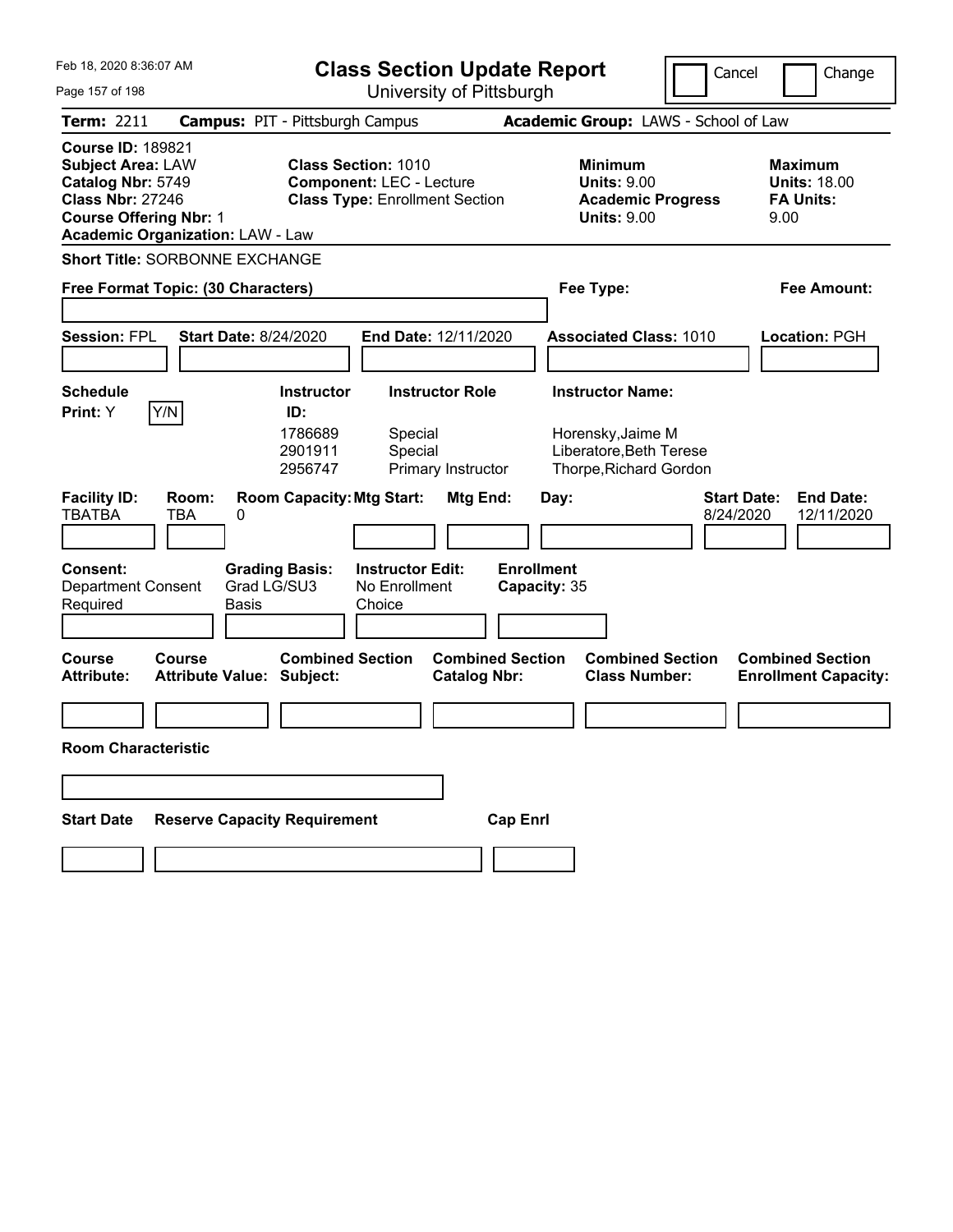| Feb 18, 2020 8:36:07 AM                                                                                                               |                                                            | <b>Class Section Update Report</b>                                                                        |                                                    |                                                |                                   |      |                                                                                                | Cancel                   | Change                          |                                                                   |
|---------------------------------------------------------------------------------------------------------------------------------------|------------------------------------------------------------|-----------------------------------------------------------------------------------------------------------|----------------------------------------------------|------------------------------------------------|-----------------------------------|------|------------------------------------------------------------------------------------------------|--------------------------|---------------------------------|-------------------------------------------------------------------|
| Page 158 of 198                                                                                                                       |                                                            |                                                                                                           |                                                    | University of Pittsburgh                       |                                   |      |                                                                                                |                          |                                 |                                                                   |
| Term: 2211                                                                                                                            | <b>Campus: PIT - Pittsburgh Campus</b>                     |                                                                                                           |                                                    |                                                |                                   |      | Academic Group: LAWS - School of Law                                                           |                          |                                 |                                                                   |
| <b>Course ID: 114708</b><br><b>Subject Area: LAW</b><br>Catalog Nbr: 5750<br><b>Class Nbr: 13353</b><br><b>Course Offering Nbr: 1</b> | <b>Academic Organization: LAW - Law</b>                    | <b>Class Section: 1010</b><br>Component: IND - Independent Study<br><b>Class Type: Enrollment Section</b> |                                                    |                                                |                                   |      | <b>Minimum</b><br><b>Units: 1.00</b><br><b>Units: 1.00</b>                                     | <b>Academic Progress</b> |                                 | <b>Maximum</b><br><b>Units: 18.00</b><br><b>FA Units:</b><br>1.00 |
|                                                                                                                                       | <b>Short Title: STUDY ABROAD</b>                           |                                                                                                           |                                                    |                                                |                                   |      |                                                                                                |                          |                                 |                                                                   |
|                                                                                                                                       | Free Format Topic: (30 Characters)                         |                                                                                                           |                                                    |                                                |                                   |      | Fee Type:                                                                                      |                          |                                 | Fee Amount:                                                       |
| <b>Session: FPL</b>                                                                                                                   | <b>Start Date: 8/24/2020</b>                               |                                                                                                           | End Date: 12/11/2020                               |                                                |                                   |      | <b>Associated Class: 1010</b>                                                                  |                          |                                 | Location: PGH                                                     |
| <b>Schedule</b>                                                                                                                       |                                                            | <b>Instructor</b>                                                                                         |                                                    | <b>Instructor Role</b>                         |                                   |      | <b>Instructor Name:</b>                                                                        |                          |                                 |                                                                   |
| Print: Y                                                                                                                              | Y/N                                                        | ID:<br>2936556<br>1786689<br>2901911<br>2911325                                                           | Special<br>Special<br>Special                      | Primary Instructor                             |                                   |      | Hamoudi, Haider A<br>Horensky, Jaime M<br>Liberatore, Beth Terese<br>Whitehead, Jeffrey Robert |                          |                                 |                                                                   |
| <b>Facility ID:</b><br><b>TBATBA</b>                                                                                                  | Room:<br>TBA<br>0                                          | <b>Room Capacity: Mtg Start:</b>                                                                          |                                                    | Mtg End:                                       |                                   | Day: |                                                                                                |                          | <b>Start Date:</b><br>8/24/2020 | <b>End Date:</b><br>12/11/2020                                    |
| <b>Consent:</b><br>Department Consent<br>Required                                                                                     | Basis                                                      | <b>Grading Basis:</b><br>Grad LG/SU3                                                                      | <b>Instructor Edit:</b><br>No Enrollment<br>Choice |                                                | <b>Enrollment</b><br>Capacity: 20 |      |                                                                                                |                          |                                 |                                                                   |
| <b>Course</b><br><b>Attribute:</b><br><b>SAB</b>                                                                                      | Course<br><b>Attribute Value: Subject:</b><br><b>SABNP</b> | <b>Combined Section</b>                                                                                   |                                                    | <b>Combined Section</b><br><b>Catalog Nbr:</b> |                                   |      | <b>Combined Section</b><br><b>Class Number:</b>                                                |                          |                                 | <b>Combined Section</b><br><b>Enrollment Capacity:</b>            |
| <b>Room Characteristic</b>                                                                                                            |                                                            |                                                                                                           |                                                    |                                                |                                   |      |                                                                                                |                          |                                 |                                                                   |
|                                                                                                                                       |                                                            |                                                                                                           |                                                    |                                                |                                   |      |                                                                                                |                          |                                 |                                                                   |
| <b>Start Date</b>                                                                                                                     | <b>Reserve Capacity Requirement</b>                        |                                                                                                           |                                                    |                                                | <b>Cap Enrl</b>                   |      |                                                                                                |                          |                                 |                                                                   |
|                                                                                                                                       |                                                            |                                                                                                           |                                                    |                                                |                                   |      |                                                                                                |                          |                                 |                                                                   |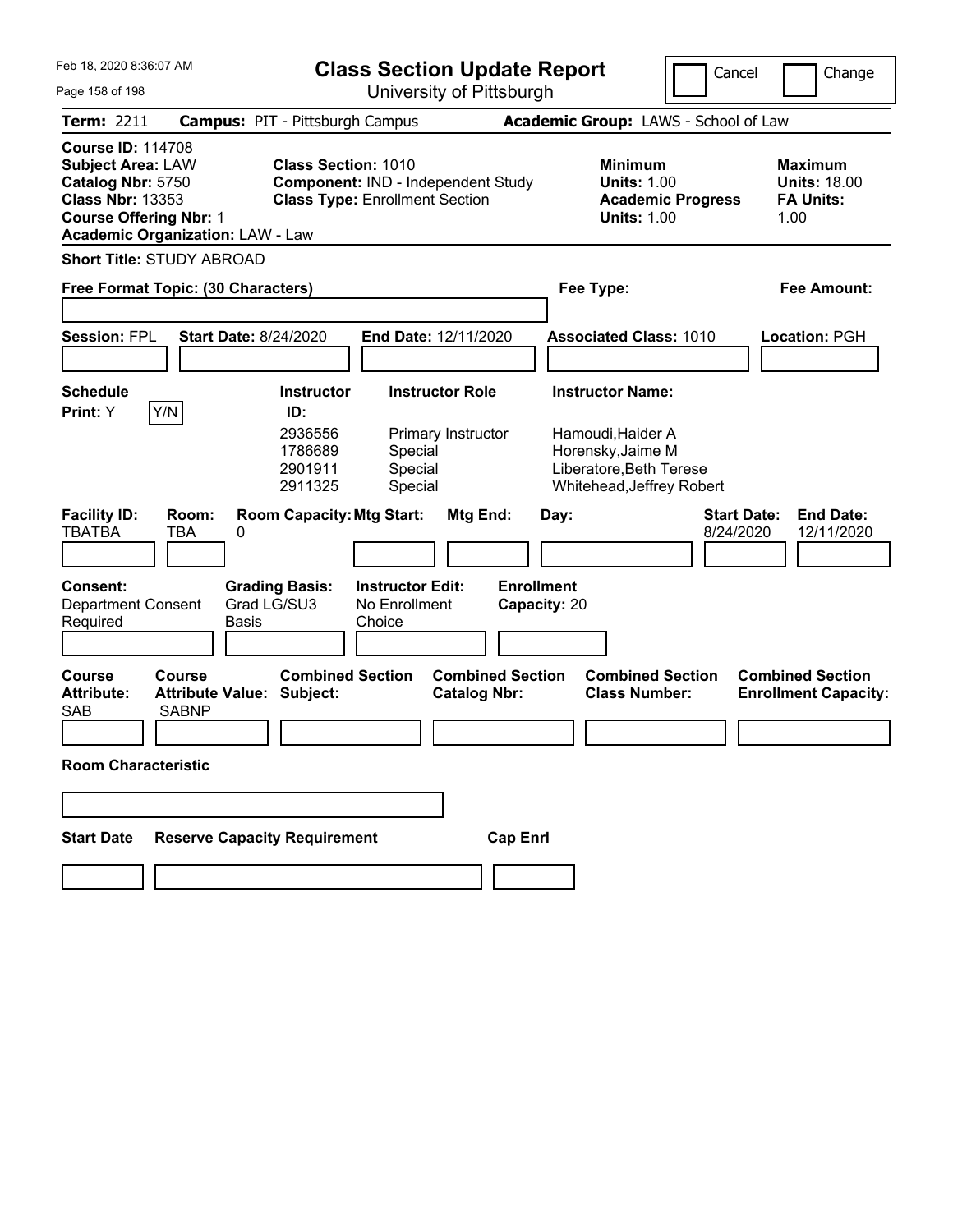| Feb 18, 2020 8:36:07 AM                                                                                                                                                          |                                                                                                     | <b>Class Section Update Report</b>                                                                     |                                   |                                                                                        | Cancel<br>Change                                                  |
|----------------------------------------------------------------------------------------------------------------------------------------------------------------------------------|-----------------------------------------------------------------------------------------------------|--------------------------------------------------------------------------------------------------------|-----------------------------------|----------------------------------------------------------------------------------------|-------------------------------------------------------------------|
| Page 159 of 198                                                                                                                                                                  |                                                                                                     | University of Pittsburgh                                                                               |                                   |                                                                                        |                                                                   |
| Term: 2211                                                                                                                                                                       | <b>Campus: PIT - Pittsburgh Campus</b>                                                              |                                                                                                        |                                   | Academic Group: LAWS - School of Law                                                   |                                                                   |
| <b>Course ID: 114712</b><br><b>Subject Area: LAW</b><br>Catalog Nbr: 5807<br><b>Class Nbr: 28057</b><br><b>Course Offering Nbr: 1</b><br><b>Academic Organization: LAW - Law</b> |                                                                                                     | <b>Class Section: 1010</b><br><b>Component: SEM - Seminar</b><br><b>Class Type: Enrollment Section</b> |                                   | <b>Minimum</b><br><b>Units: 3.00</b><br><b>Academic Progress</b><br><b>Units: 3.00</b> | <b>Maximum</b><br><b>Units: 3.00</b><br><b>FA Units:</b><br>3.00  |
| <b>Short Title: ENVIRONMENTAL JUSTICE LAW SEM</b>                                                                                                                                |                                                                                                     |                                                                                                        |                                   |                                                                                        |                                                                   |
| Free Format Topic: (30 Characters)                                                                                                                                               |                                                                                                     |                                                                                                        |                                   | Fee Type:                                                                              | Fee Amount:                                                       |
| <b>Session: FPL</b>                                                                                                                                                              | <b>Start Date: 8/24/2020</b>                                                                        | End Date: 12/11/2020                                                                                   |                                   | <b>Associated Class: 1010</b>                                                          | Location: PGH                                                     |
| <b>Schedule</b>                                                                                                                                                                  | <b>Instructor</b>                                                                                   | <b>Instructor Role</b>                                                                                 |                                   | <b>Instructor Name:</b>                                                                |                                                                   |
| Y/N<br>Print: Y<br><b>Facility ID:</b><br>Room:<br>LAW00G18<br>00G18                                                                                                             | ID:<br>1786689<br>2901911<br>2961314<br><b>Room Capacity: Mtg Start:</b><br>28                      | Special<br>Special<br>Primary Instructor<br>Mtg End:<br>12:20 PM<br>10:30 AM                           | Day:<br>We                        | Horensky, Jaime M<br>Liberatore, Beth Terese<br>Nixon, Marily                          | <b>Start Date:</b><br><b>End Date:</b><br>8/24/2020<br>12/11/2020 |
| <b>Consent:</b><br>No Special Consent<br>Required                                                                                                                                | <b>Grading Basis:</b><br>Grad LG/SU3<br>Basis                                                       | <b>Instructor Edit:</b><br>No Enrollment<br>Choice                                                     | <b>Enrollment</b><br>Capacity: 15 |                                                                                        |                                                                   |
| <b>Course</b><br>Course<br><b>Attribute:</b>                                                                                                                                     | <b>Combined Section</b><br><b>Attribute Value: Subject:</b>                                         | <b>Catalog Nbr:</b>                                                                                    | <b>Combined Section</b>           | <b>Combined Section</b><br><b>Class Number:</b>                                        | <b>Combined Section</b><br><b>Enrollment Capacity:</b>            |
|                                                                                                                                                                                  |                                                                                                     |                                                                                                        |                                   |                                                                                        |                                                                   |
| <b>Room Characteristic</b><br>PeopleSoft - Scheduled (PS)                                                                                                                        |                                                                                                     |                                                                                                        |                                   |                                                                                        |                                                                   |
|                                                                                                                                                                                  |                                                                                                     |                                                                                                        |                                   |                                                                                        |                                                                   |
| <b>Start Date</b><br>4/6/2020<br>3/1/2020                                                                                                                                        | <b>Reserve Capacity Requirement</b><br>LAW Professional Year 3 or 4<br>LAW Professional Year 3 or 4 |                                                                                                        | <b>Cap Enrl</b><br>0<br>10        |                                                                                        |                                                                   |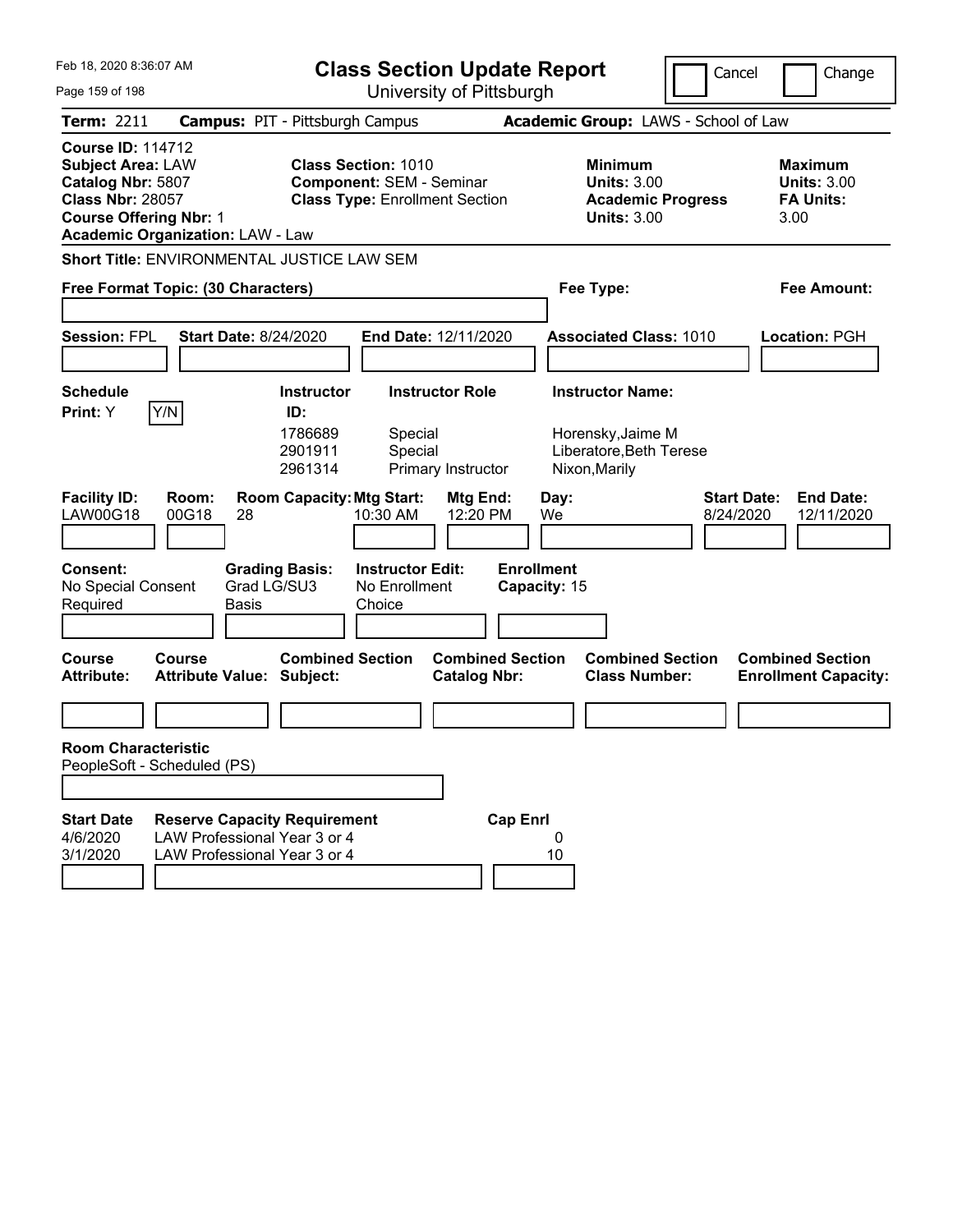| Feb 18, 2020 8:36:07 AM<br>Page 160 of 198                                                                                                                                       | <b>Class Section Update Report</b><br>University of Pittsburgh                                                                  | Cancel                                                                                         | Change                                                           |
|----------------------------------------------------------------------------------------------------------------------------------------------------------------------------------|---------------------------------------------------------------------------------------------------------------------------------|------------------------------------------------------------------------------------------------|------------------------------------------------------------------|
| <b>Term: 2211</b>                                                                                                                                                                | <b>Campus: PIT - Pittsburgh Campus</b>                                                                                          | Academic Group: LAWS - School of Law                                                           |                                                                  |
| <b>Course ID: 176028</b><br><b>Subject Area: LAW</b><br>Catalog Nbr: 5860<br><b>Class Nbr: 23751</b><br><b>Course Offering Nbr: 1</b><br><b>Academic Organization: LAW - Law</b> | <b>Class Section: 1140</b><br><b>Component: SEM - Seminar</b><br><b>Class Type: Enrollment Section</b>                          | <b>Minimum</b><br><b>Units: 3.00</b><br><b>Academic Progress</b><br><b>Units: 3.00</b>         | <b>Maximum</b><br><b>Units: 3.00</b><br><b>FA Units:</b><br>3.00 |
| <b>Short Title: ANCIENT LAW SEMINAR</b><br>Free Format Topic: (30 Characters)                                                                                                    |                                                                                                                                 | Fee Type:                                                                                      | Fee Amount:                                                      |
| <b>Session: FPL</b><br><b>Start Date: 8/24/2020</b>                                                                                                                              | End Date: 12/11/2020                                                                                                            | <b>Associated Class: 1140</b>                                                                  | Location: PGH                                                    |
| <b>Schedule</b><br>Y/N<br><b>Print:</b> Y                                                                                                                                        | <b>Instructor Role</b><br><b>Instructor</b><br>ID:<br>2900558<br>Primary Instructor<br>1786689<br>Special<br>Special<br>2901911 | <b>Instructor Name:</b><br>Hibbitts, Bernard J<br>Horensky, Jaime M<br>Liberatore, Beth Terese |                                                                  |
| <b>Facility ID:</b><br>Room:<br>LAW00118<br>00118<br>20                                                                                                                          | <b>Room Capacity: Mtg Start:</b><br>Mtg End:<br>2:00 PM<br>3:50 PM                                                              | Day:<br>8/24/2020<br>Th                                                                        | <b>Start Date:</b><br><b>End Date:</b><br>12/11/2020             |
| <b>Consent:</b><br>No Special Consent<br>Required<br>Basis                                                                                                                       | <b>Grading Basis:</b><br><b>Instructor Edit:</b><br>Grad LG/SU3<br>No Enrollment<br>Choice                                      | <b>Enrollment</b><br>Capacity: 14                                                              |                                                                  |
| <b>Course</b><br>Course<br><b>Attribute:</b><br><b>Attribute Value: Subject:</b>                                                                                                 | <b>Combined Section</b><br><b>Combined Section</b><br><b>Catalog Nbr:</b>                                                       | <b>Combined Section</b><br><b>Class Number:</b>                                                | <b>Combined Section</b><br><b>Enrollment Capacity:</b>           |
| <b>Room Characteristic</b><br>PeopleSoft - Scheduled (PS)                                                                                                                        |                                                                                                                                 |                                                                                                |                                                                  |
| <b>Start Date</b><br>LAW Professional Year 3 or 4<br>4/6/2020<br>3/1/2020<br>LAW Professional Year 3 or 4                                                                        | <b>Cap Enrl</b><br><b>Reserve Capacity Requirement</b>                                                                          | 0<br>14                                                                                        |                                                                  |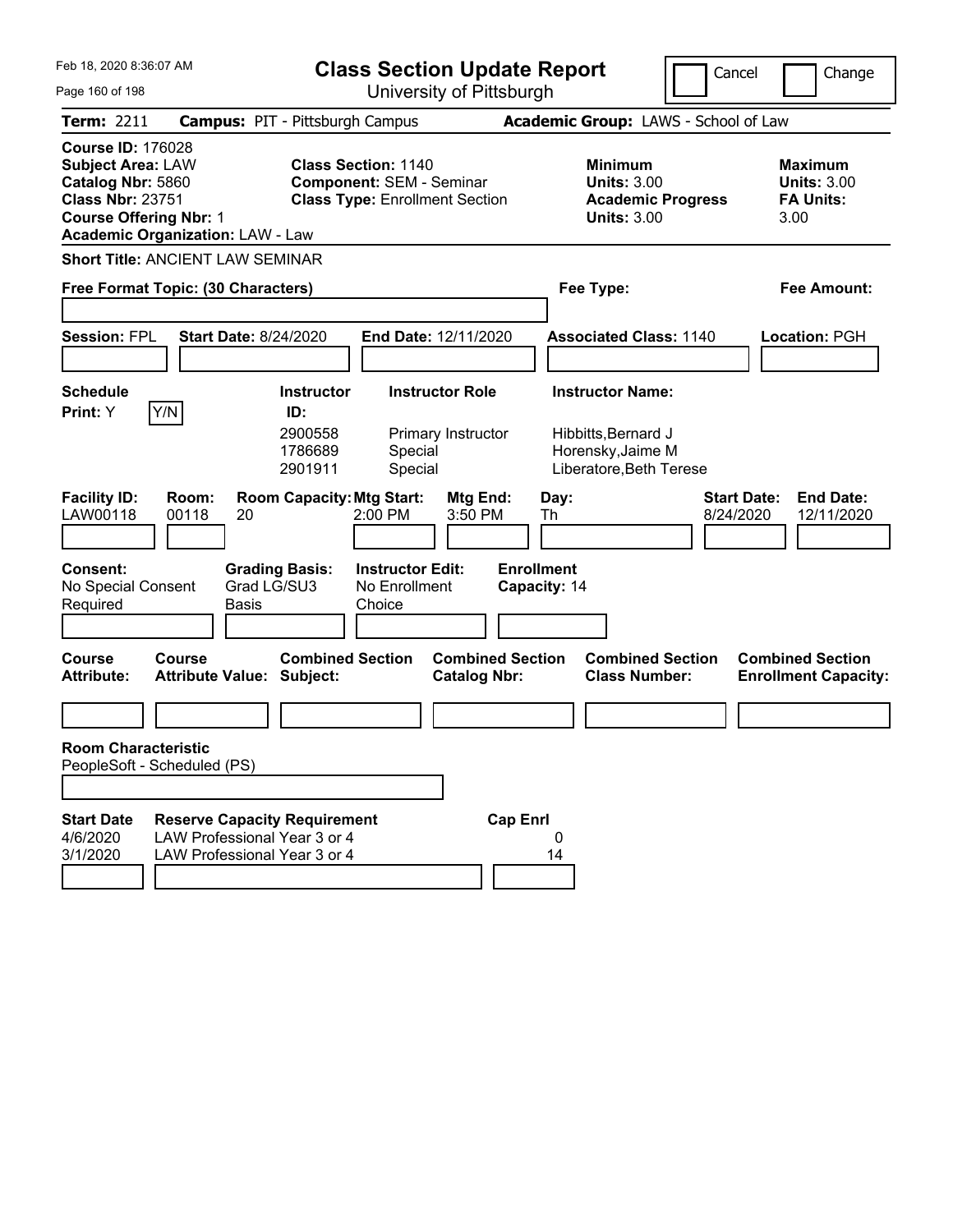| Feb 18, 2020 8:36:07 AM                                                              |                                                                                                                                                                                                                                                                                                                      |                                                                                                       | <b>Class Section Update Report</b>                                                  | Cancel<br>Change                                                |                                                       |                                                                                        |                                                                   |
|--------------------------------------------------------------------------------------|----------------------------------------------------------------------------------------------------------------------------------------------------------------------------------------------------------------------------------------------------------------------------------------------------------------------|-------------------------------------------------------------------------------------------------------|-------------------------------------------------------------------------------------|-----------------------------------------------------------------|-------------------------------------------------------|----------------------------------------------------------------------------------------|-------------------------------------------------------------------|
| Page 161 of 198                                                                      |                                                                                                                                                                                                                                                                                                                      |                                                                                                       |                                                                                     | University of Pittsburgh                                        |                                                       |                                                                                        |                                                                   |
| Term: 2211                                                                           | <b>Campus: PIT - Pittsburgh Campus</b>                                                                                                                                                                                                                                                                               |                                                                                                       |                                                                                     |                                                                 |                                                       | Academic Group: LAWS - School of Law                                                   |                                                                   |
| <b>Course ID: 181731</b>                                                             | <b>Subject Area: LAW</b><br><b>Class Section: 1060</b><br>Catalog Nbr: 5874<br><b>Component: CLN - Clinical</b><br><b>Class Nbr: 18224</b><br><b>Class Type: Enrollment Section</b><br><b>Course Offering Nbr: 1</b><br><b>Academic Organization: LAW - Law</b><br><b>Short Title: SECURITIES ARBITRATION CLINIC</b> |                                                                                                       |                                                                                     |                                                                 |                                                       | <b>Minimum</b><br><b>Units: 4.00</b><br><b>Academic Progress</b><br><b>Units: 4.00</b> | <b>Maximum</b><br><b>Units: 4.00</b><br><b>FA Units:</b><br>4.00  |
|                                                                                      |                                                                                                                                                                                                                                                                                                                      |                                                                                                       |                                                                                     |                                                                 |                                                       |                                                                                        |                                                                   |
| Free Format Topic: (30 Characters)                                                   |                                                                                                                                                                                                                                                                                                                      |                                                                                                       |                                                                                     |                                                                 |                                                       | Fee Type:                                                                              | <b>Fee Amount:</b>                                                |
| <b>Session: FPL</b>                                                                  | <b>Start Date: 8/24/2020</b>                                                                                                                                                                                                                                                                                         |                                                                                                       | End Date: 12/11/2020                                                                |                                                                 |                                                       | <b>Associated Class: 1060</b>                                                          | <b>Location: PGH</b>                                              |
|                                                                                      |                                                                                                                                                                                                                                                                                                                      |                                                                                                       |                                                                                     |                                                                 |                                                       |                                                                                        |                                                                   |
| <b>Schedule</b><br>Y/N<br>Print: Y                                                   |                                                                                                                                                                                                                                                                                                                      | <b>Instructor</b><br>ID:                                                                              |                                                                                     | <b>Instructor Role</b>                                          |                                                       | <b>Instructor Name:</b>                                                                |                                                                   |
| <b>Facility ID:</b><br>LAW00121<br><b>Consent:</b><br>No Special Consent<br>Required | Room:<br>00121<br>12<br>Grad LG/SU3<br><b>Basis</b>                                                                                                                                                                                                                                                                  | 1786689<br>2901911<br>2959614<br>2945549<br><b>Room Capacity: Mtg Start:</b><br><b>Grading Basis:</b> | Special<br>Special<br>2:00 PM<br><b>Instructor Edit:</b><br>No Enrollment<br>Choice | Primary Instructor<br>Primary Instructor<br>Mtg End:<br>3:50 PM | Day:<br>Tu<br><b>Enrollment</b><br><b>Capacity: 7</b> | Horensky, Jaime M<br>Liberatore, Beth Terese<br>Shaw, Rachael T<br>Stewart, Alice L    | <b>Start Date:</b><br><b>End Date:</b><br>8/24/2020<br>12/11/2020 |
|                                                                                      |                                                                                                                                                                                                                                                                                                                      |                                                                                                       |                                                                                     |                                                                 |                                                       |                                                                                        |                                                                   |
| <b>Course</b><br><b>Attribute:</b>                                                   | <b>Course</b><br><b>Attribute Value: Subject:</b>                                                                                                                                                                                                                                                                    | <b>Combined Section</b>                                                                               |                                                                                     | <b>Catalog Nbr:</b>                                             | <b>Combined Section</b>                               | <b>Combined Section</b><br><b>Class Number:</b>                                        | <b>Combined Section</b><br><b>Enrollment Capacity:</b>            |
| <b>Room Characteristic</b>                                                           |                                                                                                                                                                                                                                                                                                                      |                                                                                                       |                                                                                     |                                                                 |                                                       |                                                                                        |                                                                   |
| PeopleSoft - Scheduled (PS)                                                          |                                                                                                                                                                                                                                                                                                                      |                                                                                                       |                                                                                     |                                                                 |                                                       |                                                                                        |                                                                   |
|                                                                                      |                                                                                                                                                                                                                                                                                                                      |                                                                                                       |                                                                                     |                                                                 |                                                       |                                                                                        |                                                                   |
| <b>Start Date</b><br>4/6/2020<br>3/1/2020                                            | <b>Reserve Capacity Requirement</b><br>LAW Professional Year 3 or 4<br>LAW Professional Year 3 or 4                                                                                                                                                                                                                  |                                                                                                       |                                                                                     |                                                                 | <b>Cap Enrl</b>                                       |                                                                                        |                                                                   |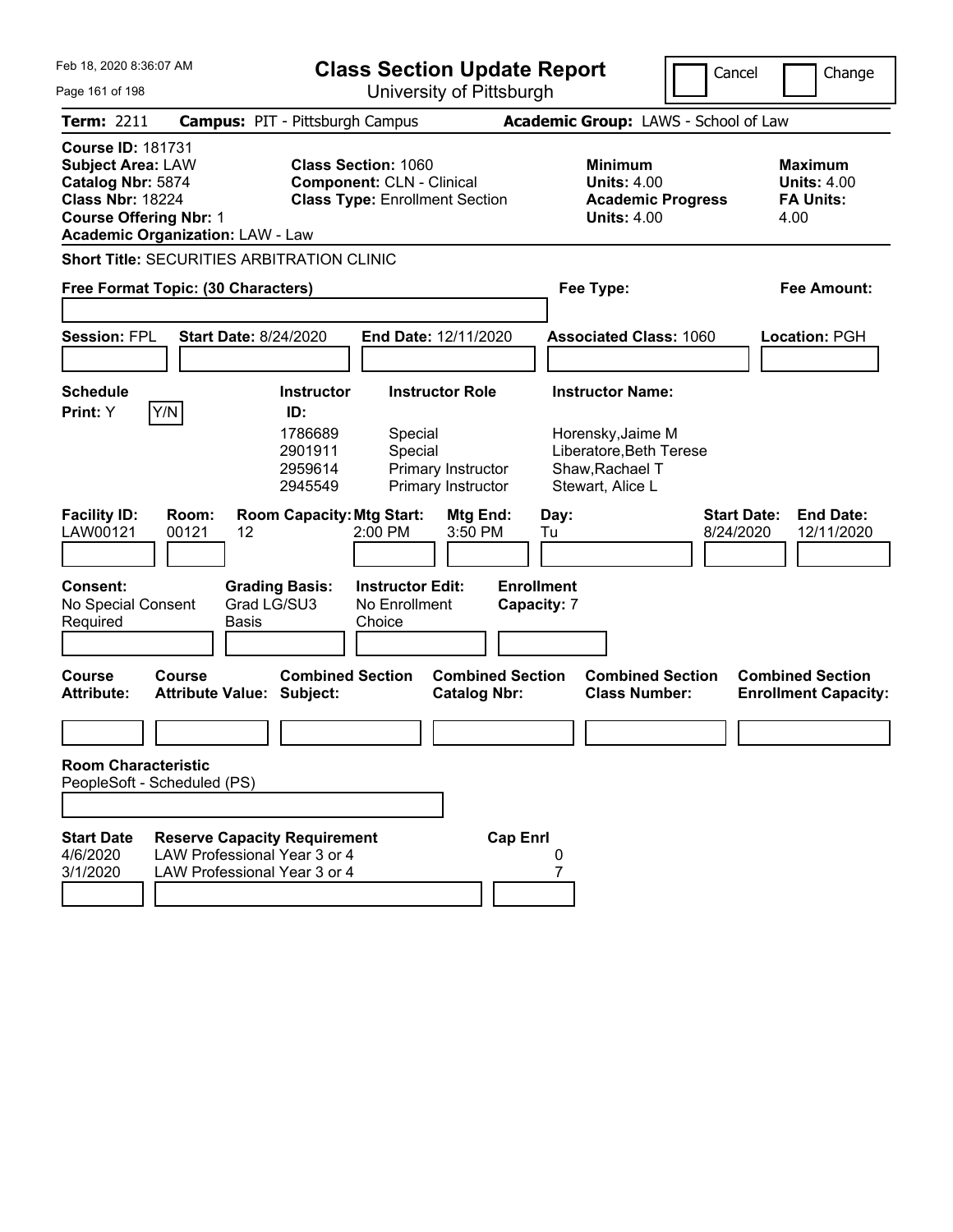| Feb 18, 2020 8:36:07 AM<br>Page 162 of 198                                                                                                                                       | <b>Class Section Update Report</b><br>University of Pittsburgh                                                                                         | Cancel                                                                                     | Change                                                           |
|----------------------------------------------------------------------------------------------------------------------------------------------------------------------------------|--------------------------------------------------------------------------------------------------------------------------------------------------------|--------------------------------------------------------------------------------------------|------------------------------------------------------------------|
| <b>Term: 2211</b>                                                                                                                                                                | <b>Campus: PIT - Pittsburgh Campus</b>                                                                                                                 | Academic Group: LAWS - School of Law                                                       |                                                                  |
| <b>Course ID: 181679</b><br><b>Subject Area: LAW</b><br>Catalog Nbr: 5880<br><b>Class Nbr: 18211</b><br><b>Course Offering Nbr: 1</b><br><b>Academic Organization: LAW - Law</b> | <b>Class Section: 1060</b><br><b>Component: CLN - Clinical</b><br><b>Class Type: Enrollment Section</b>                                                | <b>Minimum</b><br><b>Units: 4.00</b><br><b>Academic Progress</b><br><b>Units: 4.00</b>     | <b>Maximum</b><br><b>Units: 4.00</b><br><b>FA Units:</b><br>4.00 |
| <b>Short Title: IMMIGRATION LAW CLINIC</b>                                                                                                                                       |                                                                                                                                                        |                                                                                            |                                                                  |
| Free Format Topic: (30 Characters)                                                                                                                                               |                                                                                                                                                        | Fee Type:                                                                                  | Fee Amount:                                                      |
| <b>Session: FPL</b><br><b>Start Date: 8/24/2020</b>                                                                                                                              | End Date: 12/11/2020                                                                                                                                   | <b>Associated Class: 1060</b>                                                              | Location: PGH                                                    |
| <b>Schedule</b>                                                                                                                                                                  | <b>Instructor Role</b><br><b>Instructor</b>                                                                                                            | <b>Instructor Name:</b>                                                                    |                                                                  |
| Y/N<br><b>Print:</b> Y<br><b>Facility ID:</b><br>Room:<br>LAW00120<br>00120<br>12                                                                                                | ID:<br>1786689<br>Special<br>2901911<br>Special<br>2943336<br>Primary Instructor<br><b>Room Capacity: Mtg Start:</b><br>Mtg End:<br>2:00 PM<br>3:50 PM | Horensky, Jaime M<br>Liberatore, Beth Terese<br>Velez, Sheila I<br>Day:<br>8/24/2020<br>Tu | <b>Start Date:</b><br><b>End Date:</b><br>12/11/2020             |
| <b>Consent:</b><br><b>Grading Basis:</b><br>Grad LG/SU3<br>No Special Consent<br>Required<br>Basis                                                                               | <b>Enrollment</b><br><b>Instructor Edit:</b><br>No Enrollment<br>Choice                                                                                | Capacity: 12                                                                               |                                                                  |
| <b>Course</b><br>Course<br><b>Attribute:</b><br><b>Attribute Value: Subject:</b>                                                                                                 | <b>Combined Section</b><br><b>Combined Section</b><br><b>Catalog Nbr:</b>                                                                              | <b>Combined Section</b><br><b>Class Number:</b>                                            | <b>Combined Section</b><br><b>Enrollment Capacity:</b>           |
|                                                                                                                                                                                  |                                                                                                                                                        |                                                                                            |                                                                  |
| <b>Room Characteristic</b><br>PeopleSoft - Scheduled (PS)                                                                                                                        |                                                                                                                                                        |                                                                                            |                                                                  |
|                                                                                                                                                                                  |                                                                                                                                                        |                                                                                            |                                                                  |
| <b>Start Date</b><br><b>Reserve Capacity Requirement</b><br>LAW Professional Year 3 or 4<br>4/6/2020<br>3/1/2020<br>LAW Professional Year 3 or 4                                 | <b>Cap Enrl</b>                                                                                                                                        | 3                                                                                          |                                                                  |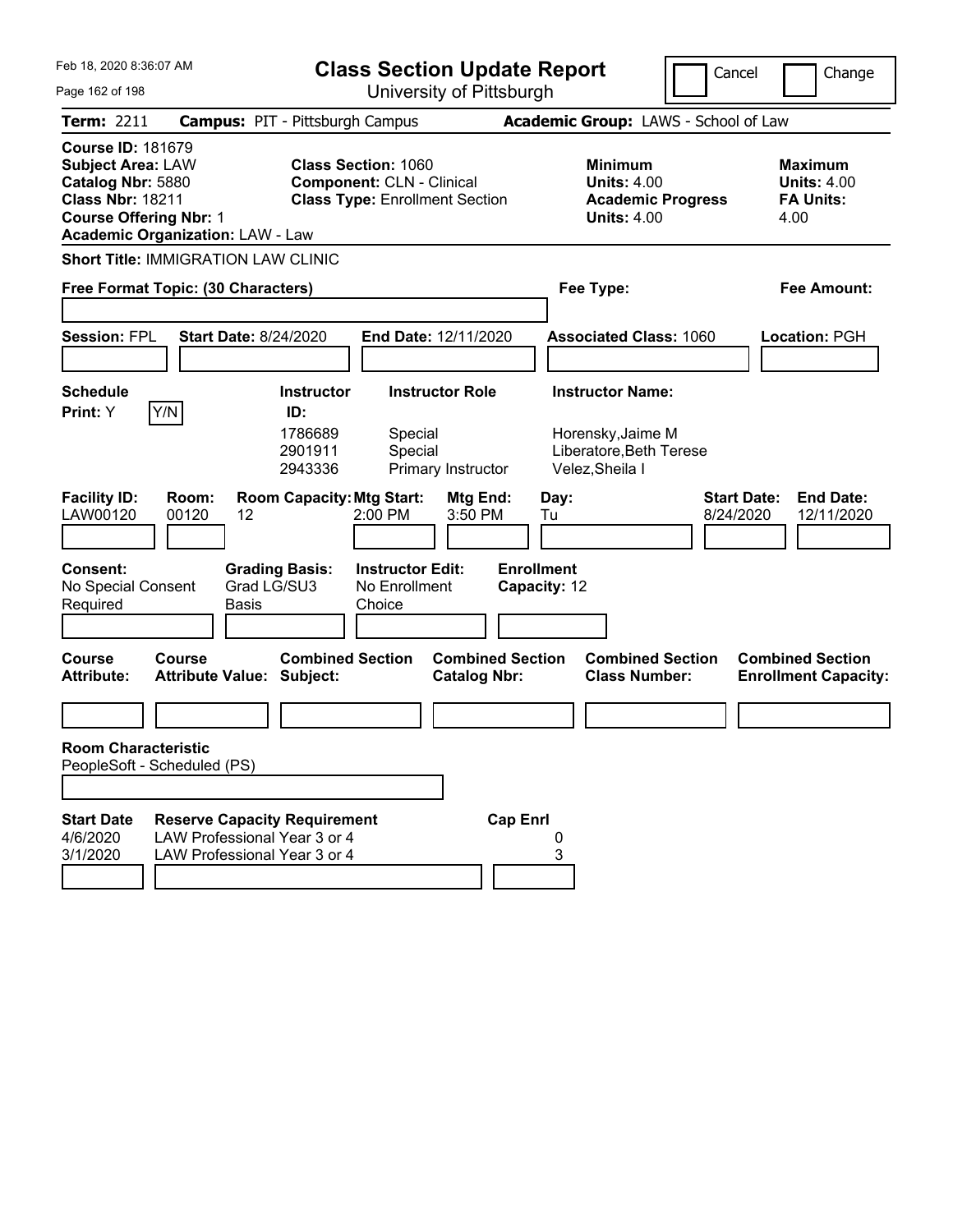| Feb 18, 2020 8:36:07 AM                                                                                                                                                          |                                                                                                     |                                                                                                         | <b>Class Section Update Report</b>             |                                                                                        | Cancel                          | Change                                                           |
|----------------------------------------------------------------------------------------------------------------------------------------------------------------------------------|-----------------------------------------------------------------------------------------------------|---------------------------------------------------------------------------------------------------------|------------------------------------------------|----------------------------------------------------------------------------------------|---------------------------------|------------------------------------------------------------------|
| Page 163 of 198                                                                                                                                                                  |                                                                                                     |                                                                                                         | University of Pittsburgh                       |                                                                                        |                                 |                                                                  |
| Term: 2211                                                                                                                                                                       | <b>Campus: PIT - Pittsburgh Campus</b>                                                              |                                                                                                         |                                                | Academic Group: LAWS - School of Law                                                   |                                 |                                                                  |
| <b>Course ID: 114737</b><br><b>Subject Area: LAW</b><br>Catalog Nbr: 5883<br><b>Class Nbr: 24516</b><br><b>Course Offering Nbr: 1</b><br><b>Academic Organization: LAW - Law</b> |                                                                                                     | <b>Class Section: 1010</b><br><b>Component: CLN - Clinical</b><br><b>Class Type: Enrollment Section</b> |                                                | <b>Minimum</b><br><b>Units: 6.00</b><br><b>Academic Progress</b><br><b>Units: 6.00</b> |                                 | <b>Maximum</b><br><b>Units: 6.00</b><br><b>FA Units:</b><br>6.00 |
| Short Title: ENVIRONMENTAL LAW CLINIC                                                                                                                                            |                                                                                                     |                                                                                                         |                                                |                                                                                        |                                 |                                                                  |
| Free Format Topic: (30 Characters)                                                                                                                                               |                                                                                                     |                                                                                                         |                                                | Fee Type:                                                                              |                                 | Fee Amount:                                                      |
| <b>Session: FPL</b>                                                                                                                                                              | <b>Start Date: 8/24/2020</b>                                                                        | End Date: 12/11/2020                                                                                    |                                                | <b>Associated Class: 1010</b>                                                          |                                 | Location: PGH                                                    |
| <b>Schedule</b>                                                                                                                                                                  | <b>Instructor</b>                                                                                   | <b>Instructor Role</b>                                                                                  |                                                | <b>Instructor Name:</b>                                                                |                                 |                                                                  |
| Y/N<br>Print: Y<br><b>Facility ID:</b><br>Room:<br>LAW00G18<br>00G18                                                                                                             | ID:<br>1786689<br>2901911<br>3340423<br><b>Room Capacity: Mtg Start:</b><br>28                      | Special<br>Special<br>Primary Instructor<br>3:30 PM                                                     | Mtg End:<br>5:20 PM                            | Horensky, Jaime M<br>Liberatore, Beth Terese<br>MacIntyre, Grant B<br>Day:<br>TuTh     | <b>Start Date:</b><br>8/24/2020 | <b>End Date:</b><br>12/11/2020                                   |
| <b>Consent:</b><br>No Special Consent<br>Required                                                                                                                                | <b>Grading Basis:</b><br>Grad LG/SU3<br>Basis                                                       | <b>Instructor Edit:</b><br>No Enrollment<br>Choice                                                      | <b>Enrollment</b><br>Capacity: 8               |                                                                                        |                                 |                                                                  |
| <b>Course</b><br>Course<br><b>Attribute:</b>                                                                                                                                     | <b>Combined Section</b><br><b>Attribute Value: Subject:</b>                                         |                                                                                                         | <b>Combined Section</b><br><b>Catalog Nbr:</b> | <b>Combined Section</b><br><b>Class Number:</b>                                        |                                 | <b>Combined Section</b><br><b>Enrollment Capacity:</b>           |
|                                                                                                                                                                                  |                                                                                                     |                                                                                                         |                                                |                                                                                        |                                 |                                                                  |
| <b>Room Characteristic</b>                                                                                                                                                       |                                                                                                     |                                                                                                         |                                                |                                                                                        |                                 |                                                                  |
| PeopleSoft - Scheduled (PS)                                                                                                                                                      |                                                                                                     |                                                                                                         |                                                |                                                                                        |                                 |                                                                  |
| <b>Start Date</b><br>4/6/2020<br>3/1/2020                                                                                                                                        | <b>Reserve Capacity Requirement</b><br>LAW Professional Year 3 or 4<br>LAW Professional Year 3 or 4 |                                                                                                         | <b>Cap Enrl</b>                                | 8                                                                                      |                                 |                                                                  |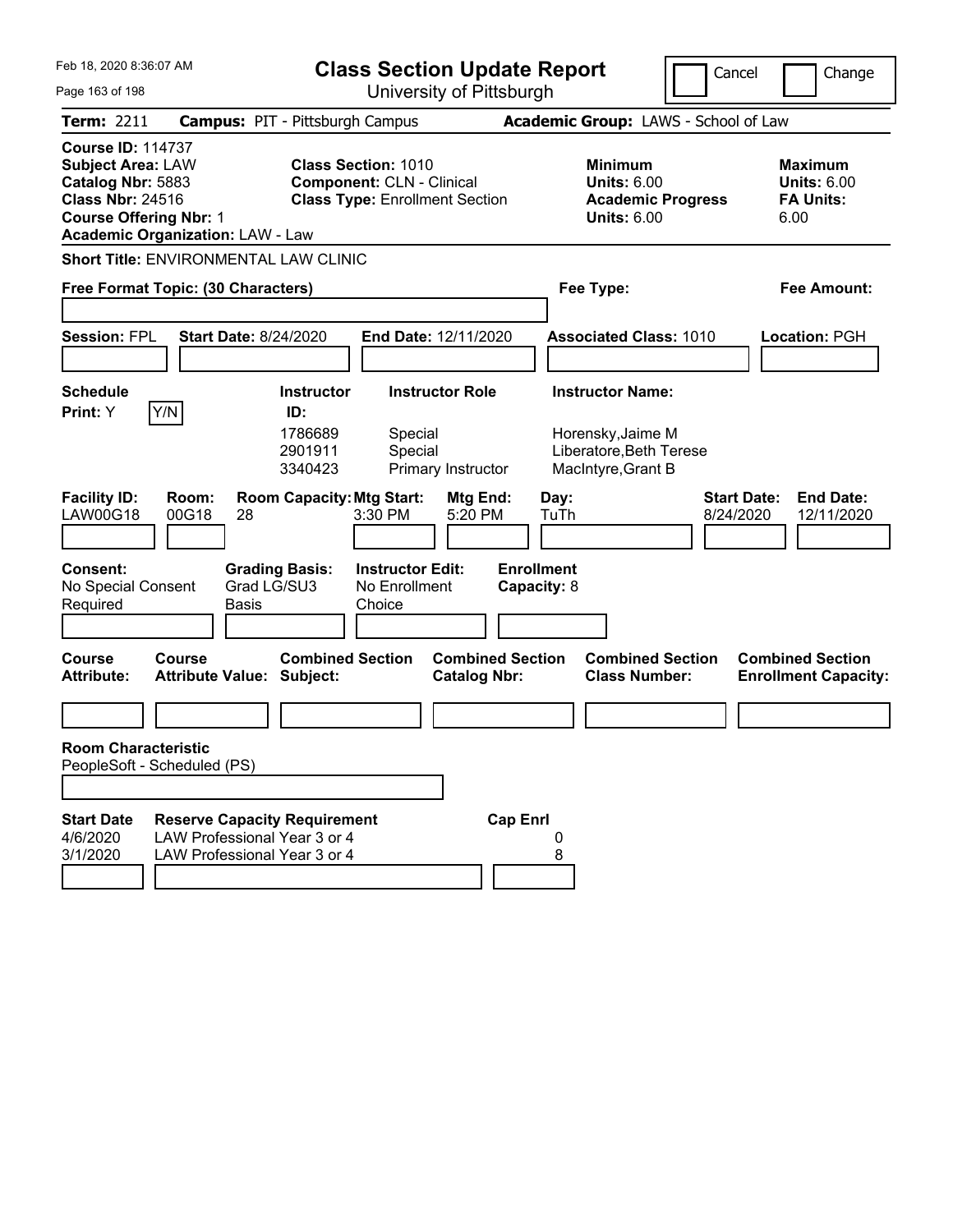| Feb 18, 2020 8:36:07 AM                                                                                                               |                                                  |                                      | <b>Class Section Update Report</b><br>University of Pittsburgh                                         |                                                |                                   |            | Cancel                                                                                 | Change                          |                                                                  |
|---------------------------------------------------------------------------------------------------------------------------------------|--------------------------------------------------|--------------------------------------|--------------------------------------------------------------------------------------------------------|------------------------------------------------|-----------------------------------|------------|----------------------------------------------------------------------------------------|---------------------------------|------------------------------------------------------------------|
| Page 164 of 198                                                                                                                       |                                                  |                                      |                                                                                                        |                                                |                                   |            |                                                                                        |                                 |                                                                  |
| <b>Term: 2211</b>                                                                                                                     | <b>Campus: PIT - Pittsburgh Campus</b>           |                                      |                                                                                                        |                                                |                                   |            | Academic Group: LAWS - School of Law                                                   |                                 |                                                                  |
| <b>Course ID: 174291</b><br><b>Subject Area: LAW</b><br>Catalog Nbr: 5889<br><b>Class Nbr: 17755</b><br><b>Course Offering Nbr: 1</b> | <b>Academic Organization: LAW - Law</b>          |                                      | <b>Class Section: 1040</b><br><b>Component: LEC - Lecture</b><br><b>Class Type: Enrollment Section</b> |                                                |                                   |            | <b>Minimum</b><br><b>Units: 3.00</b><br><b>Academic Progress</b><br><b>Units: 3.00</b> |                                 | <b>Maximum</b><br><b>Units: 3.00</b><br><b>FA Units:</b><br>3.00 |
|                                                                                                                                       | <b>Short Title: LEGAL ANALYSIS AND WRITING 2</b> |                                      |                                                                                                        |                                                |                                   |            |                                                                                        |                                 |                                                                  |
|                                                                                                                                       | Free Format Topic: (30 Characters)               |                                      |                                                                                                        |                                                |                                   |            | Fee Type:                                                                              |                                 | Fee Amount:                                                      |
|                                                                                                                                       |                                                  |                                      |                                                                                                        |                                                |                                   |            |                                                                                        |                                 |                                                                  |
| <b>Session: FPL</b>                                                                                                                   | <b>Start Date: 8/24/2020</b>                     |                                      | <b>End Date: 12/11/2020</b>                                                                            |                                                |                                   |            | <b>Associated Class: 1040</b>                                                          |                                 | Location: PGH                                                    |
|                                                                                                                                       |                                                  |                                      |                                                                                                        |                                                |                                   |            |                                                                                        |                                 |                                                                  |
| <b>Schedule</b>                                                                                                                       |                                                  | <b>Instructor</b>                    |                                                                                                        | <b>Instructor Role</b>                         |                                   |            | <b>Instructor Name:</b>                                                                |                                 |                                                                  |
| Print: Y                                                                                                                              | Y/N                                              | ID:<br>2906074<br>1786689<br>2901911 | Special<br>Special                                                                                     | Primary Instructor                             |                                   |            | Deasy, Kevin M<br>Horensky, Jaime M<br>Liberatore, Beth Terese                         |                                 |                                                                  |
| <b>Facility ID:</b><br>LAW00107                                                                                                       | Room:<br>00107<br>124                            | <b>Room Capacity: Mtg Start:</b>     | 5:30 PM                                                                                                | <b>Mtg End:</b><br>8:20 PM                     |                                   | Day:<br>We |                                                                                        | <b>Start Date:</b><br>8/24/2020 | <b>End Date:</b><br>12/11/2020                                   |
| <b>Consent:</b><br><b>Department Consent</b><br>Required                                                                              | <b>Grading Basis:</b><br>Grad LG/SU3<br>Basis    |                                      | <b>Instructor Edit:</b><br>No Enrollment<br>Choice                                                     |                                                | <b>Enrollment</b><br>Capacity: 60 |            |                                                                                        |                                 |                                                                  |
| <b>Course</b><br><b>Attribute:</b>                                                                                                    | Course<br><b>Attribute Value: Subject:</b>       | <b>Combined Section</b>              |                                                                                                        | <b>Combined Section</b><br><b>Catalog Nbr:</b> |                                   |            | <b>Combined Section</b><br><b>Class Number:</b>                                        |                                 | <b>Combined Section</b><br><b>Enrollment Capacity:</b>           |
|                                                                                                                                       |                                                  |                                      |                                                                                                        |                                                |                                   |            |                                                                                        |                                 |                                                                  |
| <b>Room Characteristic</b>                                                                                                            | PeopleSoft - Scheduled (PS)                      |                                      |                                                                                                        |                                                |                                   |            |                                                                                        |                                 |                                                                  |
| <b>Start Date</b>                                                                                                                     | <b>Reserve Capacity Requirement</b>              |                                      |                                                                                                        |                                                | <b>Cap Enrl</b>                   |            |                                                                                        |                                 |                                                                  |
|                                                                                                                                       |                                                  |                                      |                                                                                                        |                                                |                                   |            |                                                                                        |                                 |                                                                  |
|                                                                                                                                       |                                                  |                                      |                                                                                                        |                                                |                                   |            |                                                                                        |                                 |                                                                  |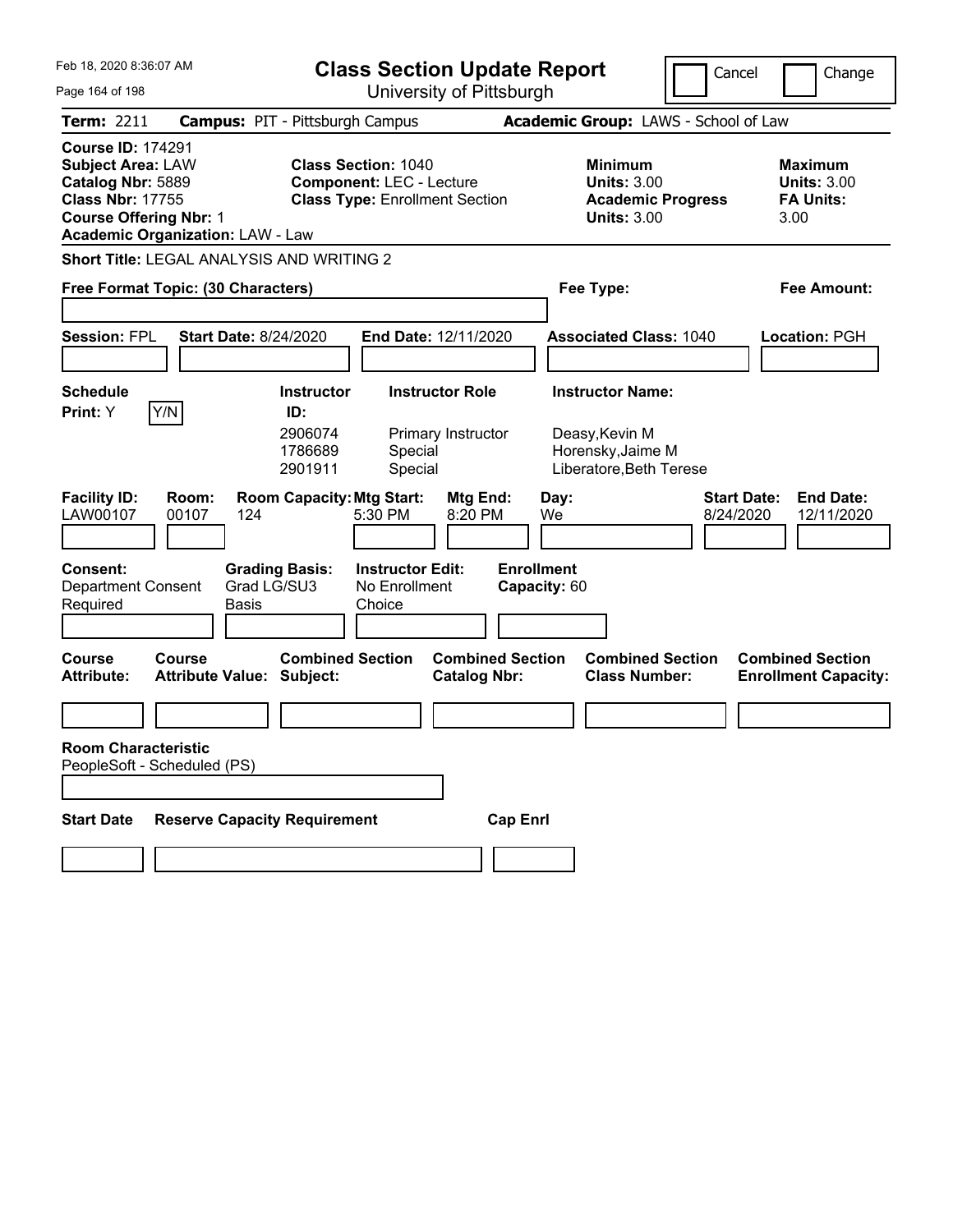| Feb 18, 2020 8:36:07 AM                                                                                                                                                          |                                                                                                     |                                                           | <b>Class Section Update Report</b>                                                                     |                                                |                                   |                                                                                              |                          | Cancel<br>Change                                                  |
|----------------------------------------------------------------------------------------------------------------------------------------------------------------------------------|-----------------------------------------------------------------------------------------------------|-----------------------------------------------------------|--------------------------------------------------------------------------------------------------------|------------------------------------------------|-----------------------------------|----------------------------------------------------------------------------------------------|--------------------------|-------------------------------------------------------------------|
| Page 165 of 198                                                                                                                                                                  |                                                                                                     |                                                           |                                                                                                        | University of Pittsburgh                       |                                   |                                                                                              |                          |                                                                   |
| Term: 2211                                                                                                                                                                       | <b>Campus: PIT - Pittsburgh Campus</b>                                                              |                                                           |                                                                                                        |                                                |                                   | Academic Group: LAWS - School of Law                                                         |                          |                                                                   |
| <b>Course ID: 181685</b><br><b>Subject Area: LAW</b><br>Catalog Nbr: 5890<br><b>Class Nbr: 28058</b><br><b>Course Offering Nbr: 1</b><br><b>Academic Organization: LAW - Law</b> |                                                                                                     |                                                           | <b>Class Section: 1010</b><br><b>Component: SEM - Seminar</b><br><b>Class Type: Enrollment Section</b> |                                                |                                   | <b>Minimum</b><br><b>Units: 3.00</b><br><b>Units: 3.00</b>                                   | <b>Academic Progress</b> | <b>Maximum</b><br><b>Units: 3.00</b><br><b>FA Units:</b><br>3.00  |
| Short Title: ELECTRONIC DISCOVERY SEMINAR                                                                                                                                        |                                                                                                     |                                                           |                                                                                                        |                                                |                                   |                                                                                              |                          |                                                                   |
| Free Format Topic: (30 Characters)                                                                                                                                               |                                                                                                     |                                                           |                                                                                                        |                                                |                                   | Fee Type:                                                                                    |                          | <b>Fee Amount:</b>                                                |
| <b>Session: FPL</b>                                                                                                                                                              | <b>Start Date: 8/24/2020</b>                                                                        |                                                           |                                                                                                        | End Date: 12/11/2020                           |                                   | <b>Associated Class: 1010</b>                                                                |                          | <b>Location: PGH</b>                                              |
| <b>Schedule</b><br>Y/N<br>Print: Y                                                                                                                                               |                                                                                                     | <b>Instructor</b><br>ID:<br>1786689<br>2901911<br>2901566 | Special<br>Special                                                                                     | <b>Instructor Role</b><br>Primary Instructor   |                                   | <b>Instructor Name:</b><br>Horensky, Jaime M<br>Liberatore, Beth Terese<br>Wasserman, Rhonda |                          |                                                                   |
| <b>Facility ID:</b><br>LAW00120                                                                                                                                                  | Room:<br>00120<br>12                                                                                | <b>Room Capacity: Mtg Start:</b>                          | 10:30 AM                                                                                               | Mtg End:<br>12:20 PM                           | Tu                                | Day:                                                                                         |                          | <b>Start Date:</b><br><b>End Date:</b><br>8/24/2020<br>12/11/2020 |
| <b>Consent:</b><br>No Special Consent<br>Required                                                                                                                                | Grad LG/SU3<br><b>Basis</b>                                                                         | <b>Grading Basis:</b>                                     | <b>Instructor Edit:</b><br>No Enrollment<br>Choice                                                     |                                                | <b>Enrollment</b><br>Capacity: 10 |                                                                                              |                          |                                                                   |
| Course<br><b>Attribute:</b>                                                                                                                                                      | Course<br><b>Attribute Value: Subject:</b>                                                          | <b>Combined Section</b>                                   |                                                                                                        | <b>Combined Section</b><br><b>Catalog Nbr:</b> |                                   | <b>Class Number:</b>                                                                         | <b>Combined Section</b>  | <b>Combined Section</b><br><b>Enrollment Capacity:</b>            |
|                                                                                                                                                                                  |                                                                                                     |                                                           |                                                                                                        |                                                |                                   |                                                                                              |                          |                                                                   |
| <b>Room Characteristic</b><br>PeopleSoft - Scheduled (PS)                                                                                                                        |                                                                                                     |                                                           |                                                                                                        |                                                |                                   |                                                                                              |                          |                                                                   |
|                                                                                                                                                                                  |                                                                                                     |                                                           |                                                                                                        |                                                |                                   |                                                                                              |                          |                                                                   |
| <b>Start Date</b><br>4/6/2020<br>3/1/2020                                                                                                                                        | <b>Reserve Capacity Requirement</b><br>LAW Professional Year 3 or 4<br>LAW Professional Year 3 or 4 |                                                           |                                                                                                        |                                                | <b>Cap Enrl</b>                   | 0<br>10                                                                                      |                          |                                                                   |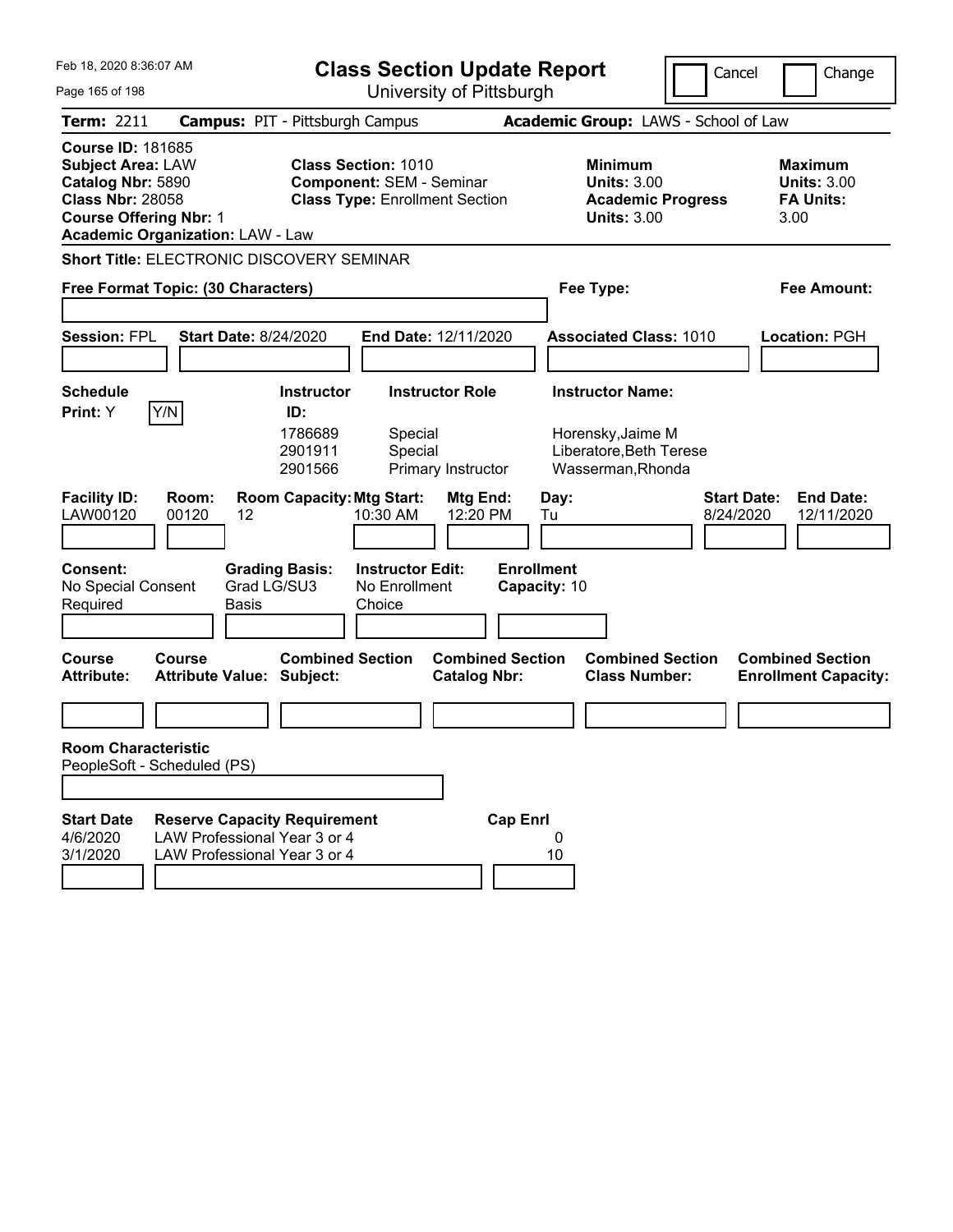| Feb 18, 2020 8:36:07 AM<br>Page 166 of 198                                                                                                                                       |                                                                                                     |                                                           | <b>Class Section Update Report</b>                                                                     |                                              | University of Pittsburgh          |                                                                                           |                          | Cancel                          | Change                                                           |
|----------------------------------------------------------------------------------------------------------------------------------------------------------------------------------|-----------------------------------------------------------------------------------------------------|-----------------------------------------------------------|--------------------------------------------------------------------------------------------------------|----------------------------------------------|-----------------------------------|-------------------------------------------------------------------------------------------|--------------------------|---------------------------------|------------------------------------------------------------------|
| <b>Term: 2211</b>                                                                                                                                                                | <b>Campus: PIT - Pittsburgh Campus</b>                                                              |                                                           |                                                                                                        |                                              |                                   | Academic Group: LAWS - School of Law                                                      |                          |                                 |                                                                  |
| <b>Course ID: 181696</b><br><b>Subject Area: LAW</b><br>Catalog Nbr: 5891<br><b>Class Nbr: 28054</b><br><b>Course Offering Nbr: 1</b><br><b>Academic Organization: LAW - Law</b> |                                                                                                     |                                                           | <b>Class Section: 1010</b><br><b>Component: SEM - Seminar</b><br><b>Class Type: Enrollment Section</b> |                                              |                                   | <b>Minimum</b><br><b>Units: 3.00</b><br><b>Units: 3.00</b>                                | <b>Academic Progress</b> |                                 | <b>Maximum</b><br><b>Units: 3.00</b><br><b>FA Units:</b><br>3.00 |
| Short Title: LITIGATION & SOCIAL CHANGE SEM                                                                                                                                      |                                                                                                     |                                                           |                                                                                                        |                                              |                                   |                                                                                           |                          |                                 |                                                                  |
| Free Format Topic: (30 Characters)                                                                                                                                               |                                                                                                     |                                                           |                                                                                                        |                                              |                                   | Fee Type:                                                                                 |                          |                                 | Fee Amount:                                                      |
| <b>Session: FPL</b>                                                                                                                                                              | <b>Start Date: 8/24/2020</b>                                                                        |                                                           | End Date: 12/11/2020                                                                                   |                                              |                                   | <b>Associated Class: 1010</b>                                                             |                          |                                 | <b>Location: PGH</b>                                             |
| <b>Schedule</b><br>Y/N<br>Print: Y                                                                                                                                               |                                                                                                     | <b>Instructor</b><br>ID:<br>1786689<br>2901911<br>2901363 | Special<br>Special                                                                                     | <b>Instructor Role</b><br>Primary Instructor |                                   | <b>Instructor Name:</b><br>Horensky, Jaime M<br>Liberatore, Beth Terese<br>Lobel, Jules L |                          |                                 |                                                                  |
| <b>Facility ID:</b><br>LAW00111                                                                                                                                                  | Room:<br>00111<br>88                                                                                | <b>Room Capacity: Mtg Start:</b>                          | 10:30 AM                                                                                               | Mtg End:<br>12:20 PM                         | Day:<br>Mo                        |                                                                                           |                          | <b>Start Date:</b><br>8/24/2020 | <b>End Date:</b><br>12/11/2020                                   |
| <b>Consent:</b><br>No Special Consent<br>Required                                                                                                                                | Grad LG/SU3<br><b>Basis</b>                                                                         | <b>Grading Basis:</b>                                     | <b>Instructor Edit:</b><br>No Enrollment<br>Choice                                                     |                                              | <b>Enrollment</b><br>Capacity: 30 |                                                                                           |                          |                                 |                                                                  |
| Course<br><b>Attribute:</b>                                                                                                                                                      | Course<br><b>Attribute Value: Subject:</b>                                                          | <b>Combined Section</b>                                   |                                                                                                        | <b>Catalog Nbr:</b>                          | <b>Combined Section</b>           | <b>Class Number:</b>                                                                      | <b>Combined Section</b>  |                                 | <b>Combined Section</b><br><b>Enrollment Capacity:</b>           |
|                                                                                                                                                                                  |                                                                                                     |                                                           |                                                                                                        |                                              |                                   |                                                                                           |                          |                                 |                                                                  |
| <b>Room Characteristic</b><br>PeopleSoft - Scheduled (PS)                                                                                                                        |                                                                                                     |                                                           |                                                                                                        |                                              |                                   |                                                                                           |                          |                                 |                                                                  |
|                                                                                                                                                                                  |                                                                                                     |                                                           |                                                                                                        |                                              |                                   |                                                                                           |                          |                                 |                                                                  |
| <b>Start Date</b><br>4/6/2020<br>3/1/2020                                                                                                                                        | <b>Reserve Capacity Requirement</b><br>LAW Professional Year 3 or 4<br>LAW Professional Year 3 or 4 |                                                           |                                                                                                        |                                              | <b>Cap Enrl</b><br>16             | 0                                                                                         |                          |                                 |                                                                  |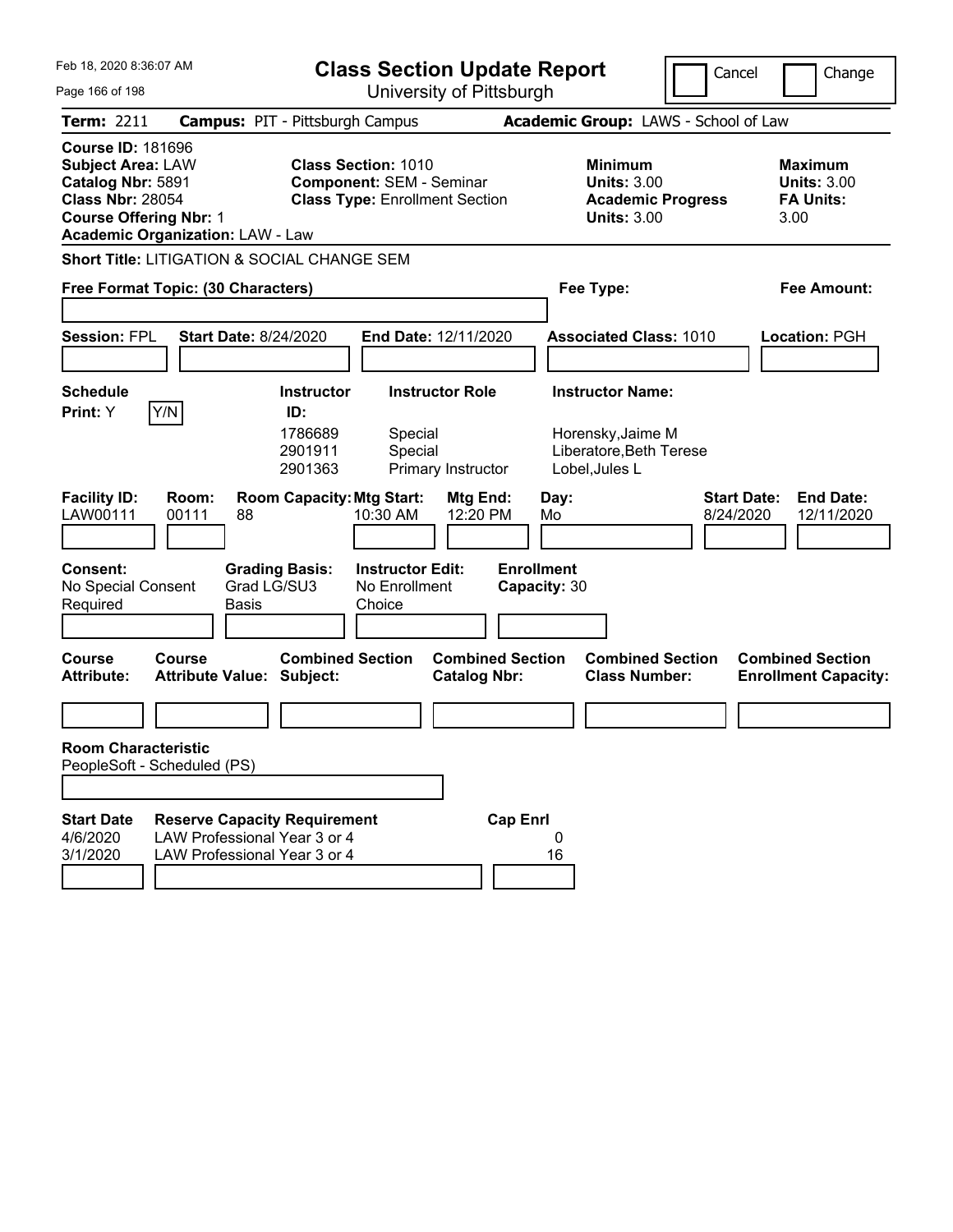| Feb 18, 2020 8:36:07 AM                                                                                                               |                                                                    | <b>Class Section Update Report</b>                                                                              |                                                |                                                                         | Cancel                          | Change                                                           |
|---------------------------------------------------------------------------------------------------------------------------------------|--------------------------------------------------------------------|-----------------------------------------------------------------------------------------------------------------|------------------------------------------------|-------------------------------------------------------------------------|---------------------------------|------------------------------------------------------------------|
| Page 167 of 198                                                                                                                       |                                                                    | University of Pittsburgh                                                                                        |                                                |                                                                         |                                 |                                                                  |
| Term: 2211                                                                                                                            | <b>Campus: PIT - Pittsburgh Campus</b>                             |                                                                                                                 |                                                | Academic Group: LAWS - School of Law                                    |                                 |                                                                  |
| <b>Course ID: 114744</b><br><b>Subject Area: LAW</b><br>Catalog Nbr: 5901<br><b>Class Nbr: 13342</b><br><b>Course Offering Nbr: 1</b> | <b>Academic Organization: LAW - Law</b>                            | <b>Class Section: 1010</b><br><b>Component: DIR - Directed Studies</b><br><b>Class Type: Enrollment Section</b> |                                                | <b>Minimum</b><br><b>Units: 1.00</b><br><b>Units: 1.00</b>              | <b>Academic Progress</b>        | <b>Maximum</b><br><b>Units: 1.00</b><br><b>FA Units:</b><br>1.00 |
|                                                                                                                                       | <b>Short Title: LEGAL WRITING INDEPNDNT STUDY</b>                  |                                                                                                                 |                                                |                                                                         |                                 |                                                                  |
|                                                                                                                                       | Free Format Topic: (30 Characters)                                 |                                                                                                                 |                                                | Fee Type:                                                               |                                 | Fee Amount:                                                      |
| <b>Session: FPL</b>                                                                                                                   | <b>Start Date: 8/24/2020</b>                                       | <b>End Date: 12/11/2020</b>                                                                                     |                                                | <b>Associated Class: 1010</b>                                           |                                 | <b>Location: PGH</b>                                             |
| <b>Schedule</b><br>Y/N<br><b>Print:</b> Y                                                                                             | ID:<br>1786689<br>2901911                                          | <b>Instructor Role</b><br><b>Instructor</b><br>Special<br>Special                                               |                                                | <b>Instructor Name:</b><br>Horensky, Jaime M<br>Liberatore, Beth Terese |                                 |                                                                  |
| <b>Facility ID:</b><br><b>TBATBA</b><br><b>Consent:</b><br><b>Department Consent</b><br>Required                                      | Room:<br>TBA<br>0<br><b>Grading Basis:</b><br>Grad LG/SU3<br>Basis | <b>Room Capacity: Mtg Start:</b><br><b>Instructor Edit:</b><br>No Enrollment<br>Choice                          | Mtg End:<br><b>Enrollment</b><br>Capacity: 50  | Day:                                                                    | <b>Start Date:</b><br>8/24/2020 | <b>End Date:</b><br>12/11/2020                                   |
| Course<br><b>Attribute:</b>                                                                                                           | Course<br><b>Attribute Value: Subject:</b>                         | <b>Combined Section</b>                                                                                         | <b>Combined Section</b><br><b>Catalog Nbr:</b> | <b>Combined Section</b><br><b>Class Number:</b>                         |                                 | <b>Combined Section</b><br><b>Enrollment Capacity:</b>           |
| <b>Room Characteristic</b>                                                                                                            |                                                                    |                                                                                                                 |                                                |                                                                         |                                 |                                                                  |
|                                                                                                                                       |                                                                    |                                                                                                                 |                                                |                                                                         |                                 |                                                                  |
|                                                                                                                                       |                                                                    |                                                                                                                 |                                                |                                                                         |                                 |                                                                  |
| <b>Start Date</b>                                                                                                                     | <b>Reserve Capacity Requirement</b>                                |                                                                                                                 | <b>Cap Enri</b>                                |                                                                         |                                 |                                                                  |
|                                                                                                                                       |                                                                    |                                                                                                                 |                                                |                                                                         |                                 |                                                                  |
|                                                                                                                                       |                                                                    |                                                                                                                 |                                                |                                                                         |                                 |                                                                  |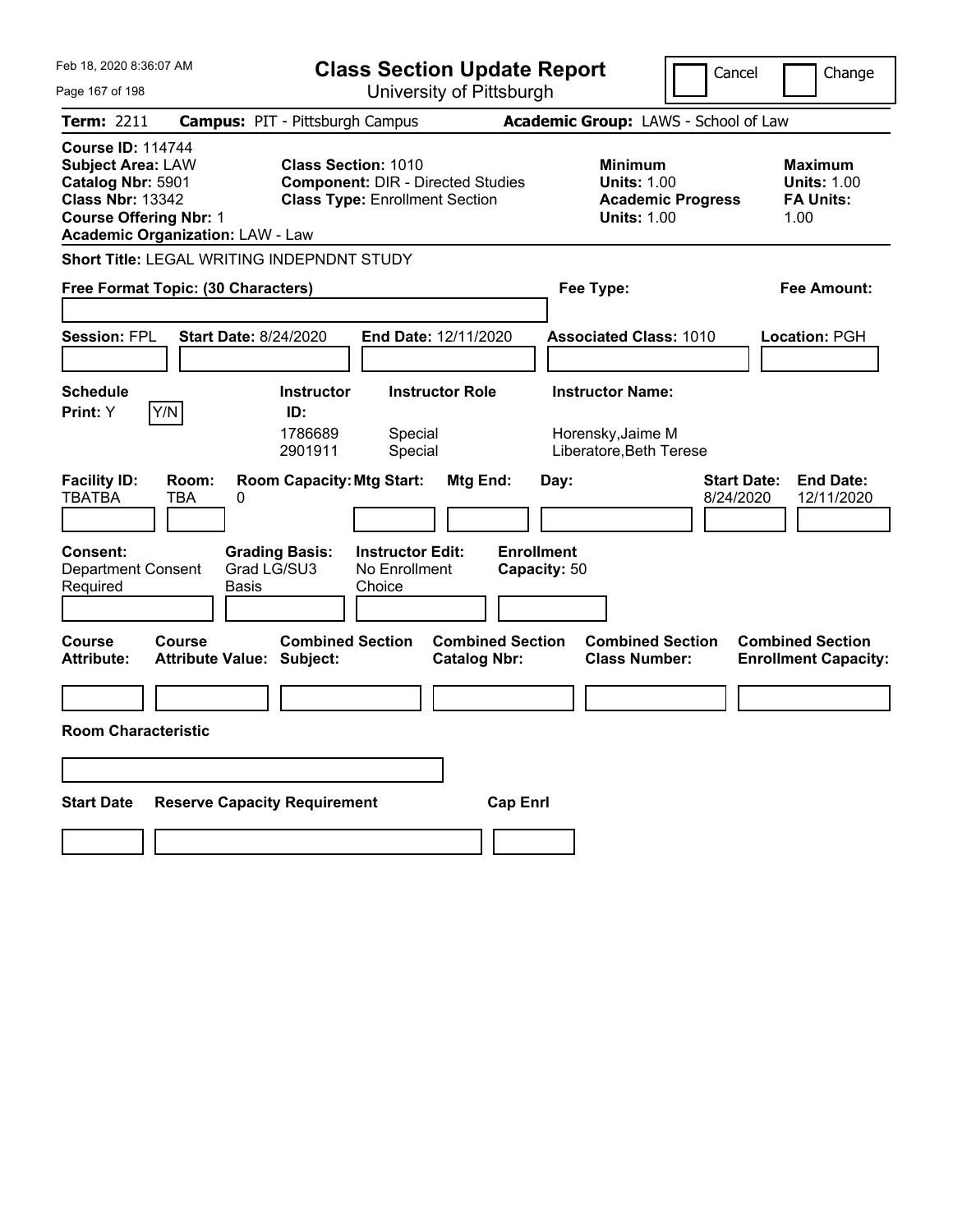| Feb 18, 2020 8:36:07 AM                                                                                                               |                                                                                                        | <b>Class Section Update Report</b>                                                                              |                                                                                        | Cancel<br>Change                                                 |
|---------------------------------------------------------------------------------------------------------------------------------------|--------------------------------------------------------------------------------------------------------|-----------------------------------------------------------------------------------------------------------------|----------------------------------------------------------------------------------------|------------------------------------------------------------------|
| Page 168 of 198                                                                                                                       |                                                                                                        | University of Pittsburgh                                                                                        |                                                                                        |                                                                  |
| Term: 2211                                                                                                                            | <b>Campus: PIT - Pittsburgh Campus</b>                                                                 |                                                                                                                 | Academic Group: LAWS - School of Law                                                   |                                                                  |
| <b>Course ID: 114744</b><br><b>Subject Area: LAW</b><br>Catalog Nbr: 5901<br><b>Class Nbr: 24291</b><br><b>Course Offering Nbr: 1</b> | <b>Academic Organization: LAW - Law</b>                                                                | <b>Class Section: 1020</b><br><b>Component: DIR - Directed Studies</b><br><b>Class Type: Enrollment Section</b> | <b>Minimum</b><br><b>Units: 1.00</b><br><b>Academic Progress</b><br><b>Units: 1.00</b> | <b>Maximum</b><br><b>Units: 1.00</b><br><b>FA Units:</b><br>1.00 |
|                                                                                                                                       | Short Title: LEGAL WRITING INDEPNDNT STUDY                                                             |                                                                                                                 |                                                                                        |                                                                  |
|                                                                                                                                       | Free Format Topic: (30 Characters)                                                                     |                                                                                                                 | Fee Type:                                                                              | Fee Amount:                                                      |
| <b>Session: FPL</b>                                                                                                                   | <b>Start Date: 8/24/2020</b>                                                                           | <b>End Date: 12/11/2020</b>                                                                                     | <b>Associated Class: 1020</b>                                                          | <b>Location: PGH</b>                                             |
| <b>Schedule</b><br>Y/N<br>Print: Y                                                                                                    | <b>Instructor</b><br>ID:<br>1786689<br>2901911                                                         | <b>Instructor Role</b><br>Special<br>Special                                                                    | <b>Instructor Name:</b><br>Horensky, Jaime M<br>Liberatore, Beth Terese                |                                                                  |
| <b>Facility ID:</b><br><b>TBATBA</b><br>Consent:<br><b>Department Consent</b><br>Required                                             | <b>Room Capacity: Mtg Start:</b><br>Room:<br>TBA<br>0<br><b>Grading Basis:</b><br>Grad LG/SU3<br>Basis | Mtg End:<br><b>Instructor Edit:</b><br>No Enrollment<br>Choice                                                  | Day:<br><b>Enrollment</b><br>Capacity: 10                                              | <b>End Date:</b><br>Start Date:<br>8/24/2020<br>12/11/2020       |
| <b>Course</b><br><b>Attribute:</b>                                                                                                    | <b>Combined Section</b><br>Course<br><b>Attribute Value: Subject:</b>                                  | <b>Combined Section</b><br><b>Catalog Nbr:</b>                                                                  | <b>Combined Section</b><br><b>Class Number:</b>                                        | <b>Combined Section</b><br><b>Enrollment Capacity:</b>           |
|                                                                                                                                       |                                                                                                        |                                                                                                                 |                                                                                        |                                                                  |
| <b>Room Characteristic</b>                                                                                                            |                                                                                                        |                                                                                                                 |                                                                                        |                                                                  |
|                                                                                                                                       |                                                                                                        |                                                                                                                 |                                                                                        |                                                                  |
| <b>Start Date</b>                                                                                                                     | <b>Reserve Capacity Requirement</b>                                                                    | <b>Cap Enri</b>                                                                                                 |                                                                                        |                                                                  |
|                                                                                                                                       |                                                                                                        |                                                                                                                 |                                                                                        |                                                                  |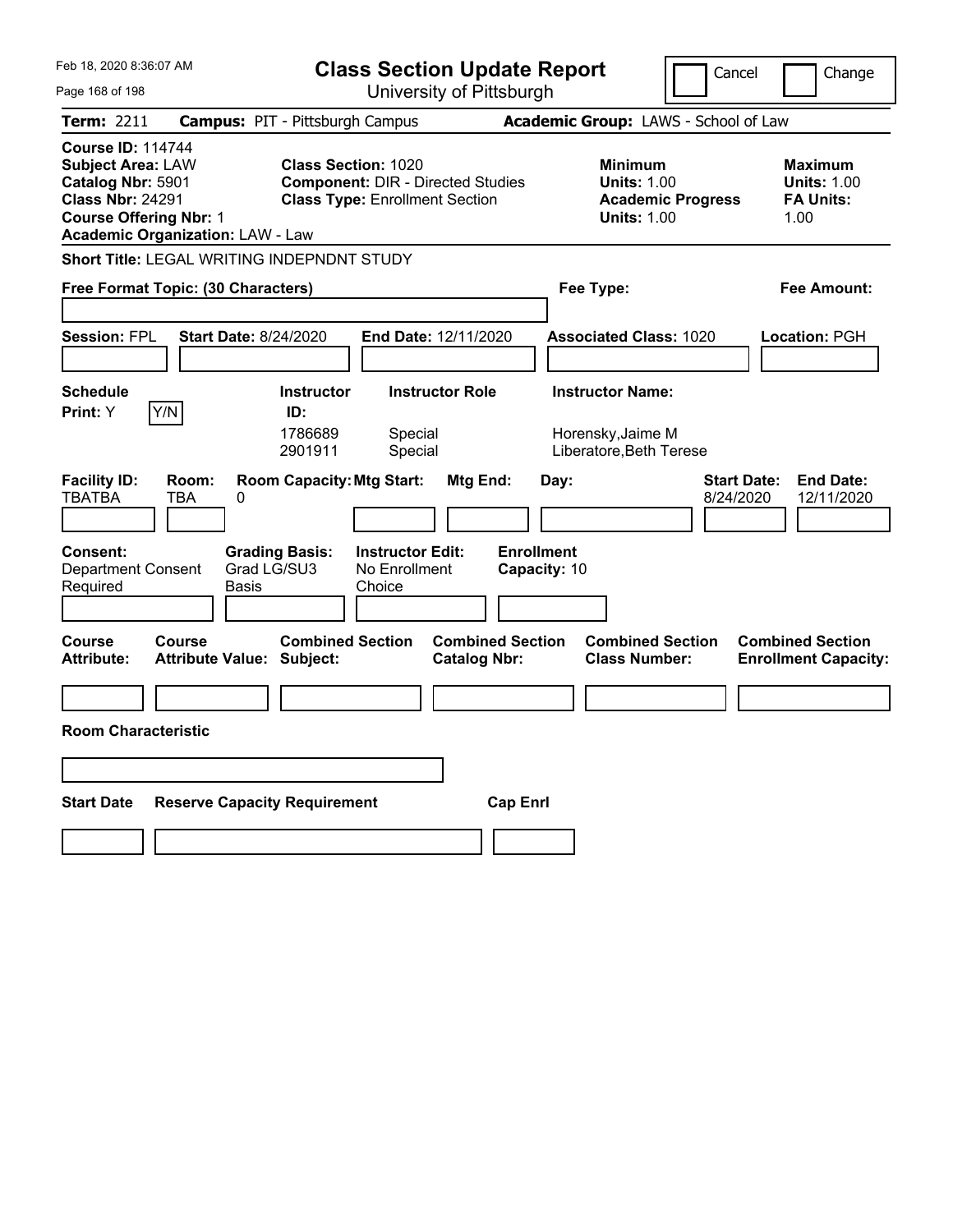| Feb 18, 2020 8:36:07 AM<br><b>Class Section Update Report</b>                                                                         |                                                                                                         |                                                                                                                 |                                            | Cancel                                                                  | Change                          |                                                                  |
|---------------------------------------------------------------------------------------------------------------------------------------|---------------------------------------------------------------------------------------------------------|-----------------------------------------------------------------------------------------------------------------|--------------------------------------------|-------------------------------------------------------------------------|---------------------------------|------------------------------------------------------------------|
| Page 169 of 198                                                                                                                       |                                                                                                         | University of Pittsburgh                                                                                        |                                            |                                                                         |                                 |                                                                  |
| <b>Term: 2211</b>                                                                                                                     | <b>Campus: PIT - Pittsburgh Campus</b>                                                                  |                                                                                                                 |                                            | Academic Group: LAWS - School of Law                                    |                                 |                                                                  |
| <b>Course ID: 114745</b><br><b>Subject Area: LAW</b><br>Catalog Nbr: 5902<br><b>Class Nbr: 13343</b><br><b>Course Offering Nbr: 1</b> | <b>Academic Organization: LAW - Law</b>                                                                 | <b>Class Section: 1010</b><br><b>Component: DIR - Directed Studies</b><br><b>Class Type: Enrollment Section</b> |                                            | <b>Minimum</b><br><b>Units: 1.00</b><br><b>Units: 1.00</b>              | <b>Academic Progress</b>        | <b>Maximum</b><br><b>Units: 1.00</b><br><b>FA Units:</b><br>1.00 |
|                                                                                                                                       | Short Title: INDEPENDENT STUDY                                                                          |                                                                                                                 |                                            |                                                                         |                                 |                                                                  |
|                                                                                                                                       | Free Format Topic: (30 Characters)                                                                      |                                                                                                                 |                                            | Fee Type:                                                               |                                 | Fee Amount:                                                      |
| <b>Session: FPL</b>                                                                                                                   | <b>Start Date: 8/24/2020</b>                                                                            | <b>End Date: 12/11/2020</b>                                                                                     |                                            | <b>Associated Class: 1010</b>                                           |                                 | Location: PGH                                                    |
| <b>Schedule</b><br>Y/N<br>Print: Y                                                                                                    | <b>Instructor</b><br>ID:<br>1786689<br>2901911                                                          | <b>Instructor Role</b><br>Special<br>Special                                                                    |                                            | <b>Instructor Name:</b><br>Horensky, Jaime M<br>Liberatore, Beth Terese |                                 |                                                                  |
| <b>Facility ID:</b><br><b>TBATBA</b><br><b>Consent:</b><br><b>Department Consent</b><br>Required                                      | <b>Room Capacity: Mtg Start:</b><br>Room:<br>TBA<br>0<br><b>Grading Basis:</b><br><b>Grad HSU Basis</b> | Mtg End:<br><b>Instructor Edit:</b><br>No Enrollment<br>Choice                                                  | Day:<br><b>Enrollment</b><br>Capacity: 100 |                                                                         | <b>Start Date:</b><br>8/24/2020 | <b>End Date:</b><br>12/11/2020                                   |
| <b>Course</b><br>Attribute:                                                                                                           | <b>Combined Section</b><br>Course<br><b>Attribute Value: Subject:</b>                                   | <b>Catalog Nbr:</b>                                                                                             | <b>Combined Section</b>                    | <b>Combined Section</b><br><b>Class Number:</b>                         |                                 | <b>Combined Section</b><br><b>Enrollment Capacity:</b>           |
|                                                                                                                                       |                                                                                                         |                                                                                                                 |                                            |                                                                         |                                 |                                                                  |
| <b>Room Characteristic</b>                                                                                                            |                                                                                                         |                                                                                                                 |                                            |                                                                         |                                 |                                                                  |
|                                                                                                                                       |                                                                                                         |                                                                                                                 |                                            |                                                                         |                                 |                                                                  |
| <b>Start Date</b>                                                                                                                     | <b>Reserve Capacity Requirement</b>                                                                     |                                                                                                                 | <b>Cap Enrl</b>                            |                                                                         |                                 |                                                                  |
|                                                                                                                                       |                                                                                                         |                                                                                                                 |                                            |                                                                         |                                 |                                                                  |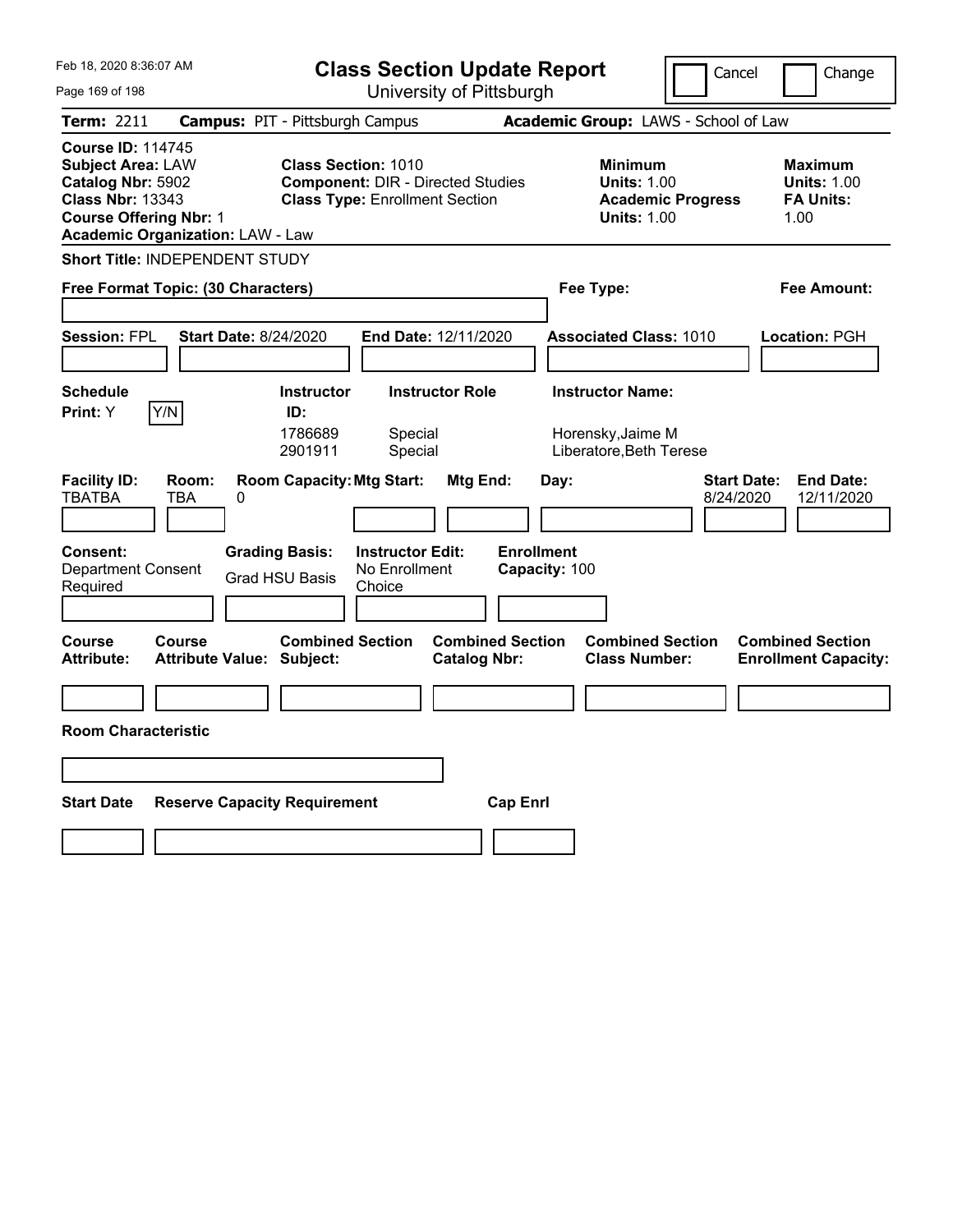| Feb 18, 2020 8:36:07 AM<br><b>Class Section Update Report</b><br>University of Pittsburgh<br>Page 170 of 198                                                                     |                                                                                                                         | Cancel                                                                                 | Change                                                           |
|----------------------------------------------------------------------------------------------------------------------------------------------------------------------------------|-------------------------------------------------------------------------------------------------------------------------|----------------------------------------------------------------------------------------|------------------------------------------------------------------|
| <b>Campus: PIT - Pittsburgh Campus</b><br>Term: 2211                                                                                                                             |                                                                                                                         | Academic Group: LAWS - School of Law                                                   |                                                                  |
| <b>Course ID: 114745</b><br><b>Subject Area: LAW</b><br>Catalog Nbr: 5902<br><b>Class Nbr: 18485</b><br><b>Course Offering Nbr: 1</b><br><b>Academic Organization: LAW - Law</b> | <b>Class Section: 1030</b><br><b>Component: DIR - Directed Studies</b><br><b>Class Type: Enrollment Section</b>         | <b>Minimum</b><br><b>Units: 1.00</b><br><b>Academic Progress</b><br><b>Units: 1.00</b> | <b>Maximum</b><br><b>Units: 1.00</b><br><b>FA Units:</b><br>1.00 |
| <b>Short Title: INDEPENDENT STUDY</b>                                                                                                                                            |                                                                                                                         |                                                                                        |                                                                  |
| Free Format Topic: (30 Characters)                                                                                                                                               |                                                                                                                         | Fee Type:                                                                              | Fee Amount:                                                      |
| <b>Start Date: 8/24/2020</b><br><b>Session: FPL</b>                                                                                                                              | <b>End Date: 12/11/2020</b>                                                                                             | <b>Associated Class: 1030</b>                                                          | <b>Location: PGH</b>                                             |
| <b>Schedule</b><br>Y/N<br>Print: Y<br>ID:                                                                                                                                        | <b>Instructor</b><br><b>Instructor Role</b><br>1786689<br>Special<br>Special<br>2901911                                 | <b>Instructor Name:</b><br>Horensky, Jaime M<br>Liberatore, Beth Terese                |                                                                  |
| <b>Facility ID:</b><br>Room:<br>TBATBA<br>TBA<br>0<br>Consent:<br><b>Grading Basis:</b><br><b>Department Consent</b><br><b>Grad HSU Basis</b><br>Required                        | <b>Room Capacity: Mtg Start:</b><br>Mtg End:<br><b>Enrollment</b><br><b>Instructor Edit:</b><br>No Enrollment<br>Choice | <b>Start Date:</b><br>Day:<br>8/24/2020<br>Capacity: 100                               | <b>End Date:</b><br>12/11/2020                                   |
| Course<br>Course<br><b>Attribute:</b><br><b>Attribute Value: Subject:</b>                                                                                                        | <b>Combined Section</b><br><b>Combined Section</b><br><b>Catalog Nbr:</b>                                               | <b>Combined Section</b><br><b>Class Number:</b>                                        | <b>Combined Section</b><br><b>Enrollment Capacity:</b>           |
|                                                                                                                                                                                  |                                                                                                                         |                                                                                        |                                                                  |
| <b>Room Characteristic</b>                                                                                                                                                       |                                                                                                                         |                                                                                        |                                                                  |
|                                                                                                                                                                                  |                                                                                                                         |                                                                                        |                                                                  |
| <b>Start Date</b><br><b>Reserve Capacity Requirement</b>                                                                                                                         | <b>Cap Enri</b>                                                                                                         |                                                                                        |                                                                  |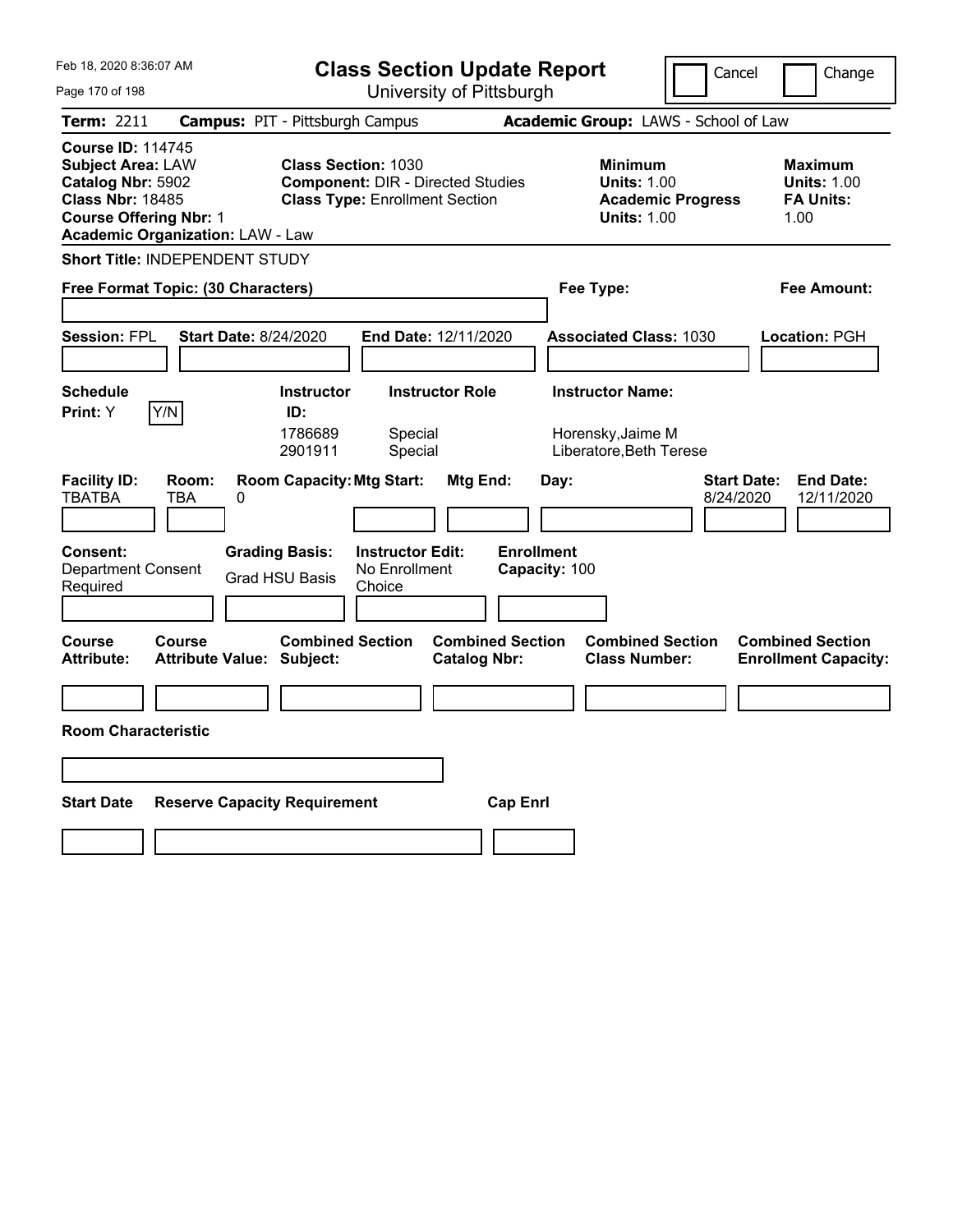| Feb 18, 2020 8:36:07 AM<br>Page 171 of 198                                                                                                                                       | <b>Class Section Update Report</b><br>University of Pittsburgh                                                          | Cancel                                                                                 | Change                                                           |
|----------------------------------------------------------------------------------------------------------------------------------------------------------------------------------|-------------------------------------------------------------------------------------------------------------------------|----------------------------------------------------------------------------------------|------------------------------------------------------------------|
| <b>Campus: PIT - Pittsburgh Campus</b><br>Term: 2211                                                                                                                             |                                                                                                                         | Academic Group: LAWS - School of Law                                                   |                                                                  |
| <b>Course ID: 114746</b><br><b>Subject Area: LAW</b><br>Catalog Nbr: 5903<br><b>Class Nbr: 13344</b><br><b>Course Offering Nbr: 1</b><br><b>Academic Organization: LAW - Law</b> | <b>Class Section: 1010</b><br><b>Component: IND - Independent Study</b><br><b>Class Type: Enrollment Section</b>        | <b>Minimum</b><br><b>Units: 2.00</b><br><b>Academic Progress</b><br><b>Units: 2.00</b> | <b>Maximum</b><br><b>Units: 2.00</b><br><b>FA Units:</b><br>2.00 |
| <b>Short Title: INDEPENDENT STUDY</b>                                                                                                                                            |                                                                                                                         |                                                                                        |                                                                  |
| Free Format Topic: (30 Characters)                                                                                                                                               |                                                                                                                         | Fee Type:                                                                              | Fee Amount:                                                      |
| <b>Session: FPL</b><br><b>Start Date: 8/24/2020</b>                                                                                                                              | End Date: 12/11/2020                                                                                                    | <b>Associated Class: 1010</b>                                                          | Location: PGH                                                    |
| <b>Schedule</b><br>Y/N<br>Print: Y<br>ID:<br>1786689<br>2901911                                                                                                                  | <b>Instructor Role</b><br><b>Instructor</b><br>Special<br>Special                                                       | <b>Instructor Name:</b><br>Horensky, Jaime M<br>Liberatore, Beth Terese                |                                                                  |
| <b>Facility ID:</b><br>Room:<br><b>TBATBA</b><br>TBA<br>0<br><b>Consent:</b><br><b>Grading Basis:</b><br>Department Consent<br><b>Grad HSU Basis</b><br>Required                 | <b>Room Capacity: Mtg Start:</b><br>Mtg End:<br><b>Enrollment</b><br><b>Instructor Edit:</b><br>No Enrollment<br>Choice | <b>Start Date:</b><br>Day:<br>8/24/2020<br>Capacity: 100                               | <b>End Date:</b><br>12/11/2020                                   |
| Course<br>Course<br><b>Attribute:</b><br><b>Attribute Value: Subject:</b>                                                                                                        | <b>Combined Section</b><br><b>Combined Section</b><br><b>Catalog Nbr:</b>                                               | <b>Combined Section</b><br><b>Class Number:</b>                                        | <b>Combined Section</b><br><b>Enrollment Capacity:</b>           |
|                                                                                                                                                                                  |                                                                                                                         |                                                                                        |                                                                  |
| <b>Room Characteristic</b>                                                                                                                                                       |                                                                                                                         |                                                                                        |                                                                  |
|                                                                                                                                                                                  |                                                                                                                         |                                                                                        |                                                                  |
| <b>Start Date</b><br><b>Reserve Capacity Requirement</b>                                                                                                                         | <b>Cap Enri</b>                                                                                                         |                                                                                        |                                                                  |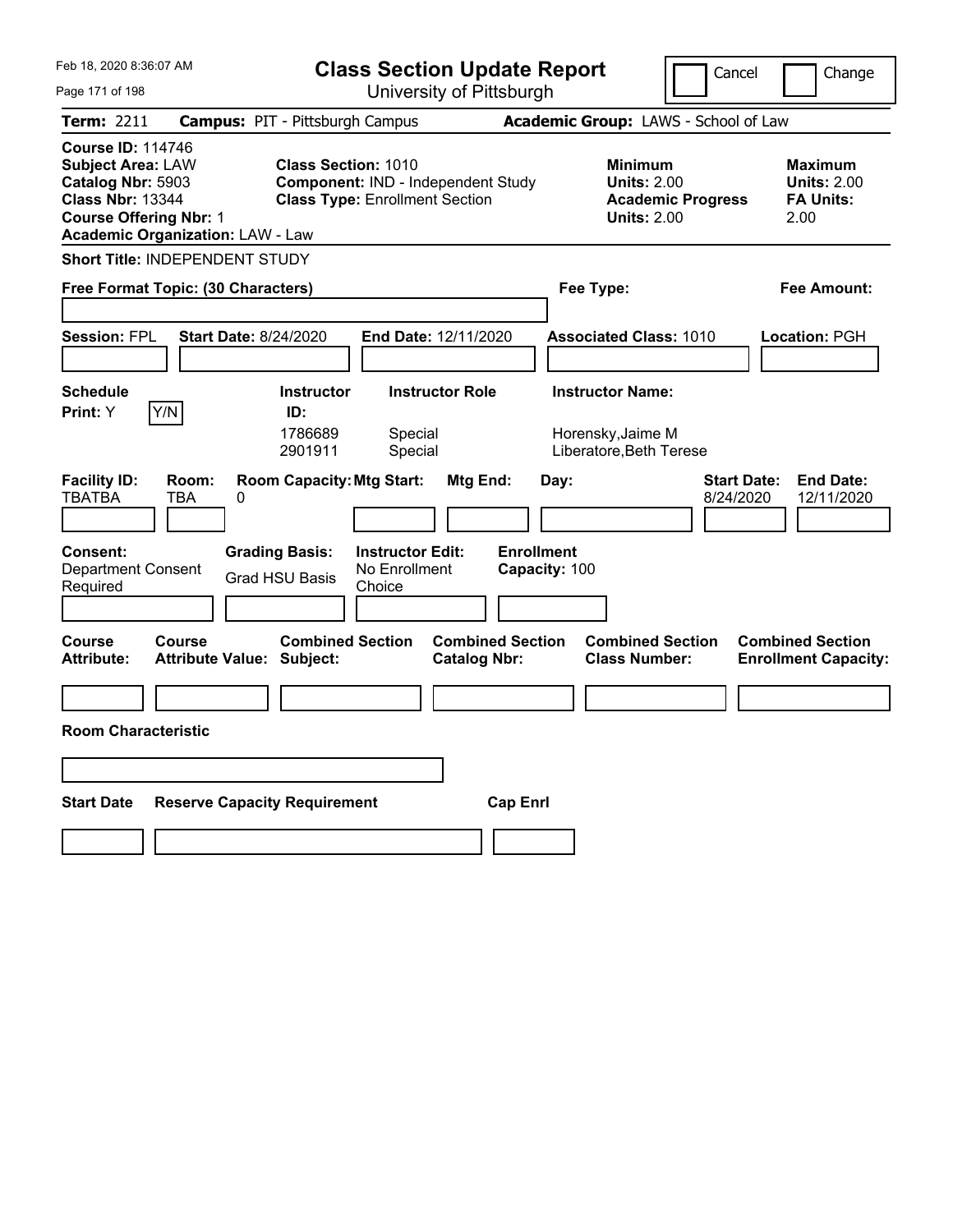| Feb 18, 2020 8:36:07 AM<br><b>Class Section Update Report</b><br>University of Pittsburgh<br>Page 172 of 198                                                                     |                                                                                                                         | Cancel                                                                                 | Change                                                           |
|----------------------------------------------------------------------------------------------------------------------------------------------------------------------------------|-------------------------------------------------------------------------------------------------------------------------|----------------------------------------------------------------------------------------|------------------------------------------------------------------|
| <b>Campus: PIT - Pittsburgh Campus</b><br>Term: 2211                                                                                                                             |                                                                                                                         | Academic Group: LAWS - School of Law                                                   |                                                                  |
| <b>Course ID: 114746</b><br><b>Subject Area: LAW</b><br>Catalog Nbr: 5903<br><b>Class Nbr: 13368</b><br><b>Course Offering Nbr: 1</b><br><b>Academic Organization: LAW - Law</b> | <b>Class Section: 1015</b><br>Component: IND - Independent Study<br><b>Class Type: Enrollment Section</b>               | <b>Minimum</b><br><b>Units: 2.00</b><br><b>Academic Progress</b><br><b>Units: 2.00</b> | <b>Maximum</b><br><b>Units: 2.00</b><br><b>FA Units:</b><br>2.00 |
| <b>Short Title: INDEPENDENT STUDY</b>                                                                                                                                            |                                                                                                                         |                                                                                        |                                                                  |
| Free Format Topic: (30 Characters)                                                                                                                                               |                                                                                                                         | Fee Type:                                                                              | Fee Amount:                                                      |
| <b>Start Date: 8/24/2020</b><br><b>Session: FPL</b>                                                                                                                              | <b>End Date: 12/11/2020</b>                                                                                             | <b>Associated Class: 1015</b>                                                          | <b>Location: PGH</b>                                             |
| <b>Schedule</b>                                                                                                                                                                  | <b>Instructor</b><br><b>Instructor Role</b>                                                                             | <b>Instructor Name:</b>                                                                |                                                                  |
| Y/N<br>Print: Y<br>ID:<br>1786689<br>2901911                                                                                                                                     | Special<br>Special                                                                                                      | Horensky, Jaime M<br>Liberatore, Beth Terese                                           |                                                                  |
| <b>Facility ID:</b><br>Room:<br><b>TBATBA</b><br>TBA<br>0<br>Consent:<br><b>Grading Basis:</b><br><b>Department Consent</b><br><b>Grad HSU Basis</b><br>Required                 | <b>Room Capacity: Mtg Start:</b><br>Mtg End:<br><b>Enrollment</b><br><b>Instructor Edit:</b><br>No Enrollment<br>Choice | <b>Start Date:</b><br>Day:<br>8/24/2020<br>Capacity: 100                               | <b>End Date:</b><br>12/11/2020                                   |
| Course<br>Course<br><b>Attribute:</b><br><b>Attribute Value: Subject:</b>                                                                                                        | <b>Combined Section</b><br><b>Combined Section</b><br><b>Catalog Nbr:</b>                                               | <b>Combined Section</b><br><b>Class Number:</b>                                        | <b>Combined Section</b><br><b>Enrollment Capacity:</b>           |
|                                                                                                                                                                                  |                                                                                                                         |                                                                                        |                                                                  |
| <b>Room Characteristic</b>                                                                                                                                                       |                                                                                                                         |                                                                                        |                                                                  |
|                                                                                                                                                                                  |                                                                                                                         |                                                                                        |                                                                  |
| <b>Start Date</b><br><b>Reserve Capacity Requirement</b>                                                                                                                         | <b>Cap Enri</b>                                                                                                         |                                                                                        |                                                                  |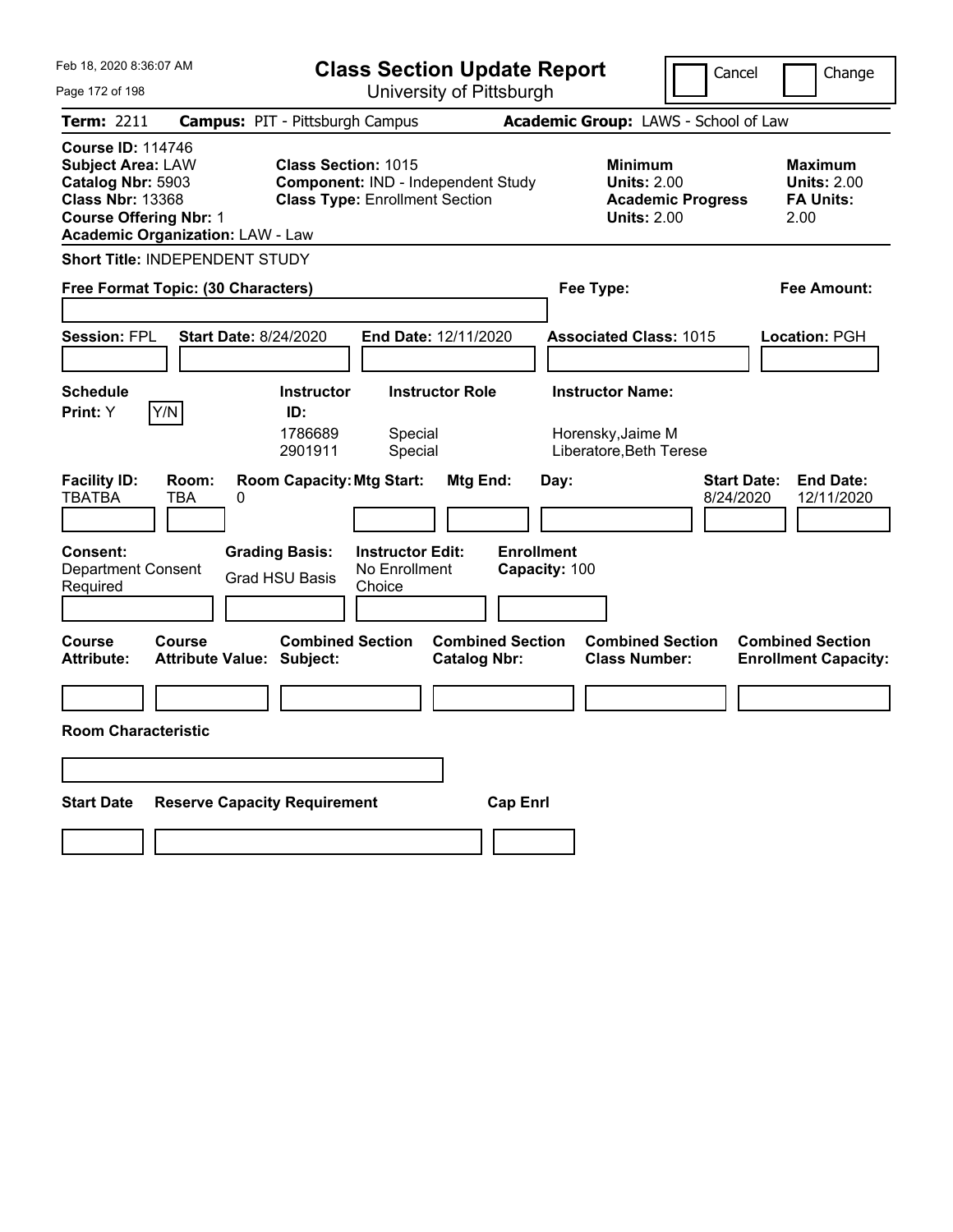| Feb 18, 2020 8:36:07 AM<br><b>Class Section Update Report</b><br>University of Pittsburgh<br>Page 173 of 198                          |                                                                     |                                                                                                           | Cancel                                         | Change                                                                  |                                 |                                                                  |
|---------------------------------------------------------------------------------------------------------------------------------------|---------------------------------------------------------------------|-----------------------------------------------------------------------------------------------------------|------------------------------------------------|-------------------------------------------------------------------------|---------------------------------|------------------------------------------------------------------|
| Term: 2211                                                                                                                            | <b>Campus: PIT - Pittsburgh Campus</b>                              |                                                                                                           |                                                | Academic Group: LAWS - School of Law                                    |                                 |                                                                  |
| <b>Course ID: 114746</b><br><b>Subject Area: LAW</b><br>Catalog Nbr: 5903<br><b>Class Nbr: 13380</b><br><b>Course Offering Nbr: 1</b> | <b>Academic Organization: LAW - Law</b>                             | <b>Class Section: 1020</b><br>Component: IND - Independent Study<br><b>Class Type: Enrollment Section</b> |                                                | <b>Minimum</b><br><b>Units: 2.00</b><br><b>Units: 2.00</b>              | <b>Academic Progress</b>        | <b>Maximum</b><br><b>Units: 2.00</b><br><b>FA Units:</b><br>2.00 |
|                                                                                                                                       | <b>Short Title: INDEPENDENT STUDY</b>                               |                                                                                                           |                                                |                                                                         |                                 |                                                                  |
|                                                                                                                                       | Free Format Topic: (30 Characters)                                  |                                                                                                           |                                                | Fee Type:                                                               |                                 | Fee Amount:                                                      |
| <b>Session: FPL</b>                                                                                                                   | <b>Start Date: 8/24/2020</b>                                        | <b>End Date: 12/11/2020</b>                                                                               |                                                | <b>Associated Class: 1020</b>                                           |                                 | <b>Location: PGH</b>                                             |
| <b>Schedule</b><br>Y/N<br><b>Print:</b> Y                                                                                             | ID:<br>1786689<br>2901911                                           | <b>Instructor</b><br>Special<br>Special                                                                   | <b>Instructor Role</b>                         | <b>Instructor Name:</b><br>Horensky, Jaime M<br>Liberatore, Beth Terese |                                 |                                                                  |
| <b>Facility ID:</b><br><b>TBATBA</b><br><b>Consent:</b><br><b>Department Consent</b><br>Required                                      | Room:<br>TBA<br>0<br><b>Grading Basis:</b><br><b>Grad HSU Basis</b> | <b>Room Capacity: Mtg Start:</b><br><b>Instructor Edit:</b><br>No Enrollment<br>Choice                    | Mtg End:<br><b>Enrollment</b>                  | Day:<br>Capacity: 100                                                   | <b>Start Date:</b><br>8/24/2020 | <b>End Date:</b><br>12/11/2020                                   |
| <b>Course</b><br><b>Attribute:</b>                                                                                                    | Course<br><b>Attribute Value: Subject:</b>                          | <b>Combined Section</b>                                                                                   | <b>Combined Section</b><br><b>Catalog Nbr:</b> | <b>Combined Section</b><br><b>Class Number:</b>                         |                                 | <b>Combined Section</b><br><b>Enrollment Capacity:</b>           |
|                                                                                                                                       |                                                                     |                                                                                                           |                                                |                                                                         |                                 |                                                                  |
| <b>Room Characteristic</b>                                                                                                            |                                                                     |                                                                                                           |                                                |                                                                         |                                 |                                                                  |
|                                                                                                                                       |                                                                     |                                                                                                           |                                                |                                                                         |                                 |                                                                  |
| <b>Start Date</b>                                                                                                                     | <b>Reserve Capacity Requirement</b>                                 |                                                                                                           | <b>Cap Enri</b>                                |                                                                         |                                 |                                                                  |
|                                                                                                                                       |                                                                     |                                                                                                           |                                                |                                                                         |                                 |                                                                  |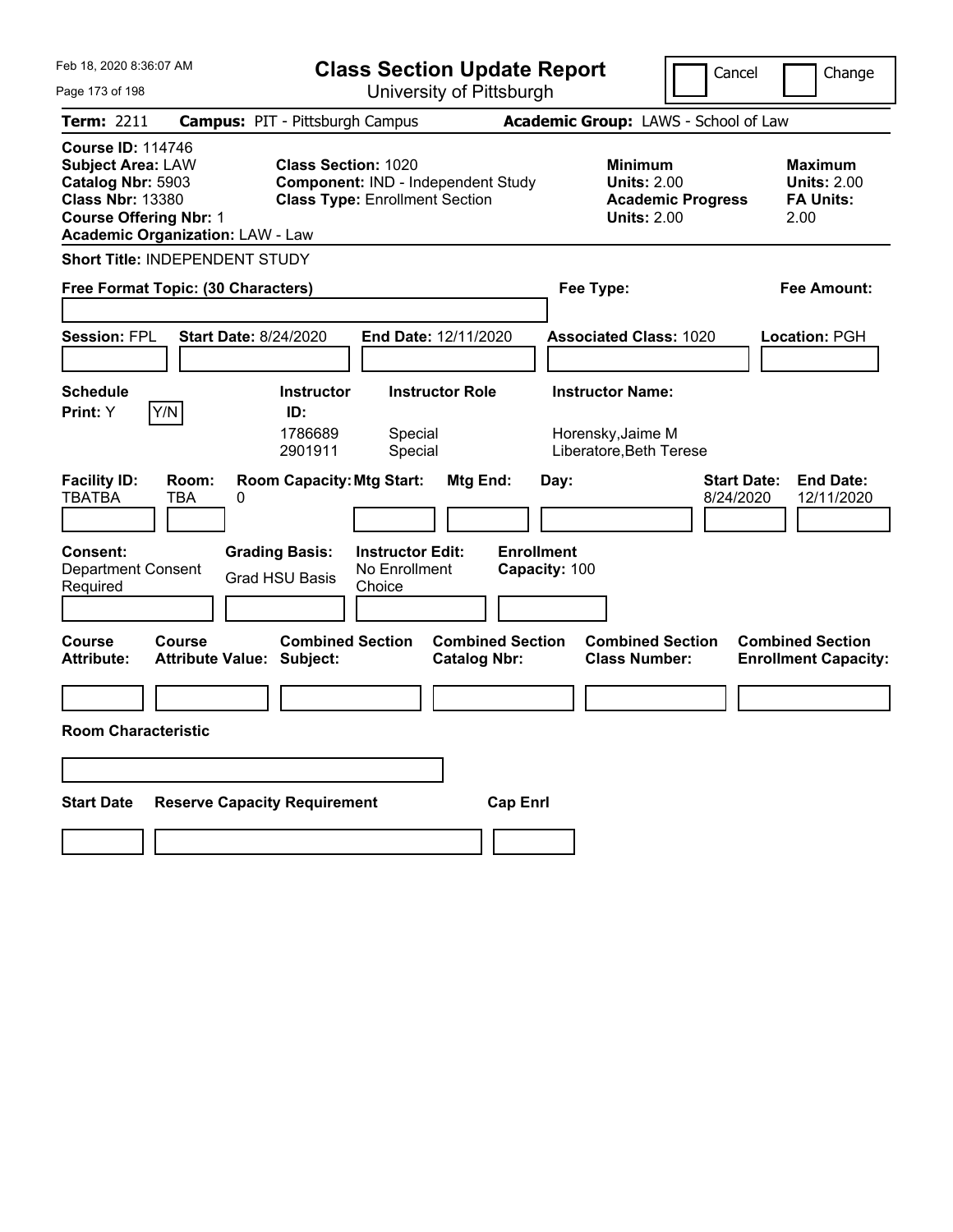| Feb 18, 2020 8:36:07 AM                                                                                                                                                          |                                                             | <b>Class Section Update Report</b><br>Cancel<br>University of Pittsburgh  |                                                |                                                                                        | Change                          |                                                                  |
|----------------------------------------------------------------------------------------------------------------------------------------------------------------------------------|-------------------------------------------------------------|---------------------------------------------------------------------------|------------------------------------------------|----------------------------------------------------------------------------------------|---------------------------------|------------------------------------------------------------------|
| Page 174 of 198                                                                                                                                                                  |                                                             |                                                                           |                                                |                                                                                        |                                 |                                                                  |
| <b>Term: 2211</b>                                                                                                                                                                | <b>Campus: PIT - Pittsburgh Campus</b>                      |                                                                           |                                                | Academic Group: LAWS - School of Law                                                   |                                 |                                                                  |
| <b>Course ID: 114753</b><br><b>Subject Area: LAW</b><br>Catalog Nbr: 5910<br><b>Class Nbr: 13345</b><br><b>Course Offering Nbr: 1</b><br><b>Academic Organization: LAW - Law</b> | <b>Class Section: 1010</b>                                  | <b>Component: WRK - Workshop</b><br><b>Class Type: Enrollment Section</b> |                                                | <b>Minimum</b><br><b>Units: 1.00</b><br><b>Academic Progress</b><br><b>Units: 1.00</b> |                                 | <b>Maximum</b><br><b>Units: 1.00</b><br><b>FA Units:</b><br>1.00 |
| <b>Short Title: LAW REVIEW</b>                                                                                                                                                   |                                                             |                                                                           |                                                |                                                                                        |                                 |                                                                  |
| Free Format Topic: (30 Characters)                                                                                                                                               |                                                             |                                                                           |                                                | Fee Type:                                                                              |                                 | <b>Fee Amount:</b>                                               |
|                                                                                                                                                                                  |                                                             |                                                                           |                                                |                                                                                        |                                 |                                                                  |
| <b>Session: FPL</b>                                                                                                                                                              | <b>Start Date: 8/24/2020</b>                                | End Date: 12/11/2020                                                      |                                                | <b>Associated Class: 1010</b>                                                          |                                 | <b>Location: PGH</b>                                             |
| <b>Schedule</b>                                                                                                                                                                  | <b>Instructor</b>                                           | <b>Instructor Role</b>                                                    |                                                | <b>Instructor Name:</b>                                                                |                                 |                                                                  |
| Y/N<br>Print: Y                                                                                                                                                                  | ID:                                                         |                                                                           |                                                |                                                                                        |                                 |                                                                  |
|                                                                                                                                                                                  | 1786689<br>2901911<br>2909733                               | Special<br>Special<br>Primary Instructor                                  |                                                | Horensky, Jaime M<br>Liberatore, Beth Terese<br>Madison, Michael James                 |                                 |                                                                  |
| <b>Facility ID:</b><br>Room:<br><b>TBATBA</b><br><b>TBA</b><br>0                                                                                                                 | <b>Room Capacity: Mtg Start:</b>                            |                                                                           | Mtg End:                                       | Day:                                                                                   | <b>Start Date:</b><br>8/24/2020 | <b>End Date:</b><br>12/11/2020                                   |
| <b>Consent:</b><br><b>Department Consent</b><br>Required                                                                                                                         | <b>Grading Basis:</b><br><b>Grad HSU Basis</b>              | <b>Instructor Edit:</b><br>No Enrollment<br>Choice                        | <b>Enrollment</b><br>Capacity: 100             |                                                                                        |                                 |                                                                  |
| Course<br>Course<br><b>Attribute:</b>                                                                                                                                            | <b>Combined Section</b><br><b>Attribute Value: Subject:</b> |                                                                           | <b>Combined Section</b><br><b>Catalog Nbr:</b> | <b>Combined Section</b><br><b>Class Number:</b>                                        |                                 | <b>Combined Section</b><br><b>Enrollment Capacity:</b>           |
|                                                                                                                                                                                  |                                                             |                                                                           |                                                |                                                                                        |                                 |                                                                  |
| <b>Room Characteristic</b>                                                                                                                                                       |                                                             |                                                                           |                                                |                                                                                        |                                 |                                                                  |
|                                                                                                                                                                                  |                                                             |                                                                           |                                                |                                                                                        |                                 |                                                                  |
| <b>Start Date</b>                                                                                                                                                                | <b>Reserve Capacity Requirement</b>                         |                                                                           | <b>Cap Enrl</b>                                |                                                                                        |                                 |                                                                  |
|                                                                                                                                                                                  |                                                             |                                                                           |                                                |                                                                                        |                                 |                                                                  |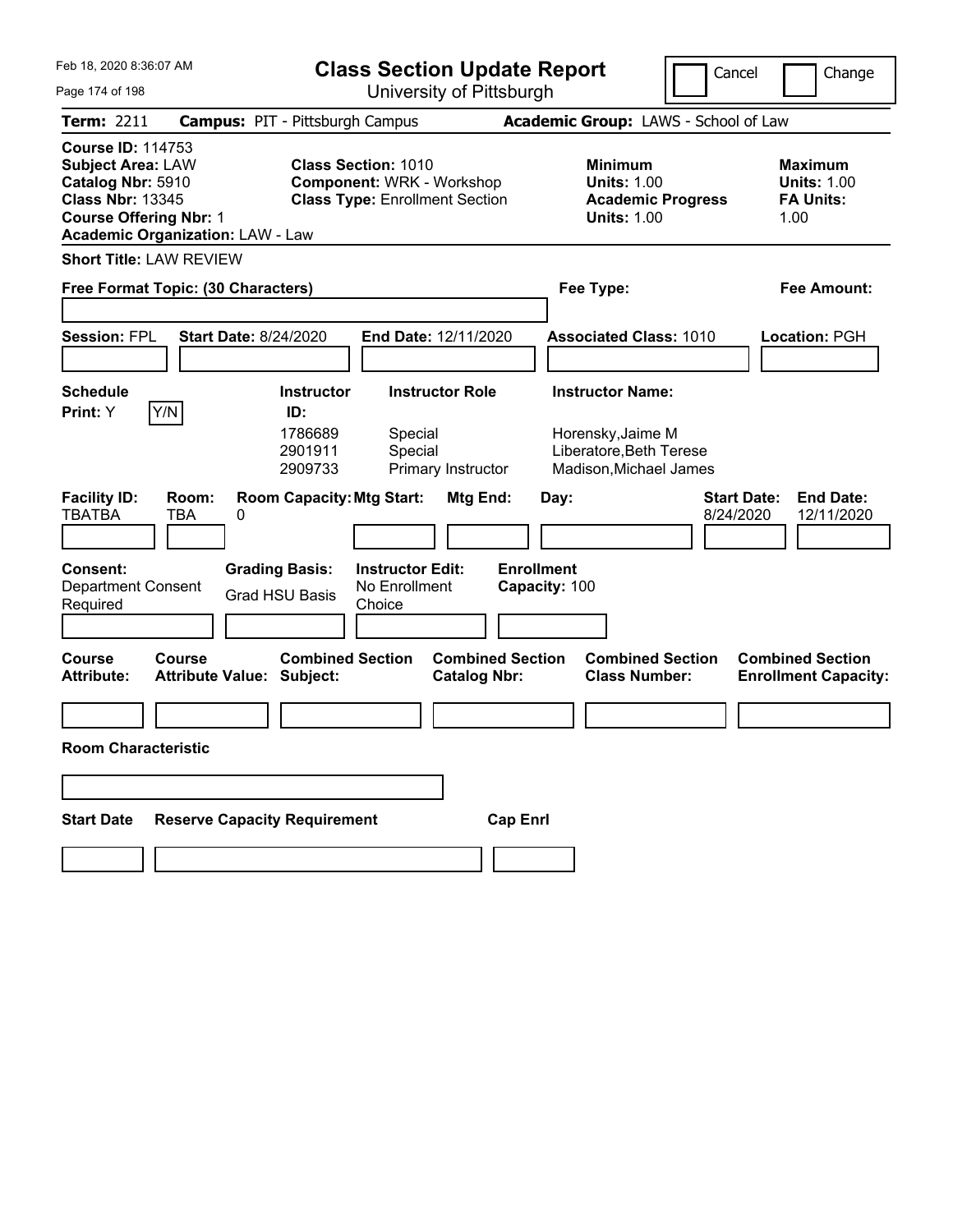| Feb 18, 2020 8:36:07 AM<br>Page 175 of 198                                                                                                                                       | <b>Class Section Update Report</b><br>University of Pittsburgh                                                                   | Cancel                                                                                 | Change                                                            |
|----------------------------------------------------------------------------------------------------------------------------------------------------------------------------------|----------------------------------------------------------------------------------------------------------------------------------|----------------------------------------------------------------------------------------|-------------------------------------------------------------------|
| Term: 2211                                                                                                                                                                       | <b>Campus: PIT - Pittsburgh Campus</b>                                                                                           | Academic Group: LAWS - School of Law                                                   |                                                                   |
| <b>Course ID: 114754</b><br><b>Subject Area: LAW</b><br>Catalog Nbr: 5911<br><b>Class Nbr: 13359</b><br><b>Course Offering Nbr: 1</b><br><b>Academic Organization: LAW - Law</b> | <b>Class Section: 1010</b><br><b>Component: WRK - Workshop</b><br><b>Class Type: Enrollment Section</b>                          | <b>Minimum</b><br><b>Units: 1.00</b><br><b>Academic Progress</b><br><b>Units: 1.00</b> | <b>Maximum</b><br><b>Units: 1.00</b><br><b>FA Units:</b><br>1.00  |
| Short Title: JOURNAL OF LAW AND COMMERCE                                                                                                                                         |                                                                                                                                  |                                                                                        |                                                                   |
| Free Format Topic: (30 Characters)                                                                                                                                               |                                                                                                                                  | Fee Type:                                                                              | Fee Amount:                                                       |
| <b>Session: FPL</b><br><b>Start Date: 8/24/2020</b>                                                                                                                              | End Date: 12/11/2020                                                                                                             | <b>Associated Class: 1010</b>                                                          | Location: PGH                                                     |
| <b>Schedule</b>                                                                                                                                                                  | <b>Instructor Role</b><br><b>Instructor</b>                                                                                      | <b>Instructor Name:</b>                                                                |                                                                   |
| Y/N<br>Print: Y<br><b>Facility ID:</b><br>Room:<br><b>TBATBA</b><br>TBA<br>0                                                                                                     | ID:<br>1786689<br>Special<br>2901911<br>Special<br>2933381<br>Primary Instructor<br><b>Room Capacity: Mtg Start:</b><br>Mtg End: | Horensky, Jaime M<br>Liberatore, Beth Terese<br>Oh, Peter B<br>Day:                    | <b>Start Date:</b><br><b>End Date:</b><br>8/24/2020<br>12/11/2020 |
|                                                                                                                                                                                  |                                                                                                                                  |                                                                                        |                                                                   |
| <b>Consent:</b><br><b>Grading Basis:</b><br><b>Department Consent</b><br>Required                                                                                                | <b>Instructor Edit:</b><br>No Enrollment<br><b>Grad HSU Basis</b><br>Choice                                                      | <b>Enrollment</b><br>Capacity: 100                                                     |                                                                   |
| <b>Course</b><br>Course<br><b>Attribute:</b><br><b>Attribute Value: Subject:</b>                                                                                                 | <b>Combined Section</b><br><b>Combined Section</b><br><b>Catalog Nbr:</b>                                                        | <b>Combined Section</b><br><b>Class Number:</b>                                        | <b>Combined Section</b><br><b>Enrollment Capacity:</b>            |
|                                                                                                                                                                                  |                                                                                                                                  |                                                                                        |                                                                   |
| <b>Room Characteristic</b>                                                                                                                                                       |                                                                                                                                  |                                                                                        |                                                                   |
|                                                                                                                                                                                  |                                                                                                                                  |                                                                                        |                                                                   |
| <b>Reserve Capacity Requirement</b><br><b>Start Date</b>                                                                                                                         | <b>Cap Enrl</b>                                                                                                                  |                                                                                        |                                                                   |
|                                                                                                                                                                                  |                                                                                                                                  |                                                                                        |                                                                   |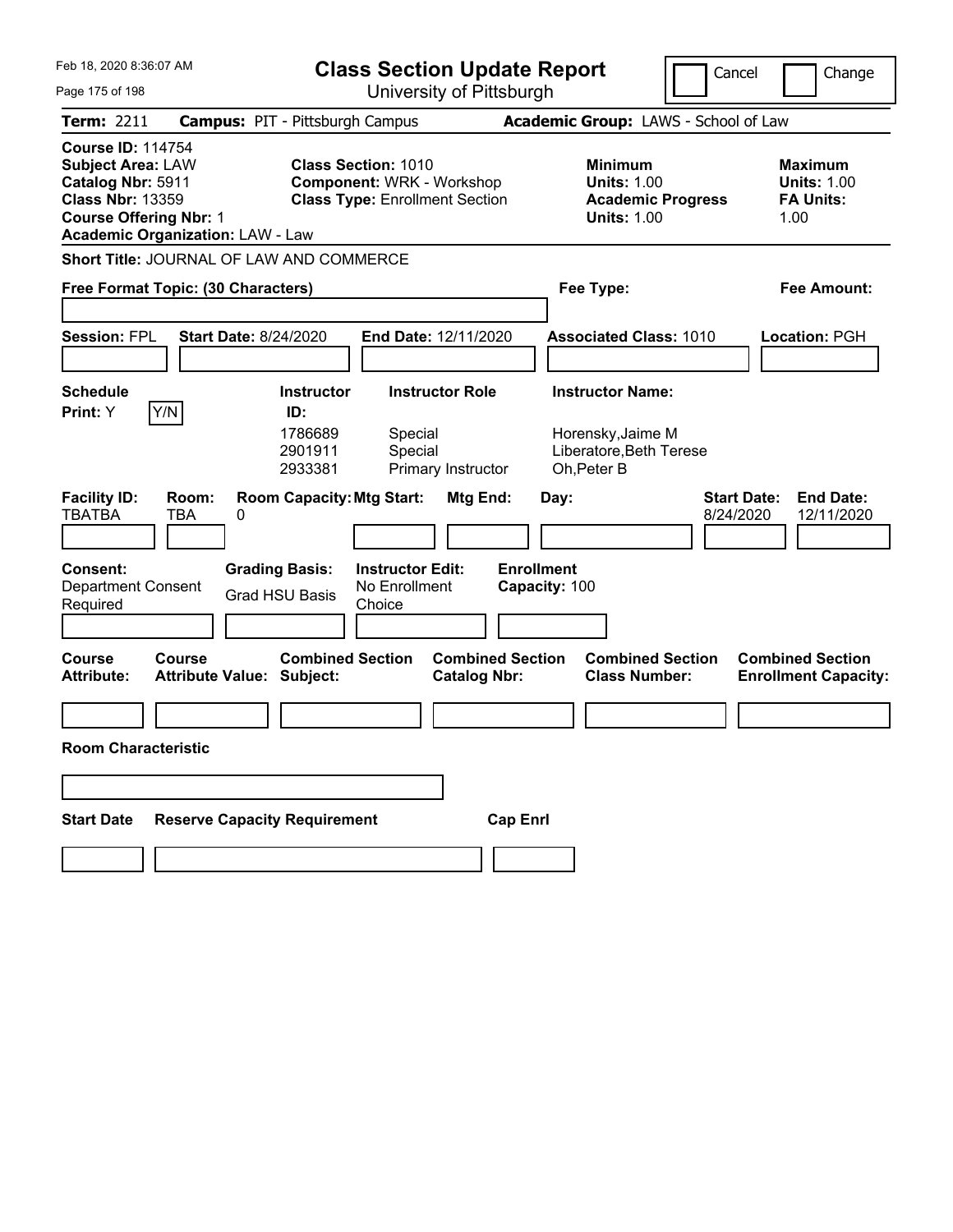| Feb 18, 2020 8:36:07 AM                                                                                                                                                          | <b>Class Section Update Report</b>                                                                      |                                                                                        | Cancel<br>Change                                                  |
|----------------------------------------------------------------------------------------------------------------------------------------------------------------------------------|---------------------------------------------------------------------------------------------------------|----------------------------------------------------------------------------------------|-------------------------------------------------------------------|
| Page 176 of 198                                                                                                                                                                  | University of Pittsburgh                                                                                |                                                                                        |                                                                   |
| Term: 2211                                                                                                                                                                       | <b>Campus: PIT - Pittsburgh Campus</b>                                                                  | Academic Group: LAWS - School of Law                                                   |                                                                   |
| <b>Course ID: 114762</b><br><b>Subject Area: LAW</b><br>Catalog Nbr: 5919<br><b>Class Nbr: 13360</b><br><b>Course Offering Nbr: 1</b><br><b>Academic Organization: LAW - Law</b> | <b>Class Section: 1010</b><br><b>Component: WRK - Workshop</b><br><b>Class Type: Enrollment Section</b> | <b>Minimum</b><br><b>Units: 1.00</b><br><b>Academic Progress</b><br><b>Units: 1.00</b> | <b>Maximum</b><br><b>Units: 1.00</b><br><b>FA Units:</b><br>1.00  |
| Short Title: PGH JOURNAL TECH LAW & POLICY                                                                                                                                       |                                                                                                         |                                                                                        |                                                                   |
| Free Format Topic: (30 Characters)                                                                                                                                               |                                                                                                         | Fee Type:                                                                              | <b>Fee Amount:</b>                                                |
|                                                                                                                                                                                  |                                                                                                         |                                                                                        |                                                                   |
| <b>Session: FPL</b><br><b>Start Date: 8/24/2020</b>                                                                                                                              | End Date: 12/11/2020                                                                                    | <b>Associated Class: 1010</b>                                                          | Location: PGH                                                     |
|                                                                                                                                                                                  |                                                                                                         |                                                                                        |                                                                   |
| <b>Schedule</b>                                                                                                                                                                  | <b>Instructor Role</b><br><b>Instructor</b>                                                             | <b>Instructor Name:</b>                                                                |                                                                   |
| Y/N<br>Print: Y                                                                                                                                                                  | ID:                                                                                                     |                                                                                        |                                                                   |
|                                                                                                                                                                                  | 1786689<br>Special<br>2901911<br>Special<br>2909733<br>Primary Instructor                               | Horensky, Jaime M<br>Liberatore, Beth Terese<br>Madison, Michael James                 |                                                                   |
| <b>Facility ID:</b><br>Room:<br><b>TBATBA</b><br>TBA<br>0                                                                                                                        | <b>Room Capacity: Mtg Start:</b><br>Mtg End:                                                            | Day:                                                                                   | <b>Start Date:</b><br><b>End Date:</b><br>8/24/2020<br>12/11/2020 |
| <b>Consent:</b><br><b>Grading Basis:</b><br><b>Department Consent</b><br>Required                                                                                                | <b>Instructor Edit:</b><br>No Enrollment<br><b>Grad HSU Basis</b><br>Choice                             | <b>Enrollment</b><br>Capacity: 100                                                     |                                                                   |
|                                                                                                                                                                                  |                                                                                                         |                                                                                        |                                                                   |
| <b>Course</b><br>Course<br><b>Attribute:</b><br><b>Attribute Value: Subject:</b>                                                                                                 | <b>Combined Section</b><br><b>Combined Section</b><br><b>Catalog Nbr:</b>                               | <b>Combined Section</b><br><b>Class Number:</b>                                        | <b>Combined Section</b><br><b>Enrollment Capacity:</b>            |
|                                                                                                                                                                                  |                                                                                                         |                                                                                        |                                                                   |
| <b>Room Characteristic</b>                                                                                                                                                       |                                                                                                         |                                                                                        |                                                                   |
|                                                                                                                                                                                  |                                                                                                         |                                                                                        |                                                                   |
| <b>Reserve Capacity Requirement</b><br><b>Start Date</b>                                                                                                                         |                                                                                                         | <b>Cap Enrl</b>                                                                        |                                                                   |
|                                                                                                                                                                                  |                                                                                                         |                                                                                        |                                                                   |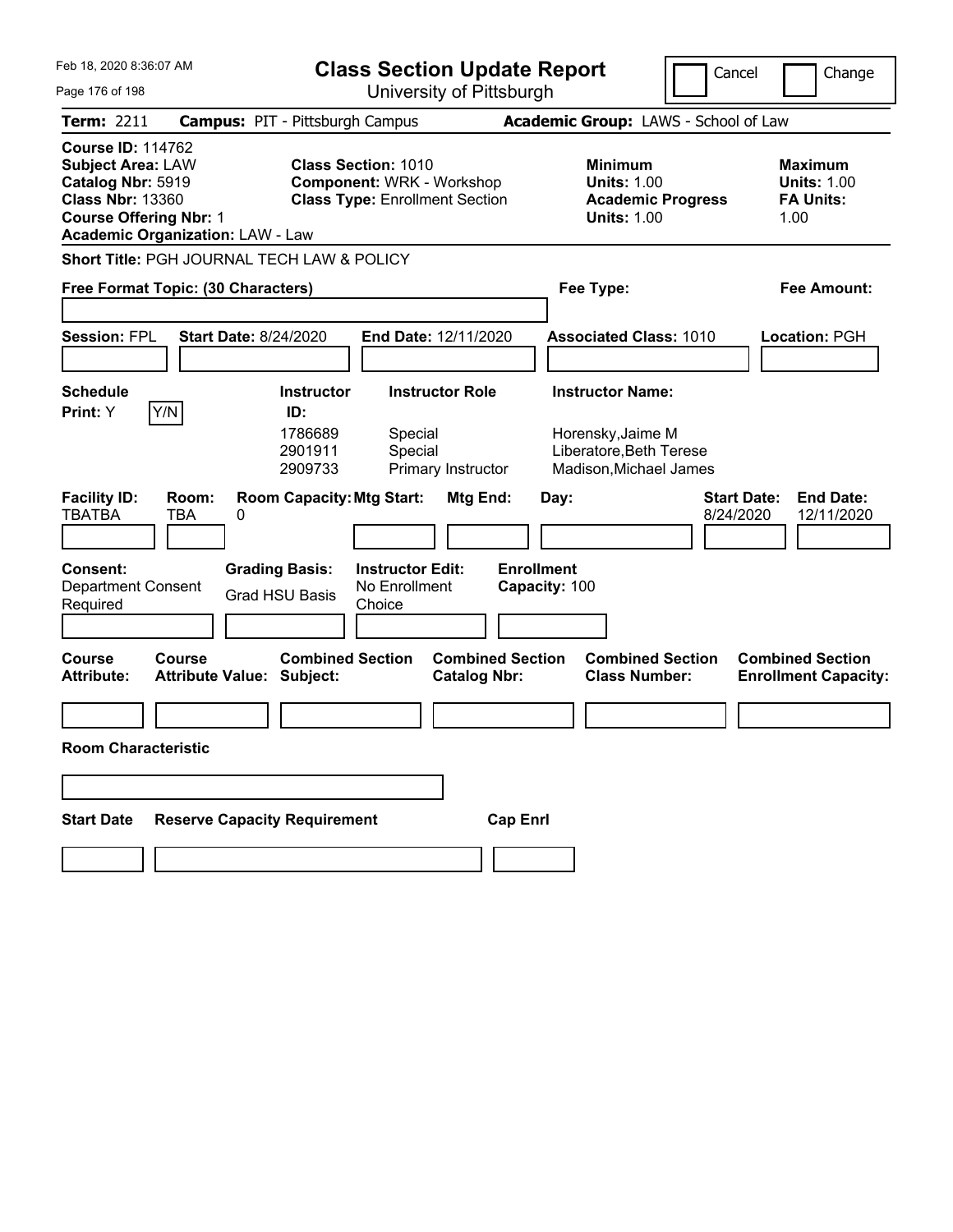| Feb 18, 2020 8:36:07 AM                                                                                                                                                          |                                                                                        | <b>Class Section Update Report</b>                                                                              |                                                                         | Cancel                   | Change                                                           |
|----------------------------------------------------------------------------------------------------------------------------------------------------------------------------------|----------------------------------------------------------------------------------------|-----------------------------------------------------------------------------------------------------------------|-------------------------------------------------------------------------|--------------------------|------------------------------------------------------------------|
| Page 177 of 198                                                                                                                                                                  |                                                                                        | University of Pittsburgh                                                                                        |                                                                         |                          |                                                                  |
| Term: 2211                                                                                                                                                                       | <b>Campus: PIT - Pittsburgh Campus</b>                                                 |                                                                                                                 | Academic Group: LAWS - School of Law                                    |                          |                                                                  |
| <b>Course ID: 114764</b><br><b>Subject Area: LAW</b><br>Catalog Nbr: 5921<br><b>Class Nbr: 13341</b><br><b>Course Offering Nbr: 1</b><br><b>Academic Organization: LAW - Law</b> |                                                                                        | <b>Class Section: 1010</b><br><b>Component: DIR - Directed Studies</b><br><b>Class Type: Enrollment Section</b> | <b>Minimum</b><br><b>Units: 2.00</b><br><b>Units: 2.00</b>              | <b>Academic Progress</b> | <b>Maximum</b><br><b>Units: 2.00</b><br><b>FA Units:</b><br>2.00 |
|                                                                                                                                                                                  | Short Title: LEGAL WRITING INDEPNDNT STUDY                                             |                                                                                                                 |                                                                         |                          |                                                                  |
| Free Format Topic: (30 Characters)                                                                                                                                               |                                                                                        |                                                                                                                 | Fee Type:                                                               |                          | Fee Amount:                                                      |
| <b>Session: FPL</b>                                                                                                                                                              | <b>Start Date: 8/24/2020</b>                                                           | <b>End Date: 12/11/2020</b>                                                                                     | <b>Associated Class: 1010</b>                                           |                          | <b>Location: PGH</b>                                             |
| <b>Schedule</b><br>Y/N<br>Print: Y                                                                                                                                               | <b>Instructor</b><br>ID:<br>1786689<br>2901911                                         | <b>Instructor Role</b><br>Special<br>Special                                                                    | <b>Instructor Name:</b><br>Horensky, Jaime M<br>Liberatore, Beth Terese |                          |                                                                  |
| <b>Facility ID:</b><br>Room:<br><b>TBATBA</b><br>TBA<br>Consent:<br><b>Department Consent</b><br>Required                                                                        | <b>Room Capacity: Mtg Start:</b><br>0<br><b>Grading Basis:</b><br>Grad LG/SU3<br>Basis | Mtg End:<br><b>Instructor Edit:</b><br>No Enrollment<br>Choice                                                  | Day:<br><b>Enrollment</b><br>Capacity: 100                              | Start Date:<br>8/24/2020 | <b>End Date:</b><br>12/11/2020                                   |
| <b>Course</b><br>Course<br><b>Attribute:</b>                                                                                                                                     | <b>Combined Section</b><br><b>Attribute Value: Subject:</b>                            | <b>Combined Section</b><br><b>Catalog Nbr:</b>                                                                  | <b>Class Number:</b>                                                    | <b>Combined Section</b>  | <b>Combined Section</b><br><b>Enrollment Capacity:</b>           |
| <b>Room Characteristic</b>                                                                                                                                                       |                                                                                        |                                                                                                                 |                                                                         |                          |                                                                  |
|                                                                                                                                                                                  |                                                                                        |                                                                                                                 |                                                                         |                          |                                                                  |
| <b>Start Date</b>                                                                                                                                                                | <b>Reserve Capacity Requirement</b>                                                    |                                                                                                                 | <b>Cap Enri</b>                                                         |                          |                                                                  |
|                                                                                                                                                                                  |                                                                                        |                                                                                                                 |                                                                         |                          |                                                                  |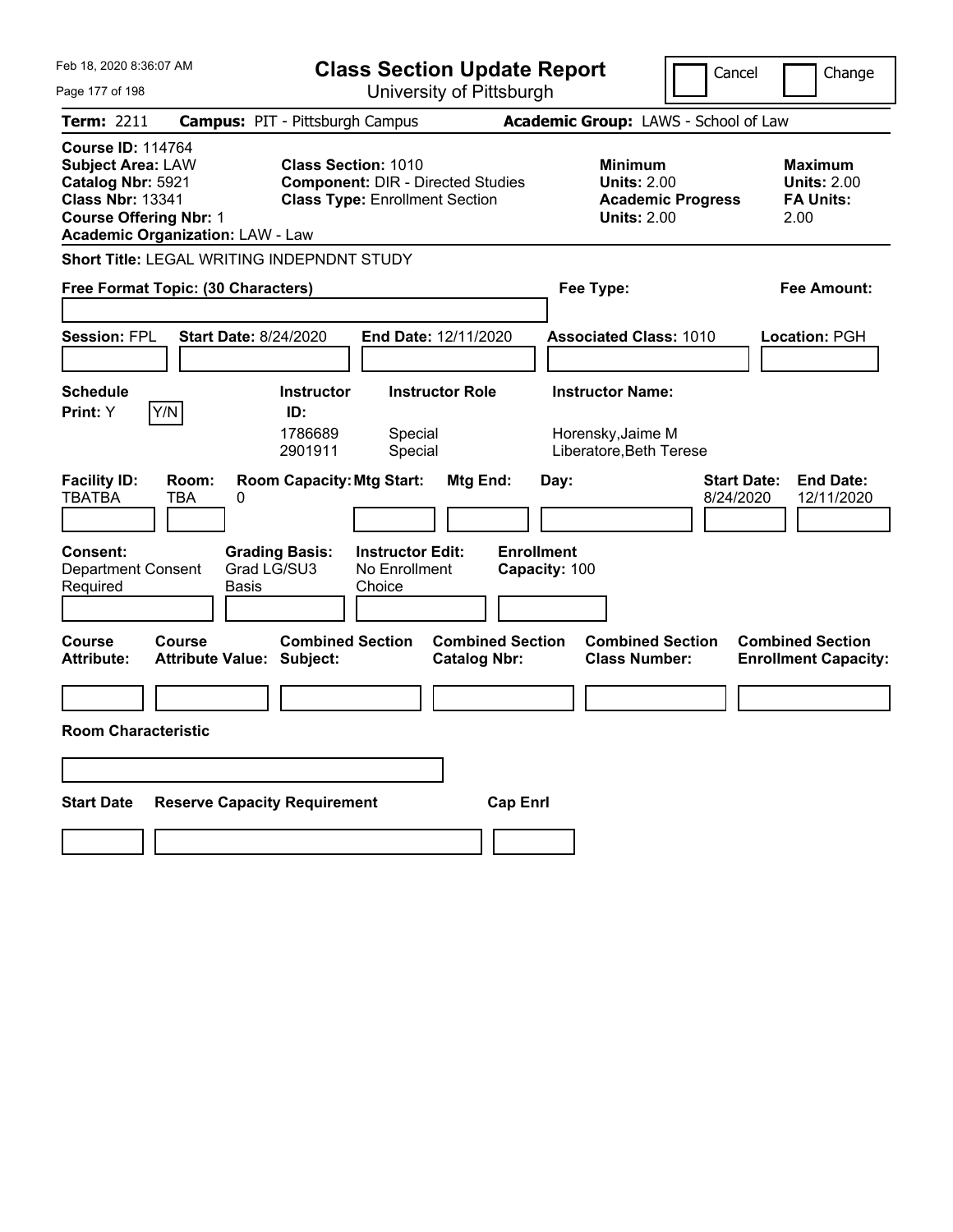| Feb 18, 2020 8:36:07 AM<br>Page 178 of 198                                                                                                                                       | <b>Class Section Update Report</b><br>University of Pittsburgh                                                                                           |                                                                                        | Cancel<br>Change                                                  |  |  |
|----------------------------------------------------------------------------------------------------------------------------------------------------------------------------------|----------------------------------------------------------------------------------------------------------------------------------------------------------|----------------------------------------------------------------------------------------|-------------------------------------------------------------------|--|--|
|                                                                                                                                                                                  |                                                                                                                                                          |                                                                                        |                                                                   |  |  |
| Academic Group: LAWS - School of Law<br>Term: 2211<br><b>Campus: PIT - Pittsburgh Campus</b>                                                                                     |                                                                                                                                                          |                                                                                        |                                                                   |  |  |
| <b>Course ID: 114764</b><br><b>Subject Area: LAW</b><br>Catalog Nbr: 5921<br><b>Class Nbr: 23344</b><br><b>Course Offering Nbr: 1</b><br><b>Academic Organization: LAW - Law</b> | <b>Class Section: 1020</b><br><b>Component: DIR - Directed Studies</b><br><b>Class Type: Enrollment Section</b>                                          | <b>Minimum</b><br><b>Units: 2.00</b><br><b>Academic Progress</b><br><b>Units: 2.00</b> | <b>Maximum</b><br><b>Units: 2.00</b><br><b>FA Units:</b><br>2.00  |  |  |
|                                                                                                                                                                                  | Short Title: LEGAL WRITING INDEPNDNT STUDY                                                                                                               |                                                                                        |                                                                   |  |  |
| Free Format Topic: (30 Characters)                                                                                                                                               |                                                                                                                                                          | Fee Type:                                                                              | Fee Amount:                                                       |  |  |
| <b>Session: FPL</b>                                                                                                                                                              | <b>Start Date: 8/24/2020</b><br><b>End Date: 12/11/2020</b>                                                                                              | <b>Associated Class: 1020</b>                                                          | <b>Location: PGH</b>                                              |  |  |
| <b>Schedule</b><br>Y/N<br>Print: Y                                                                                                                                               | <b>Instructor Role</b><br><b>Instructor</b><br>ID:<br>1786689<br>Special<br>Special<br>2901911                                                           | <b>Instructor Name:</b><br>Horensky, Jaime M<br>Liberatore, Beth Terese                |                                                                   |  |  |
| <b>Facility ID:</b><br>Room:<br><b>TBATBA</b><br>TBA<br>Consent:<br><b>Department Consent</b><br>Required                                                                        | <b>Room Capacity: Mtg Start:</b><br>Mtg End:<br>0<br><b>Grading Basis:</b><br><b>Instructor Edit:</b><br>Grad LG/SU3<br>No Enrollment<br>Basis<br>Choice | Day:<br><b>Enrollment</b><br><b>Capacity: 7</b>                                        | <b>End Date:</b><br><b>Start Date:</b><br>8/24/2020<br>12/11/2020 |  |  |
| <b>Course</b><br>Course<br><b>Attribute:</b>                                                                                                                                     | <b>Combined Section</b><br><b>Attribute Value: Subject:</b><br><b>Catalog Nbr:</b>                                                                       | <b>Combined Section</b><br><b>Combined Section</b><br><b>Class Number:</b>             | <b>Combined Section</b><br><b>Enrollment Capacity:</b>            |  |  |
|                                                                                                                                                                                  |                                                                                                                                                          |                                                                                        |                                                                   |  |  |
| <b>Room Characteristic</b>                                                                                                                                                       |                                                                                                                                                          |                                                                                        |                                                                   |  |  |
|                                                                                                                                                                                  |                                                                                                                                                          |                                                                                        |                                                                   |  |  |
| <b>Start Date</b><br><b>Reserve Capacity Requirement</b><br><b>Cap Enri</b>                                                                                                      |                                                                                                                                                          |                                                                                        |                                                                   |  |  |
|                                                                                                                                                                                  |                                                                                                                                                          |                                                                                        |                                                                   |  |  |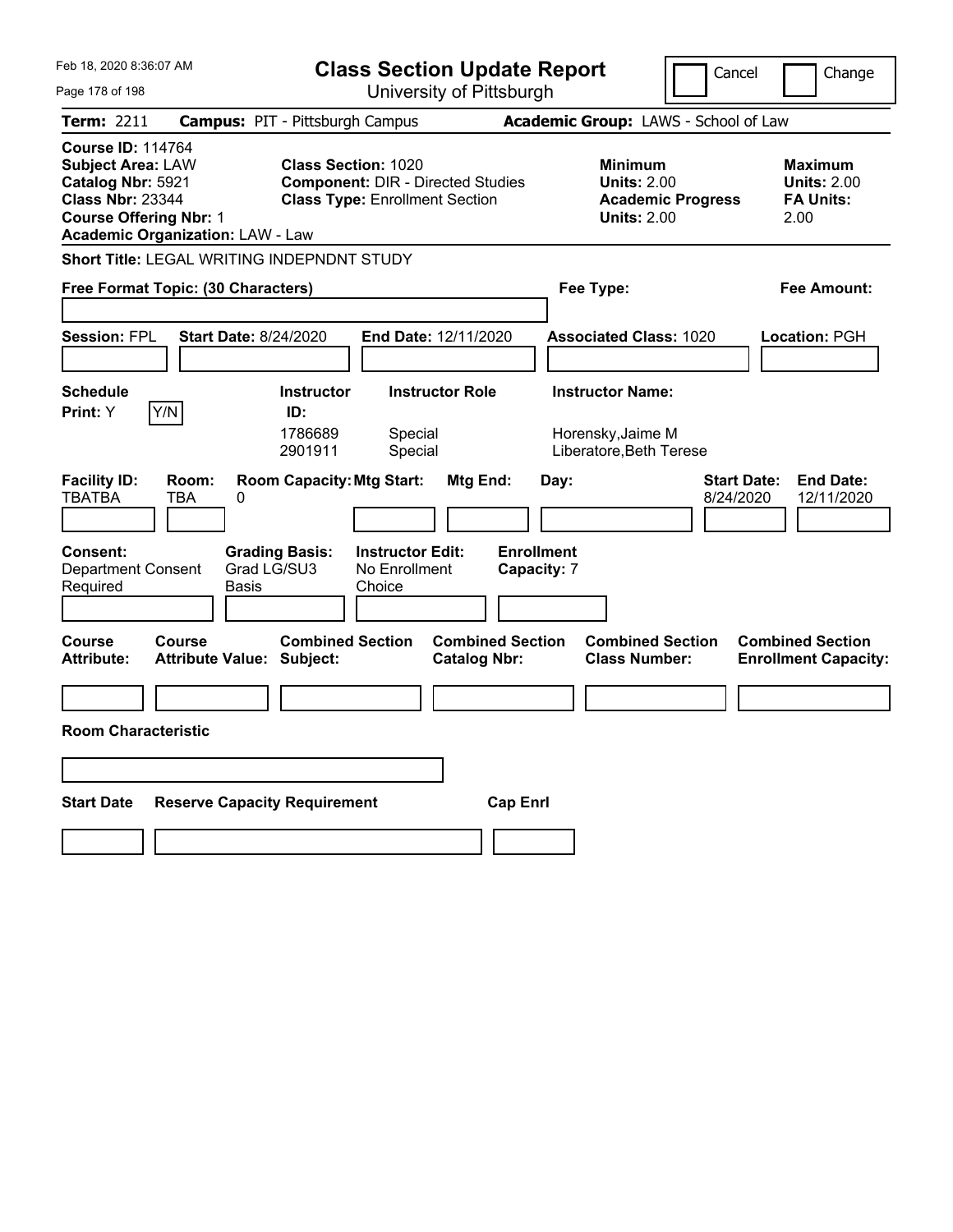| Feb 18, 2020 8:36:07 AM                                                                                                               |                                                                                                        | <b>Class Section Update Report</b>                                                                              |                                                                                        | Cancel<br>Change                                                 |
|---------------------------------------------------------------------------------------------------------------------------------------|--------------------------------------------------------------------------------------------------------|-----------------------------------------------------------------------------------------------------------------|----------------------------------------------------------------------------------------|------------------------------------------------------------------|
| Page 179 of 198                                                                                                                       |                                                                                                        | University of Pittsburgh                                                                                        |                                                                                        |                                                                  |
| Term: 2211                                                                                                                            | <b>Campus: PIT - Pittsburgh Campus</b>                                                                 |                                                                                                                 | Academic Group: LAWS - School of Law                                                   |                                                                  |
| <b>Course ID: 114764</b><br><b>Subject Area: LAW</b><br>Catalog Nbr: 5921<br><b>Class Nbr: 23345</b><br><b>Course Offering Nbr: 1</b> | <b>Academic Organization: LAW - Law</b>                                                                | <b>Class Section: 1030</b><br><b>Component: DIR - Directed Studies</b><br><b>Class Type: Enrollment Section</b> | <b>Minimum</b><br><b>Units: 2.00</b><br><b>Academic Progress</b><br><b>Units: 2.00</b> | <b>Maximum</b><br><b>Units: 2.00</b><br><b>FA Units:</b><br>2.00 |
|                                                                                                                                       | Short Title: LEGAL WRITING INDEPNDNT STUDY                                                             |                                                                                                                 |                                                                                        |                                                                  |
|                                                                                                                                       | Free Format Topic: (30 Characters)                                                                     |                                                                                                                 | Fee Type:                                                                              | Fee Amount:                                                      |
| <b>Session: FPL</b>                                                                                                                   | <b>Start Date: 8/24/2020</b>                                                                           | <b>End Date: 12/11/2020</b>                                                                                     | <b>Associated Class: 1030</b>                                                          | <b>Location: PGH</b>                                             |
| <b>Schedule</b><br>Y/N<br>Print: Y                                                                                                    | <b>Instructor</b><br>ID:<br>1786689<br>2901911                                                         | <b>Instructor Role</b><br>Special<br>Special                                                                    | <b>Instructor Name:</b><br>Horensky, Jaime M<br>Liberatore, Beth Terese                |                                                                  |
| <b>Facility ID:</b><br><b>TBATBA</b><br>Consent:<br><b>Department Consent</b><br>Required                                             | <b>Room Capacity: Mtg Start:</b><br>Room:<br>TBA<br>0<br><b>Grading Basis:</b><br>Grad LG/SU3<br>Basis | Mtg End:<br><b>Instructor Edit:</b><br>No Enrollment<br>Choice                                                  | Day:<br><b>Enrollment</b><br>Capacity: 5                                               | <b>End Date:</b><br>Start Date:<br>8/24/2020<br>12/11/2020       |
| <b>Course</b><br><b>Attribute:</b>                                                                                                    | Course<br><b>Attribute Value: Subject:</b>                                                             | <b>Combined Section</b><br><b>Combined Section</b><br><b>Catalog Nbr:</b>                                       | <b>Combined Section</b><br><b>Class Number:</b>                                        | <b>Combined Section</b><br><b>Enrollment Capacity:</b>           |
|                                                                                                                                       |                                                                                                        |                                                                                                                 |                                                                                        |                                                                  |
| <b>Room Characteristic</b>                                                                                                            |                                                                                                        |                                                                                                                 |                                                                                        |                                                                  |
|                                                                                                                                       |                                                                                                        |                                                                                                                 |                                                                                        |                                                                  |
| <b>Start Date</b>                                                                                                                     | <b>Reserve Capacity Requirement</b>                                                                    | <b>Cap Enri</b>                                                                                                 |                                                                                        |                                                                  |
|                                                                                                                                       |                                                                                                        |                                                                                                                 |                                                                                        |                                                                  |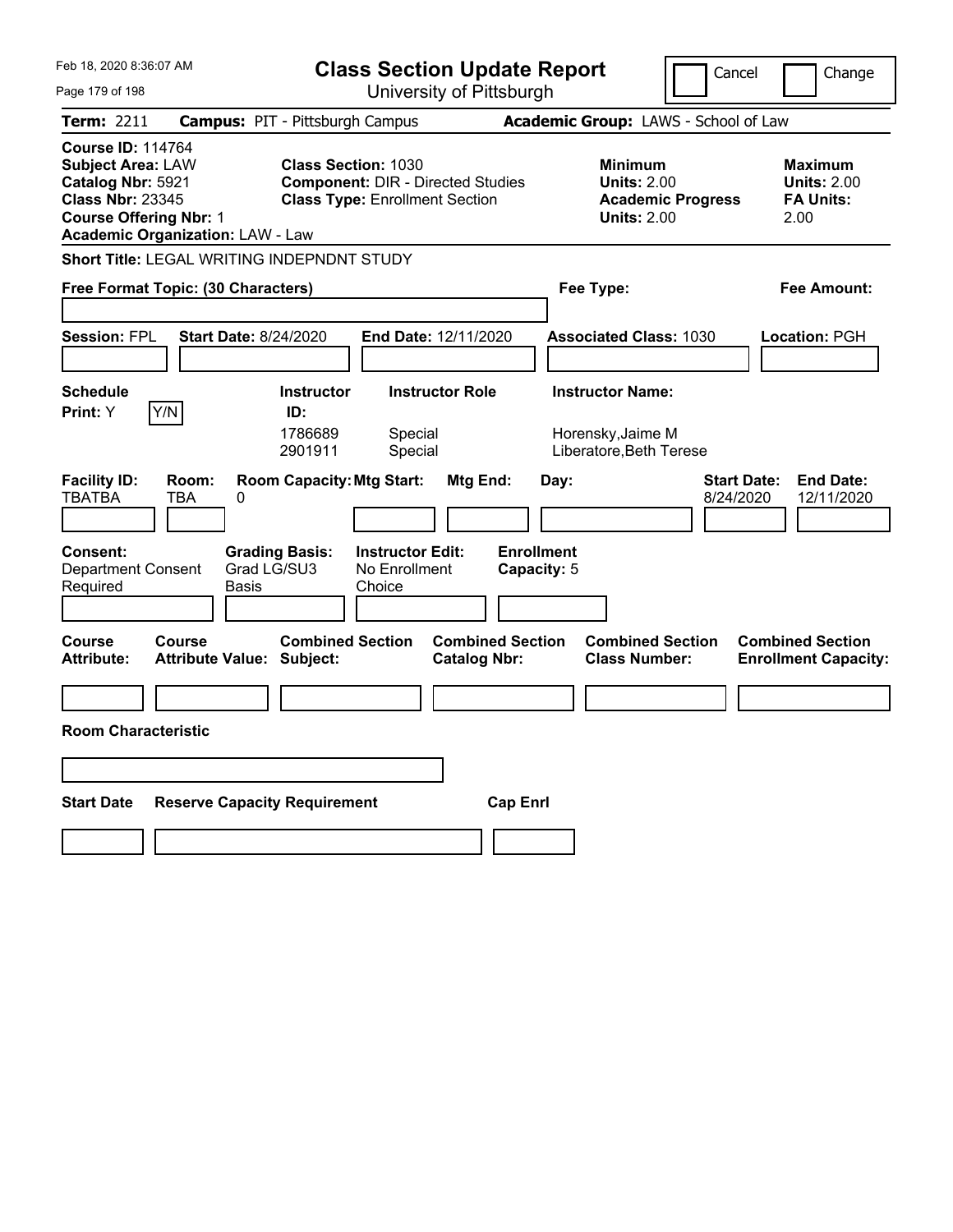| Feb 18, 2020 8:36:07 AM                                                                                                               |                                                                                                 | <b>Class Section Update Report</b>                                                                              |                                                                         | Cancel                   | Change                                                           |
|---------------------------------------------------------------------------------------------------------------------------------------|-------------------------------------------------------------------------------------------------|-----------------------------------------------------------------------------------------------------------------|-------------------------------------------------------------------------|--------------------------|------------------------------------------------------------------|
| Page 180 of 198                                                                                                                       |                                                                                                 | University of Pittsburgh                                                                                        |                                                                         |                          |                                                                  |
| Term: 2211                                                                                                                            | <b>Campus: PIT - Pittsburgh Campus</b>                                                          |                                                                                                                 | Academic Group: LAWS - School of Law                                    |                          |                                                                  |
| <b>Course ID: 114764</b><br><b>Subject Area: LAW</b><br>Catalog Nbr: 5921<br><b>Class Nbr: 23346</b><br><b>Course Offering Nbr: 1</b> | <b>Academic Organization: LAW - Law</b>                                                         | <b>Class Section: 1040</b><br><b>Component: DIR - Directed Studies</b><br><b>Class Type: Enrollment Section</b> | <b>Minimum</b><br><b>Units: 2.00</b><br><b>Units: 2.00</b>              | <b>Academic Progress</b> | <b>Maximum</b><br><b>Units: 2.00</b><br><b>FA Units:</b><br>2.00 |
|                                                                                                                                       | Short Title: LEGAL WRITING INDEPNDNT STUDY                                                      |                                                                                                                 |                                                                         |                          |                                                                  |
|                                                                                                                                       | Free Format Topic: (30 Characters)                                                              |                                                                                                                 | Fee Type:                                                               |                          | Fee Amount:                                                      |
| <b>Session: FPL</b>                                                                                                                   | <b>Start Date: 8/24/2020</b>                                                                    | <b>End Date: 12/11/2020</b>                                                                                     | <b>Associated Class: 1040</b>                                           |                          | <b>Location: PGH</b>                                             |
| <b>Schedule</b><br>Y/N<br>Print: Y                                                                                                    | <b>Instructor</b><br>ID:<br>1786689<br>2901911                                                  | <b>Instructor Role</b><br>Special<br>Special                                                                    | <b>Instructor Name:</b><br>Horensky, Jaime M<br>Liberatore, Beth Terese |                          |                                                                  |
| <b>Facility ID:</b><br><b>TBATBA</b><br>TBA<br>Consent:<br><b>Department Consent</b><br>Required                                      | <b>Room Capacity: Mtg Start:</b><br>Room:<br>0<br><b>Grading Basis:</b><br>Grad LG/SU3<br>Basis | Mtg End:<br><b>Instructor Edit:</b><br>No Enrollment<br>Choice                                                  | Day:<br><b>Enrollment</b><br>Capacity: 5                                | Start Date:<br>8/24/2020 | <b>End Date:</b><br>12/11/2020                                   |
| <b>Course</b><br>Course<br><b>Attribute:</b>                                                                                          | <b>Combined Section</b><br><b>Attribute Value: Subject:</b>                                     | <b>Combined Section</b><br><b>Catalog Nbr:</b>                                                                  | <b>Combined Section</b><br><b>Class Number:</b>                         |                          | <b>Combined Section</b><br><b>Enrollment Capacity:</b>           |
| <b>Room Characteristic</b>                                                                                                            |                                                                                                 |                                                                                                                 |                                                                         |                          |                                                                  |
| <b>Start Date</b>                                                                                                                     | <b>Reserve Capacity Requirement</b>                                                             | <b>Cap Enri</b>                                                                                                 |                                                                         |                          |                                                                  |
|                                                                                                                                       |                                                                                                 |                                                                                                                 |                                                                         |                          |                                                                  |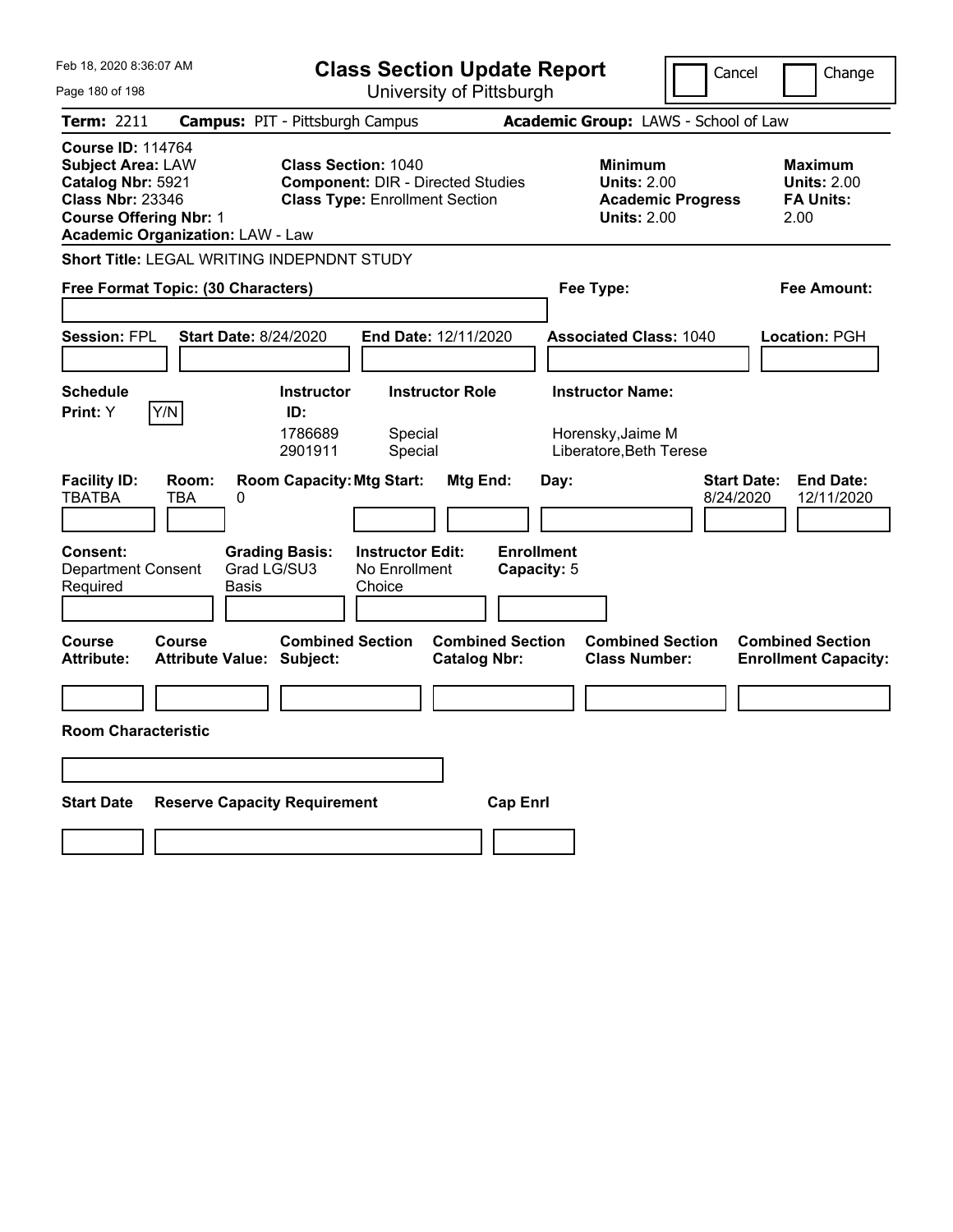| Feb 18, 2020 8:36:07 AM                                                                                                               |                                                                            |                                                                                                         | <b>Class Section Update Report</b>                 |                                              |                                    |      |                                                                     |                                                 | Cancel                          |                                            | Change                         |
|---------------------------------------------------------------------------------------------------------------------------------------|----------------------------------------------------------------------------|---------------------------------------------------------------------------------------------------------|----------------------------------------------------|----------------------------------------------|------------------------------------|------|---------------------------------------------------------------------|-------------------------------------------------|---------------------------------|--------------------------------------------|--------------------------------|
| Page 181 of 198                                                                                                                       |                                                                            |                                                                                                         | University of Pittsburgh                           |                                              |                                    |      |                                                                     |                                                 |                                 |                                            |                                |
| <b>Term: 2211</b>                                                                                                                     | <b>Campus: PIT - Pittsburgh Campus</b>                                     |                                                                                                         |                                                    |                                              |                                    |      |                                                                     | Academic Group: LAWS - School of Law            |                                 |                                            |                                |
| <b>Course ID: 114774</b><br><b>Subject Area: LAW</b><br>Catalog Nbr: 5931<br><b>Class Nbr: 13371</b><br><b>Course Offering Nbr: 1</b> | <b>Academic Organization: LAW - Law</b>                                    | <b>Class Section: 1010</b><br><b>Component: WRK - Workshop</b><br><b>Class Type: Enrollment Section</b> |                                                    |                                              |                                    |      | <b>Minimum</b><br><b>Units: 1.00</b><br><b>Units: 1.00</b>          | <b>Academic Progress</b>                        |                                 | <b>Maximum</b><br><b>FA Units:</b><br>1.00 | <b>Units: 1.00</b>             |
|                                                                                                                                       | Short Title: PITTSBURGH TAX REVIEW                                         |                                                                                                         |                                                    |                                              |                                    |      |                                                                     |                                                 |                                 |                                            |                                |
|                                                                                                                                       | Free Format Topic: (30 Characters)                                         |                                                                                                         |                                                    |                                              |                                    |      | Fee Type:                                                           |                                                 |                                 |                                            | Fee Amount:                    |
| <b>Session: FPL</b>                                                                                                                   | <b>Start Date: 8/24/2020</b>                                               |                                                                                                         | End Date: 12/11/2020                               |                                              |                                    |      |                                                                     | <b>Associated Class: 1010</b>                   |                                 | Location: PGH                              |                                |
| <b>Schedule</b><br><b>Print:</b> Y                                                                                                    | Y/N                                                                        | <b>Instructor</b><br>ID:<br>1786689<br>2901636<br>2901911                                               | Special<br>Special                                 | <b>Instructor Role</b><br>Primary Instructor |                                    |      | <b>Instructor Name:</b><br>Horensky, Jaime M<br>Infanti, Anthony C. | Liberatore, Beth Terese                         |                                 |                                            |                                |
| <b>Facility ID:</b><br><b>TBATBA</b><br><b>Consent:</b><br><b>Department Consent</b><br>Required                                      | Room:<br><b>TBA</b><br>0<br><b>Grading Basis:</b><br><b>Grad HSU Basis</b> | <b>Room Capacity: Mtg Start:</b>                                                                        | <b>Instructor Edit:</b><br>No Enrollment<br>Choice | Mtg End:                                     | <b>Enrollment</b><br>Capacity: 100 | Day: |                                                                     |                                                 | <b>Start Date:</b><br>8/24/2020 |                                            | <b>End Date:</b><br>12/11/2020 |
| <b>Course</b><br><b>Attribute:</b>                                                                                                    | Course<br><b>Attribute Value: Subject:</b>                                 | <b>Combined Section</b>                                                                                 |                                                    | <b>Catalog Nbr:</b>                          | <b>Combined Section</b>            |      |                                                                     | <b>Combined Section</b><br><b>Class Number:</b> |                                 | <b>Combined Section</b>                    | <b>Enrollment Capacity:</b>    |
| <b>Room Characteristic</b>                                                                                                            |                                                                            |                                                                                                         |                                                    |                                              |                                    |      |                                                                     |                                                 |                                 |                                            |                                |
|                                                                                                                                       |                                                                            |                                                                                                         |                                                    |                                              |                                    |      |                                                                     |                                                 |                                 |                                            |                                |
| <b>Start Date</b>                                                                                                                     | <b>Reserve Capacity Requirement</b>                                        |                                                                                                         |                                                    |                                              | <b>Cap Enrl</b>                    |      |                                                                     |                                                 |                                 |                                            |                                |
|                                                                                                                                       |                                                                            |                                                                                                         |                                                    |                                              |                                    |      |                                                                     |                                                 |                                 |                                            |                                |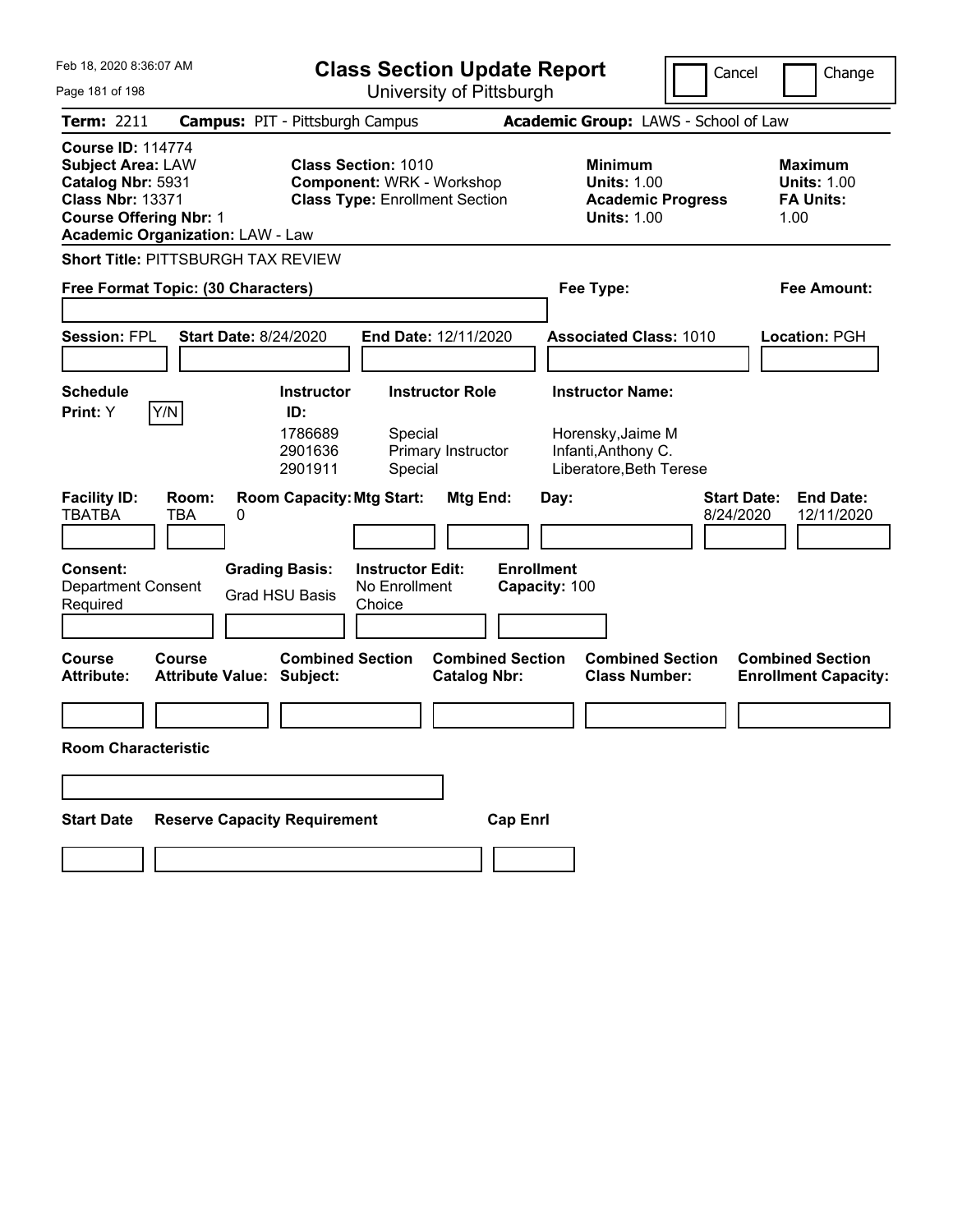| Feb 18, 2020 8:36:07 AM                                                                                                                                                          | <b>Class Section Update Report</b>                                                                 |                                                |                                                                                        | Cancel                          | Change                                                           |
|----------------------------------------------------------------------------------------------------------------------------------------------------------------------------------|----------------------------------------------------------------------------------------------------|------------------------------------------------|----------------------------------------------------------------------------------------|---------------------------------|------------------------------------------------------------------|
| Page 182 of 198                                                                                                                                                                  |                                                                                                    | University of Pittsburgh                       |                                                                                        |                                 |                                                                  |
| Term: 2211                                                                                                                                                                       | <b>Campus: PIT - Pittsburgh Campus</b>                                                             |                                                | Academic Group: LAWS - School of Law                                                   |                                 |                                                                  |
| <b>Course ID: 185791</b><br><b>Subject Area: LAW</b><br>Catalog Nbr: 5932<br><b>Class Nbr: 23357</b><br><b>Course Offering Nbr: 1</b><br><b>Academic Organization: LAW - Law</b> | <b>Class Section: 1010</b><br>Component: CLQ - Colloquium<br><b>Class Type: Enrollment Section</b> |                                                | <b>Minimum</b><br><b>Units: 1.00</b><br><b>Academic Progress</b><br><b>Units: 1.00</b> |                                 | <b>Maximum</b><br><b>Units: 1.00</b><br><b>FA Units:</b><br>1.00 |
| Short Title: MOOT COURT BOARD                                                                                                                                                    |                                                                                                    |                                                |                                                                                        |                                 |                                                                  |
| Free Format Topic: (30 Characters)                                                                                                                                               |                                                                                                    |                                                | Fee Type:                                                                              |                                 | Fee Amount:                                                      |
|                                                                                                                                                                                  |                                                                                                    |                                                |                                                                                        |                                 |                                                                  |
| <b>Session: FPL</b><br><b>Start Date: 8/24/2020</b>                                                                                                                              | End Date: 12/11/2020                                                                               |                                                | <b>Associated Class: 1010</b>                                                          |                                 | <b>Location: PGH</b>                                             |
| <b>Schedule</b>                                                                                                                                                                  | <b>Instructor Role</b><br><b>Instructor</b>                                                        |                                                | <b>Instructor Name:</b>                                                                |                                 |                                                                  |
| Y/N<br>Print: Y                                                                                                                                                                  | ID:                                                                                                |                                                |                                                                                        |                                 |                                                                  |
|                                                                                                                                                                                  | 2922819<br>1786689<br>Special<br>Special<br>2901911                                                | Primary Instructor                             | Fisher, D. Michael<br>Horensky, Jaime M<br>Liberatore, Beth Terese                     |                                 |                                                                  |
| <b>Facility ID:</b><br>Room:<br><b>TBATBA</b><br><b>TBA</b><br>0                                                                                                                 | <b>Room Capacity: Mtg Start:</b>                                                                   | Mtg End:                                       | Day:                                                                                   | <b>Start Date:</b><br>8/24/2020 | <b>End Date:</b><br>12/11/2020                                   |
| <b>Consent:</b><br><b>Department Consent</b><br><b>Basis</b><br>Required                                                                                                         | <b>Grading Basis:</b><br><b>Instructor Edit:</b><br>Grad LG/SU3<br>No Enrollment<br>Choice         | <b>Enrollment</b><br>Capacity: 25              |                                                                                        |                                 |                                                                  |
| Course<br>Course<br><b>Attribute Value: Subject:</b><br><b>Attribute:</b>                                                                                                        | <b>Combined Section</b>                                                                            | <b>Combined Section</b><br><b>Catalog Nbr:</b> | <b>Combined Section</b><br><b>Class Number:</b>                                        |                                 | <b>Combined Section</b><br><b>Enrollment Capacity:</b>           |
|                                                                                                                                                                                  |                                                                                                    |                                                |                                                                                        |                                 |                                                                  |
| <b>Room Characteristic</b>                                                                                                                                                       |                                                                                                    |                                                |                                                                                        |                                 |                                                                  |
|                                                                                                                                                                                  |                                                                                                    |                                                |                                                                                        |                                 |                                                                  |
| <b>Reserve Capacity Requirement</b><br><b>Start Date</b>                                                                                                                         |                                                                                                    | <b>Cap Enrl</b>                                |                                                                                        |                                 |                                                                  |
|                                                                                                                                                                                  |                                                                                                    |                                                |                                                                                        |                                 |                                                                  |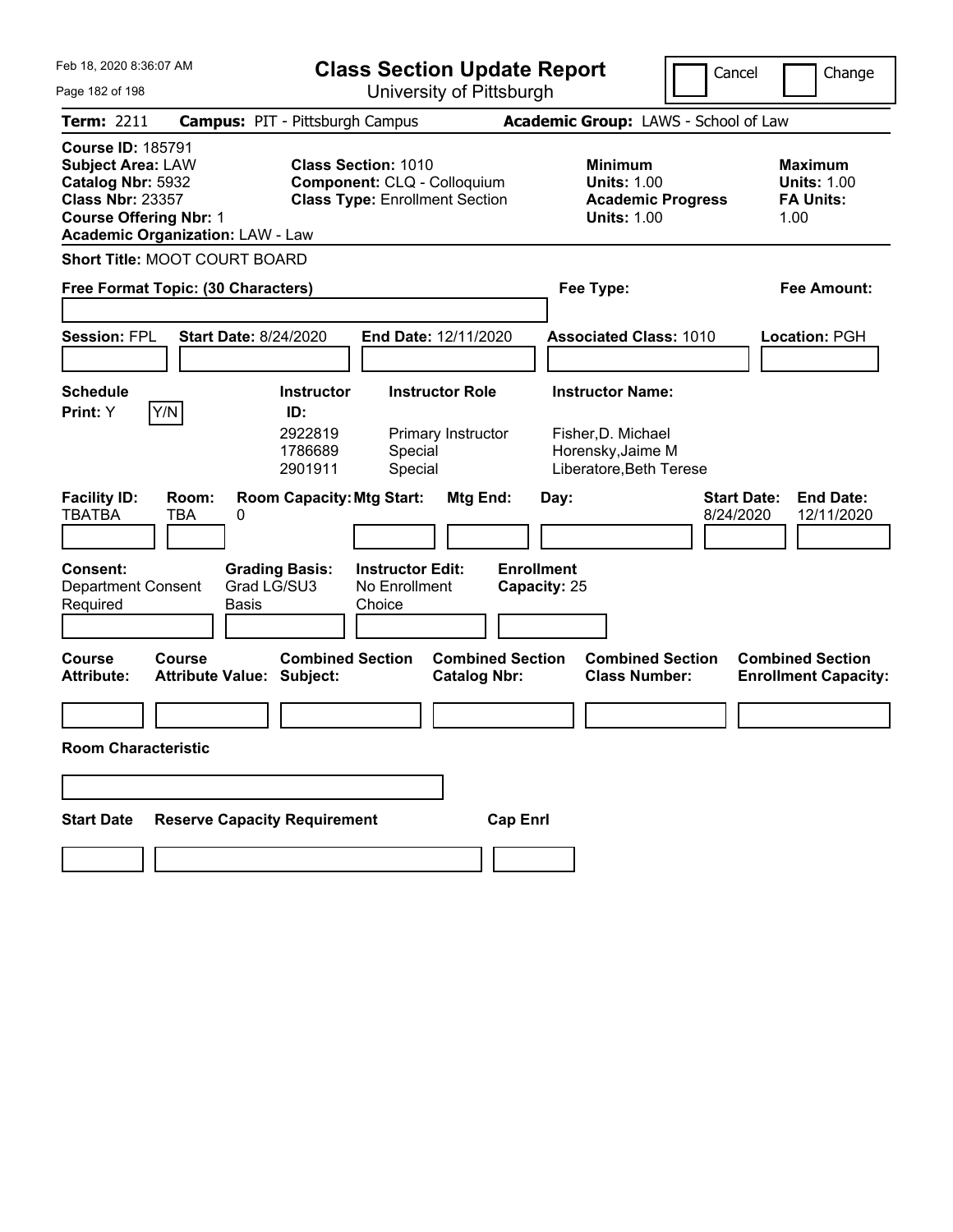| Feb 18, 2020 8:36:07 AM<br>Page 183 of 198                                                                                                                                       |                                                                                                     |                                                                          | <b>Class Section Update Report</b><br>University of Pittsburgh                                           |                                                                    |                                                 |                                                                                   | Cancel                                                               | Change                          |                                                                  |
|----------------------------------------------------------------------------------------------------------------------------------------------------------------------------------|-----------------------------------------------------------------------------------------------------|--------------------------------------------------------------------------|----------------------------------------------------------------------------------------------------------|--------------------------------------------------------------------|-------------------------------------------------|-----------------------------------------------------------------------------------|----------------------------------------------------------------------|---------------------------------|------------------------------------------------------------------|
| Term: 2211                                                                                                                                                                       | <b>Campus: PIT - Pittsburgh Campus</b>                                                              |                                                                          |                                                                                                          |                                                                    |                                                 |                                                                                   | Academic Group: LAWS - School of Law                                 |                                 |                                                                  |
| <b>Course ID: 179923</b><br><b>Subject Area: LAW</b><br>Catalog Nbr: 5939<br><b>Class Nbr: 28059</b><br><b>Course Offering Nbr: 1</b><br><b>Academic Organization: LAW - Law</b> |                                                                                                     |                                                                          | <b>Class Section: 1010</b><br><b>Component: PRA - Practicum</b><br><b>Class Type: Enrollment Section</b> |                                                                    |                                                 | <b>Minimum</b>                                                                    | <b>Units: 3.00</b><br><b>Academic Progress</b><br><b>Units: 3.00</b> |                                 | <b>Maximum</b><br><b>Units: 3.00</b><br><b>FA Units:</b><br>3.00 |
| <b>Short Title: CRIMINAL DEFENSE PRACTICUM</b>                                                                                                                                   |                                                                                                     |                                                                          |                                                                                                          |                                                                    |                                                 |                                                                                   |                                                                      |                                 |                                                                  |
| Free Format Topic: (30 Characters)                                                                                                                                               |                                                                                                     |                                                                          |                                                                                                          |                                                                    |                                                 | Fee Type:                                                                         |                                                                      |                                 | Fee Amount:                                                      |
| <b>Session: FPL</b>                                                                                                                                                              | <b>Start Date: 8/24/2020</b>                                                                        |                                                                          |                                                                                                          | End Date: 12/11/2020                                               |                                                 |                                                                                   | <b>Associated Class: 1010</b>                                        |                                 | <b>Location: PGH</b>                                             |
| <b>Schedule</b><br>Y/N<br>Print: Y                                                                                                                                               |                                                                                                     | <b>Instructor</b><br>ID:<br>2965645<br>1786689<br>2901911<br>1343853     | Special<br>Special                                                                                       | <b>Instructor Role</b><br>Primary Instructor<br>Primary Instructor |                                                 | <b>Instructor Name:</b><br>Dugan, T Matthew<br>Horensky, Jaime M<br>Young, Chalon | Liberatore, Beth Terese                                              |                                 |                                                                  |
| <b>Facility ID:</b><br><b>LAW00G46</b><br>Consent:<br>No Special Consent<br>Required                                                                                             | Room:<br>00G46<br>20<br><b>Basis</b>                                                                | <b>Room Capacity: Mtg Start:</b><br><b>Grading Basis:</b><br>Grad LG/SU3 | 5:25 PM<br><b>Instructor Edit:</b><br>No Enrollment<br>Choice                                            | Mtg End:<br>6:25 PM                                                | Day:<br>Mo<br><b>Enrollment</b><br>Capacity: 10 |                                                                                   |                                                                      | <b>Start Date:</b><br>8/24/2020 | <b>End Date:</b><br>12/11/2020                                   |
| Course<br><b>Attribute:</b>                                                                                                                                                      | Course<br><b>Attribute Value: Subject:</b>                                                          | <b>Combined Section</b>                                                  |                                                                                                          | <b>Combined Section</b><br><b>Catalog Nbr:</b>                     |                                                 |                                                                                   | <b>Combined Section</b><br><b>Class Number:</b>                      |                                 | <b>Combined Section</b><br><b>Enrollment Capacity:</b>           |
| <b>Room Characteristic</b>                                                                                                                                                       |                                                                                                     |                                                                          |                                                                                                          |                                                                    |                                                 |                                                                                   |                                                                      |                                 |                                                                  |
| PeopleSoft - Scheduled (PS)                                                                                                                                                      |                                                                                                     |                                                                          |                                                                                                          |                                                                    |                                                 |                                                                                   |                                                                      |                                 |                                                                  |
|                                                                                                                                                                                  |                                                                                                     |                                                                          |                                                                                                          |                                                                    |                                                 |                                                                                   |                                                                      |                                 |                                                                  |
| <b>Start Date</b><br>4/5/2020<br>3/1/2020                                                                                                                                        | <b>Reserve Capacity Requirement</b><br>LAW Professional Year 3 or 4<br>LAW Professional Year 3 or 4 |                                                                          |                                                                                                          |                                                                    | <b>Cap Enrl</b><br>10                           | 0                                                                                 |                                                                      |                                 |                                                                  |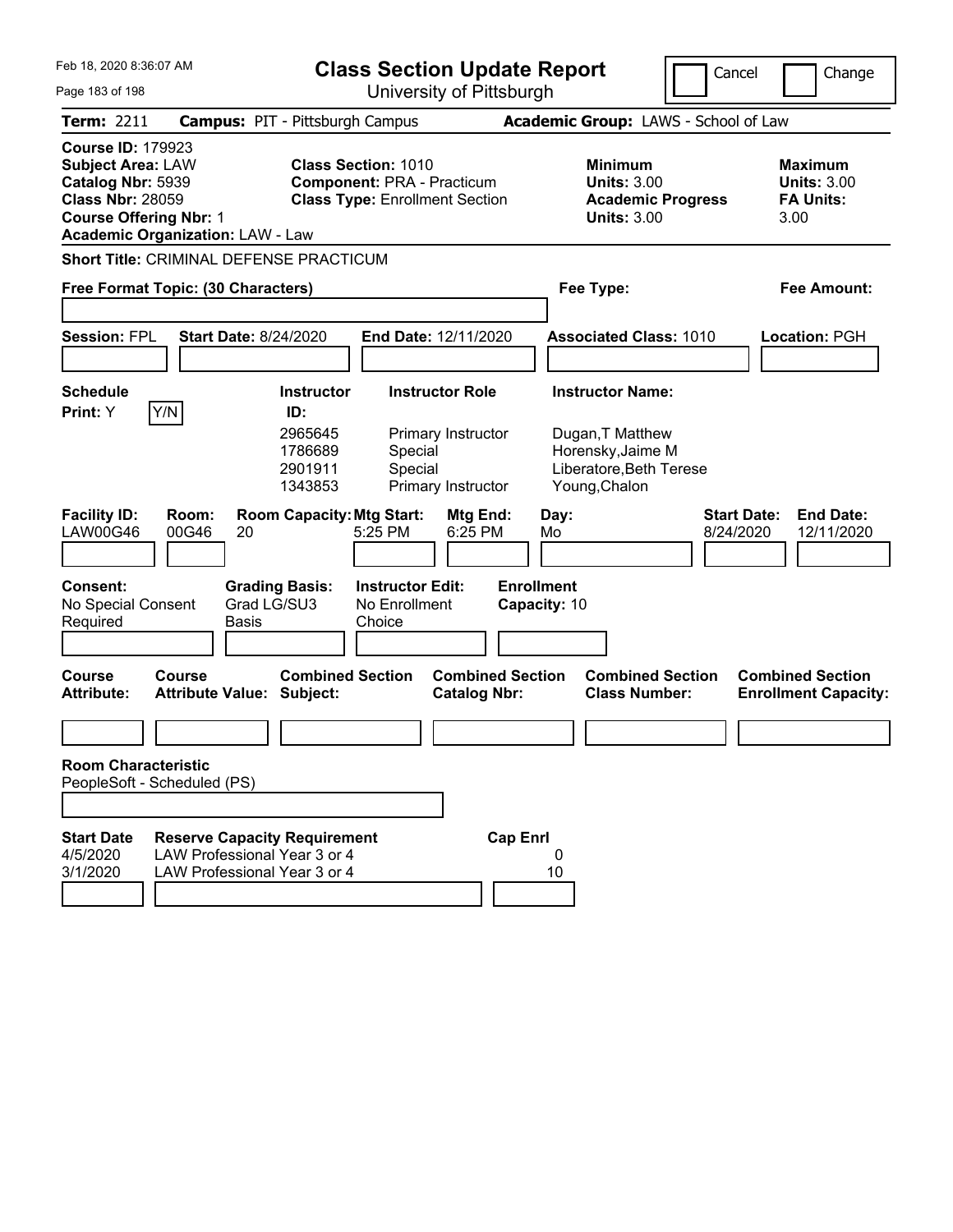| Feb 18, 2020 8:36:07 AM                                                                                                                                                          |                                                                                                     | <b>Class Section Update Report</b>                                                                        |                                                                                                          |                                                                            |                                   |         |                                                                                                                                          |                                                                                                                                                                                                                                                                            |  | Change |
|----------------------------------------------------------------------------------------------------------------------------------------------------------------------------------|-----------------------------------------------------------------------------------------------------|-----------------------------------------------------------------------------------------------------------|----------------------------------------------------------------------------------------------------------|----------------------------------------------------------------------------|-----------------------------------|---------|------------------------------------------------------------------------------------------------------------------------------------------|----------------------------------------------------------------------------------------------------------------------------------------------------------------------------------------------------------------------------------------------------------------------------|--|--------|
| Page 184 of 198                                                                                                                                                                  |                                                                                                     |                                                                                                           |                                                                                                          | University of Pittsburgh                                                   |                                   |         |                                                                                                                                          |                                                                                                                                                                                                                                                                            |  |        |
| <b>Term: 2211</b>                                                                                                                                                                | <b>Campus: PIT - Pittsburgh Campus</b>                                                              |                                                                                                           |                                                                                                          |                                                                            |                                   |         |                                                                                                                                          |                                                                                                                                                                                                                                                                            |  |        |
| <b>Course ID: 114784</b><br><b>Subject Area: LAW</b><br>Catalog Nbr: 5952<br><b>Class Nbr: 13381</b><br><b>Course Offering Nbr: 1</b><br><b>Academic Organization: LAW - Law</b> |                                                                                                     |                                                                                                           | <b>Class Section: 1010</b><br><b>Component: PRA - Practicum</b><br><b>Class Type: Enrollment Section</b> |                                                                            |                                   |         | <b>Minimum</b><br><b>Units: 0.00</b><br><b>Academic Progress</b><br><b>Units: 4.00</b>                                                   |                                                                                                                                                                                                                                                                            |  |        |
| <b>Short Title: CRIMINAL PROSECUTION PRACTICUM</b>                                                                                                                               |                                                                                                     |                                                                                                           |                                                                                                          |                                                                            |                                   |         |                                                                                                                                          |                                                                                                                                                                                                                                                                            |  |        |
| Free Format Topic: (30 Characters)                                                                                                                                               |                                                                                                     |                                                                                                           |                                                                                                          |                                                                            |                                   |         | Fee Type:                                                                                                                                |                                                                                                                                                                                                                                                                            |  |        |
| <b>Session: FPL</b>                                                                                                                                                              | <b>Start Date: 8/24/2020</b>                                                                        |                                                                                                           |                                                                                                          | End Date: 12/11/2020                                                       |                                   |         | <b>Associated Class: 1010</b>                                                                                                            | Cancel<br>Academic Group: LAWS - School of Law<br>Maximum<br><b>Units: 0.00</b><br><b>FA Units:</b><br>4.00<br>Fee Amount:<br>Location: PGH<br><b>End Date:</b><br><b>Start Date:</b><br>8/24/2020<br>12/11/2020<br><b>Combined Section</b><br><b>Enrollment Capacity:</b> |  |        |
| <b>Schedule</b>                                                                                                                                                                  |                                                                                                     | <b>Instructor</b>                                                                                         |                                                                                                          | <b>Instructor Role</b>                                                     |                                   |         | <b>Instructor Name:</b>                                                                                                                  |                                                                                                                                                                                                                                                                            |  |        |
| Print: Y<br>Y/N<br><b>Facility ID:</b><br><b>TBATBA</b>                                                                                                                          | Room:<br><b>TBA</b><br>0                                                                            | ID:<br>1061221<br>1786689<br>2901773<br>2901911<br>1291007<br>2944819<br><b>Room Capacity: Mtg Start:</b> | Special<br>Special<br>Special                                                                            | Primary Instructor<br>Primary Instructor<br>Primary Instructor<br>Mtg End: |                                   | Day:    | Borkowski, Edward J<br>Horensky, Jaime M<br>Leroy, Suzanne K<br>Liberatore, Beth Terese<br>Schupansky, Robert C<br>Stadtmiller, Steven M |                                                                                                                                                                                                                                                                            |  |        |
|                                                                                                                                                                                  |                                                                                                     |                                                                                                           |                                                                                                          |                                                                            |                                   |         |                                                                                                                                          |                                                                                                                                                                                                                                                                            |  |        |
| <b>Consent:</b><br><b>Department Consent</b><br>Required<br>Course<br><b>Attribute:</b>                                                                                          | No Grade<br>Required<br>Course<br>Attribute Value: Subject:                                         | <b>Grading Basis:</b><br><b>Combined Section</b>                                                          | <b>Instructor Edit:</b><br>No Enrollment<br>Choice                                                       | <b>Combined Section</b><br><b>Catalog Nbr:</b>                             | <b>Enrollment</b><br>Capacity: 10 |         | <b>Combined Section</b><br><b>Class Number:</b>                                                                                          |                                                                                                                                                                                                                                                                            |  |        |
|                                                                                                                                                                                  |                                                                                                     |                                                                                                           |                                                                                                          |                                                                            |                                   |         |                                                                                                                                          |                                                                                                                                                                                                                                                                            |  |        |
| <b>Room Characteristic</b>                                                                                                                                                       |                                                                                                     |                                                                                                           |                                                                                                          |                                                                            |                                   |         |                                                                                                                                          |                                                                                                                                                                                                                                                                            |  |        |
|                                                                                                                                                                                  |                                                                                                     |                                                                                                           |                                                                                                          |                                                                            |                                   |         |                                                                                                                                          |                                                                                                                                                                                                                                                                            |  |        |
| <b>Start Date</b><br>4/6/2020<br>3/1/2020                                                                                                                                        | <b>Reserve Capacity Requirement</b><br>LAW Professional Year 3 or 4<br>LAW Professional Year 3 or 4 |                                                                                                           |                                                                                                          |                                                                            | <b>Cap Enrl</b>                   | 0<br>10 |                                                                                                                                          |                                                                                                                                                                                                                                                                            |  |        |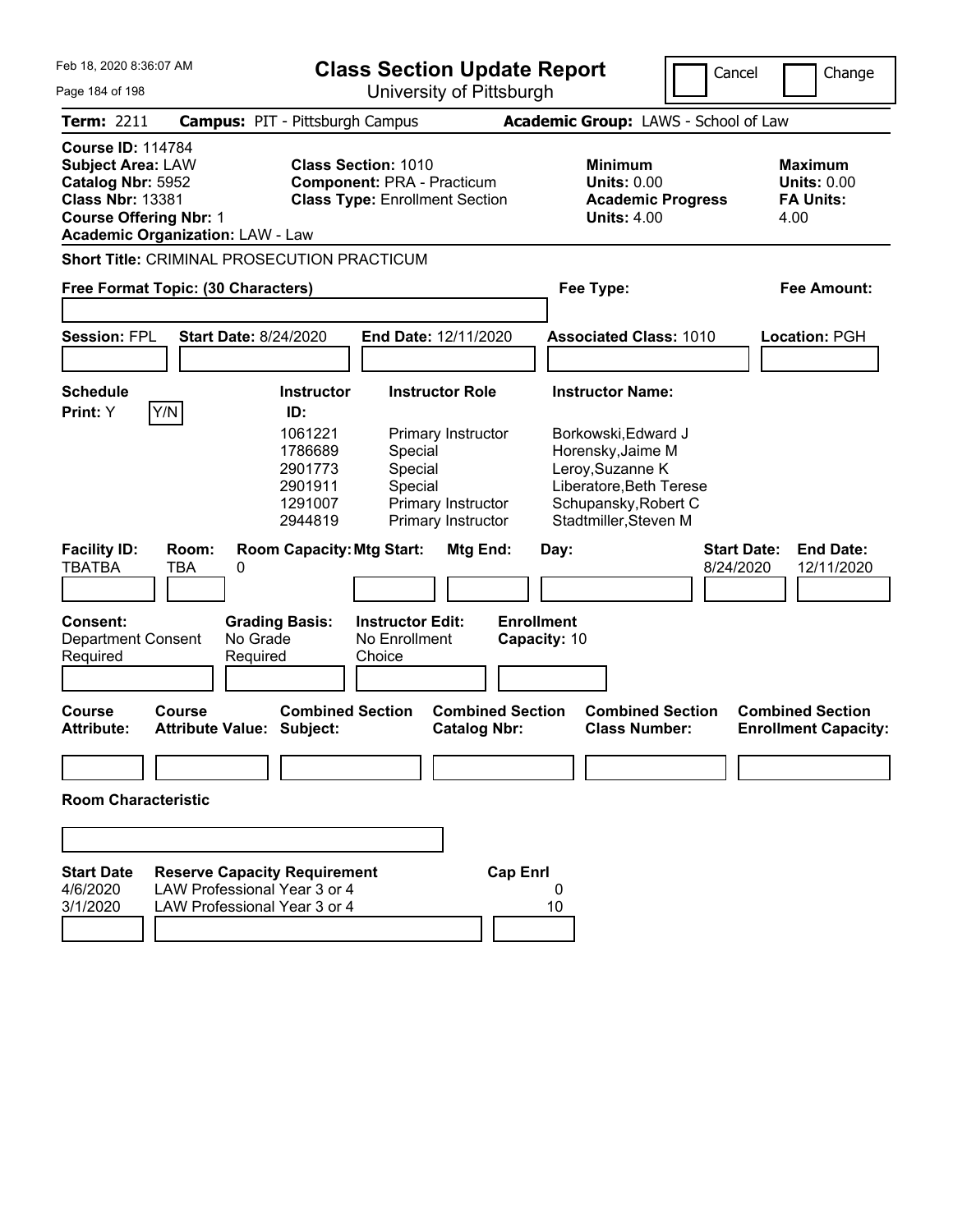| Feb 18, 2020 8:36:07 AM<br>Page 185 of 198                                                                                            |                                                   |                                                                                                    | <b>Class Section Update Report</b>                                                                      | University of Pittsburgh                                                                                     |                   |                                                                             |                                                                                        | Cancel                          | Change                                                           |
|---------------------------------------------------------------------------------------------------------------------------------------|---------------------------------------------------|----------------------------------------------------------------------------------------------------|---------------------------------------------------------------------------------------------------------|--------------------------------------------------------------------------------------------------------------|-------------------|-----------------------------------------------------------------------------|----------------------------------------------------------------------------------------|---------------------------------|------------------------------------------------------------------|
| Term: 2211                                                                                                                            |                                                   | <b>Campus: PIT - Pittsburgh Campus</b>                                                             |                                                                                                         |                                                                                                              |                   |                                                                             | Academic Group: LAWS - School of Law                                                   |                                 |                                                                  |
| <b>Course ID: 179937</b><br><b>Subject Area: LAW</b><br>Catalog Nbr: 5961<br><b>Class Nbr: 17756</b><br><b>Course Offering Nbr: 1</b> | <b>Academic Organization: LAW - Law</b>           |                                                                                                    | <b>Class Section: 1010</b><br><b>Component: WRK - Workshop</b><br><b>Class Type: Enrollment Section</b> |                                                                                                              |                   |                                                                             | <b>Minimum</b><br><b>Units: 1.00</b><br><b>Academic Progress</b><br><b>Units: 1.00</b> |                                 | <b>Maximum</b><br><b>Units: 1.00</b><br><b>FA Units:</b><br>1.00 |
|                                                                                                                                       | <b>Short Title: TEACHING ASSISTANT TRAINING</b>   |                                                                                                    |                                                                                                         |                                                                                                              |                   |                                                                             |                                                                                        |                                 |                                                                  |
|                                                                                                                                       | Free Format Topic: (30 Characters)                |                                                                                                    |                                                                                                         |                                                                                                              |                   | Fee Type:                                                                   |                                                                                        |                                 | <b>Fee Amount:</b>                                               |
| <b>Session: FPL</b>                                                                                                                   | <b>Start Date: 8/24/2020</b>                      |                                                                                                    | End Date: 12/11/2020                                                                                    |                                                                                                              |                   |                                                                             | <b>Associated Class: 1010</b>                                                          |                                 | <b>Location: PGH</b>                                             |
| <b>Schedule</b>                                                                                                                       |                                                   | <b>Instructor</b>                                                                                  |                                                                                                         | <b>Instructor Role</b>                                                                                       |                   | <b>Instructor Name:</b>                                                     |                                                                                        |                                 |                                                                  |
| <b>Facility ID:</b><br><b>LAW00G12</b>                                                                                                | Room:<br>00G12<br>69                              | 2904369<br>3018078<br>1786689<br>2901911<br>2909024<br>2938997<br><b>Room Capacity: Mtg Start:</b> | Special<br>Special<br>9:00 AM                                                                           | Primary Instructor<br>Primary Instructor<br>Primary Instructor<br>Primary Instructor<br>Mtg End:<br>10:15 AM |                   | Brostoff, Teresa K<br>Horensky, Jaime M<br>Teeter, Judith Ann<br>Day:<br>Tu | Coogan, Leigh Argentieri<br>Liberatore, Beth Terese<br>Sinsheimer-Weeks, Ann Margaret  | <b>Start Date:</b><br>8/24/2020 | <b>End Date:</b><br>12/11/2020                                   |
| <b>Consent:</b><br><b>Department Consent</b><br>Required                                                                              | <b>Basis</b>                                      | <b>Grading Basis:</b><br>Grad LG/SU3                                                               | <b>Instructor Edit:</b><br>No Enrollment<br>Choice                                                      |                                                                                                              | <b>Enrollment</b> | Capacity: 25                                                                |                                                                                        |                                 |                                                                  |
| <b>Course</b><br>Attribute:                                                                                                           | <b>Course</b><br><b>Attribute Value: Subject:</b> | <b>Combined Section</b>                                                                            |                                                                                                         | <b>Combined Section</b><br><b>Catalog Nbr:</b>                                                               |                   |                                                                             | <b>Combined Section</b><br><b>Class Number:</b>                                        |                                 | <b>Combined Section</b><br><b>Enrollment Capacity:</b>           |
|                                                                                                                                       |                                                   |                                                                                                    |                                                                                                         |                                                                                                              |                   |                                                                             |                                                                                        |                                 |                                                                  |
| <b>Room Characteristic</b>                                                                                                            | PeopleSoft - Scheduled (PS)                       |                                                                                                    |                                                                                                         |                                                                                                              |                   |                                                                             |                                                                                        |                                 |                                                                  |
| <b>Start Date</b>                                                                                                                     | <b>Reserve Capacity Requirement</b>               |                                                                                                    |                                                                                                         |                                                                                                              | <b>Cap Enrl</b>   |                                                                             |                                                                                        |                                 |                                                                  |
|                                                                                                                                       |                                                   |                                                                                                    |                                                                                                         |                                                                                                              |                   |                                                                             |                                                                                        |                                 |                                                                  |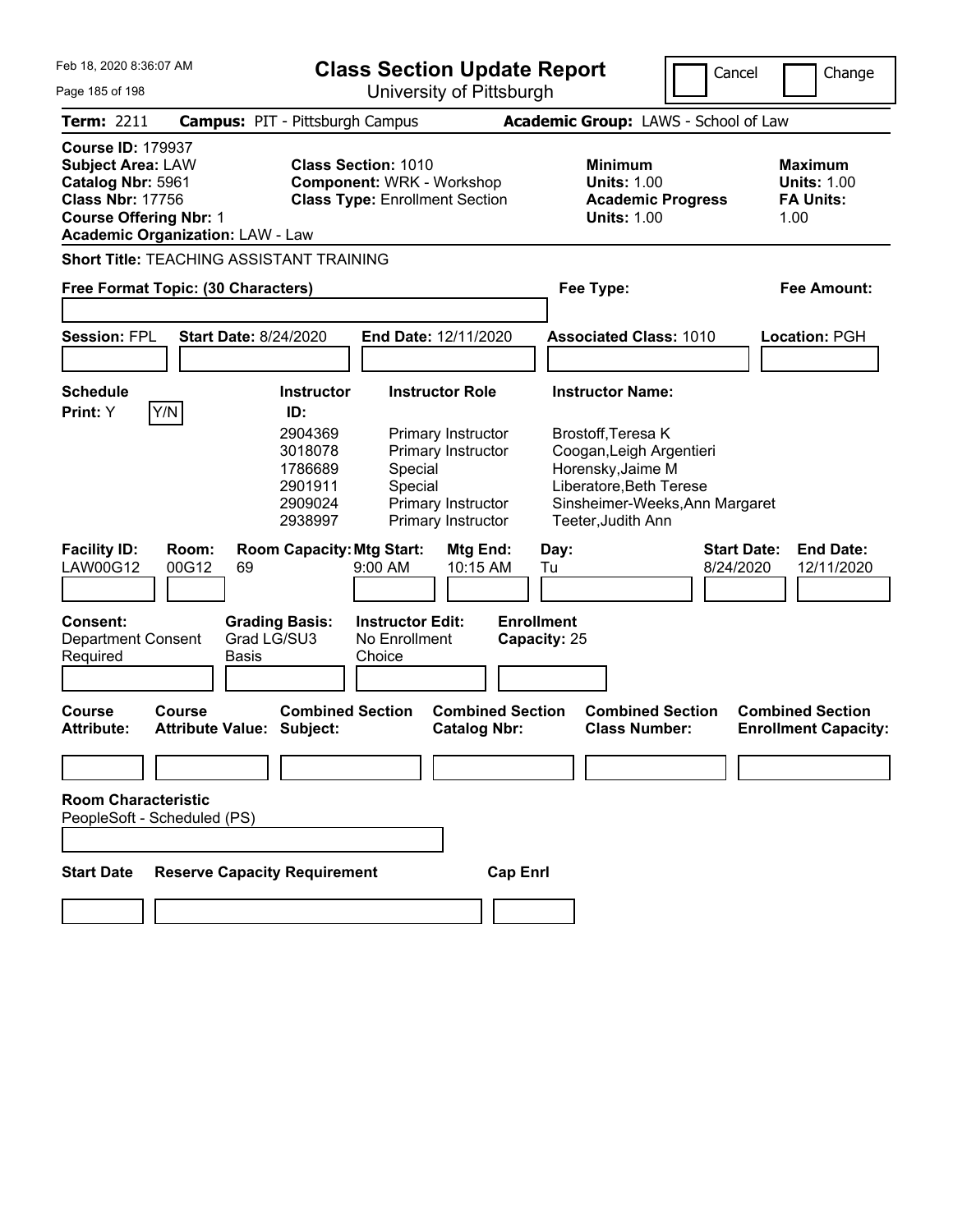| Feb 18, 2020 8:36:07 AM                                                                                                                                                          |                                                                                                     |                                                                      | <b>Class Section Update Report</b>                                                                       |                                                                    |                                   |            |                                                                                                            | Cancel                          | Change                                                           |
|----------------------------------------------------------------------------------------------------------------------------------------------------------------------------------|-----------------------------------------------------------------------------------------------------|----------------------------------------------------------------------|----------------------------------------------------------------------------------------------------------|--------------------------------------------------------------------|-----------------------------------|------------|------------------------------------------------------------------------------------------------------------|---------------------------------|------------------------------------------------------------------|
| Page 186 of 198                                                                                                                                                                  |                                                                                                     |                                                                      |                                                                                                          | University of Pittsburgh                                           |                                   |            |                                                                                                            |                                 |                                                                  |
| Term: 2211                                                                                                                                                                       | <b>Campus: PIT - Pittsburgh Campus</b>                                                              |                                                                      |                                                                                                          |                                                                    |                                   |            | Academic Group: LAWS - School of Law                                                                       |                                 |                                                                  |
| <b>Course ID: 185387</b><br><b>Subject Area: LAW</b><br>Catalog Nbr: 5966<br><b>Class Nbr: 28055</b><br><b>Course Offering Nbr: 1</b><br><b>Academic Organization: LAW - Law</b> |                                                                                                     |                                                                      | <b>Class Section: 1010</b><br><b>Component: PRA - Practicum</b><br><b>Class Type: Enrollment Section</b> |                                                                    |                                   |            | <b>Minimum</b><br><b>Units: 3.00</b><br><b>Academic Progress</b><br><b>Units: 3.00</b>                     |                                 | <b>Maximum</b><br><b>Units: 3.00</b><br><b>FA Units:</b><br>3.00 |
| <b>Short Title: PRISON LAW &amp; LITIGATION</b>                                                                                                                                  |                                                                                                     |                                                                      |                                                                                                          |                                                                    |                                   |            |                                                                                                            |                                 |                                                                  |
| Free Format Topic: (30 Characters)                                                                                                                                               |                                                                                                     |                                                                      |                                                                                                          |                                                                    |                                   |            | Fee Type:                                                                                                  |                                 | Fee Amount:                                                      |
| <b>Session: FPL</b>                                                                                                                                                              | <b>Start Date: 8/24/2020</b>                                                                        |                                                                      | End Date: 12/11/2020                                                                                     |                                                                    |                                   |            | <b>Associated Class: 1010</b>                                                                              |                                 | Location: PGH                                                    |
| <b>Schedule</b><br>Y/N<br>Print: Y                                                                                                                                               |                                                                                                     | <b>Instructor</b><br>ID:<br>3667277<br>1786689<br>2901911<br>2901363 | Special<br>Special                                                                                       | <b>Instructor Role</b><br>Primary Instructor<br>Primary Instructor |                                   |            | <b>Instructor Name:</b><br>Grote, Bret D<br>Horensky, Jaime M<br>Liberatore, Beth Terese<br>Lobel, Jules L |                                 |                                                                  |
| <b>Facility ID:</b><br>LAW00G46<br><b>Consent:</b><br>No Special Consent<br>Required                                                                                             | Room:<br>00G46<br>20<br><b>Grading Basis:</b><br>Grad LG/SU3<br>Basis                               | <b>Room Capacity: Mtg Start:</b>                                     | 3:30 PM<br><b>Instructor Edit:</b><br>No Enrollment<br>Choice                                            | Mtg End:<br>5:20 PM                                                | <b>Enrollment</b><br>Capacity: 10 | Day:<br>Mo |                                                                                                            | <b>Start Date:</b><br>8/24/2020 | <b>End Date:</b><br>12/11/2020                                   |
| <b>Course</b><br><b>Attribute:</b>                                                                                                                                               | <b>Course</b><br><b>Attribute Value: Subject:</b>                                                   | <b>Combined Section</b>                                              |                                                                                                          | <b>Combined Section</b><br><b>Catalog Nbr:</b>                     |                                   |            | <b>Combined Section</b><br><b>Class Number:</b>                                                            |                                 | <b>Combined Section</b><br><b>Enrollment Capacity:</b>           |
| <b>Room Characteristic</b>                                                                                                                                                       |                                                                                                     |                                                                      |                                                                                                          |                                                                    |                                   |            |                                                                                                            |                                 |                                                                  |
| PeopleSoft - Scheduled (PS)                                                                                                                                                      |                                                                                                     |                                                                      |                                                                                                          |                                                                    |                                   |            |                                                                                                            |                                 |                                                                  |
|                                                                                                                                                                                  |                                                                                                     |                                                                      |                                                                                                          |                                                                    |                                   |            |                                                                                                            |                                 |                                                                  |
| <b>Start Date</b><br>4/6/2020<br>3/1/2020                                                                                                                                        | <b>Reserve Capacity Requirement</b><br>LAW Professional Year 3 or 4<br>LAW Professional Year 3 or 4 |                                                                      |                                                                                                          |                                                                    | <b>Cap Enrl</b>                   | 0<br>10    |                                                                                                            |                                 |                                                                  |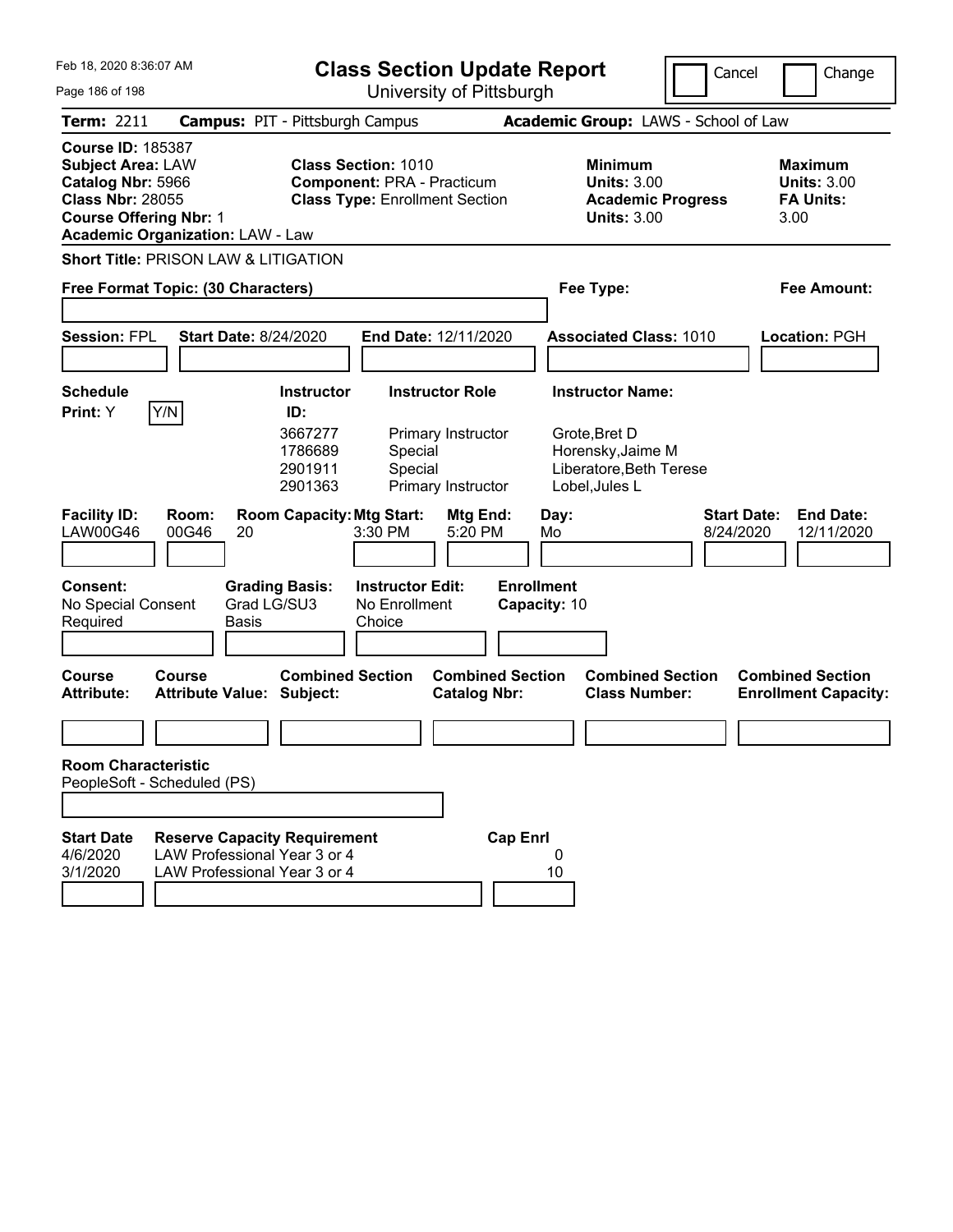| Feb 18, 2020 8:36:07 AM<br>Page 187 of 198                                                                                                                                       |                                                   |                                                                                                                                                                    |                                                                                                          | University of Pittsburgh                                                                                                                         | <b>Class Section Update Report</b>                                                                                                                                                                             | Cancel                                                            | Change                                                           |
|----------------------------------------------------------------------------------------------------------------------------------------------------------------------------------|---------------------------------------------------|--------------------------------------------------------------------------------------------------------------------------------------------------------------------|----------------------------------------------------------------------------------------------------------|--------------------------------------------------------------------------------------------------------------------------------------------------|----------------------------------------------------------------------------------------------------------------------------------------------------------------------------------------------------------------|-------------------------------------------------------------------|------------------------------------------------------------------|
| Term: 2211                                                                                                                                                                       | <b>Campus: PIT - Pittsburgh Campus</b>            |                                                                                                                                                                    |                                                                                                          |                                                                                                                                                  | Academic Group: LAWS - School of Law                                                                                                                                                                           |                                                                   |                                                                  |
| <b>Course ID: 114789</b><br><b>Subject Area: LAW</b><br>Catalog Nbr: 5967<br><b>Class Nbr: 13338</b><br><b>Course Offering Nbr: 1</b><br><b>Academic Organization: LAW - Law</b> |                                                   |                                                                                                                                                                    | <b>Class Section: 1010</b><br><b>Component: PRA - Practicum</b><br><b>Class Type: Enrollment Section</b> |                                                                                                                                                  | <b>Minimum</b><br><b>Units: 2.00</b><br><b>Units: 2.00</b>                                                                                                                                                     | <b>Academic Progress</b>                                          | <b>Maximum</b><br><b>Units: 2.00</b><br><b>FA Units:</b><br>2.00 |
| <b>Short Title: EXTERNSHIP</b><br>Free Format Topic: (30 Characters)                                                                                                             |                                                   |                                                                                                                                                                    |                                                                                                          |                                                                                                                                                  | Fee Type:                                                                                                                                                                                                      |                                                                   | <b>Fee Amount:</b>                                               |
| <b>Session: FPL</b>                                                                                                                                                              | <b>Start Date: 8/24/2020</b>                      |                                                                                                                                                                    | End Date: 12/11/2020                                                                                     |                                                                                                                                                  | <b>Associated Class: 1010</b>                                                                                                                                                                                  |                                                                   | <b>Location: PGH</b>                                             |
| <b>Schedule</b><br>Y/N<br>Print: Y<br><b>Facility ID:</b><br><b>TBATBA</b><br>Consent:<br><b>Department Consent</b>                                                              | Room:<br><b>TBA</b><br>0<br>Grad LG/SU3           | <b>Instructor</b><br>ID:<br>2904369<br>1944539<br>2906074<br>1786689<br>2901911<br>2952124<br>2909024<br><b>Room Capacity: Mtg Start:</b><br><b>Grading Basis:</b> | Special<br>Special<br><b>Instructor Edit:</b><br>No Enrollment                                           | <b>Instructor Role</b><br>Primary Instructor<br>Primary Instructor<br>Primary Instructor<br>Primary Instructor<br>Primary Instructor<br>Mtg End: | <b>Instructor Name:</b><br>Brostoff, Teresa K<br>Dangel, Stephanie A<br>Deasy, Kevin M<br>Horensky, Jaime M<br>Liberatore, Beth Terese<br>McCain, Rochelle Regan<br>Day:<br><b>Enrollment</b><br>Capacity: 100 | Sinsheimer-Weeks, Ann Margaret<br><b>Start Date:</b><br>8/24/2020 | <b>End Date:</b><br>12/11/2020                                   |
| Required                                                                                                                                                                         | Basis                                             |                                                                                                                                                                    | Choice                                                                                                   |                                                                                                                                                  |                                                                                                                                                                                                                |                                                                   |                                                                  |
| Course<br><b>Attribute:</b>                                                                                                                                                      | <b>Course</b><br><b>Attribute Value: Subject:</b> | <b>Combined Section</b>                                                                                                                                            |                                                                                                          | <b>Combined Section</b><br><b>Catalog Nbr:</b>                                                                                                   | <b>Class Number:</b>                                                                                                                                                                                           | <b>Combined Section</b>                                           | <b>Combined Section</b><br><b>Enrollment Capacity:</b>           |
| <b>Room Characteristic</b>                                                                                                                                                       |                                                   |                                                                                                                                                                    |                                                                                                          |                                                                                                                                                  |                                                                                                                                                                                                                |                                                                   |                                                                  |
| <b>Start Date</b>                                                                                                                                                                | <b>Reserve Capacity Requirement</b>               |                                                                                                                                                                    |                                                                                                          |                                                                                                                                                  | <b>Cap Enrl</b>                                                                                                                                                                                                |                                                                   |                                                                  |
|                                                                                                                                                                                  |                                                   |                                                                                                                                                                    |                                                                                                          |                                                                                                                                                  |                                                                                                                                                                                                                |                                                                   |                                                                  |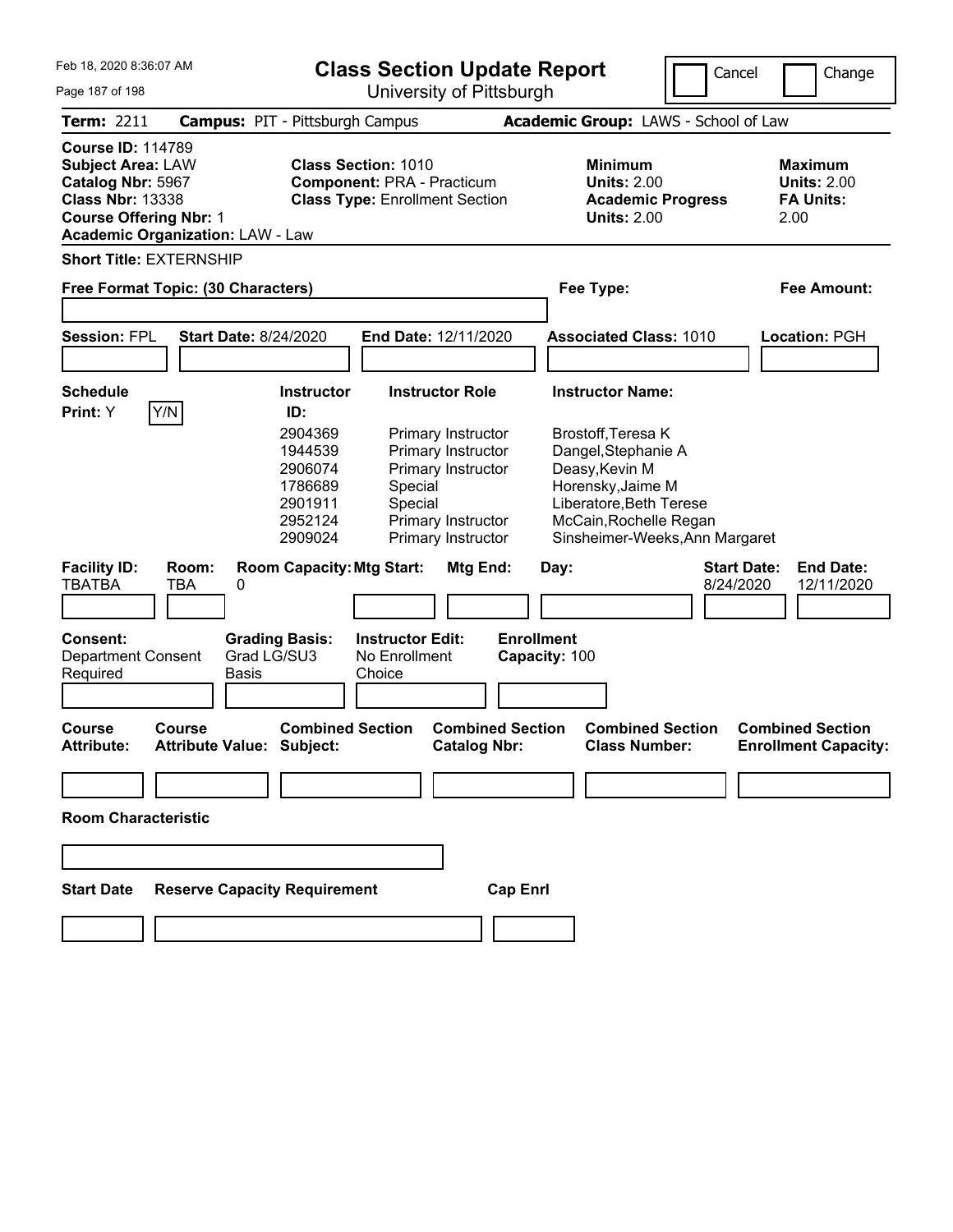| Feb 18, 2020 8:36:07 AM<br><b>Class Section Update Report</b><br>University of Pittsburgh<br>Page 188 of 198                          |                                                |                                                                                                            |                                                                                                                                  |                                                                                                                                                                                                     | Cancel                          | Change                                                           |
|---------------------------------------------------------------------------------------------------------------------------------------|------------------------------------------------|------------------------------------------------------------------------------------------------------------|----------------------------------------------------------------------------------------------------------------------------------|-----------------------------------------------------------------------------------------------------------------------------------------------------------------------------------------------------|---------------------------------|------------------------------------------------------------------|
| <b>Term: 2211</b>                                                                                                                     |                                                | <b>Campus: PIT - Pittsburgh Campus</b>                                                                     |                                                                                                                                  | Academic Group: LAWS - School of Law                                                                                                                                                                |                                 |                                                                  |
| <b>Course ID: 114790</b><br><b>Subject Area: LAW</b><br>Catalog Nbr: 5968<br><b>Class Nbr: 13339</b><br><b>Course Offering Nbr: 1</b> | <b>Academic Organization: LAW - Law</b>        | <b>Class Section: 1010</b><br><b>Component: PRA - Practicum</b><br><b>Class Type: Enrollment Section</b>   |                                                                                                                                  | <b>Minimum</b><br><b>Units: 2.00</b><br><b>Academic Progress</b><br><b>Units: 2.00</b>                                                                                                              |                                 | <b>Maximum</b><br><b>Units: 2.00</b><br><b>FA Units:</b><br>2.00 |
|                                                                                                                                       | <b>Short Title: SUMMER EXTERNSHIP</b>          |                                                                                                            |                                                                                                                                  |                                                                                                                                                                                                     |                                 |                                                                  |
|                                                                                                                                       | Free Format Topic: (30 Characters)             |                                                                                                            |                                                                                                                                  | Fee Type:                                                                                                                                                                                           |                                 | Fee Amount:                                                      |
| <b>Session: FPL</b>                                                                                                                   | <b>Start Date: 8/24/2020</b>                   |                                                                                                            | End Date: 12/11/2020                                                                                                             | <b>Associated Class: 1010</b>                                                                                                                                                                       |                                 | <b>Location: PGH</b>                                             |
| <b>Schedule</b><br>Print: Y                                                                                                           | Y/N                                            | <b>Instructor</b><br>ID:                                                                                   | <b>Instructor Role</b>                                                                                                           | <b>Instructor Name:</b>                                                                                                                                                                             |                                 |                                                                  |
|                                                                                                                                       |                                                | 2904369<br>3018078<br>1944539<br>2906074<br>1786689<br>Special<br>2901911<br>Special<br>2952124<br>2909024 | Primary Instructor<br>Primary Instructor<br>Primary Instructor<br>Primary Instructor<br>Primary Instructor<br>Primary Instructor | Brostoff, Teresa K<br>Coogan, Leigh Argentieri<br>Dangel, Stephanie A<br>Deasy, Kevin M<br>Horensky, Jaime M<br>Liberatore, Beth Terese<br>McCain, Rochelle Regan<br>Sinsheimer-Weeks, Ann Margaret |                                 |                                                                  |
| <b>Facility ID:</b><br><b>TBATBA</b>                                                                                                  | Room:<br><b>TBA</b><br>0                       | <b>Room Capacity: Mtg Start:</b>                                                                           | Mtg End:                                                                                                                         | Day:                                                                                                                                                                                                | <b>Start Date:</b><br>8/24/2020 | <b>End Date:</b><br>12/11/2020                                   |
| <b>Consent:</b><br>Department Consent<br>Required                                                                                     | <b>Grading Basis:</b><br><b>Grad HSU Basis</b> | <b>Instructor Edit:</b><br>No Enrollment<br>Choice                                                         | <b>Enrollment</b>                                                                                                                | Capacity: 100                                                                                                                                                                                       |                                 |                                                                  |
| Course<br><b>Attribute:</b>                                                                                                           | Course<br><b>Attribute Value: Subject:</b>     | <b>Combined Section</b>                                                                                    | <b>Combined Section</b><br><b>Catalog Nbr:</b>                                                                                   | <b>Combined Section</b><br><b>Class Number:</b>                                                                                                                                                     |                                 | <b>Combined Section</b><br><b>Enrollment Capacity:</b>           |
|                                                                                                                                       |                                                |                                                                                                            |                                                                                                                                  |                                                                                                                                                                                                     |                                 |                                                                  |
| <b>Room Characteristic</b>                                                                                                            |                                                |                                                                                                            |                                                                                                                                  |                                                                                                                                                                                                     |                                 |                                                                  |
|                                                                                                                                       |                                                |                                                                                                            |                                                                                                                                  |                                                                                                                                                                                                     |                                 |                                                                  |
| <b>Start Date</b>                                                                                                                     | <b>Reserve Capacity Requirement</b>            |                                                                                                            | <b>Cap Enrl</b>                                                                                                                  |                                                                                                                                                                                                     |                                 |                                                                  |
|                                                                                                                                       |                                                |                                                                                                            |                                                                                                                                  |                                                                                                                                                                                                     |                                 |                                                                  |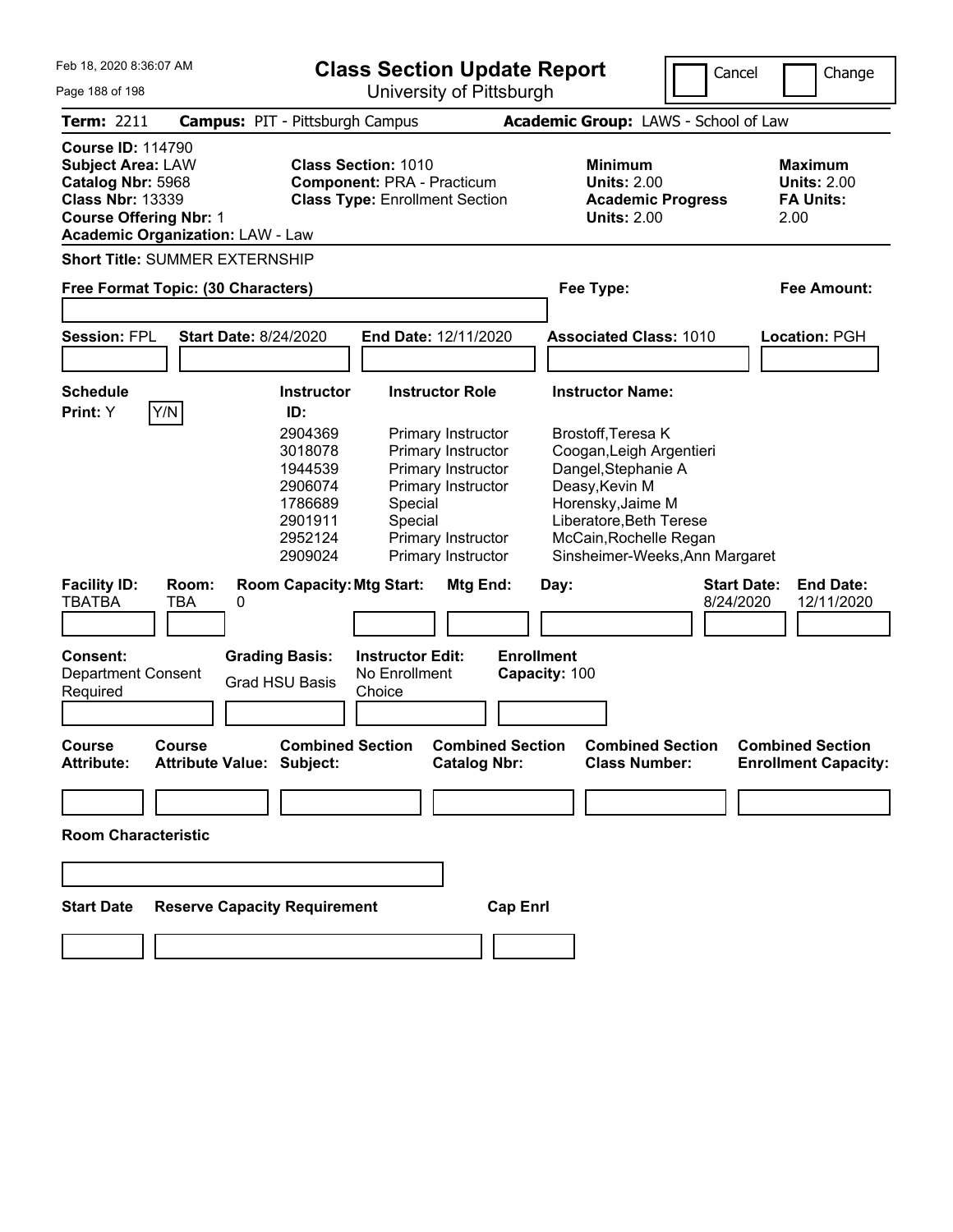| Feb 18, 2020 8:36:07 AM                                                                                                                                                          | <b>Class Section Update Report</b>                                                                                                       |                                                                         | Cancel                                          | Change                                                           |
|----------------------------------------------------------------------------------------------------------------------------------------------------------------------------------|------------------------------------------------------------------------------------------------------------------------------------------|-------------------------------------------------------------------------|-------------------------------------------------|------------------------------------------------------------------|
| Page 189 of 198                                                                                                                                                                  | University of Pittsburgh                                                                                                                 |                                                                         |                                                 |                                                                  |
| Term: 2211                                                                                                                                                                       | <b>Campus: PIT - Pittsburgh Campus</b>                                                                                                   | Academic Group: LAWS - School of Law                                    |                                                 |                                                                  |
| <b>Course ID: 114790</b><br><b>Subject Area: LAW</b><br>Catalog Nbr: 5968<br><b>Class Nbr: 22024</b><br><b>Course Offering Nbr: 1</b><br><b>Academic Organization: LAW - Law</b> | <b>Class Section: 1020</b><br><b>Component: PRA - Practicum</b><br><b>Class Type: Enrollment Section</b>                                 | <b>Minimum</b><br><b>Units: 2.00</b><br><b>Units: 2.00</b>              | <b>Academic Progress</b>                        | <b>Maximum</b><br><b>Units: 2.00</b><br><b>FA Units:</b><br>2.00 |
| <b>Short Title: SUMMER EXTERNSHIP</b>                                                                                                                                            |                                                                                                                                          |                                                                         |                                                 |                                                                  |
| Free Format Topic: (30 Characters)                                                                                                                                               |                                                                                                                                          | Fee Type:                                                               |                                                 | Fee Amount:                                                      |
| <b>Start Date: 8/24/2020</b><br><b>Session: FPL</b>                                                                                                                              | End Date: 12/11/2020                                                                                                                     | <b>Associated Class: 1020</b>                                           |                                                 | Location: PGH                                                    |
| <b>Schedule</b><br>Y/N<br>Print: Y                                                                                                                                               | <b>Instructor Role</b><br><b>Instructor</b><br>ID:<br>1786689<br>Special<br>2901911<br>Special                                           | <b>Instructor Name:</b><br>Horensky, Jaime M<br>Liberatore, Beth Terese |                                                 |                                                                  |
| <b>Facility ID:</b><br>Room:<br><b>TBATBA</b><br>TBA<br>0<br><b>Consent:</b><br><b>Department Consent</b><br>Required                                                            | <b>Room Capacity: Mtg Start:</b><br><b>Grading Basis:</b><br><b>Instructor Edit:</b><br>No Enrollment<br><b>Grad HSU Basis</b><br>Choice | Mtg End:<br>Day:<br><b>Enrollment</b><br>Capacity: 100                  | <b>Start Date:</b><br>8/24/2020                 | <b>End Date:</b><br>12/11/2020                                   |
| Course<br>Course<br><b>Attribute Value: Subject:</b><br>Attribute:                                                                                                               | <b>Combined Section</b>                                                                                                                  | <b>Combined Section</b><br><b>Catalog Nbr:</b>                          | <b>Combined Section</b><br><b>Class Number:</b> | <b>Combined Section</b><br><b>Enrollment Capacity:</b>           |
|                                                                                                                                                                                  |                                                                                                                                          |                                                                         |                                                 |                                                                  |
| <b>Room Characteristic</b>                                                                                                                                                       |                                                                                                                                          |                                                                         |                                                 |                                                                  |
|                                                                                                                                                                                  |                                                                                                                                          |                                                                         |                                                 |                                                                  |
| <b>Start Date</b><br><b>Reserve Capacity Requirement</b>                                                                                                                         |                                                                                                                                          | <b>Cap Enrl</b>                                                         |                                                 |                                                                  |
|                                                                                                                                                                                  |                                                                                                                                          |                                                                         |                                                 |                                                                  |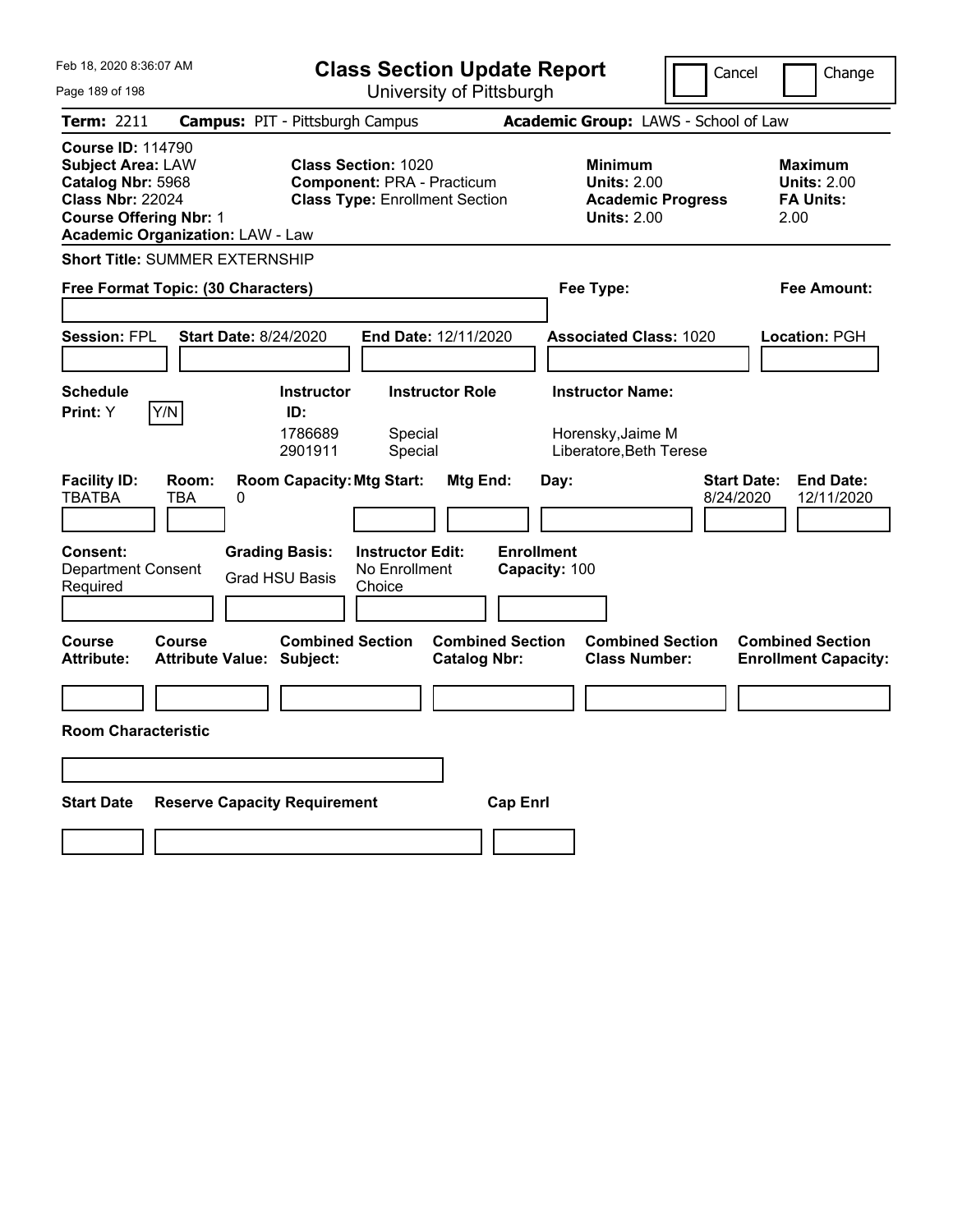| Feb 18, 2020 8:36:07 AM<br><b>Class Section Update Report</b><br>University of Pittsburgh<br>Page 190 of 198                          |                                            |                                                                                      |                                                                            | Cancel                                                                                                                           | Change                                                                                                                                                            |                                      |                                                                                                                  |  |  |
|---------------------------------------------------------------------------------------------------------------------------------------|--------------------------------------------|--------------------------------------------------------------------------------------|----------------------------------------------------------------------------|----------------------------------------------------------------------------------------------------------------------------------|-------------------------------------------------------------------------------------------------------------------------------------------------------------------|--------------------------------------|------------------------------------------------------------------------------------------------------------------|--|--|
| <b>Term: 2211</b>                                                                                                                     | <b>Campus: PIT - Pittsburgh Campus</b>     |                                                                                      |                                                                            |                                                                                                                                  |                                                                                                                                                                   | Academic Group: LAWS - School of Law |                                                                                                                  |  |  |
| <b>Course ID: 114791</b><br><b>Subject Area: LAW</b><br>Catalog Nbr: 5969<br><b>Class Nbr: 13340</b><br><b>Course Offering Nbr: 1</b> | <b>Academic Organization: LAW - Law</b>    | <b>Class Section: 1010</b>                                                           | <b>Component: PRA - Practicum</b><br><b>Class Type: Enrollment Section</b> |                                                                                                                                  | <b>Minimum</b><br><b>Units: 4.00</b><br><b>Units: 4.00</b>                                                                                                        | <b>Academic Progress</b>             | <b>Maximum</b><br><b>Units: 4.00</b><br><b>FA Units:</b><br>4.00                                                 |  |  |
|                                                                                                                                       | <b>Short Title: SUMMER EXTERNSHIP</b>      |                                                                                      |                                                                            |                                                                                                                                  |                                                                                                                                                                   |                                      |                                                                                                                  |  |  |
|                                                                                                                                       | Free Format Topic: (30 Characters)         |                                                                                      |                                                                            |                                                                                                                                  | Fee Type:                                                                                                                                                         |                                      | Fee Amount:                                                                                                      |  |  |
| <b>Session: FPL</b>                                                                                                                   | <b>Start Date: 8/24/2020</b>               |                                                                                      | End Date: 12/11/2020                                                       |                                                                                                                                  | <b>Associated Class: 1010</b>                                                                                                                                     |                                      | <b>Location: PGH</b><br><b>End Date:</b><br>12/11/2020<br><b>Combined Section</b><br><b>Enrollment Capacity:</b> |  |  |
| <b>Schedule</b><br>Print: Y                                                                                                           | Y/N                                        | <b>Instructor</b><br>ID:                                                             | <b>Instructor Role</b>                                                     |                                                                                                                                  | <b>Instructor Name:</b>                                                                                                                                           |                                      |                                                                                                                  |  |  |
|                                                                                                                                       |                                            | 2904369<br>3018078<br>1944539<br>2906074<br>1786689<br>2901911<br>2952124<br>2909024 | Special<br>Special                                                         | Primary Instructor<br>Primary Instructor<br>Primary Instructor<br>Primary Instructor<br>Primary Instructor<br>Primary Instructor | Brostoff, Teresa K<br>Coogan, Leigh Argentieri<br>Dangel, Stephanie A<br>Deasy, Kevin M<br>Horensky, Jaime M<br>Liberatore, Beth Terese<br>McCain, Rochelle Regan | Sinsheimer-Weeks, Ann Margaret       |                                                                                                                  |  |  |
| <b>Facility ID:</b><br><b>TBATBA</b>                                                                                                  | Room:<br><b>TBA</b><br>0                   | <b>Room Capacity: Mtg Start:</b>                                                     |                                                                            | Mtg End:                                                                                                                         | Day:                                                                                                                                                              | <b>Start Date:</b><br>8/24/2020      |                                                                                                                  |  |  |
| <b>Consent:</b><br>Department Consent<br>Required                                                                                     |                                            | <b>Grading Basis:</b><br><b>Grad HSU Basis</b>                                       | <b>Instructor Edit:</b><br>No Enrollment<br>Choice                         |                                                                                                                                  | <b>Enrollment</b><br>Capacity: 100                                                                                                                                |                                      |                                                                                                                  |  |  |
| Course<br><b>Attribute:</b>                                                                                                           | Course<br><b>Attribute Value: Subject:</b> | <b>Combined Section</b>                                                              |                                                                            | <b>Combined Section</b><br><b>Catalog Nbr:</b>                                                                                   | <b>Class Number:</b>                                                                                                                                              | <b>Combined Section</b>              |                                                                                                                  |  |  |
|                                                                                                                                       |                                            |                                                                                      |                                                                            |                                                                                                                                  |                                                                                                                                                                   |                                      |                                                                                                                  |  |  |
| <b>Room Characteristic</b>                                                                                                            |                                            |                                                                                      |                                                                            |                                                                                                                                  |                                                                                                                                                                   |                                      |                                                                                                                  |  |  |
|                                                                                                                                       |                                            |                                                                                      |                                                                            |                                                                                                                                  |                                                                                                                                                                   |                                      |                                                                                                                  |  |  |
| <b>Start Date</b>                                                                                                                     | <b>Reserve Capacity Requirement</b>        |                                                                                      |                                                                            | <b>Cap Enrl</b>                                                                                                                  |                                                                                                                                                                   |                                      |                                                                                                                  |  |  |
|                                                                                                                                       |                                            |                                                                                      |                                                                            |                                                                                                                                  |                                                                                                                                                                   |                                      |                                                                                                                  |  |  |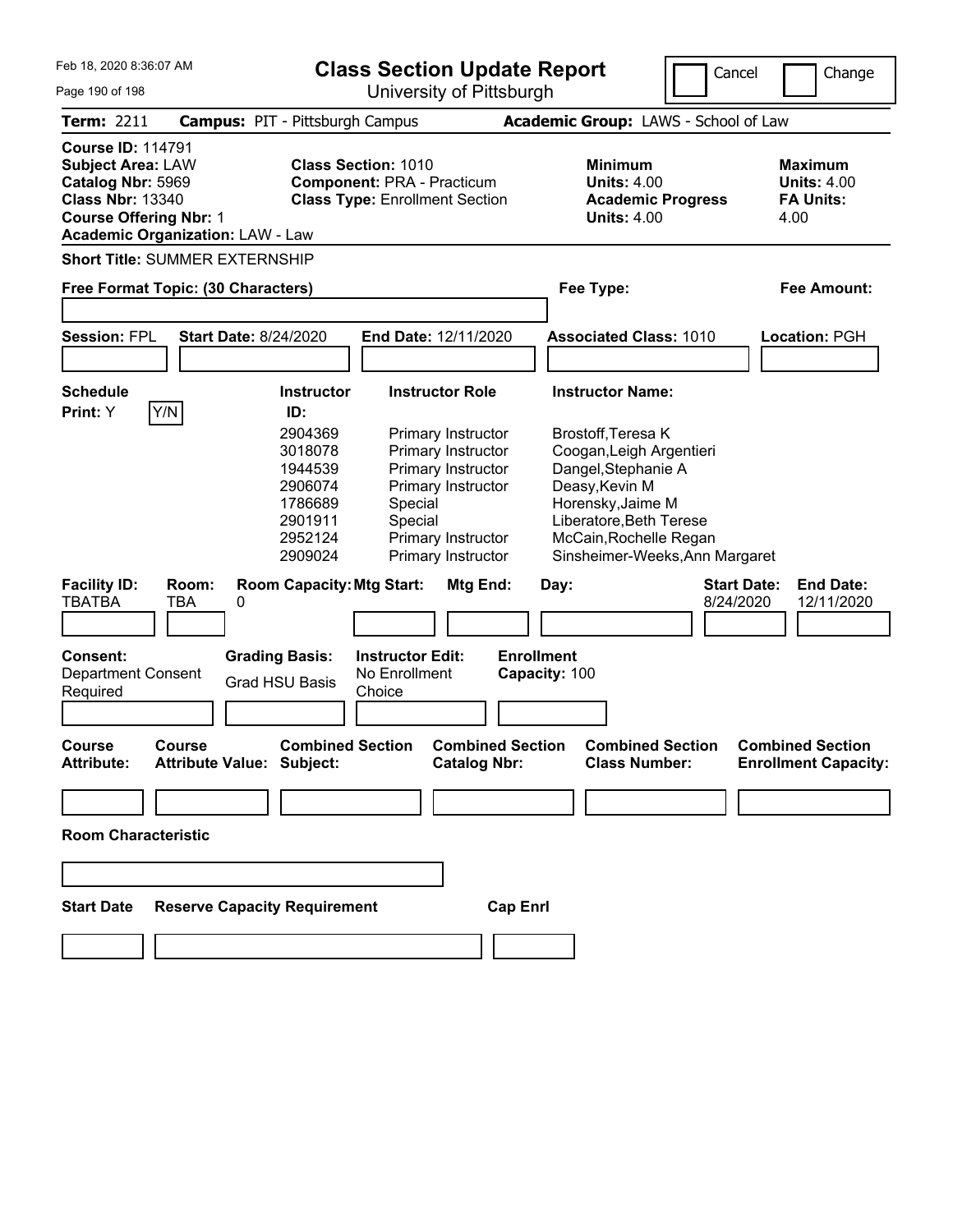| Feb 18, 2020 8:36:07 AM<br><b>Class Section Update Report</b><br>University of Pittsburgh<br>Page 191 of 198                          |                                                   |                                                                                      |                                                                                                          |                                                                                                                                  | Cancel            | Change                                                                                                                                                                                              |                                 |                                                                  |
|---------------------------------------------------------------------------------------------------------------------------------------|---------------------------------------------------|--------------------------------------------------------------------------------------|----------------------------------------------------------------------------------------------------------|----------------------------------------------------------------------------------------------------------------------------------|-------------------|-----------------------------------------------------------------------------------------------------------------------------------------------------------------------------------------------------|---------------------------------|------------------------------------------------------------------|
| <b>Term: 2211</b>                                                                                                                     |                                                   | <b>Campus: PIT - Pittsburgh Campus</b>                                               |                                                                                                          |                                                                                                                                  |                   | Academic Group: LAWS - School of Law                                                                                                                                                                |                                 |                                                                  |
| <b>Course ID: 114792</b><br><b>Subject Area: LAW</b><br>Catalog Nbr: 5970<br><b>Class Nbr: 13354</b><br><b>Course Offering Nbr: 1</b> | <b>Academic Organization: LAW - Law</b>           |                                                                                      | <b>Class Section: 1010</b><br><b>Component: PRA - Practicum</b><br><b>Class Type: Enrollment Section</b> |                                                                                                                                  |                   | <b>Minimum</b><br><b>Units: 3.00</b><br><b>Academic Progress</b><br><b>Units: 3.00</b>                                                                                                              |                                 | <b>Maximum</b><br><b>Units: 3.00</b><br><b>FA Units:</b><br>3.00 |
|                                                                                                                                       | <b>Short Title: SUMMER EXTERNSHIP</b>             |                                                                                      |                                                                                                          |                                                                                                                                  |                   |                                                                                                                                                                                                     |                                 |                                                                  |
|                                                                                                                                       | Free Format Topic: (30 Characters)                |                                                                                      |                                                                                                          |                                                                                                                                  |                   | Fee Type:                                                                                                                                                                                           |                                 | Fee Amount:                                                      |
| <b>Session: FPL</b>                                                                                                                   | <b>Start Date: 8/24/2020</b>                      |                                                                                      | End Date: 12/11/2020                                                                                     |                                                                                                                                  |                   | <b>Associated Class: 1010</b>                                                                                                                                                                       |                                 | Location: PGH                                                    |
| <b>Schedule</b><br>Print: Y                                                                                                           | Y/N                                               | <b>Instructor</b><br>ID:                                                             |                                                                                                          | <b>Instructor Role</b>                                                                                                           |                   | <b>Instructor Name:</b>                                                                                                                                                                             |                                 |                                                                  |
|                                                                                                                                       |                                                   | 2904369<br>3018078<br>1944539<br>2906074<br>1786689<br>2901911<br>2952124<br>2909024 | Special<br>Special                                                                                       | Primary Instructor<br>Primary Instructor<br>Primary Instructor<br>Primary Instructor<br>Primary Instructor<br>Primary Instructor |                   | Brostoff, Teresa K<br>Coogan, Leigh Argentieri<br>Dangel, Stephanie A<br>Deasy, Kevin M<br>Horensky, Jaime M<br>Liberatore, Beth Terese<br>McCain, Rochelle Regan<br>Sinsheimer-Weeks, Ann Margaret |                                 |                                                                  |
| <b>Facility ID:</b><br><b>TBATBA</b>                                                                                                  | Room:<br><b>TBA</b><br>0                          | <b>Room Capacity: Mtg Start:</b>                                                     |                                                                                                          | Mtg End:                                                                                                                         |                   | Day:                                                                                                                                                                                                | <b>Start Date:</b><br>8/24/2020 | <b>End Date:</b><br>12/11/2020                                   |
| <b>Consent:</b><br><b>Department Consent</b><br>Required                                                                              | <b>Basis</b>                                      | <b>Grading Basis:</b><br>Grad LG/SU3                                                 | <b>Instructor Edit:</b><br>No Enrollment<br>Choice                                                       |                                                                                                                                  | <b>Enrollment</b> | Capacity: 100                                                                                                                                                                                       |                                 |                                                                  |
| Course<br><b>Attribute:</b>                                                                                                           | <b>Course</b><br><b>Attribute Value: Subject:</b> | <b>Combined Section</b>                                                              |                                                                                                          | <b>Combined Section</b><br><b>Catalog Nbr:</b>                                                                                   |                   | <b>Combined Section</b><br><b>Class Number:</b>                                                                                                                                                     |                                 | <b>Combined Section</b><br><b>Enrollment Capacity:</b>           |
|                                                                                                                                       |                                                   |                                                                                      |                                                                                                          |                                                                                                                                  |                   |                                                                                                                                                                                                     |                                 |                                                                  |
| <b>Room Characteristic</b>                                                                                                            |                                                   |                                                                                      |                                                                                                          |                                                                                                                                  |                   |                                                                                                                                                                                                     |                                 |                                                                  |
|                                                                                                                                       |                                                   |                                                                                      |                                                                                                          |                                                                                                                                  |                   |                                                                                                                                                                                                     |                                 |                                                                  |
| <b>Start Date</b>                                                                                                                     | <b>Reserve Capacity Requirement</b>               |                                                                                      |                                                                                                          |                                                                                                                                  | <b>Cap Enrl</b>   |                                                                                                                                                                                                     |                                 |                                                                  |
|                                                                                                                                       |                                                   |                                                                                      |                                                                                                          |                                                                                                                                  |                   |                                                                                                                                                                                                     |                                 |                                                                  |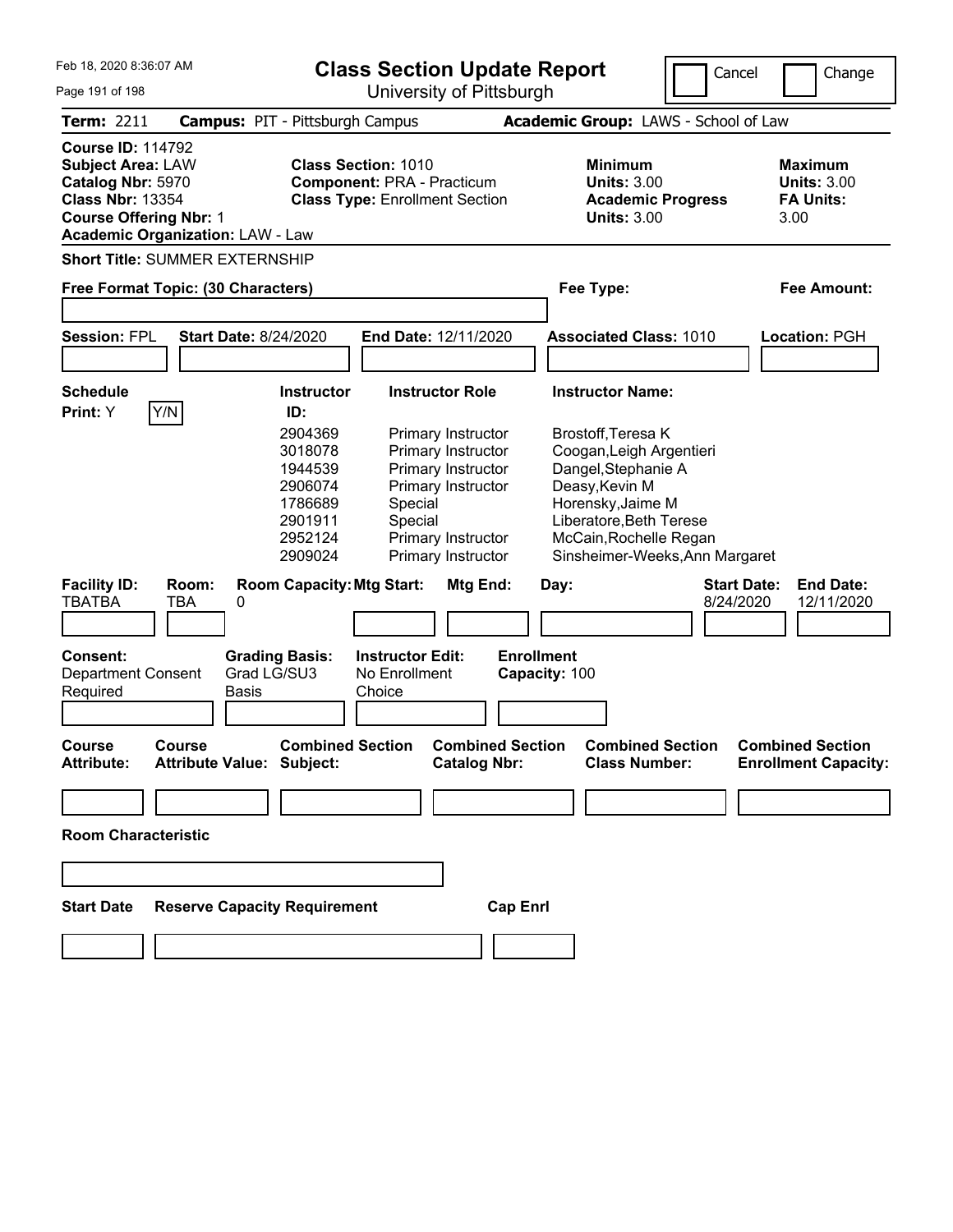| Feb 18, 2020 8:36:07 AM<br>Page 192 of 198                                                                                                                                       |                                    |                                                                                                          | <b>Class Section Update Report</b>                                                       | University of Pittsburgh                       |                                                                                                                                                   | Cancel                                                           | Change                                                 |
|----------------------------------------------------------------------------------------------------------------------------------------------------------------------------------|------------------------------------|----------------------------------------------------------------------------------------------------------|------------------------------------------------------------------------------------------|------------------------------------------------|---------------------------------------------------------------------------------------------------------------------------------------------------|------------------------------------------------------------------|--------------------------------------------------------|
| <b>Term: 2211</b>                                                                                                                                                                |                                    | <b>Campus: PIT - Pittsburgh Campus</b>                                                                   |                                                                                          |                                                | Academic Group: LAWS - School of Law                                                                                                              |                                                                  |                                                        |
| <b>Course ID: 114794</b><br><b>Subject Area: LAW</b><br>Catalog Nbr: 5972<br><b>Class Nbr: 13357</b><br><b>Course Offering Nbr: 1</b><br><b>Academic Organization: LAW - Law</b> |                                    | <b>Class Section: 1010</b><br><b>Component: PRA - Practicum</b><br><b>Class Type: Enrollment Section</b> |                                                                                          |                                                | <b>Minimum</b><br><b>Units: 4.00</b><br><b>Academic Progress</b><br><b>Units: 4.00</b>                                                            | <b>Maximum</b><br><b>Units: 4.00</b><br><b>FA Units:</b><br>4.00 |                                                        |
|                                                                                                                                                                                  | <b>Short Title: EXTERNSHIP</b>     |                                                                                                          |                                                                                          |                                                |                                                                                                                                                   |                                                                  |                                                        |
|                                                                                                                                                                                  | Free Format Topic: (30 Characters) |                                                                                                          |                                                                                          |                                                |                                                                                                                                                   | Fee Type:                                                        |                                                        |
| <b>Session: FPL</b>                                                                                                                                                              |                                    | <b>Start Date: 8/24/2020</b>                                                                             | End Date: 12/11/2020                                                                     |                                                | <b>Associated Class: 1010</b>                                                                                                                     |                                                                  | <b>Location: PGH</b>                                   |
| <b>Schedule</b><br>Print: Y                                                                                                                                                      | Y/N                                | <b>Instructor</b><br>ID:<br>2904369<br>3018078<br>1944539                                                | <b>Instructor Role</b><br>Primary Instructor<br>Primary Instructor<br>Primary Instructor |                                                | <b>Instructor Name:</b><br>Brostoff, Teresa K<br>Coogan, Leigh Argentieri                                                                         |                                                                  |                                                        |
|                                                                                                                                                                                  |                                    | 2906074<br>1786689<br>2901911<br>2952124<br>2909024                                                      | Primary Instructor<br>Special<br>Special<br>Primary Instructor<br>Primary Instructor     |                                                | Dangel, Stephanie A<br>Deasy, Kevin M<br>Horensky, Jaime M<br>Liberatore, Beth Terese<br>McCain, Rochelle Regan<br>Sinsheimer-Weeks, Ann Margaret |                                                                  |                                                        |
| <b>Facility ID:</b><br><b>TBATBA</b>                                                                                                                                             | Room:<br>0<br>TBA                  | <b>Room Capacity: Mtg Start:</b>                                                                         |                                                                                          | Mtg End:                                       | Day:                                                                                                                                              | <b>Start Date:</b><br>8/24/2020                                  | <b>End Date:</b><br>12/11/2020                         |
| Consent:<br><b>Department Consent</b><br>Required                                                                                                                                |                                    | <b>Grading Basis:</b><br>Grad LG/SU3<br>Basis                                                            | <b>Instructor Edit:</b><br>No Enrollment<br>Choice                                       | <b>Enrollment</b>                              | Capacity: 100                                                                                                                                     |                                                                  |                                                        |
| Course<br><b>Attribute:</b>                                                                                                                                                      | Course                             | <b>Combined Section</b><br>Attribute Value: Subject:                                                     |                                                                                          | <b>Combined Section</b><br><b>Catalog Nbr:</b> | <b>Combined Section</b><br><b>Class Number:</b>                                                                                                   |                                                                  | <b>Combined Section</b><br><b>Enrollment Capacity:</b> |
|                                                                                                                                                                                  |                                    |                                                                                                          |                                                                                          |                                                |                                                                                                                                                   |                                                                  |                                                        |
| <b>Room Characteristic</b>                                                                                                                                                       |                                    |                                                                                                          |                                                                                          |                                                |                                                                                                                                                   |                                                                  |                                                        |
|                                                                                                                                                                                  |                                    |                                                                                                          |                                                                                          |                                                |                                                                                                                                                   |                                                                  |                                                        |
| <b>Start Date</b>                                                                                                                                                                |                                    | <b>Reserve Capacity Requirement</b>                                                                      |                                                                                          | <b>Cap Enrl</b>                                |                                                                                                                                                   |                                                                  |                                                        |
|                                                                                                                                                                                  |                                    |                                                                                                          |                                                                                          |                                                |                                                                                                                                                   |                                                                  |                                                        |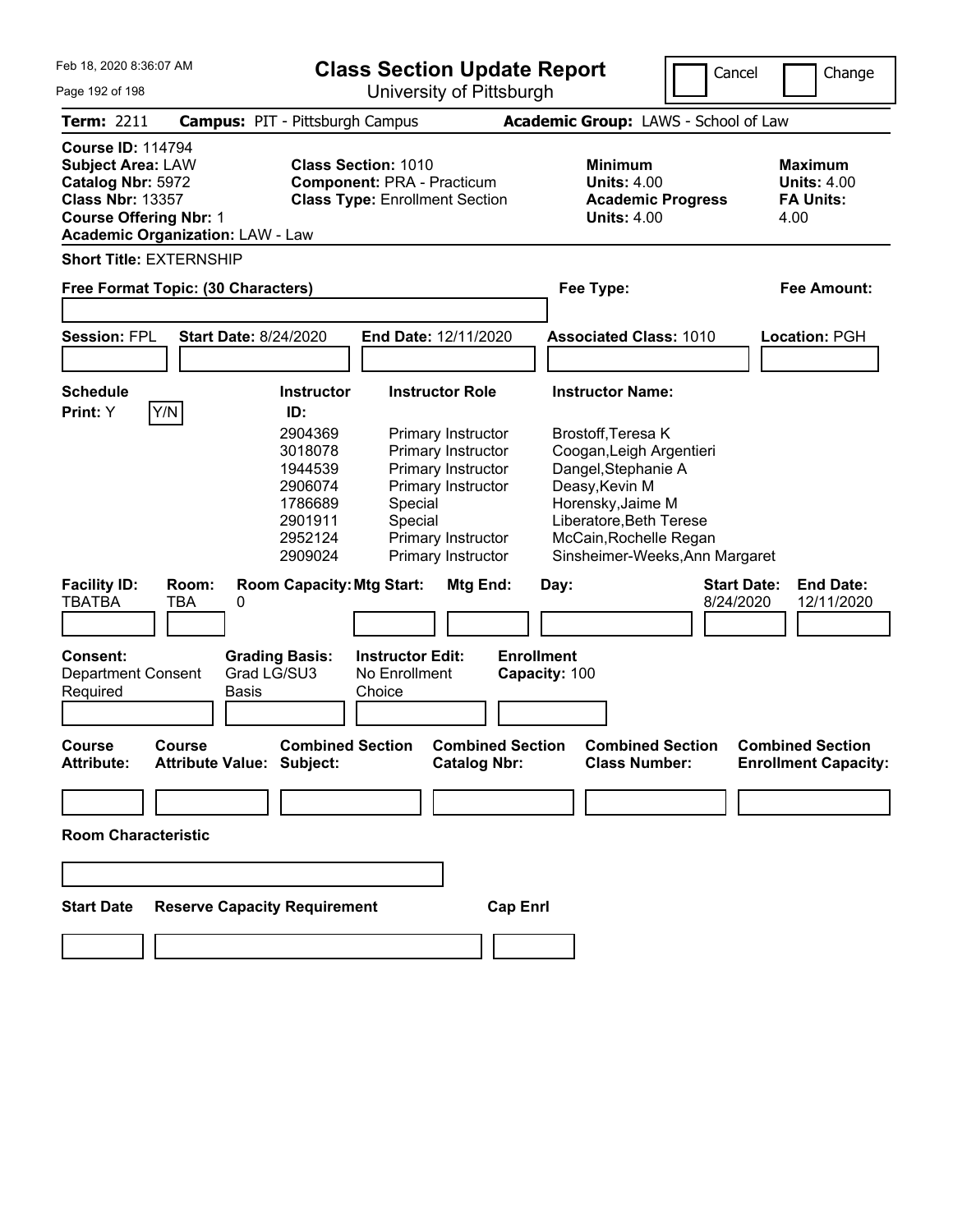| Feb 18, 2020 8:36:07 AM<br>Page 193 of 198                                                                                            |                                         |                                                                                                          | <b>Class Section Update Report</b><br>University of Pittsburgh                                                                                         |                                                |                                                                                                                                                                                                     | Cancel                          | Change                                                           |
|---------------------------------------------------------------------------------------------------------------------------------------|-----------------------------------------|----------------------------------------------------------------------------------------------------------|--------------------------------------------------------------------------------------------------------------------------------------------------------|------------------------------------------------|-----------------------------------------------------------------------------------------------------------------------------------------------------------------------------------------------------|---------------------------------|------------------------------------------------------------------|
| <b>Term: 2211</b>                                                                                                                     |                                         | <b>Campus: PIT - Pittsburgh Campus</b>                                                                   |                                                                                                                                                        |                                                | Academic Group: LAWS - School of Law                                                                                                                                                                |                                 |                                                                  |
| <b>Course ID: 114797</b><br><b>Subject Area: LAW</b><br>Catalog Nbr: 5976<br><b>Class Nbr: 13355</b><br><b>Course Offering Nbr: 1</b> | <b>Academic Organization: LAW - Law</b> | <b>Class Section: 1010</b><br><b>Component: PRA - Practicum</b><br><b>Class Type: Enrollment Section</b> |                                                                                                                                                        |                                                | <b>Minimum</b><br><b>Units: 1.00</b><br><b>Academic Progress</b><br><b>Units: 1.00</b>                                                                                                              |                                 | <b>Maximum</b><br><b>Units: 1.00</b><br><b>FA Units:</b><br>1.00 |
|                                                                                                                                       | <b>Short Title: EXTERNSHIP</b>          |                                                                                                          |                                                                                                                                                        |                                                |                                                                                                                                                                                                     |                                 |                                                                  |
|                                                                                                                                       | Free Format Topic: (30 Characters)      |                                                                                                          |                                                                                                                                                        |                                                |                                                                                                                                                                                                     | Fee Type:                       |                                                                  |
| <b>Session: FPL</b>                                                                                                                   |                                         | <b>Start Date: 8/24/2020</b><br>End Date: 12/11/2020                                                     |                                                                                                                                                        |                                                | <b>Associated Class: 1010</b>                                                                                                                                                                       | <b>Location: PGH</b>            |                                                                  |
| <b>Schedule</b><br>Print: Y                                                                                                           | Y/N                                     | <b>Instructor</b><br>ID:                                                                                 | <b>Instructor Role</b>                                                                                                                                 |                                                | <b>Instructor Name:</b>                                                                                                                                                                             |                                 |                                                                  |
|                                                                                                                                       |                                         | 2904369<br>3018078<br>1944539<br>2906074<br>1786689<br>2901911<br>2952124<br>2909024                     | Primary Instructor<br>Primary Instructor<br>Primary Instructor<br>Primary Instructor<br>Special<br>Special<br>Primary Instructor<br>Primary Instructor |                                                | Brostoff, Teresa K<br>Coogan, Leigh Argentieri<br>Dangel, Stephanie A<br>Deasy, Kevin M<br>Horensky, Jaime M<br>Liberatore, Beth Terese<br>McCain, Rochelle Regan<br>Sinsheimer-Weeks, Ann Margaret |                                 |                                                                  |
| <b>Facility ID:</b><br><b>TBATBA</b>                                                                                                  | Room:<br><b>TBA</b><br>0                | <b>Room Capacity: Mtg Start:</b>                                                                         |                                                                                                                                                        | Mtg End:                                       | Day:                                                                                                                                                                                                | <b>Start Date:</b><br>8/24/2020 | <b>End Date:</b><br>12/11/2020                                   |
| <b>Consent:</b><br>Department Consent<br>Required                                                                                     | Basis                                   | <b>Grading Basis:</b><br>Grad LG/SU3                                                                     | <b>Instructor Edit:</b><br>No Enrollment<br>Choice                                                                                                     | <b>Enrollment</b>                              | Capacity: 100                                                                                                                                                                                       |                                 |                                                                  |
| Course<br><b>Attribute:</b>                                                                                                           | <b>Course</b>                           | <b>Combined Section</b><br>Attribute Value: Subject:                                                     |                                                                                                                                                        | <b>Combined Section</b><br><b>Catalog Nbr:</b> | <b>Combined Section</b><br><b>Class Number:</b>                                                                                                                                                     |                                 | <b>Combined Section</b><br><b>Enrollment Capacity:</b>           |
|                                                                                                                                       |                                         |                                                                                                          |                                                                                                                                                        |                                                |                                                                                                                                                                                                     |                                 |                                                                  |
| <b>Room Characteristic</b>                                                                                                            |                                         |                                                                                                          |                                                                                                                                                        |                                                |                                                                                                                                                                                                     |                                 |                                                                  |
|                                                                                                                                       |                                         |                                                                                                          |                                                                                                                                                        |                                                |                                                                                                                                                                                                     |                                 |                                                                  |
| <b>Start Date</b>                                                                                                                     |                                         | <b>Reserve Capacity Requirement</b>                                                                      |                                                                                                                                                        | <b>Cap Enrl</b>                                |                                                                                                                                                                                                     |                                 |                                                                  |
|                                                                                                                                       |                                         |                                                                                                          |                                                                                                                                                        |                                                |                                                                                                                                                                                                     |                                 |                                                                  |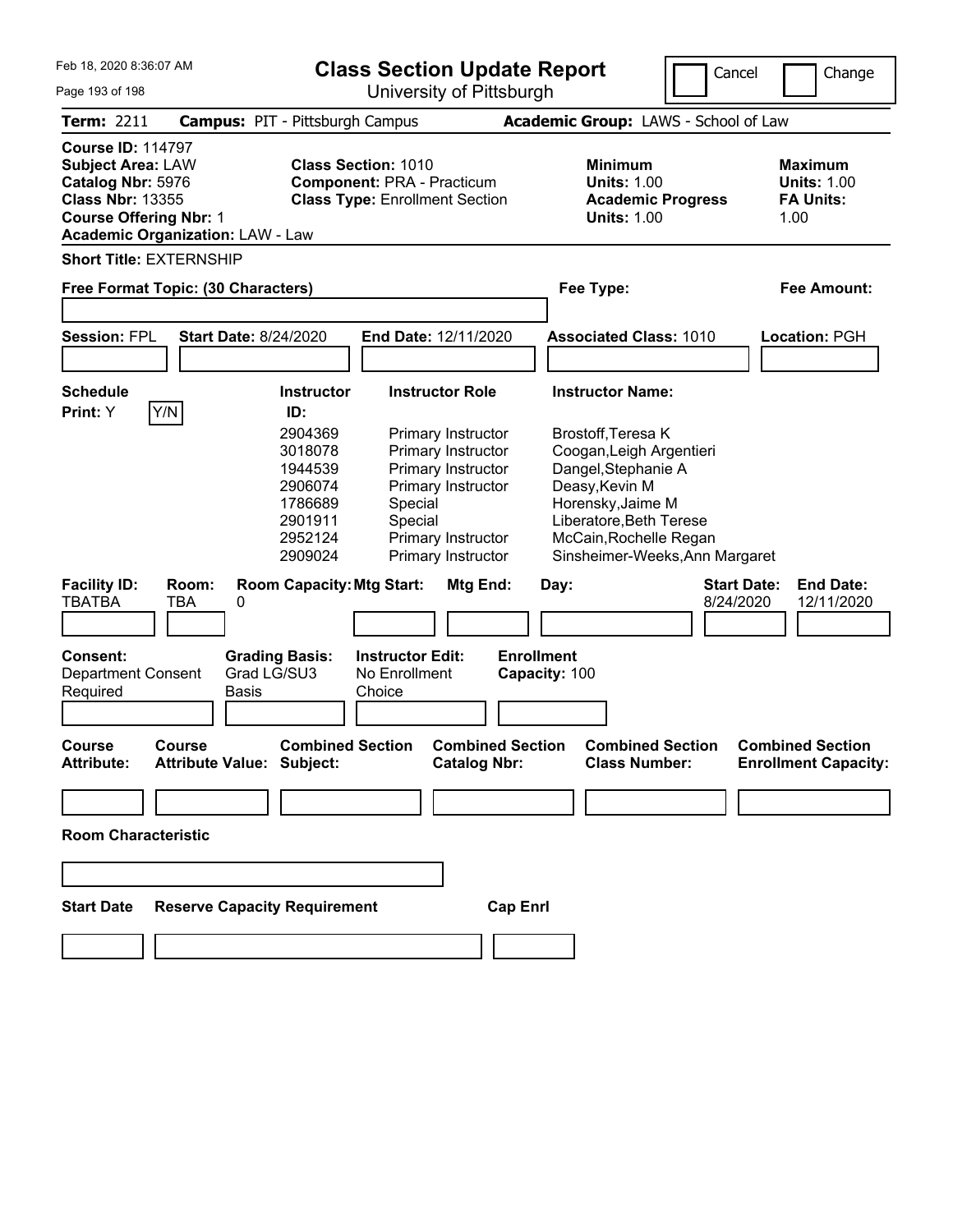| Feb 18, 2020 8:36:07 AM<br>Page 194 of 198                                                                                                                                       |                                               | <b>Class Section Update Report</b><br>University of Pittsburgh                                         |                                                    |                                                |                                                                                        |                                                                                                                      | Cancel                          | Change                                                           |  |
|----------------------------------------------------------------------------------------------------------------------------------------------------------------------------------|-----------------------------------------------|--------------------------------------------------------------------------------------------------------|----------------------------------------------------|------------------------------------------------|----------------------------------------------------------------------------------------|----------------------------------------------------------------------------------------------------------------------|---------------------------------|------------------------------------------------------------------|--|
| Term: 2211                                                                                                                                                                       |                                               | <b>Campus: PIT - Pittsburgh Campus</b>                                                                 |                                                    |                                                |                                                                                        | Academic Group: LAWS - School of Law                                                                                 |                                 |                                                                  |  |
| <b>Course ID: 114798</b><br><b>Subject Area: LAW</b><br>Catalog Nbr: 5977<br><b>Class Nbr: 13365</b><br><b>Course Offering Nbr: 1</b><br><b>Academic Organization: LAW - Law</b> |                                               | <b>Class Section: 1010</b><br><b>Component: LEC - Lecture</b><br><b>Class Type: Enrollment Section</b> |                                                    |                                                | <b>Minimum</b><br><b>Units: 3.00</b><br><b>Academic Progress</b><br><b>Units: 3.00</b> |                                                                                                                      |                                 | <b>Maximum</b><br><b>Units: 3.00</b><br><b>FA Units:</b><br>3.00 |  |
| <b>Short Title: INTRODUCTION TO AMERICAN LAW</b>                                                                                                                                 |                                               |                                                                                                        |                                                    |                                                |                                                                                        |                                                                                                                      |                                 |                                                                  |  |
| Free Format Topic: (30 Characters)                                                                                                                                               |                                               |                                                                                                        |                                                    |                                                |                                                                                        | Fee Type:                                                                                                            |                                 | <b>Fee Amount:</b>                                               |  |
| <b>Session: FPL</b>                                                                                                                                                              | <b>Start Date: 8/24/2020</b>                  | End Date: 12/11/2020                                                                                   |                                                    |                                                | <b>Associated Class: 1010</b>                                                          |                                                                                                                      |                                 | Location: PGH                                                    |  |
| <b>Schedule</b><br>Y/N<br>Print: Y                                                                                                                                               |                                               | <b>Instructor</b><br>ID:<br>2909519<br>1786689<br>2901911<br>2956747                                   | <b>Instructor Role</b><br>Special<br>Special       | Primary Instructor<br>Primary Instructor       |                                                                                        | <b>Instructor Name:</b><br>Brand, Ronald A<br>Horensky, Jaime M<br>Liberatore, Beth Terese<br>Thorpe, Richard Gordon |                                 |                                                                  |  |
| <b>Facility ID:</b><br><b>LAW00G20</b>                                                                                                                                           | Room:<br>00G20<br>42                          | <b>Room Capacity: Mtg Start:</b>                                                                       | 9:00 AM                                            | Mtg End:<br>9:50 AM                            | Day:<br><b>MoWeFr</b>                                                                  |                                                                                                                      | <b>Start Date:</b><br>8/24/2020 | <b>End Date:</b><br>12/11/2020                                   |  |
| <b>Consent:</b><br>No Special Consent<br>Required                                                                                                                                | <b>Grading Basis:</b><br>Grad LG/SU3<br>Basis |                                                                                                        | <b>Instructor Edit:</b><br>No Enrollment<br>Choice |                                                | <b>Enrollment</b><br>Capacity: 25                                                      |                                                                                                                      |                                 |                                                                  |  |
| <b>Course</b><br><b>Attribute:</b>                                                                                                                                               | Course<br><b>Attribute Value: Subject:</b>    | <b>Combined Section</b>                                                                                |                                                    | <b>Combined Section</b><br><b>Catalog Nbr:</b> |                                                                                        | <b>Combined Section</b><br><b>Class Number:</b>                                                                      |                                 | <b>Combined Section</b><br><b>Enrollment Capacity:</b>           |  |
|                                                                                                                                                                                  |                                               |                                                                                                        |                                                    |                                                |                                                                                        |                                                                                                                      |                                 |                                                                  |  |
| <b>Room Characteristic</b><br>PeopleSoft - Scheduled (PS)<br><b>Start Date</b>                                                                                                   | <b>Reserve Capacity Requirement</b>           |                                                                                                        |                                                    | <b>Cap Enrl</b>                                |                                                                                        |                                                                                                                      |                                 |                                                                  |  |
| 3/1/2020                                                                                                                                                                         | Internatl & Comparative Law                   |                                                                                                        |                                                    |                                                | 25                                                                                     |                                                                                                                      |                                 |                                                                  |  |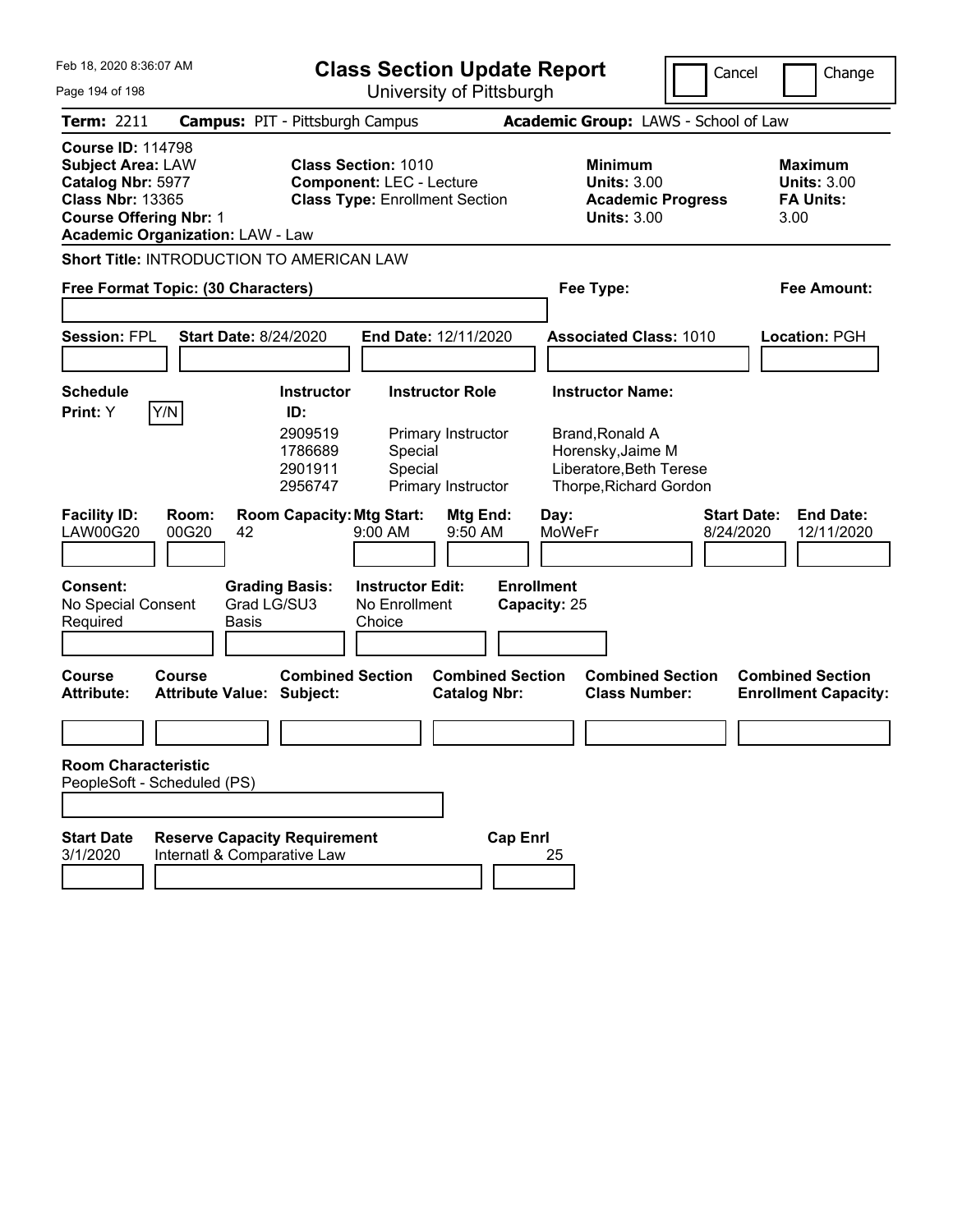| Feb 18, 2020 8:36:07 AM<br>Page 195 of 198                                                                                                                                       | <b>Class Section Update Report</b><br>University of Pittsburgh                                                                             |                                                                                        | Cancel<br>Change                                                  |
|----------------------------------------------------------------------------------------------------------------------------------------------------------------------------------|--------------------------------------------------------------------------------------------------------------------------------------------|----------------------------------------------------------------------------------------|-------------------------------------------------------------------|
| Term: 2211                                                                                                                                                                       | <b>Campus: PIT - Pittsburgh Campus</b>                                                                                                     | Academic Group: LAWS - School of Law                                                   |                                                                   |
| <b>Course ID: 114800</b><br><b>Subject Area: LAW</b><br>Catalog Nbr: 5980<br><b>Class Nbr: 28156</b><br><b>Course Offering Nbr: 1</b><br><b>Academic Organization: LAW - Law</b> | <b>Class Section: 1010</b><br><b>Component: SEM - Seminar</b><br><b>Class Type: Enrollment Section</b>                                     | <b>Minimum</b><br><b>Units: 3.00</b><br><b>Academic Progress</b><br><b>Units: 3.00</b> | Maximum<br><b>Units: 3.00</b><br><b>FA Units:</b><br>3.00         |
| Short Title: ETHICAL ISS. IN CLINICAL CARE                                                                                                                                       |                                                                                                                                            |                                                                                        |                                                                   |
| Free Format Topic: (30 Characters)                                                                                                                                               |                                                                                                                                            | Fee Type:                                                                              | Fee Amount:                                                       |
| <b>Session: FPL</b><br><b>Start Date: 8/24/2020</b>                                                                                                                              | <b>End Date: 12/11/2020</b>                                                                                                                | <b>Associated Class: 1010</b>                                                          | Location: PGH                                                     |
| <b>Schedule</b><br>Y/N<br>Print: Y                                                                                                                                               | <b>Instructor</b><br><b>Instructor Role</b><br>ID:                                                                                         | <b>Instructor Name:</b>                                                                |                                                                   |
|                                                                                                                                                                                  | 0                                                                                                                                          | No Instructor Assigned                                                                 |                                                                   |
| <b>Facility ID:</b><br>Room:<br><b>TBATBA</b><br>TBA<br>0<br><b>Consent:</b><br>No Special Consent<br>Required<br>Basis                                                          | <b>Room Capacity: Mtg Start:</b><br>Mtg End:<br><b>Instructor Edit:</b><br><b>Grading Basis:</b><br>Grad LG/SU3<br>No Enrollment<br>Choice | Day:<br><b>Enrollment</b><br>Capacity: 8                                               | <b>Start Date:</b><br><b>End Date:</b><br>8/24/2020<br>12/11/2020 |
| Course<br><b>Course</b><br><b>Attribute Value: Subject:</b><br>Attribute:                                                                                                        | <b>Combined Section</b><br><b>Combined Section</b><br><b>Catalog Nbr:</b>                                                                  | <b>Combined Section</b><br><b>Class Number:</b>                                        | <b>Combined Section</b><br><b>Enrollment Capacity:</b>            |
|                                                                                                                                                                                  |                                                                                                                                            |                                                                                        |                                                                   |
| <b>Room Characteristic</b>                                                                                                                                                       |                                                                                                                                            |                                                                                        |                                                                   |
|                                                                                                                                                                                  |                                                                                                                                            |                                                                                        |                                                                   |
| <b>Start Date</b><br><b>Reserve Capacity Requirement</b>                                                                                                                         | <b>Cap Enrl</b>                                                                                                                            |                                                                                        |                                                                   |
|                                                                                                                                                                                  |                                                                                                                                            |                                                                                        |                                                                   |
|                                                                                                                                                                                  |                                                                                                                                            |                                                                                        |                                                                   |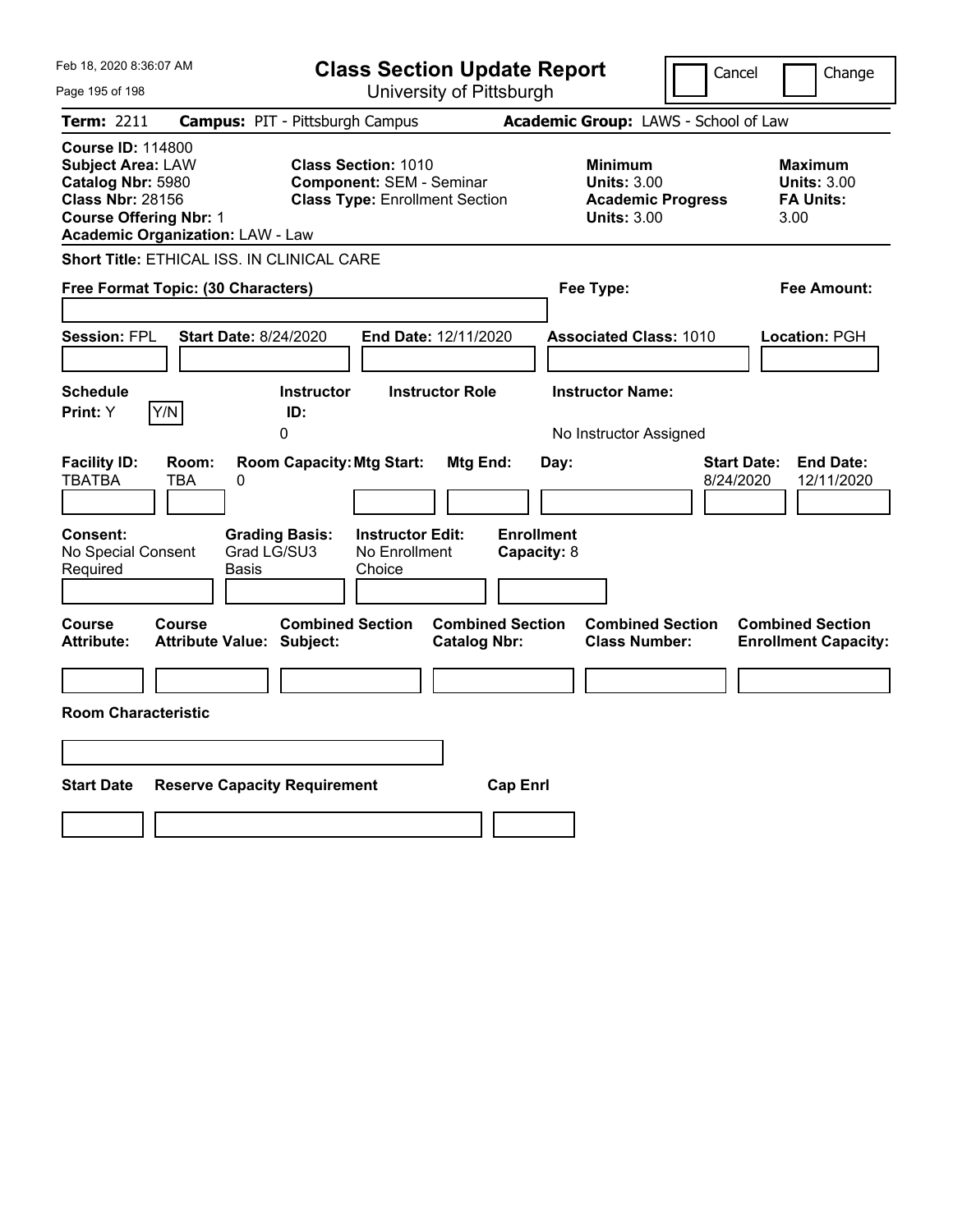| Feb 18, 2020 8:36:07 AM                                                                                                                                                          |                                                                                                     |                                                                                                        | <b>Class Section Update Report</b>                 |                                                                                        |                                                                | Cancel                                                           | Change                                                 |
|----------------------------------------------------------------------------------------------------------------------------------------------------------------------------------|-----------------------------------------------------------------------------------------------------|--------------------------------------------------------------------------------------------------------|----------------------------------------------------|----------------------------------------------------------------------------------------|----------------------------------------------------------------|------------------------------------------------------------------|--------------------------------------------------------|
| Page 196 of 198                                                                                                                                                                  |                                                                                                     |                                                                                                        | University of Pittsburgh                           |                                                                                        |                                                                |                                                                  |                                                        |
| Term: 2211                                                                                                                                                                       | <b>Campus: PIT - Pittsburgh Campus</b>                                                              |                                                                                                        |                                                    |                                                                                        | Academic Group: LAWS - School of Law                           |                                                                  |                                                        |
| <b>Course ID: 150354</b><br><b>Subject Area: LAW</b><br>Catalog Nbr: 5986<br><b>Class Nbr: 18216</b><br><b>Course Offering Nbr: 1</b><br><b>Academic Organization: LAW - Law</b> |                                                                                                     | <b>Class Section: 1120</b><br><b>Component: SEM - Seminar</b><br><b>Class Type: Enrollment Section</b> |                                                    | <b>Minimum</b><br><b>Units: 3.00</b><br><b>Academic Progress</b><br><b>Units: 3.00</b> |                                                                | <b>Maximum</b><br><b>Units: 3.00</b><br><b>FA Units:</b><br>3.00 |                                                        |
| <b>Short Title: INTERNATIONAL ARBITRATION SEM</b>                                                                                                                                |                                                                                                     |                                                                                                        |                                                    |                                                                                        |                                                                |                                                                  |                                                        |
| Free Format Topic: (30 Characters)                                                                                                                                               |                                                                                                     |                                                                                                        |                                                    |                                                                                        | Fee Type:                                                      |                                                                  | Fee Amount:                                            |
| <b>Session: FPL</b>                                                                                                                                                              | <b>Start Date: 8/24/2020</b>                                                                        |                                                                                                        | End Date: 12/11/2020                               |                                                                                        | <b>Associated Class: 1120</b>                                  |                                                                  | Location: PGH                                          |
| <b>Schedule</b><br>Y/N<br>Print: Y                                                                                                                                               |                                                                                                     | <b>Instructor</b><br>ID:                                                                               | <b>Instructor Role</b>                             |                                                                                        | <b>Instructor Name:</b>                                        |                                                                  |                                                        |
|                                                                                                                                                                                  |                                                                                                     | 2905118<br>1786689<br>2901911                                                                          | Primary Instructor<br>Special<br>Special           |                                                                                        | Curran, Vivian<br>Horensky, Jaime M<br>Liberatore, Beth Terese |                                                                  |                                                        |
| <b>Facility ID:</b><br>LAW00118                                                                                                                                                  | Room:<br>00118<br>20                                                                                | <b>Room Capacity: Mtg Start:</b>                                                                       | 10:30 AM                                           | Mtg End:<br>12:20 PM                                                                   | Day:<br>Mo                                                     | <b>Start Date:</b><br>8/24/2020                                  | <b>End Date:</b><br>12/11/2020                         |
| <b>Consent:</b><br>No Special Consent<br>Required                                                                                                                                | Basis                                                                                               | <b>Grading Basis:</b><br>Grad LG/SU3                                                                   | <b>Instructor Edit:</b><br>No Enrollment<br>Choice |                                                                                        | <b>Enrollment</b><br>Capacity: 8                               |                                                                  |                                                        |
| <b>Course</b><br><b>Attribute:</b><br><b>UCIS</b><br><b>UCIS</b><br>UCIS                                                                                                         | Course<br><b>Attribute Value: Subject:</b><br><b>ECC</b><br><b>GLBST</b><br><b>WES</b>              | <b>Combined Section</b>                                                                                |                                                    | <b>Combined Section</b><br><b>Catalog Nbr:</b>                                         | <b>Class Number:</b>                                           | <b>Combined Section</b>                                          | <b>Combined Section</b><br><b>Enrollment Capacity:</b> |
| <b>Room Characteristic</b><br>PeopleSoft - Scheduled (PS)                                                                                                                        |                                                                                                     |                                                                                                        |                                                    |                                                                                        |                                                                |                                                                  |                                                        |
| <b>Start Date</b><br>4/6/2020<br>3/1/2020                                                                                                                                        | <b>Reserve Capacity Requirement</b><br>LAW Professional Year 3 or 4<br>LAW Professional Year 3 or 4 |                                                                                                        |                                                    | <b>Cap Enrl</b>                                                                        | 0<br>8                                                         |                                                                  |                                                        |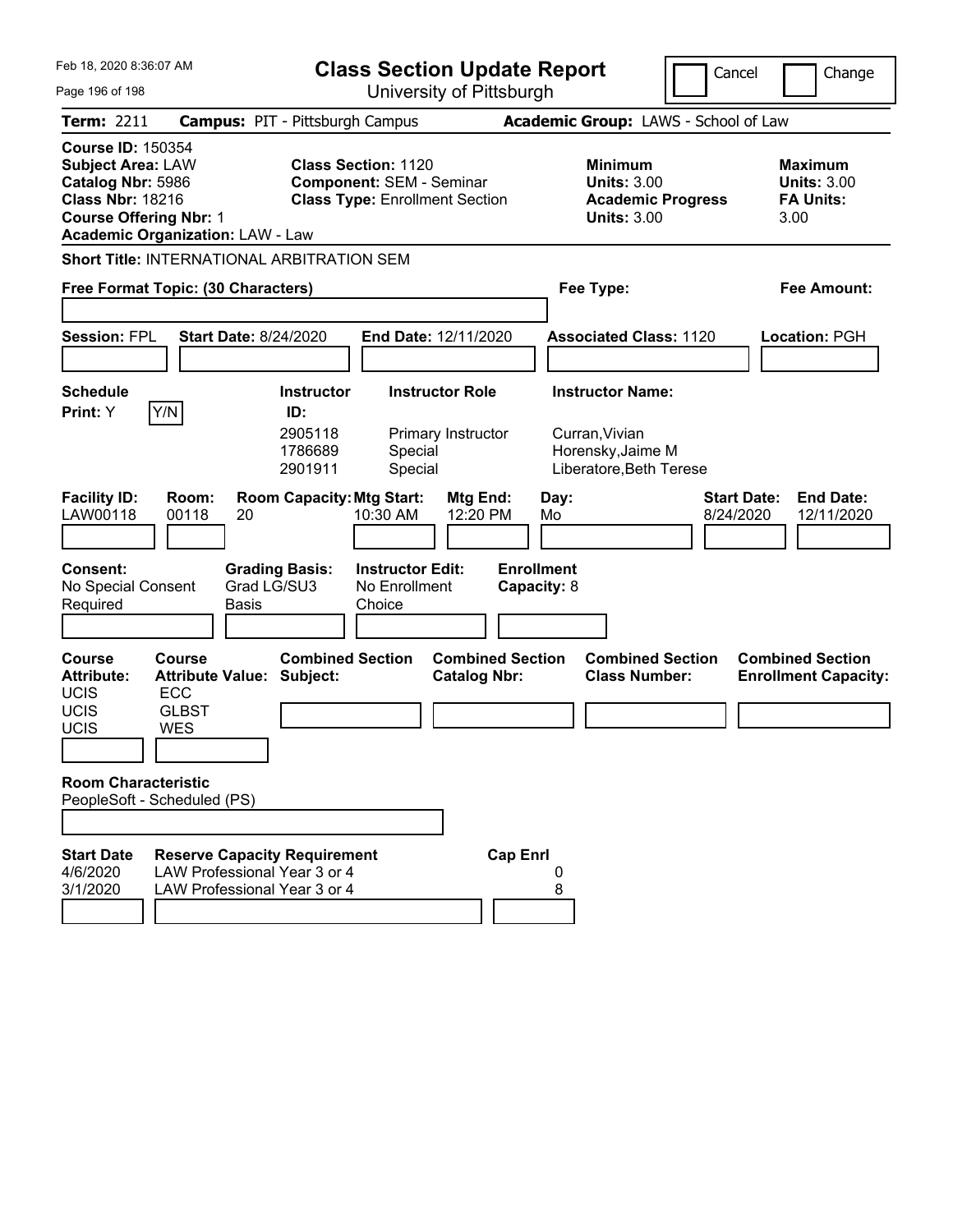| Feb 18, 2020 8:36:07 AM<br>Page 197 of 198                                                                                            |                     |                                                                                      | <b>Class Section Update Report</b><br>University of Pittsburgh                                           |                                                                                                                                  |                                                                                                                                                                                                     | Cancel                          | Change                                                           |
|---------------------------------------------------------------------------------------------------------------------------------------|---------------------|--------------------------------------------------------------------------------------|----------------------------------------------------------------------------------------------------------|----------------------------------------------------------------------------------------------------------------------------------|-----------------------------------------------------------------------------------------------------------------------------------------------------------------------------------------------------|---------------------------------|------------------------------------------------------------------|
| <b>Term: 2211</b>                                                                                                                     |                     | <b>Campus: PIT - Pittsburgh Campus</b>                                               |                                                                                                          |                                                                                                                                  | Academic Group: LAWS - School of Law                                                                                                                                                                |                                 |                                                                  |
| <b>Course ID: 182241</b><br><b>Subject Area: LAW</b><br>Catalog Nbr: 5991<br><b>Class Nbr: 18489</b><br><b>Course Offering Nbr: 1</b> |                     | <b>Academic Organization: LAW - Law</b>                                              | <b>Class Section: 1030</b><br><b>Component: PRA - Practicum</b><br><b>Class Type: Enrollment Section</b> |                                                                                                                                  | <b>Minimum</b><br><b>Units: 1.00</b><br><b>Academic Progress</b><br><b>Units: 1.00</b>                                                                                                              |                                 | <b>Maximum</b><br><b>Units: 1.00</b><br><b>FA Units:</b><br>1.00 |
|                                                                                                                                       |                     | <b>Short Title: SUMMER EXTERNSHIP</b>                                                |                                                                                                          |                                                                                                                                  |                                                                                                                                                                                                     |                                 |                                                                  |
|                                                                                                                                       |                     | Free Format Topic: (30 Characters)                                                   |                                                                                                          |                                                                                                                                  | Fee Type:<br>Fee Amount:                                                                                                                                                                            |                                 |                                                                  |
| <b>Session: FPL</b>                                                                                                                   |                     | <b>Start Date: 8/24/2020</b>                                                         | End Date: 12/11/2020                                                                                     |                                                                                                                                  | <b>Associated Class: 1030</b>                                                                                                                                                                       |                                 | Location: PGH                                                    |
| <b>Schedule</b><br>Print: Y                                                                                                           | Y/N                 | <b>Instructor</b><br>ID:                                                             | <b>Instructor Role</b>                                                                                   |                                                                                                                                  | <b>Instructor Name:</b>                                                                                                                                                                             |                                 |                                                                  |
|                                                                                                                                       |                     | 2904369<br>3018078<br>1944539<br>2906074<br>1786689<br>2901911<br>2952124<br>2909024 | Special<br>Special                                                                                       | Primary Instructor<br>Primary Instructor<br>Primary Instructor<br>Primary Instructor<br>Primary Instructor<br>Primary Instructor | Brostoff, Teresa K<br>Coogan, Leigh Argentieri<br>Dangel, Stephanie A<br>Deasy, Kevin M<br>Horensky, Jaime M<br>Liberatore, Beth Terese<br>McCain, Rochelle Regan<br>Sinsheimer-Weeks, Ann Margaret |                                 |                                                                  |
| <b>Facility ID:</b><br><b>TBATBA</b>                                                                                                  | Room:<br><b>TBA</b> | <b>Room Capacity: Mtg Start:</b><br>0                                                |                                                                                                          | Mtg End:                                                                                                                         | Day:                                                                                                                                                                                                | <b>Start Date:</b><br>8/24/2020 | <b>End Date:</b><br>12/11/2020                                   |
| <b>Consent:</b><br><b>Department Consent</b><br>Required                                                                              |                     | <b>Grading Basis:</b><br>Grad LG/SU3<br><b>Basis</b>                                 | <b>Instructor Edit:</b><br>No Enrollment<br>Choice                                                       | <b>Enrollment</b>                                                                                                                | Capacity: 100                                                                                                                                                                                       |                                 |                                                                  |
| <b>Course</b><br><b>Attribute:</b>                                                                                                    | Course              | <b>Combined Section</b><br><b>Attribute Value: Subject:</b>                          |                                                                                                          | <b>Combined Section</b><br><b>Catalog Nbr:</b>                                                                                   | <b>Combined Section</b><br><b>Class Number:</b>                                                                                                                                                     |                                 | <b>Combined Section</b><br><b>Enrollment Capacity:</b>           |
|                                                                                                                                       |                     |                                                                                      |                                                                                                          |                                                                                                                                  |                                                                                                                                                                                                     |                                 |                                                                  |
| <b>Room Characteristic</b>                                                                                                            |                     |                                                                                      |                                                                                                          |                                                                                                                                  |                                                                                                                                                                                                     |                                 |                                                                  |
|                                                                                                                                       |                     |                                                                                      |                                                                                                          |                                                                                                                                  |                                                                                                                                                                                                     |                                 |                                                                  |
| <b>Start Date</b>                                                                                                                     |                     | <b>Reserve Capacity Requirement</b>                                                  |                                                                                                          | <b>Cap Enrl</b>                                                                                                                  |                                                                                                                                                                                                     |                                 |                                                                  |
|                                                                                                                                       |                     |                                                                                      |                                                                                                          |                                                                                                                                  |                                                                                                                                                                                                     |                                 |                                                                  |